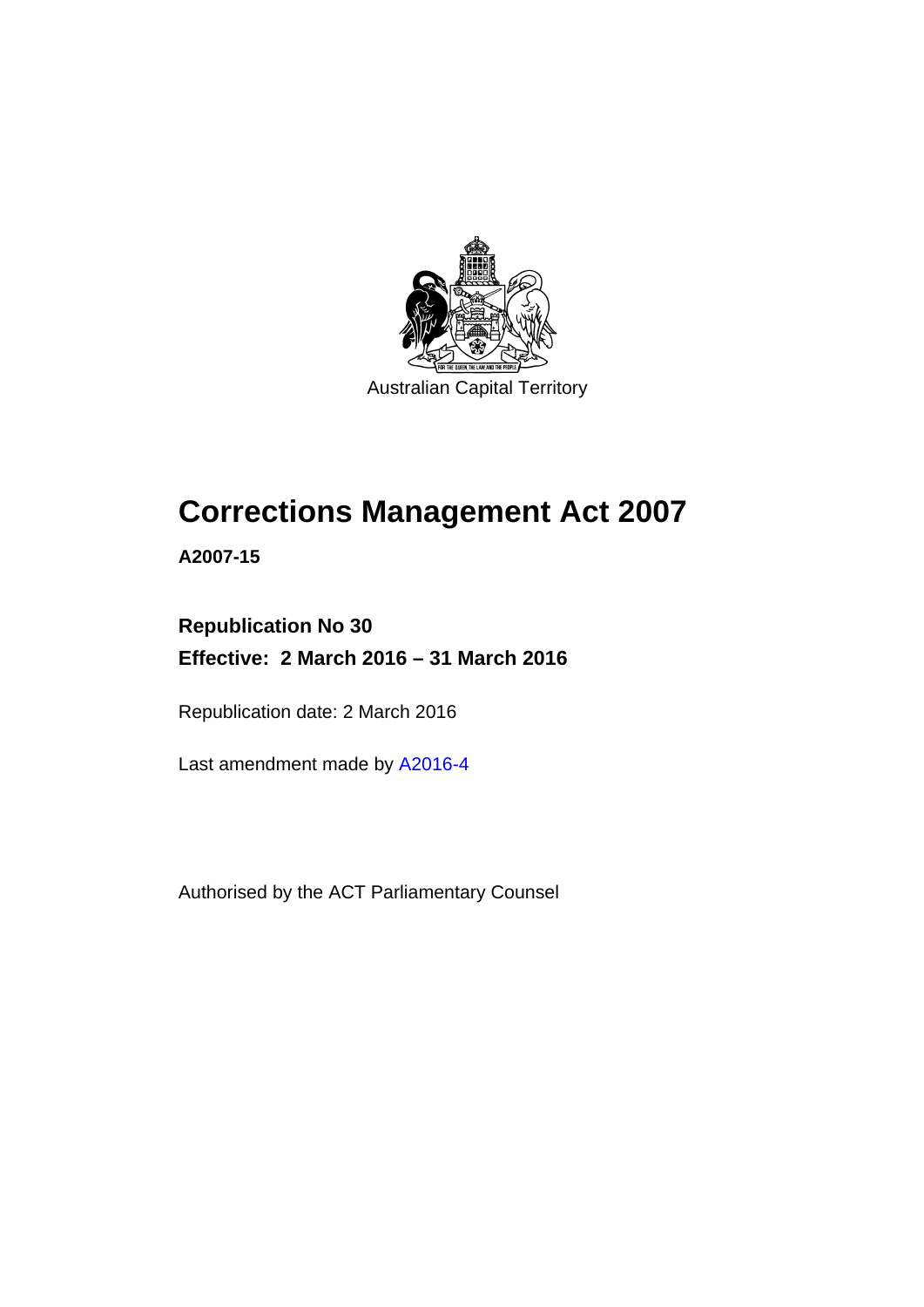#### **About this republication**

#### **The republished law**

This is a republication of the *Corrections Management Act 2007* (including any amendment made under the *[Legislation Act 2001](http://www.legislation.act.gov.au/a/2001-14)*, part 11.3 (Editorial changes)) as in force on 2 March 2016*.* It also includes any commencement, amendment, repeal or expiry affecting this republished law to 2 March 2016.

The legislation history and amendment history of the republished law are set out in endnotes 3 and 4.

#### **Kinds of republications**

The Parliamentary Counsel's Office prepares 2 kinds of republications of ACT laws (see the ACT legislation register at [www.legislation.act.gov.au](http://www.legislation.act.gov.au/)):

- authorised republications to which the *[Legislation Act 2001](http://www.legislation.act.gov.au/a/2001-14)* applies
- unauthorised republications.

The status of this republication appears on the bottom of each page.

#### **Editorial changes**

The *[Legislation Act 2001](http://www.legislation.act.gov.au/a/2001-14)*, part 11.3 authorises the Parliamentary Counsel to make editorial amendments and other changes of a formal nature when preparing a law for republication. Editorial changes do not change the effect of the law, but have effect as if they had been made by an Act commencing on the republication date (see *[Legislation Act 2001](http://www.legislation.act.gov.au/a/2001-14)*, s 115 and s 117). The changes are made if the Parliamentary Counsel considers they are desirable to bring the law into line, or more closely into line, with current legislative drafting practice.

This republication includes amendments made under part 11.3 (see endnote 1).

#### **Uncommenced provisions and amendments**

If a provision of the republished law has not commenced, the symbol  $\mathbf{U}$  appears immediately before the provision heading. Any uncommenced amendments that affect this republished law are accessible on the ACT legislation register [\(www.legislation.act.gov.au\)](http://www.legislation.act.gov.au/). For more information, see the home page for this law on the register.

#### **Modifications**

If a provision of the republished law is affected by a current modification, the symbol  $\mathbf{M}$ appears immediately before the provision heading. The text of the modifying provision appears in the endnotes. For the legal status of modifications, see the *[Legislation Act 2001](http://www.legislation.act.gov.au/a/2001-14)*, section 95.

#### **Penalties**

At the republication date, the value of a penalty unit for an offence against this law is \$150 for an individual and \$750 for a corporation (see *[Legislation Act 2001](http://www.legislation.act.gov.au/a/2001-14)*, s 133).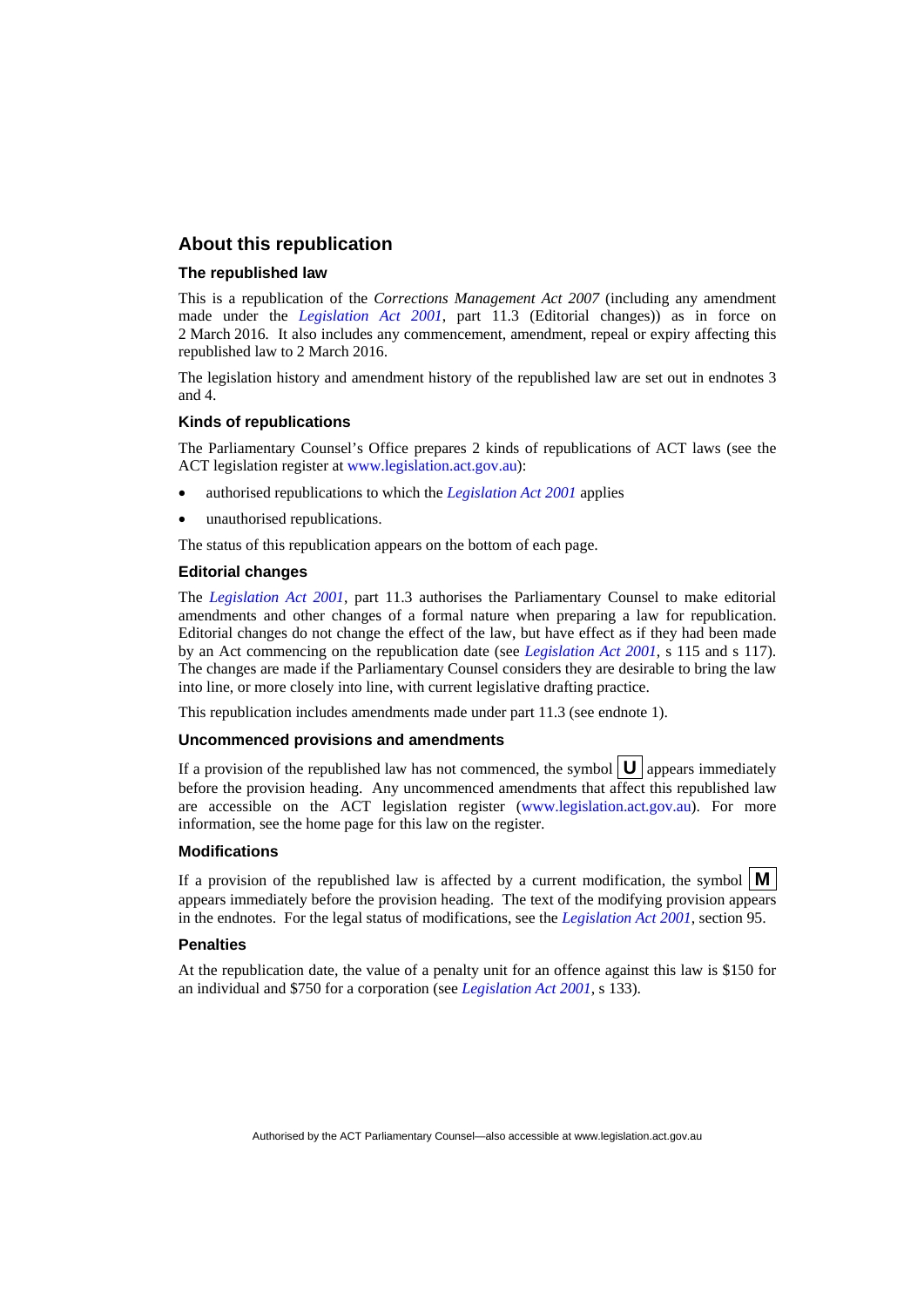

# **Corrections Management Act 2007**

# **Contents**

|                  |                                                       | Page       |
|------------------|-------------------------------------------------------|------------|
| Preamble         |                                                       | 2          |
|                  |                                                       |            |
| <b>Chapter 1</b> | <b>Preliminary</b>                                    |            |
| 1                | Name of Act                                           | 3          |
| 3                | Dictionary                                            | 3          |
| 4                | <b>Notes</b>                                          | 3          |
| 5                | Offences against Act—application of Criminal Code etc | 4          |
| 6                | Application of Act-detainees                          | 4          |
|                  |                                                       |            |
| <b>Chapter 2</b> | <b>Objects and principles</b>                         |            |
| 7                | Main objects of Act                                   | 6          |
| 8                | Management of correctional services                   | 6          |
| 9                | Treatment of detainees generally                      |            |
| 10               | Treatment of remandees                                |            |
|                  |                                                       |            |
| R <sub>30</sub>  | Corrections Management Act 2007                       | contents 1 |
| 02/03/16         | Effective: 02/03/16-31/03/16                          |            |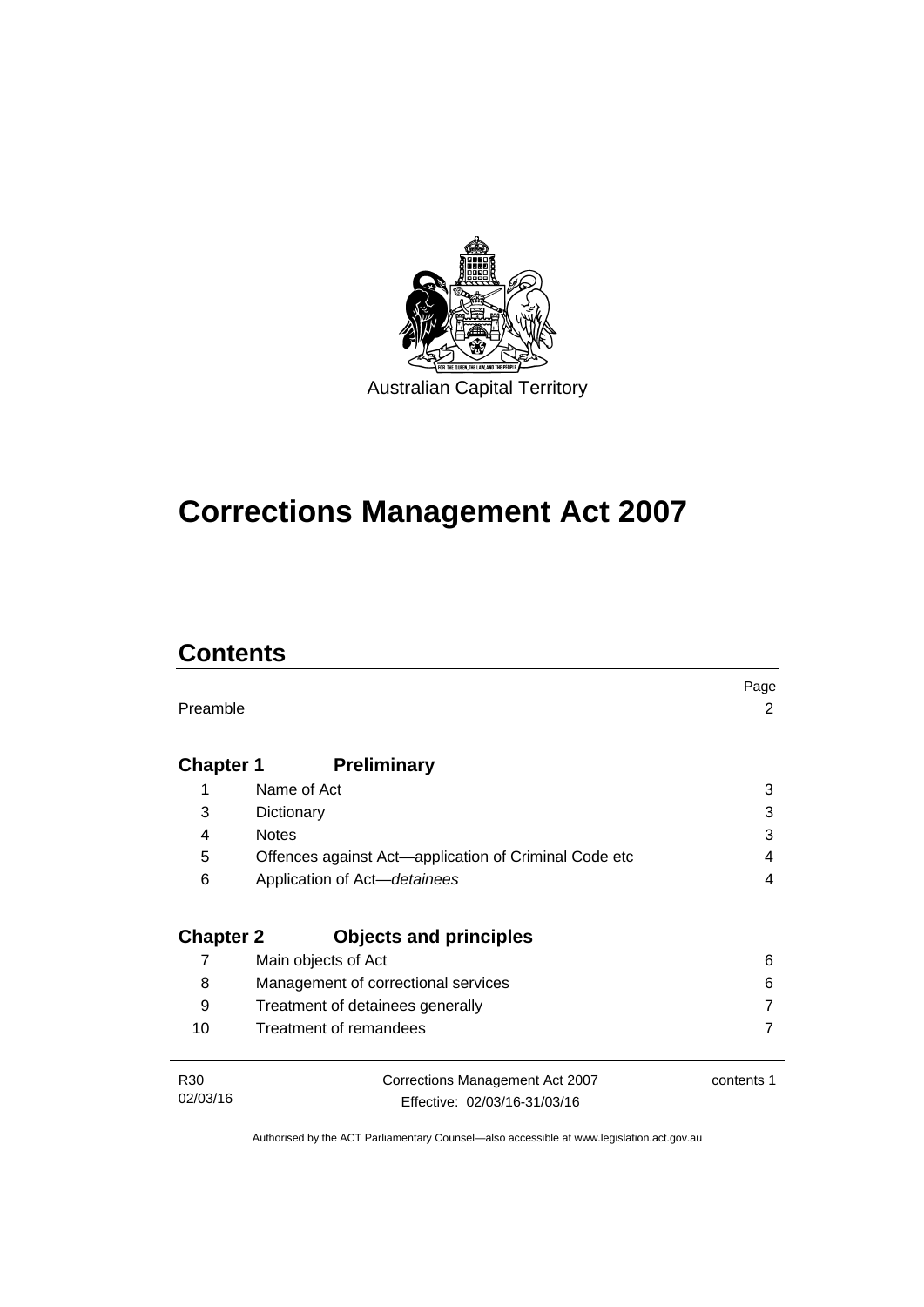| Contents |
|----------|
|----------|

|      |                                                | Page |
|------|------------------------------------------------|------|
|      | Treatment of certain detainees                 |      |
| - 12 | Correctional centres—minimum living conditions |      |

# **Chapter 3 [Administration](#page-23-0)**

| <b>Part 3.1</b>  | Administration-general                                                 |     |
|------------------|------------------------------------------------------------------------|-----|
| 13               | Ministerial directions to director-general                             | 10  |
| 14               | Corrections policies and operating procedures                          | 10  |
| 15               | Exclusions from notified corrections policies and operating procedures | 11  |
| 16               | Director-general directions                                            | 12  |
| 17               | Director-general delegations                                           | 13  |
| 18               | Chief police officer delegations                                       | 13  |
| <b>Part 3.2</b>  | <b>Corrections officers</b>                                            |     |
| 19               | Corrections officers-appointment                                       | 14  |
| 20               | Corrections officers-functions                                         | 14  |
| 21               | Doctors-health service appointments                                    | 15  |
| 22               | Health practitioners-non-therapeutic functions                         | 15  |
| 23               | Identity cards                                                         | 15  |
| <b>Part 3.3</b>  | <b>Correctional centres</b>                                            |     |
| 24               | Correctional centres-declaration                                       | 17  |
| 25               | Correctional centres-arrangements with NSW                             | 17  |
| <b>Part 3.4</b>  | <b>Administration-special provisions</b>                               |     |
| 26               | Declaration of emergency                                               | 19  |
| 27               | <b>Emergency powers</b>                                                | 20  |
| 28               | Arrangements with police                                               | 20  |
| <b>Chapter 4</b> | Detention in police and court cells etc                                |     |
| 29               | Definitions-ch 4                                                       | 21  |
| 30               | Detention in police cells                                              | 21  |
| 31               | Detention in police cells-search powers etc                            | 22  |
| 31A              | Detention in police cells—additional provisions for young detainees    | 23  |
| contents 2       | Corrections Management Act 2007                                        | R30 |

Effective: 02/03/16-31/03/16

02/03/16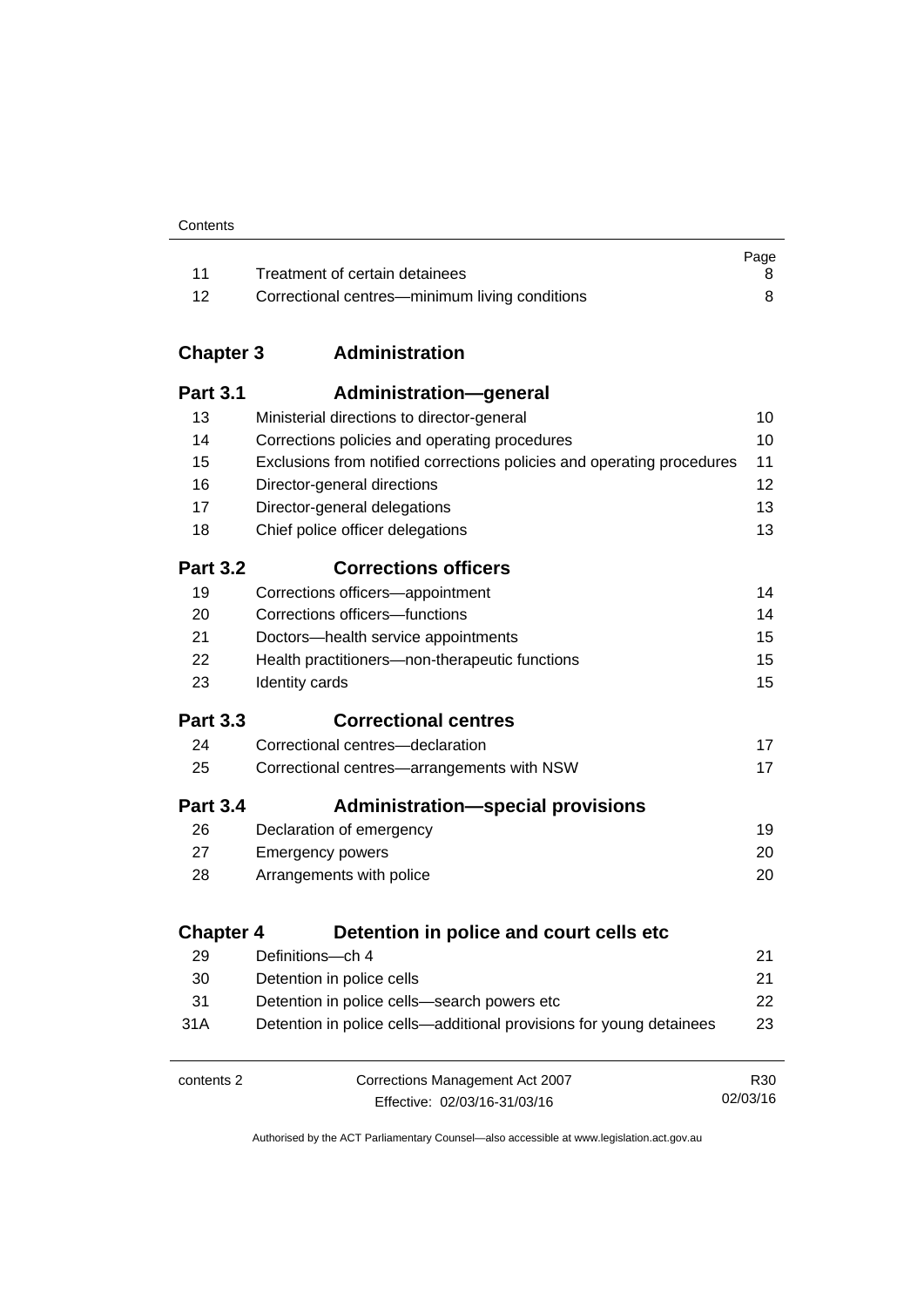|                                                                    | Page |
|--------------------------------------------------------------------|------|
| Other police powers not limited                                    | 24   |
| Detention in court cells                                           | 24   |
| Detention in court cells—additional provisions for young detainees | 25   |
| Detainees accommodated away from correctional centre               | 26.  |
|                                                                    |      |

# **Chapter 5 [Escorting detainees](#page-41-0)**

| 35 | Escort officer functions etc                      | 28. |
|----|---------------------------------------------------|-----|
| 36 | Escorting arrested person to court etc.           | 28. |
| 37 | Custody etc during proceedings                    | 29. |
| 38 | Executing warrants of imprisonment or remand etc. | 29  |
| 39 | Other powers not limited                          | 30. |

# **Chapter 6 [Living conditions at correctional centres](#page-44-0)**

| 40  | Food and drink                                        | 31 |
|-----|-------------------------------------------------------|----|
| 41  | Clothing                                              | 32 |
| 42  | Personal hygiene                                      | 32 |
| 43  | Sleeping areas                                        | 33 |
| 44  | Treatment of convicted and non-convicted detainees    | 33 |
| 45  | Access to open air and exercise                       | 34 |
| 46  | Communication with family and others                  | 35 |
| 47  | Telephone calls                                       | 36 |
| 48  | Mail                                                  | 37 |
| 49  | Visits by family members etc                          | 39 |
| 50  | Contact with accredited people                        | 40 |
| 51  | Visits-protected communications                       | 41 |
| 52  | News and educational services                         | 41 |
| 53  | Health care                                           | 42 |
| 54  | Transfers to health facilities                        | 43 |
| 54A | Transfer to mental health facility-transfer direction | 44 |
| 55  | Religious, spiritual and cultural needs               | 45 |
|     |                                                       |    |

# **Chapter 7 [Inspection of correctional centres](#page-60-0)**

| 56                          | Independent inspections                                         | 47         |
|-----------------------------|-----------------------------------------------------------------|------------|
| R <sub>30</sub><br>02/03/16 | Corrections Management Act 2007<br>Effective: 02/03/16-31/03/16 | contents 3 |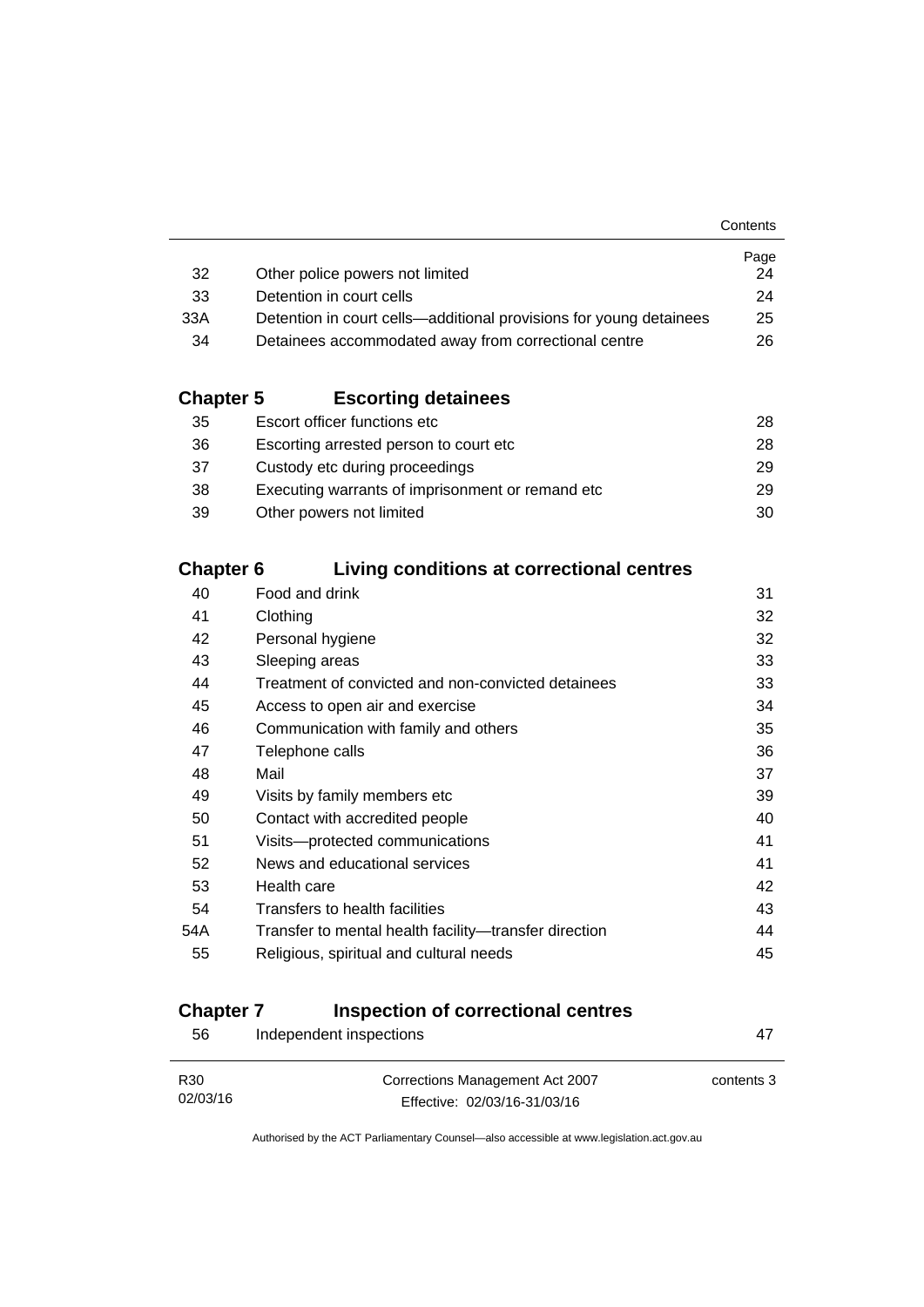|     |                                                                  | Page |
|-----|------------------------------------------------------------------|------|
| -57 | Official visitors—meaning of entitled person and visitable place | 47   |
| 62  | Relationship with other inspection laws                          | 48.  |

# **Chapter 8 [Admission to correctional centres](#page-63-0)**

| 63 | Meaning of admission to correctional centre    | 50 |
|----|------------------------------------------------|----|
| 64 | Authority for detention                        | 50 |
| 65 | Identification of detainees                    | 51 |
| 66 | Information about entitlements and obligations | 52 |
| 67 | Initial assessment                             | 54 |
| 68 | Health assessment                              | 54 |
| 69 | Alcohol and drug tests on admission            | 54 |
| 70 | Strip search on admission                      | 55 |
| 71 | Property of detainees                          | 55 |
| 72 | Security classification                        | 56 |
| 73 | Case management plan                           | 56 |
| 74 | Entries in register of detainees               | 56 |
|    |                                                |    |

# **Chapter 9 [Management and security](#page-70-0)**

| <b>Part 9.1</b> | <b>Management and security-general</b>                                   |                 |
|-----------------|--------------------------------------------------------------------------|-----------------|
| 75              | Compliance with director-general's directions                            | 57              |
| 76              | Register of detainees                                                    | 57              |
| 77              | Health reports                                                           | 58              |
| 78              | Case management plans-scope etc                                          | 60              |
| 79              | Transgender and intersex detainees—sexual identity                       | 62              |
| 80              | Security classification-basis etc                                        | 63              |
| 81              | Prohibited things                                                        | 64              |
| 82              | Possession of prohibited things                                          | 64              |
| 83              | Work by detainees                                                        | 65              |
| 84              | Trust accounts for detainees                                             | 65              |
| 85              | <b>Prohibited areas</b>                                                  | 65              |
| 86              | Nonsmoking areas                                                         | 66              |
| 87              | Management and security—corrections policies and operating<br>procedures | 66              |
| contents 4      | Corrections Management Act 2007                                          | R <sub>30</sub> |
|                 | Effective: 02/03/16-31/03/16                                             | 02/03/16        |

Effective: 02/03/16-31/03/16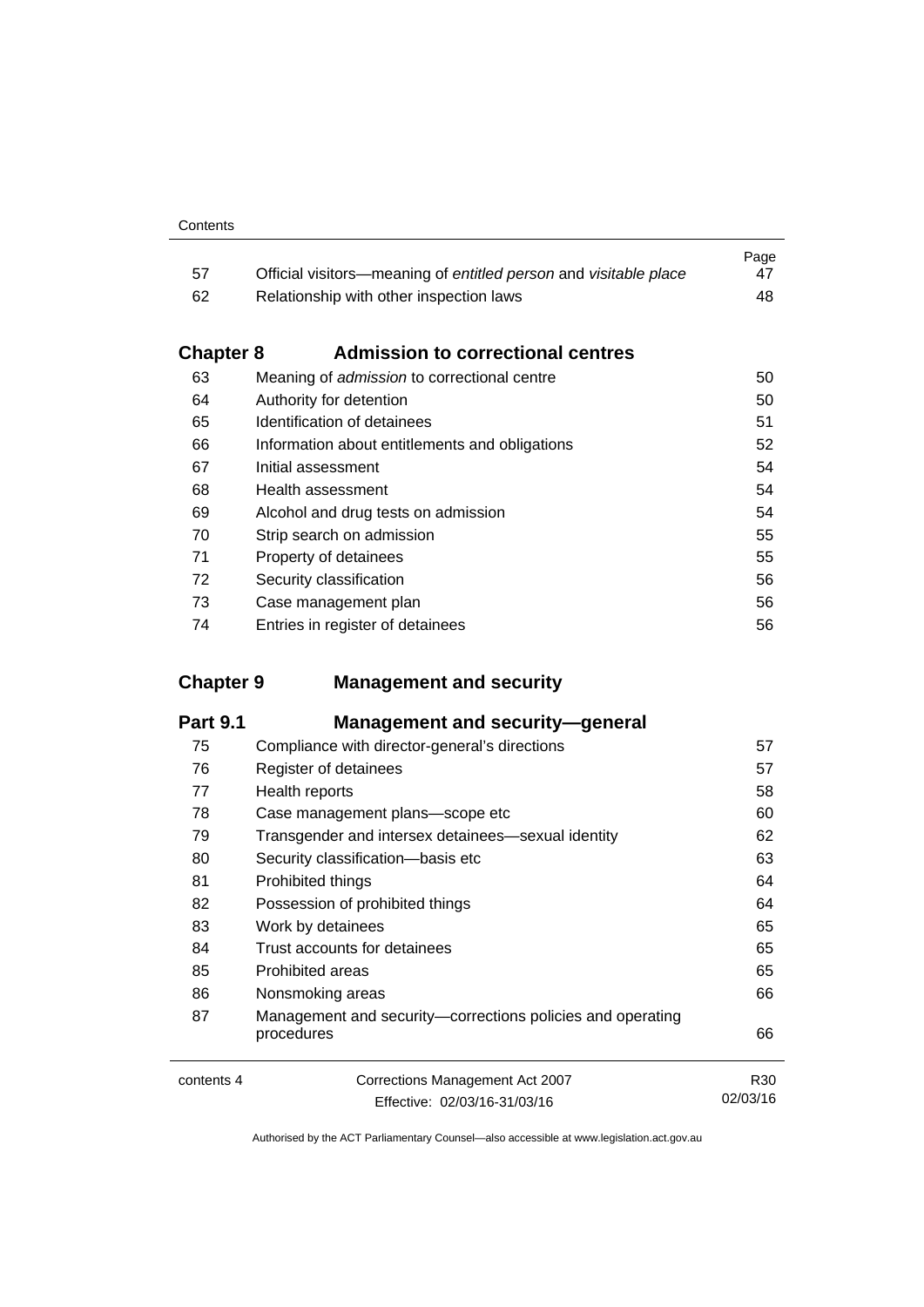|                 |                                                     | Contents   |
|-----------------|-----------------------------------------------------|------------|
|                 |                                                     | Page       |
| <b>Part 9.2</b> | <b>Segregation</b>                                  |            |
| 88              | Meaning of segregation                              | 67         |
| 89              | Segregation under pt 9.2-purpose                    | 67         |
| 90              | Segregation-safety and security                     | 67         |
| 91              | Segregation-protective custody                      | 68         |
| 92              | Segregation-health                                  | 70         |
| 93              | Interstate segregated detainees transferred to ACT  | 71         |
| 94              | Segregated detainees removed to NSW                 | 72         |
| 95              | Segregation not to affect minimum living conditions | 72         |
| 96              | Application for review of segregation directions    | 73         |
| 97              | Review of segregation directions                    | 73         |
| 98              | Other separation of detainees                       | 74         |
| <b>Part 9.3</b> | <b>Monitoring</b>                                   |            |
| 99              | Monitoring-general considerations                   | 75         |
| 100             | Monitoring at correctional centres                  | 75         |
| 101             | Personal monitoring devices                         | 76         |
| 102             | Interfering with personal monitoring devices        | 76         |
| 103             | Monitoring telephone calls etc                      | 77         |
| 104             | Monitoring ordinary mail                            | 78         |
| 105             | Monitoring protected mail                           | 79         |
| 106             | Mail searches-consequences                          | 79         |
| <b>Part 9.4</b> | <b>Searches</b>                                     |            |
| Division 9.4.1  | Searches-general                                    |            |
| 107             | Definitions-searches                                | 80         |
| 108             | Intrusiveness of searches                           | 81         |
| 109             | Searches of transgender and intersex detainees      | 81         |
| 110             | Register of strip and body searches                 | 82         |
| Division 9.4.2  | Scanning, frisk and ordinary searches               |            |
| 111             | Scanning, frisk and ordinary searches-directions    | 82         |
| 112             | Scanning, frisk and ordinary searches-requirements  | 83         |
| Division 9.4.3  | <b>Strip searches</b>                               |            |
| 113             | Meaning of seizeable item-div 9.4.3                 | 84         |
|                 |                                                     |            |
| R <sub>30</sub> | Corrections Management Act 2007                     | contents 5 |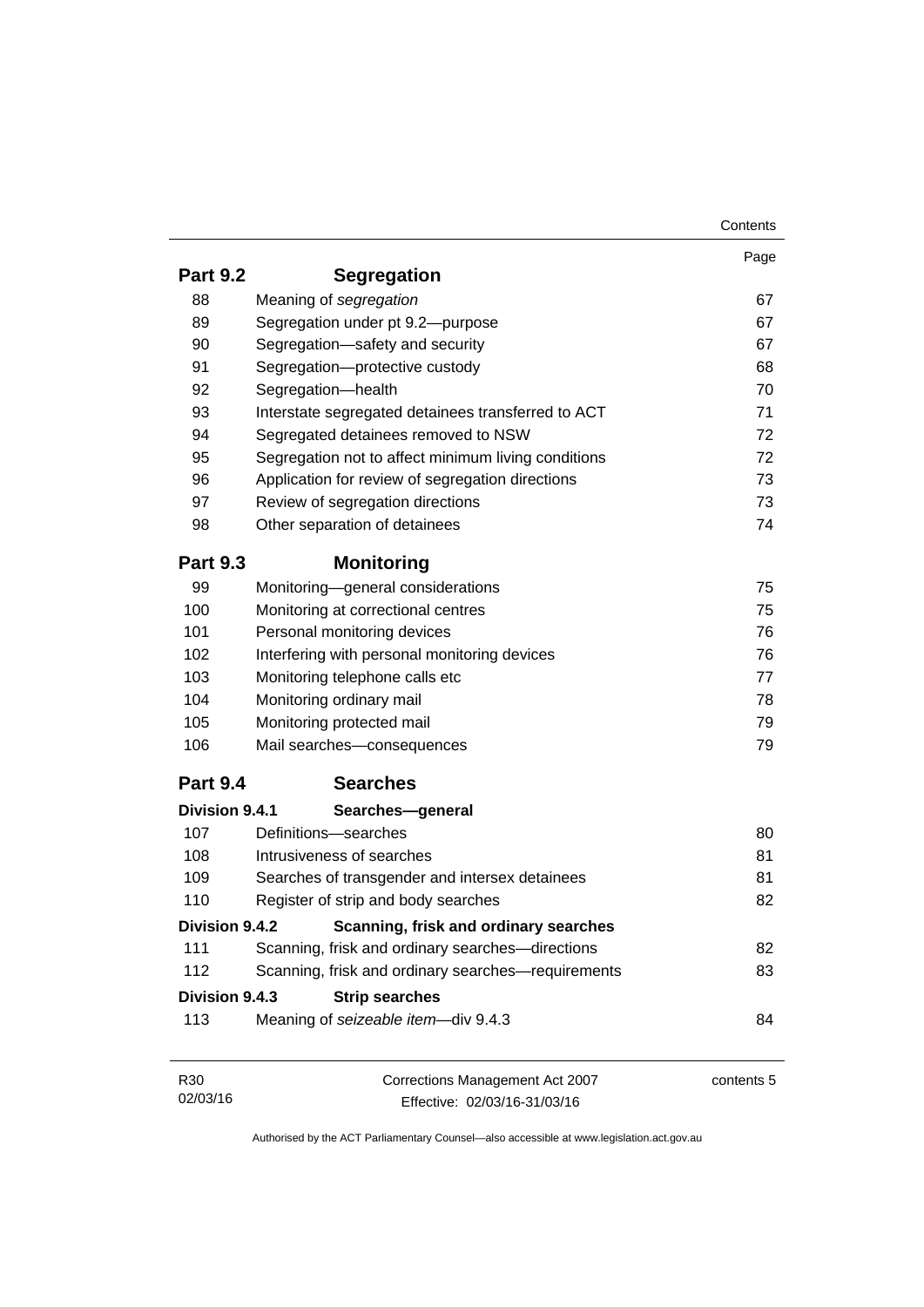|                 |                                                                  | Page            |
|-----------------|------------------------------------------------------------------|-----------------|
| 113A            | Strip searches—when may be conducted                             | 84              |
| 113B            | Strip searches-on suspicion                                      | 84              |
| 113C            | Strip searches-where prudent                                     | 85              |
| 114             | Strip searches-presence of corrections officers                  | 86              |
| 115             | Strip searches-general rules                                     | 86              |
| Division 9.4.4  | <b>Body searches</b>                                             |                 |
| 116             | Body searches-directions                                         | 87              |
| 117             | Body searches-presence of nurse and corrections officers         | 88              |
| 118             | Body searches—assistance from corrections officer                | 88              |
| 119             | Body searches-rules about detainee's clothing                    | 89              |
| 120             | Body searches-rules about touching detainee                      | 89              |
| 121             | Body searches-seizing things                                     | 89              |
| Division 9.4.5  | Searches of premises and property                                |                 |
| 122             | Searches-premises and property                                   | 90              |
| 123             | Searches of detainee cells-legally privileged material           | 91              |
| 124             | Searches of detainee cells-suspected legally privileged material | 91              |
| Division 9.4.6  | Searches-miscellaneous                                           |                 |
| 125             | Searches-use of corrections dogs                                 | 92              |
| 126             | Searches-use of force                                            | 93              |
| <b>Part 9.5</b> | <b>Seizing property</b>                                          |                 |
| 127             | Seizing mail etc                                                 | 94              |
| 128             | Seizing property-general                                         | 95              |
| 129             | Receipt for seizure                                              | 95              |
| 130             | Forfeiture of things seized                                      | 96              |
| 131             | Return of things seized but not forfeited                        | 97              |
| <b>Part 9.6</b> | <b>Alcohol and drug testing</b>                                  |                 |
| Division 9.6.1  | General                                                          |                 |
| 132             | Definitions-drug and test sample                                 | 99              |
| 133             | When test sample positive                                        | 99              |
| Division 9.6.2  | Alcohol and drug testing-detainees                               |                 |
| 134             | Alcohol and drug testing of detainees                            | 101             |
| 135             | Effect of positive test sample from detainee                     | 102             |
| contents 6      | Corrections Management Act 2007                                  | R <sub>30</sub> |
|                 | Effective: 02/03/16-31/03/16                                     | 02/03/16        |
|                 |                                                                  |                 |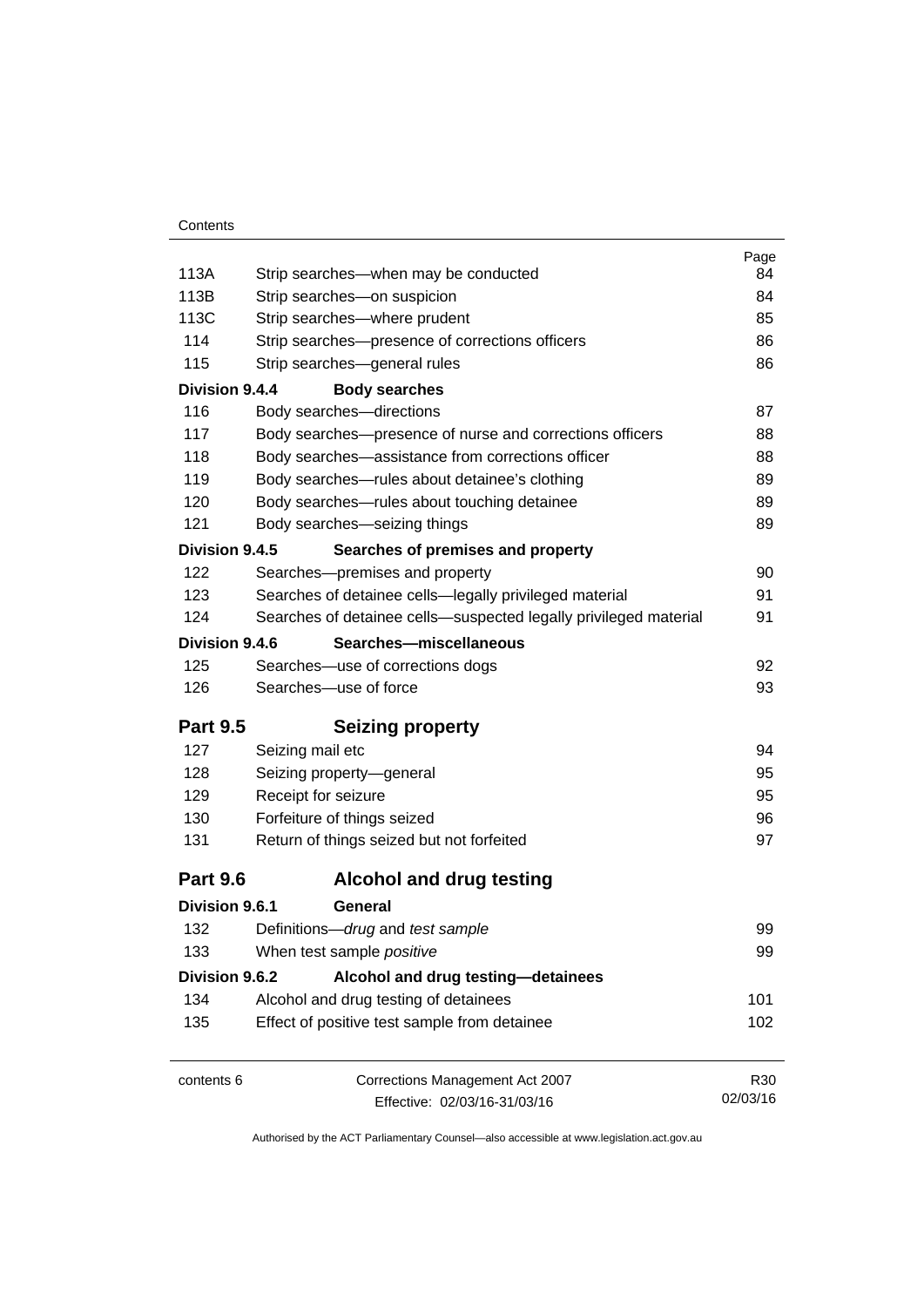|                   |                                                         | Contents   |
|-------------------|---------------------------------------------------------|------------|
|                   |                                                         | Page       |
| Division 9.6.3    | Alcohol and drug testing-corrections officers etc       |            |
| 136               | Alcohol and drug testing of corrections officers etc    | 103        |
| <b>Part 9.7</b>   | Use of force                                            |            |
| 137               | Managing use of force                                   | 104        |
| 138               | Authorised use of force                                 | 104        |
| 139               | Application of force                                    | 105        |
| 140               | Use of restraints or weapons                            | 105        |
| 141               | Medical examination after use of force                  | 107        |
| 142               | Reporting use of force                                  | 107        |
| <b>Part 9.8</b>   | <b>Access to correctional centres</b>                   |            |
| 143               | Visiting conditions                                     | 108        |
| 144               | Notice of visiting conditions                           | 108        |
| 145               | Taking prohibited things etc into correctional centre   | 109        |
| 146               | Directions to visitors                                  | 109        |
| 147               | Searches of visitors                                    | 110        |
| 148               | Directions to leave correctional centre etc.            | 110        |
| 149               | Removing people from correctional centre                | 111        |
| <b>Chapter 10</b> | <b>Discipline</b>                                       |            |
| <b>Part 10.1</b>  | General                                                 |            |
| 150               | Application-ch 10                                       | 112        |
| 151               | Definitions-discipline                                  | 112        |
| 152               | Meaning of disciplinary breach                          | 113        |
| 153               | Meaning of <i>investigator</i>                          | 115        |
| 154               | Meaning of <i>privilege</i>                             | 116        |
| 155               | Overlapping disciplinary breaches and criminal offences | 116        |
| <b>Part 10.2</b>  | <b>Disciplinary investigations</b>                      |            |
| Division 10.2.1   | <b>Investigation of disciplinary breaches</b>           |            |
| 156               | Report etc by corrections officer                       | 118        |
| 157               | Investigation by investigator                           | 119        |
| 158               | Action by presiding officer                             | 119        |
| R30               | Corrections Management Act 2007                         | contents 7 |
| 02/03/16          | Effective: 02/03/16-31/03/16                            |            |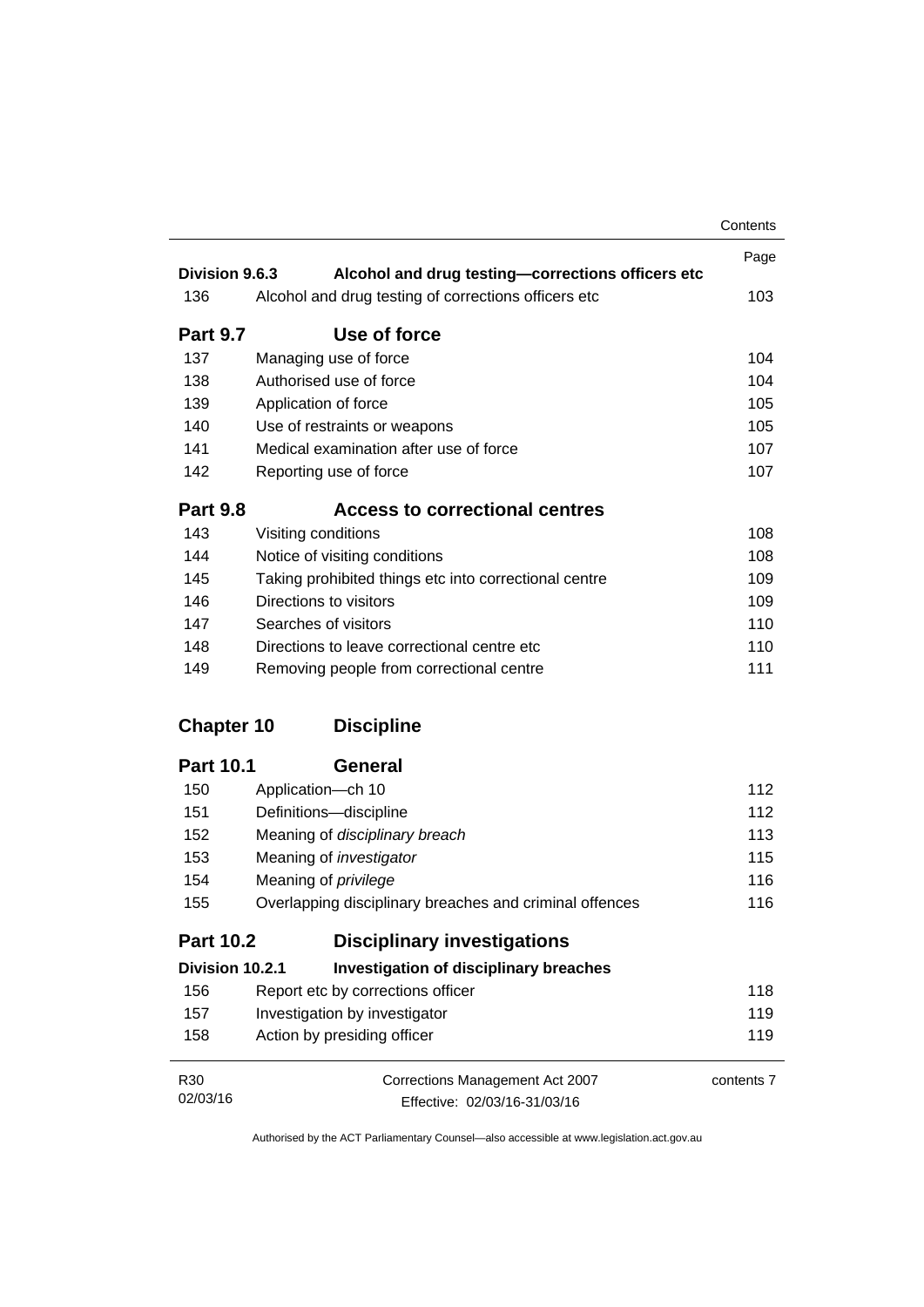#### **Contents**

| 159              | Disciplinary charge                                            | Page<br>121     |
|------------------|----------------------------------------------------------------|-----------------|
| Division 10.2.2  | <b>Investigative segregation</b>                               |                 |
| 160              | Director-general directions-investigative segregation          | 121             |
| 161              | Grounds for investigative segregation                          | 122             |
| 162              | Notice of investigative segregation                            | 122             |
| 163              | Duration of investigative segregation                          | 122             |
| 164              | Application for review of investigative segregation directions | 123             |
| 165              | Review of investigative segregation directions                 | 124             |
| <b>Part 10.3</b> | <b>Disciplinary action and review</b>                          |                 |
| Division 10.3.1  | Disciplinary action-with accused's consent                     |                 |
| 167              | Disciplinary breach admitted by accused                        | 126             |
| 168              | Presiding officer's powers--breach admitted by accused         | 127             |
| Division 10.3.2  | Internal disciplinary inquiry                                  |                 |
| 170              | Disciplinary inquiry into charge                               | 127             |
| 171              | Presiding officer's powers after internal inquiry              | 128             |
| Division 10.3.3  | Internal review of inquiry decision                            |                 |
| 173              | Application for review of inquiry decision                     | 129             |
| 175              | Review of inquiry decision                                     | 130             |
| 176              | Director-general's powers after further inquiry                | 130             |
| Division 10.3.4  | <b>External review of inquiry decisions</b>                    |                 |
| 177              | Appointment of adjudicator                                     | 131             |
| 178              | Application for review by adjudicator                          | 131             |
| 179              | Review by adjudicator                                          | 132             |
| 180              | Adjudicator's powers after review                              | 133             |
| Division 10.3.5  | <b>Disciplinary action</b>                                     |                 |
| 181              | Application-div 10.3.5                                         | 133             |
| 182              | Meaning of relevant presiding officer-div 10.3.5               | 134             |
| 183              | Disciplinary action by relevant presiding officer              | 134             |
| 184              | Administrative penalties                                       | 135             |
| 185              | Reparation                                                     | 135             |
| 186              | Maximum administrative penalties                               | 136             |
| 187              | Separate confinement conditions                                | 136             |
| 188              | Privileges and entitlements-impact of discipline               | 136             |
| contents 8       | Corrections Management Act 2007                                | R <sub>30</sub> |
|                  | Effective: 02/03/16-31/03/16                                   | 02/03/16        |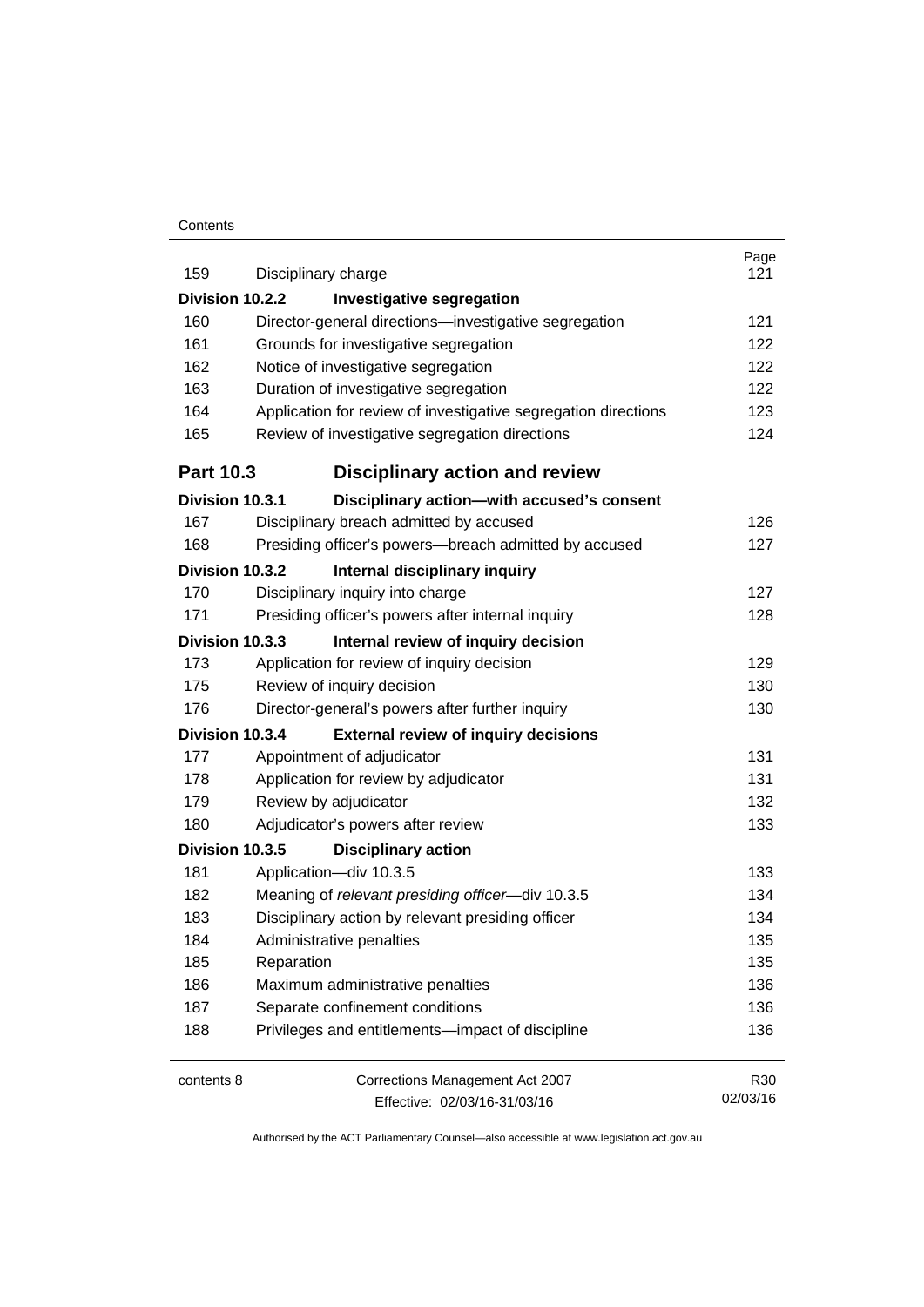|                   |                                                              |                                                         | Contents    |
|-------------------|--------------------------------------------------------------|---------------------------------------------------------|-------------|
| 189               | Record of disciplinary action                                |                                                         | Page<br>137 |
| <b>Chapter 11</b> |                                                              | <b>Disciplinary inquiries</b>                           |             |
| <b>Part 11.1</b>  |                                                              | <b>Conduct of disciplinary inquiries-general</b>        |             |
| 190               | Application-ch 11                                            |                                                         | 138         |
| 191               | Meaning of presiding officer-ch 11                           |                                                         | 138         |
| <b>Part 11.2</b>  |                                                              | <b>Disciplinary inquiry procedures</b>                  |             |
| 192               | Nature of disciplinary inquiries                             |                                                         | 139         |
| 193               | Application of Criminal Code, ch 7                           |                                                         | 139         |
| 194               | Notice of disciplinary inquiry etc                           |                                                         | 139         |
| 195               | Conduct of disciplinary inquiries                            |                                                         | 140         |
| 196               | Presiding officer may require official reports               |                                                         | 141         |
| 197               |                                                              | Presiding officer may require information and documents | 141         |
| 198               | Possession of inquiry documents etc                          |                                                         | 142         |
| 199               | Record of inquiry                                            |                                                         | 142         |
| <b>Part 11.3</b>  |                                                              | <b>Disciplinary hearing procedures</b>                  |             |
| 200               | Notice of disciplinary hearing                               |                                                         | 143         |
| 201               | Appearance at disciplinary hearing                           |                                                         | 143         |
| 202               | Rights of accused at disciplinary hearing                    |                                                         | 144         |
| 203               | Appearance at disciplinary hearing—audiovisual or audio link |                                                         | 145         |
| <b>Chapter 12</b> |                                                              | <b>Full-time detainees-leave</b>                        |             |
| <b>Part 12.1</b>  | <b>Local leave</b>                                           |                                                         |             |
| 204               | Local leave directions                                       |                                                         | 147         |
| 205               | Local leave permits                                          |                                                         | 148         |
| <b>Part 12.2</b>  | <b>Interstate leave</b>                                      |                                                         |             |
| Division 12.2.1   | General                                                      |                                                         |             |
| 206               | Definitions-pt 12.2                                          |                                                         | 149         |
| 207               | Declaration of corresponding leave laws                      |                                                         | 149         |
| R <sub>30</sub>   |                                                              | Corrections Management Act 2007                         | contents 9  |
| 02/03/16          |                                                              | Effective: 02/03/16-31/03/16                            |             |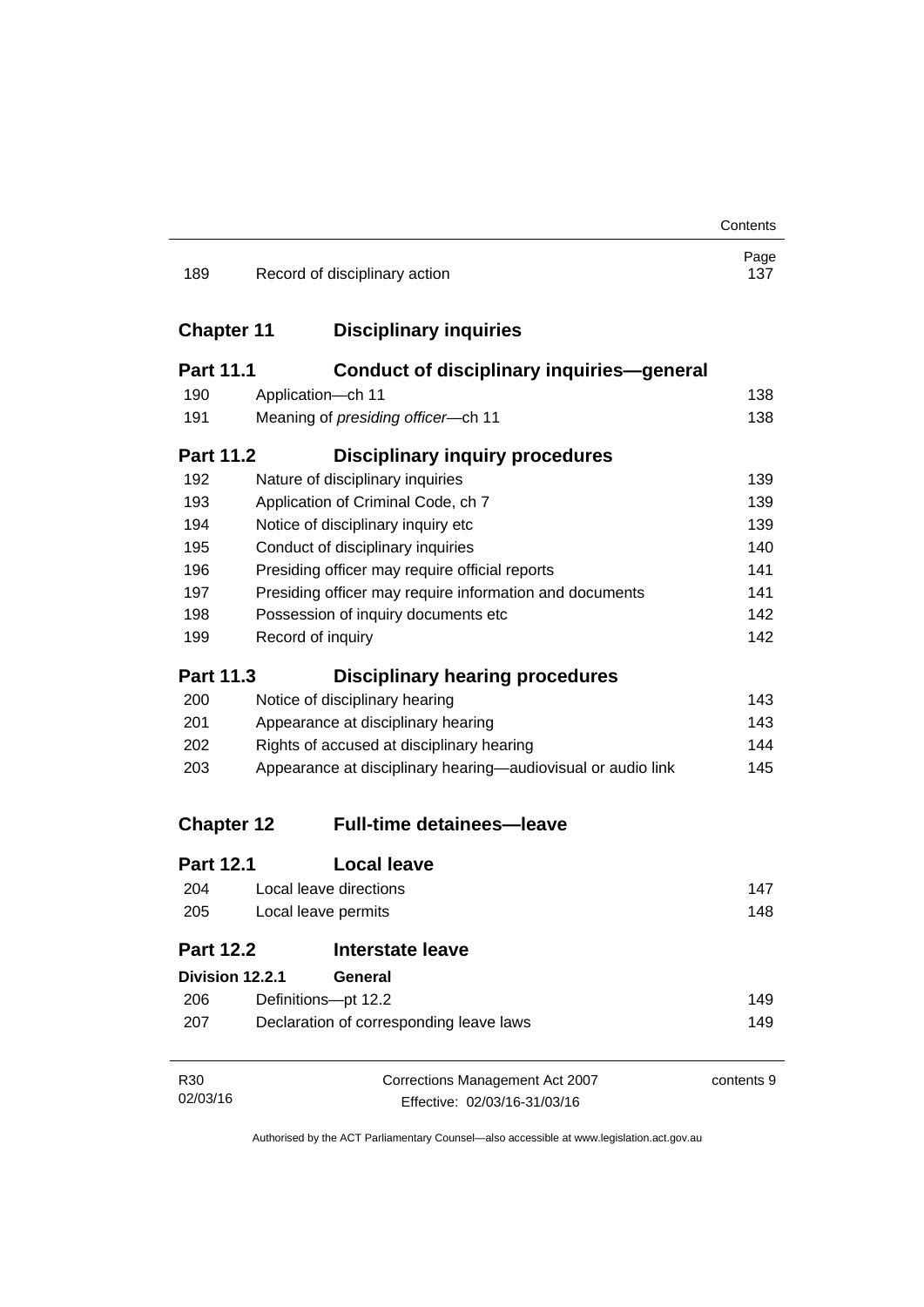#### **Contents**

|                 |                                                                        | Page |
|-----------------|------------------------------------------------------------------------|------|
| Division 12.2.2 | <b>ACT permits for interstate leave</b>                                |      |
| 208             | Interstate leave permits                                               | 150  |
| 209             | Effect of ACT permit for interstate leave                              | 152  |
| 210             | Notice to participating States                                         | 152  |
| 211             | Powers of escort officers                                              | 153  |
| 212             | Liability for damage etc                                               | 153  |
| Division 12.2.3 | Interstate leave under corresponding leave laws                        |      |
| 213             | Effect in ACT of interstate leave permit under corresponding leave law | 153  |
| 214             | Powers of interstate escort officers                                   | 154  |
| 215             | Escape of interstate detainee                                          | 154  |
| 216             | Return of escaped interstate detainee                                  | 155  |
|                 |                                                                        |      |

# **Chapter 13 [Miscellaneous](#page-169-0)**

| 217  | Lawful temporary absence from correctional centre           | 156 |
|------|-------------------------------------------------------------|-----|
| 217A | Power of court to bring detainee before it-civil proceeding | 156 |
| 218  | Detainee's work-no employment contract etc                  | 157 |
| 219  | Detainee's work—work health and safety                      | 157 |
| 220  | Personal injury management—detainees etc                    | 157 |
| 222  | Confidentiality                                             | 158 |
| 223  | Protection from liability                                   | 160 |
| 224  | Corrections dogs                                            | 161 |
| 225  | Declaration of corresponding corrections law                | 161 |
| 226  | Evidentiary certificates                                    | 162 |
| 227  | Determination of fees                                       | 163 |
| 228  | Approved forms                                              | 163 |
| 229  | Regulation-making power                                     | 164 |
|      |                                                             |     |

# **[Dictionary](#page-179-0)** [166](#page-179-0)

# **[Endnotes](#page-186-0)** [About the endnotes 173](#page-186-1) [Abbreviation key 173](#page-186-2) [Legislation history 174](#page-187-0)

contents 10 Corrections Management Act 2007 Effective: 02/03/16-31/03/16

R30 02/03/16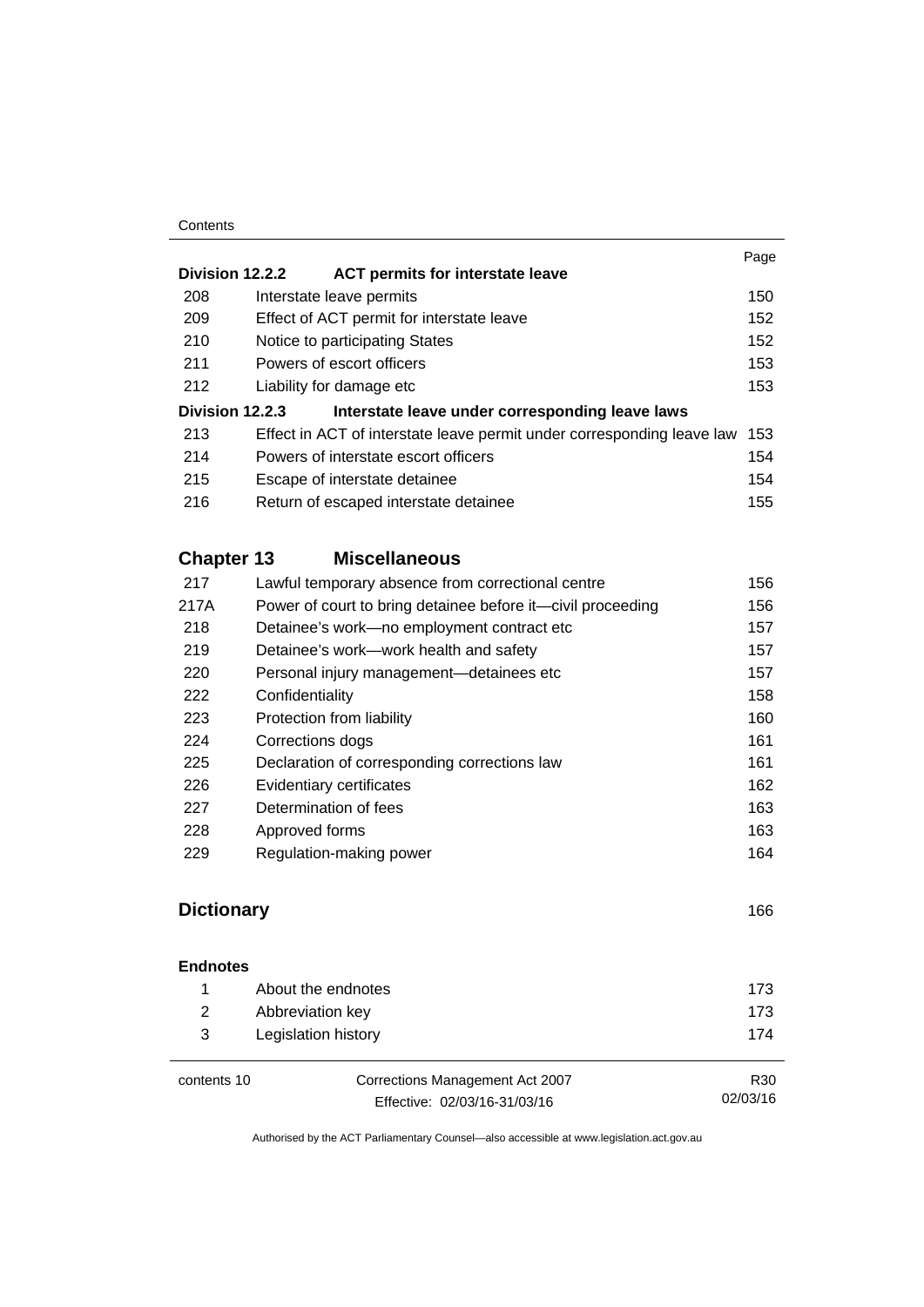|   |                                               | Contents |
|---|-----------------------------------------------|----------|
|   |                                               | Page     |
| 4 | Amendment history                             | 179      |
| 5 | Earlier republications                        | 191      |
| 6 | Expired transitional or validating provisions | 194      |

R30 02/03/16 Corrections Management Act 2007 Effective: 02/03/16-31/03/16

contents 11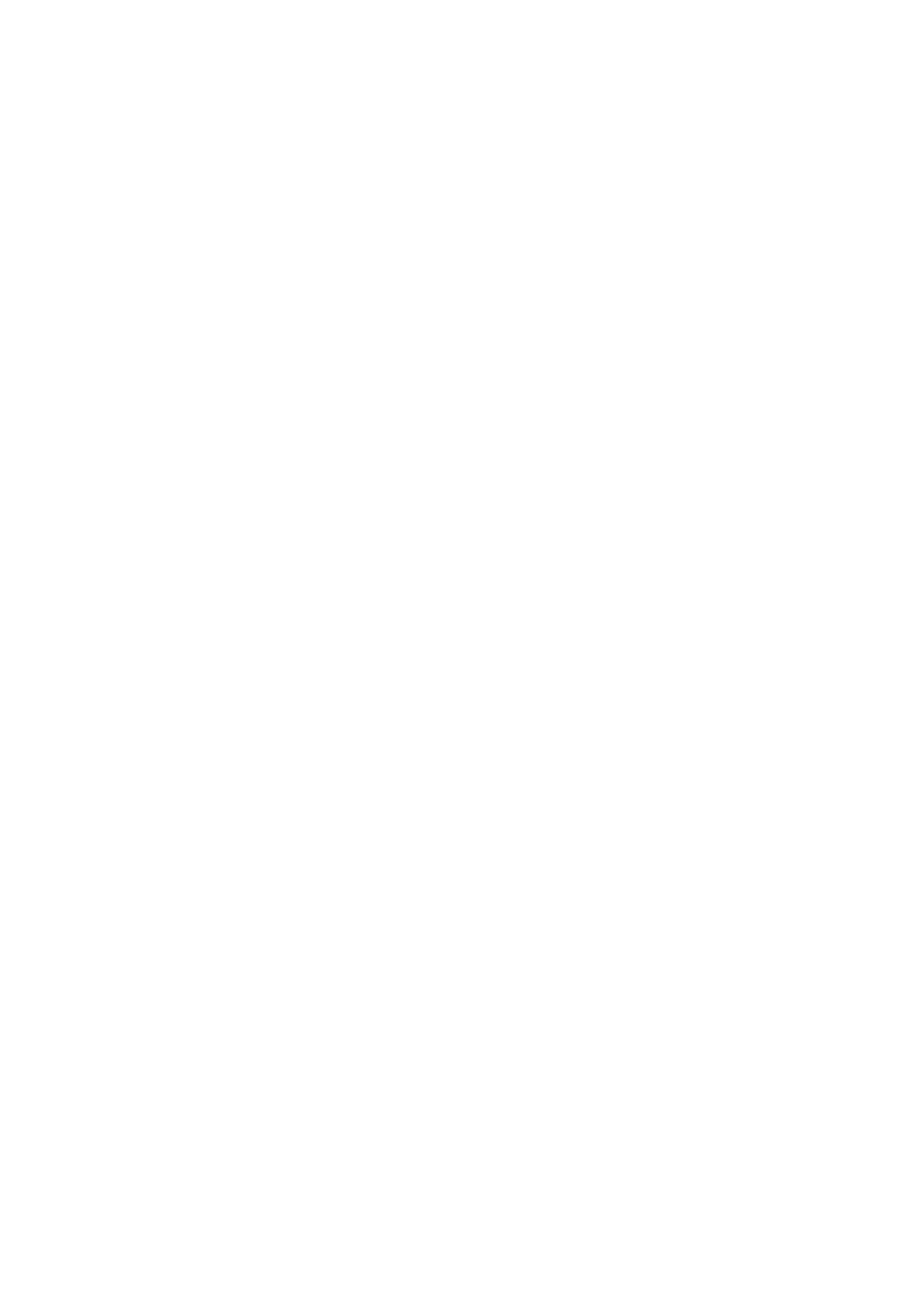

# **Corrections Management Act 2007**

An Act relating to correctional services, and for other purposes

R30 02/03/16

ׅ֚֡֡֡֡֬֝

Corrections Management Act 2007 Effective: 02/03/16-31/03/16

page 1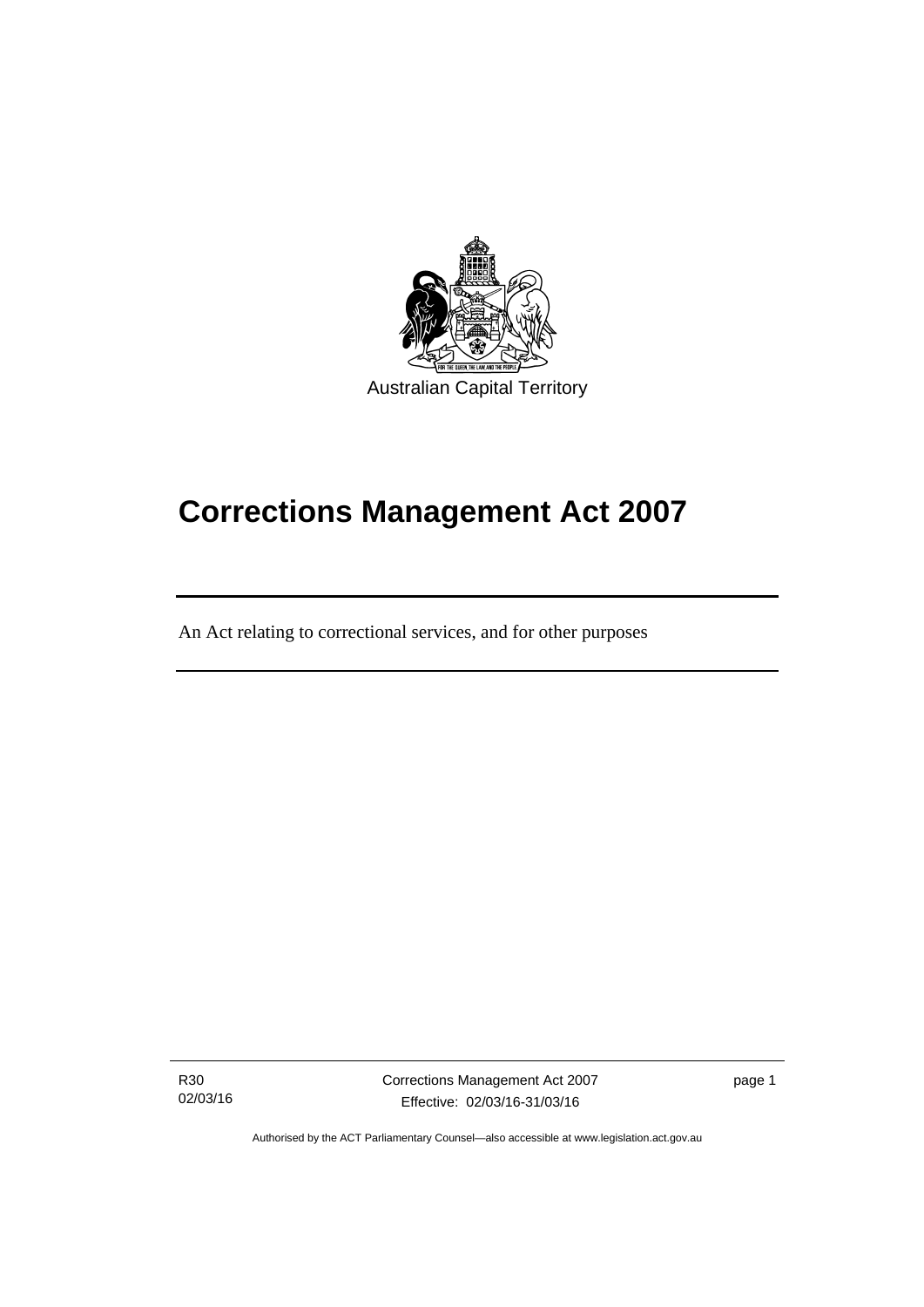#### <span id="page-15-0"></span>**Preamble**

- 1 The inherent dignity of all human beings, whatever their personal or social status, is one of the fundamental values of a just and democratic society.
- 2 The criminal justice system should respect and protect all human rights in accordance with the *[Human Rights Act 2004](http://www.legislation.act.gov.au/a/2004-5)* and international law.
- 3 Sentences are imposed on offenders as punishment, not for punishment.
- 4 The management of imprisoned offenders, and people remanded or otherwise detained in lawful custody, should contribute to the maintenance of a safe, just and democratic society, particularly as follows:
	- (a) by ensuring justice, security and good order at correctional centres;
	- (b) by ensuring that harm suffered by victims of offenders, and their need for protection, are considered appropriately in making decisions about the management of offenders;
	- (c) by promoting the rehabilitation of imprisoned offenders and their reintegration into society;
	- (d) by ensuring that imprisoned offenders and people remanded or otherwise detained in lawful custody are treated in a decent, humane and just way.

The Legislative Assembly for the Australian Capital Territory therefore enacts as follows:

R30 02/03/16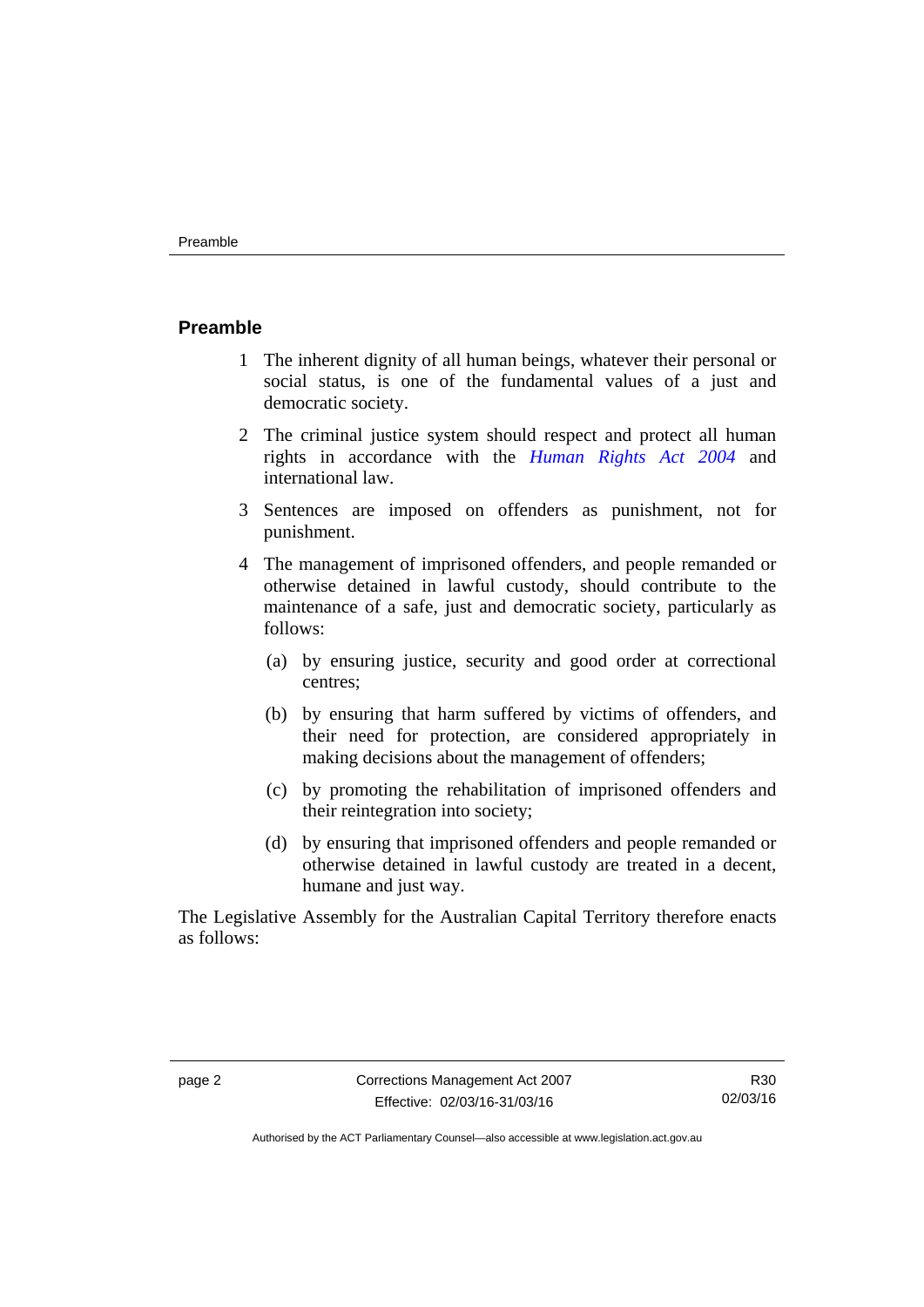# <span id="page-16-0"></span>**Chapter 1 Preliminary**

# <span id="page-16-1"></span>**1 Name of Act**

This Act is the *Corrections Management Act 2007*.

# <span id="page-16-2"></span>**3 Dictionary**

The dictionary at the end of this Act is part of this Act.

*Note 1* The dictionary at the end of this Act defines certain terms used in this Act, and includes references (*signpost definitions*) to other terms defined elsewhere.

> For example, the signpost definition '*detainee*—see section 6.' means that the term '*detainee*' is defined in that section and the definition applies to this Act.

*Note 2* A definition in the dictionary (including a signpost definition) applies to the entire Act unless the definition, or another provision of the Act, provides otherwise or the contrary intention otherwise appears (see [Legislation Act,](http://www.legislation.act.gov.au/a/2001-14) s 155 and s 156 (1)).

# <span id="page-16-3"></span>**4 Notes**

A note included in this Act is explanatory and is not part of this Act.

*Note* See the [Legislation Act,](http://www.legislation.act.gov.au/a/2001-14) s 127 (1), (4) and (5) for the legal status of notes.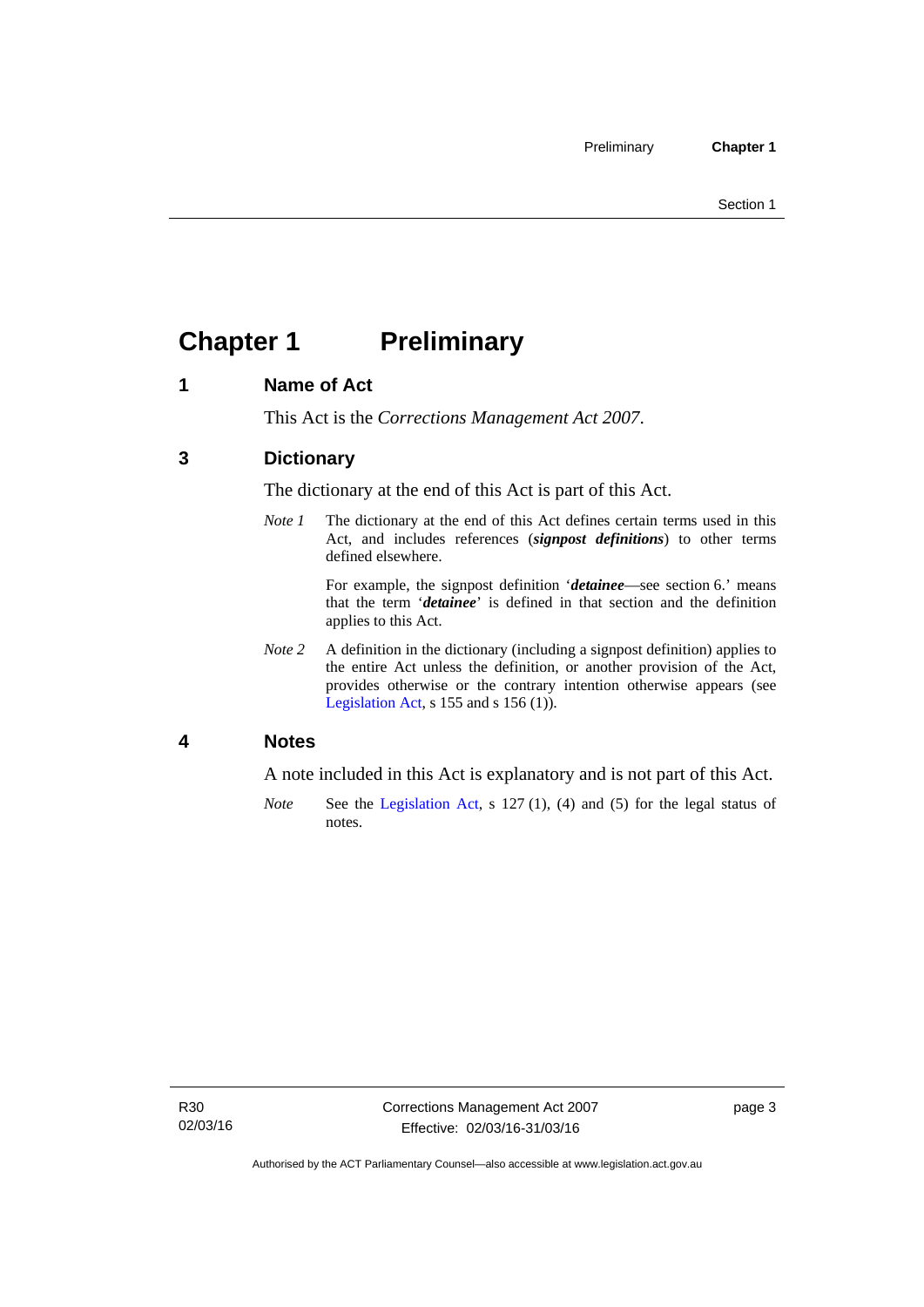### <span id="page-17-0"></span>**5 Offences against Act—application of Criminal Code etc**

Other legislation applies in relation to offences against this Act.

*Note 1 Criminal Code*

The [Criminal Code](http://www.legislation.act.gov.au/a/2002-51), ch 2 applies to all offences against this Act (see Code, pt 2.1).

The chapter sets out the general principles of criminal responsibility (including burdens of proof and general defences), and defines terms used for offences to which the Code applies (eg *conduct*, *intention*, *recklessness* and *strict liability*).

*Note 2 Penalty units* 

The [Legislation Act,](http://www.legislation.act.gov.au/a/2001-14) s 133 deals with the meaning of offence penalties that are expressed in penalty units.

### <span id="page-17-1"></span>**6 Application of Act—***detainees*

- (1) This Act applies to each of the following (each of whom is a *detainee*):
	- (a) an offender while the offender is required to be imprisoned under full-time detention because of a committal order for the *[Crimes \(Sentence Administration\) Act 2005](http://www.legislation.act.gov.au/a/2005-59)*, part 3.1;
	- (b) a person while the person is remanded in custody because of an order for remand for the *[Crimes \(Sentence Administration\)](http://www.legislation.act.gov.au/a/2005-59)  [Act 2005](http://www.legislation.act.gov.au/a/2005-59)*, part 3.2;
	- (c) anyone else while the person is required to be held in custody or detention under a territory law or a law of the Commonwealth, a State or another Territory.

#### **Examples—par (c)**

- 1 a person held on a warrant issued under the *[Royal Commissions](http://www.legislation.act.gov.au/a/1991-1)  [Act 1991](http://www.legislation.act.gov.au/a/1991-1)*, section 35 (Apprehension of witnesses failing to appear)
- 2 a person in immigration detention under the *[Migration Act 1958](http://www.comlaw.gov.au/Series/C2004A07412)* (Cwlth)
- 3 an interstate detainee on leave in the ACT held in custody overnight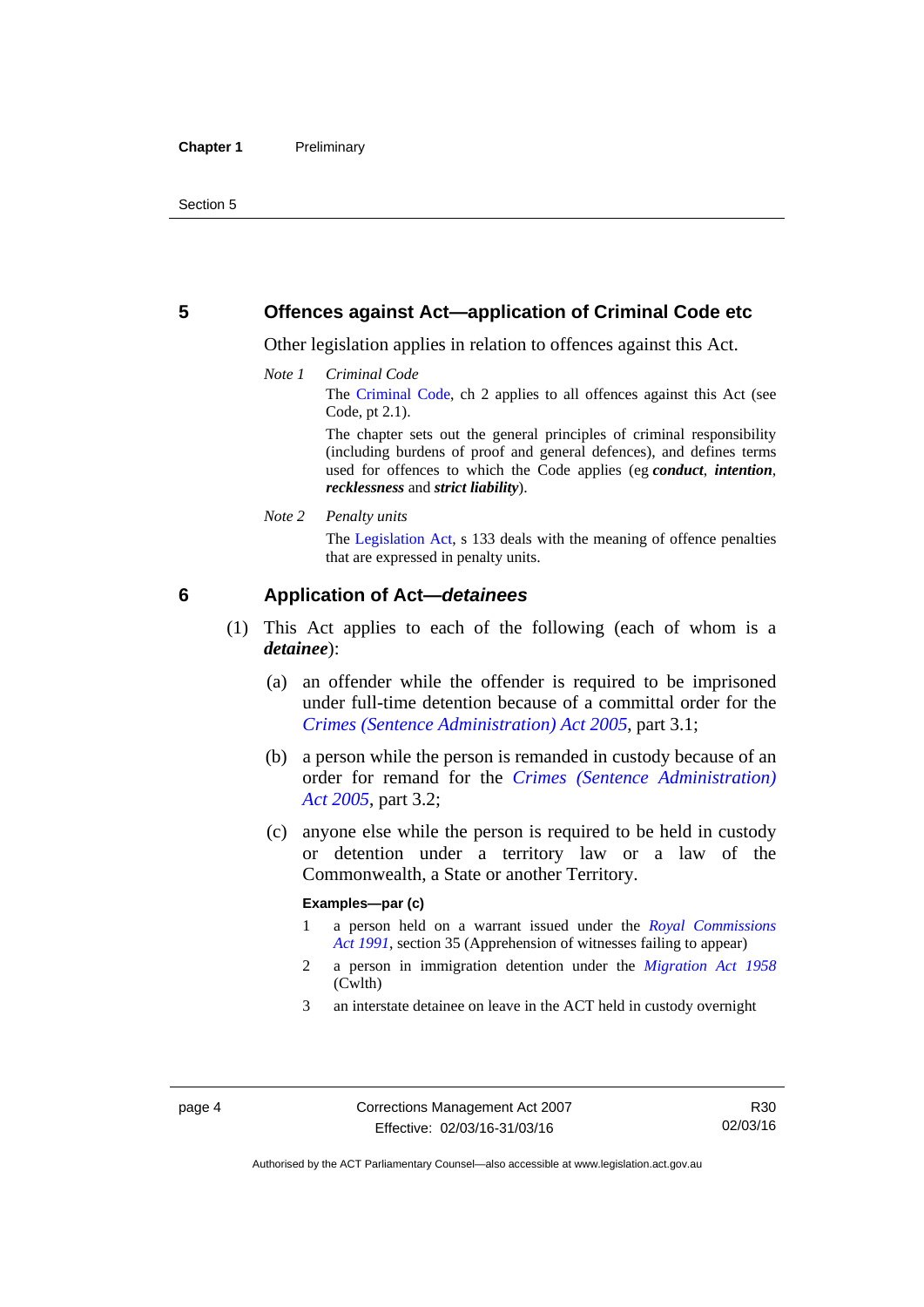- *Note* An example is part of the Act, is not exhaustive and may extend, but does not limit, the meaning of the provision in which it appears (see [Legislation Act,](http://www.legislation.act.gov.au/a/2001-14) s 126 and s 132).
- (2) However, the application of this Act is subject to the *[Crimes](http://www.legislation.act.gov.au/a/2005-59)  [\(Sentence Administration\) Act 2005](http://www.legislation.act.gov.au/a/2005-59)*, part 4.3 (Full-time detention in NSW).
- (3) Also, this Act (other than chapter 4 (Detention in police and court cells)) does not apply to a person detained under the *[Children and](http://www.legislation.act.gov.au/a/2008-19)  [Young People Act 2008](http://www.legislation.act.gov.au/a/2008-19)*.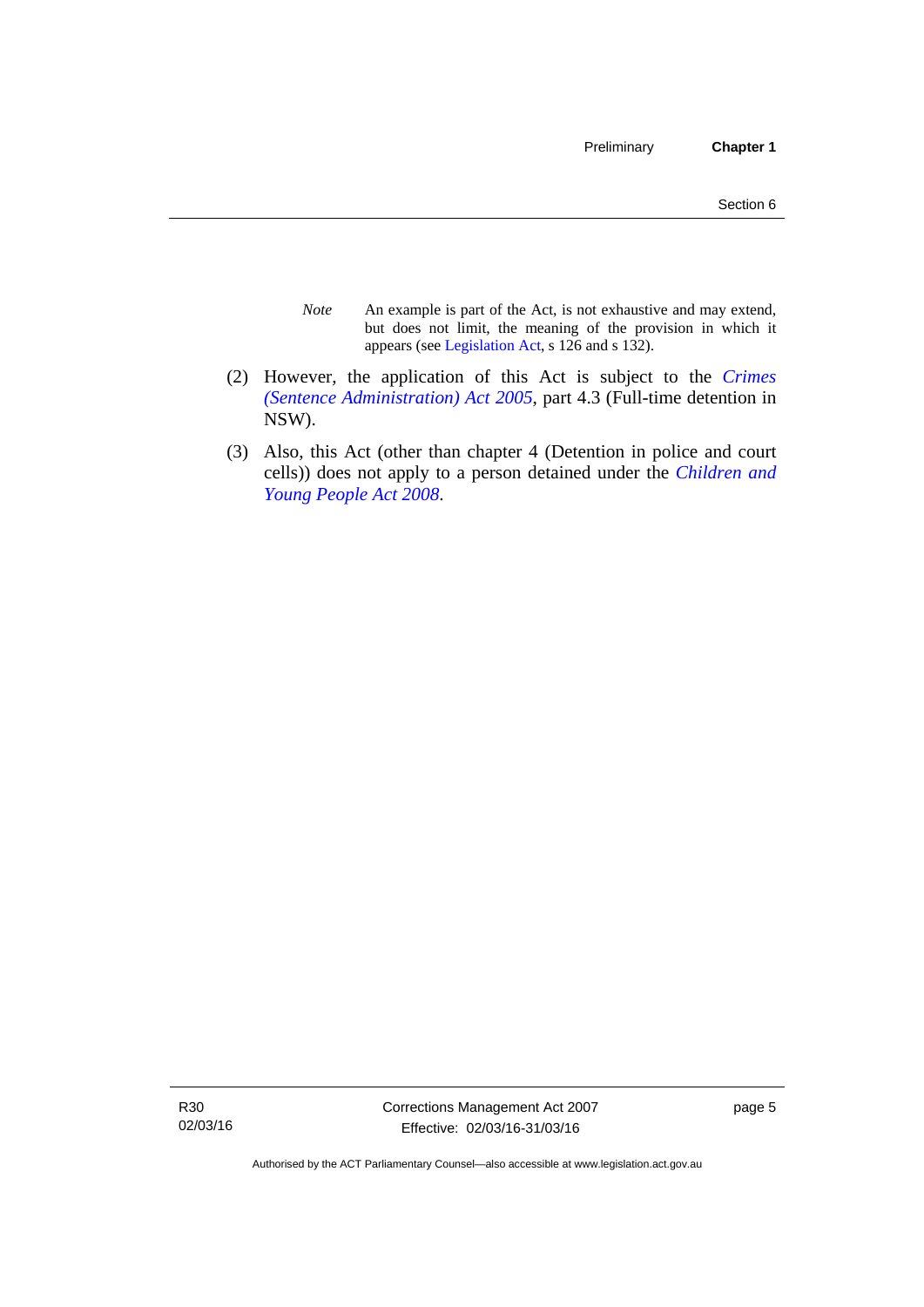Section 7

# <span id="page-19-0"></span>**Chapter 2 Objects and principles**

### <span id="page-19-1"></span>**7 Main objects of Act**

The main objects of this Act are to promote public safety and the maintenance of a just society, particularly by—

- (a) ensuring the secure detention of detainees at correctional centres; and
- (b) ensuring justice, security and good order at correctional centres; and
- (c) ensuring that detainees are treated in a decent, humane and just way; and
- (d) promoting the rehabilitation of offenders and their reintegration into society.

### <span id="page-19-2"></span>**8 Management of correctional services**

Correctional services must be managed so as to achieve the main objects of this Act, particularly by—

- (a) ensuring that public safety is the paramount consideration in decision-making about the management of detainees; and
- (b) ensuring respect for the humanity of everyone involved in correctional services, including detainees, corrections officers and other people who work at or visit correctional centres; and
- (c) ensuring behaviour by corrections officers that recognises and respects the inherent dignity of detainees as individuals; and
- (d) ensuring that harm suffered by victims, and their need for protection, are considered appropriately in decision-making about the management of detainees.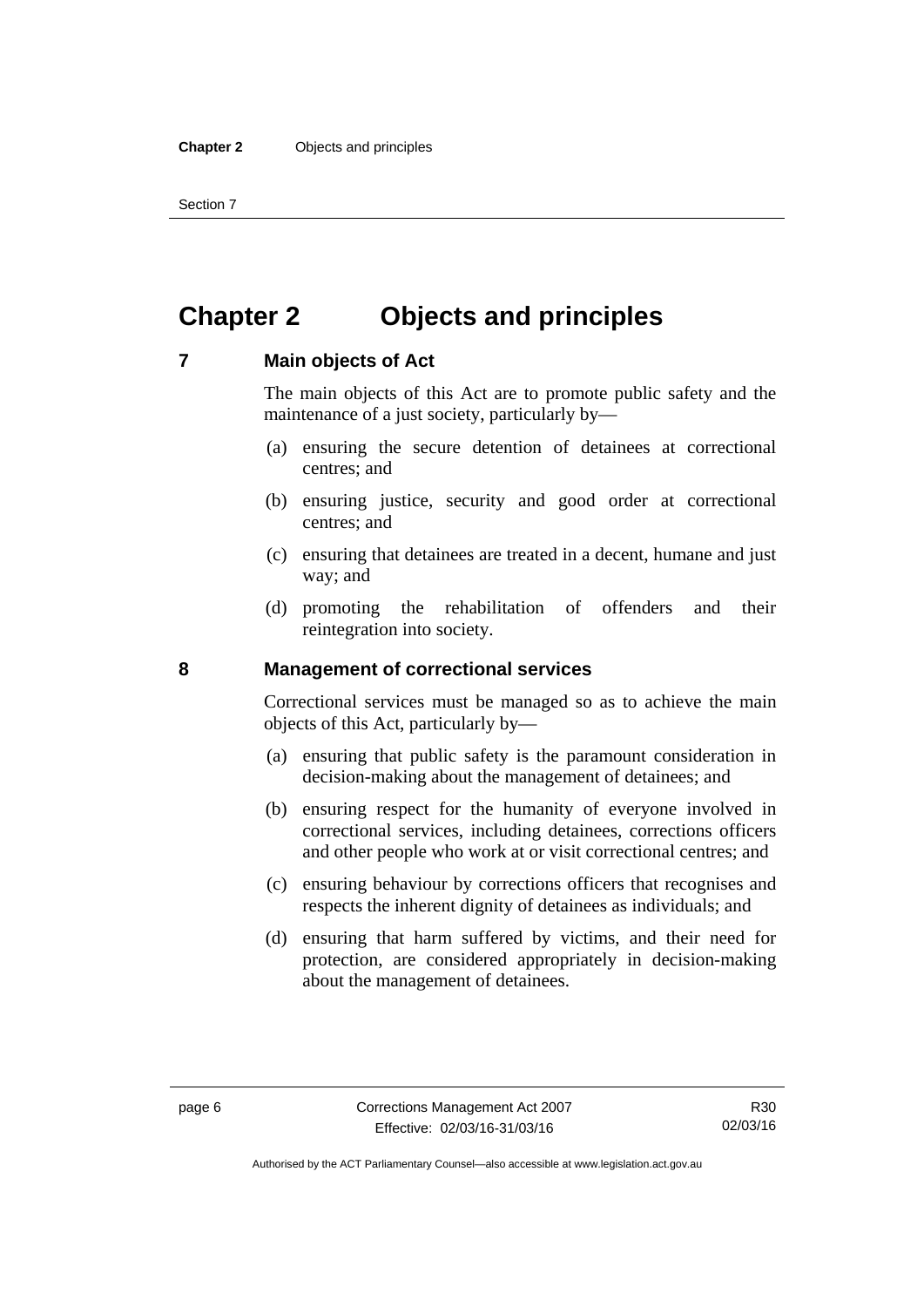# <span id="page-20-0"></span>**9 Treatment of detainees generally**

Functions under this Act in relation to a detainee must be exercised as follows:

- (a) to respect and protect the detainee's human rights;
- (b) to ensure the detainee's decent, humane and just treatment;
- (c) to preclude torture or cruel, inhuman or degrading treatment;
- (d) to ensure the detainee is not subject to further punishment (in addition to deprivation of liberty) only because of the conditions of detention;
- (e) to ensure the detainee's conditions in detention comply with section 12 (Correctional centres—minimum living conditions);
- (f) if the detainee is an offender—to promote, as far as practicable, the detainee's rehabilitation and reintegration into society.

### <span id="page-20-1"></span>**10 Treatment of remandees**

- (1) Functions under this Act in relation to a detainee who is a remandee must also be exercised to recognise and respect that—
	- (a) the remandee must be presumed innocent of any offence for which the remandee is remanded; and
	- (b) the detention is not imposed as punishment of the remandee.
- (2) Subsection (1) does not apply if the remandee—
	- (a) has been convicted or found guilty of the offence for which the remandee is detained; or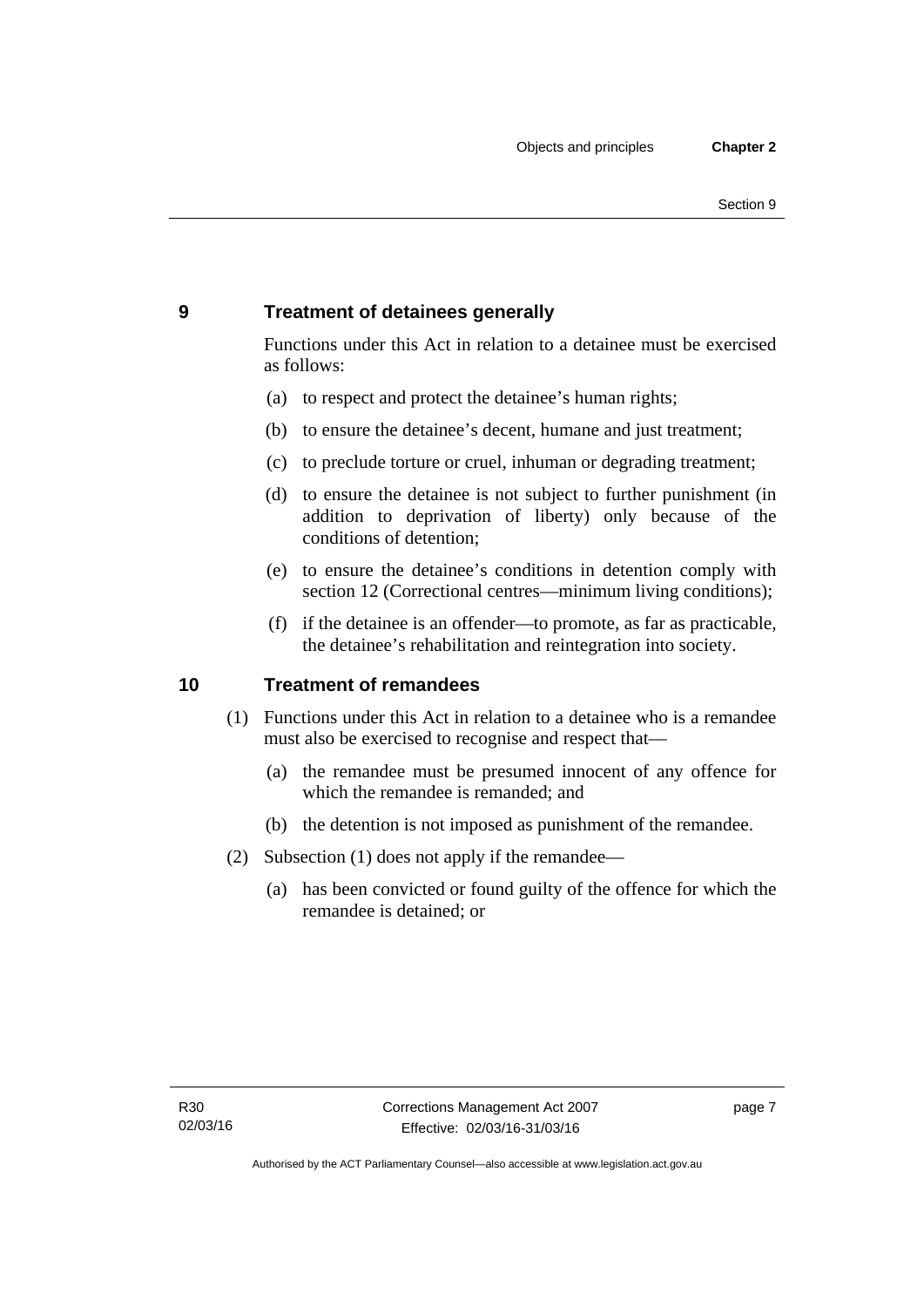(b) is under a sentence of imprisonment in relation to another offence.

#### **Examples—par (a)**

- 1 a convicted person remanded in custody for sentencing
- 2 a paroled offender remanded in custody during an adjournment of a hearing by the sentence administration board
- *Note* An example is part of the Act, is not exhaustive and may extend, but does not limit, the meaning of the provision in which it appears (see [Legislation Act,](http://www.legislation.act.gov.au/a/2001-14) s 126 and s 132).

### <span id="page-21-0"></span>**11 Treatment of certain detainees**

- (1) This section applies to a person (other than a sentenced offender or remandee) while the person is required to be held in custody or detention under a territory law or a law of the Commonwealth, a State or another Territory.
- (2) Functions under this Act in relation to the person must be exercised to recognise and respect the purpose for which the person is held in custody or detention.
- (3) This Act applies in relation to the person as a full-time detainee, with any changes prescribed by regulation.

### <span id="page-21-1"></span>**12 Correctional centres—minimum living conditions**

- (1) To protect the human rights of detainees at correctional centres, the director-general must ensure, as far as practicable, that conditions at correctional centres meet at least the following minimum standards:
	- (a) detainees must have access to sufficient food and drink to avoid hunger and poor nourishment;
	- (b) detainees must have access to sufficient suitable clothing that does not degrade or humiliate detainees;
	- (c) detainees must have access to suitable facilities for personal hygiene;

Authorised by the ACT Parliamentary Counsel—also accessible at www.legislation.act.gov.au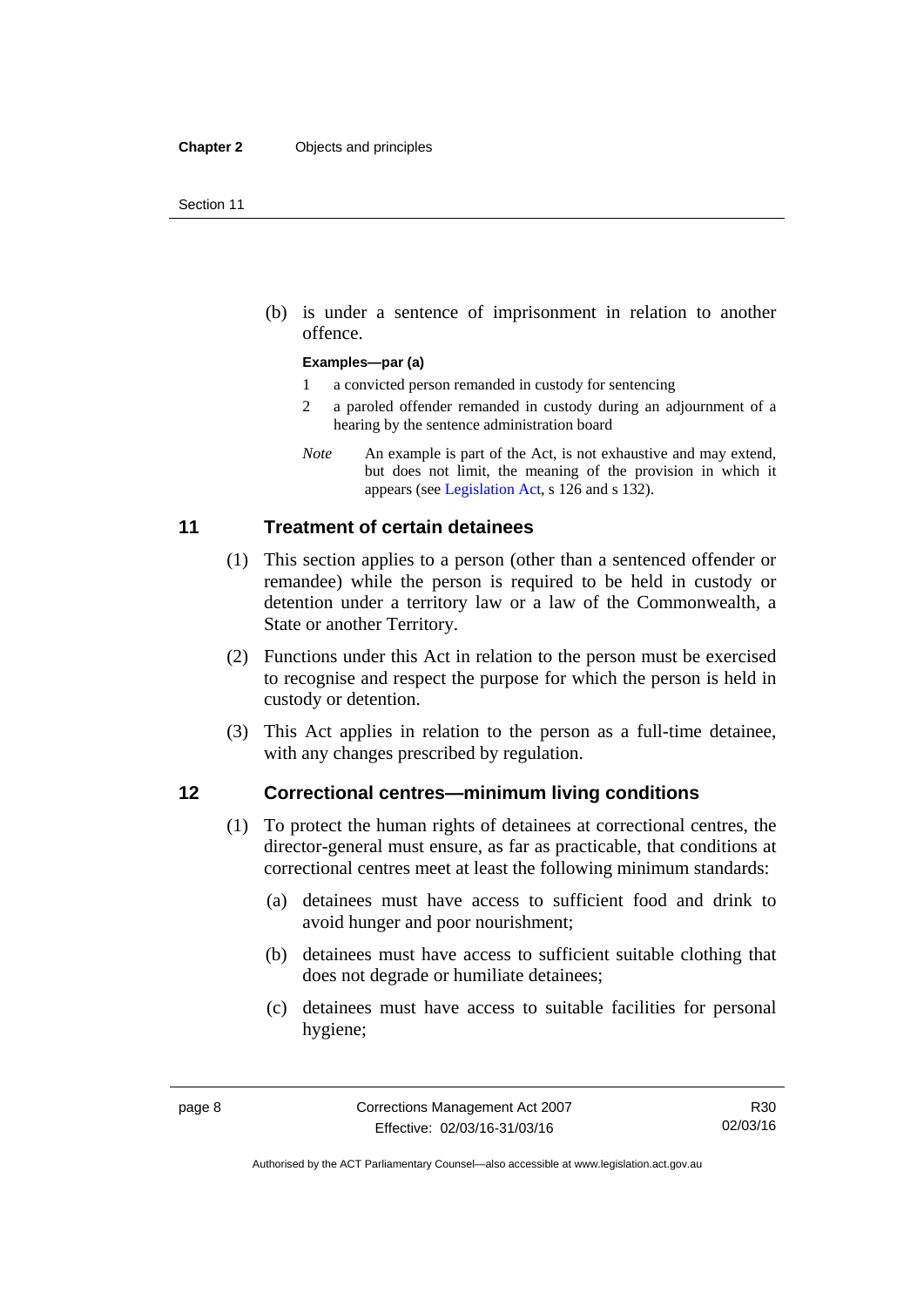- (d) detainees must have suitable accommodation and bedding for sleeping in reasonable privacy and comfort;
- (e) detainees must have reasonable access to the open air and exercise;
- (f) detainees must have reasonable access to telephone, mail and other facilities for communicating with people in the community;
- (g) detainees must have reasonable opportunities to receive visits from family members, accredited people and others;
	- *Note Family member* and *accredited person* are defined in the dictionary.
- (h) detainees must have reasonable opportunities to communicate with their lawyers;
- (i) detainees must have reasonable access to news and education services and facilities to maintain contact with society;
- (j) detainees must have access to suitable health services and health facilities;
- (k) detainees must have reasonable opportunities for religious, spiritual and cultural observances.

#### **Example—par (k)**

observances and practices relating to religious or spiritual beliefs, including indigenous spiritual beliefs

- *Note* An example is part of the Act, is not exhaustive and may extend, but does not limit, the meaning of the provision in which it appears (see [Legislation Act,](http://www.legislation.act.gov.au/a/2001-14) s 126 and s 132).
- (2) Chapter 6 (Living conditions at correctional centres) applies in relation to correctional centres.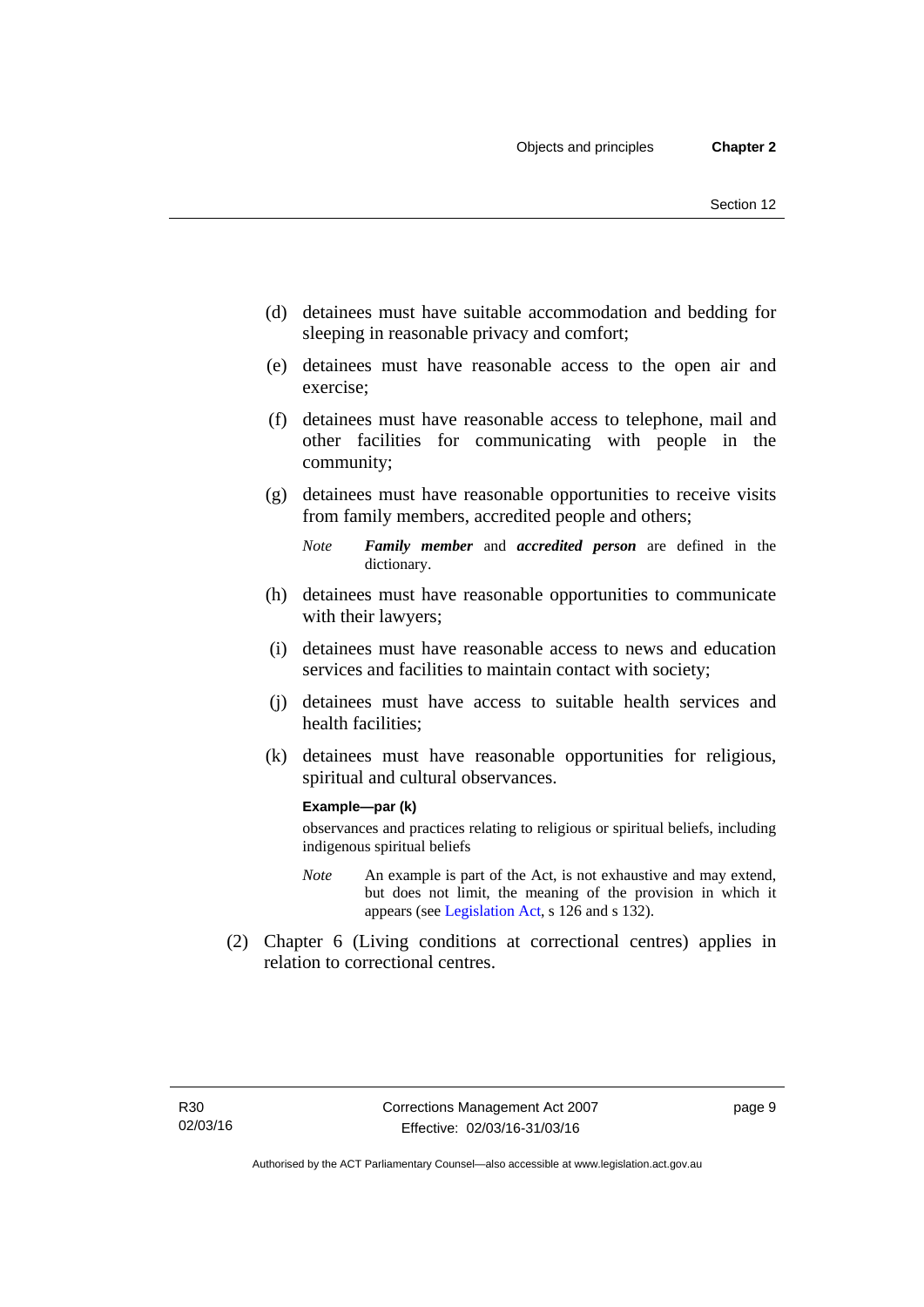**Chapter 3** Administration<br>**Part 3.1** Administration Administration—general

Section 13

# <span id="page-23-0"></span>**Chapter 3 Administration**

# <span id="page-23-1"></span>**Part 3.1 Administration—general**

### <span id="page-23-2"></span>**13 Ministerial directions to director-general**

 (1) The Minister may give written directions to the director-general about the exercise of functions under this Act.

#### **Example of direction**

a direction to make corrections policies or operating procedures to ensure that functions are exercised in accordance with a particular decision of the Supreme Court or a particular finding of a board of inquiry or royal commission

- *Note* An example is part of the Act, is not exhaustive and may extend, but does not limit, the meaning of the provision in which it appears (see [Legislation Act,](http://www.legislation.act.gov.au/a/2001-14) s 126 and s 132).
- (2) The director-general must comply with a direction under this section.
- (3) A direction is a notifiable instrument.

*Note* A notifiable instrument must be notified under the [Legislation Act](http://www.legislation.act.gov.au/a/2001-14).

# <span id="page-23-3"></span>**14 Corrections policies and operating procedures**

- (1) The director-general may make corrections policies and operating procedures, consistent with this Act, to facilitate the effective and efficient management of correctional services.
- (2) Each corrections policy or operating procedure is a notifiable instrument.
	- *Note 1* A notifiable instrument must be notified under the [Legislation Act](http://www.legislation.act.gov.au/a/2001-14).
	- *Note* 2 The amendment or repeal of a corrections policy or operating procedure is also a notifiable instrument. See the [Legislation Act,](http://www.legislation.act.gov.au/a/2001-14) section 46 (Power to make instrument includes power to amend or repeal).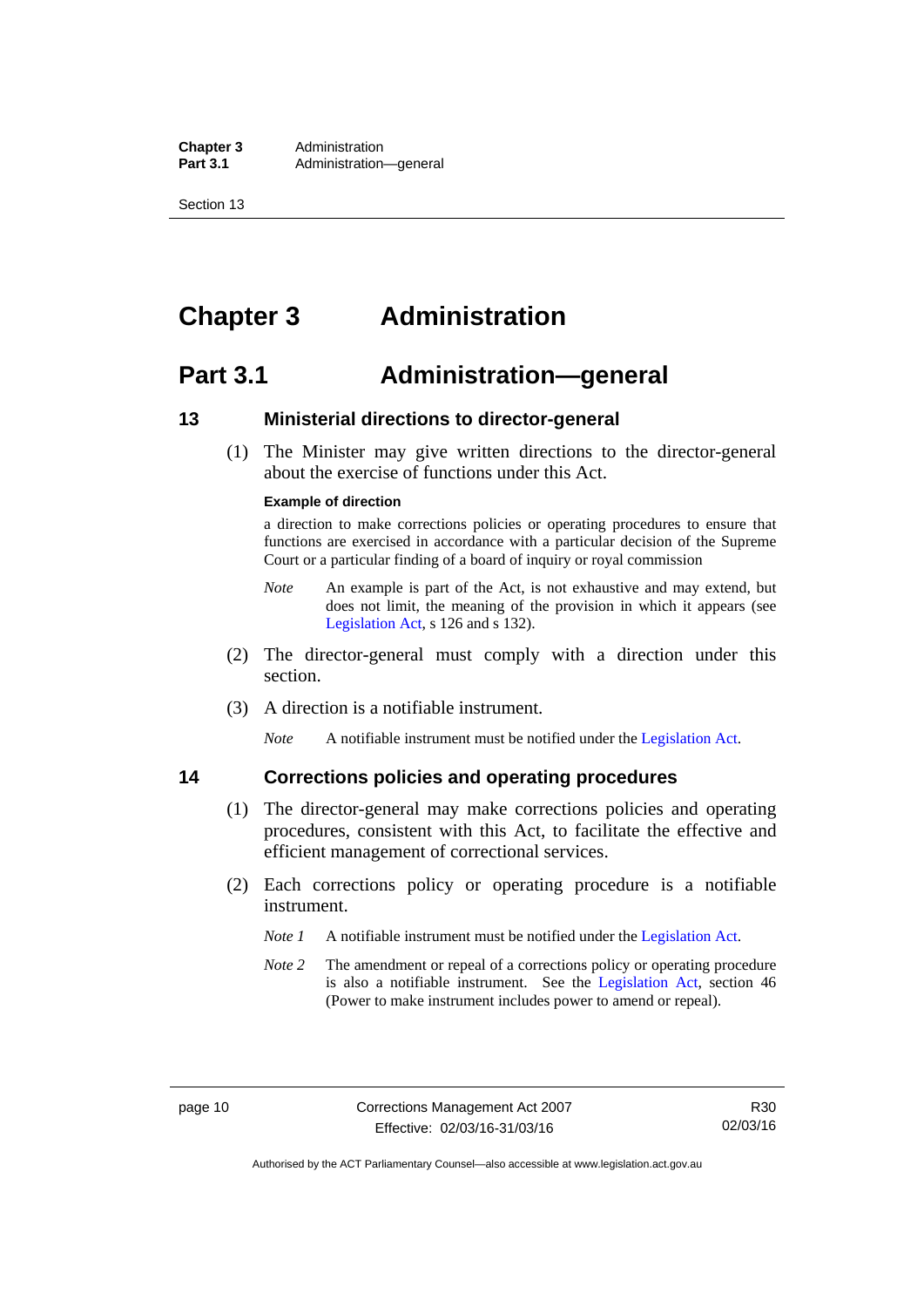- (3) Each corrections policy or operating procedure—
	- (a) must be available for inspection by anyone at each correctional centre; and
	- (b) may be made available for inspection at any other place decided by the director-general.

## <span id="page-24-0"></span>**15 Exclusions from notified corrections policies and operating procedures**

- (1) The director-general may exclude from a corrections policy or operating procedure notified or available for inspection in accordance with section 14 any matter that the director-general believes, on reasonable grounds, would be likely to disclose—
	- (a) information that may endanger public safety or undermine justice, security or good order at a correctional centre; or
	- (b) anything prescribed by regulation.
- (2) If subsection (1) applies to a corrections policy or operating procedure—
	- (a) the policy or procedure must contain a statement about the effect of this section; and
	- (b) the excluded matter must be available for inspection, on request, by any of the following:
		- (i) a judge or magistrate;
		- (ii) a member of the Legislative Assembly;
		- (iii) an official visitor;
		- (iv) the human rights commissioner;
		- (v) the public advocate;
		- (vi) the ombudsman;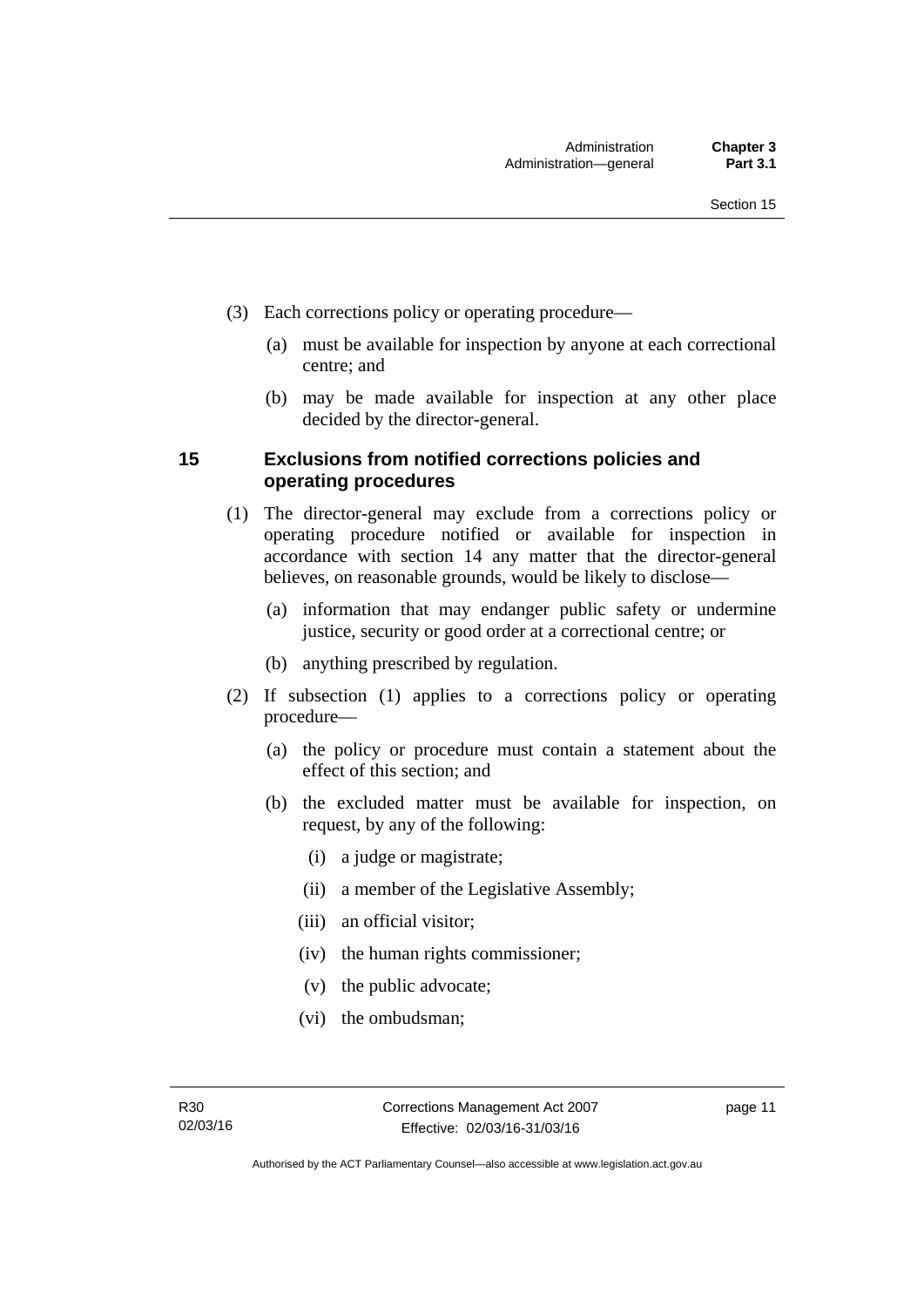**Chapter 3** Administration<br>**Part 3.1** Administration Administration—general

Section 16

- (vii) anyone else prescribed by regulation.
- *Note* Territory laws apply to a delegate of a person in the exercise of a delegation as if the delegate were the person who appointed the delegate (see [Legislation Act,](http://www.legislation.act.gov.au/a/2001-14) s 239 (2)).

### <span id="page-25-0"></span>**16 Director-general directions**

- (1) The director-general may give directions in relation to a detainee.
- (2) Without limiting subsection (1), the director-general may give a direction that the director-general considers necessary and reasonable in relation to any of the following:
	- (a) the welfare or safety of the detainee or anyone else;
	- (b) security or good order at a correctional centre;
	- (c) ensuring compliance with any requirement under this Act or another territory law.
- (3) A direction may be given orally or in writing and may apply to a particular detainee or 2 or more detainees.
- (4) A direction by the director-general under this Act, or anything done under the direction, is not invalid because of a defect or irregularity in or in relation to the direction.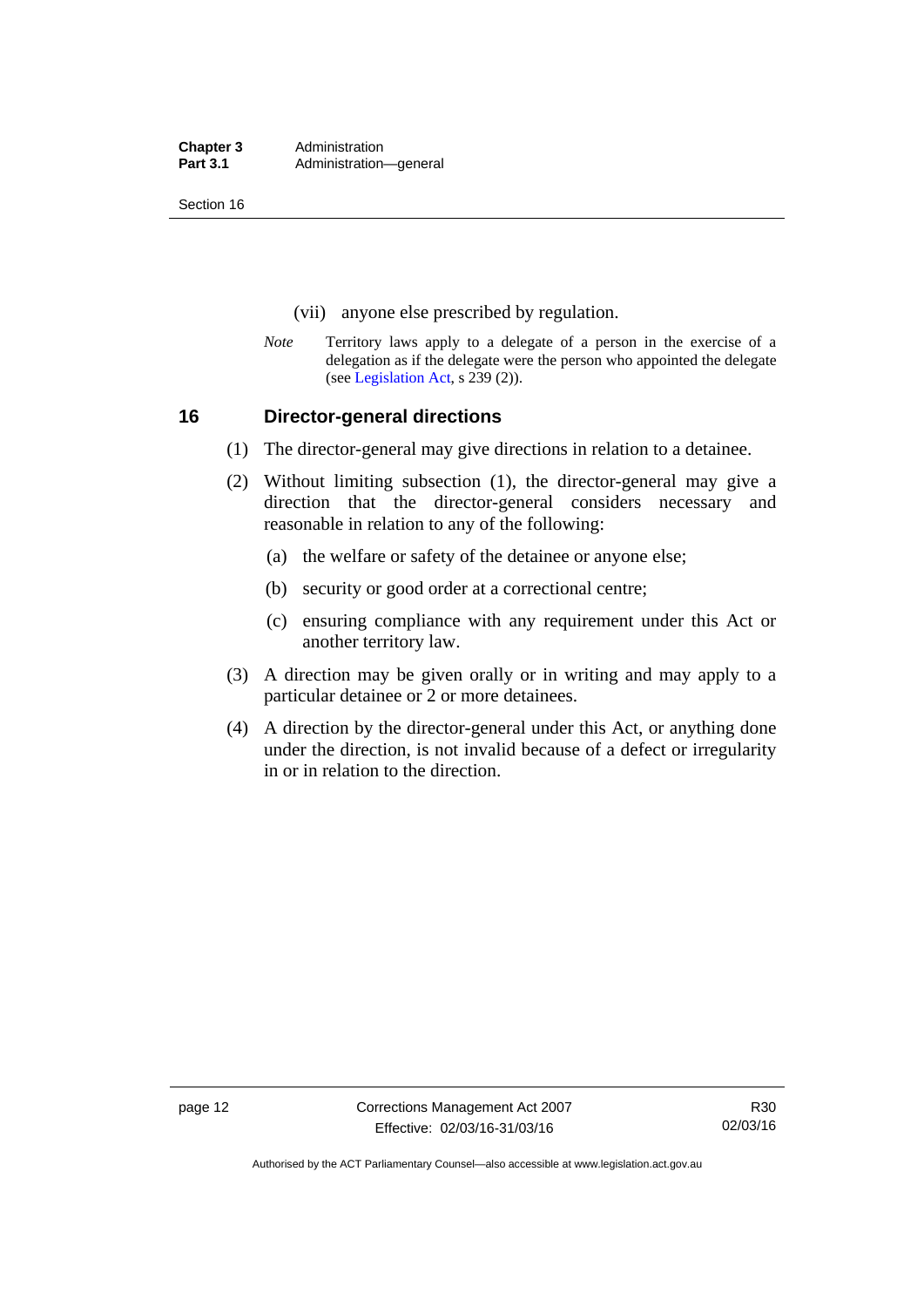### <span id="page-26-0"></span>**17 Director-general delegations**

- (1) The director-general may delegate any of the director-general's functions under this Act to a corrections officer.
- (2) This section does not limit the director-general's power to delegate a function under any other territory law.

#### **Examples of delegation**

- 1 a delegation for directions to be given to detainees at a correctional centre by the corrections officer in charge of the centre
- 2 a delegation for functions under chapter 10 (Discipline) to be exercised by a corrections officer at a correctional centre
- *Note 1* An example is part of the Act, is not exhaustive and may extend, but does not limit, the meaning of the provision in which it appears (see [Legislation Act,](http://www.legislation.act.gov.au/a/2001-14) s 126 and s 132).
- *Note* 2 For the making of delegations and the exercise of delegated functions, see the [Legislation Act,](http://www.legislation.act.gov.au/a/2001-14) pt 19.4.
- *Note 3* The *[Public Sector Management Act 1994](http://www.legislation.act.gov.au/a/1994-37)*, s 36C also provides for a director-general to delegate, and sub-delegate, powers given to the director-general under a territory law.

### <span id="page-26-1"></span>**18 Chief police officer delegations**

- (1) The chief police officer may delegate any of the chief police officer's functions under this Act to a police officer.
- (2) This section does not limit the chief police officer's power to delegate a function under any other territory law.

#### **Example of delegation**

a delegation for giving directions under section 30 (Detention in police cells).

- *Note 1* An example is part of the Act, is not exhaustive and may extend, but does not limit, the meaning of the provision in which it appears (see [Legislation Act,](http://www.legislation.act.gov.au/a/2001-14) s 126 and s 132).
- *Note* 2 For the making of delegations and the exercise of delegated functions, see the [Legislation Act,](http://www.legislation.act.gov.au/a/2001-14) pt 19.4.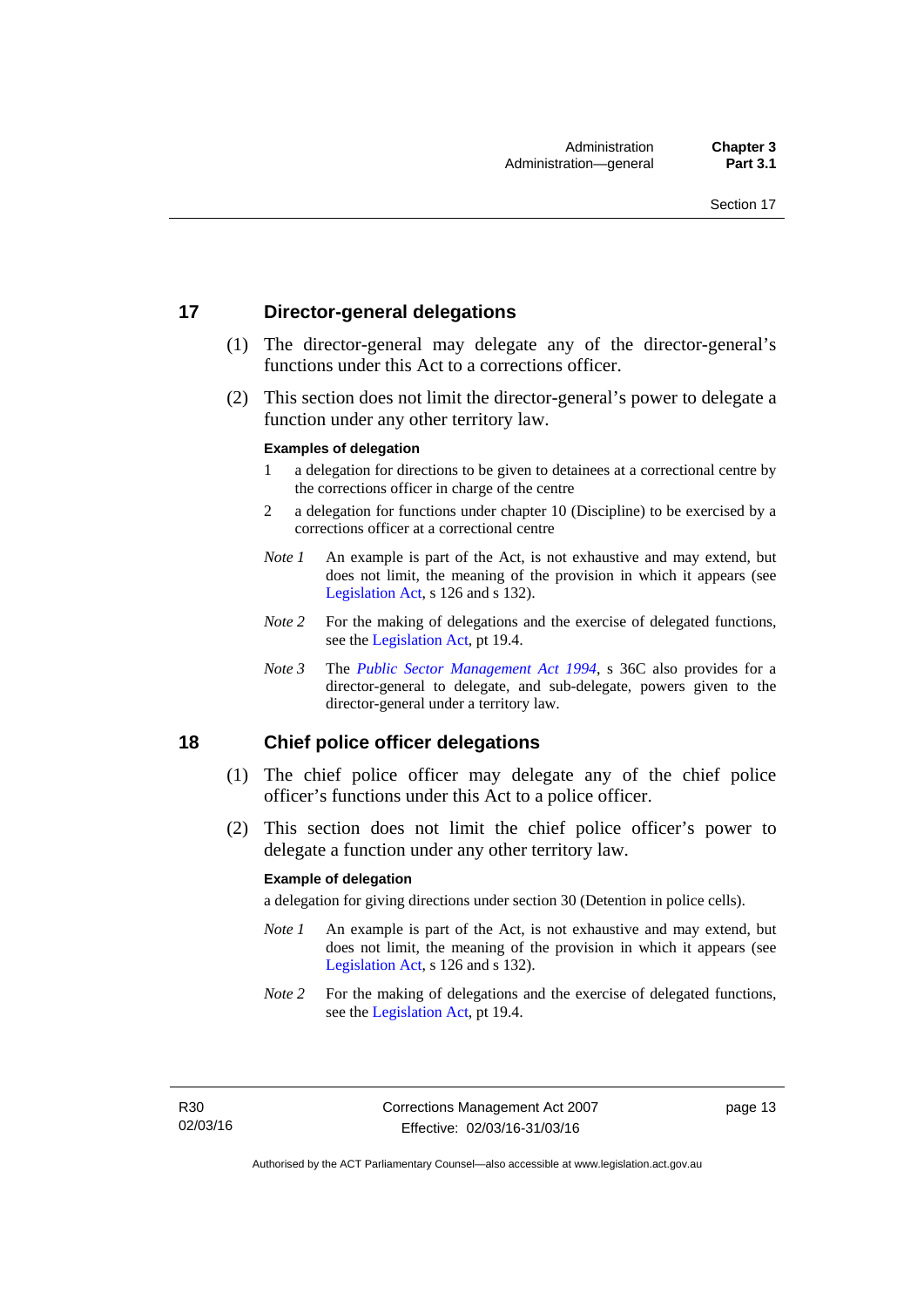**Chapter 3** Administration<br>**Part 3.2** Corrections of **Corrections officers** 

Section 19

# <span id="page-27-0"></span>**Part 3.2 Corrections officers**

### <span id="page-27-1"></span>**19 Corrections officers—appointment**

- (1) The director-general may appoint a public servant, or anyone else, as a corrections officer for this Act.
	- *Note 1* For the making of appointments (including acting appointments), see the [Legislation Act,](http://www.legislation.act.gov.au/a/2001-14) pt 19.3.
	- *Note* 2 In particular, a person may be appointed for a particular provision of a law (see [Legislation Act,](http://www.legislation.act.gov.au/a/2001-14) s 7 (3)) and an appointment may be made by naming a person or nominating the occupant of a position (see s 207).
	- *Note 3* A reference to an Act includes a reference to the statutory instruments made or in force under the Act, including any regulation and corrections policy and operating procedure (see [Legislation Act,](http://www.legislation.act.gov.au/a/2001-14) s 104).
- (2) The director-general may make an appointment under this section only if satisfied that the appointee has appropriate qualifications or experience to exercise the functions of a corrections officer.

### <span id="page-27-2"></span>**20 Corrections officers—functions**

- (1) A corrections officer—
	- (a) has the functions given to the officer under this Act or any other territory law; and
	- (b) is subject to the directions of the director-general in the exercise of the functions.
- (2) The functions of a corrections officer may be limited by—
	- (a) the instrument appointing the officer; or
	- (b) written notice given to the officer by the director-general; or
	- (c) a regulation.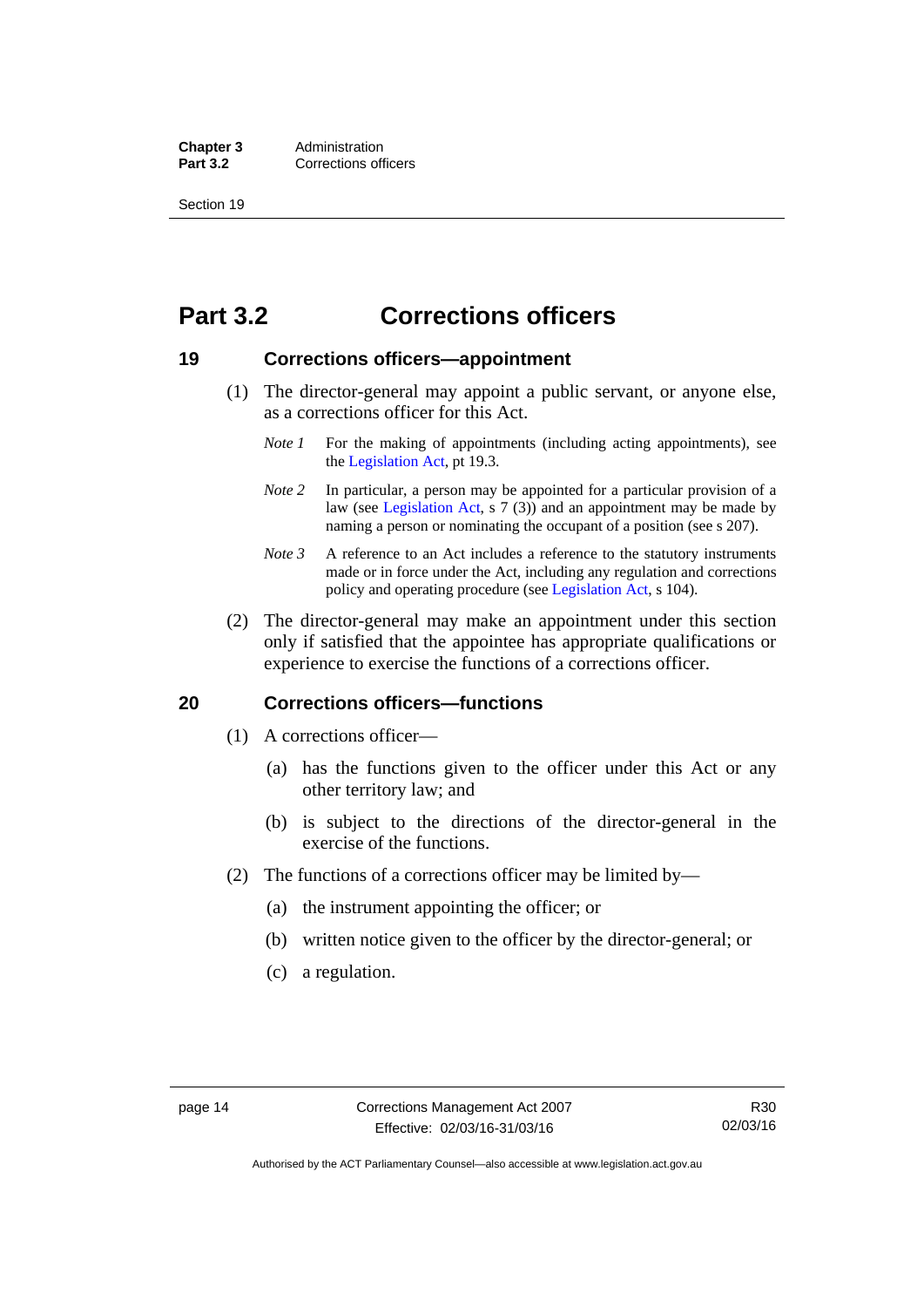### <span id="page-28-0"></span>**21 Doctors—health service appointments**

- (1) The director-general responsible for the administration of the *[Public](http://www.legislation.act.gov.au/a/1997-69)  [Health Act 1997](http://www.legislation.act.gov.au/a/1997-69)* must appoint a doctor for each correctional centre.
- (2) The doctor's functions are—
	- (a) to provide health services to detainees; and
	- (b) to protect the health of detainees (including preventing the spread of disease at correctional centres).
- (3) A doctor appointed for a correctional centre must be available to provide health services at the centre at least once each week.
- (4) The doctor may give written directions to the director-general for subsection (2) (b).
- (5) The director-general must ensure that each direction under subsection (4) is complied with unless the director-general believes, on reasonable grounds, that compliance would undermine security or good order at the correctional centre.

#### <span id="page-28-1"></span>**22 Health practitioners—non-therapeutic functions**

- (1) The director-general must appoint a health practitioner to exercise non-therapeutic functions at each correctional centre.
	- *Note Health practitioner* includes a doctor and nurse registered under the *[Health Practitioner Regulation National Law \(ACT\)](http://www.legislation.act.gov.au/a/db_39269/default.asp)*.
- (2) In this section:

*non-therapeutic function* does not include a health service or other function mentioned in section 21.

### <span id="page-28-2"></span>**23 Identity cards**

- (1) This section applies in relation to a person appointed under any of the following:
	- (a) section 19 (Corrections officers—appointment);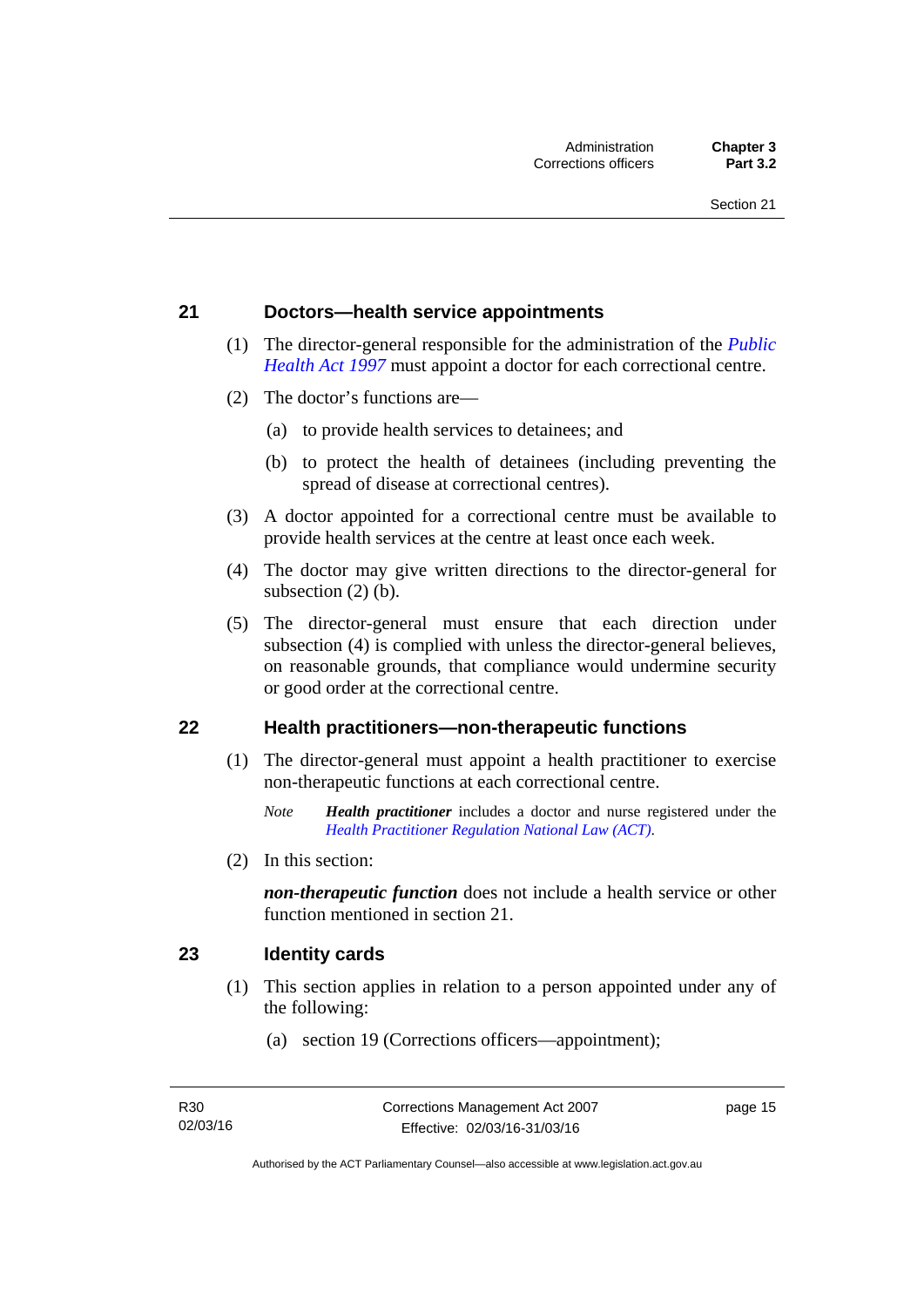Section 23

- (b) section 21 (Doctors—health service appointments);
- (c) section 22 (Health practitioners—non-therapeutic functions).
- (2) The director-general must give each person an identity card stating the person's name and the position to which the person is appointed.
- (3) The identity card must show—
	- (a) a recent photograph of the person; and
	- (b) the card's date of issue and expiry; and
	- (c) anything else prescribed by regulation.
- (4) A person commits an offence if the person—
	- (a) stops being a person to whom this section applies; and
	- (b) does not return the person's identity card to the director-general no later than 7 days after the day the person stops being a corrections officer.

Maximum penalty: 1 penalty unit.

(5) An offence against this section is a strict liability offence.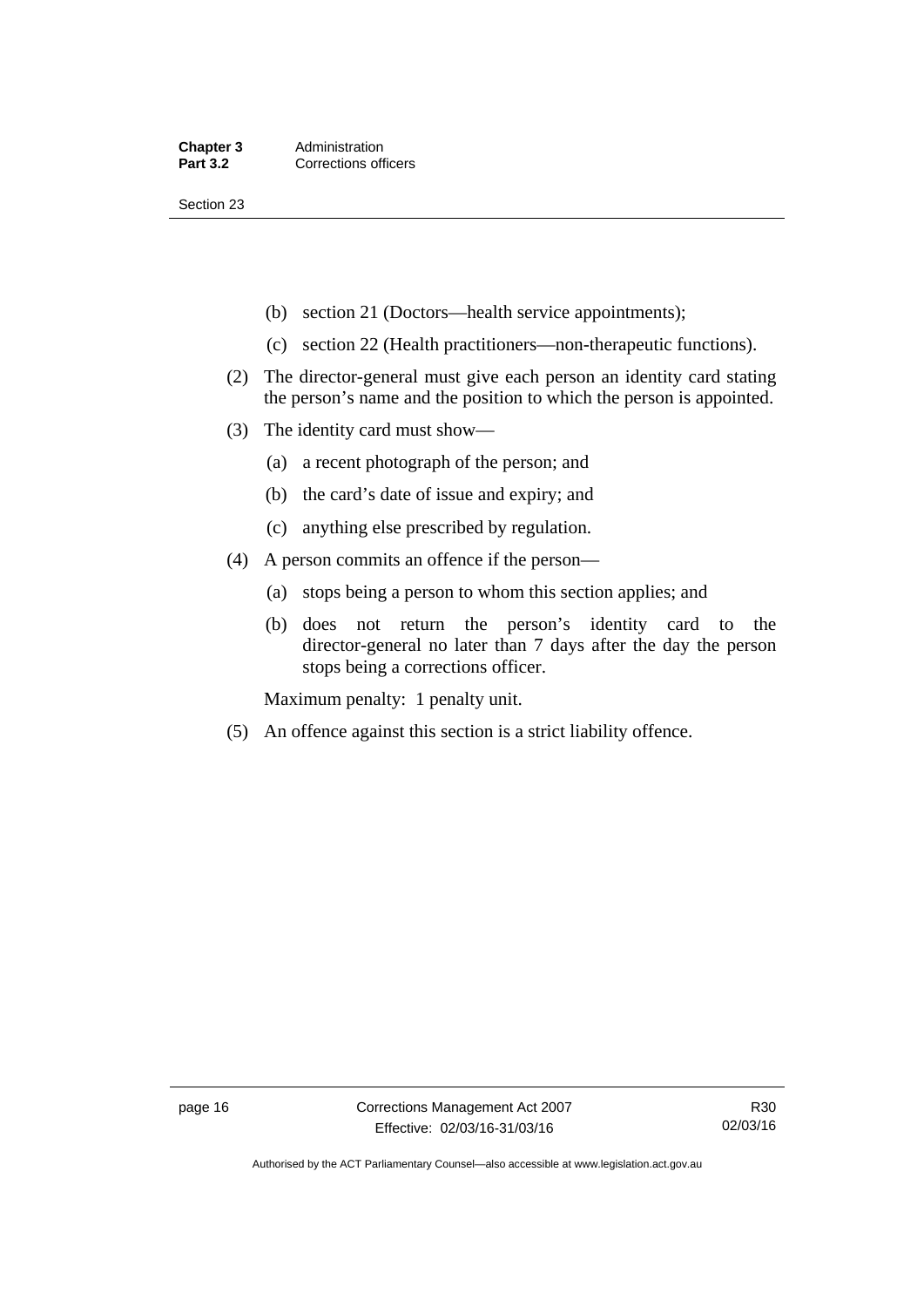# <span id="page-30-0"></span>**Part 3.3 Correctional centres**

### <span id="page-30-1"></span>**24 Correctional centres—declaration**

- (1) The Minister may declare a place to be a correctional centre.
- (2) A declaration is a notifiable instrument.

#### **Examples of declarations**

- 1 the declaration of a place, including a buffer zone surrounding a secure perimeter, to be a correctional centre
- 2 a declaration of a place to be a correctional centre for full-time detention, or for a stated time and purpose, eg a temporary correctional centre for remandees
- *Note 1* An example is part of the Act, is not exhaustive and may extend, but does not limit, the meaning of the provision in which it appears (see [Legislation Act,](http://www.legislation.act.gov.au/a/2001-14) s 126 and s 132).
- *Note 2* A notifiable instrument must be notified under the [Legislation Act](http://www.legislation.act.gov.au/a/2001-14).
- *Note 3* The power to make an instrument includes power to make different provisions in relation to different matters or different classes of matters, and provisions that apply differently by reference to stated exceptions or factors (see [Legislation Act](http://www.legislation.act.gov.au/a/2001-14), s 48).

# <span id="page-30-2"></span>**25 Correctional centres—arrangements with NSW**

- (1) The Chief Minister may make arrangements with the Governor of New South Wales in relation to keeping full-time detainees at a NSW correctional centre.
- (2) The arrangements may include provision for—
	- (a) the exercise by NSW officers of functions in relation to full-time detainees kept at a NSW correctional centre; and
	- (b) reports by NSW officers about the exercise of those functions.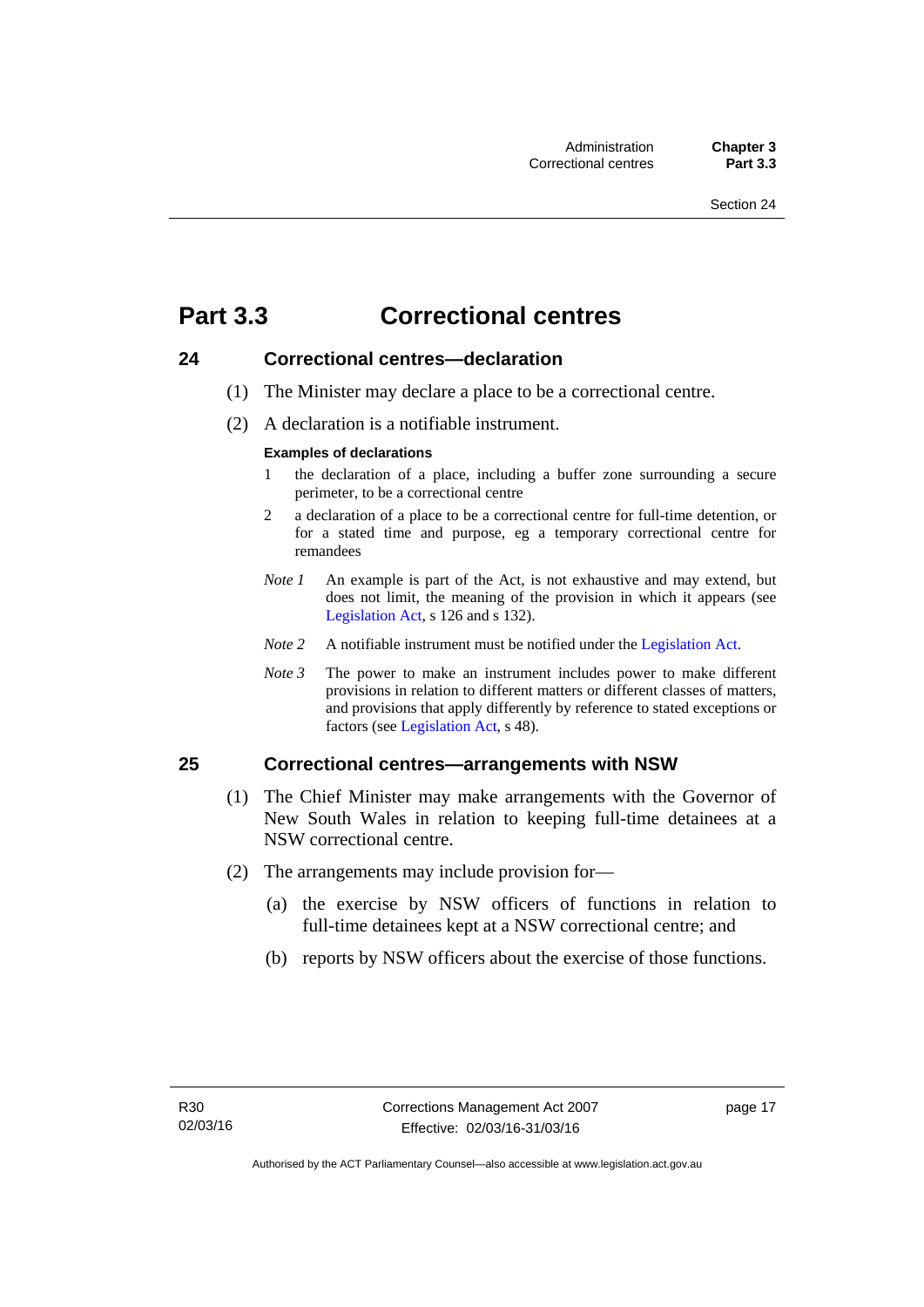| Chapter 3       | Administration       |
|-----------------|----------------------|
| <b>Part 3.3</b> | Correctional centres |

Section 25

(3) In this section:

*NSW officer* means an officer or other person having authority under the *[Crimes \(Administration of Sentences\) Act 1999](http://www.legislation.nsw.gov.au/maintop/view/inforce/act+93+1999+cd+0+N)* (NSW) to exercise a function in relation to a full-time detainee.

*Note* The *[Crimes \(Sentence Administration\) Act 2005](http://www.legislation.act.gov.au/a/2005-59)*, pt 4.3 (Full-time detention in NSW) provides for the removal of full-time detainees to NSW correctional centres.

page 18 Corrections Management Act 2007 Effective: 02/03/16-31/03/16

R30 02/03/16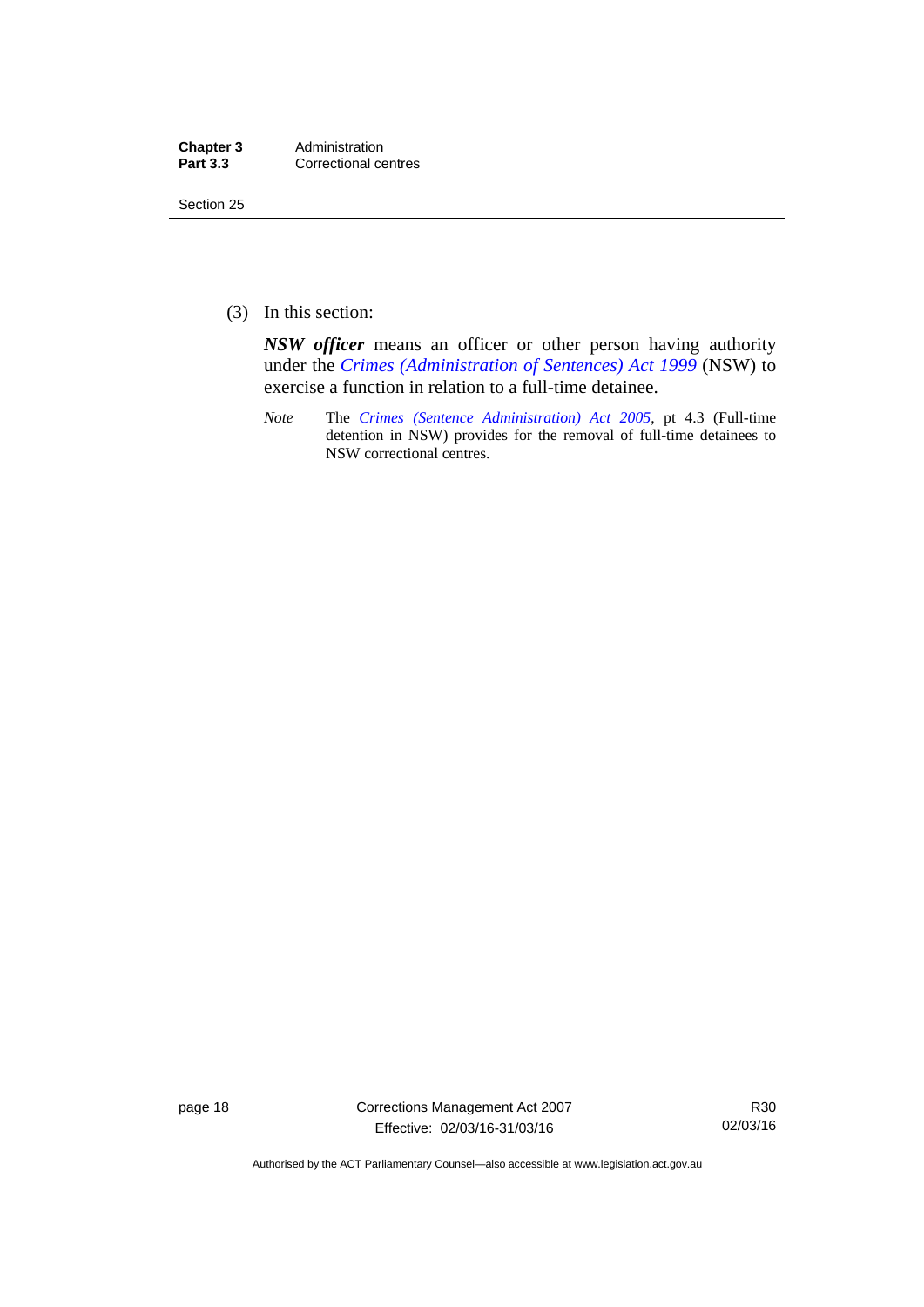# <span id="page-32-0"></span>**Part 3.4 Administration—special provisions**

### <span id="page-32-1"></span>**26 Declaration of emergency**

- (1) This section applies if the director-general believes, on reasonable grounds, that an emergency (including an imminent emergency) exists in relation to a correctional centre that threatens or is likely to threaten—
	- (a) security or good order at the centre; or
	- (b) the safety of anyone at the centre or elsewhere.
- (2) The director-general may declare that an emergency exists in relation to the correctional centre for a stated period of not more than—
	- (a) 3 days; or
	- (b) if another period is prescribed by regulation—the period prescribed.
- (3) To remove any doubt, the director-general may make declarations for 2 or more consecutive periods in relation to the same emergency.
- (4) A declaration commences when it is made, unless it provides for a later commencement.
- (5) A declaration—
	- (a) is a notifiable instrument; and
	- (b) must be notified under the [Legislation Act](http://www.legislation.act.gov.au/a/2001-14) no later than the day after the day it is made.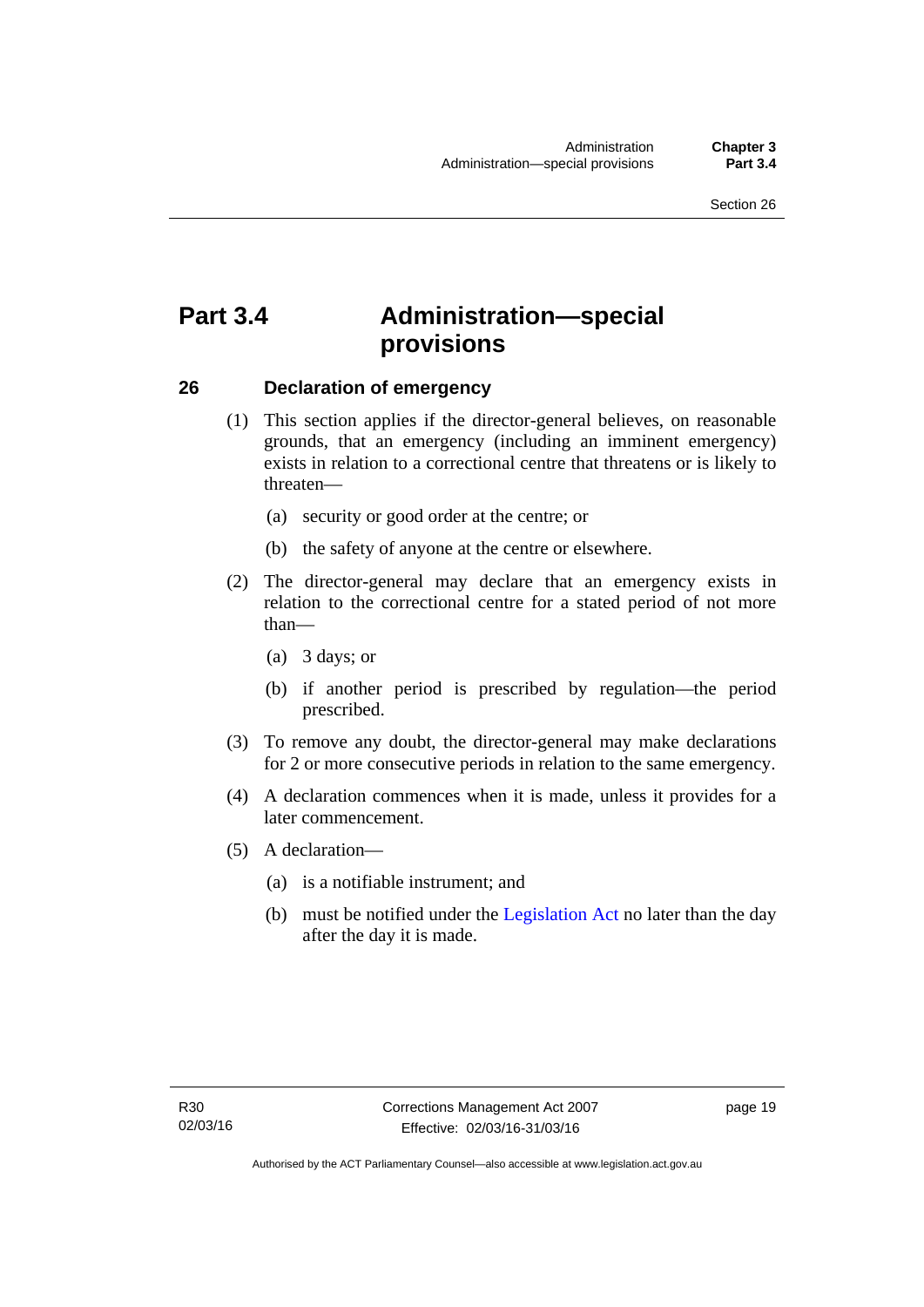Section 27

# <span id="page-33-0"></span>**27 Emergency powers**

- (1) While an emergency is declared under section 26 in relation to a correctional centre, the director-general may do 1 or more of the following:
	- (a) restrict any work or activity at the centre;
	- (b) restrict access in, or to or from, the centre or any part of the centre;
	- (c) restrict communications between a detainee and anyone else;
	- (d) authorise a police officer or public servant to exercise any function exercisable by a corrections officer under this Act in accordance with any direction by the director-general.
- (2) The director-general must ensure that action taken under this section is necessary and reasonable in the circumstances.

# <span id="page-33-1"></span>**28 Arrangements with police**

- (1) The director-general may make arrangements with the chief police officer for police assistance in relation to the administration of the following Acts:
	- (a) the *[Crimes \(Sentencing\) Act 2005](http://www.legislation.act.gov.au/a/2005-58)*;
	- (b) the *[Crimes \(Sentence Administration\) Act 2005](http://www.legislation.act.gov.au/a/2005-59)*;
	- (c) this Act.
- (2) Subject to any arrangement under this section, the chief police officer must comply, as far as practicable, with any request by the director-general for police assistance mentioned in subsection (1).
- (3) A police officer providing assistance under this section may exercise any function exercisable by a corrections officer under an Act mentioned in subsection (1) in accordance with any direction by the director-general.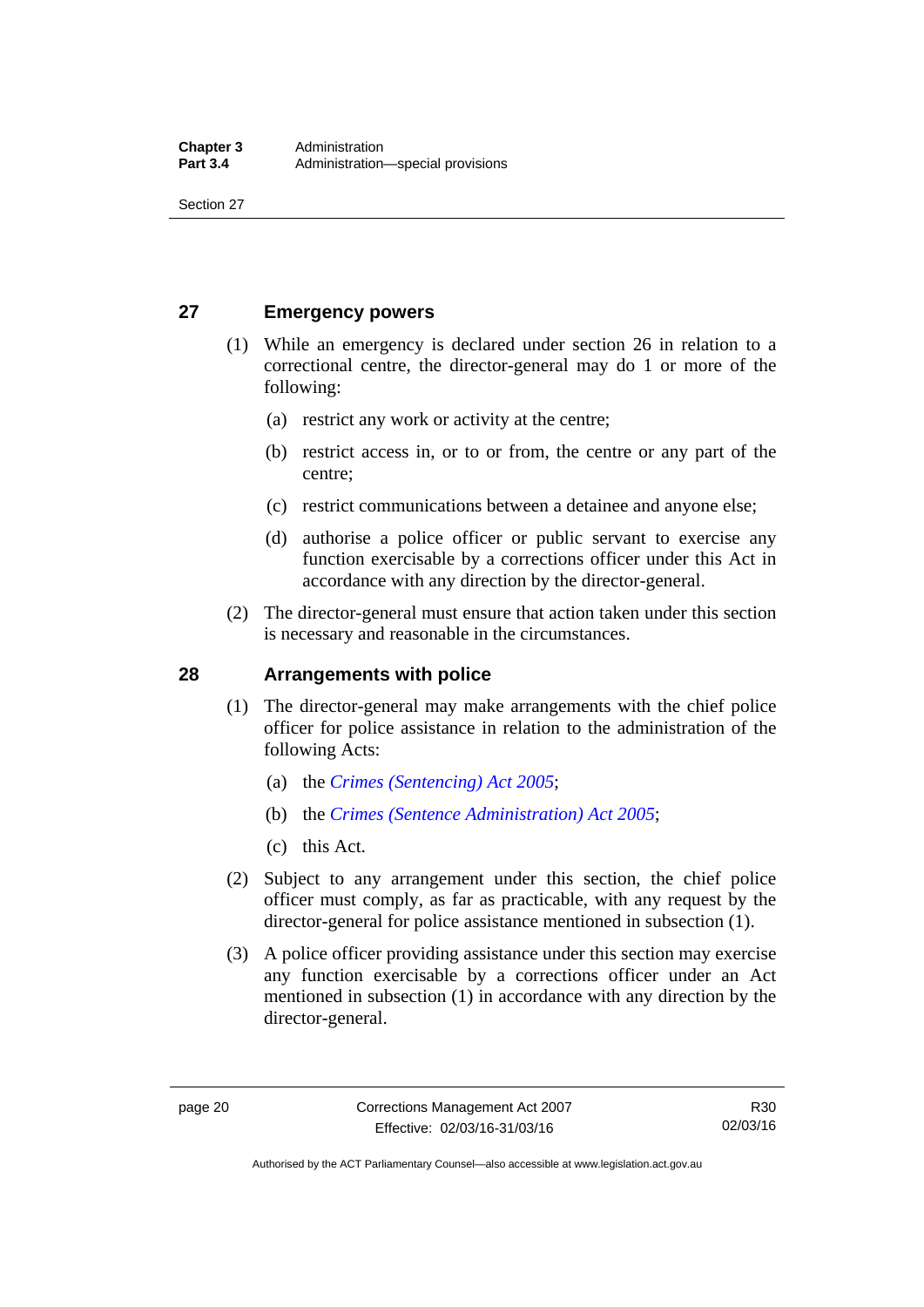# <span id="page-34-0"></span>**Chapter 4 Detention in police and court cells etc**

### <span id="page-34-1"></span>**29 Definitions—ch 4**

(1) In this chapter:

*court cell* means a cell (however described) for the detention of a person at a court.

#### *director-general* means—

- (a) for a detainee (other than a young detainee)—the director-general responsible for this Act; and
- (b) for a young detainee—the director-general responsible for the *[Children and Young People Act 2008](http://www.legislation.act.gov.au/a/2008-19)*.

*police cell* means a cell (however described) for the detention of a person at a police station.

*young detainee*—see the *[Children and Young People Act 2008](http://www.legislation.act.gov.au/a/2008-19)*, section 95.

- (2) In this chapter—
	- (a) a reference to a *correctional centre* is, in relation to the custody or detention of a young detainee, a reference to a detention place under the *[Children and Young People](http://www.legislation.act.gov.au/a/2008-19)  [Act 2008](http://www.legislation.act.gov.au/a/2008-19)*; and
	- (b) a reference to a *corrections officer* is, in relation to the custody or detention of a young detainee, a reference to a youth detention officer under the *[Children and Young People](http://www.legislation.act.gov.au/a/2008-19)  [Act 2008](http://www.legislation.act.gov.au/a/2008-19)*.

### <span id="page-34-2"></span>**30 Detention in police cells**

(1) A person lawfully required to be in police custody may, for the purposes of the custody, be detained at a police cell.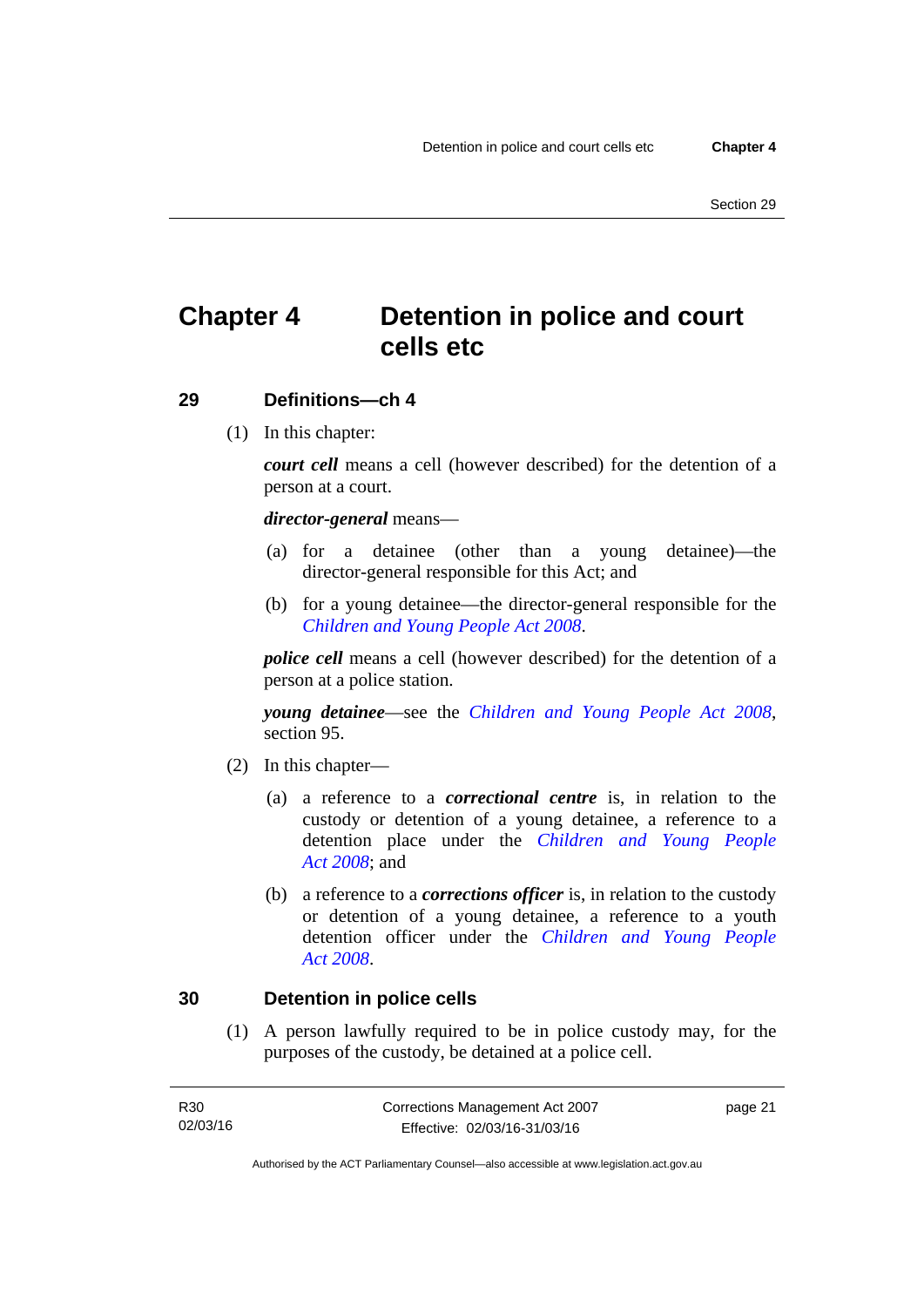- (2) However, a person lawfully required to be in police custody must not be detained continuously at a police cell for a period longer than the following period (the *allowed period*):
	- (a) for a detainee (other than a young detainee)—36 hours;
	- (b) for a young detainee—12 hours.
- (3) If a person is lawfully required to remain in police custody for a period longer than the allowed period, the chief police officer may direct that the person be transferred to the custody of the director-general for the purposes of the police custody.
- (4) The direction by the chief police officer—
	- (a) authorises the director-general to have custody of the person under the direction; and
	- (b) requires the director-general to do the following:
		- (i) take the person into custody;
		- (ii) arrange for the person's admission to a correctional centre;
		- (iii) keep the person in custody under full-time detention under the direction;
		- (iv) provide for police access to the person;
		- (v) return the person to the custody of the chief police officer as required by the direction.
- (5) To remove any doubt, the person is also taken to remain in police custody while in custody under subsection (4).

### <span id="page-35-0"></span>**31 Detention in police cells—search powers etc**

(1) The chief police officer may direct a police officer to conduct a scanning search, frisk search, ordinary search or strip search of a person detained at a police cell.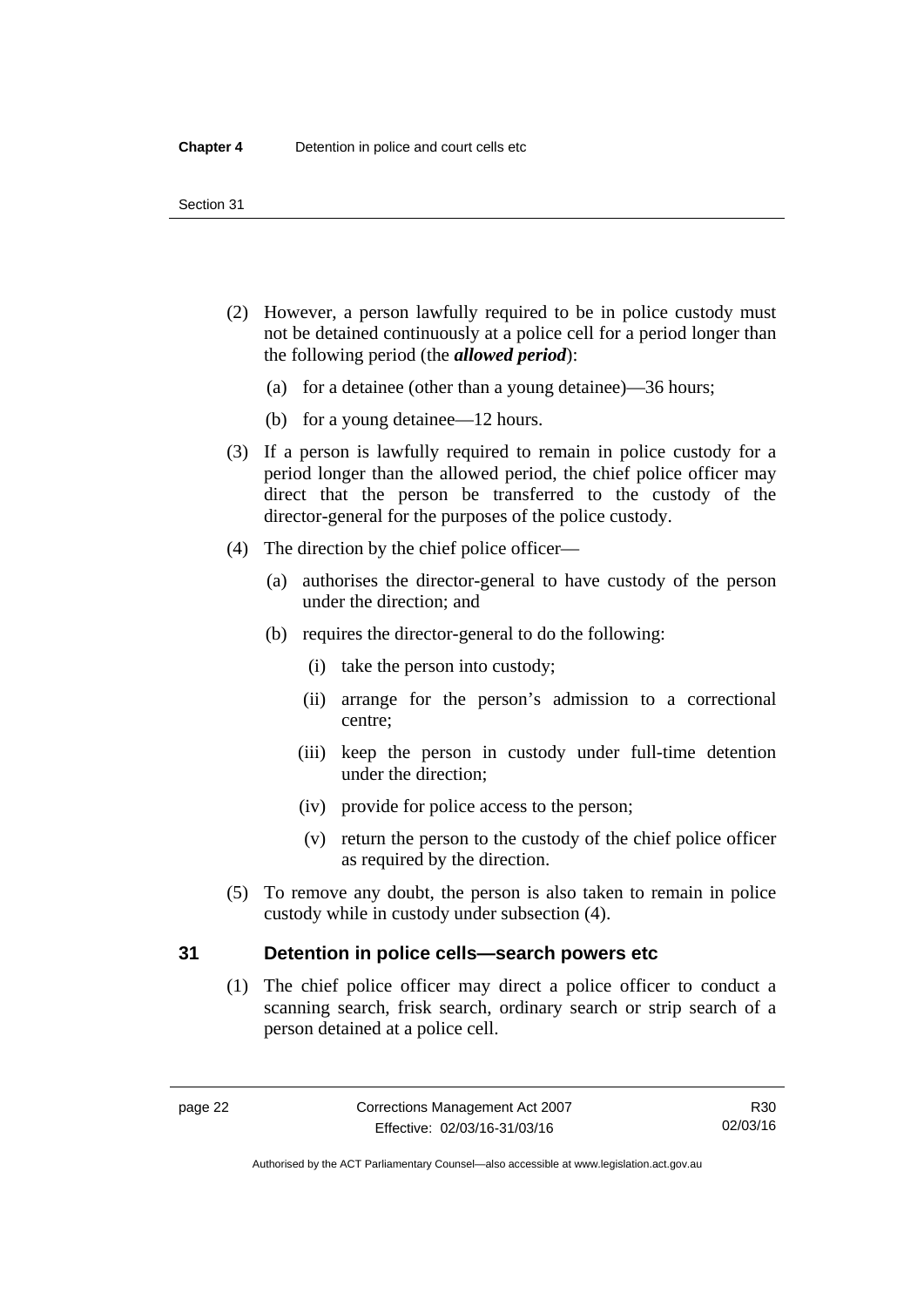- (2) For the application of this section to a detainee (other than a young detainee), part 9.4 (Searches) and part 9.5 (Seizing property) apply as if the direction, search or seizure occurred under the relevant part in relation to a detainee at a correctional centre.
- (3) For the application of this section to a young detainee, the following provisions of the *[Children and Young People Act 2008](http://www.legislation.act.gov.au/a/2008-19)* apply as if the direction, search or seizure occurred under the relevant part in relation to a young detainee at a detention place:
	- (a) part 7.1 (Preliminary—ch 7);
	- (b) part 7.2 (Searches generally);
	- (c) part 7.3 (Scanning, frisking and ordinary searches);
	- (d) part 7.4 (Strip searches—young detainees);
	- (e) part 7.9 (Seizing property).

## **31A Detention in police cells—additional provisions for young detainees**

- (1) This section applies if a young detainee is detained at a police cell under section 30.
- (2) The chief police officer must ensure that the young detainee—
	- (a) is kept separate from adult detainees; and
	- (b) has prompt access to medical and legal assistance; and
	- (c) is told, in language and a way he or she can readily understand, about the reason for the detention and the procedures that apply; and
	- (d) is able to contact and be contacted by each of the following:
		- (i) a commissioner exercising functions under the *[Human](http://www.legislation.act.gov.au/a/2005-40)  [Rights Commission Act 2005](http://www.legislation.act.gov.au/a/2005-40)*;
		- (ii) the public advocate;

page 23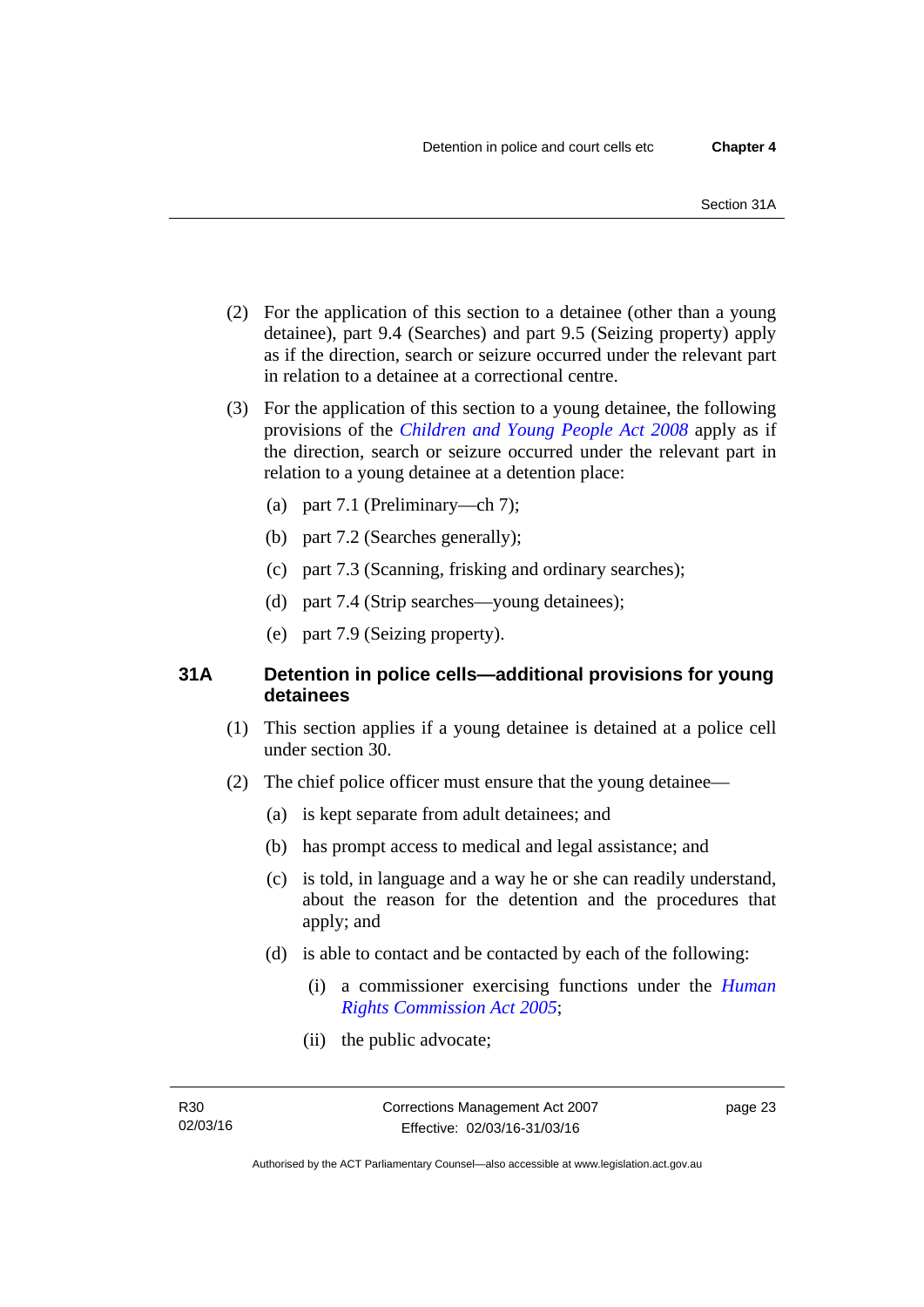Section 32

#### (iii) the ombudsman.

*Note* The *[Crimes Act 1914](http://www.comlaw.gov.au/Series/C2004A07391)* (Cwlth), pt 1C contains provisions about investigation of offences (including about periods of arrest and obligations of investigating officials) that apply to offences against ACT laws punishable by imprisonment for longer than 12 months.

In particular, that Act, s 23Q provides that a person who is under arrest or a protected suspect must be treated with humanity and with respect for human dignity, and must not be subjected to cruel, inhuman or degrading treatment.

## **32 Other police powers not limited**

To remove any doubt, section 30 and section 31 are additional to, and do not limit, any other provision relating to a police function under a territory law or a law of the Commonwealth, a State or another Territory.

## **33 Detention in court cells**

- (1) This section applies to a person who is—
	- (a) in the director-general's custody but not admitted as a detainee at a correctional centre; and
	- (b) required to attend a court.
- (2) The director-general may direct that the person be detained at a court cell in the custody of a corrections officer for the purposes of the person's attendance at the court.
	- *Note* If the person is a young offender who is under 18 years old, he or she must not be placed in a room with an adult who is under detention (see *[Children and Young People Act 2008](http://www.legislation.act.gov.au/a/2008-19)*, s 100).
- (3) However, the person must not be detained continuously at a court cell for a period longer than the following period (the *allowed period*):
	- (a) for a detainee (other than a young detainee)—36 hours;
	- (b) for a young detainee—12 hours.

R30 02/03/16

Authorised by the ACT Parliamentary Counsel—also accessible at www.legislation.act.gov.au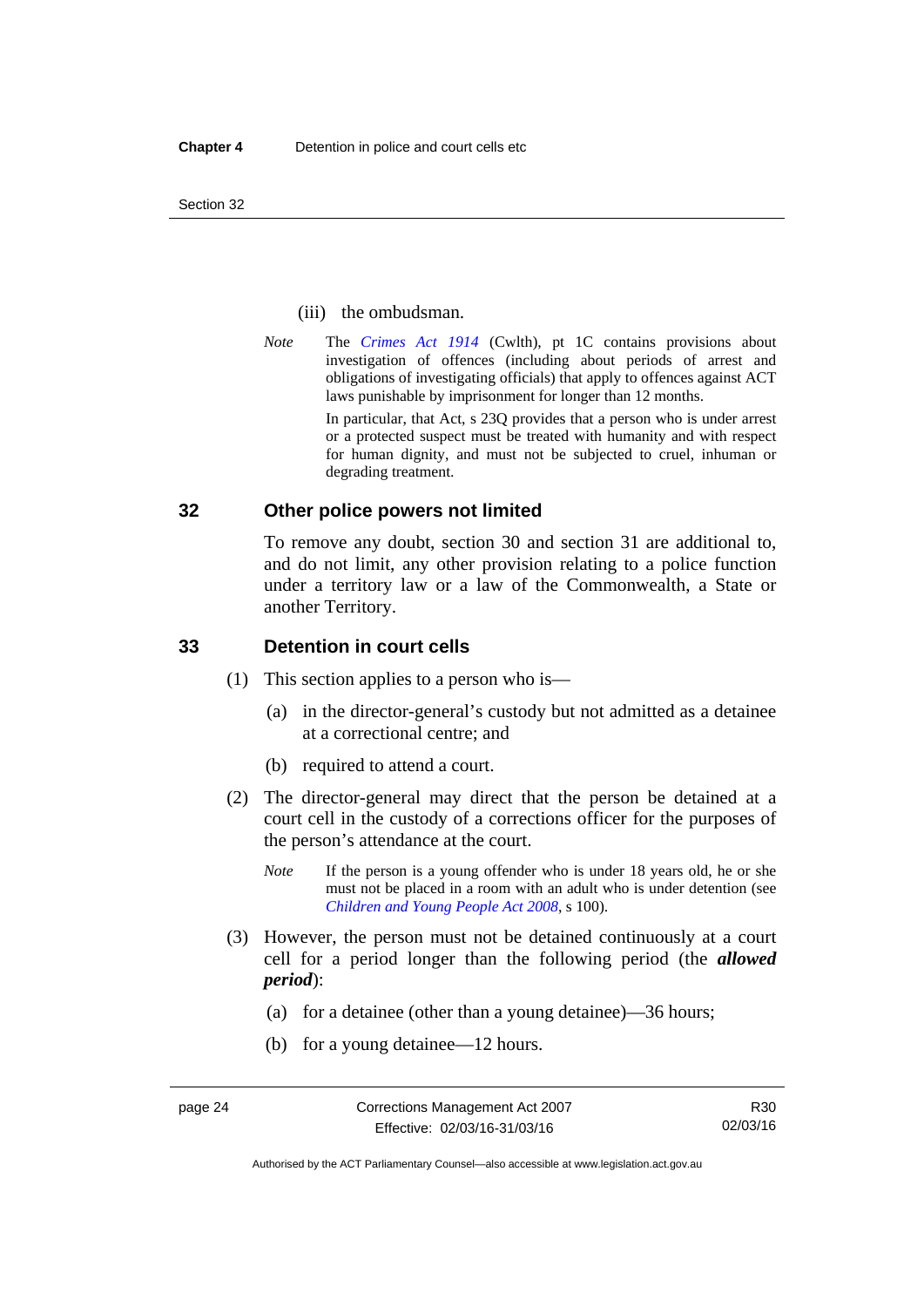- (4) If the person is required to remain in detention for a period longer than the allowed period for the court attendance, the director-general must—
	- (a) arrange for the person's admission to a correctional centre; and
	- (b) keep the person in custody under full-time detention for the attendance; and
	- (c) take the person to the court as required by the court.
- (5) While detained at a court cell under this section—
	- (a) a detainee (other than a young detainee) is taken to be a detainee for all purposes under this Act; and
	- (b) a young detainee is taken to be a young detainee for all purposes under the *[Children and Young People Act 2008](http://www.legislation.act.gov.au/a/2008-19)*.

## **33A Detention in court cells—additional provisions for young detainees**

- (1) This section applies if a young detainee is detained at a court cell under section 33.
- (2) The director-general must ensure that the young detainee—
	- (a) is kept separate from adult detainees; and
	- (b) has prompt access to medical and legal assistance; and
	- (c) is told, in language and a way he or she can readily understand, about the reason for the detention and the procedures that apply; and
	- (d) is able to contact and be contacted by each of the following:
		- (i) a commissioner exercising functions under the *[Human](http://www.legislation.act.gov.au/a/2005-40)  [Rights Commission Act 2005](http://www.legislation.act.gov.au/a/2005-40)*;
		- (ii) the public advocate;
		- (iii) the ombudsman.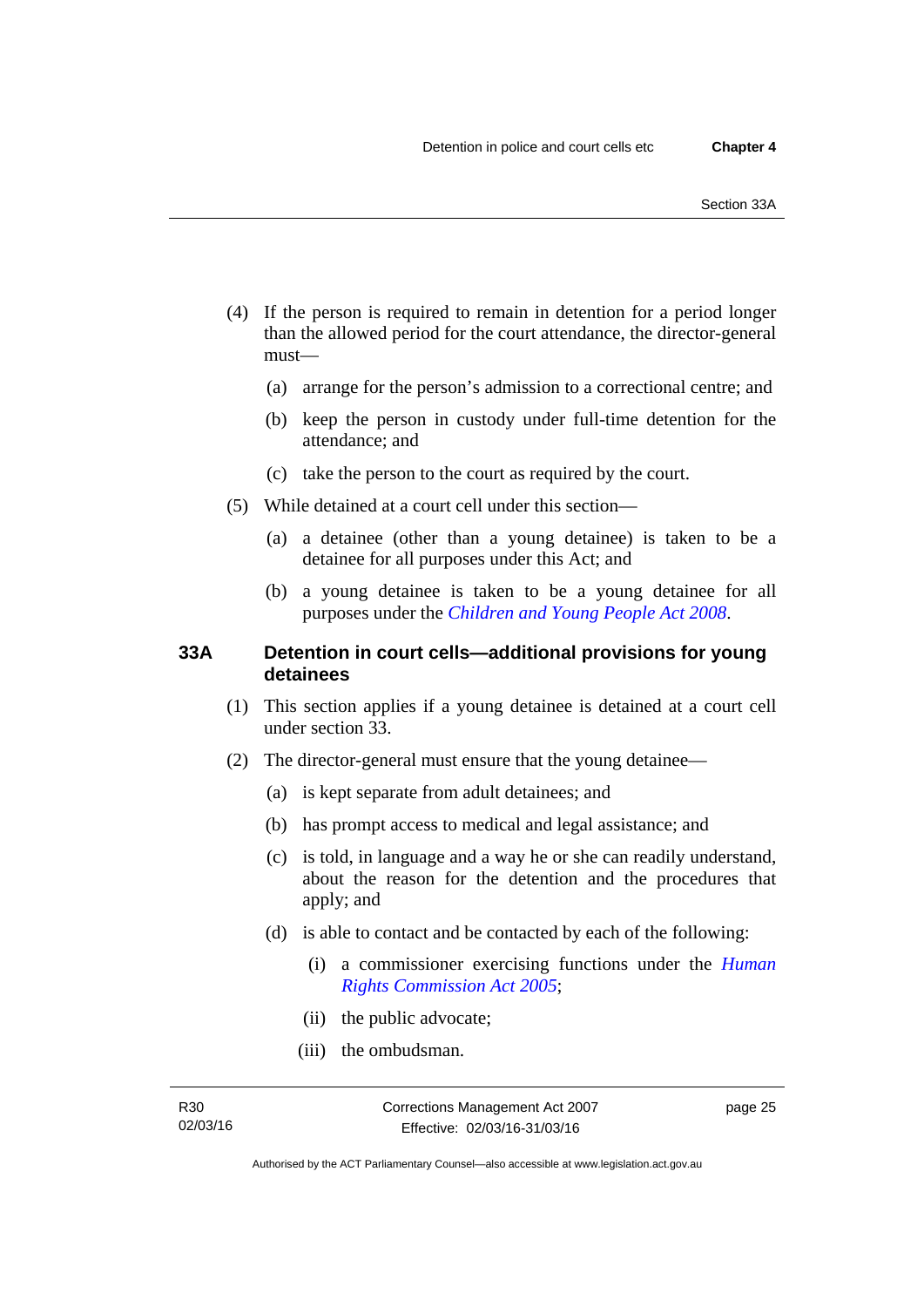## **34 Detainees accommodated away from correctional centre**

 (1) This section applies if the director-general believes, on reasonable grounds, that circumstances exist in relation to a correctional centre that make it necessary or prudent for a detainee admitted at the centre to be accommodated temporarily away from the centre.

#### **Examples**

- 1 where a correctional centre cannot properly accommodate any more detainees
- 2 where there is an outbreak of disease or violent behaviour at a correctional centre
- 3 where a detainee is being transferred to or from a correctional centre or other place and needs accommodation in transit
- *Note* An example is part of the Act, is not exhaustive and may extend, but does not limit, the meaning of the provision in which it appears (see [Legislation Act,](http://www.legislation.act.gov.au/a/2001-14) s 126 and s 132).
- (2) The director-general may declare that this section applies in relation to the correctional centre for a stated period.
- (3) A declaration is a notifiable instrument.

*Note* A notifiable instrument must be notified under the [Legislation Act](http://www.legislation.act.gov.au/a/2001-14).

- (4) The director-general may direct that, while a declaration is in force in relation to a correctional centre, a detainee at the centre be detained—
	- (a) at a police cell in the custody of a police officer; or
	- (b) at a court cell in the custody of a corrections officer.
- (5) The period of detention at a police cell or court cell is not limited by section 30 or section 33.
- (6) To remove any doubt, while detained under this section—
	- (a) a detainee (other than a young detainee) remains a detainee for all purposes under this Act; and

Authorised by the ACT Parliamentary Counsel—also accessible at www.legislation.act.gov.au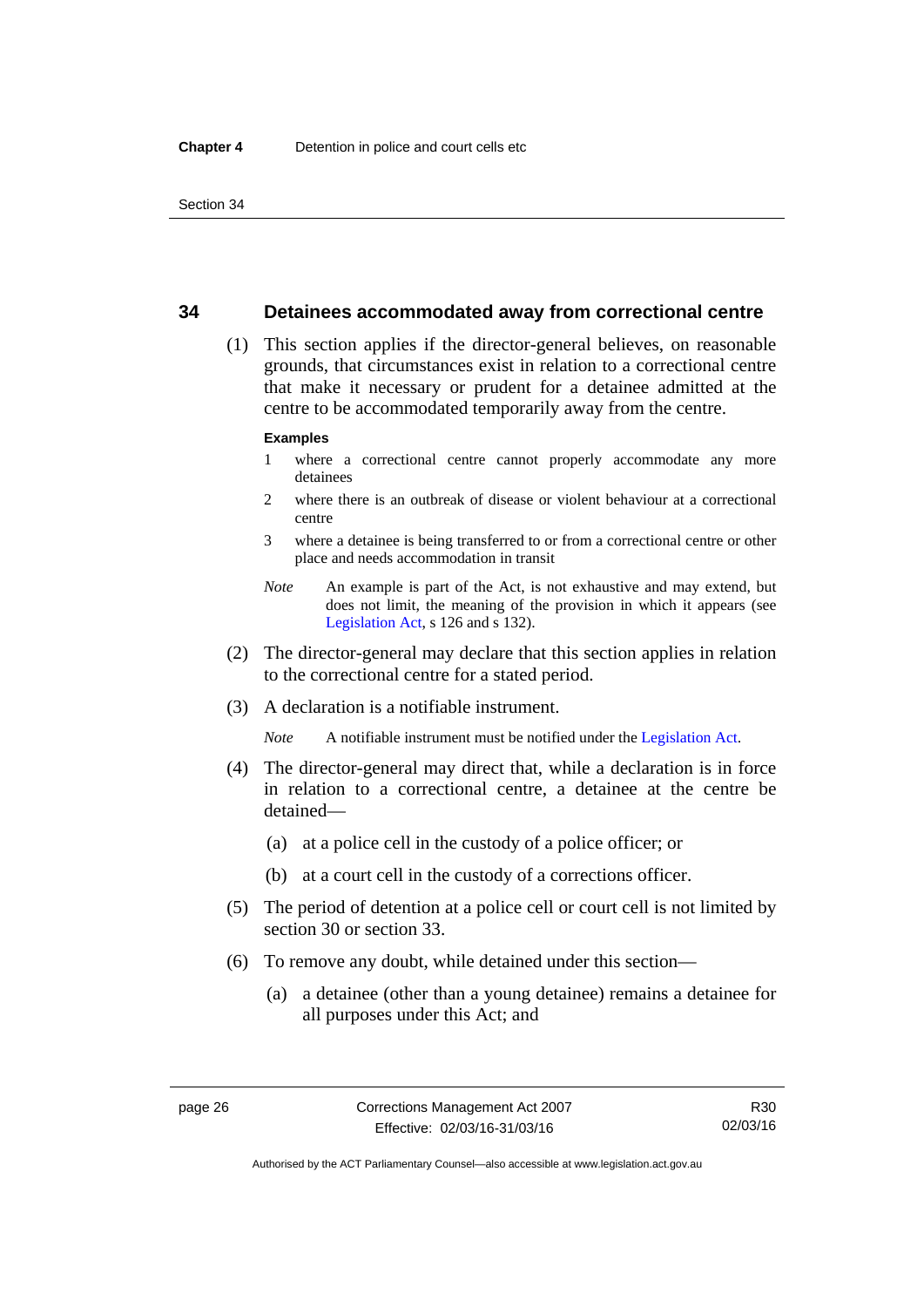(b) a young detainee remains a young detainee for all purposes under the *[Children and Young People Act 2008](http://www.legislation.act.gov.au/a/2008-19)*.

Authorised by the ACT Parliamentary Counsel—also accessible at www.legislation.act.gov.au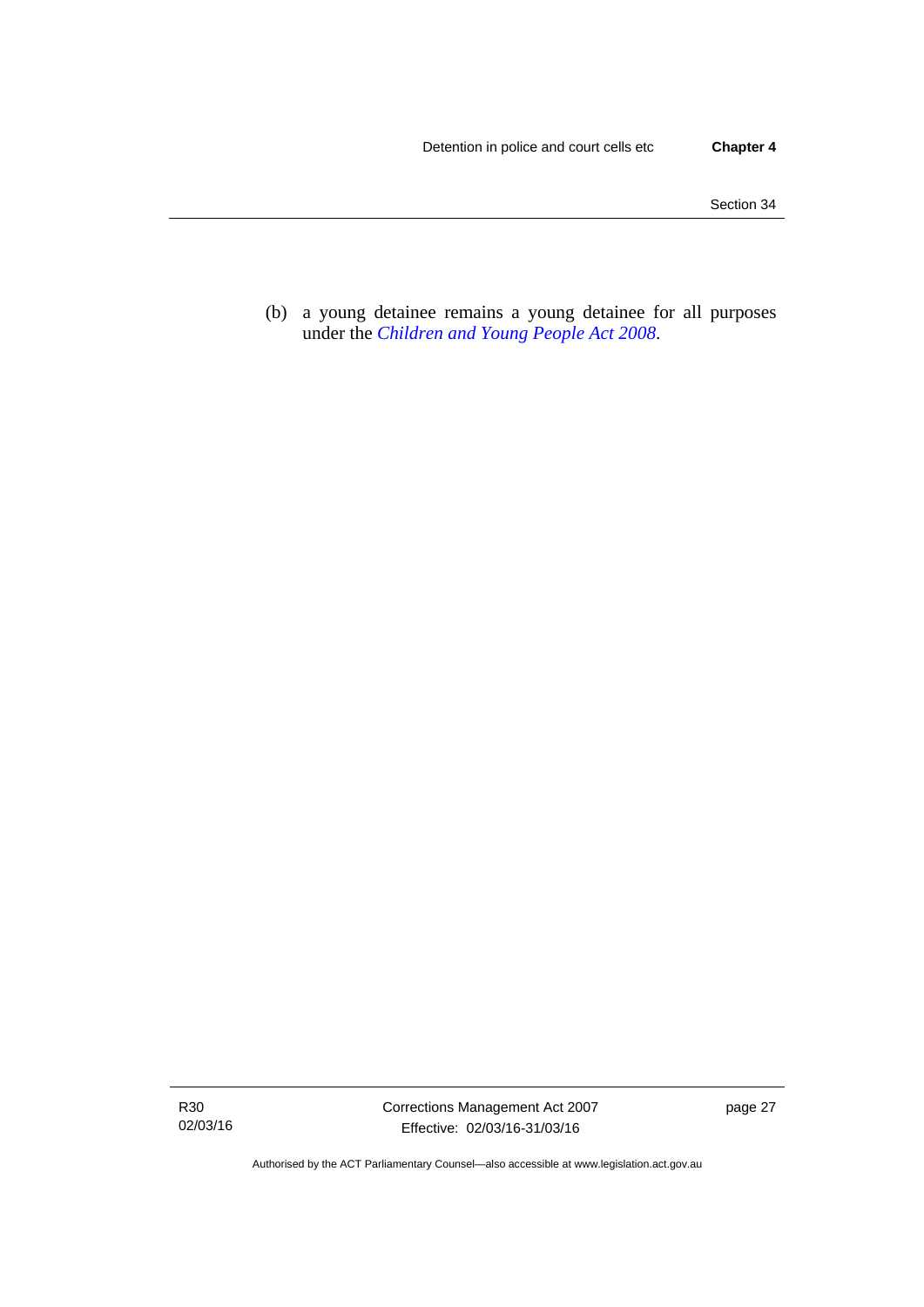#### **Chapter 5** Escorting detainees

Section 35

# **Chapter 5 Escorting detainees**

## **35 Escort officer functions etc**

- (1) This section applies if, under a law in force in the ACT, a person required to be held in the director-general's custody is to be escorted anywhere by an escort officer.
- (2) To remove any doubt—
	- (a) the escort officer is authorised to have custody of the person for the purpose of escorting the person; and
	- (b) the person is also taken to be in the director-general's custody; and
	- (c) a corrections officer acting as the escort officer may, for the purpose of escorting the person, exercise any function under this Act that the officer may exercise in relation to a detainee admitted at a correctional centre.

#### **Examples of functions—par (c)**

- 1 functions given to the officer under section 20 (Corrections officers functions) or delegated to the officer by the director-general (for example, giving directions to detainees)
- 2 the officer's functions under part 9.4 (Searches) or part 9.7 (Use of force)
- *Note* An example is part of the Act, is not exhaustive and may extend, but does not limit, the meaning of the provision in which it appears (see [Legislation Act,](http://www.legislation.act.gov.au/a/2001-14) s 126 and s 132).

## **36 Escorting arrested person to court etc**

- (1) This section applies if a person arrested by a police officer—
	- (a) has not been released on bail; and
	- (b) is in police custody; and
	- (c) is required by law to be brought before a court or tribunal.

R30 02/03/16

Authorised by the ACT Parliamentary Counsel—also accessible at www.legislation.act.gov.au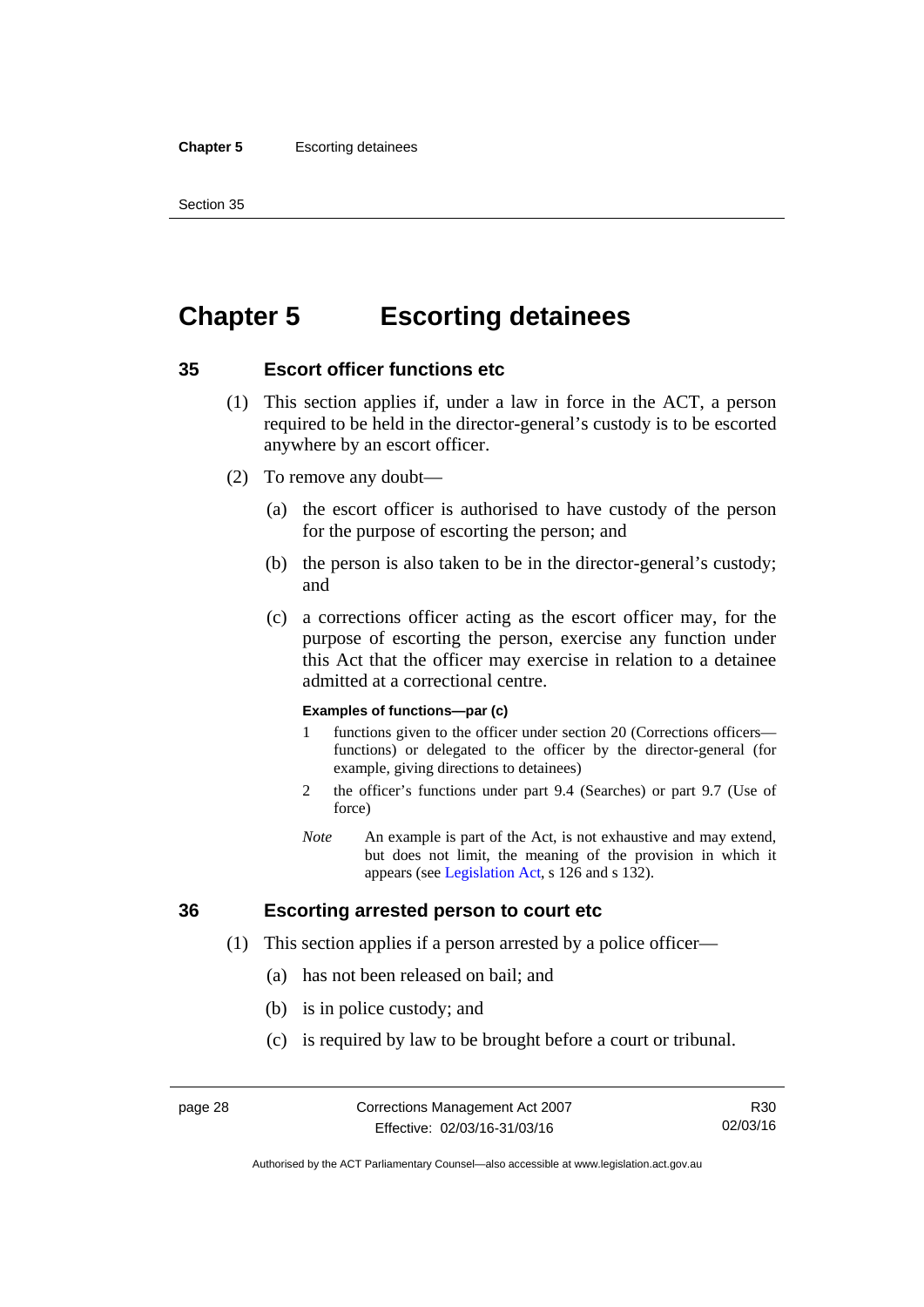- (2) A police officer may request an escort officer to bring the person before the court or tribunal.
- (3) The escort officer must bring the person before the court or tribunal and, for that purpose, may—
	- (a) take the person into custody; and
	- (b) arrange for the person to be detained under this Act until the person is brought before the court or tribunal.

# **37 Custody etc during proceedings**

Subject to any order or direction of a court, an escort officer who is required to bring a person before a court must, as far as practicable—

- (a) ensure the safe custody and welfare of the person for the purposes of the proceeding; and
- (b) ensure that the person does not obstruct or hinder the proceeding.

# **38 Executing warrants of imprisonment or remand etc**

- (1) The director-general may make escort officers available to attend on a court or tribunal—
	- (a) to take a person into custody; or
	- (b) to arrange for a person to be kept in custody; or
	- (c) to transfer or otherwise deal with a person.
- (2) An order or direction of the court addressed to all escort officers—
	- (a) is taken to be addressed to each escort officers; and
	- (b) may be executed by any escort officers.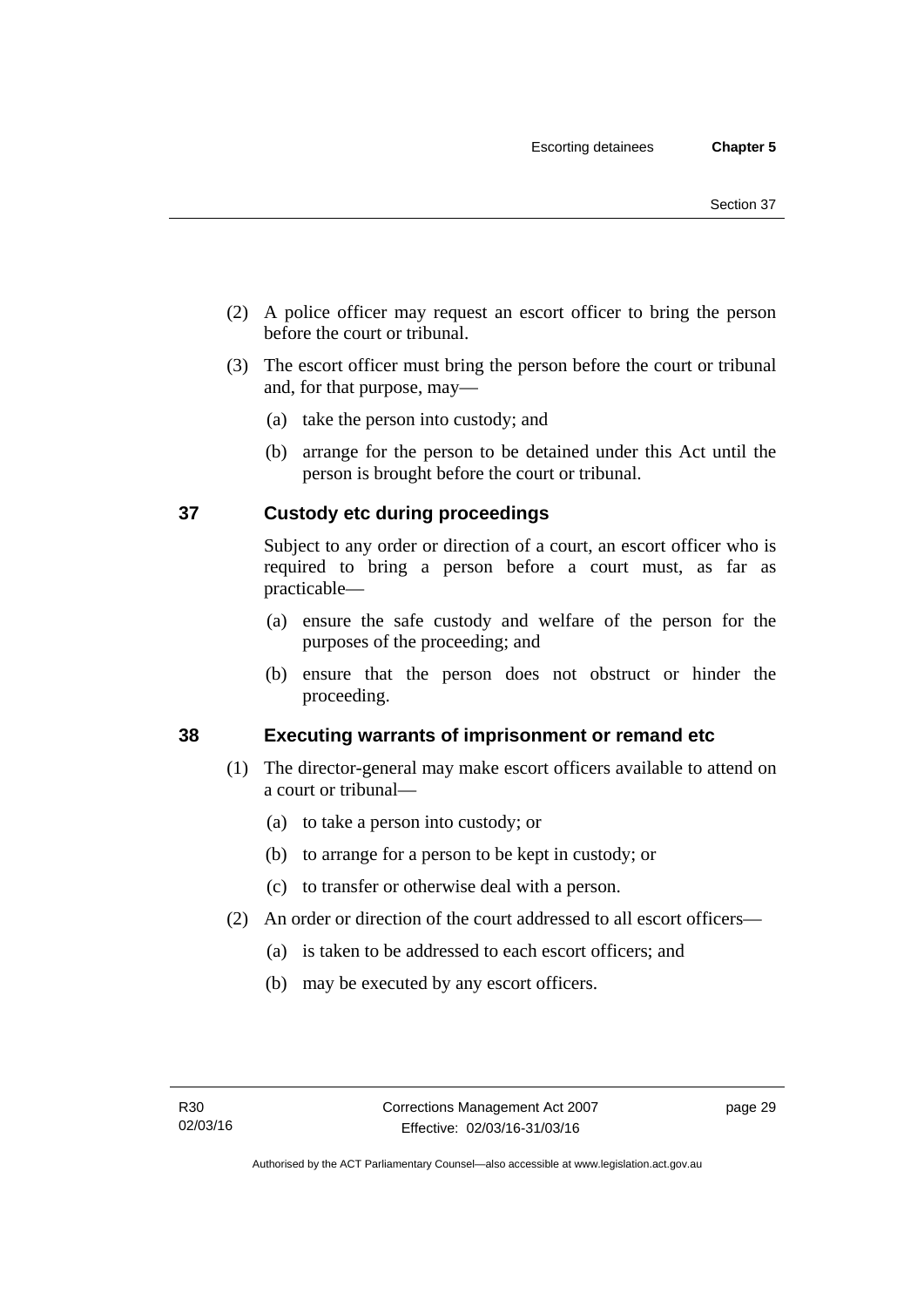#### **Chapter 5** Escorting detainees

Section 39

## **39 Other powers not limited**

To remove any doubt, this chapter is additional to, and does not limit, any other provision relating to the escorting of detainees under a territory law or a law of the Commonwealth, a State or another territory.

#### **Examples of other provisions**

- 1 The *[Crimes \(Sentence Administration\) Act 2005](http://www.legislation.act.gov.au/a/2005-59)*, part 3.3 (Committal miscellaneous)—
	- section 20 (Directions to escort officers)
	- section 21 (Orders to bring offender or remandee before court etc).
- 2 A law of a State relating to the escort of prisoners through the ACT.
- *Note* An example is part of the Act, is not exhaustive and may extend, but does not limit, the meaning of the provision in which it appears (see [Legislation Act,](http://www.legislation.act.gov.au/a/2001-14) s 126 and s 132).

page 30 Corrections Management Act 2007 Effective: 02/03/16-31/03/16

R30 02/03/16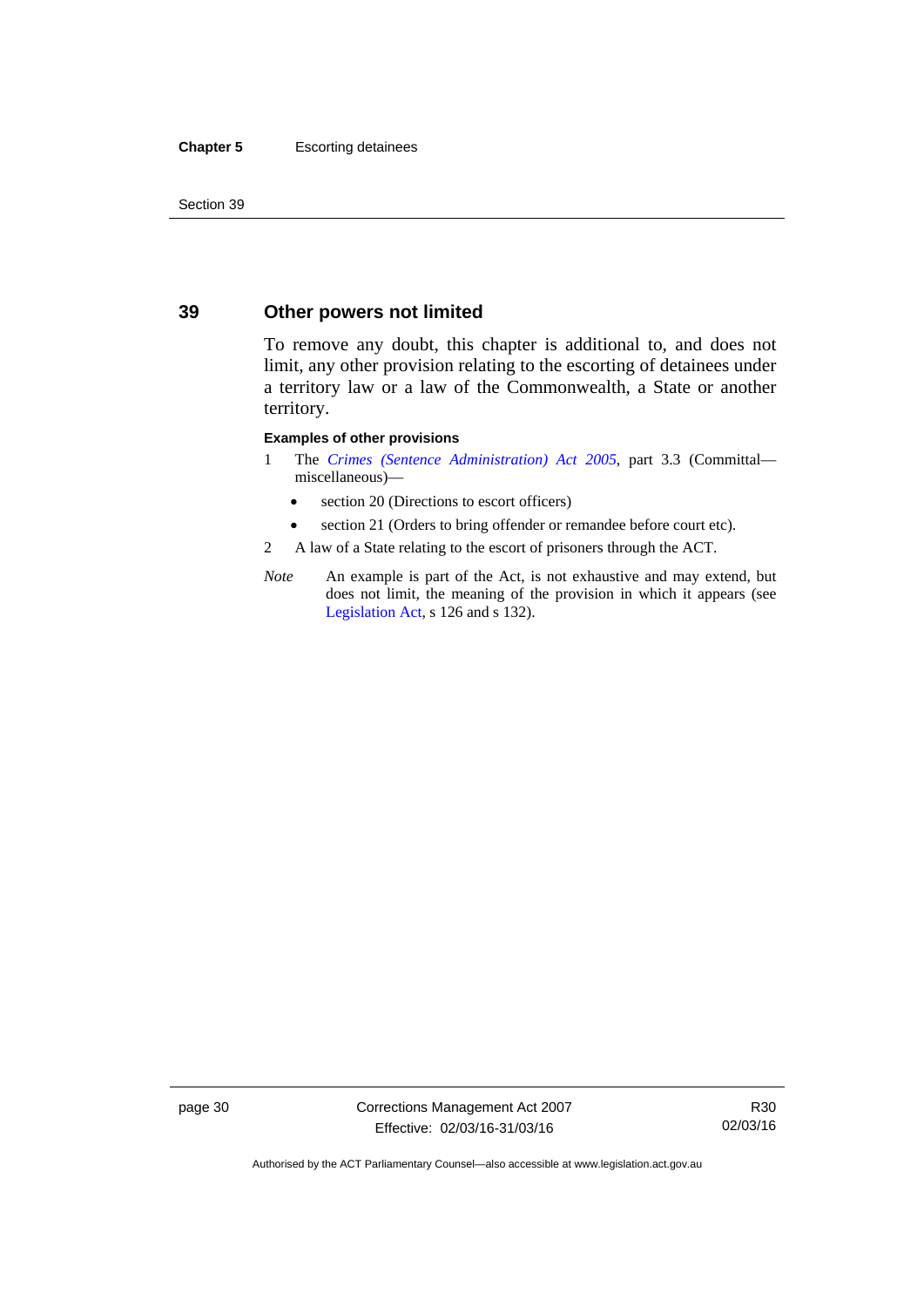# **Chapter 6 Living conditions at correctional centres**

#### *Note to ch 6*

Anything expressed in this chapter to be an entitlement for ch 10 (Discipline) is not affected by anything that happens under that chapter. See s 154 (Meaning of *privilege*) and s 188 (Privileges and entitlements—impact of discipline).

#### **40 Food and drink**

- (1) The director-general must ensure that—
	- (a) sufficient nutritional food and drink are provided for detainees to avoid hunger and poor nourishment; and
	- (b) meals are provided for detainees at times consistent with the cultural norms of Australia; and
	- (c) clean drinking water is provided to meet the needs of detainees.
- (2) The director-general must also ensure, as far as practicable, that allowance is made for the religious, spiritual and cultural needs of detainees in relation to the provision of food and drink.
- (3) If a doctor, other than a doctor appointed under section 22 (Health practitioners—non-therapeutic functions), prescribes a particular diet for a detainee, the director-general must ensure that reasonable steps are taken to provide the detainee with the diet.
- (4) For chapter 10 (Discipline), subsections (1), (2) and (3) are taken to provide an entitlement for each detainee in relation to food and drink.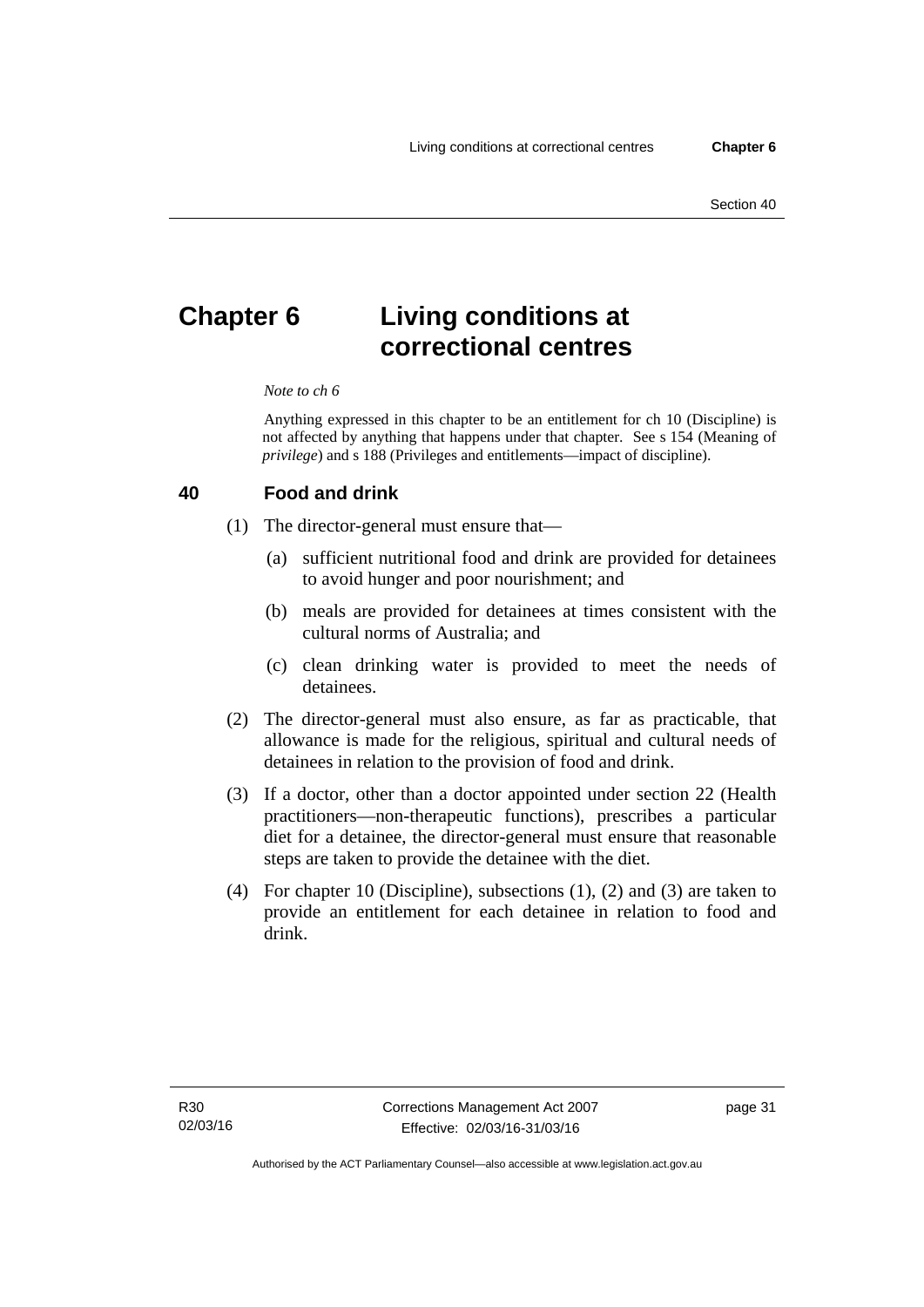- (5) Without limiting section 14 (Corrections policies and operating procedures), a corrections policy or operating procedure may include provision for any of the following:
	- (a) the nutritional standards to be met by food and drink for detainees;
	- (b) the provision of nutritional advice about food and drink provided to detainees;
	- (c) the appointment of a nutritionist.
- (6) For chapter 10 (Discipline), a detainee's entitlement in relation to food and drink includes anything expressed to be an entitlement in a corrections policy or operating procedure made for subsection (5).

## **41 Clothing**

- (1) The director-general must ensure that—
	- (a) sufficient, suitable clothing is provided for detainees; and
	- (b) any particular clothing, including a uniform, issued to detainees is not likely to degrade or humiliate detainees.
- (2) The director-general must also ensure, as far as practicable, that clothing provided for detainees is clean and hygienic.
- (3) For chapter 10 (Discipline), this section is taken to provide an entitlement for each detainee in relation to clothing.

## **42 Personal hygiene**

- (1) The director-general must ensure that—
	- (a) toilet facilities and washing or showering facilities are available to detainees; and
	- (b) the facilities are clean, hygienic and private enough to ensure the dignity and self-respect of detainees.

Authorised by the ACT Parliamentary Counsel—also accessible at www.legislation.act.gov.au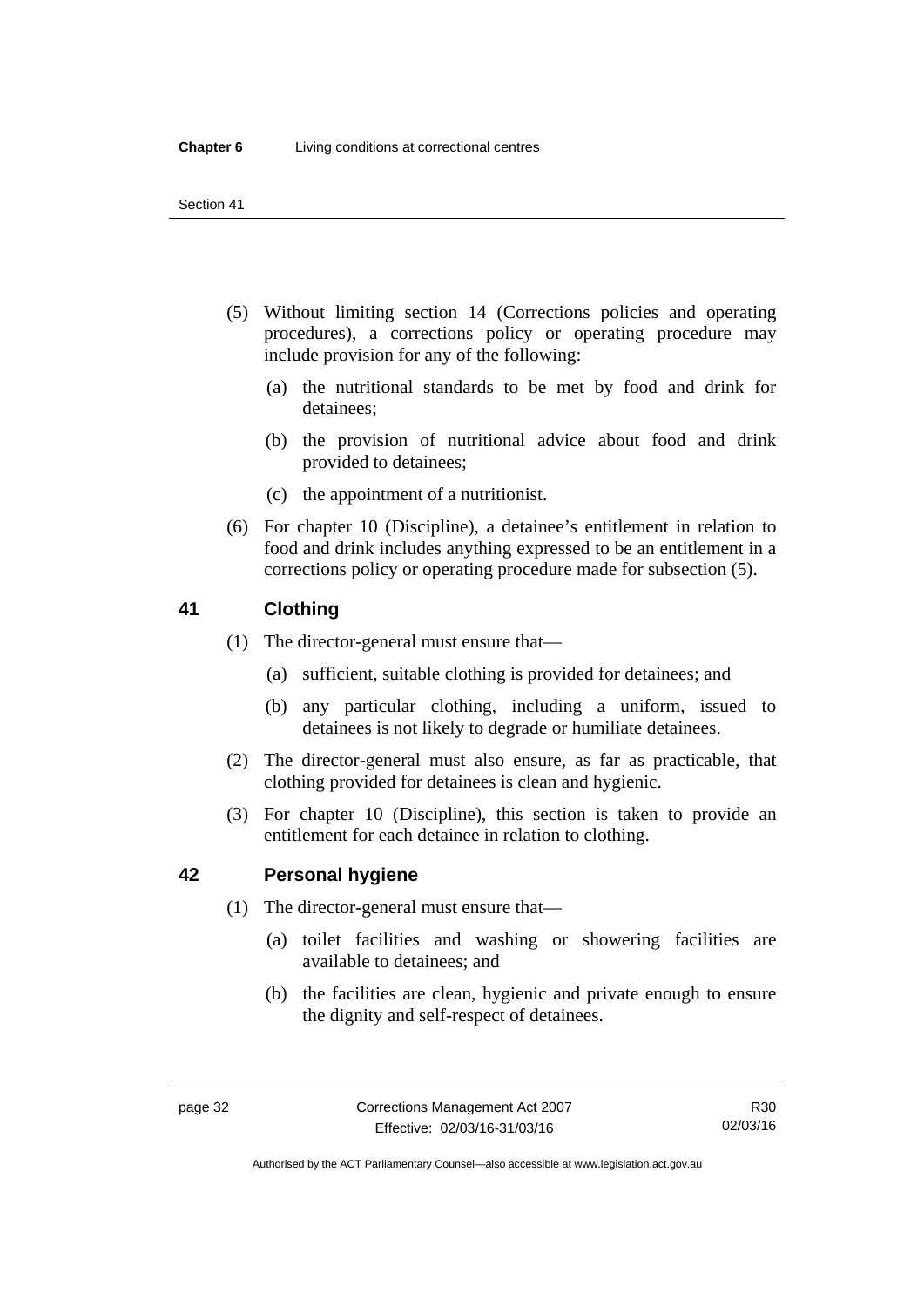(2) For chapter 10 (Discipline), this section is taken to provide an entitlement for each detainee in relation to personal hygiene.

## **43 Sleeping areas**

- (1) The director-general must ensure that—
	- (a) detainees have sleeping places, with bed and bedding, suitable for reasonable privacy and comfort; and
	- (b) sleeping places, including beds and bedding, are clean and hygienic.
- (2) For chapter 10 (Discipline), this section is taken to provide an entitlement for each detainee in relation to sleeping areas.

## **44 Treatment of convicted and non-convicted detainees**

(1) Without limiting section 14 (Corrections policies and operating procedures), the director-general must make a corrections policy or operating procedure providing for different treatment of convicted detainees and non-convicted detainees.

#### **Example**

a corrections policy or operating procedure, in accordance with the following rules of the United Nations *[Standard Minimum Rules for the Treatment of](http://www2.ohchr.org/english/law/treatmentprisoners.htm)  [Prisoners](http://www2.ohchr.org/english/law/treatmentprisoners.htm)*, for non-convicted detainees to be able to—

- procure food at own expense (r 87)
- be offered work but not be obliged to work (r 89)
- procure reading and writing material at own expense (r 90)
- visit and be treated by own doctor at own expense (r 91)
- *Note* An example is part of the Act, is not exhaustive and may extend, but does not limit, the meaning of the provision in which it appears (see [Legislation Act,](http://www.legislation.act.gov.au/a/2001-14) s 126 and s 132).
- (2) The director-general must also ensure that convicted detainees are accommodated separately from non-convicted detainees.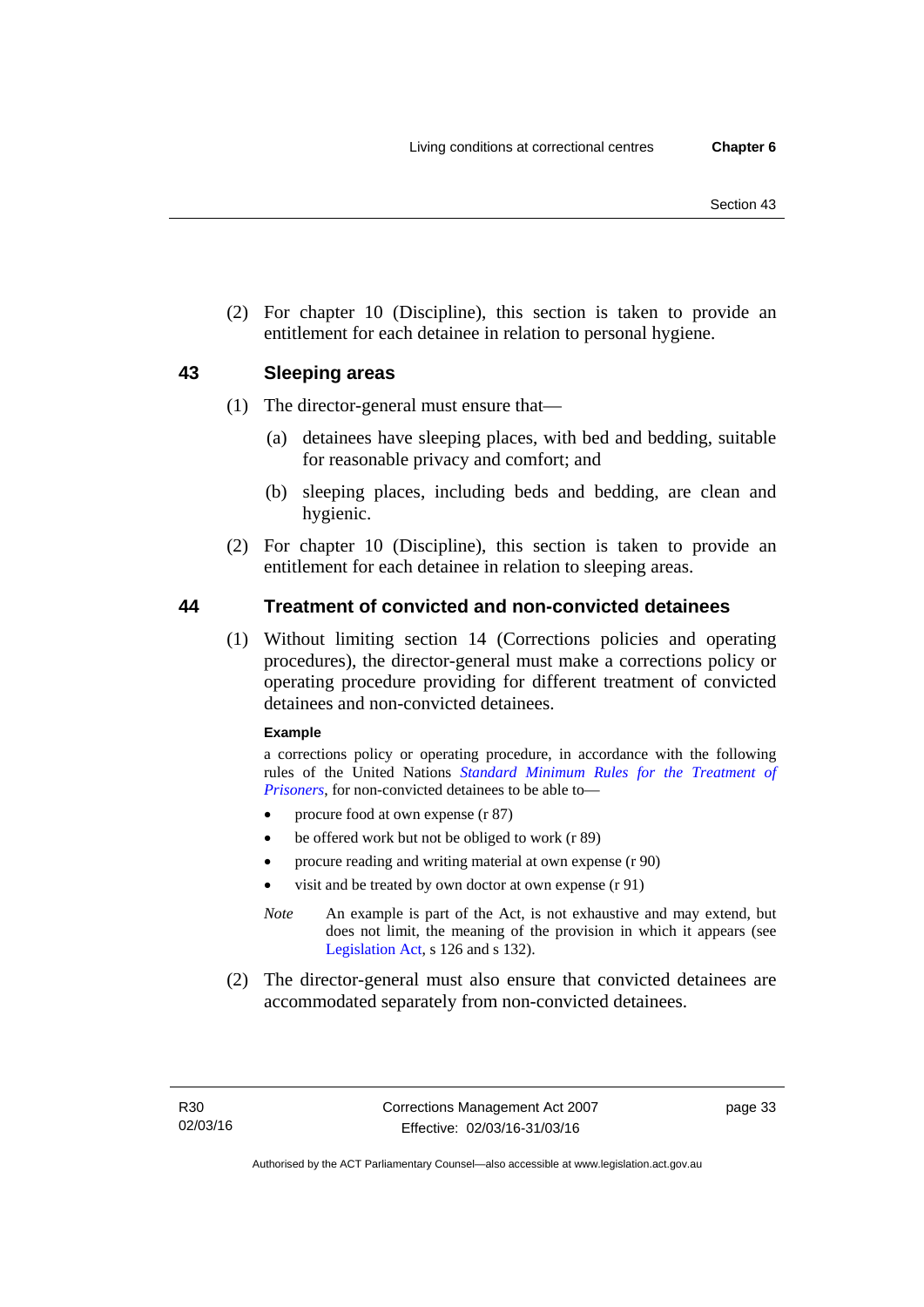- (3) For chapter 10 (Discipline)—
	- (a) a detainee's entitlement in relation to treatment in detention includes anything expressed to be an entitlement in a corrections policy or operating procedure made for subsection (1); and
	- (b) subsection (2) is taken to provide an entitlement for each detainee in relation to accommodation.
- (4) However, the director-general may give directions for different accommodation of a non-convicted detainee if the director-general suspects, on reasonable grounds, that is necessary to ensure the safety of the detainee or anyone else.

#### **Example**

Remandee J has served various sentences for violence offences, has an aggressive personality and enjoys bullying other people. The director-general suspects that other remandees detained with J are highly vulnerable in comparison with J. The director-general decides that J should be accommodated with convicted offenders.

- *Note* An example is part of the Act, is not exhaustive and may extend, but does not limit, the meaning of the provision in which it appears (see [Legislation Act,](http://www.legislation.act.gov.au/a/2001-14) s 126 and s 132).
- (5) In this section:

*convicted detainee* means a detainee whose detention is because of the detainee's conviction of an offence.

## <span id="page-47-0"></span>**45 Access to open air and exercise**

- (1) The director-general must ensure, as far as practicable, that detainees—
	- (a) have access to the open air for at least 1 hour each day; and
	- (b) can exercise for at least 1 hour each day.
- (2) The standards under subsection (1) may both be satisfied during the same hour on any day.

Authorised by the ACT Parliamentary Counsel—also accessible at www.legislation.act.gov.au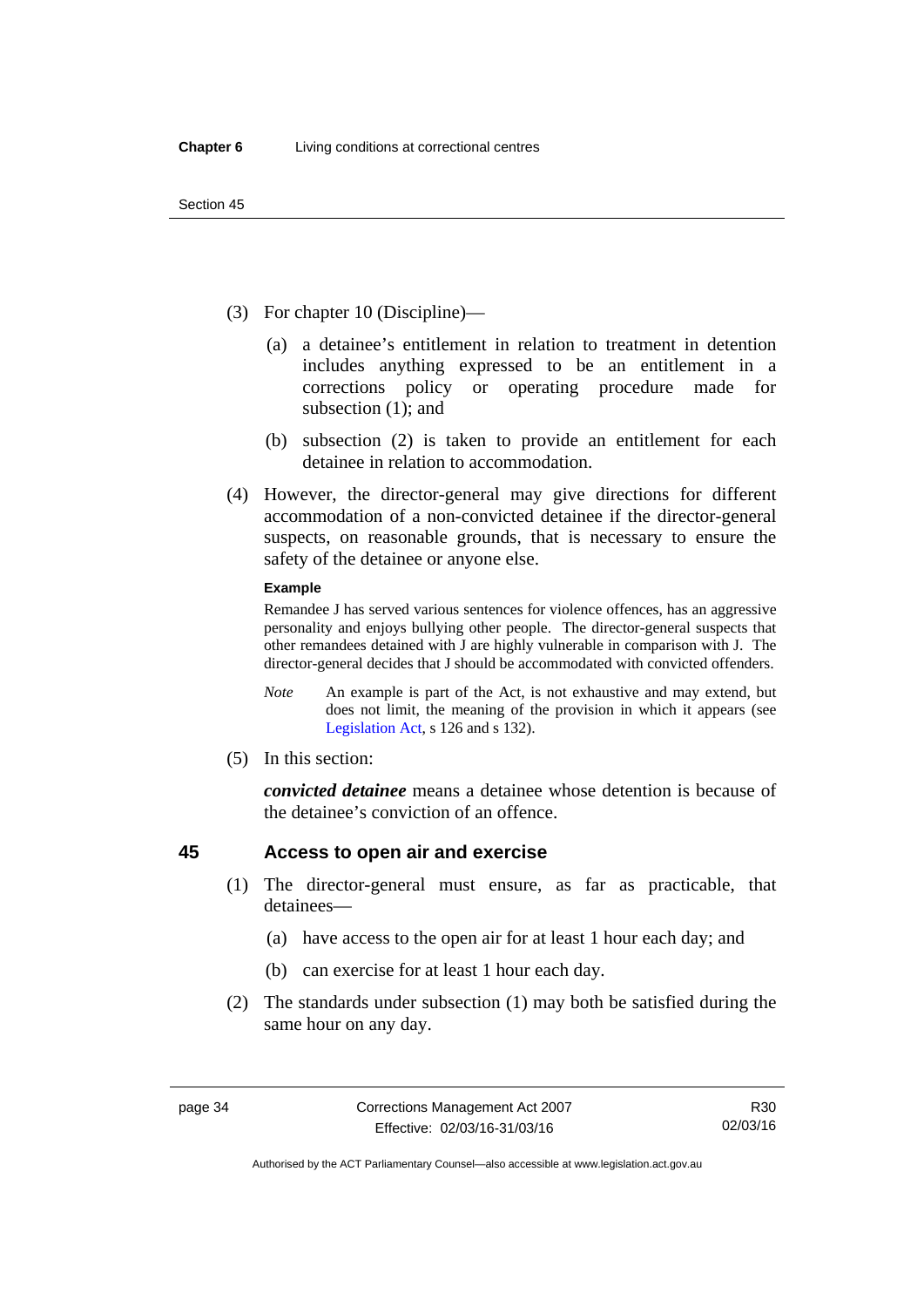(3) For chapter 10 (Discipline), this section is taken to provide an entitlement for each detainee in relation to access to the open air and exercise.

# **46 Communication with family and others**

- (1) The director-general must ensure, as far as practicable, that adequate opportunities are provided for detainees to be able to remain in contact with family members, friends, associates and others by telephone calls, mail and visits.
- (2) For subsection (1), the director-general must have regard, in addition to any other relevant matter, to whether the detainee's detention is for a reason other than the conviction of an offence.
- (3) The director-general must also ensure that the overall treatment of a detainee, including any segregation or disciplinary action, does not unreasonably deprive the detainee generally of all communication with other people.
- (4) In particular, the director-general must ensure that the overall treatment of a detainee does not deprive the detainee generally of all communication with any of the following:
	- (a) the courts;
	- (b) accredited people;
	- (c) a doctor of the detainee's choice for health services;
	- (d) family members;
	- (e) other people with whom the detainee may communicate under this Act.
- (5) For chapter 10 (Discipline), subsections (1) to (4) are taken to provide an entitlement for each detainee in relation to communication generally with other people.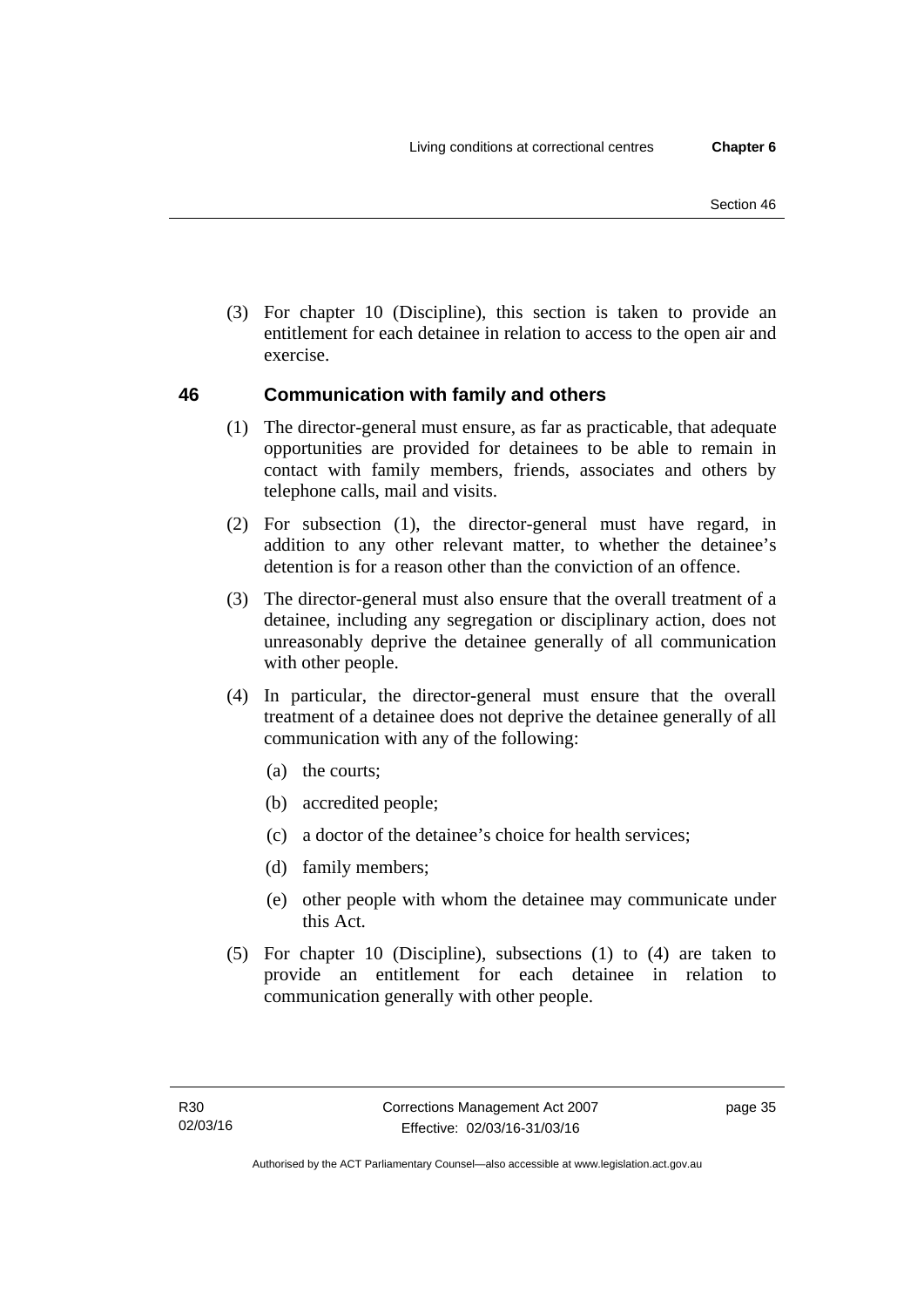- (6) However, this section is subject to the following:
	- (a) section 47 (Telephone calls);
	- (b) section 48 (Mail);
	- (c) section 49 (Visits by family members etc);
	- (d) section 50 (Contact with accredited people).

## <span id="page-49-0"></span>**47 Telephone calls**

- (1) The director-general must ensure that each correctional centre has telephone facilities for detainees to make and receive telephone calls.
- (2) A detainee may make at least—
	- (a) 1 telephone call on admission to a correctional centre; and
	- (b) 1 telephone call each week to a family member.

*Note Family member* is defined in the dictionary.

- (3) A detainee may also make and receive further telephone calls for necessary contact with a family member, friend or someone else.
- (4) A detainee who makes a telephone call mentioned in subsection (2) or (3) must pay for the call if the director-general believes, on reasonable grounds, that is appropriate.

#### **Example**

if the detainee can afford to pay for the call

- *Note* An example is part of the Act, is not exhaustive and may extend, but does not limit, the meaning of the provision in which it appears (see [Legislation Act,](http://www.legislation.act.gov.au/a/2001-14) s 126 and s 132).
- (5) For chapter 10 (Discipline), subsections (2) and (3) are taken to provide entitlements for each detainee in relation to telephone calls.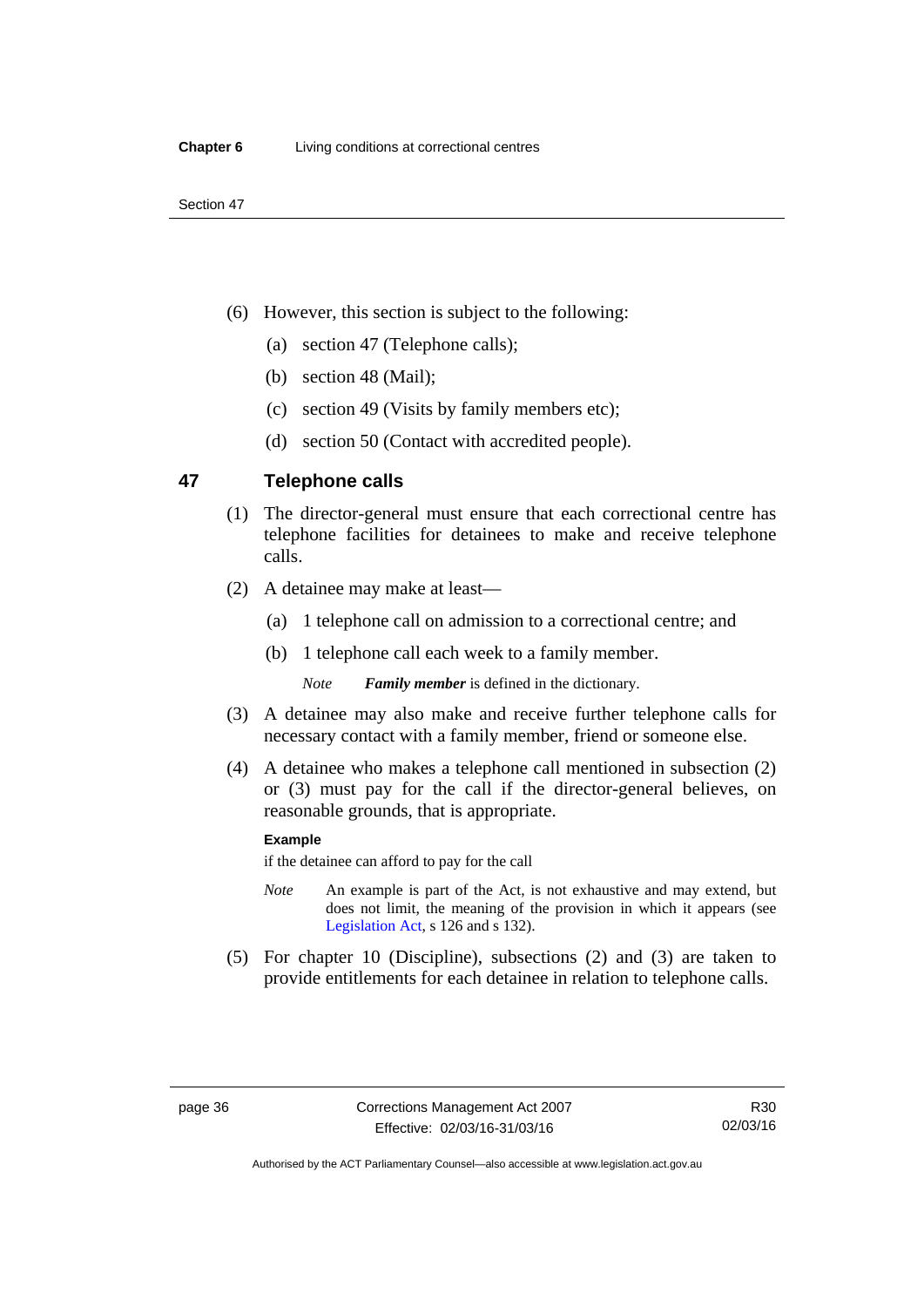- (6) However, the director-general may give directions denying or limiting the use of a telephone by a detainee for a call mentioned in subsection (2) or (3) if the director-general suspects, on reasonable grounds, that the call may—
	- (a) undermine security or good order at a correctional centre; or
	- (b) revictimise a victim; or
	- (c) circumvent any process for investigating complaints or reviewing decisions under this Act; or
	- (d) have the purpose of causing community distress.

#### **Example—par (d)**

Mr F was imprisoned for intentionally inflicting grievous bodily harm against his former wife. He had been convicted previously of domestic violence offences. He believes he has a right to assault his former wife and advocates the matter is private. Mr F believes that organisations that support victims of domestic violence are a social evil. He begins to use telephone calls to his brother to organise him into inciting violence against organisations advocating women's rights. Following complaints from the organisations, the director-general denies phone calls between Mr F and his brother.

- (7) Also, subsections (2) and (3) are subject to—
	- (a) section 103 (Monitoring telephone calls etc); and
	- (b) any operating procedure mentioned in subsection (8).
- (8) An operating procedure may include provision regulating the following in relation to detainees' telephone calls:
	- (a) the times for making or receiving calls;
	- (b) the frequency and length of calls;
	- (c) arrangements for payment for the cost of calls made.

#### **48 Mail**

(1) The director-general must ensure, as far as practicable, that detainees can send and receive as much mail as they wish.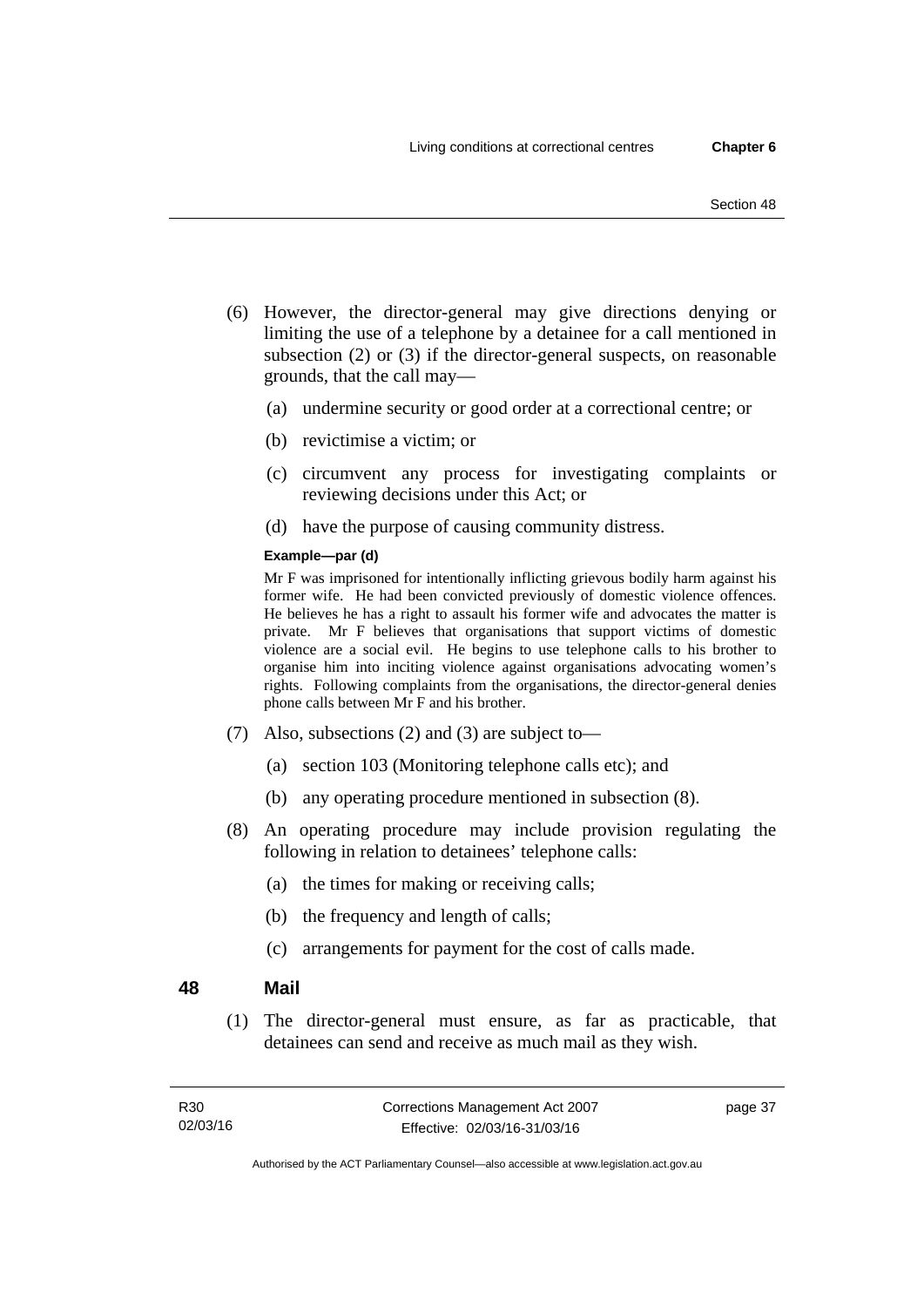- (2) However, a detainee may send mail to, and receive mail from, a person only if the person is nominated by the detainee by written notice given to the director-general.
- (3) A detainee who sends mail must pay for the cost of any writing and other material, and postage, for the mail if the director-general believes, on reasonable grounds, that is appropriate.

#### **Example**

if the detainee can afford to pay for the material and postage

- *Note* An example is part of the Act, is not exhaustive and may extend, but does not limit, the meaning of the provision in which it appears (see [Legislation Act,](http://www.legislation.act.gov.au/a/2001-14) s 126 and s 132).
- (4) For chapter 10 (Discipline), subsection (2) is taken to provide an entitlement for each detainee in relation to mail.
- (5) However, the director-general may give directions denying or limiting the sending or receiving of an item of mail by a detainee if the director-general suspects, on reasonable grounds, that it may—
	- (a) undermine security or good order at a correctional centre; or
	- (b) revictimise a victim; or
	- (c) circumvent any process for investigating complaints or reviewing decisions under this Act; or
	- (d) have the purpose of causing community distress.

#### **Example—par (d)**

AW was convicted of murdering her parents with a view to obtaining an inheritance. The W family are well known in the community and family members had actively campaigned for a higher sentence for AW. AW began writing inflammatory letters to her relatives and friends of her parents. Having received complaints about the letters from family members, the director-general denies AW from sending further letters to family members who had complained about the letters.

- (6) Also, subsections (1) and (2) are subject to—
	- (a) section 104 (Monitoring ordinary mail); and

Authorised by the ACT Parliamentary Counsel—also accessible at www.legislation.act.gov.au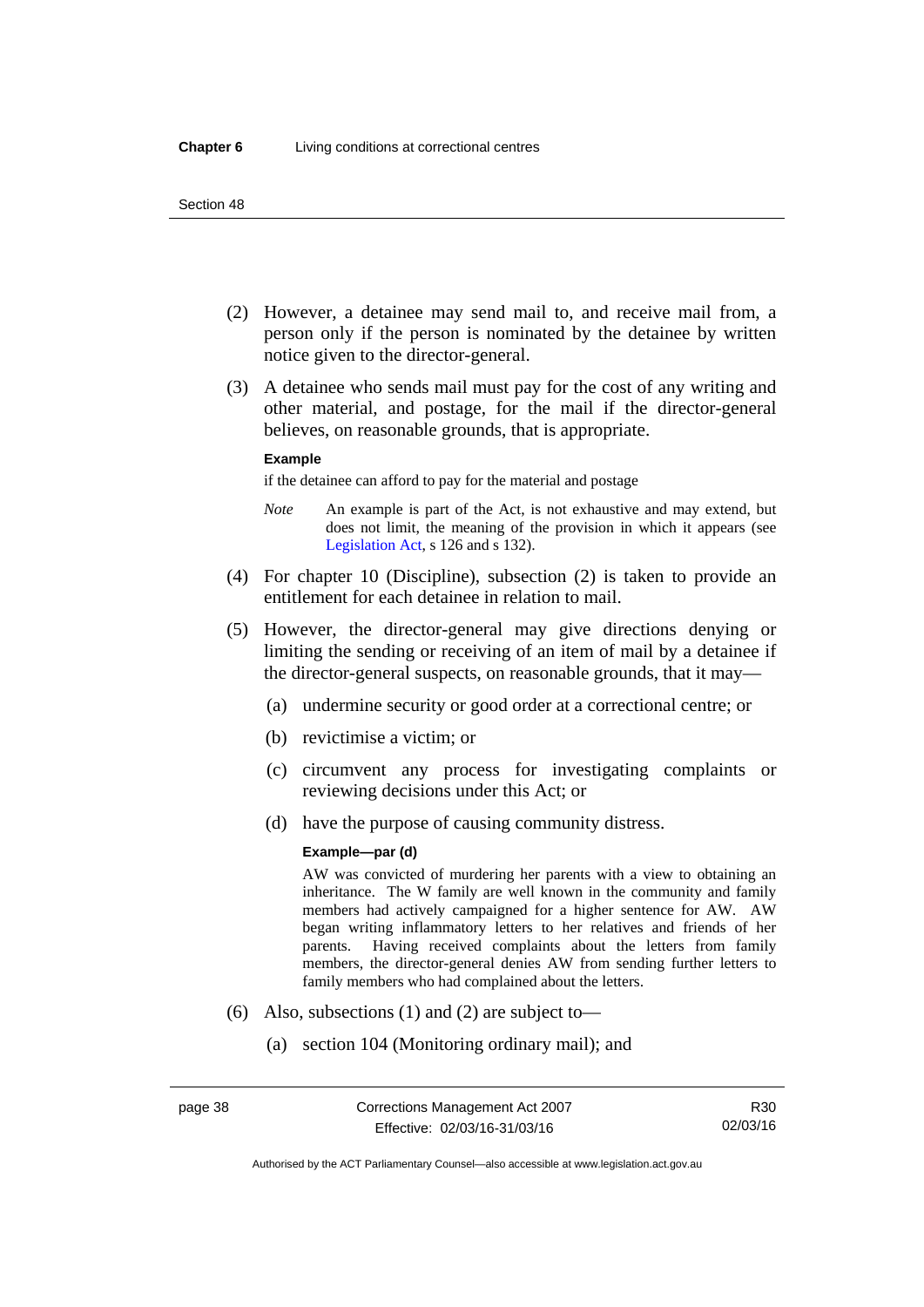- (b) section 105 (Monitoring protected mail); and
- (c) any operating procedure mentioned in subsection (7).
- (7) An operating procedure may include provision regulating the following in relation to detainees' mail:
	- (a) the way mail is sent or received;
	- (b) the provision of writing and other material for sending mail;
	- (c) arrangements for payment for the cost of the material and postage.

## **49 Visits by family members etc**

(1) The director-general must ensure that each correctional centre has suitable facilities for detainees to receive visits from family members and other people.

#### **Example of non-family member visitor**

a person who is a long-term friend or a friend who normally lives with the detainee

- *Note* An example is part of the Act, is not exhaustive and may extend, but does not limit, the meaning of the provision in which it appears (see [Legislation Act,](http://www.legislation.act.gov.au/a/2001-14) s 126 and s 132).
- (2) A detainee may have at least 1 visit, of at least 30 minutes, each week by a family member.

*Note Family member* is defined in the dictionary.

- (3) For chapter 10 (Discipline), subsection (2) is taken to provide an entitlement for each detainee in relation to visits by family members.
- (4) However, the director-general may give directions denying or limiting a visit mentioned in subsection (1) if the director-general suspects, on reasonable grounds, that the visit may—
	- (a) undermine security or good order at a correctional centre; or

page 39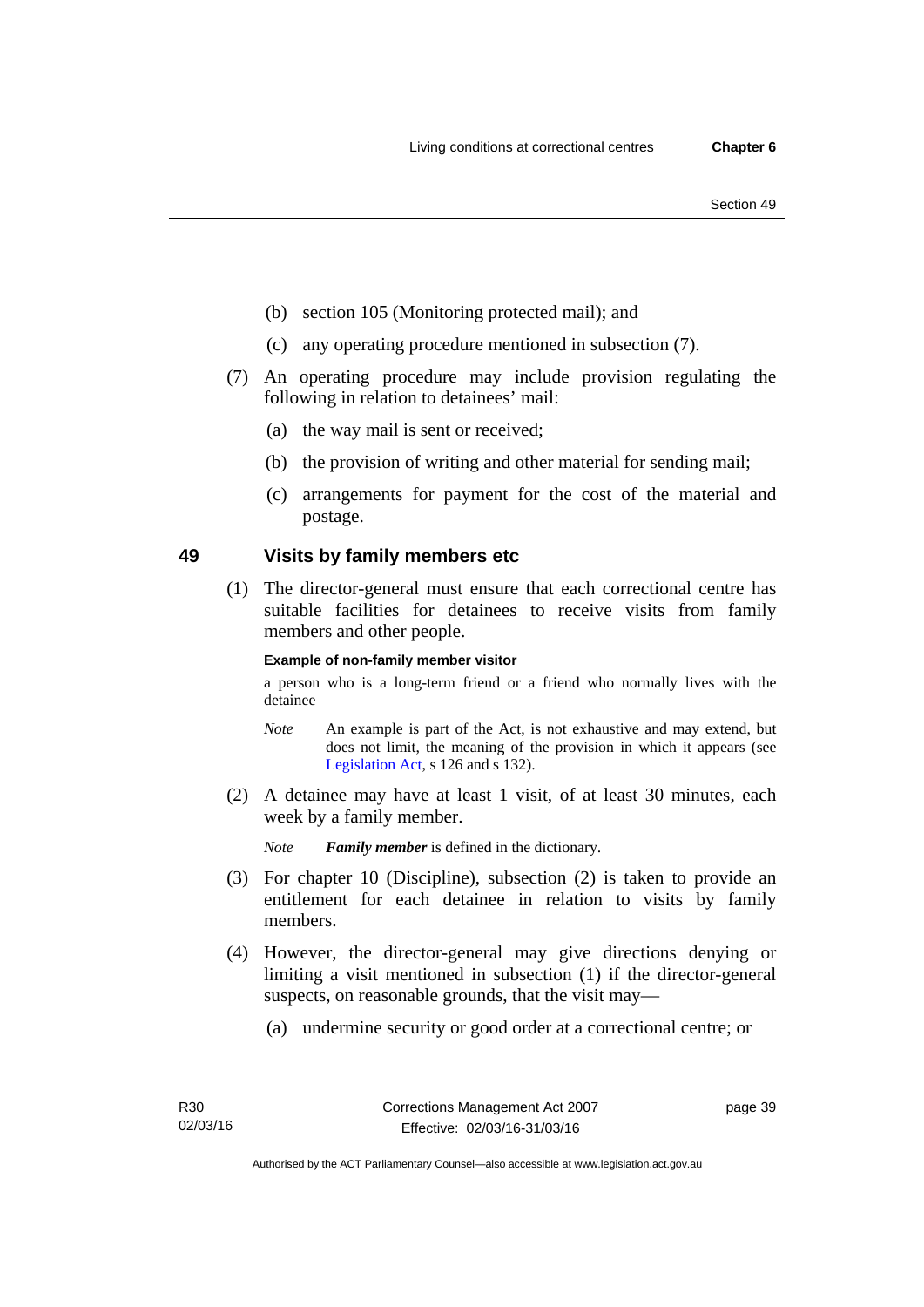- (b) revictimise a victim; or
- (c) circumvent any process for investigating complaints or reviewing decisions under this Act; or
- (d) have the purpose of causing community distress.

#### **Example—par (d)**

Mr J is convicted of numerous serious sexual offences against young girls. He begins to write letters to various public figures, including journalists, stating that his crimes were motivated by a love for the children and that he intends to change his name to that of one of his victims. He makes arrangements for a visit by a journalist for a story about why he wants to change his name. The director-general may deny the visit on the ground that it may cause community distress.

(5) Also, this section is subject to section 143 (Visiting conditions).

## **50 Contact with accredited people**

(1) The director-general must ensure that a detainee has adequate opportunities for contact with an accredited person, whether by telephone or mail or by a visit by an accredited person.

*Note Accredited person* is defined in the dictionary.

- (2) For chapter 10 (Discipline), subsection (1) is taken to provide an entitlement for each detainee in relation to contact with an accredited person.
- (3) However, the director-general may give directions denying or limiting a detainee's contact with an accredited person if the director-general suspects, on reasonable grounds, that the contact may—
	- (a) undermine security or good order at a correctional centre; or
	- (b) circumvent any process for investigating complaints or reviewing decisions under this Act.
- (4) Also, this section is subject to section 143 (Visiting conditions).

R30 02/03/16

Authorised by the ACT Parliamentary Counsel—also accessible at www.legislation.act.gov.au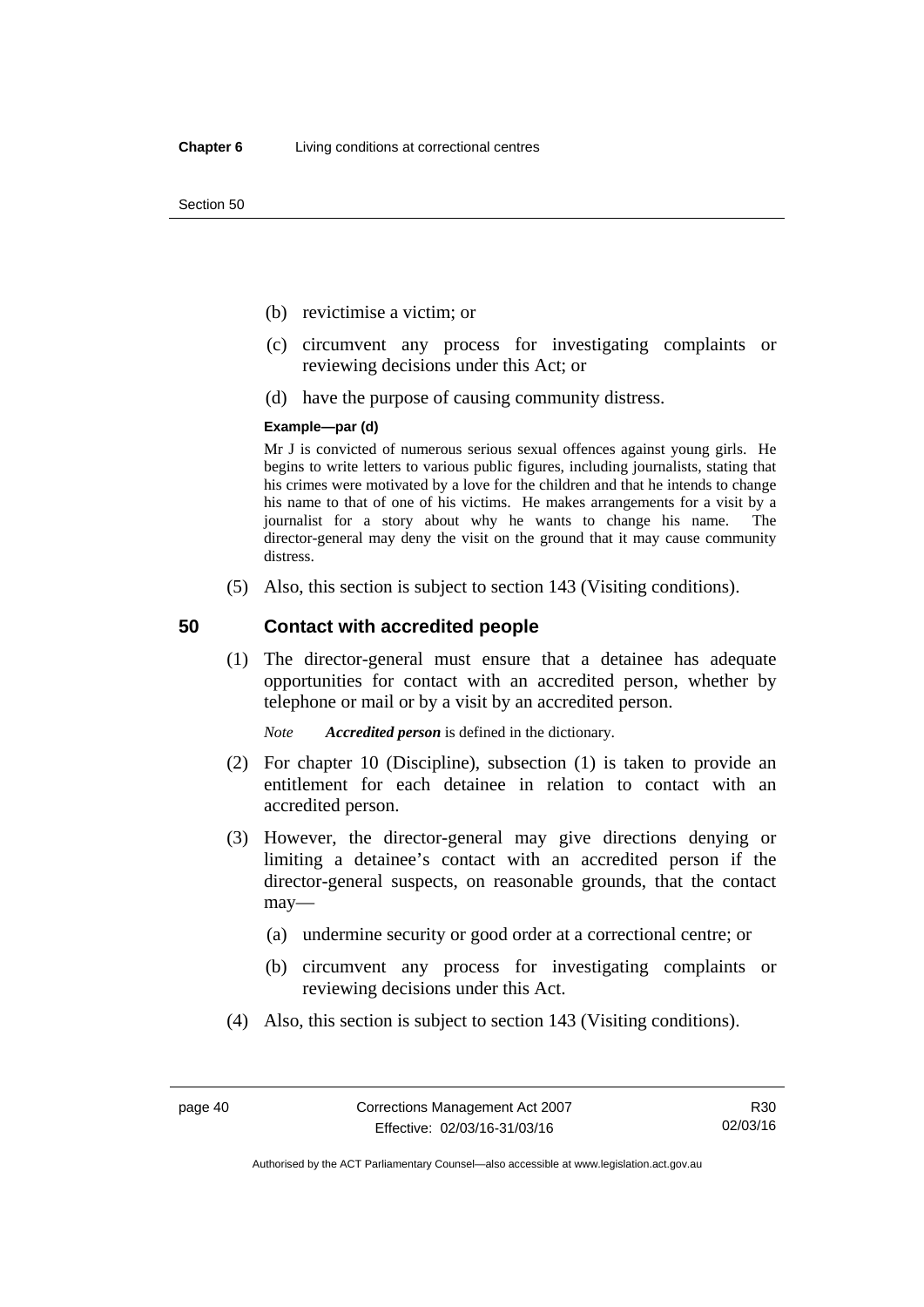#### Section 51

## **51 Visits—protected communications**

The director-general must not listen to, or record, a communication at a visit between a detainee and any of the following people:

- (a) a lawyer representing the detainee;
- (b) an official visitor;
- (c) the human rights commissioner;
- (d) the public advocate;
- (e) the ombudsman;
- (f) a person prescribed by regulation.
- *Note 1* Electronic communications between a detainee and a person mentioned in this section must not be monitored, see s 103.
- *Note 2* For restrictions on monitoring mail between a detainee and a person mentioned in this section, see s 105.

## **52 News and educational services**

- (1) The director-general must ensure, as far as practicable, that detainees have reasonable access to—
	- (a) newspapers, radio and television broadcasts and other mass media (including the internet) for news and information; and
	- (b) a library or library service.
- (2) The director-general may, as part of a detainee's case management plan, approve a detainee participating in academic, vocational or cultural education or training if satisfied it would benefit the detainee in any of the following ways:
	- (a) by providing the detainee with suitable vocational skills;
	- (b) by promoting the detainee's rehabilitation or reintegration into society;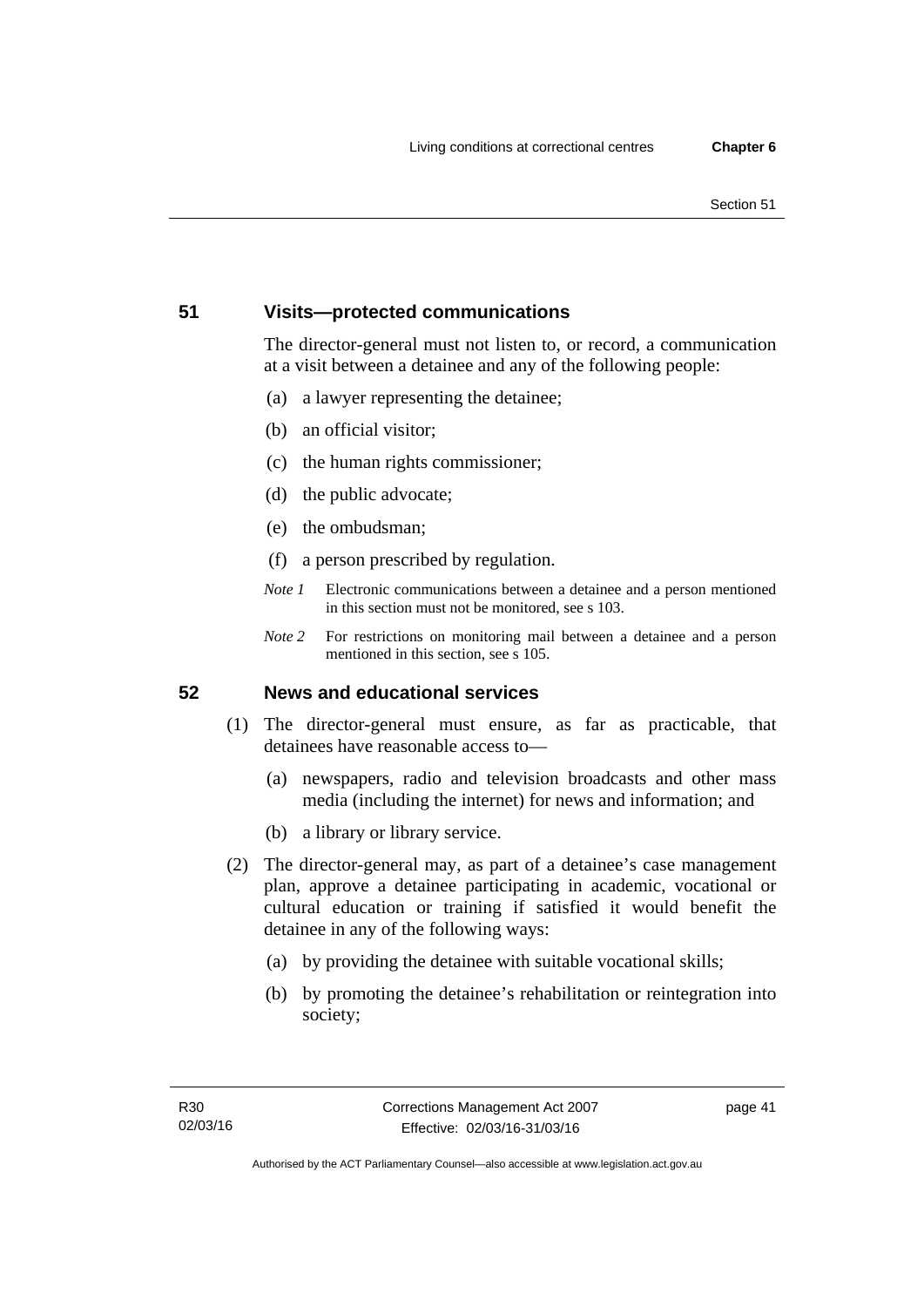- (c) by contributing satisfactorily to the detainee's personal development.
- (3) For chapter 10 (Discipline), participation in education or training approved under subsection (2) is taken to be an entitlement for the detainee.

## **53 Health care**

- (1) The director-general must ensure that—
	- (a) detainees have a standard of health care equivalent to that available to other people in the ACT; and
	- (b) arrangements are made to ensure the provision of appropriate health services for detainees; and
	- (c) conditions in detention promote the health and wellbeing of detainees; and
	- (d) as far as practicable, detainees are not exposed to risks of infection.
- (2) In particular, the director-general must ensure that detainees have access to—
	- (a) regular health checks; and
	- (b) timely treatment where necessary, particularly in urgent circumstances; and
	- (c) hospital care where necessary; and
	- (d) as far as practicable—
		- (i) specialist health services from health practitioners; and
		- (ii) necessary health care programs, including rehabilitation programs.
- (3) For chapter 10 (Discipline), subsections (1) and (2) are taken to provide an entitlement for each detainee in relation to health care.

R30 02/03/16

Authorised by the ACT Parliamentary Counsel—also accessible at www.legislation.act.gov.au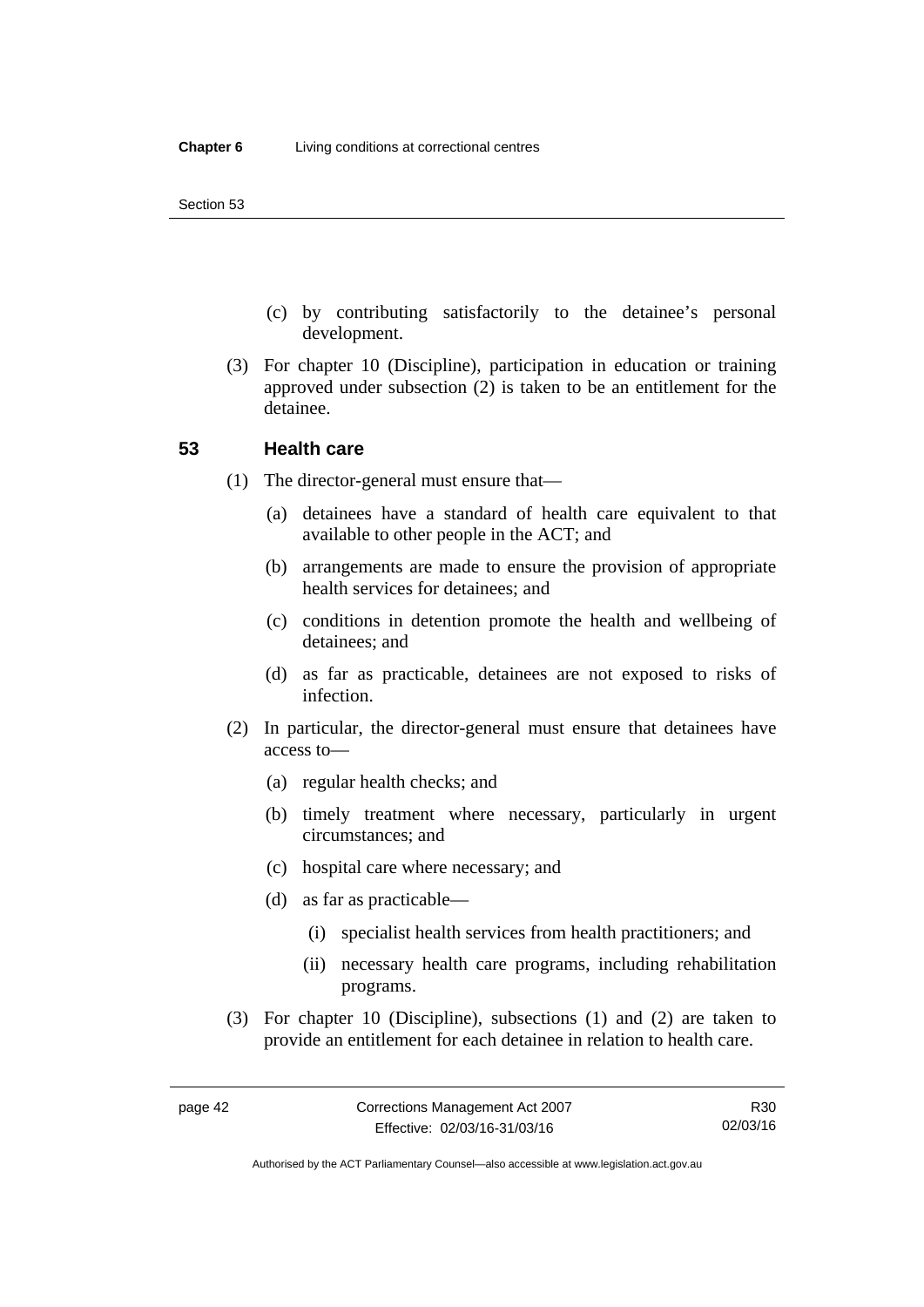- (4) A regulation may make provision in relation to health services for detainees, including provision about the following:
	- (a) the appointment of health practitioners for this Act;
	- (b) the provision of health service clinics for detainees;
	- (c) appointments for detainees with health practitioners;
	- (d) rehabilitation for detainees who suffer personal injury arising out of or in the course of their detention;
	- (e) security arrangements for detainees visiting health practitioners or health facilities, particularly outside correctional centres.
- (5) For chapter 10 (Discipline), a detainee's entitlement in relation to health care includes anything expressed to be an entitlement in a regulation made for subsection (4).

# **54 Transfers to health facilities**

(1) The director-general may direct that a detainee be transferred to a health facility at a correctional centre, or outside a correctional centre, if the director-general believes, on reasonable grounds, that is necessary or desirable for the detainee to receive health services at the facility.

*Note Health facility* is defined in the dictionary.

- (2) The director-general must have regard to the advice of a doctor appointed under section 21 (Doctors—health service appointments) when considering whether to make a direction under subsection  $(1)$ .
- (3) The director-general may direct an escort officer to escort the detainee to or from the health facility, or while at the facility.
- (4) The detainee may be discharged from the health facility only if—
	- (a) the health practitioner in charge of the detainee's care approves the discharge; or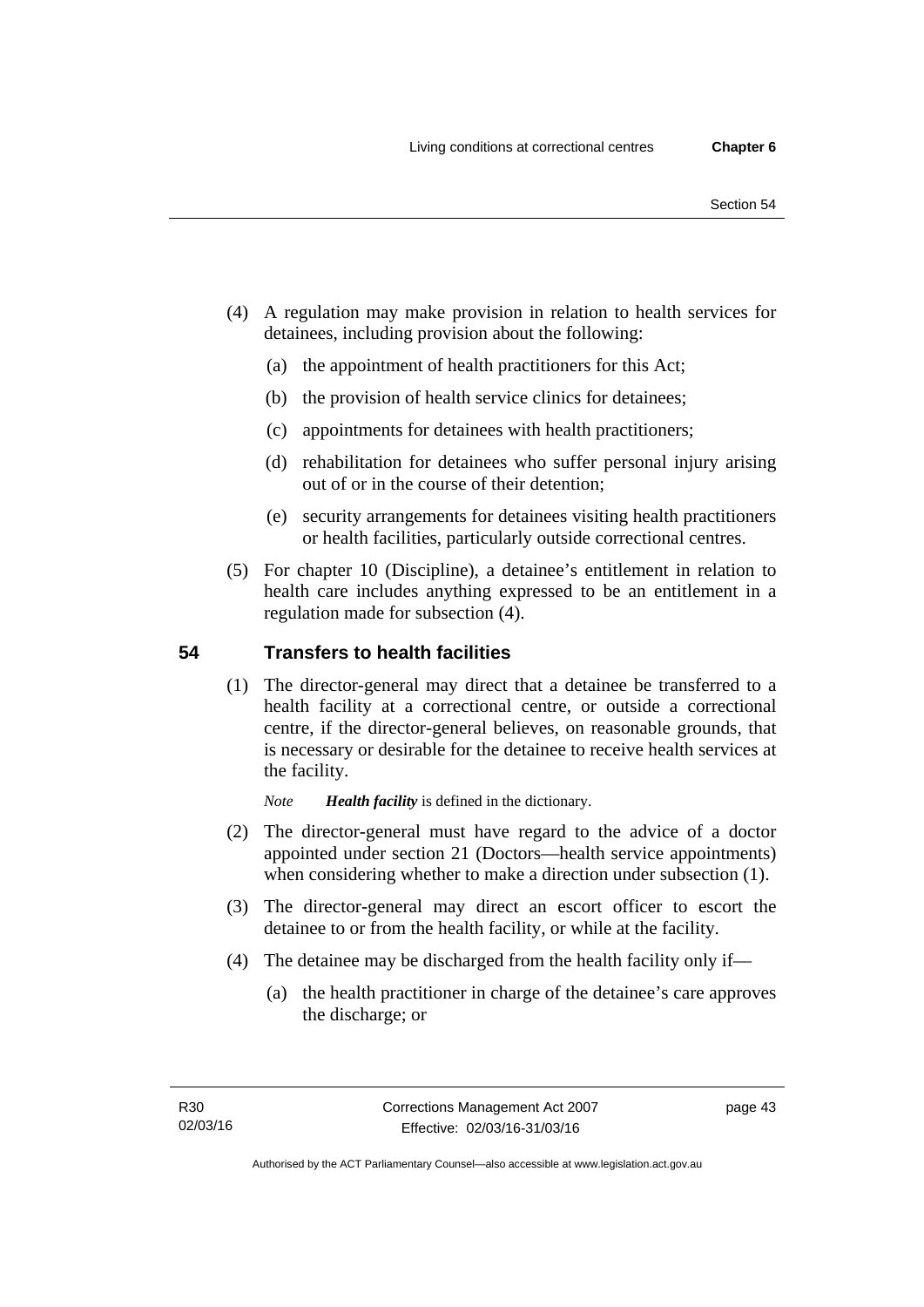(b) the director-general directs that the detainee be removed from the facility.

## **Example of direction for removal of detainee from health facility**

where the detainee is a danger to the safety of people at the facility

- *Note* An example is part of the Act, is not exhaustive and may extend, but does not limit, the meaning of the provision in which it appears (see [Legislation Act,](http://www.legislation.act.gov.au/a/2001-14) s 126 and s 132).
- (5) The director-general may give a direction for ensuring that a detainee discharged from a health facility under this section is returned to a correctional centre stated in the direction.
- (6) For chapter 10 (Discipline), this section is taken to provide an entitlement for each detainee in relation to health care.

## **54A Transfer to mental health facility—transfer direction**

- (1) This section applies if the director-general has made a direction under section 54 for the transfer of a detainee from a correctional centre to an approved mental health facility or approved community care facility.
- (2) The director-general must tell the director-general responsible for the *[Mental Health Act 2015](http://www.legislation.act.gov.au/a/2015-38/default.asp)* in writing about any change in the detainee's status as a detainee.

#### **Examples**

- 1 the person's sentence of imprisonment ends
- 2 the person is released on parole
- 3 the person is otherwise released from detention
- *Note* An example is part of the Act, is not exhaustive and may extend, but does not limit, the meaning of the provision in which it appears (see [Legislation Act,](http://www.legislation.act.gov.au/a/2001-14) s 126 and s 132).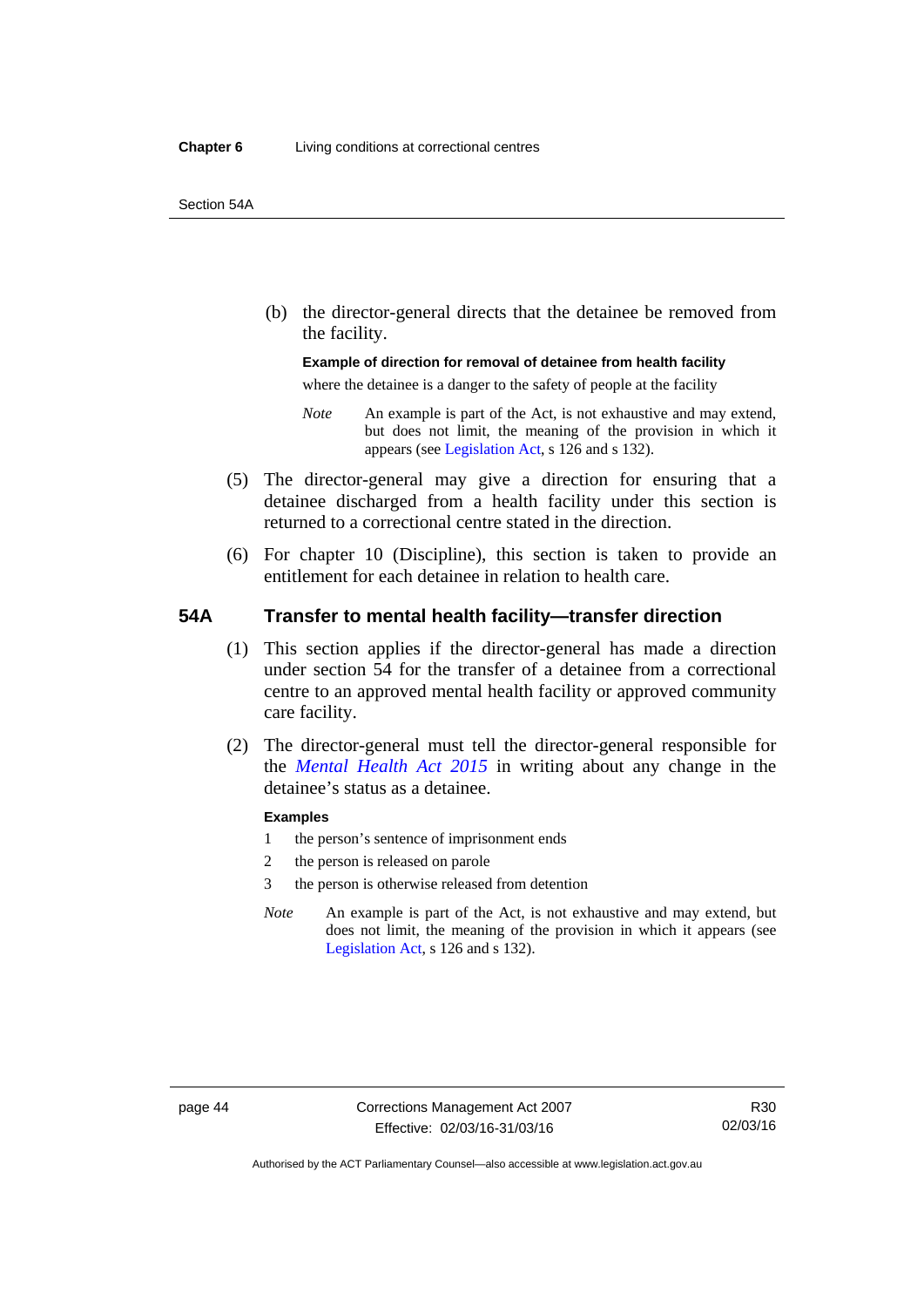(3) In this section:

*approved community care facility*—see the *[Mental Health Act](http://www.legislation.act.gov.au/a/2015-38/default.asp)  [2015](http://www.legislation.act.gov.au/a/2015-38/default.asp)*, dictionary.

*approved mental health facility*—see the *[Mental Health Act 2015](http://www.legislation.act.gov.au/a/2015-38/default.asp)*, dictionary.

# **55 Religious, spiritual and cultural needs**

(1) The director-general must ensure, as far as practicable, that provision is made at correctional centres for the religious, spiritual and cultural needs of detainees.

## **Examples of religious, spiritual or cultural needs**

- 1 observances and practices relating to religious or spiritual beliefs, including indigenous spiritual beliefs
- 2 observances or practices arising because a person belongs to a particular culture
- *Note* An example is part of the Act, is not exhaustive and may extend, but does not limit, the meaning of the provision in which it appears (see [Legislation Act,](http://www.legislation.act.gov.au/a/2001-14) s 126 and s 132).
- (2) In particular, the director-general must ensure, as far as practicable, that detainees have reasonable access to—
	- (a) ministers of religion and other people with standing in a particular culture whom detainees wish to see for religious, spiritual or cultural purposes; and
	- (b) religious services at the correctional centre; and
	- (c) books and other articles associated with their religious, spiritual or cultural practices.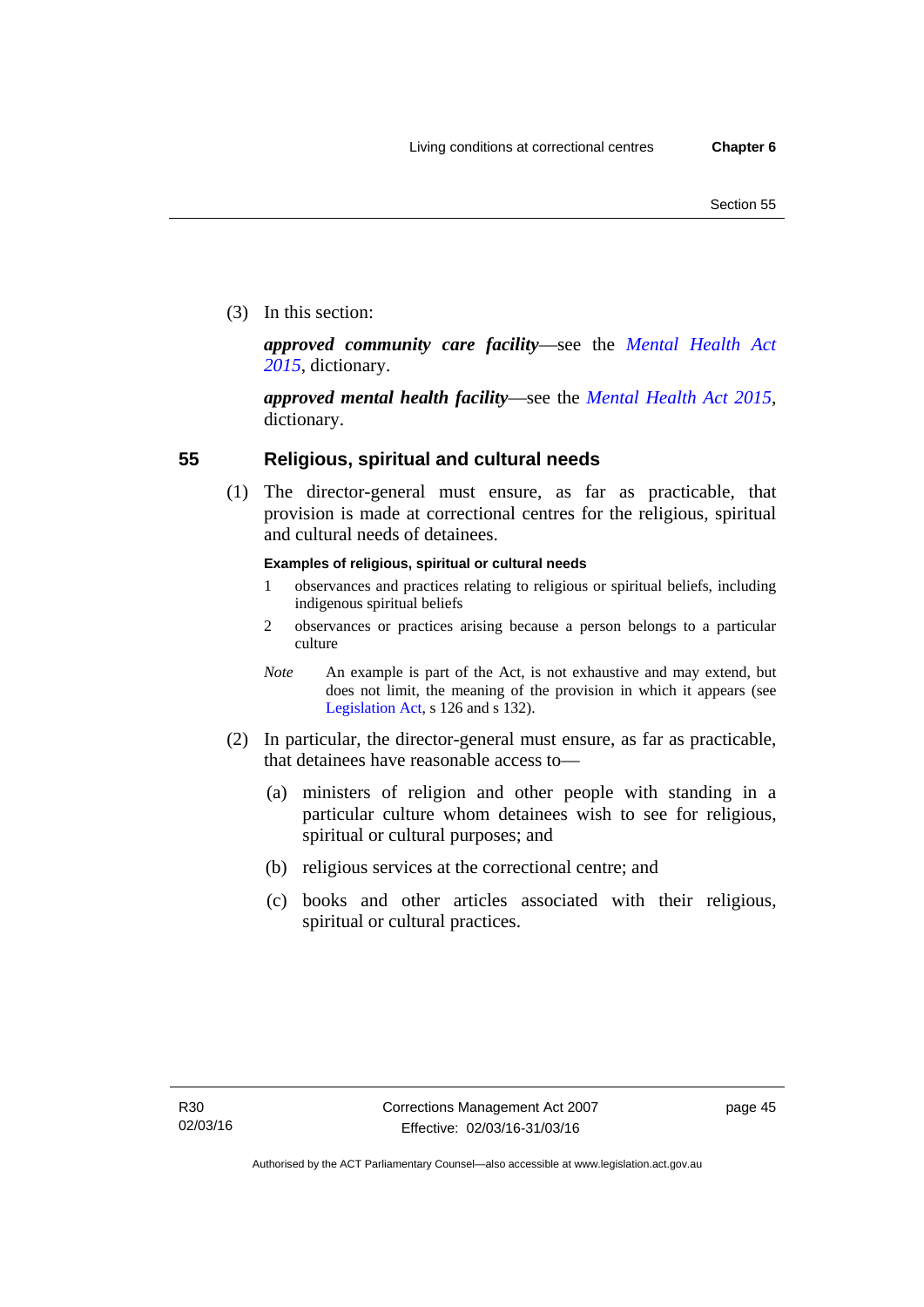#### Section 55

- (3) However, the director-general may give directions denying or limiting a detainee's access under subsection (1) or (2) if the director-general suspects, on reasonable grounds, that it may—
	- (a) undermine security or good order at a correctional centre; or
	- (b) revictimise a victim; or
	- (c) circumvent any process for investigating complaints or reviewing decisions under this Act; or
	- (d) cause community distress.
- (4) A detainee must not be required to receive a visit from anyone representing a particular religion, spiritual belief or culture, or attend any related service or practice, if the detainee does not wish to do so.
- (5) For chapter 10 (Discipline), subsections (1) and (2) are taken to provide an entitlement for each detainee in relation to religious observance.
- (6) In this section:

#### *minister of religion* means—

- (a) a person registered under the *[Marriage Act 1961](http://www.comlaw.gov.au/Series/C2004A07402)* (Cwlth), part 4.1 (Authorised celebrants); or
- (b) a person prescribed by regulation.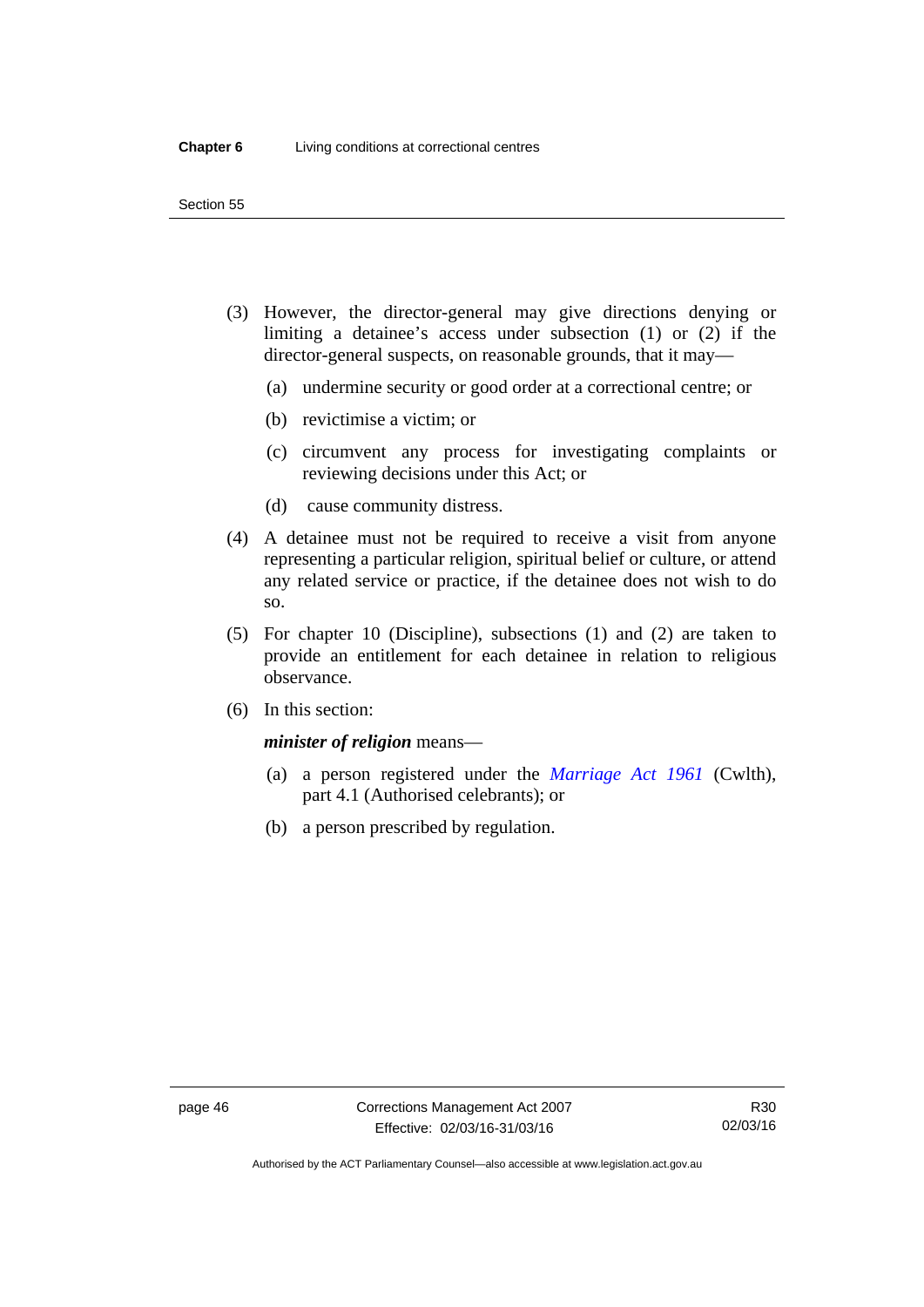# **Chapter 7 Inspection of correctional centres**

## **56 Independent inspections**

- (1) This section applies to each of the following:
	- (a) a judge;
	- (b) a magistrate;
	- (c) a member of the Legislative Assembly;
	- (d) the human rights commissioner;
	- (e) the ombudsman.
- (2) A person mentioned in subsection (1) may, at any reasonable time, enter and inspect—
	- (a) a correctional centre; or
	- (b) a place outside a correctional centre where a detainee is, or has been, directed to work or participate in an activity.

#### **Example of time that would not be reasonable**

a time that would hinder a search at a correctional centre

*Note* An example is part of the Act, is not exhaustive and may extend, but does not limit, the meaning of the provision in which it appears (see [Legislation Act,](http://www.legislation.act.gov.au/a/2001-14) s 126 and s 132).

## **57 Official visitors—meaning of** *entitled person* **and** *visitable place*

In this Act:

#### *entitled person* means—

- (a) a detainee at a correctional centre; or
- (b) a person prescribed by regulation.

page 47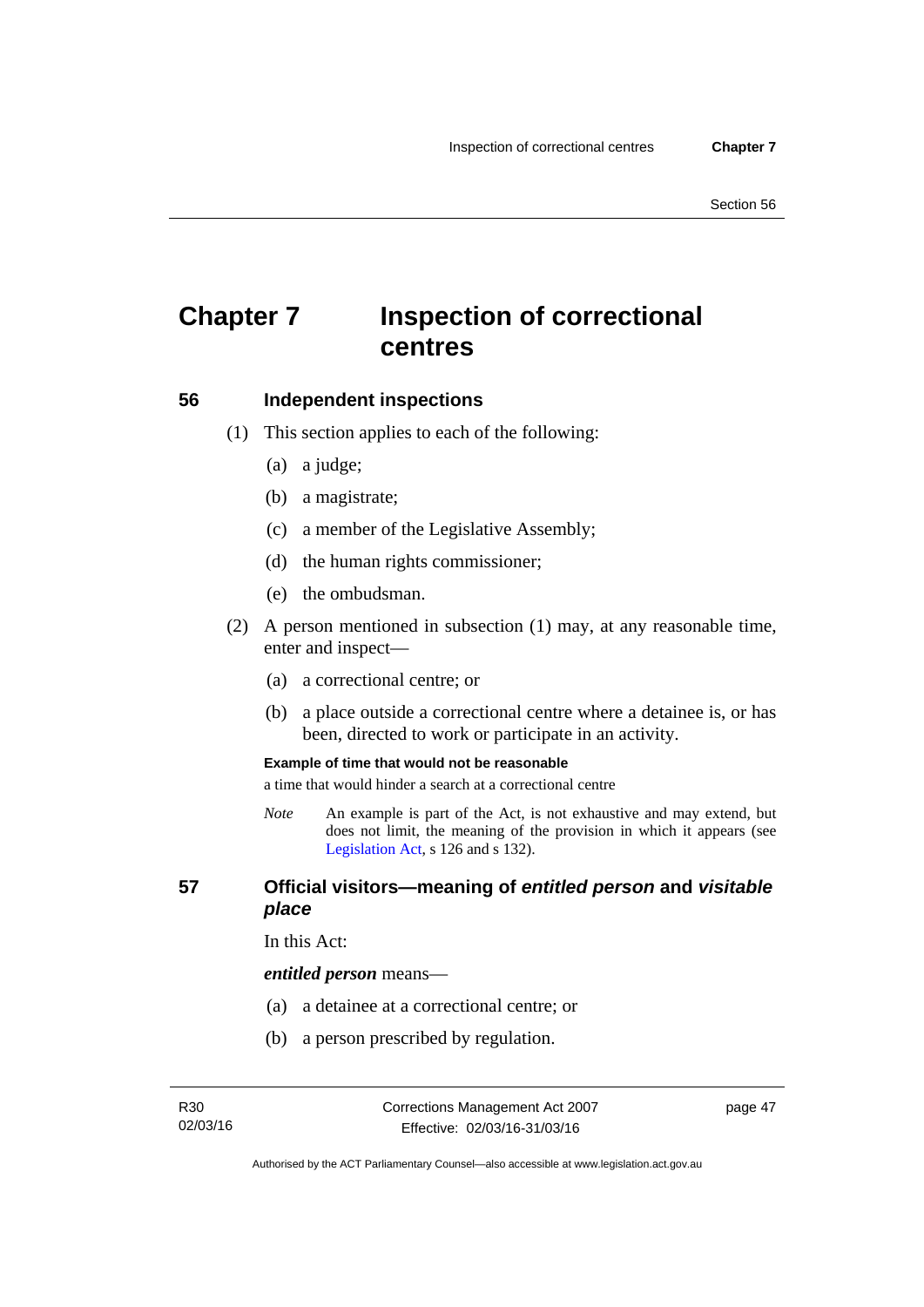#### *visitable place* means—

- (a) a correctional centre; or
- (b) a place outside a correctional centre if a detainee is, or has been, directed to work or participate in an activity at the place.
- *Note* At least 2 official visitors (including a visitor who is an Aboriginal or Torres Strait Islander person) must be appointed for this Act under the *[Official Visitor Act 2012](http://www.legislation.act.gov.au/a/2012-33/default.asp)* (the *OV Act*).

The [OV Act sets out the functions of offic](#page-47-0)ial visitors which includes visiting visitable places, handling complaints from entitled people and reporting on those matters.

This part defines what is an *entitled person* and a *visitable place* for the OV Act.

#### **[62 Relation](#page-49-0)ship with other inspection laws**

- (1) This Act must be construed and administered in a way that is consistent with an inspection law unless the contrary intention appears from this Act or that law.
- (2) This Act is taken to be consistent with an inspection law to the extent that it is capable of operating concurrently with that law.
- (3) The director-general may make arrangements with a person responsible for the exercise of functions under an inspection law to ensure, as far as practicable, the safety of an inspector (however described) or anyone else affected by the exercise of the function in relation to a detainee or correctional centre.
- (4) A person exercising a function under an inspection law in relation to a detainee or correctional centre must exercise the function in accordance with any direction by the director-general in relation to—
	- (a) the safety of anyone at the correctional centre; or
	- (b) security or good order at a correctional centre.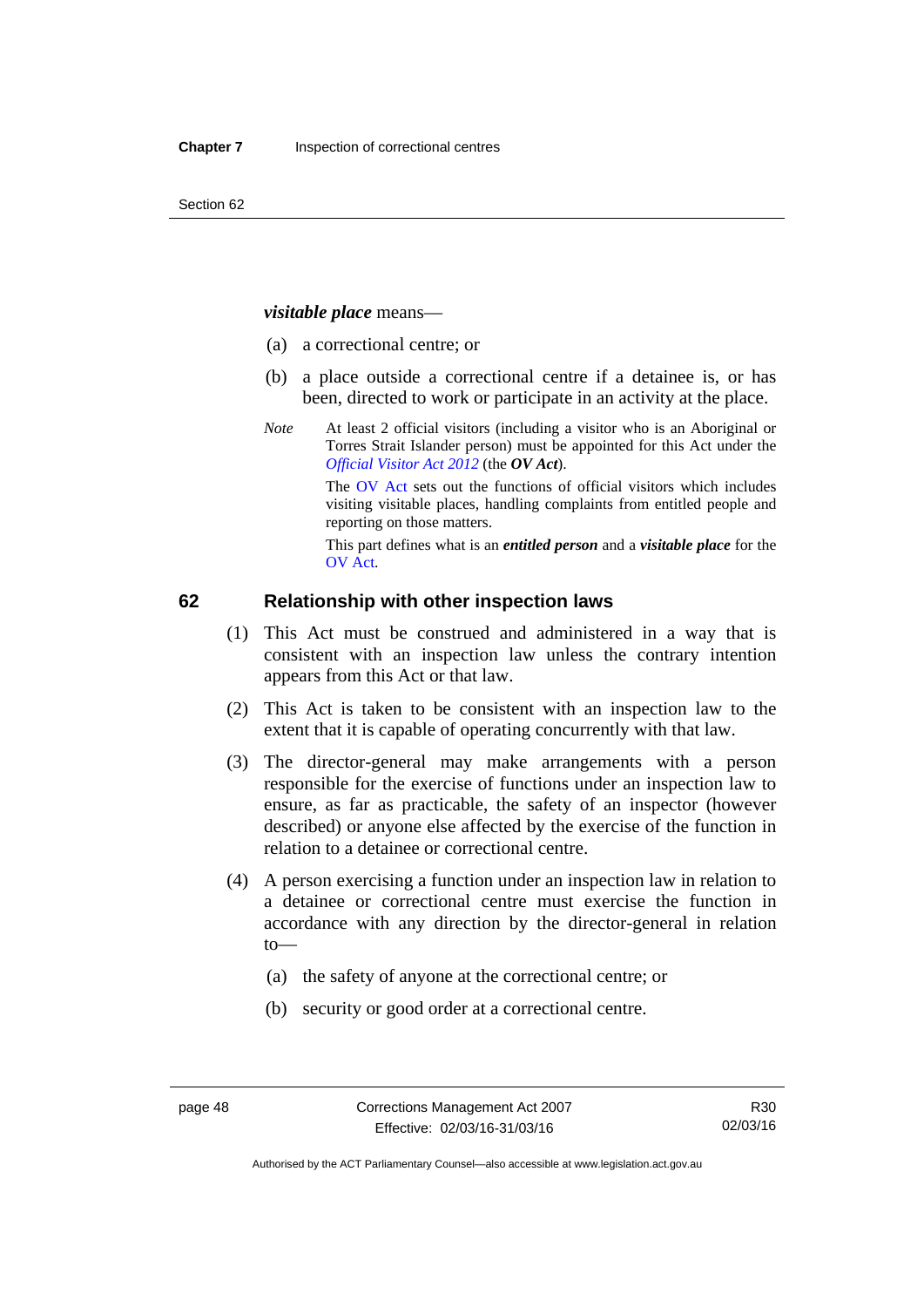(5) In this section:

*inspection law* means an Act that provides for the entry and inspection of premises, or the search of people or premises.

#### **Examples of inspection laws**

- *[Crimes Act 1900](http://www.legislation.act.gov.au/a/1900-40)*
- *[Emergencies Act 2004](http://www.legislation.act.gov.au/a/2004-28)*
- *[Food Act 2001](http://www.legislation.act.gov.au/a/2001-66)*
- *[Public Health Act 1997](http://www.legislation.act.gov.au/a/1997-69)*
- *Note* An example is part of the Act, is not exhaustive and may extend, but does not limit, the meaning of the provision in which it appears (see [Legislation Act,](http://www.legislation.act.gov.au/a/2001-14) s 126 and s 132).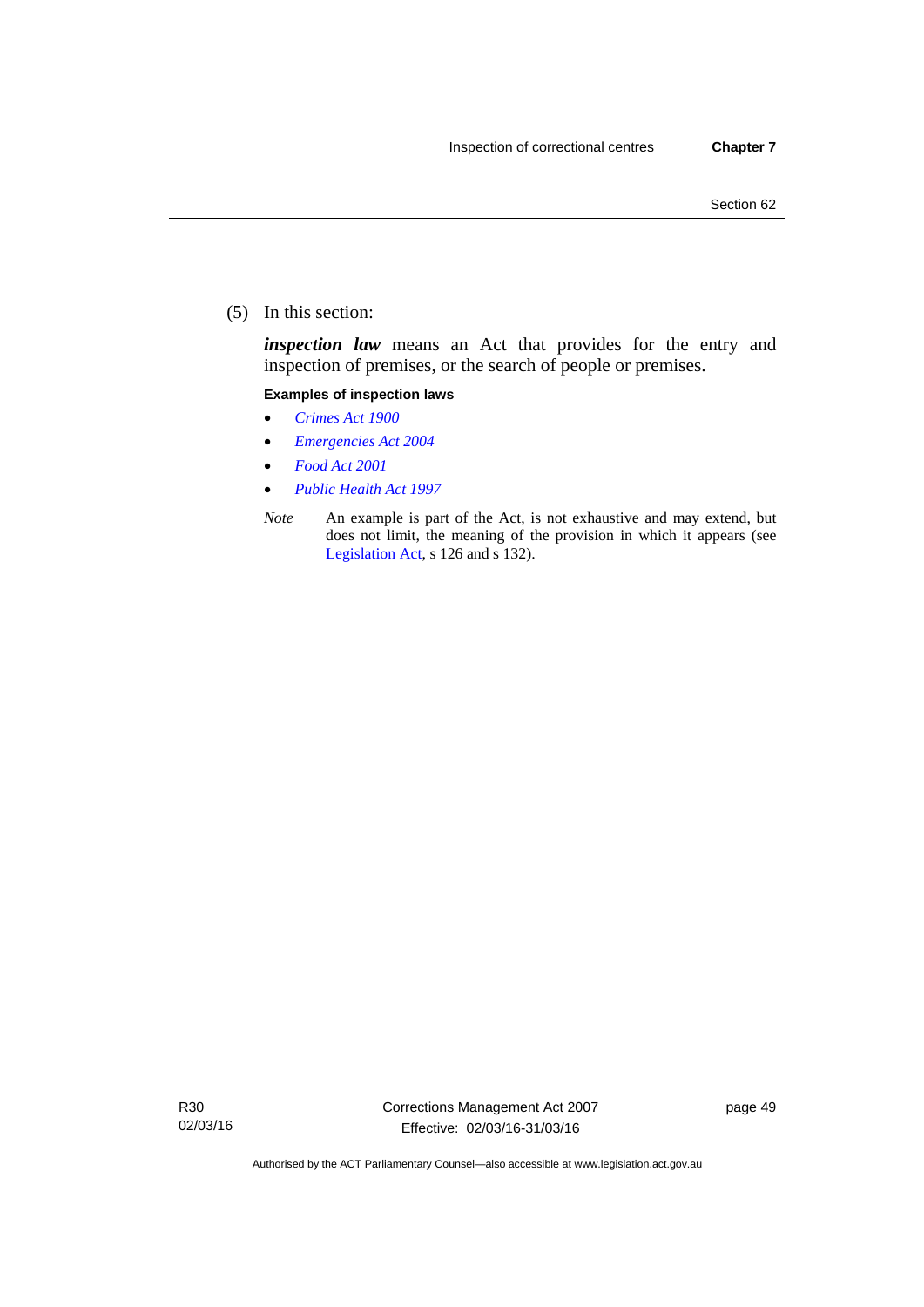Section 63

# **Chapter 8 Admission to correctional centres**

## **63 Meaning of** *admission* **to correctional centre**

In this Act:

*admission*, of a detainee to a correctional centre, means admission of the detainee to the centre for detention.

#### **64 Authority for detention**

- (1) A person must not be admitted to, or detained at, a correctional centre unless the detention is—
	- (a) authorised by a warrant under the *[Crimes \(Sentence](http://www.legislation.act.gov.au/a/2005-59)  [Administration\) Act 2005](http://www.legislation.act.gov.au/a/2005-59)*, section 12 (Warrant for imprisonment); or
	- (b) authorised by a warrant under the *[Crimes \(Sentence](http://www.legislation.act.gov.au/a/2005-59)  [Administration\) Act 2005](http://www.legislation.act.gov.au/a/2005-59)*, section 17 (Warrant for remand); or
	- (c) otherwise authorised, whether by a warrant or other authority (however named), under a territory law or a law of the Commonwealth, a State or another Territory.

#### **Examples—par (c)**

- 1 an accused person who is refused bail by an authorised person under the *[Bail Act 1992](http://www.legislation.act.gov.au/a/1992-8)*
- 2 a person held on a warrant issued under the *[Royal Commissions](http://www.legislation.act.gov.au/a/1991-1)  [Act 1991](http://www.legislation.act.gov.au/a/1991-1)*, section 35 (Apprehension of witnesses failing to appear)
- 3 a person in immigration detention under the *[Migration Act 1958](http://www.comlaw.gov.au/Series/C2004A07412)* (Cwlth)
- 4 an interstate detainee on leave in the ACT held in custody overnight
- *Note* An example is part of the Act, is not exhaustive and may extend, but does not limit, the meaning of the provision in which it appears (see [Legislation Act,](http://www.legislation.act.gov.au/a/2001-14) s 126 and s 132).

page 50 Corrections Management Act 2007 Effective: 02/03/16-31/03/16

R30 02/03/16

Authorised by the ACT Parliamentary Counsel—also accessible at www.legislation.act.gov.au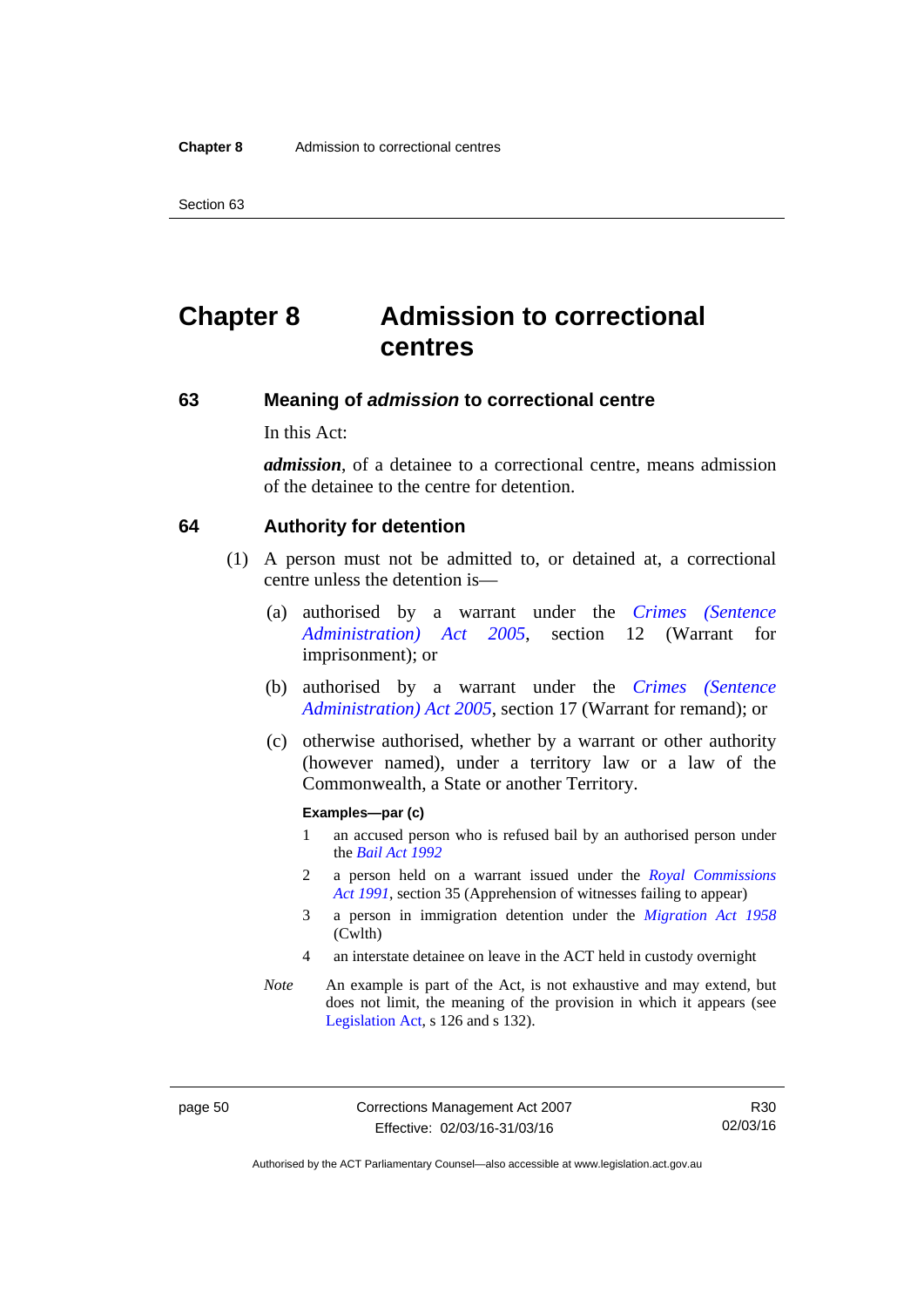- (2) Before the person is admitted to the correctional centre, the director-general must be given the warrant or evidence of other authority for the detention.
- (3) The validity of a person's detention at a correctional centre is not affected by a defect or irregularity in or in relation to the warrant or the evidence of other authority for the detention.

# **65 Identification of detainees**

- (1) For the identification of a detainee admitted to a correctional centre, the director-general may direct that 1 or more of the following be taken of, or from, the detainee:
	- (a) prints of the detainee's hands, fingers, feet or toes;
	- (b) a photograph or video recording;
	- (c) a measurement;
	- (d) a cast or impression;
	- (e) a buccal swab or saliva sample;
	- (f) a blood sample;
	- (g) anything else prescribed by regulation.
- (2) Anything taken of, or from, a detainee under subsection (1) must be destroyed if—
	- (a) the detainee is found not guilty of any offence to which the detention relates, other than on the ground of unsoundness of mind; or
	- (b) proceedings for any offence to which the detention relates are discontinued or dismissed.
- (3) However, subsection (2) does not apply if, for any part of the period of detention in relation to an offence, the detainee was also being detained for another offence—

page 51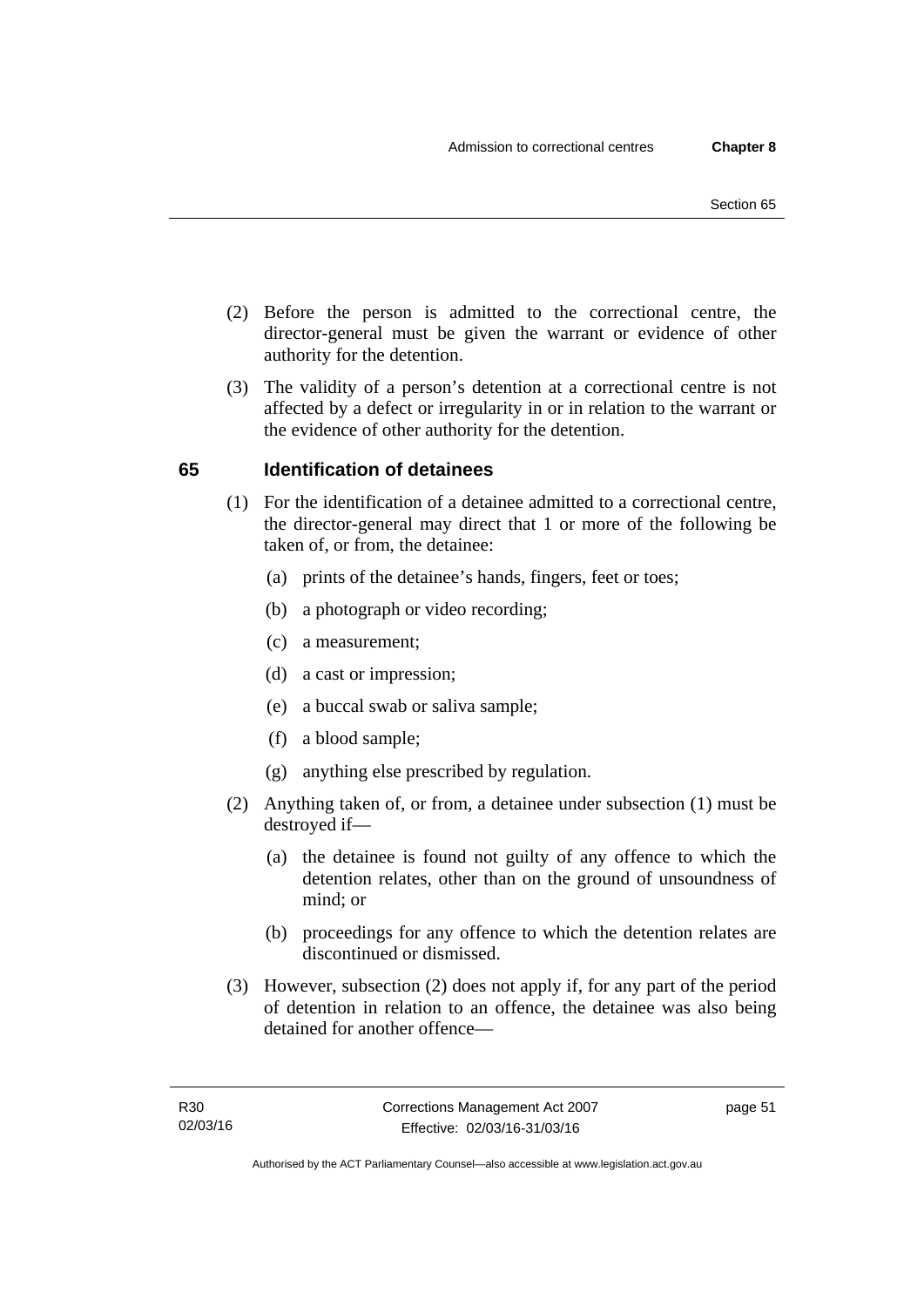Section 66

- (a) of which the detainee has been convicted; or
- (b) for which a proceeding (including any appeal proceeding) is still pending.
- (4) A blood sample under this section may only be taken by a health practitioner appointed under section 22 (Health practitioners non-therapeutic functions).
	- *Note* The *[Crimes \(Forensic Procedures\) Act 2000](http://www.legislation.act.gov.au/a/2000-61)* includes provision for carrying out forensic procedures on people in custody. See particularly pt 2.7 (Carrying out of certain forensic procedures after conviction of serious offenders).

## **66 Information about entitlements and obligations**

- (1) As soon as practicable after a detainee is admitted to a correctional centre, the director-general must ensure that reasonable steps are taken to explain the following to the detainee:
	- (a) the detainee's entitlements and obligations under this Act;
	- (b) the case management plan arrangements;
	- (c) the role of official visitors;
	- (d) the procedures for seeking information and making complaints;
	- (e) if the detainee is a national of a foreign country—the right to have a diplomatic or consular representative of the country told about the detention;
	- (f) anything else prescribed by regulation;
	- (g) anything else the director-general considers necessary or desirable.

#### **Examples—par (g)**

- 1 corrections policies and operating procedures relevant to the detainee
- 2 the scope and effect of the director-general's directions
- 3 for a transgender or intersex detainee—the effect of section 79 in relation to choice of sexual identity

Authorised by the ACT Parliamentary Counsel—also accessible at www.legislation.act.gov.au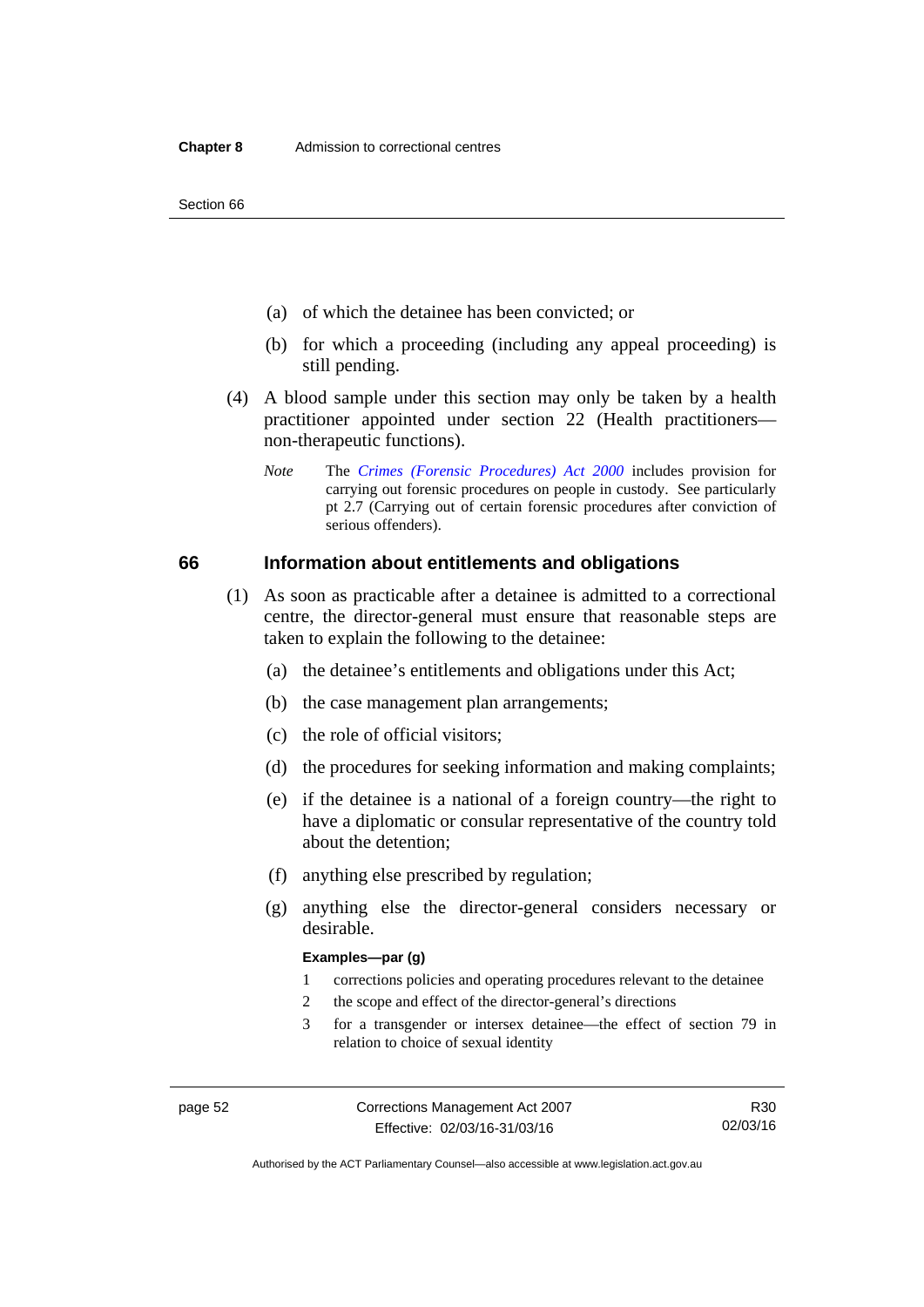- 4 the health services, work and activities available to detainees
- 5 for an offender—the role of the sentence administration board
- *Note* An example is part of the Act, is not exhaustive and may extend, but does not limit, the meaning of the provision in which it appears (see [Legislation Act,](http://www.legislation.act.gov.au/a/2001-14) s 126 and s 132).
- (2) The explanation under subsection (1)—
	- (a) may be in general terms; and
	- (b) as far as practicable, must be in language the detainee can readily understand.

#### **Example—par (a)**

a written statement or checklist used by corrections officers to give detainees a general summary of the things mentioned in subsection (1)

- *Note* An example is part of the Act, is not exhaustive and may extend, but does not limit, the meaning of the provision in which it appears (see [Legislation Act,](http://www.legislation.act.gov.au/a/2001-14) s 126 and s 132).
- (3) The director-general must arrange for the assistance of an interpreter in complying with subsection (1) or (2) if the director-general believes, on reasonable grounds, that the detainee is unable, because of inadequate knowledge of the English language or a disability, to communicate with reasonable fluency in English.
- (4) Without limiting subsection (3), the assistance of the interpreter may be provided by telephone.
- (5) The director-general must also ensure that copies of the following are available for inspection by detainees at each correctional centre:
	- (a) this Act;
	- (b) corrections policies and operating procedures available under section 14.
- (6) The director-general must tell a diplomatic or consular representative of a foreign country about the detention of a national of that country, if asked by the detainee.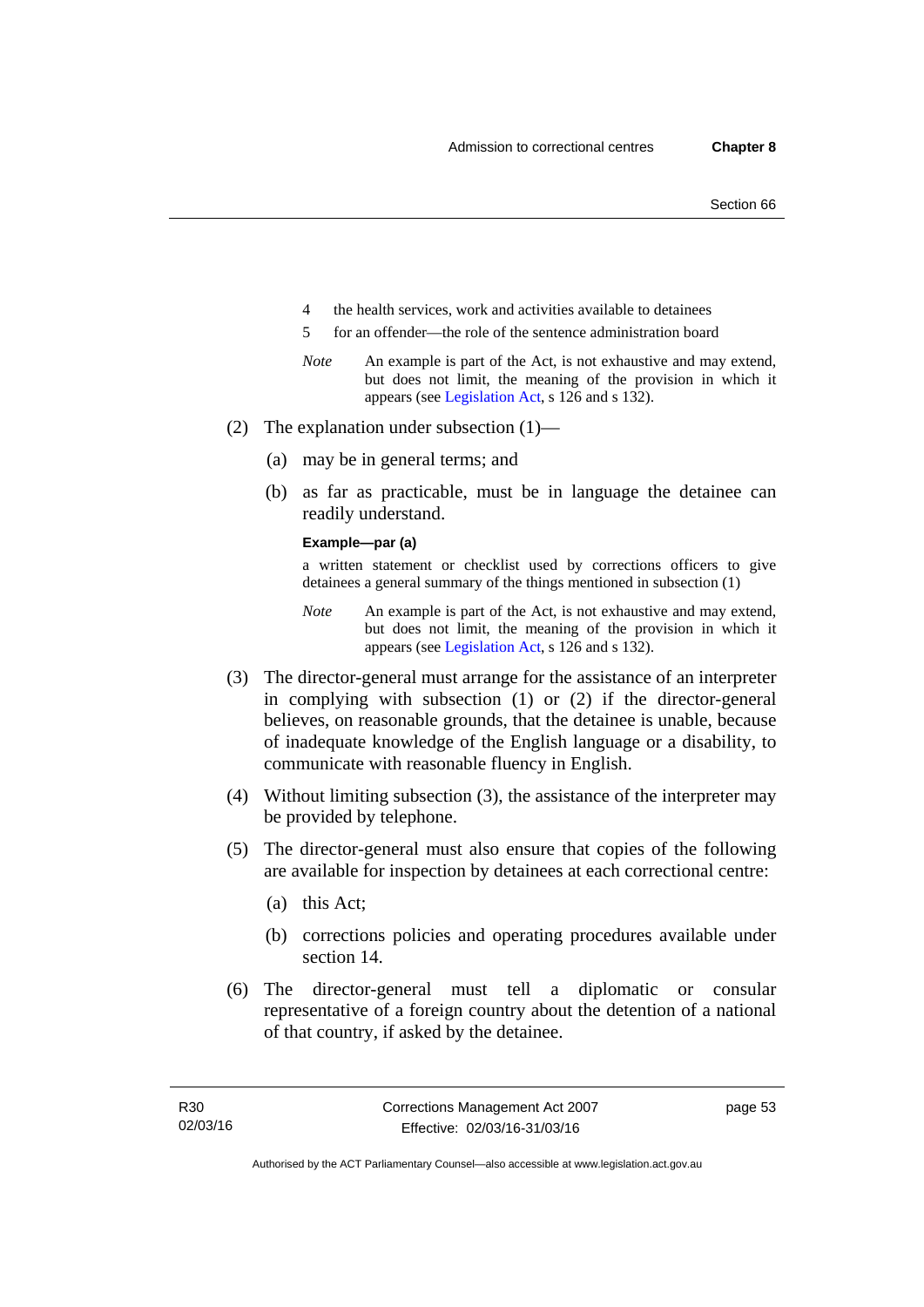#### **67 Initial assessment**

- (1) The director-general must ensure that—
	- (a) each detainee admitted to a correctional centre is assessed as soon as practicable to identify any immediate physical or mental health, or safety or security, risks and needs; and
	- (b) any risks and needs identified by the assessment are addressed.
- (2) In particular, the director-general must ensure that any ongoing risks and needs are addressed in the detainee's case management plan.

#### **68 Health assessment**

- (1) The assessment under section 67 of a detainee's physical and mental health needs and risks must be made within 24 hours after the detainee's admission.
- (2) The health assessment must involve—
	- (a) an initial assessment by a nurse and a review of the nurse's assessment by a doctor appointed under section 21 (Doctors health service appointments); or
	- (b) an assessment by a doctor appointed under section 21 (Doctors—health service appointments).
- (3) The health assessment must include an assessment of the detainee's risk of self-harm.
	- *Note 1* The detainee's case management plan must also address the detainee's health condition, any risk of self-harm and any treatment regime (see s 78).
	- *Note 2* The *[Mental Health Act 2015](http://www.legislation.act.gov.au/a/2015-38/default.asp)* also includes provision for assessment orders, and emergency detention and care, under that Act.

## **69 Alcohol and drug tests on admission**

 (1) For an assessment under section 67, the director-general may direct the detainee, orally or in writing, to provide a test sample.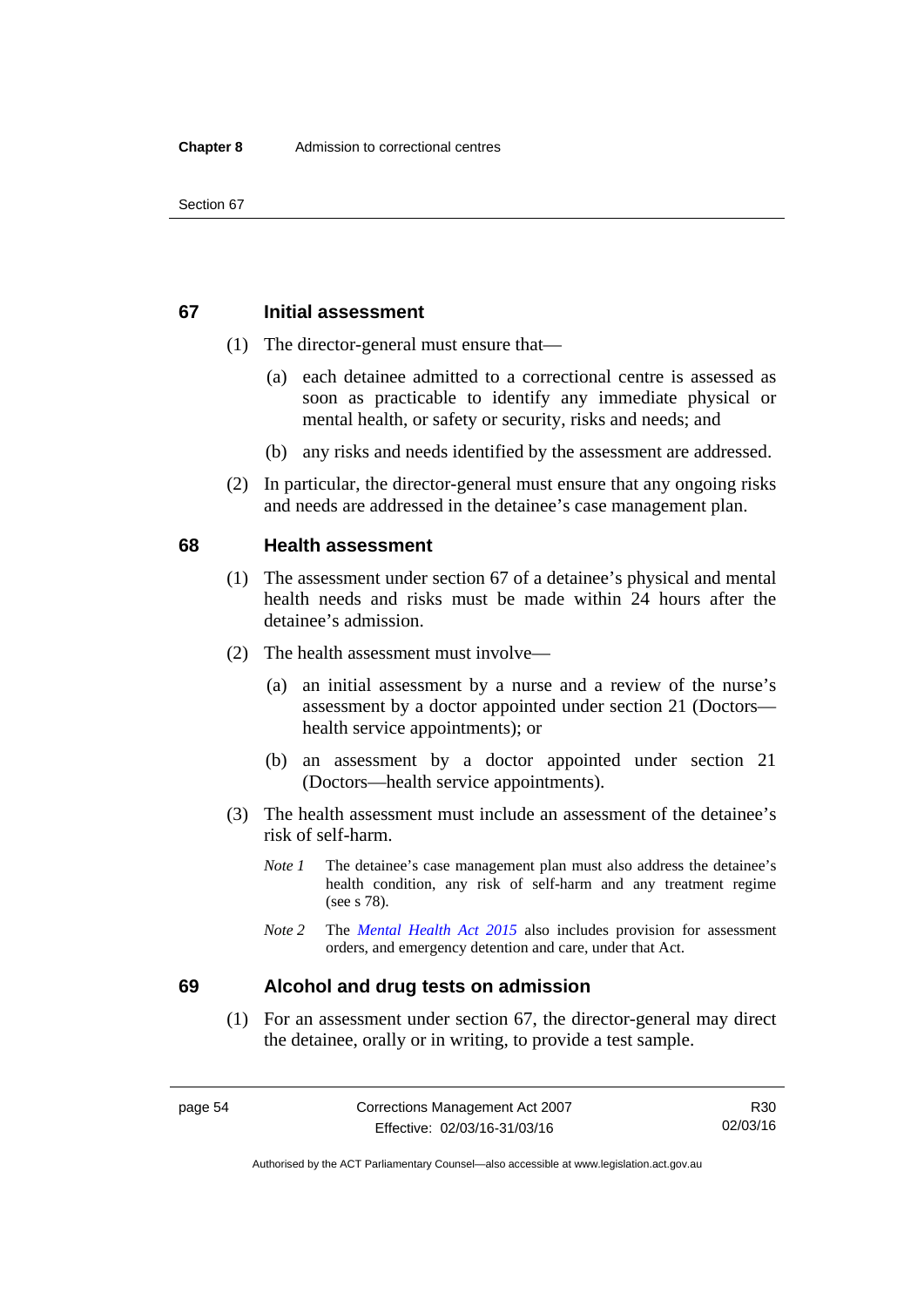(2) Division 9.6.2 (Alcohol and drug testing—detainees) applies in relation to the direction and any sample given under the direction.

## **70 Strip search on admission**

- (1) For an assessment under section 67, the director-general may direct the detainee, orally or in writing, to submit to a strip search.
- (2) Part 9.4 (Searches) and part 9.5 (Seizing property) apply in relation to the direction and any strip search conducted under the direction.

# **71 Property of detainees**

- (1) The director-general may allow a detainee's property to be brought into a correctional centre.
- (2) However, the director-general may give directions imposing conditions in relation to the detainee's property brought into a correctional centre, including conditions in relation to—
	- (a) the nature, amount and location of property that may be held by a detainee at the centre; and
	- (b) the use of the property.
- (3) The director-general must ensure that the register of detainees includes details of the property each detainee has at a correctional centre.
- (4) Without limiting section 14 (Corrections policies and operating procedures), a corrections policy or operating procedure may make provision in relation to detainee's property, including provision in relation to the following:
	- (a) the taking and storage of the property;
	- (b) access to, and use of, the property;
	- (c) transfer of the property;
	- (d) compensation for loss or damage;

page 55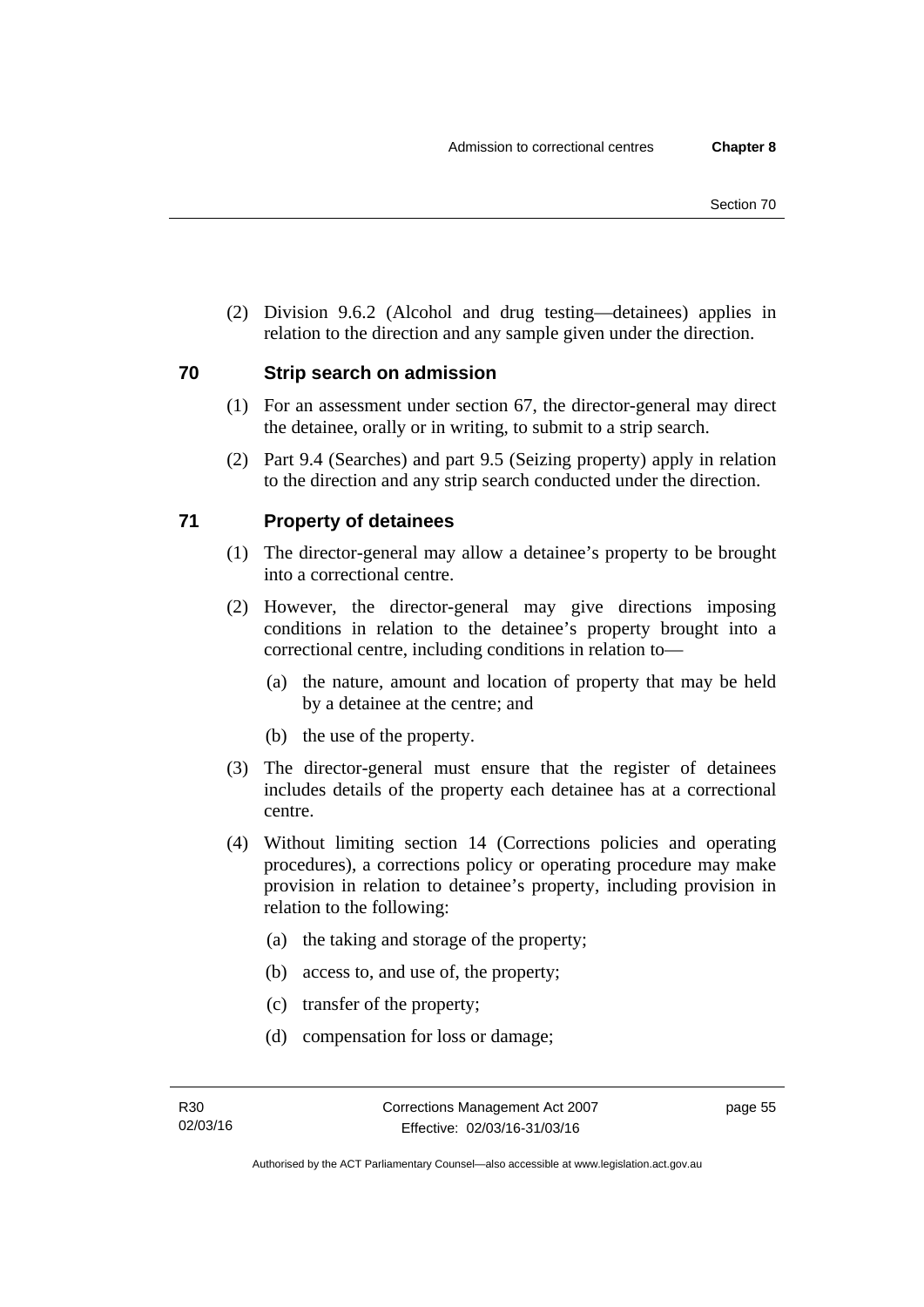Section 72

- (e) return of the property to the detainee.
- (5) In this section:

*detainee's property* does not include a prohibited thing.

*Note* Pt 9.5 (Seizing property) provides generally for the seizure, forfeiture and return of property.

## **72 Security classification**

The director-general must arrange a security classification for a detainee as soon as practicable after the detainee's admission to a correctional centre.

## **73 Case management plan**

The director-general must arrange for a case management plan to be prepared for a detainee as soon as practicable after the detainee's admission to a correctional centre.

# **74 Entries in register of detainees**

The director-general must ensure that details of each detainee admitted to a correctional centre are entered in the register of detainees on the detainee's admission to the centre.

*Note* The director-general must keep a register of detainees at a correctional centre (see s 76).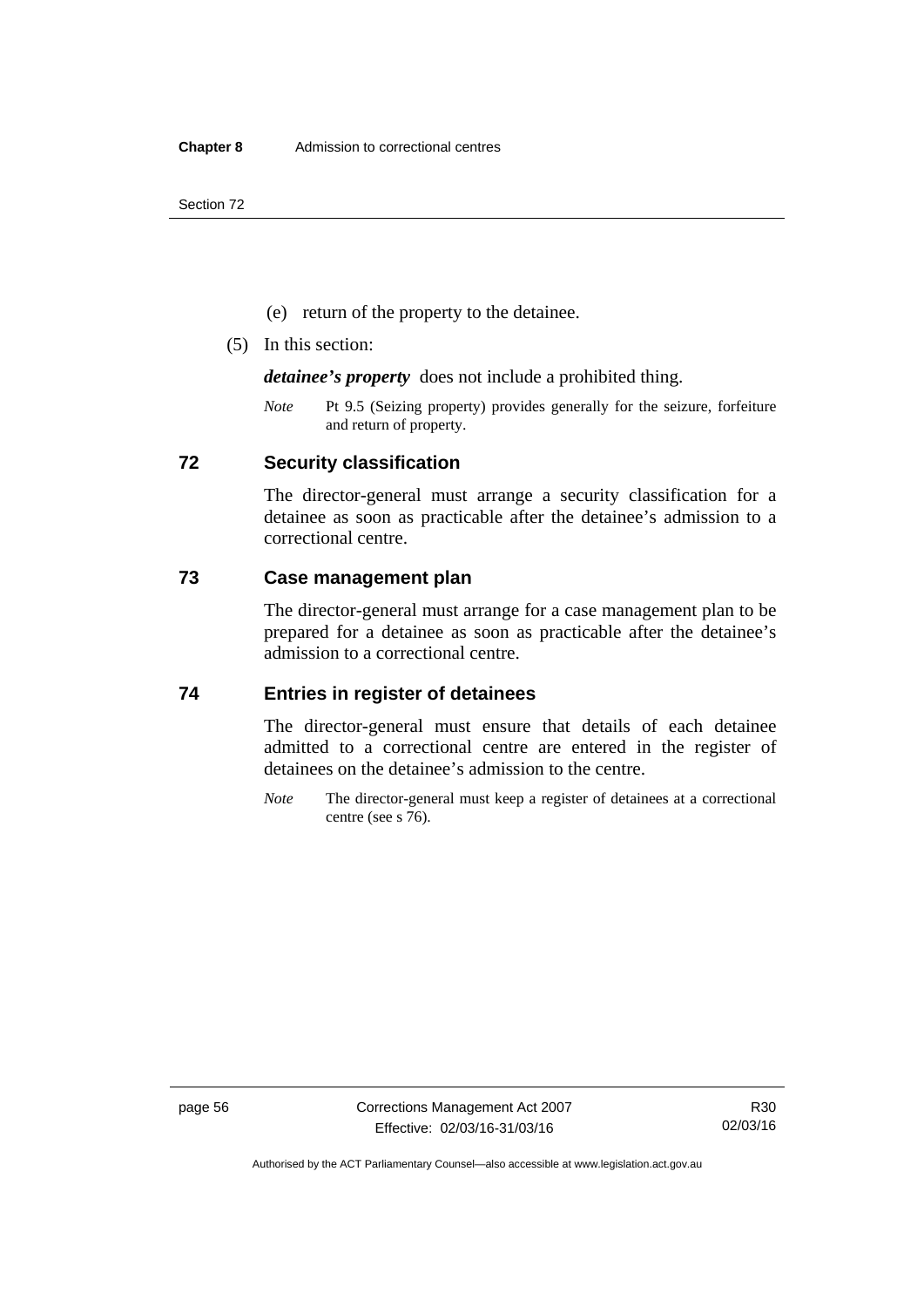# **Chapter 9 Management and security**

# **Part 9.1 Management and security general**

# **75 Compliance with director-general's directions**

A detainee must comply with any direction given under this Act to the detainee by the director-general.

*Note* Under s 17, the director-general may delegate any of the director-general's functions, including the giving of directions, to a corrections officer.

# **76 Register of detainees**

- (1) The director-general must keep a register containing details of each detainee at a correctional centre.
- (2) The register must include details of the following for each detainee:
	- (a) full name;
	- (b) authority for detention;
	- (c) period of authorised detention;
	- (d) for a detainee under a sentence of imprisonment—
		- (i) the sentence, including any element of a combination sentence; and
		- (ii) any nonparole period;
	- (e) current place of detention;
	- (f) security classification;
	- (g) case management plan;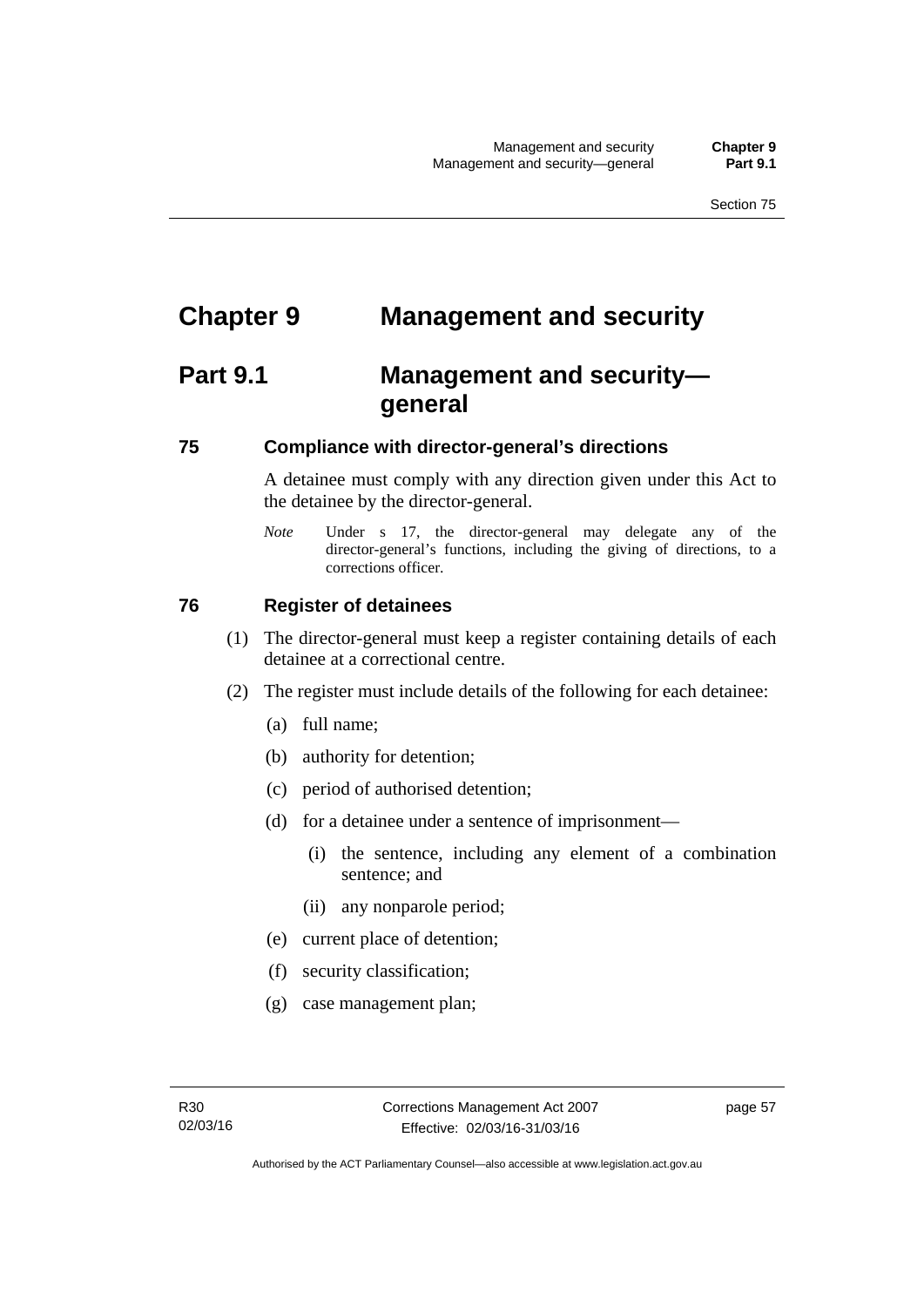Section 77

- (h) sex, including that chosen under section 79 (Transgender and intersex detainees—sexual identity);
- (i) any known condition of the detainee that requires, or is likely to require, a health service;
- (j) anything taken under section 65 (Identification of detainees);
- (k) anything else the director-general considers necessary or appropriate for the proper management of the detainee.

#### **Examples—par (i)**

- 1 nutritional or health needs
- 2 need for spectacles, contact lens, crutches, prosthesis or other artificial aids
- 3 language or literacy difficulties
- *Note* An example is part of the Act, is not exhaustive and may extend, but does not limit, the meaning of the provision in which it appears (see [Legislation Act,](http://www.legislation.act.gov.au/a/2001-14) s 126 and s 132).
- (3) The register must be available for inspection under chapter 7 (Inspection of correctional centres).
- (4) In this section:

*combination sentence*—see the *[Crimes \(Sentencing\) Act 2005](http://www.legislation.act.gov.au/a/2005-58)*, dictionary.

# **77 Health reports**

- (1) For this Act, the director-general may ask a relevant director-general for a written report about a detainee's health.
- (2) The relevant director-general must comply with the request as soon as practicable.
- (3) The relevant director-general's report must include personal health information about the detainee that is in a health record—
	- (a) in the relevant director-general's custody; or

Authorised by the ACT Parliamentary Counsel—also accessible at www.legislation.act.gov.au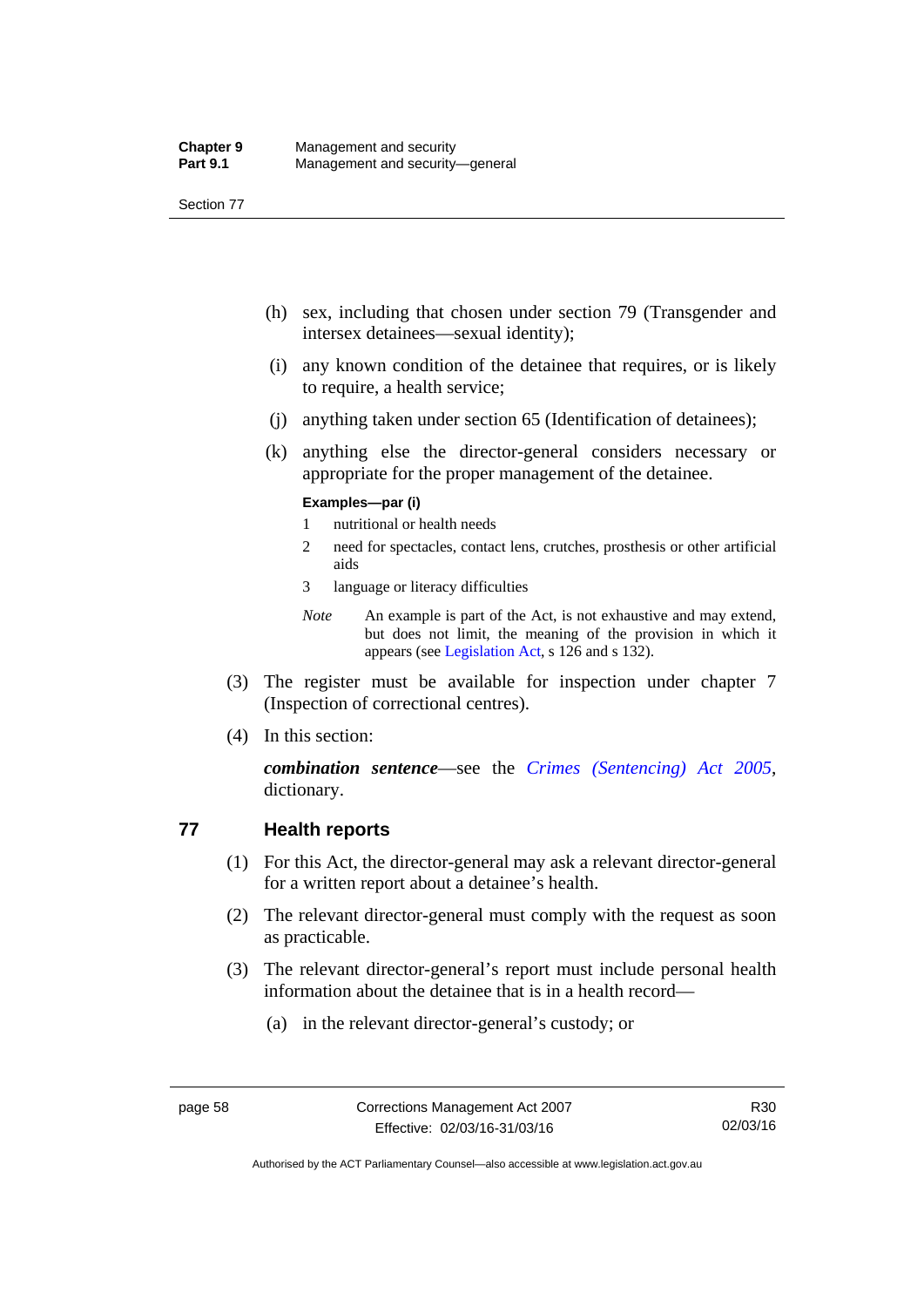- (b) to which the relevant director-general has access through any arrangement with another director-general.
- (4) The director-general must ensure that a doctor appointed under section 21 (Doctors—health service appointments) assesses the report from a relevant director-general and includes a statement of the detainee's condition (the *health schedule*) in the detainee's case management plan.
- (5) The health schedule must include a summary of—
	- (a) the detainee's condition and health risks, including any likelihood of the condition resulting in a medical emergency or the onset of significant health problems and any associated symptoms; and
	- (b) a treatment regime for the detainee

#### **Examples—s (5)**

- 1 Detainee D has diabetes. The health schedule for D explains the type of diabetes, the treatment required, any likely medical emergency or significant health problem and the associated symptoms, such as hypoglycaemia.
- 2 Detainee P has epilepsy. The health schedule for P explains the type of epilepsy, the treatment required, the symptoms and consequences of any failure to maintain the treatment regime.
- *Note* An example is part of the Act, is not exhaustive and may extend, but does not limit, the meaning of the provision in which it appears (see [Legislation Act,](http://www.legislation.act.gov.au/a/2001-14) s 126 and s 132).
- (6) Without limiting section 14 (Corrections policies and operating procedures), a corrections policy or operating procedure may include provision in relation to the health schedule, including provision in relation to any of the following:
	- (a) the content of the schedule and, in particular, any statement about the detainee's health risks and treatment regime;
	- (b) the people who may access the health schedule and the circumstances for access.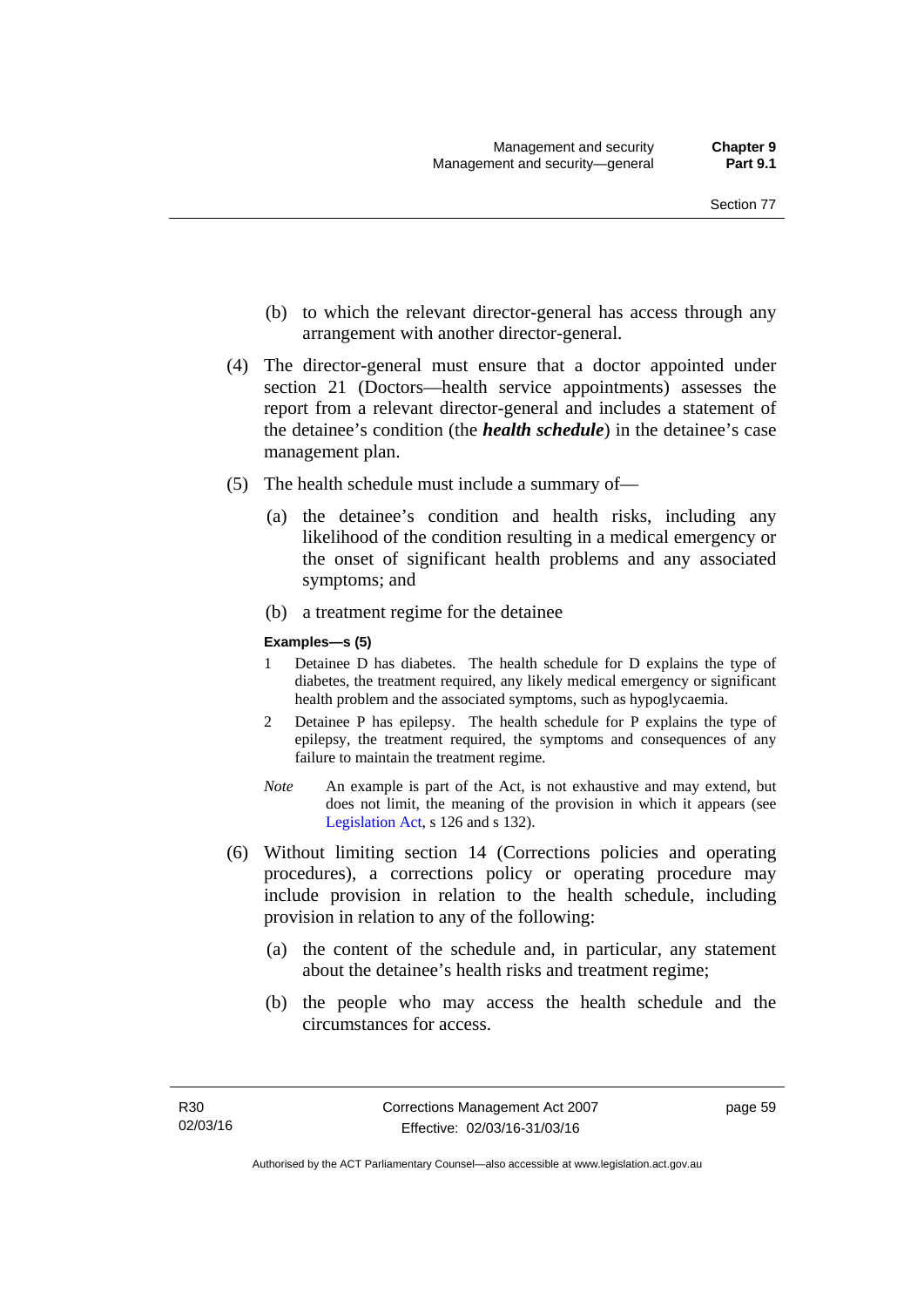- (7) The director-general must ensure that the relevant director-general's report and the health schedule is available only to people authorised by the director-general.
- (8) In this section:

*health record*—see the *[Health Records \(Privacy and Access\)](http://www.legislation.act.gov.au/a/1997-125)  [Act 1997](http://www.legislation.act.gov.au/a/1997-125)*, dictionary.

*personal health information*—see the *[Health Records \(Privacy and](http://www.legislation.act.gov.au/a/1997-125)  [Access\) Act 1997](http://www.legislation.act.gov.au/a/1997-125)*, dictionary.

*relevant director-general* means a director-general whose administrative unit is responsible for any provision of the following Acts:

- (a) the *[Children and Young People Act 2008](http://www.legislation.act.gov.au/a/2008-19)*;
- (b) the *[Disability Services Act 1991](http://www.legislation.act.gov.au/a/1991-98)*;
- (c) the *[Health Act 1993](http://www.legislation.act.gov.au/a/1993-13)*;
- (d) the *[Mental Health Act 2015](http://www.legislation.act.gov.au/a/2015-38/default.asp)*.
- *Note* Compliance with a request under this section does not involve a contravention of a privacy principle under the *[Health Records \(Privacy](http://www.legislation.act.gov.au/a/1997-125)  [and Access\) Act 1997](http://www.legislation.act.gov.au/a/1997-125)* (see that Act, s 5 (The privacy principles))*.*

## **78 Case management plans—scope etc**

- (1) The director-general—
	- (a) must maintain an individual management plan for each detainee, other than a remandee; and
	- (b) may maintain an individual management plan for a detainee who is a remandee.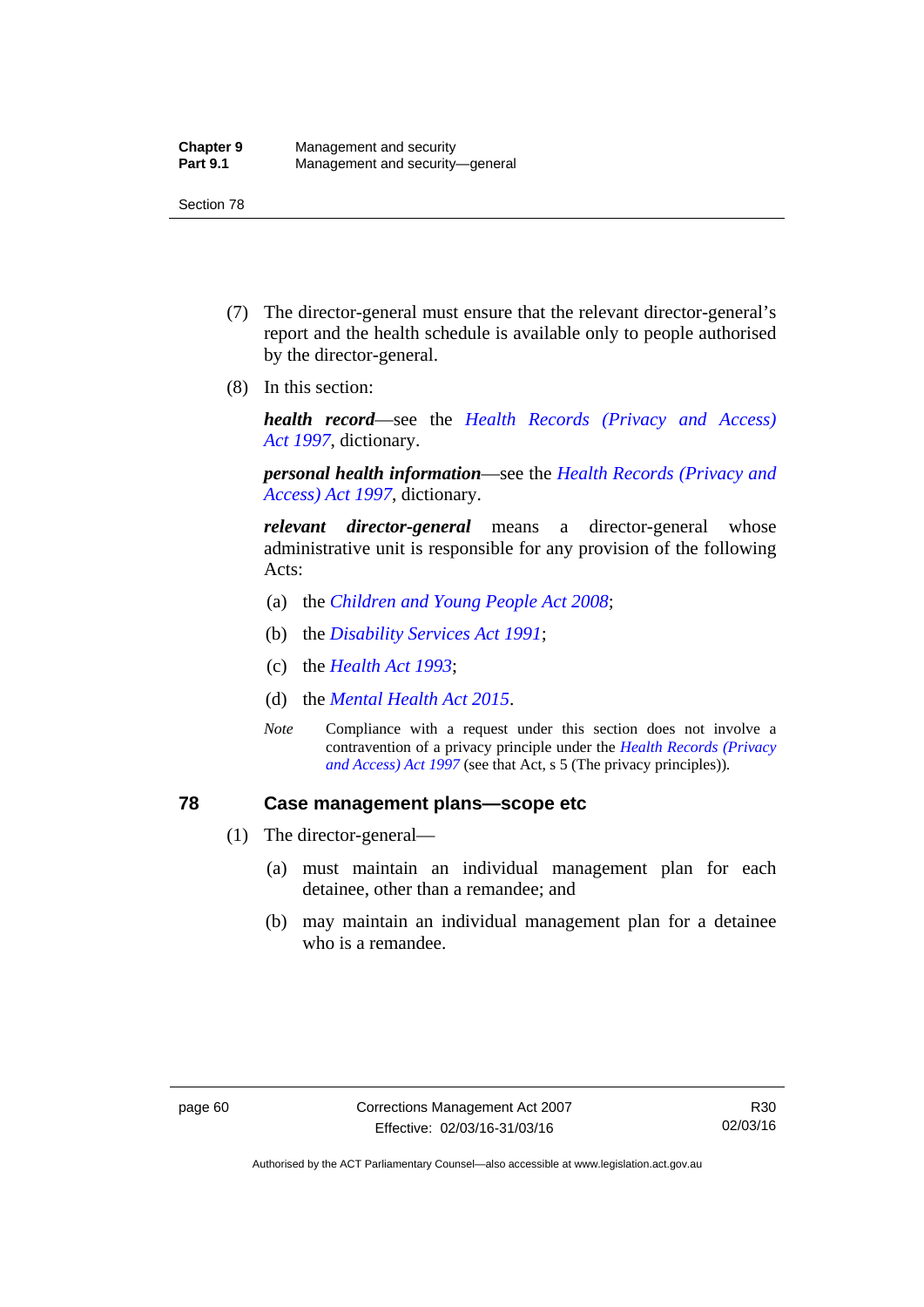- (2) A case management plan for a detainee must—
	- (a) outline work and activities for the detainee; and
	- (b) be based on an assessment of the needs, capacities and disposition of the detainee; and
	- (c) be consistent with the resources available to the director-general to manage the detainee; and
	- (d) if the detainee is an offender—outline how the detainee is to be prepared for lawful release and reintegration into society at the earliest possible time.
- (3) A case management plan may deal with any matter relating to a detainee, including the following:
	- (a) provision for the safe, secure and humane treatment of the detainee;
	- (b) for a detainee at risk of self-harm—an outline of the risk and strategies for managing the risk;
	- (c) the welfare of the detainee, including the detainee's participation in work or activities, and other constructive use of time in detention;
	- (d) details of any academic, vocational or cultural education or training for the detainee approved under section 52 (News and educational services);
	- (e) the detainee's health condition and risks, and any associated treatment regime;
	- (f) for a detainee with a physical, mental or educational disability—strategies for extra assistance to minimise any disadvantage suffered by the detainee because of the disability, particularly in relation to suitability for work and release from detention;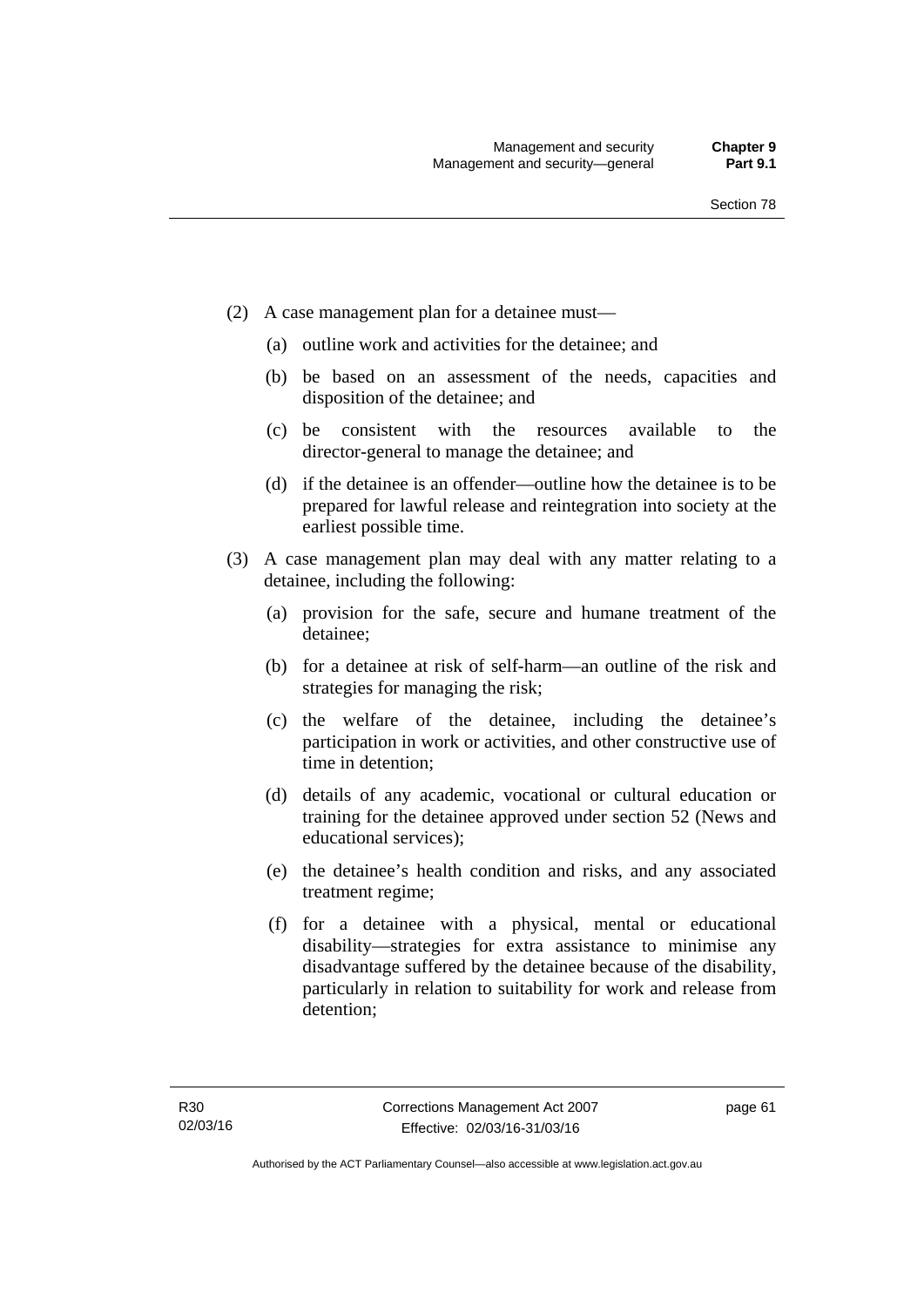- (g) for a detainee serving a sentence of imprisonment by full-time detention—requirements for the detainee to be—
	- (i) told the detainee's release date under the sentence; and
	- (ii) given necessary assistance in applying for parole;
- (h) anything else prescribed by regulation or directed by the director-general.

## **79 Transgender and intersex detainees—sexual identity**

- (1) This section applies to a transgender or intersex detainee.
- (2) For this Act, the sex of the detainee is taken to be—
	- (a) the sex chosen under subsection (3); or
	- (b) if subsection (4) applies—the sex chosen with approval under subsection (4).
- (3) On admission to a correctional centre—
	- (a) the detainee may tell the director-general the sex the detainee chooses to be identified with; or
	- (b) if the detainee fails to make a choice under paragraph (a)—the director-general may choose the sex the detainee is to be identified with having regard to the report obtained under subsection  $(5)$ .

*Note Fail* includes refuse, see the [Legislation Act,](http://www.legislation.act.gov.au/a/2001-14) dict, pt 1.

- (4) The director-general may, on application by the detainee, approve a change in the sex the detainee chooses to be identified with, having regard to the report obtained under subsection (5).
- (5) Before making a decision under subsection (3) or (4), the director-general must obtain a report by a doctor appointed under section 22 (Health practitioners—non-therapeutic functions) about the detainee's sexual identity.

Authorised by the ACT Parliamentary Counsel—also accessible at www.legislation.act.gov.au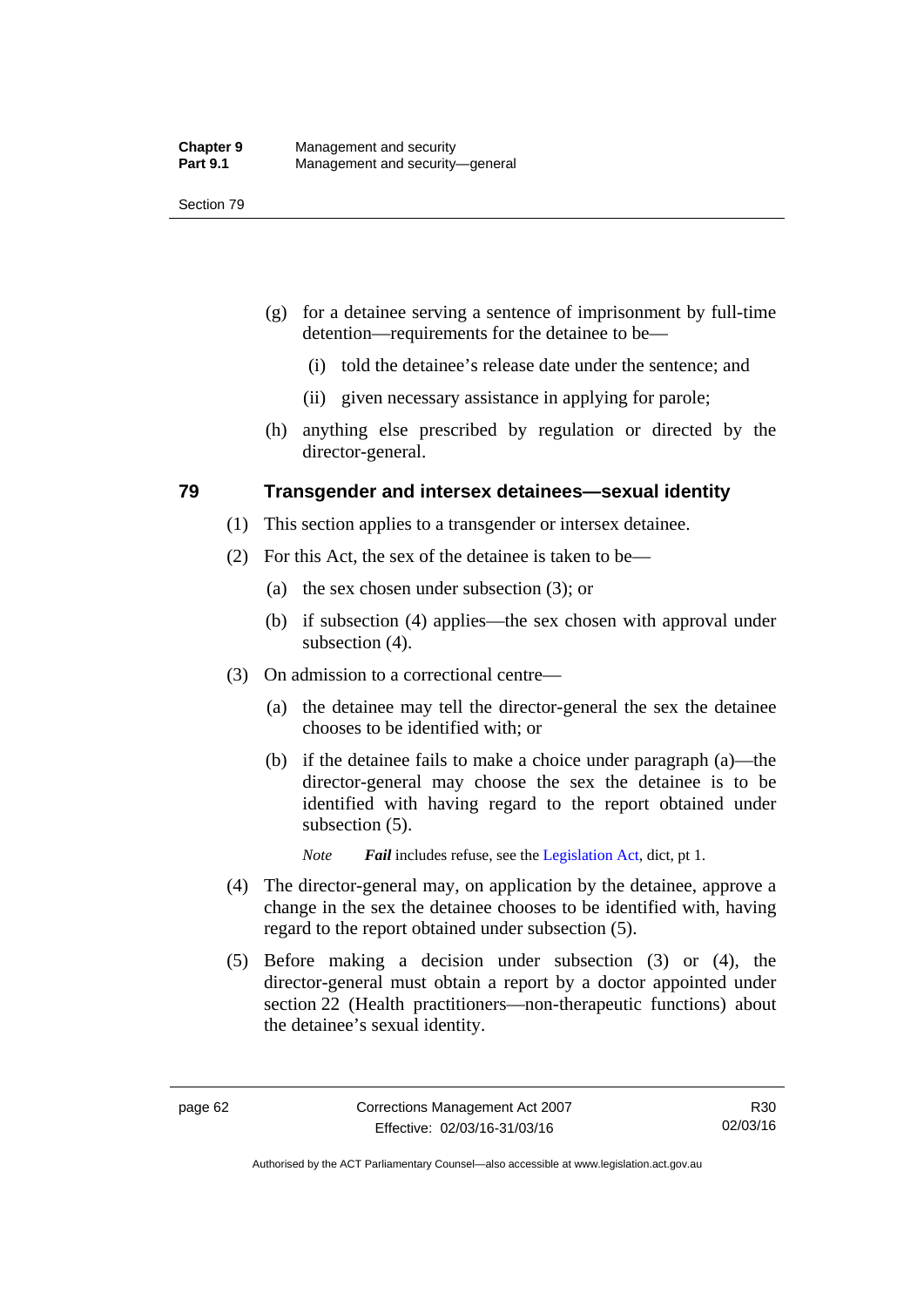- (6) The director-general must—
	- (a) give the detainee written notice of a decision by the director-general under subsection (3) or (4); and
	- (b) must ensure that the detainee's sex chosen under this section is entered in the register of detainees.

#### **Examples of effect of this section**

The conduct of searches of the detainee, and the allocation of accommodation and sanitary facilities for the detainee, would be on the basis that the detainee was a person of the chosen sex.

*Note* An example is part of the Act, is not exhaustive and may extend, but does not limit, the meaning of the provision in which it appears (see [Legislation Act,](http://www.legislation.act.gov.au/a/2001-14) s 126 and s 132).

## **80 Security classification—basis etc**

- (1) The director-general must—
	- (a) give each detainee a security classification; and
	- (b) review the classification at least annually or otherwise as prescribed by regulation.
- (2) When deciding a detainee's security classification, the director-general must consider the following:
	- (a) the reason for the detention, including the nature of any offence for which the detainee is detained;
	- (b) the risks posed by the detainee if the detainee were to escape;
	- (c) the risk of the detainee escaping;
	- (d) the risks posed by the detainee while at a correctional centre;
	- (e) the risks to the detainee of being accommodated with particular detainees or in particular areas at a correctional centre;
	- (f) any matter prescribed by regulation.

page 63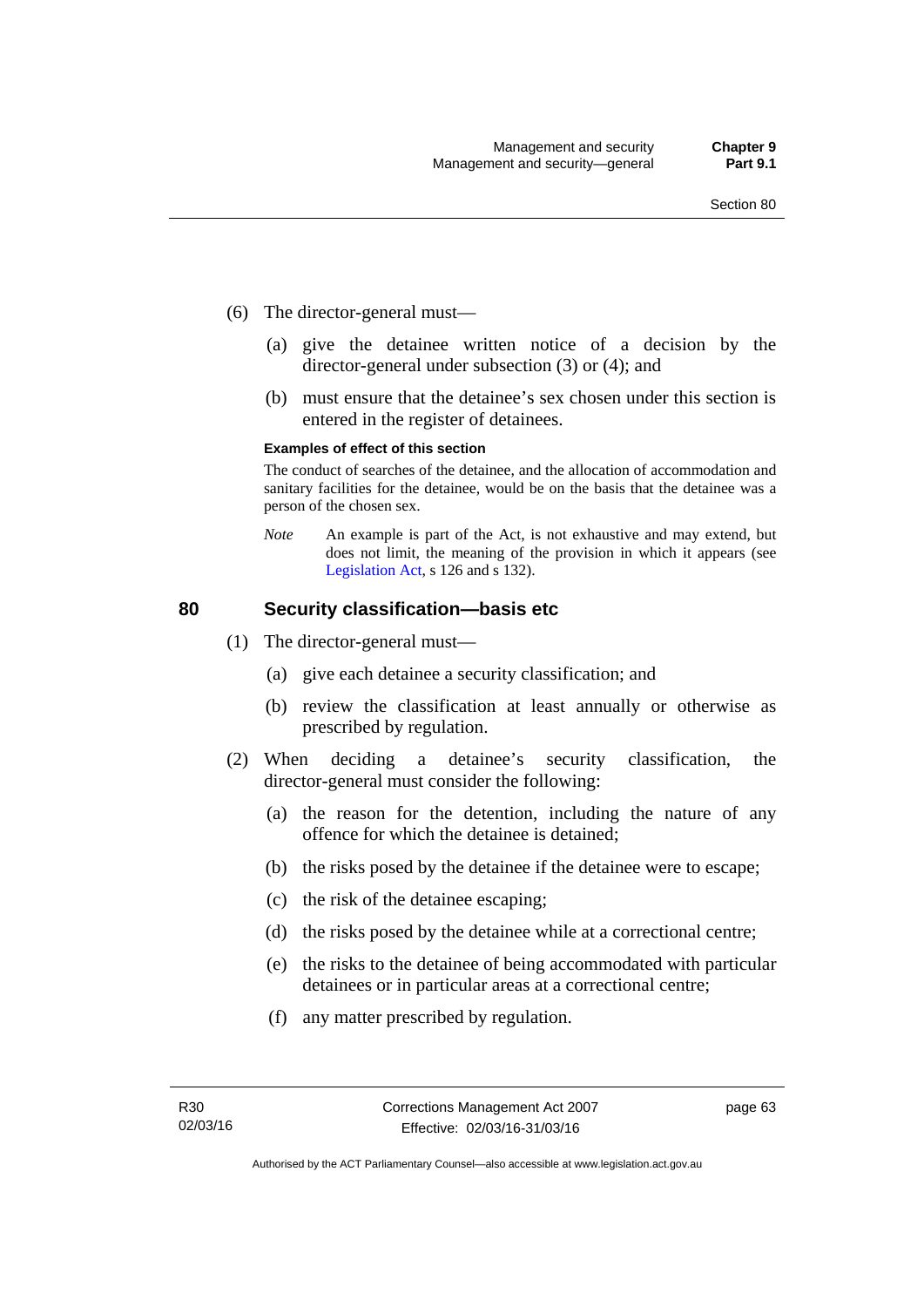- (3) The director-general may consider anything else the director-general considers relevant.
- (4) The security measures to which a detainee is subject under a security classification must be the minimum necessary to ensure secure detention of the detainee.

## **81 Prohibited things**

- (1) The director-general may declare a thing to be a prohibited thing.
- (2) A declaration is a notifiable instrument.

### **Examples of prohibited things**

- 1 a weapon or something crafted as a weapon
- 2 an explosive
- 3 alcohol
- 4 a controlled drug under the [Criminal Code](http://www.legislation.act.gov.au/a/2002-51)
- 5 a mobile phone
- *Note 1* The power to make an instrument includes power to make different provisions in relation to different matters or different classes of matters, and provisions that apply differently by reference to stated exceptions or factors (see [Legislation Act](http://www.legislation.act.gov.au/a/2001-14), s 48.)
- *Note 2* A notifiable instrument must be notified under the [Legislation Act](http://www.legislation.act.gov.au/a/2001-14).
- *Note 3* An example is part of the Act, is not exhaustive and may extend, but does not limit, the meaning of the provision in which it appears (see [Legislation Act,](http://www.legislation.act.gov.au/a/2001-14) s 126 and s 132).

## **82 Possession of prohibited things**

 (1) A detainee commits an offence if the detainee possesses a prohibited thing.

Maximum penalty: 50 penalty units, imprisonment for 6 months or both.

 (2) Subsection (1) does not apply if the director-general approves the detainee's possession of the thing.

Authorised by the ACT Parliamentary Counsel—also accessible at www.legislation.act.gov.au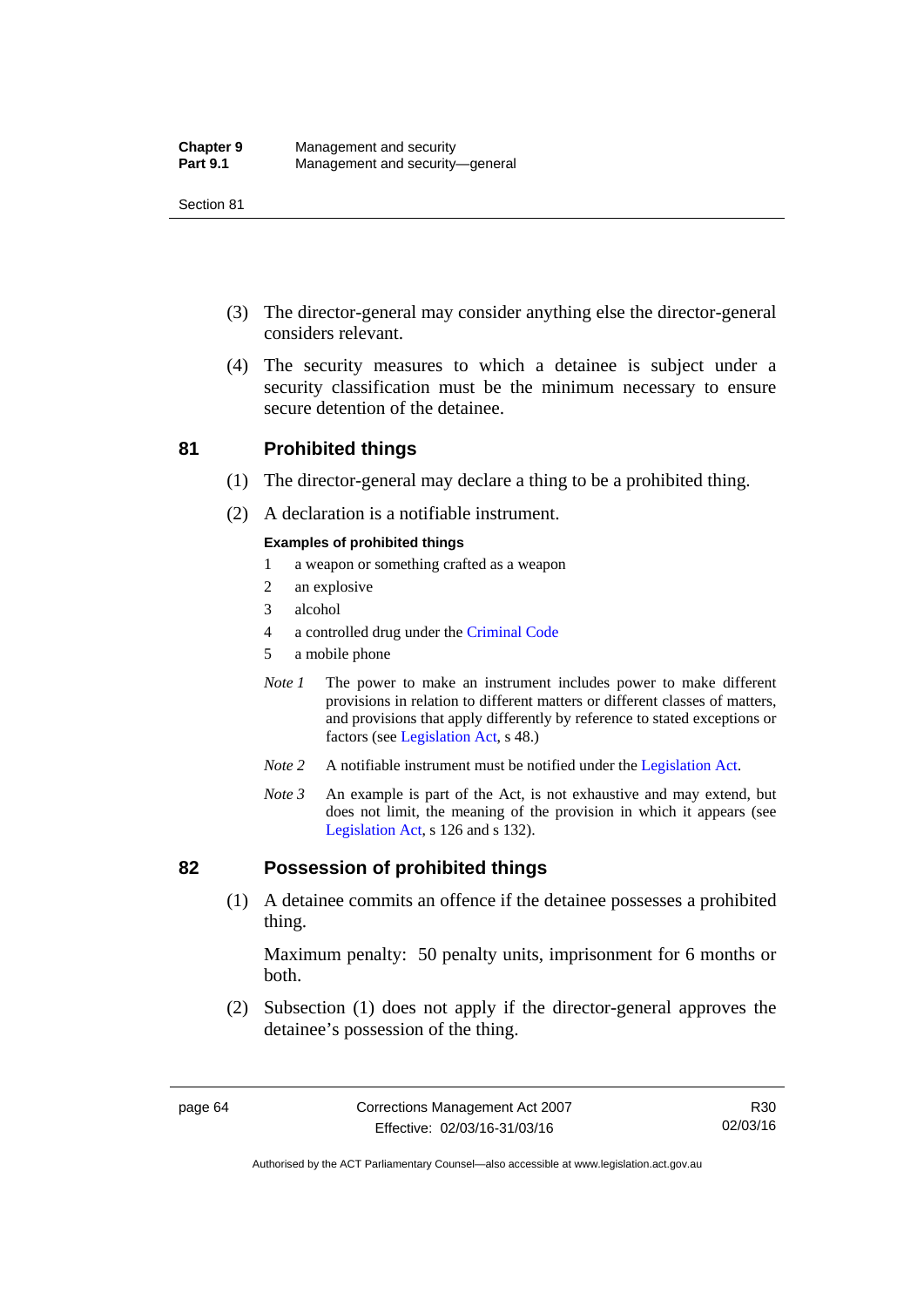## **83 Work by detainees**

A regulation may make provision in relation to work by detainees, including provision in relation to any of the following:

- (a) the kind of work that may be done by detainees;
- (b) the places where detainees may work, including places outside a correctional centre;
- (c) any payment or other return to which detainees are entitled for work done;
- (d) accounting for any payment or other return credited to detainees for work done.

## **84 Trust accounts for detainees**

- (1) The director-general must ensure that money belonging to a detainee is held for the detainee in a trust account.
- (2) The director-general may deduct amounts from the amount held in trust for a detainee the amount for payment of any financial penalty or reparation that must be paid as disciplinary action against the detainee.
- (3) A regulation may make provision in relation to the operation or maintenance of trust accounts.

## **85 Prohibited areas**

- (1) The director-general may define an area at a correctional centre where detainees are prohibited (a *prohibited area*).
- (2) The director-general must take reasonable steps to bring each prohibited area to the attention of detainees, corrections officers and other people who work at or visit the centre.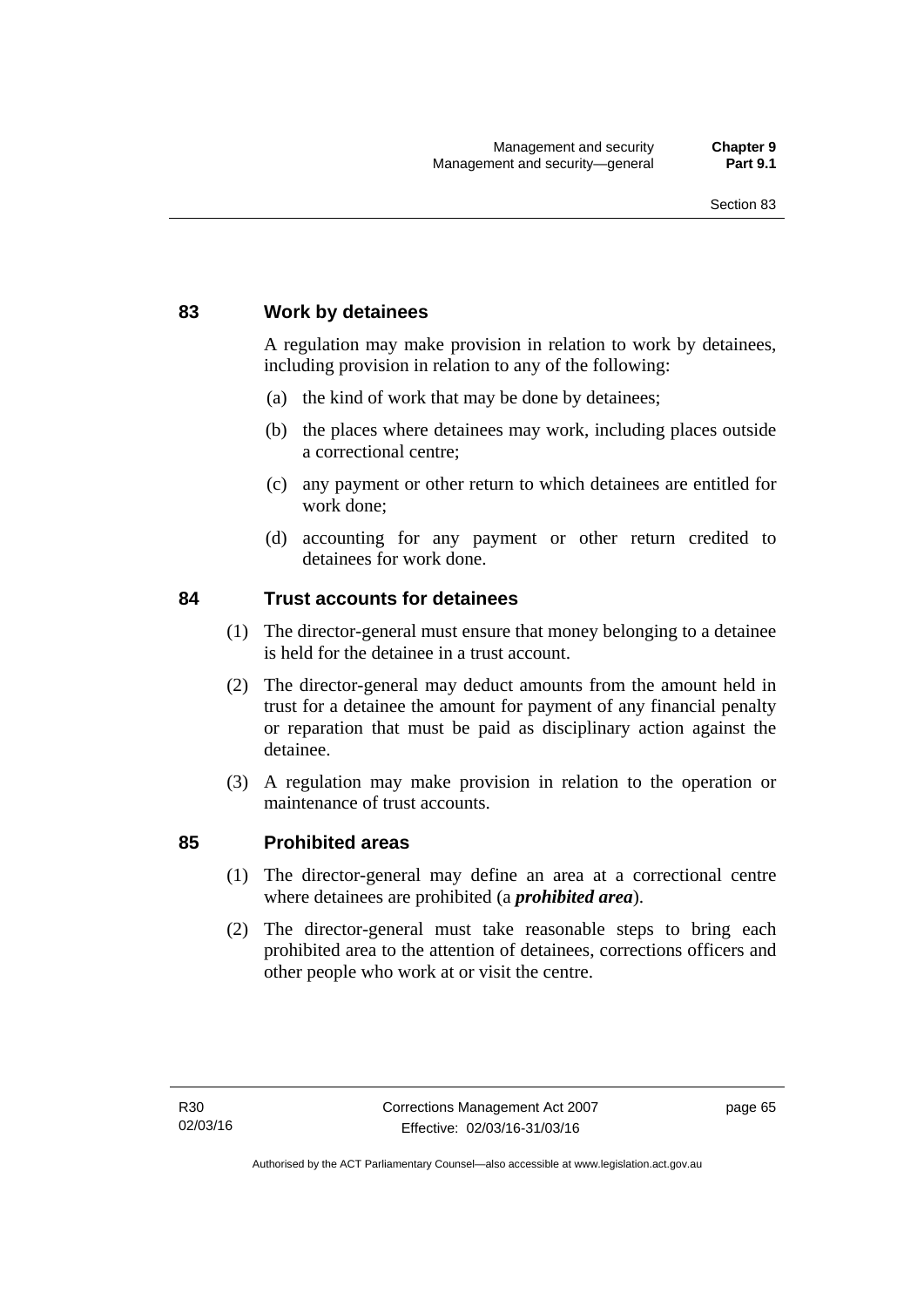(3) Without limiting subsection (1), the director-general must ensure that notices or signs are prominently displayed at or near each prohibited area indicating that it is an area where detainees are prohibited.

## **86 Nonsmoking areas**

- (1) The director-general may define an area at a correctional centre as an area in which smoking is prohibited (a *nonsmoking area*).
- (2) The director-general must take reasonable steps to bring each non-smoking area to the attention of detainees, corrections officers and other people who work at or visit the centre.
- (3) Without limiting subsection (1), the director-general must ensure that notices or signs are prominently displayed at or near each nonsmoking area indicating that smoking is prohibited in the area.
- (4) The *[Smoke-Free Public Places Act 2003](http://www.legislation.act.gov.au/a/2003-51)* does not apply to a correctional centre.

## **87 Management and security—corrections policies and operating procedures**

- (1) Without limiting section 14 (Corrections policies and operating procedures), a corrections policy or operating procedure may include provision for any other matter in relation to the management or security of detainees.
- (2) The director-general must ensure that a corrections policy or operating procedure makes provision in relation to each the following:
	- (a) a detainee giving birth;
	- (b) a marriage, civil union or civil partnership of a detainee;
	- (c) the death of a detainee.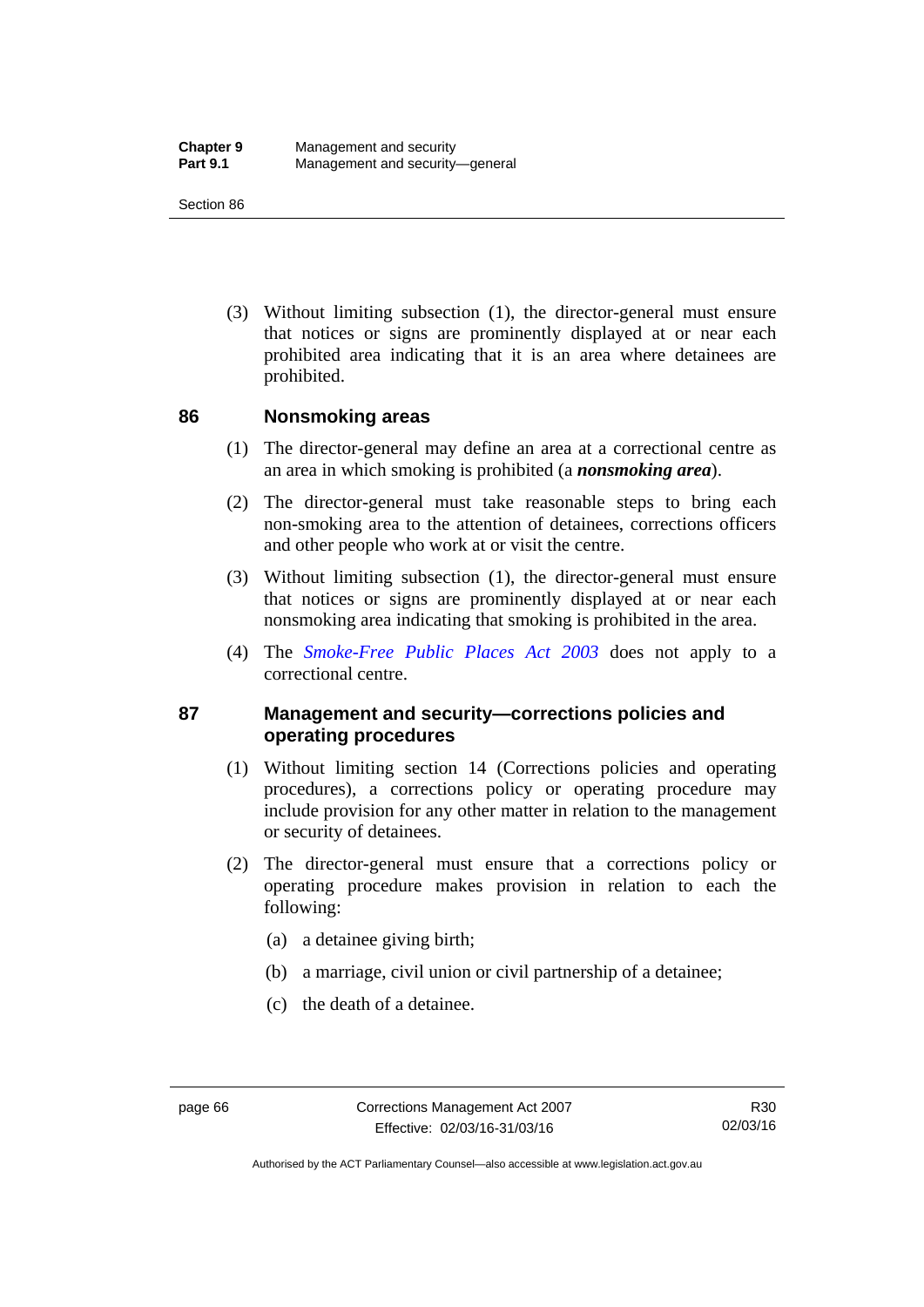# **Part 9.2 Segregation**

## **88 Meaning of** *segregation*

In this Act:

*segregation*, of a detainee—

- (a) means the restriction or denial of the detainee's opportunity—
	- (i) to go into, or be in, a particular part of a correctional centre; or
	- (ii) to associate with other detainees; and
- (b) includes separate confinement.

## **89 Segregation under pt 9.2—purpose**

To remove any doubt, segregation under this part must not be used for punishment or disciplinary purposes.

## **90 Segregation—safety and security**

- (1) The director-general may direct that a detainee be segregated from other detainees if the director-general believes, on reasonable grounds, that the segregation is necessary or prudent to protect—
	- (a) the safety of anyone else at a correctional centre; or
	- (b) security or good order at a correctional centre.
- (2) When making a direction under this section, the director-general must also have regard to any relevant, known cultural consideration and the likely impact of segregation on the health and wellbeing of the detainee.
- (3) The director-general must give the detainee prompt notice of the direction, why it was given, when it takes effect and the provisions for its duration and review under this part.

page 67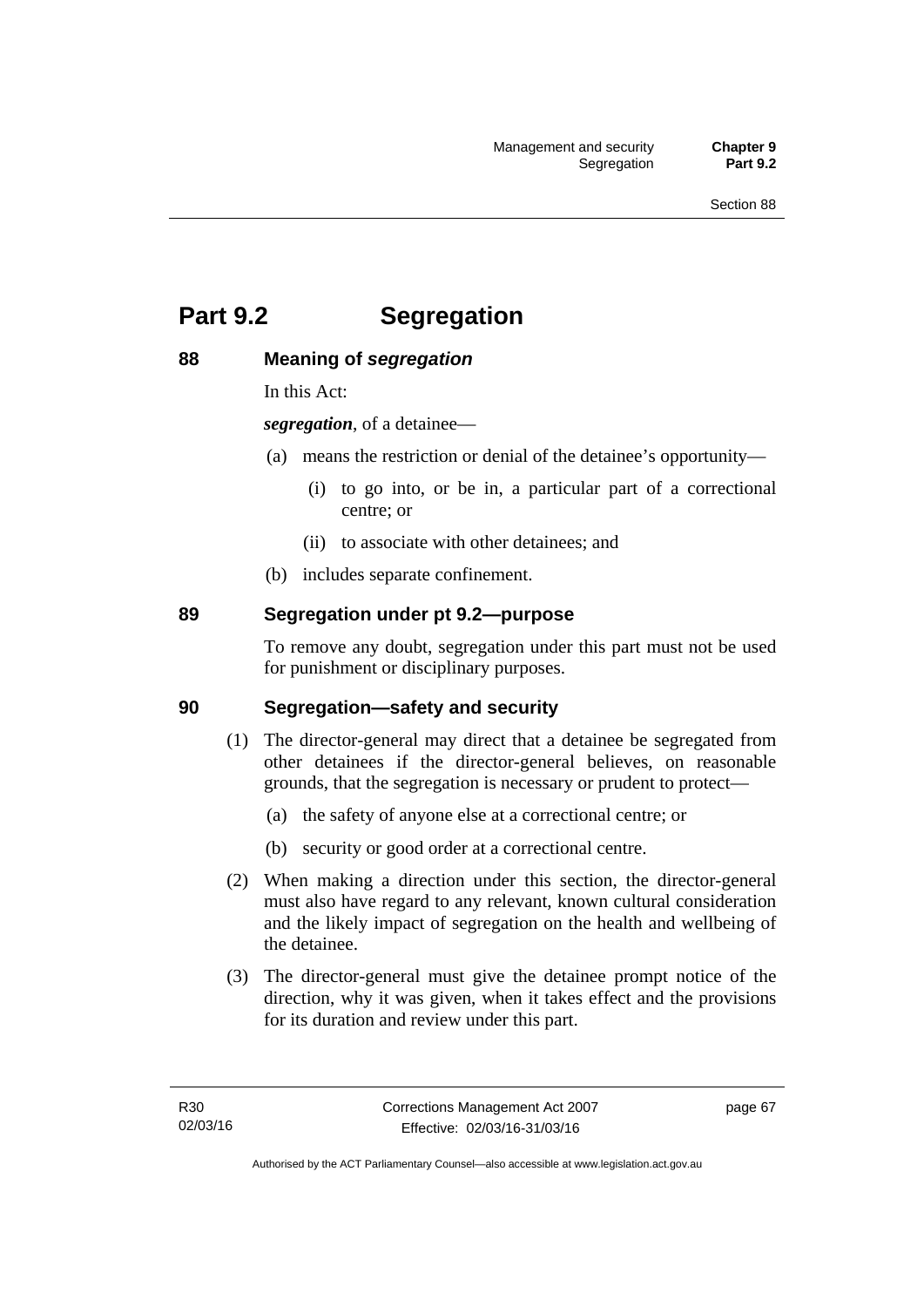- (4) The director-general must revoke the direction if the director-general believes, on reasonable grounds, that the protection mentioned in subsection (1) is no longer necessary or prudent.
- (5) The director-general—
	- (a) may review the direction at any time, on the director-general's own initiative or on request by the detainee; and
	- (b) if the detainee is to be transferred to another correctional centre for longer than 1 day—must review the direction before the transfer; and
	- (c) must review the direction at least once every 21 days while it remains in force.
- (6) After reviewing the direction, the director-general may—
	- (a) confirm the direction; or
	- (b) make a further direction under subsection (1); or
	- (c) revoke the direction under subsection (4).
- (7) To remove any doubt, the director-general may make more than 1 further direction under this section.
- (8) Subject to this section and section 94 (Segregated detainees removed to NSW), a direction ends at the end of—
	- (a) 28 days after the day it is given; or
	- (b) if subsection (6) (b) applies—90 days after the day the further direction, or latest further direction, is given.

## **91 Segregation—protective custody**

(1) The director-general may direct that a detainee be segregated from other detainees if the director-general believes, on reasonable grounds, that the segregation is necessary or prudent to protect the safety of the detainee.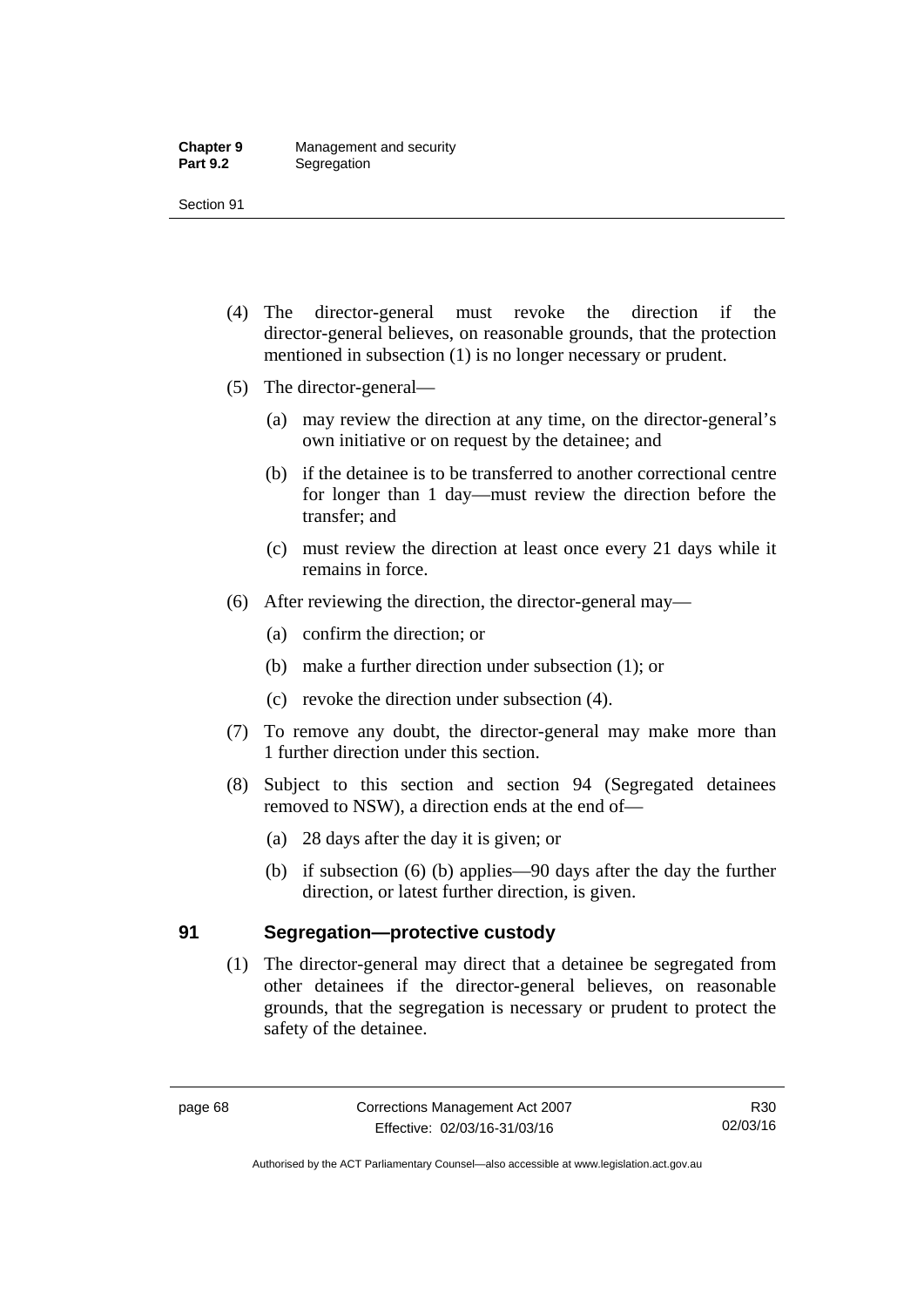- (2) The director-general may give the direction at any time, on the director-general's own initiative or on request by the detainee.
- (3) The director-general must give the detainee prompt notice of the direction, why it was given, when it takes effect and the provisions for its duration and review under this part.
- (4) The director-general must revoke the direction if the director-general believes, on reasonable grounds, that the protection mentioned in subsection (1) is no longer necessary or prudent.
- (5) The director-general—
	- (a) may review the direction at any time, on the director-general's own initiative or on request by the detainee; and
	- (b) if the detainee is to be transferred to another correctional centre for longer than 1 day—must review the direction before the transfer; and
	- (c) must review the direction at least once every 21 days while it remains in force.
- (6) After reviewing the direction, the director-general may—
	- (a) confirm the direction; or
	- (b) make a further direction under subsection (1); or
	- (c) revoke the direction under subsection (4).
- (7) To remove any doubt, the director-general may make more than 1 further direction under this section.
- (8) Subject to this section and section 94 (Segregated detainees removed to NSW), a direction ends—
	- (a) 28 days after the day it is given; or
	- (b) if subsection (6) (b) applies—90 days after the day the further direction, or latest further direction, is given.

page 69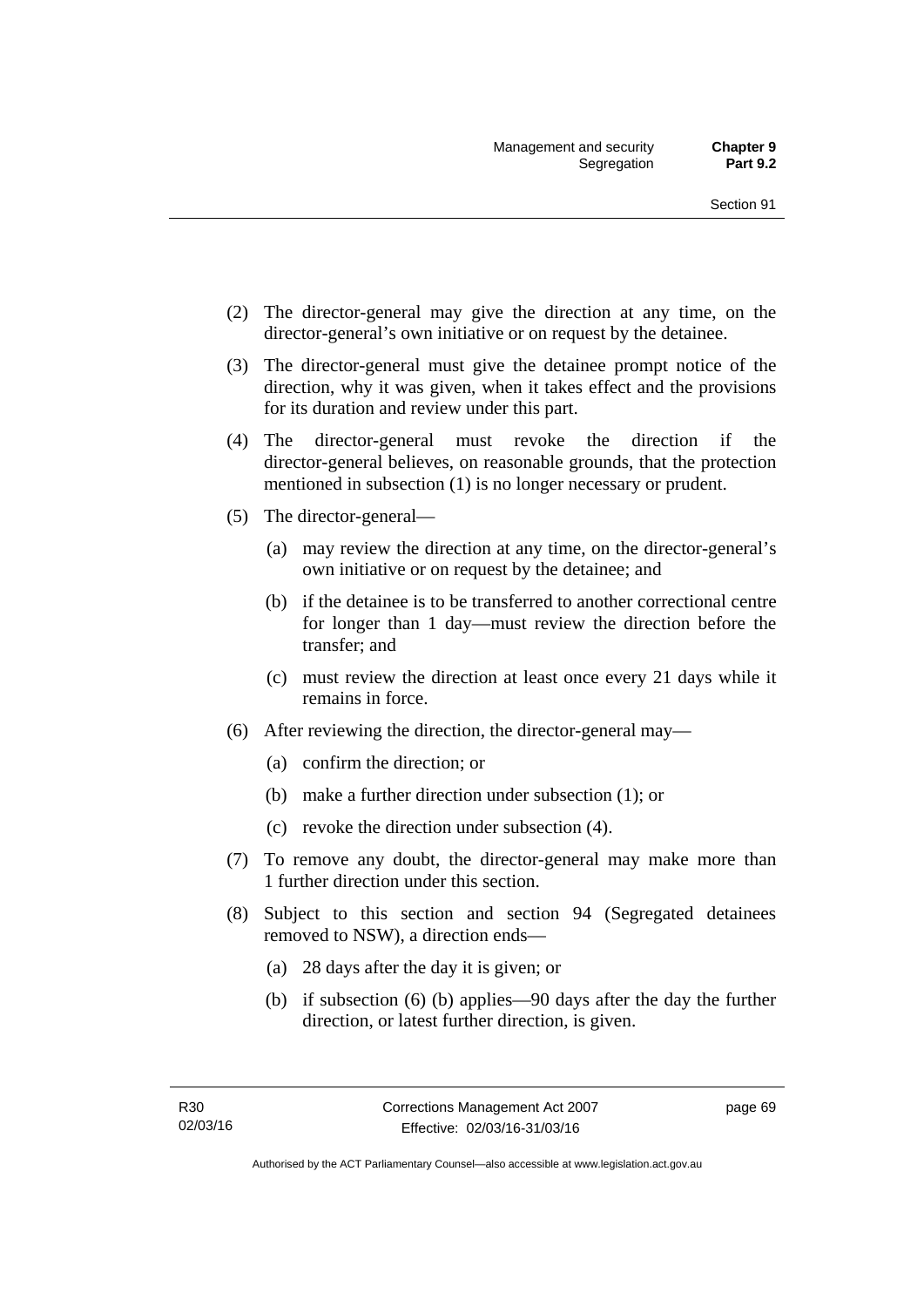## **92 Segregation—health**

- (1) The director-general may direct that a detainee be segregated from other detainees if the director-general believes, on reasonable grounds, that the segregation is necessary or prudent—
	- (a) to assess the detainee's physical or mental health; or
	- (b) to protect anyone (including the detainee) from harm because of the detainee's physical or mental health; or
	- (c) to prevent the spread of disease.
- (2) The director-general must give the detainee prompt notice of the direction, why it was given, when it takes effect and the provisions for its duration and review under this part.
- (3) The director-general must revoke the direction if the director-general believes, on reasonable grounds, that the direction is no longer necessary or prudent.
- (4) The director-general—
	- (a) may review the direction at any time, on the director-general's own initiative or on request by the detainee; and
	- (b) must review the direction on request by a doctor appointed under section 21 (Doctors—health service appointments); and
	- (c) if the detainee is to be transferred to another correctional centre for longer than 1 day—must review the direction before the transfer; and
	- (d) must review the direction at least once every 21 days while it remains in force.
- (5) After reviewing the direction, the director-general may—
	- (a) confirm the direction; or
	- (b) make a further direction under subsection (1); or
	- (c) revoke the direction under subsection (3).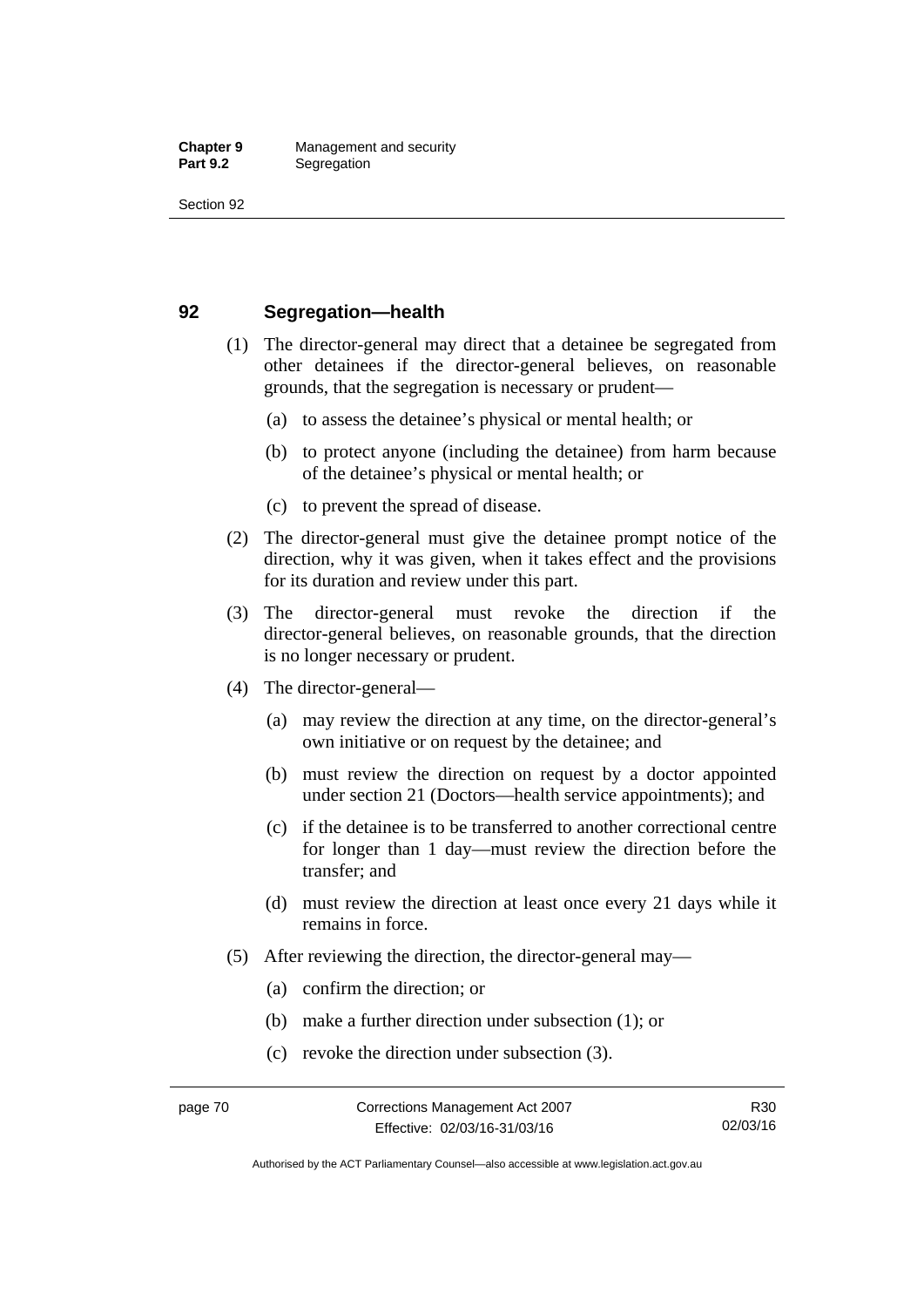- (6) To remove any doubt, the director-general may make more than 1 further direction under this section.
- (7) When acting under subsection (1), (3) or (4), the director-general must have regard to any advice given by a doctor appointed under section 21 (Doctors—health service appointments) in relation to the segregation of the detainee.

## **93 Interstate segregated detainees transferred to ACT**

- (1) This part applies if—
	- (a) an interstate segregation direction applies to a detainee; and
	- (b) the detainee is transferred (however described) into custody at a correctional centre in the ACT.
- (2) Despite the transfer, the interstate direction—
	- (a) continues to apply in relation to the detainee—
		- (i) as if it were a direction under this part; and
		- (ii) with any necessary changes, and any change prescribed by regulation; and
	- (b) subject to this part, ends 3 days after the day the detainee is taken into custody at the correctional centre in the ACT.
- (3) In this section:

*interstate segregation direction* means a direction or order (however described) that—

- (a) corresponds substantially to a direction under this part; and
- (b) is in force under a law of the Commonwealth, a State or another Territory that is declared by regulation to be a corresponding law for this section.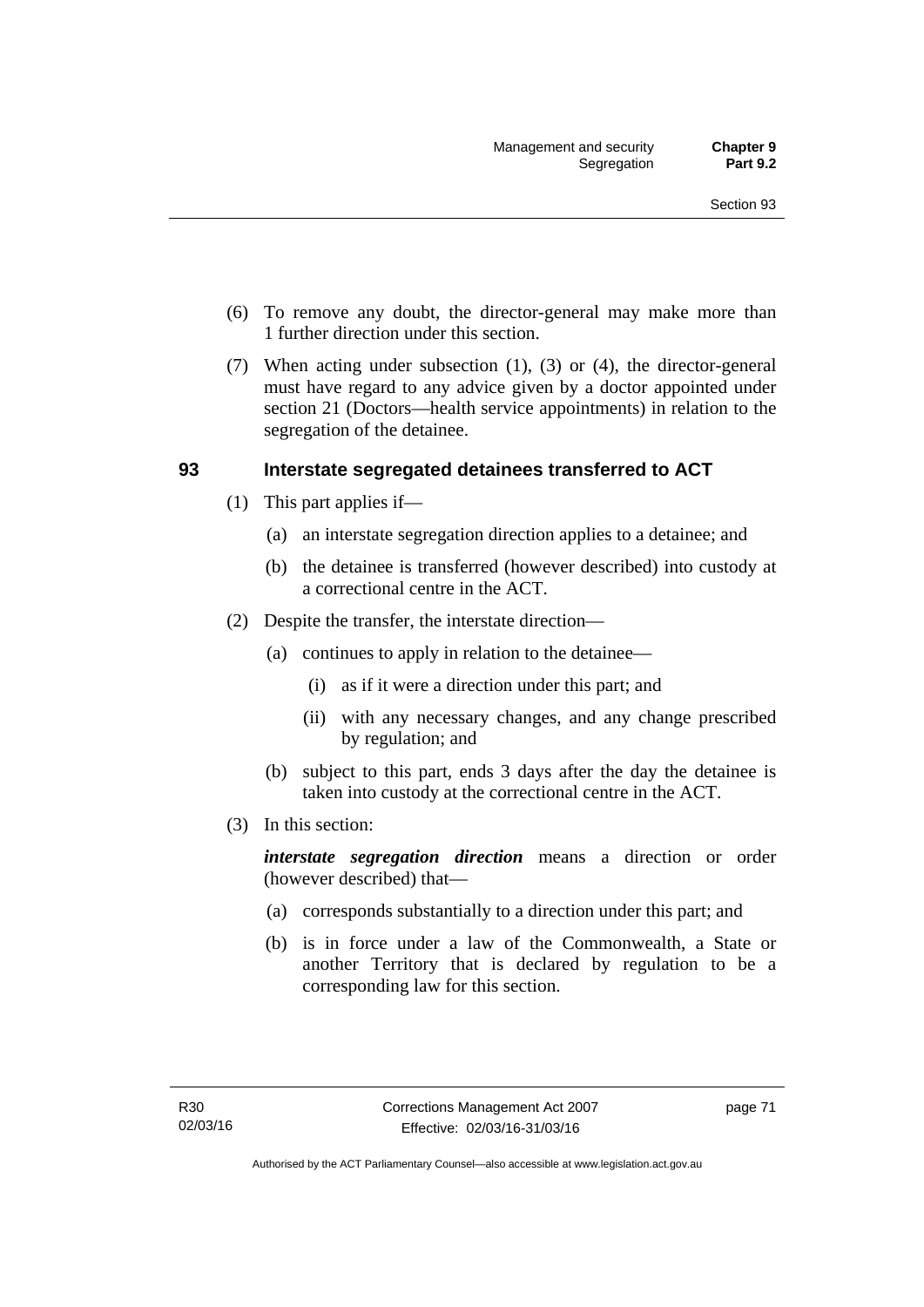## **94 Segregated detainees removed to NSW**

- (1) This section applies if both of the following apply to a detainee:
	- (a) a direction under the *[Crimes \(Sentence Administration\)](http://www.legislation.act.gov.au/a/2005-59)  [Act 2005](http://www.legislation.act.gov.au/a/2005-59)*, section 26 (Full-time detention in ACT or NSW) that the detainee be removed to a NSW correctional centre;
	- (b) a direction (the *ACT direction*)—
		- (i) under this part; or
		- (ii) under chapter 10 (Discipline) for investigative segregation.
- (2) Despite the detainee's removal to a NSW correctional centre, the ACT direction—
	- (a) continues to apply in relation to the detainee, with any necessary changes, and any change prescribed by regulation; and
	- (b) subject to this part, ends 3 days after the day the detainee is taken into custody at the NSW correctional centre.

## **95 Segregation not to affect minimum living conditions**

- (1) The segregation of a detainee under this part does not affect the standards applying to the detainee under section 12 (Correctional centres—minimum living conditions).
- (2) However, subsection (1) does not prevent the application of the standards in a way that is necessary and reasonable for the purpose of the segregation.

Authorised by the ACT Parliamentary Counsel—also accessible at www.legislation.act.gov.au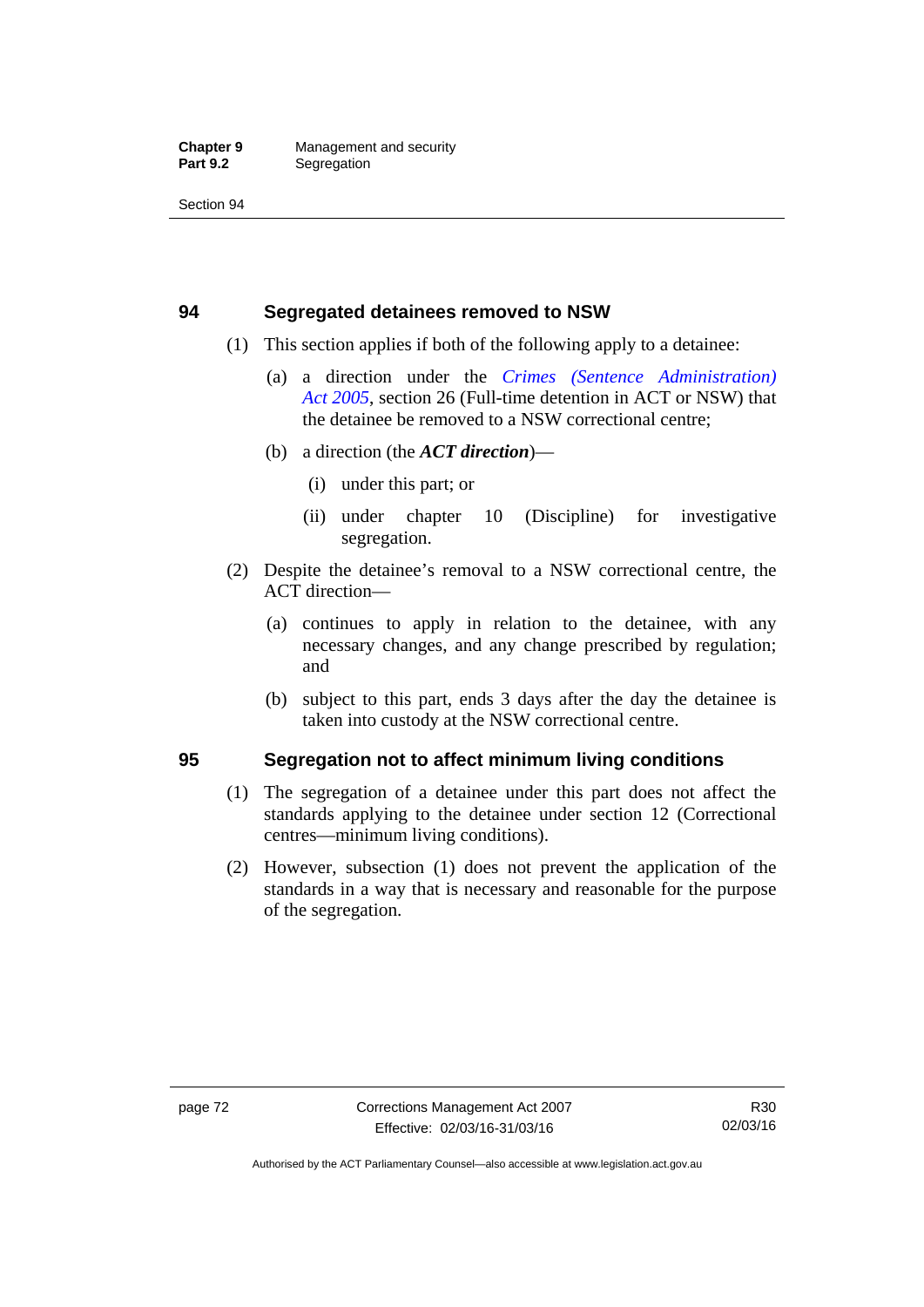## **96 Application for review of segregation directions**

- (1) A detainee may apply to an adjudicator for a review of the director-general's directions under any of the following sections:
	- (a) section 90 (Segregation—safety and security);
	- (b) section 91 (Segregation—protective custody);
	- (c) section 92 (Segregation—health).
- (2) The application must be made no later than 7 days after the day the director-general gives the detainee notice of the direction.

 (3) Subject to any decision by the adjudicator under section 97, the application does not affect the segregation of the detainee under the direction under review.

## **97 Review of segregation directions**

- (1) On application under section 96, an adjudicator may—
	- (a) conduct an inquiry to review the director-general's direction; or
	- (b) refuse to review the director-general's direction.
- (2) Chapter 11 (Disciplinary inquiries) applies, with any changes prescribed by regulation, in relation to the inquiry as if it were an inquiry under that chapter.
- (3) After completing an inquiry under this section, the adjudicator may—
	- (a) confirm the direction under review; or

*Note* If a form is approved under s 228 for an application under this section, the form must be used.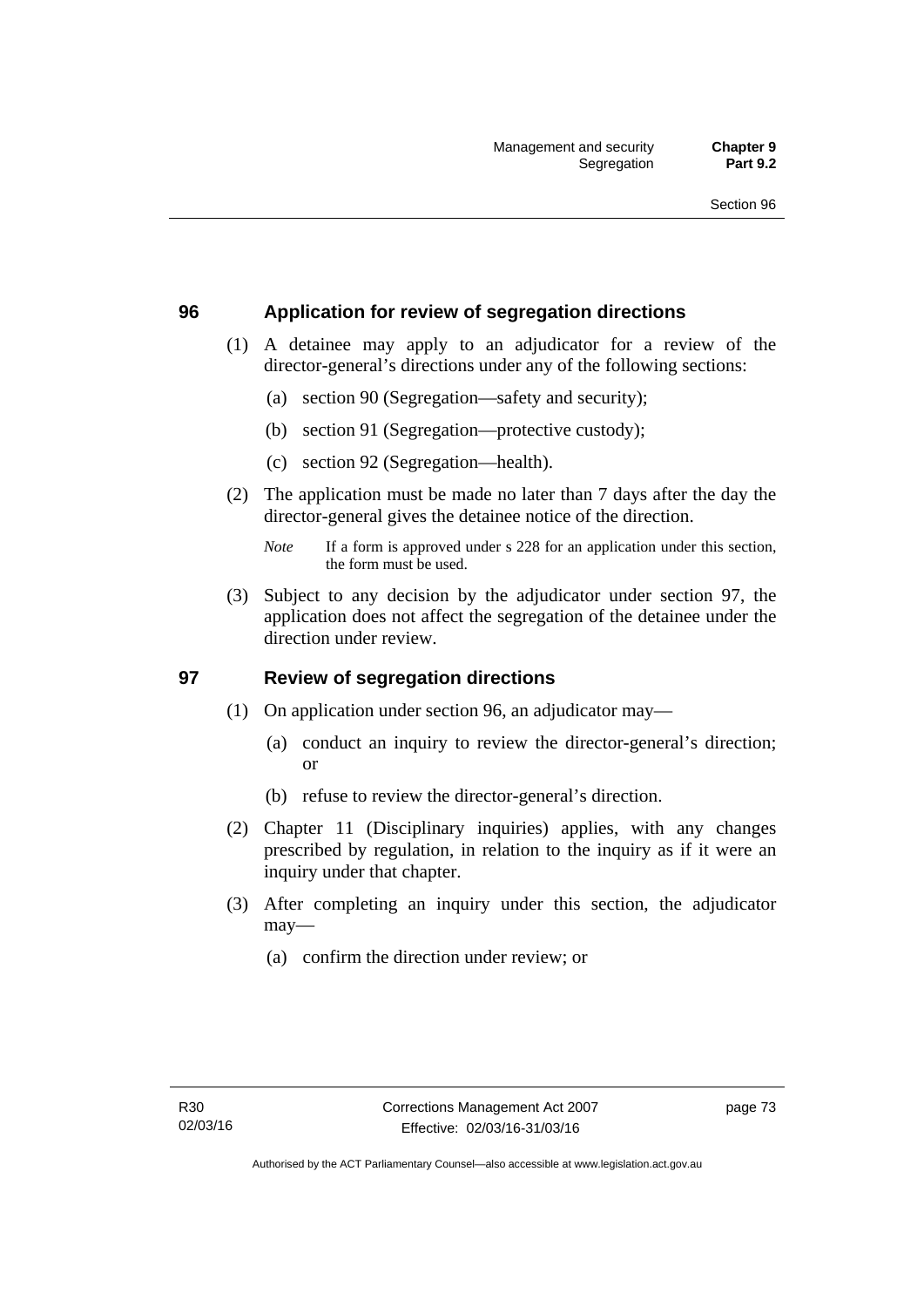#### **Chapter 9** Management and security<br>**Part 9.2** Segregation **Segregation**

Section 98

- (b) give any direction the director-general may make under the section authorising the direction under review, either by—
	- (i) amending the direction under review; or
	- (ii) setting aside the direction under review and making a direction in substitution for the direction set aside.
- (4) The adjudicator must give the detainee prompt written notice of the adjudicator's decision under this section.
- (5) If the adjudicator refuses to review the director-general's direction, the notice must include the reasons for the refusal.
	- *Note 1* Under the *[Administrative Decisions \(Judicial Review\) Act 1989](http://www.legislation.act.gov.au/a/alt_a1989-33co)*, a person aggrieved by an administrative decision made under an enactment may apply to the Supreme Court for a review of the decision. Subject to any order of the court, the making of the application does not affect the operation of the decision or prevent its implementation (see that Act, s 16).
	- *Note* 2 For what must be included in a statement of reasons, see the Legislation [Act,](http://www.legislation.act.gov.au/a/2001-14) s 179.

## **98 Other separation of detainees**

- (1) The director-general must provide separate accommodation for males and females.
- (2) Without limiting section 14 (Corrections policies and operating procedures), the director-general may make a corrections policy or operating procedure in relation to the management of detainees, including provision in relation to the separation of detainees in relation to any of the following:
	- (a) the cultural background or vulnerability of detainees;
	- (b) accommodation or use of facilities;
	- (c) participation in work or other activities.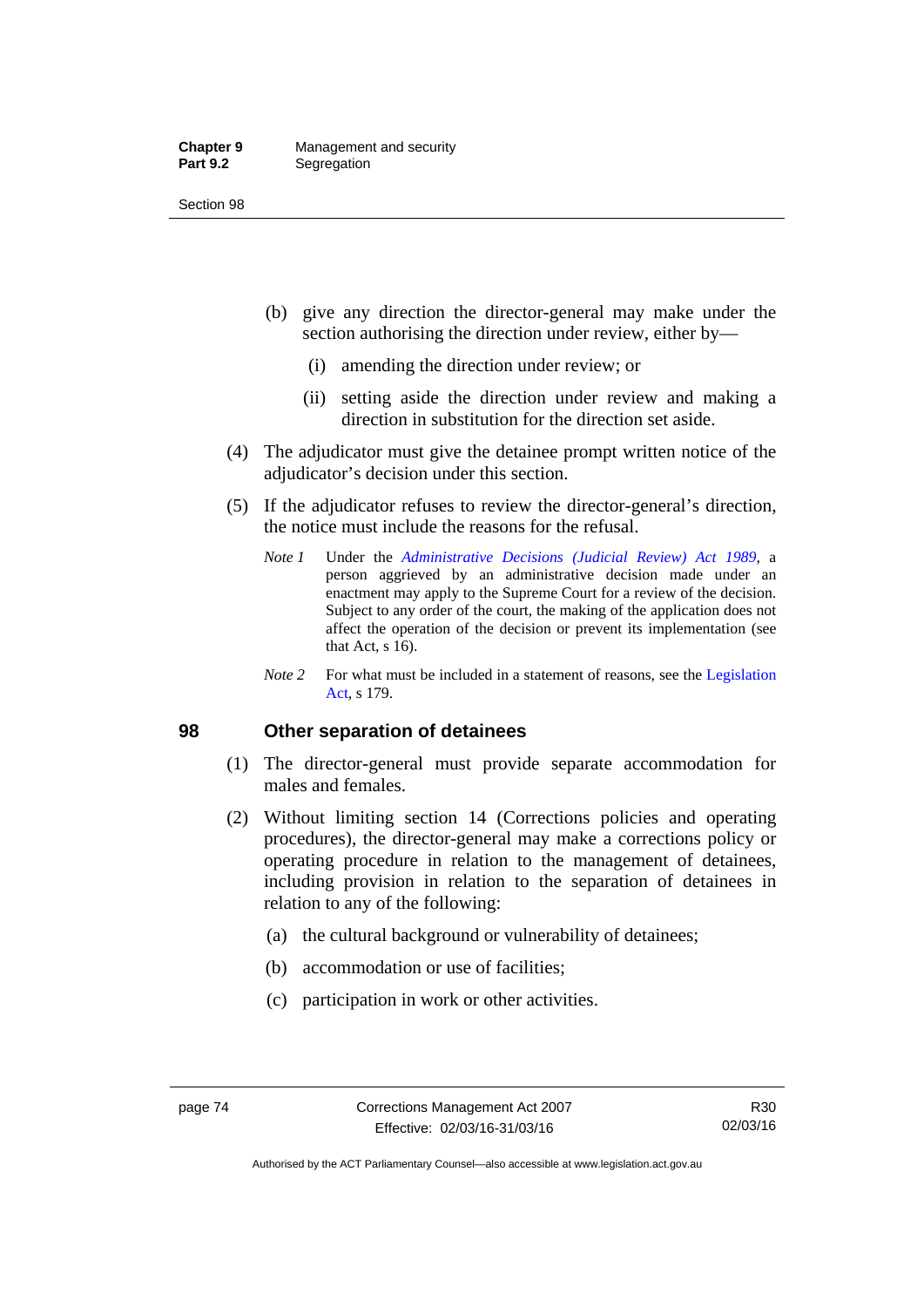# **Part 9.3 Monitoring**

## **99 Monitoring—general considerations**

In exercising a function under this part, the director-general must ensure that the following are balanced appropriately:

- (a) the need to protect the safety of detainees, corrections officers, other people who work at or visit correctional centres, and the community;
- (b) the need for security and good order at correctional centres;
- (c) the benefits of detainees maintaining contact with the community outside correctional centres;
- (d) the need to protect the privacy of detainees;
- (e) the need to prevent intimidation and corruption at correctional centres, and the commission of offences;
- (f) the need to detect prohibited things entering, at, or leaving correctional centres;
- (g) anything else the director-general considers, on reasonable grounds, to be relevant.

## **100 Monitoring at correctional centres**

The director-general may arrange for any part of a correctional centre to be monitored for any activity, including the movement of anyone at the centre.

#### **Examples of monitoring**

direct viewing, closed-circuit television coverage and the use of other devices for detecting movement

*Note* An example is part of the Act, is not exhaustive and may extend, but does not limit, the meaning of the provision in which it appears (see [Legislation Act,](http://www.legislation.act.gov.au/a/2001-14) s 126 and s 132).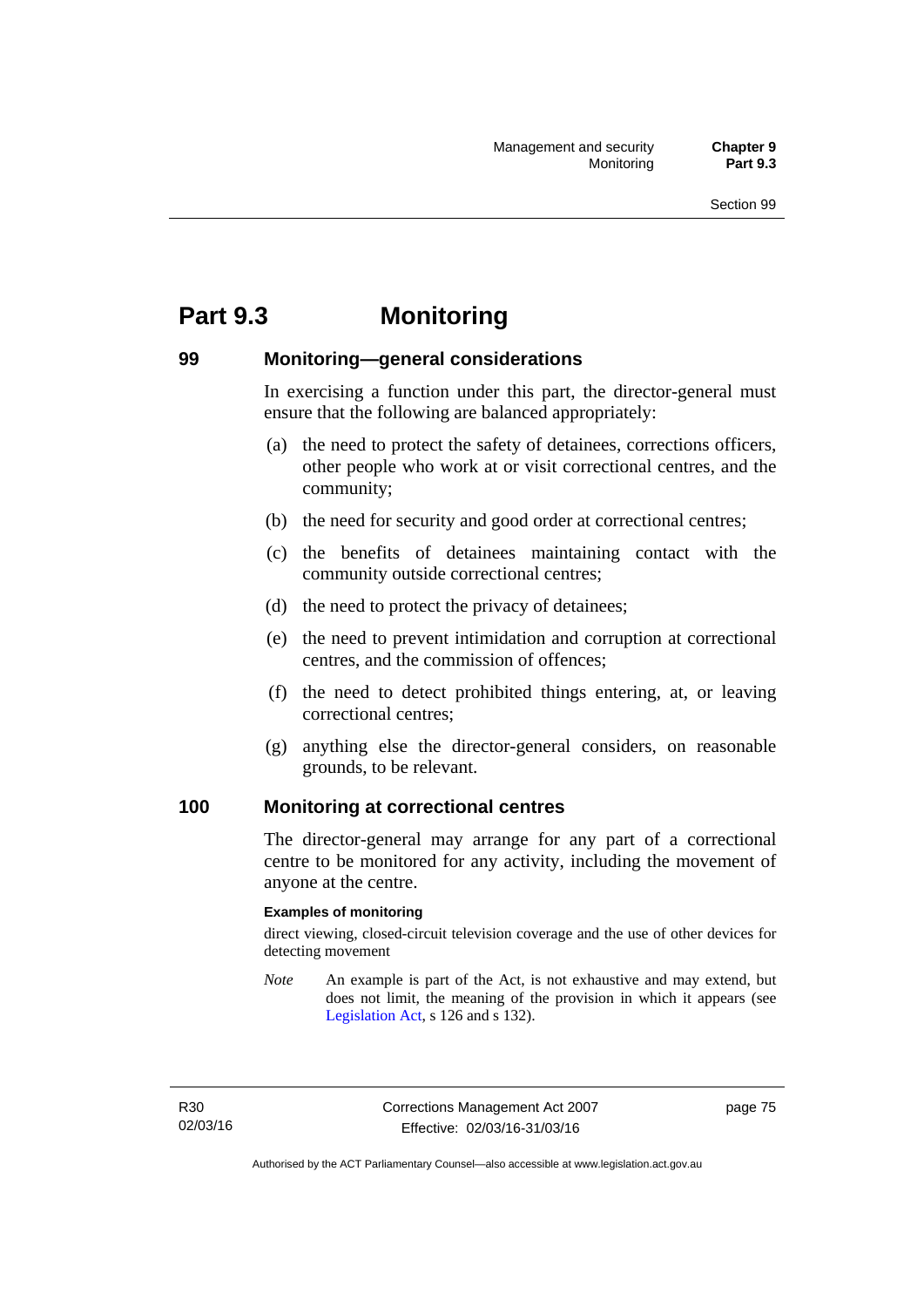#### **Chapter 9** Management and security<br>**Part 9.3** Monitoring **Monitoring**

Section 101

## **101 Personal monitoring devices**

- (1) The director-general may, orally or in writing, direct a person at a correctional centre to wear a device (a *personal monitoring device*) that allows the person's location at the centre to be monitored.
- (2) To remove any doubt, a direction under this section may be given to any of the following:
	- (a) a detainee;
	- (b) a corrections officer;
	- (c) anyone working at or visiting a correctional centre.

## **102 Interfering with personal monitoring devices**

 (1) A person commits an offence if the person interferes with a personal monitoring device.

Maximum penalty: 50 penalty units, imprisonment for 6 months or both.

- (2) It does not matter whether the interference is by the person directed to wear the device or someone else.
- (3) Subsection (1) does not apply if the interference is authorised by the director-general.
- (4) In this section:

*interfere*, with a personal monitoring device, includes damage, cause to malfunction, disable and remove but does not include the effect of normal wear and tear associated with wearing the device.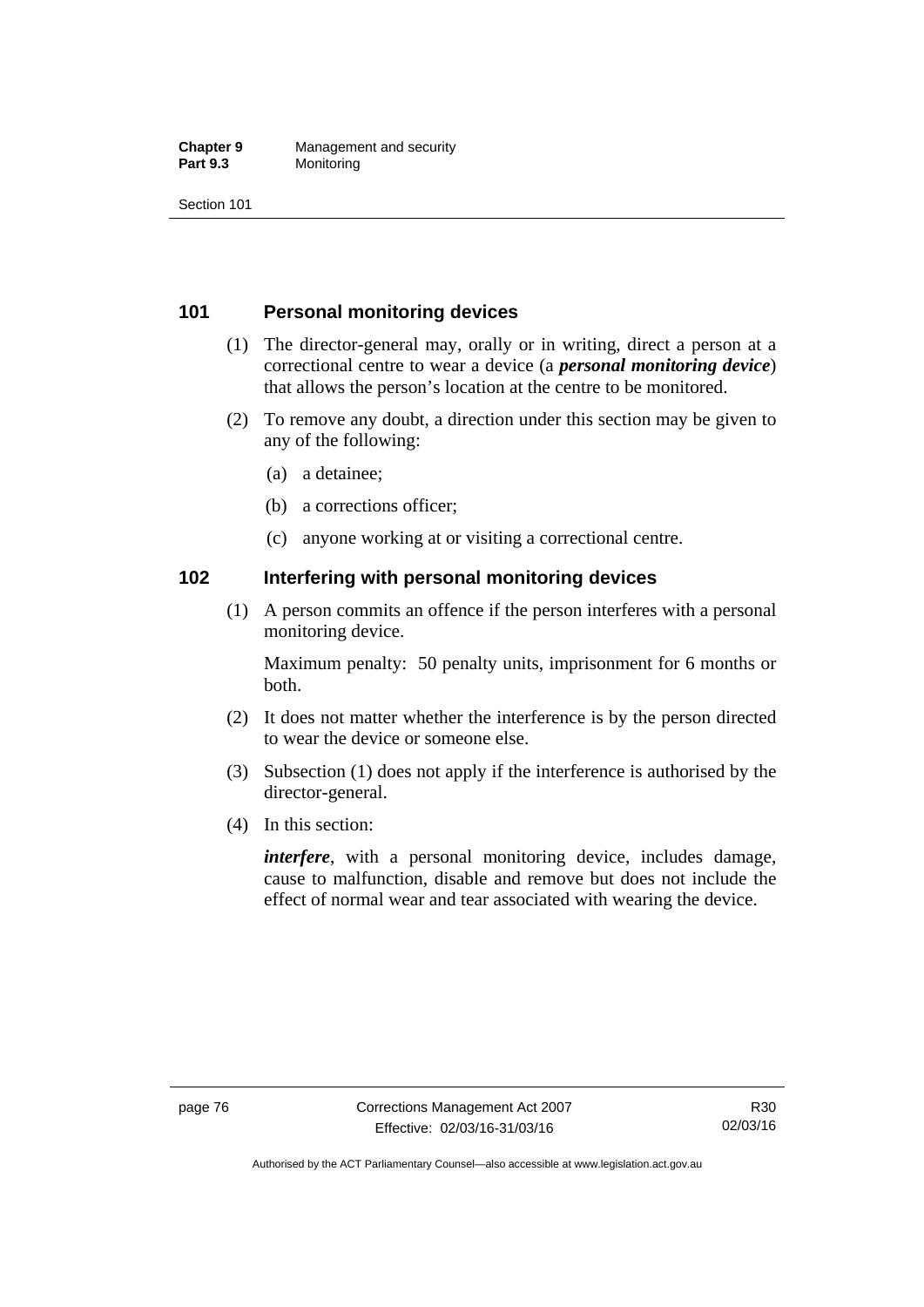## **103 Monitoring telephone calls etc**

- (1) This section applies in relation to an electronic communication with a detainee, other than a protected electronic communication.
- (2) The director-general may do either or both of the following in relation to the communication:
	- (a) monitor the communication;
	- (b) record the communication.
- (3) The director-general must tell the parties to the communication that the communication might be monitored and recorded.
- (4) If the communication reveals information about the commission of an offence, the director-general must give the information to the chief police officer.
- (5) In this section:

*electronic communication* means communication by—

- (a) telephone, email or fax; or
- (b) any other electronic means.

*protected electronic communication* means an electronic communication between a detainee and any of the following:

- (a) a lawyer representing the detainee;
- (b) an official visitor:
- (c) the human rights commissioner;
- (d) the public advocate;
- (e) the ombudsman;
- (f) a person prescribed by regulation.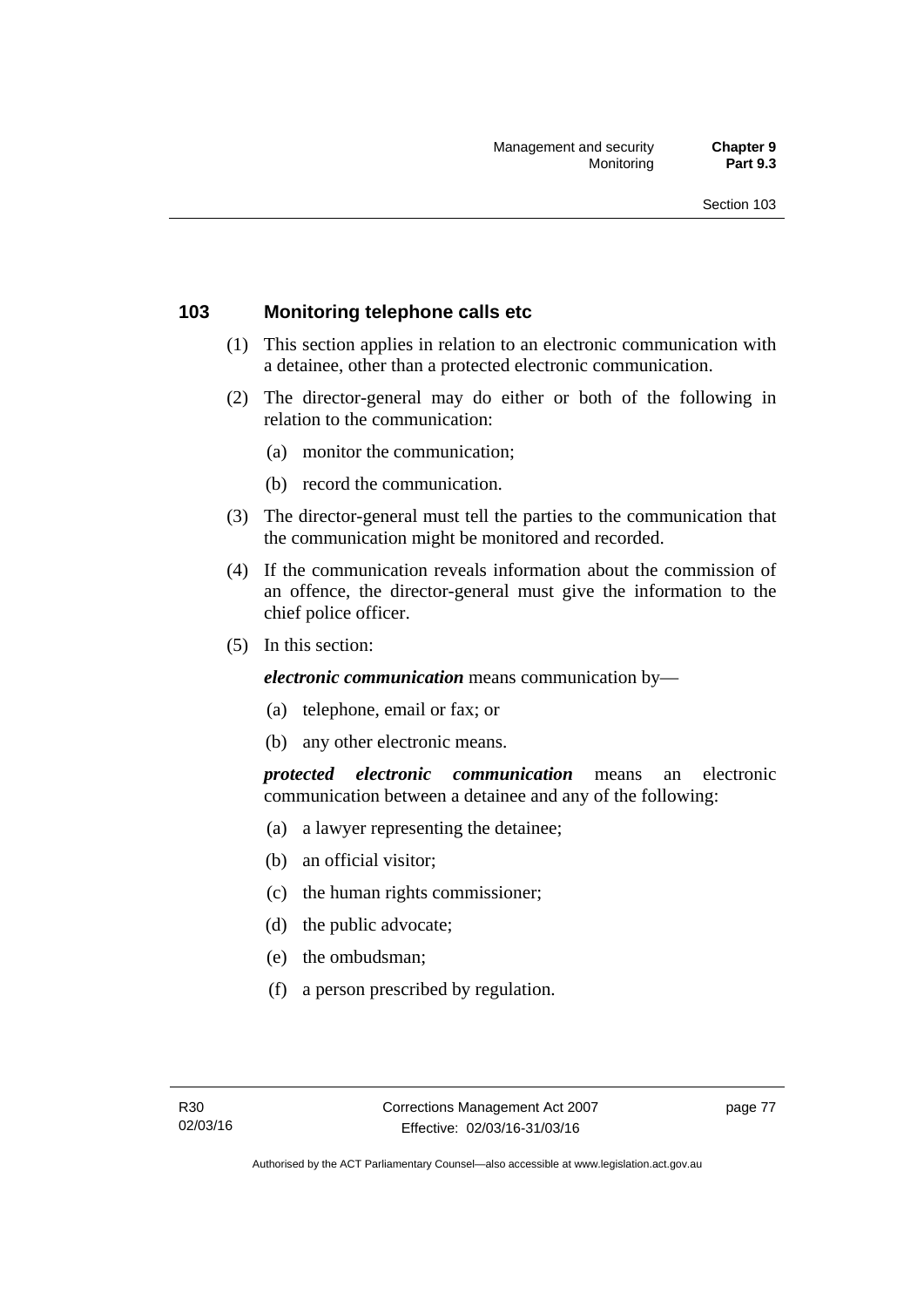#### **Chapter 9** Management and security<br>**Part 9.3** Monitoring **Monitoring**

Section 104

## **104 Monitoring ordinary mail**

- (1) The director-general may open and search a detainee's ordinary mail.
- (2) The director-general may read a detainee's ordinary mail only if the director-general suspects, on reasonable grounds, that the mail may—
	- (a) undermine security or good order at a correctional centre; or
	- (b) revictimise a victim; or
	- (c) circumvent any process for investigating complaints or reviewing decisions under this Act.
- (3) However, and without limiting section 14 (Corrections policies and operating procedures), the director-general may make a corrections policy or operating procedure in relation to reading a random selection of detainees' ordinary mail.
- (4) In this section:

*ordinary mail* means mail other than protected mail.

*protected mail* means mail between a detainee and any of the following:

- (a) a lawyer representing the detainee;
- (b) an official visitor;
- (c) the human rights commissioner;
- (d) the public advocate;
- (e) the ombudsman;
- (f) a person prescribed by regulation.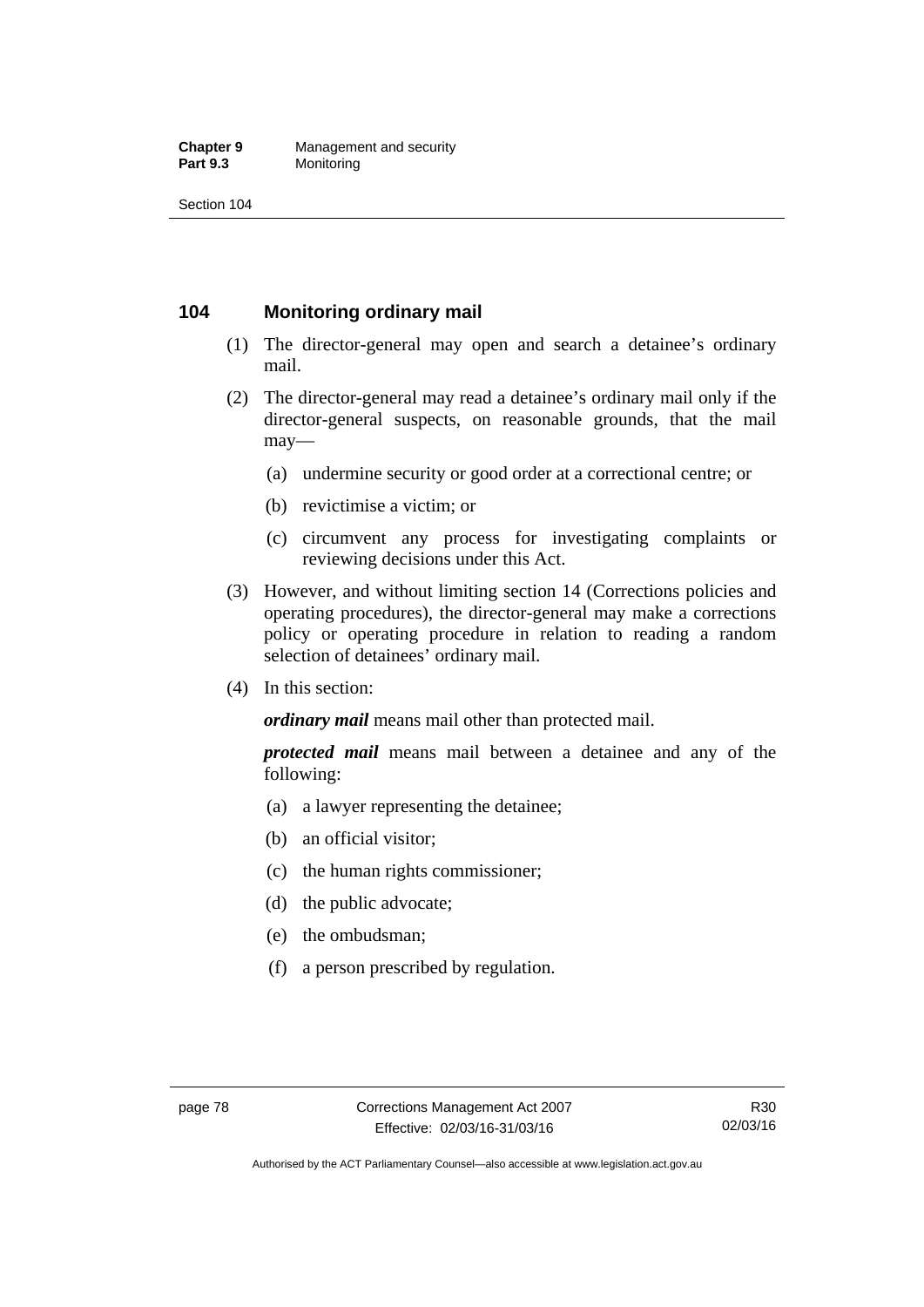*search* includes search—

- (a) with any device using electronic or other technology; and
- (b) by physical means; and
- (c) with the assistance of a corrections dog.

## **105 Monitoring protected mail**

- (1) The director-general may open and search a detainee's protected mail in the detainee's presence if the director-general suspects, on reasonable grounds, that the mail contains—
	- (a) something that may physically harm the addressee; or
	- (b) a prohibited thing.
- (2) However, the director-general must not read a detainee's protected mail without the detainee's written consent.
- (3) In this section:

*search*—see section 104 (4).

## **106 Mail searches—consequences**

- (1) Subject to section 127 (Seizing mail etc), a detainee's mail, once searched, must be delivered to the addressee as soon as practicable.
- (2) If a search of a detainee's mail reveals information about the commission of an offence, the director-general must give the information to the chief police officer.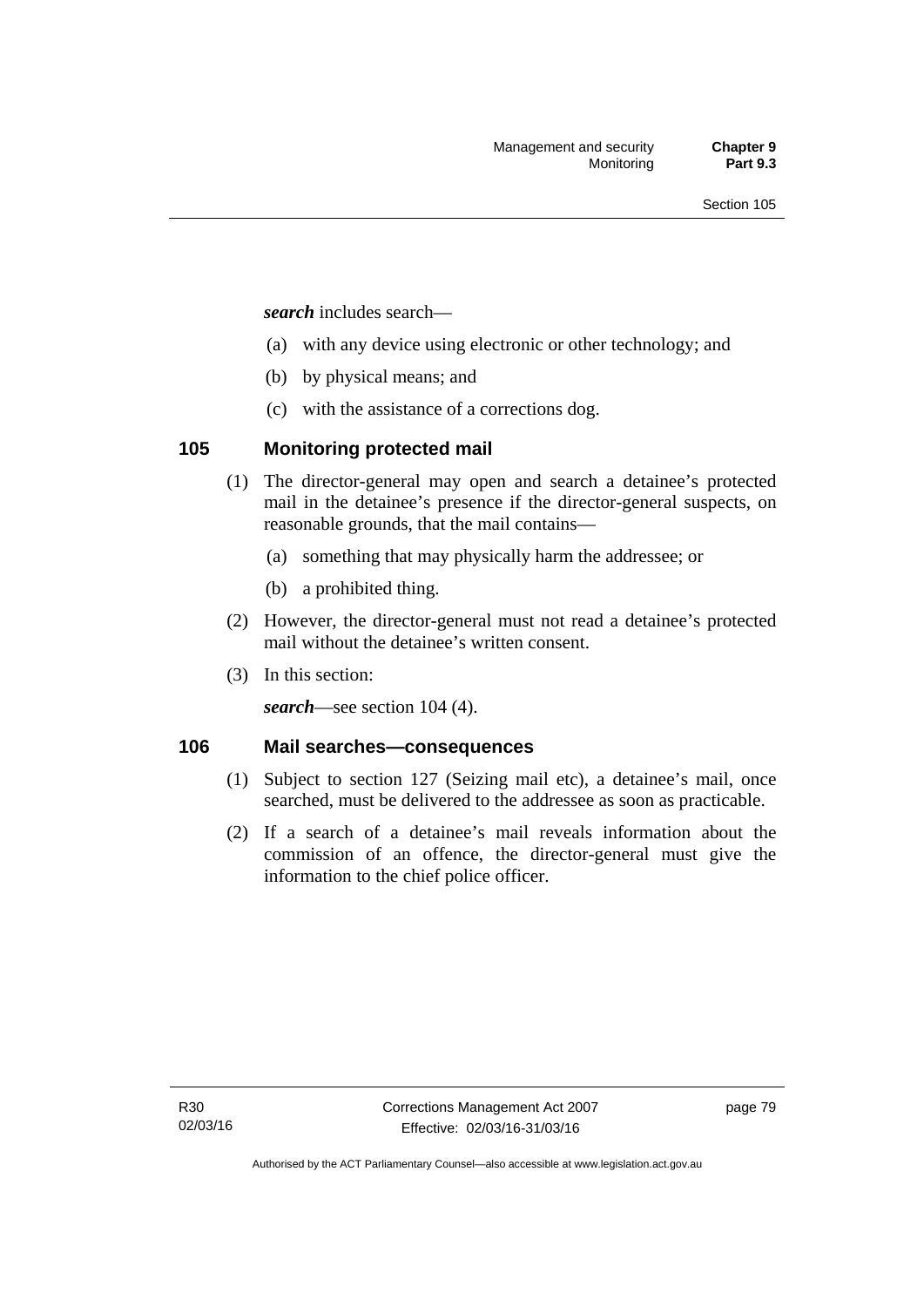**Chapter 9** Management and security<br>**Part 9.4** Searches **Part 9.4 Searches**<br>**Division 9.4.1** Searches Searches—general Section 107

# **Part 9.4 Searches**

## **Division 9.4.1 Searches—general**

#### **107 Definitions—searches**

In this Act:

*body search*, of a detainee, means a search of the detainee's body, including an examination of any orifice or cavity of the detainee's body.

*frisk search* means—

- (a) a search of a person conducted by quickly running the hands over the person's outer garments; and
- (b) an examination of anything worn or carried by the person that is conveniently and voluntarily removed by the person.

*ordinary search* means a search of a person, or of articles in a person's possession, that may include—

- (a) requiring the person to remove the person's overcoat, coat or jacket and any gloves, shoes or hat; and
- (b) an examination of those items.

*scanning search* means a search of a person by electronic or other means that does not require the person to remove the person's clothing or to be touched by someone else.

#### **Examples of scanning searches**

- 1 passing a portable electronic or other device over a person
- 2 requiring a person to pass by or through an electronic or other device
- *Note* An example is part of the Act, is not exhaustive and may extend, but does not limit, the meaning of the provision in which it appears (see [Legislation Act,](http://www.legislation.act.gov.au/a/2001-14) s 126 and s 132).

Authorised by the ACT Parliamentary Counsel—also accessible at www.legislation.act.gov.au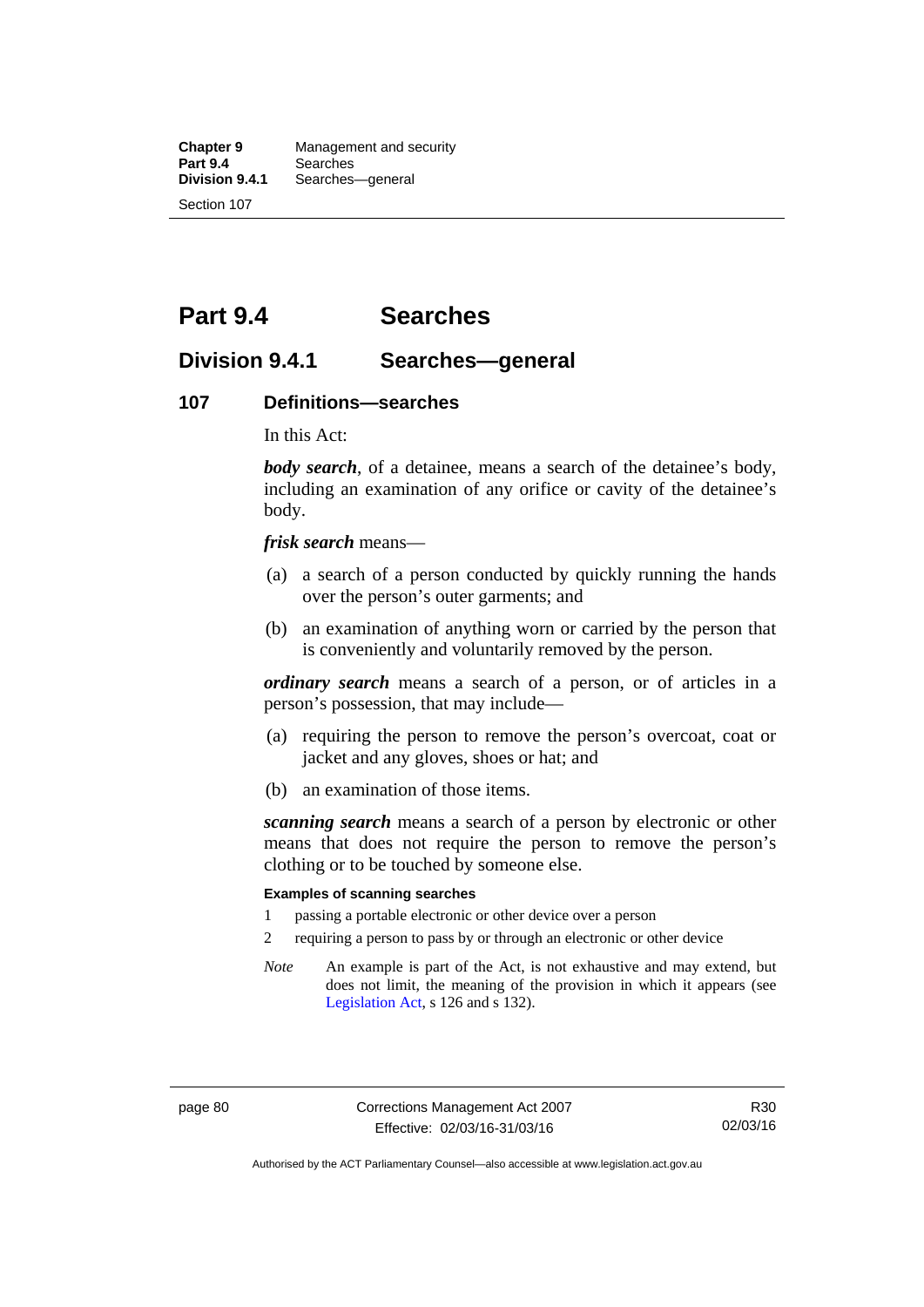*strip search*, of a detainee, means a search of the detainee, or of articles in the detainee's possession, that may include—

- (a) requiring the detainee to remove all of the detainee's clothing; and
- (b) an examination of the detainee's body (but not the detainee's body orifices or cavities) and of that clothing.

## **108 Intrusiveness of searches**

The person conducting a search of a person under this part must ensure, as far as practicable, that—

- (a) the search is the least intrusive kind of search that is reasonable and necessary in the circumstances; and
- (b) the search is conducted in the least intrusive way that is reasonable and necessary in the circumstances.

#### **Example**

searching for a prohibited thing by a frisk search (rather than an ordinary search) with the assistance of a corrections dog

*Note* An example is part of the Act, is not exhaustive and may extend, but does not limit, the meaning of the provision in which it appears (see [Legislation Act,](http://www.legislation.act.gov.au/a/2001-14) s 126 and s 132).

## **109 Searches of transgender and intersex detainees**

- (1) This section applies if a transgender or intersex detainee is to be subjected to a search under this part.
- (2) To remove any doubt, the detainee's sex is taken to be that entered for the detainee in the register of detainees.
	- *Note* For the meaning of *transgender person* and *intersex person*, see the [Legislation Act,](http://www.legislation.act.gov.au/a/2001-14) s 169A and s 169B.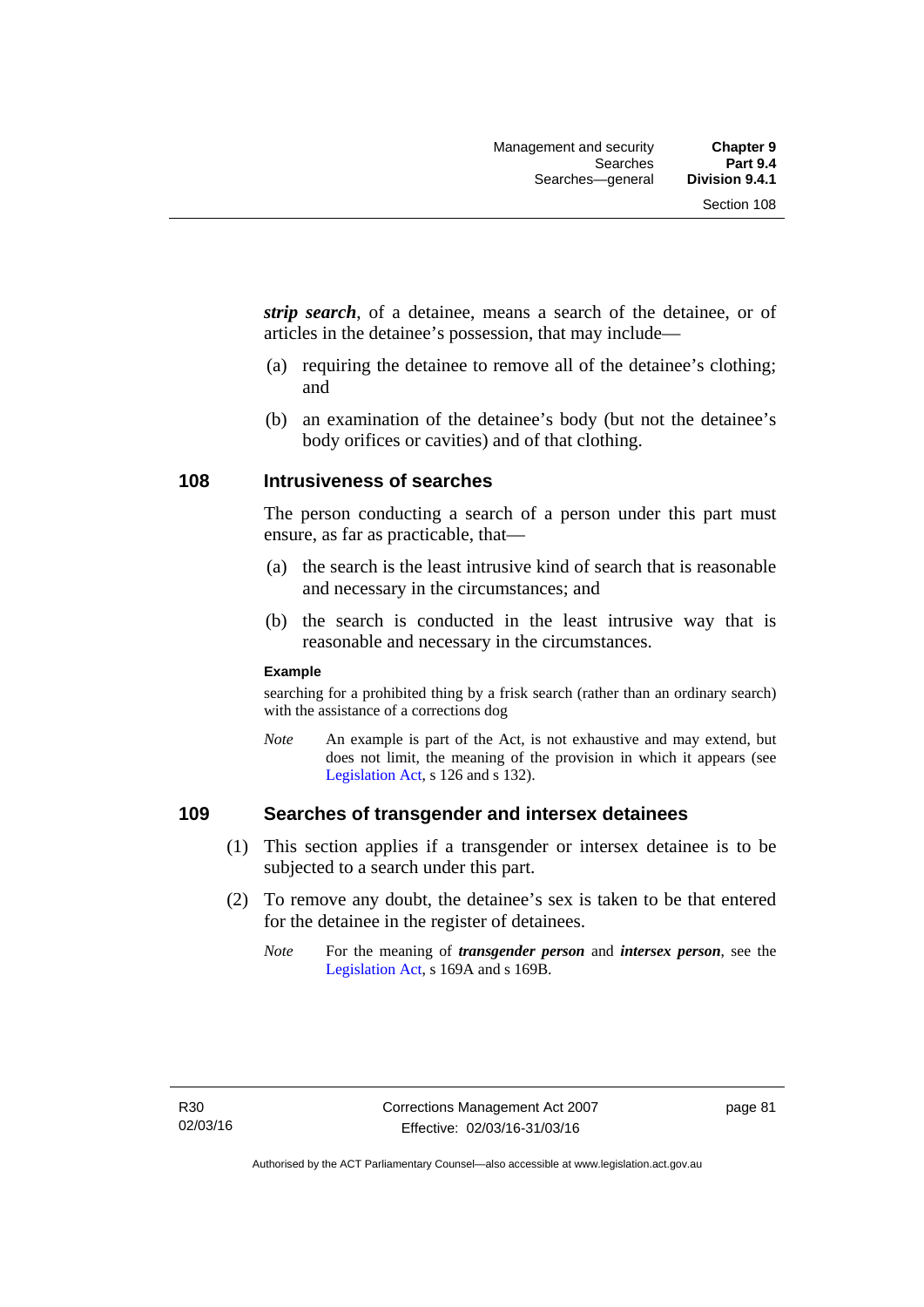## **110 Register of strip and body searches**

- (1) This section applies in relation to—
	- (a) a strip search of a detainee; and
	- (b) a body search of a detainee.
- (2) The director-general must keep a register containing the following details in relation to each search:
	- (a) the name of the detainee searched;
	- (b) the reason for the search;
	- (c) when the search was conducted;
	- (d) the name of each person present at any time during the search;
	- (e) details of anything seized during the search;
	- (f) anything else prescribed by regulation.
- (3) The register may contain anything else the director-general considers relevant.
- (4) The register must be available for inspection under chapter 7 (Inspection of correctional centres).

## **Division 9.4.2 Scanning, frisk and ordinary searches**

## **111 Scanning, frisk and ordinary searches—directions**

- (1) The director-general may, at any time, direct a corrections officer to conduct a scanning search, frisk search or ordinary search of a detainee, another corrections officer or anyone else working at or visiting a correctional centre if the director-general believes, on reasonable grounds, that it is prudent to conduct the search to protect—
	- (a) the safety of anyone at a correctional centre; or

Authorised by the ACT Parliamentary Counsel—also accessible at www.legislation.act.gov.au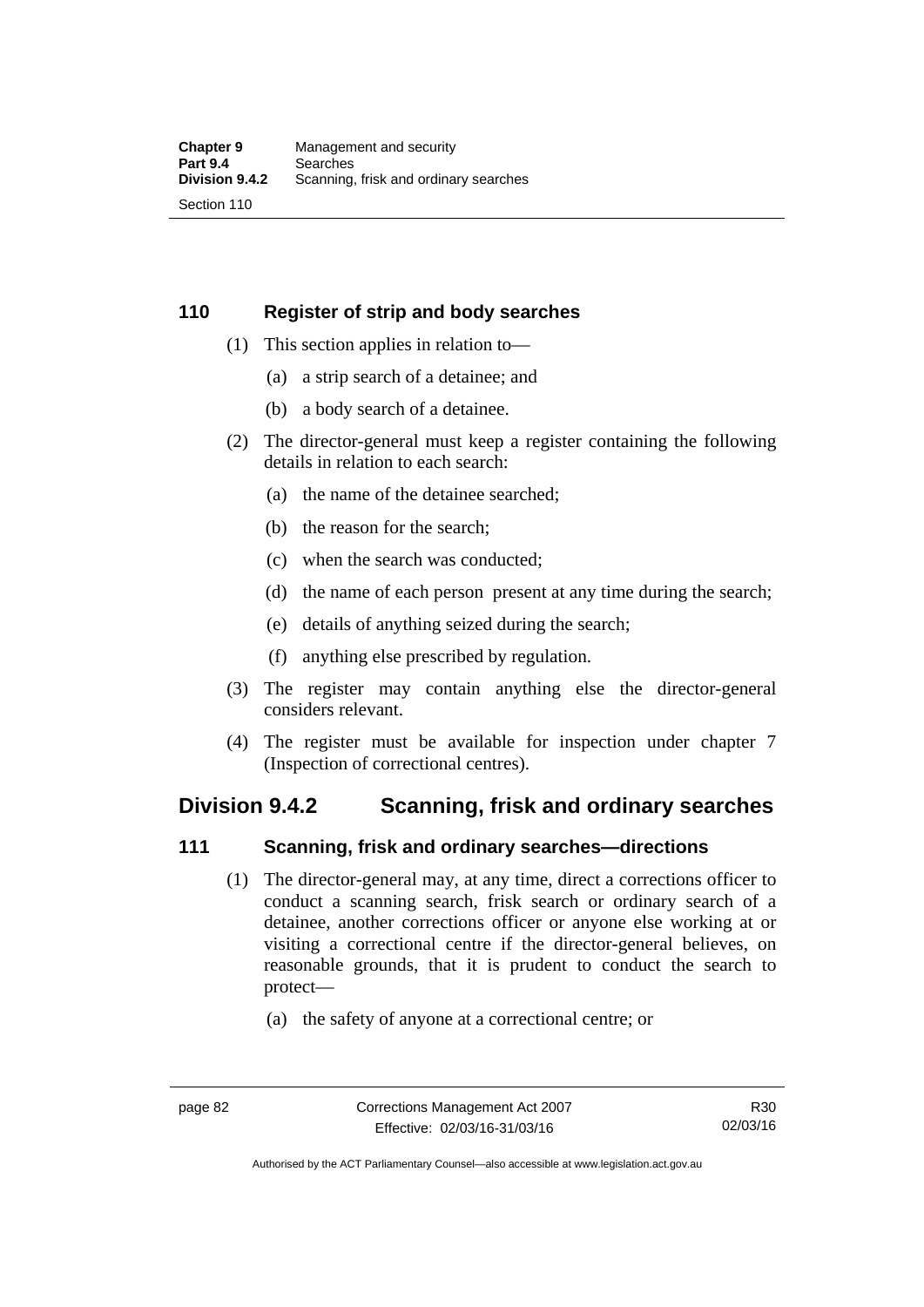#### (b) security or good order at a correctional centre.

#### **Examples of other people working at correctional centre**

counsellors, psychologists, maintenance workers and volunteers

#### **Examples of searches**

- 1 searching a detainee returning to a correctional centre after performing community service
- 2 searching a corrections officer reporting for work
- 3 searching a person engaged to provide an educational program at a correctional centre when the person arrives at, or returns to, the centre
- 4 searching a detainee returning to the detainee's accommodation at a correctional centre after working in another part of the centre
- *Note* An example is part of the Act, is not exhaustive and may extend, but does not limit, the meaning of the provision in which it appears (see [Legislation Act,](http://www.legislation.act.gov.au/a/2001-14) s 126 and s 132).
- (2) Also, a corrections officer may conduct a scanning search, frisk search or ordinary search of a detainee if the officer suspects, on reasonable grounds, that the detainee is carrying—
	- (a) a prohibited thing; or
	- (b) anything else that creates, or is likely to create, a risk to—
		- (i) the personal safety of the detainee or anyone else; or
		- (ii) security or good order at a correctional centre.
	- *Note* Section 126 provides for the use of force to carry out searches under this part.

## **112 Scanning, frisk and ordinary searches—requirements**

- (1) A corrections officer may conduct a scanning search, frisk search or ordinary search of a person under section 111 only if—
	- (a) the person is of the same sex as the officer; or
	- (b) if that is not the case—another person of the same sex as the person to be searched is present while the search is conducted.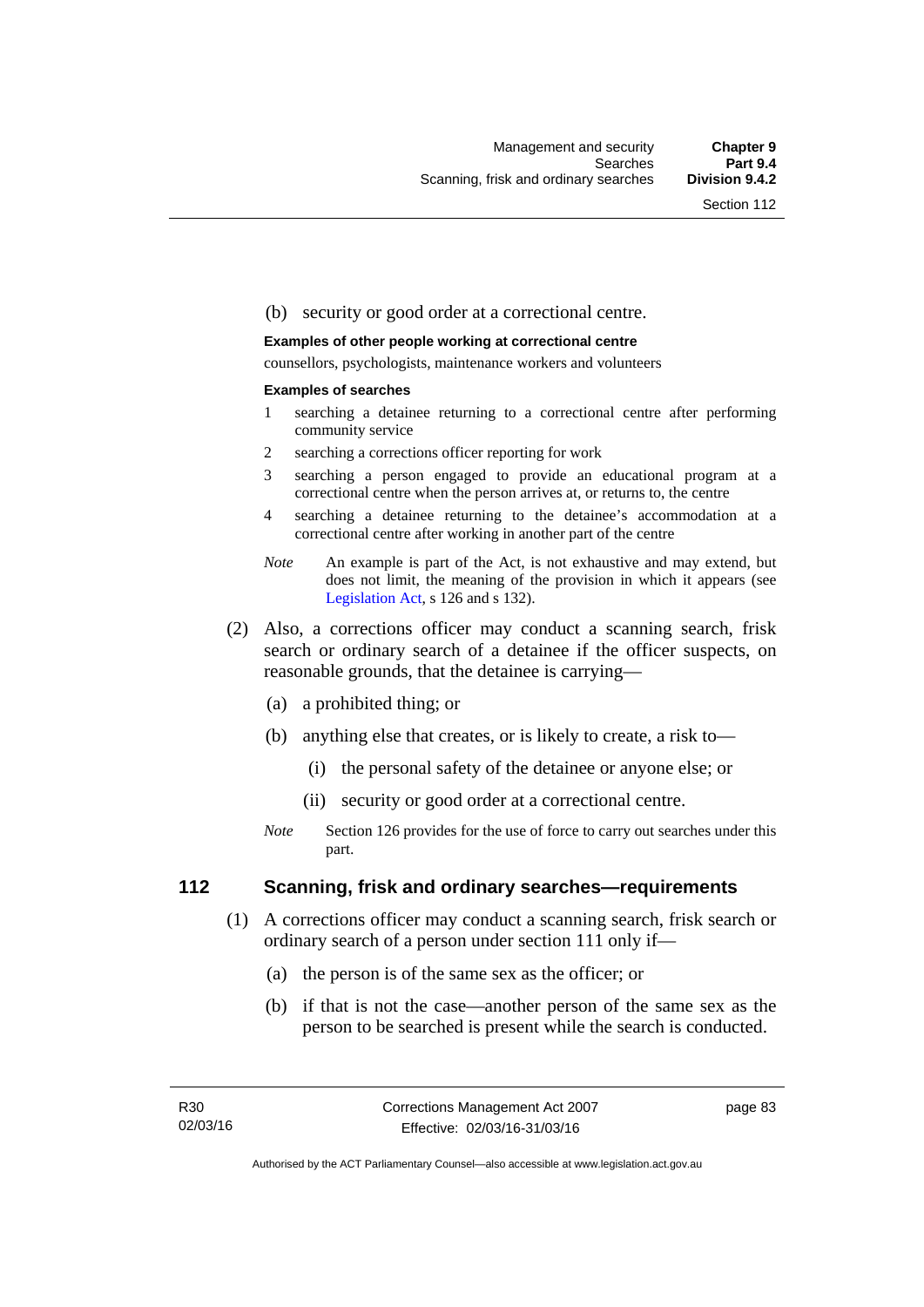(2) The other person mentioned in subsection (1) must not be a detainee.

## **Division 9.4.3 Strip searches**

## **113 Meaning of** *seizeable item***—div 9.4.3**

In this division:

*seizeable item* means anything that—

- (a) is a prohibited thing; or
- (b) may be used by the detainee in a way that may involve—
	- (i) intimidating anyone else; or
	- (ii) an offence or disciplinary breach; or
	- (iii) a risk to the personal safety of anyone else; or
	- (iv) a risk to security or good order at a correctional centre.

## **113A Strip searches—when may be conducted**

- (1) A detainee may be strip searched only if the director-general gives a direction in accordance with section 113B or section 113C.
	- *Note* Section 126 provides for the use of force to carry out searches under this part.
- (2) To remove any doubt, a strip search of a detainee may be conducted immediately after any scanning search, frisk search or ordinary search of the detainee.

## **113B Strip searches—on suspicion**

The director-general may direct a corrections officer to strip search a detainee if the director-general suspects on reasonable grounds that the detainee has a seizeable item concealed on the detainee.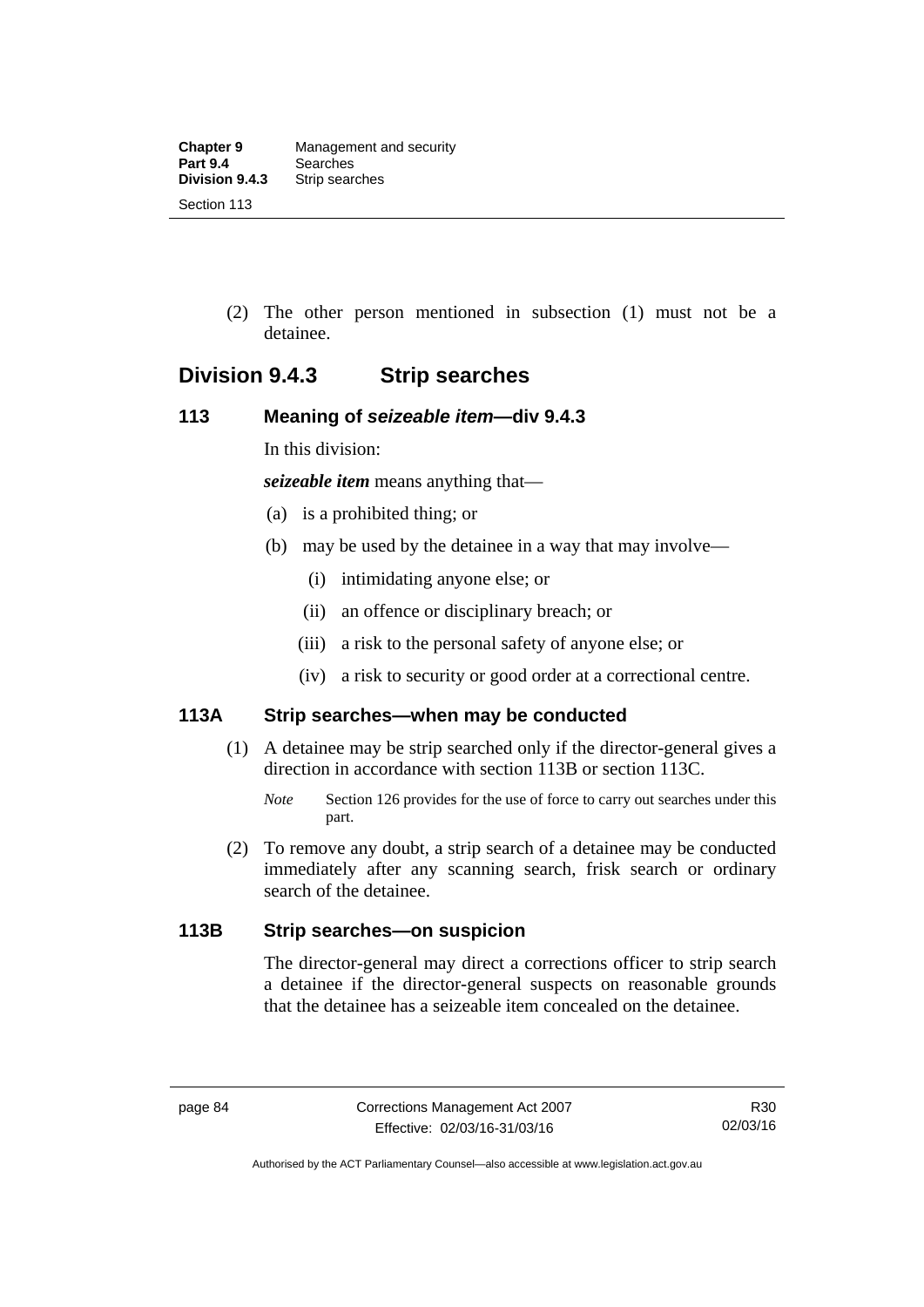## **113C Strip searches—where prudent**

- (1) The director-general may direct a corrections officer to strip search a detainee at a correctional centre if—
	- (a) the director-general believes on reasonable grounds that it is prudent to search the detainee for a seizeable item that may be concealed on or in the detainee because the detainee—
		- (i) has recently not been under the control or immediate supervision of a corrections officer for a period; and
		- (ii) during the period, may have had an opportunity to obtain a seizeable item; and
	- (b) a scanning search may assist in detecting the item but—
		- (i) the means of conducting the search is not available at the correctional centre; or
		- (ii) if the means of conducting the search is available—the scanning search is not likely to detect more than a limited range of seizeable items; or
		- (iii) the search could only be carried out using force that would be likely to make it ineffectual; and
	- (c) a frisk search or ordinary search is not likely to detect more than a limited range of seizeable items.

### **Example—par (a) (ii)**

the detainee has had a personal contact visit by someone who is not an accredited person

#### **Example—par (b) (ii)**

a metal detector

*Note* An example is part of the Act, is not exhaustive and may extend, but does not limit, the meaning of the provision in which it appears (see [Legislation Act,](http://www.legislation.act.gov.au/a/2001-14) s 126 and s 132).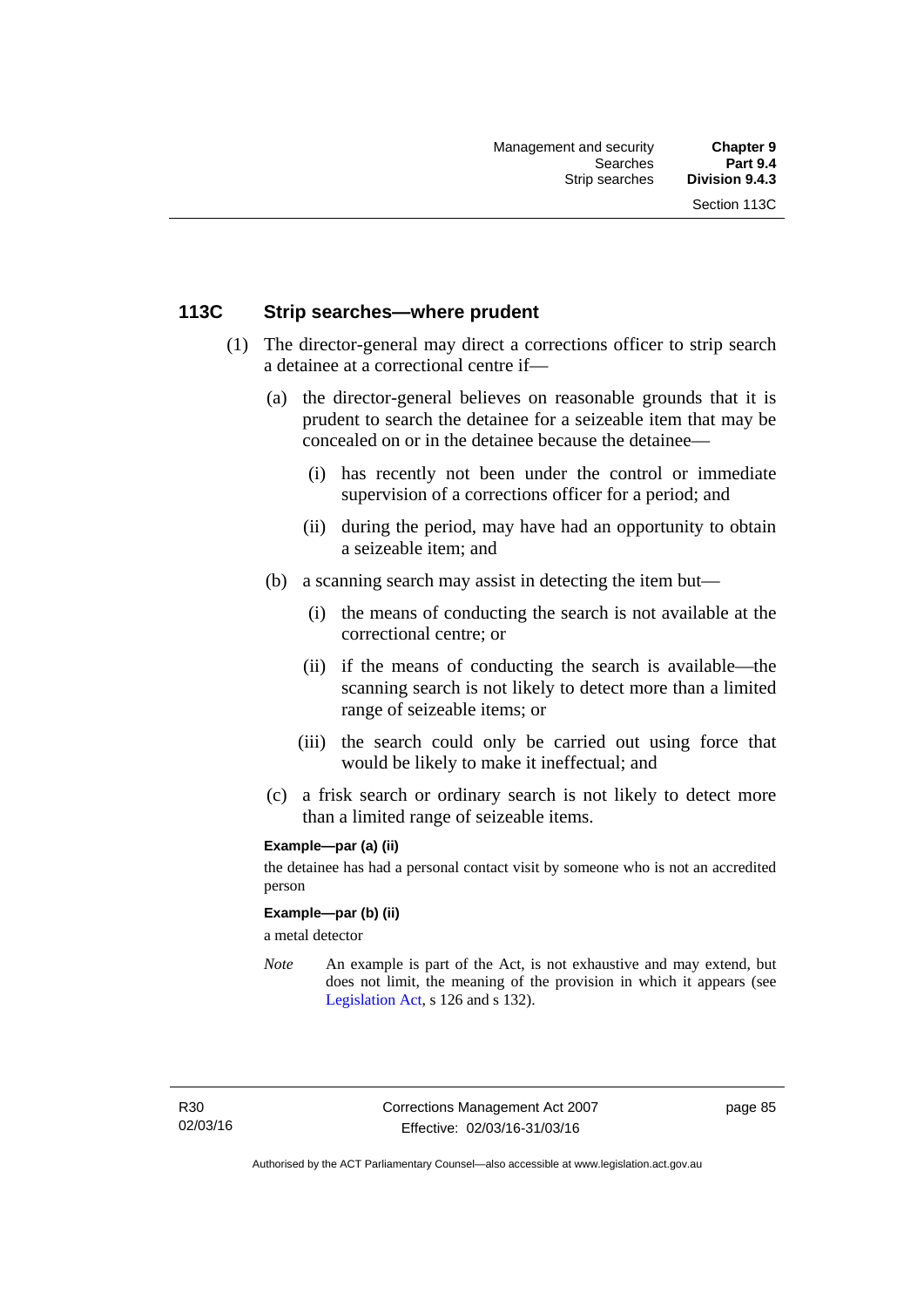(2) Without limiting section 14 (Corrections policies and operating procedures), the director-general must make a corrections policy or operating procedure in relation to strip searches under this section.

## **114 Strip searches—presence of corrections officers**

- (1) A strip search of a detainee must be done—
	- (a) by a corrections officer of the same sex as the detainee; and
	- (b) in the presence of 1 or more other corrections officers each of whom must be of the same sex as the detainee.
- (2) However, the number of corrections officers present during the search must be no more than necessary and reasonable to ensure the search is carried out as safely and effectively as possible.
- (3) The corrections officer conducting the search may direct another corrections officer present to provide assistance that the conducting officer believes, on reasonable grounds, is necessary and reasonable for the search.
- (4) A corrections officer may give directions to the detainee for the conduct of the search in accordance with this section.

#### **Examples**

directions that the detainee raise 1 or both arms, raise any long hair or turn in a particular direction

*Note* An example is part of the Act, is not exhaustive and may extend, but does not limit, the meaning of the provision in which it appears (see [Legislation Act,](http://www.legislation.act.gov.au/a/2001-14) s 126 and s 132).

## **115 Strip searches—general rules**

- (1) A strip search must be conducted in a private area or an area that provides reasonable privacy for the detainee being searched.
- (2) The search must not be conducted—
	- (a) in the presence of someone of the opposite sex to the detainee; or

Authorised by the ACT Parliamentary Counsel—also accessible at www.legislation.act.gov.au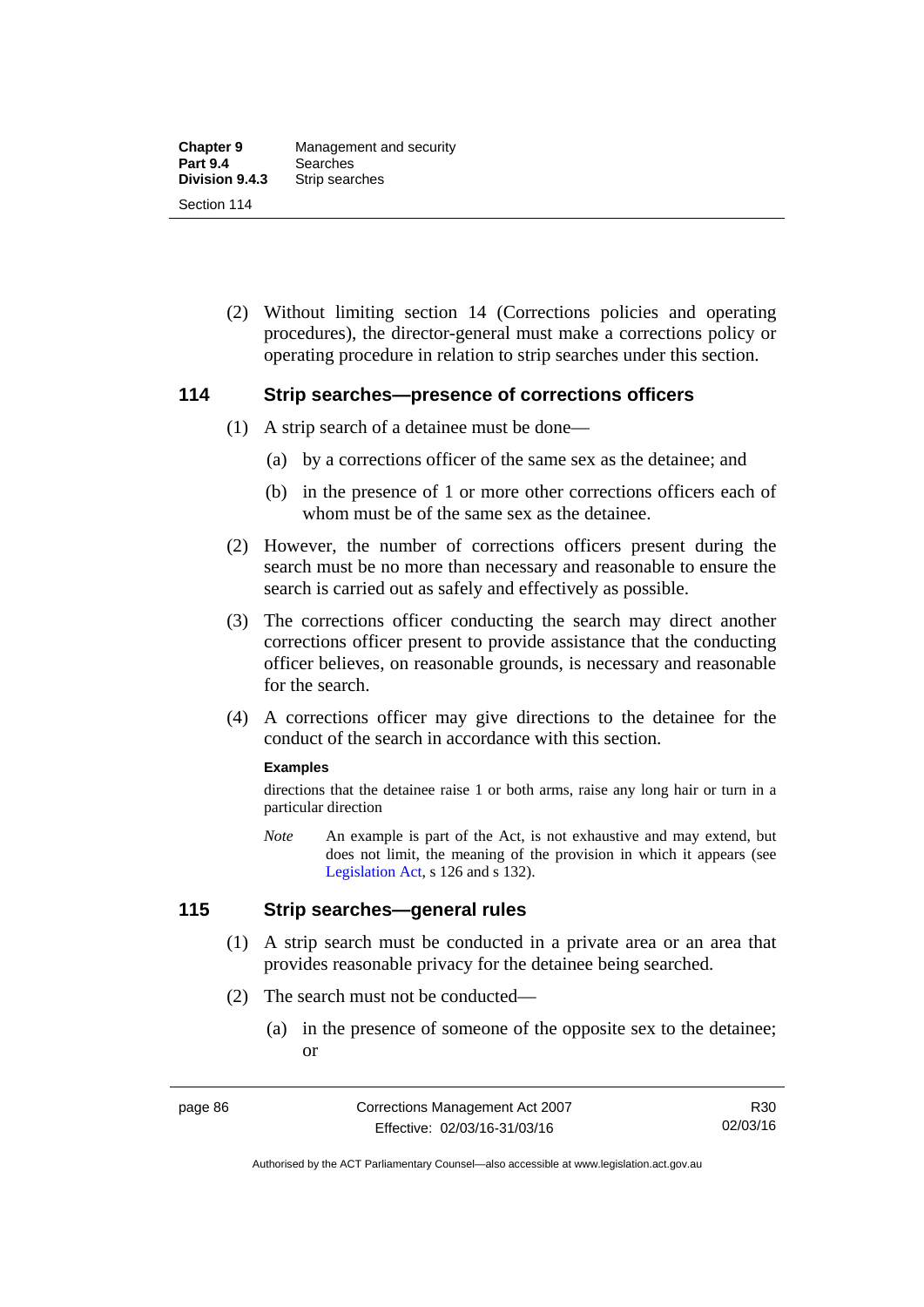- (b) in the presence or sight of someone else whose presence is not necessary for the search or the safety of everyone present.
- (3) The search must not involve—
	- (a) the removal from the detainee of more clothes than is necessary and reasonable to conduct the search; or
	- (b) the removal from the detainee of more clothes at any time than is necessary and reasonable to conduct the search; or
	- (c) without limiting paragraph (b), both the upper and lower parts of the person's body being uncovered at the same time.
- (4) Subject to section 126 (Searches—use of force), the search must not involve any touching of the detainee's body by a corrections officer.
- (5) Each corrections officer present during the search must ensure, as far as practicable, that—
	- (a) the search is done in a way that minimises embarrassment for the detainee; and
	- (b) the search is done quickly; and
	- (c) the detainee is allowed to dress in private immediately after the search is finished.
- (6) If clothing from a detainee is seized during a strip search, the director-general must ensure that the detainee is left with, or given, appropriate clothing to wear.

## **Division 9.4.4 Body searches**

## **116 Body searches—directions**

The director-general may direct a doctor appointed under section 22 (Health practitioners—non-therapeutic functions) to conduct a body search of a detainee if the director-general suspects, on reasonable grounds, that the detainee—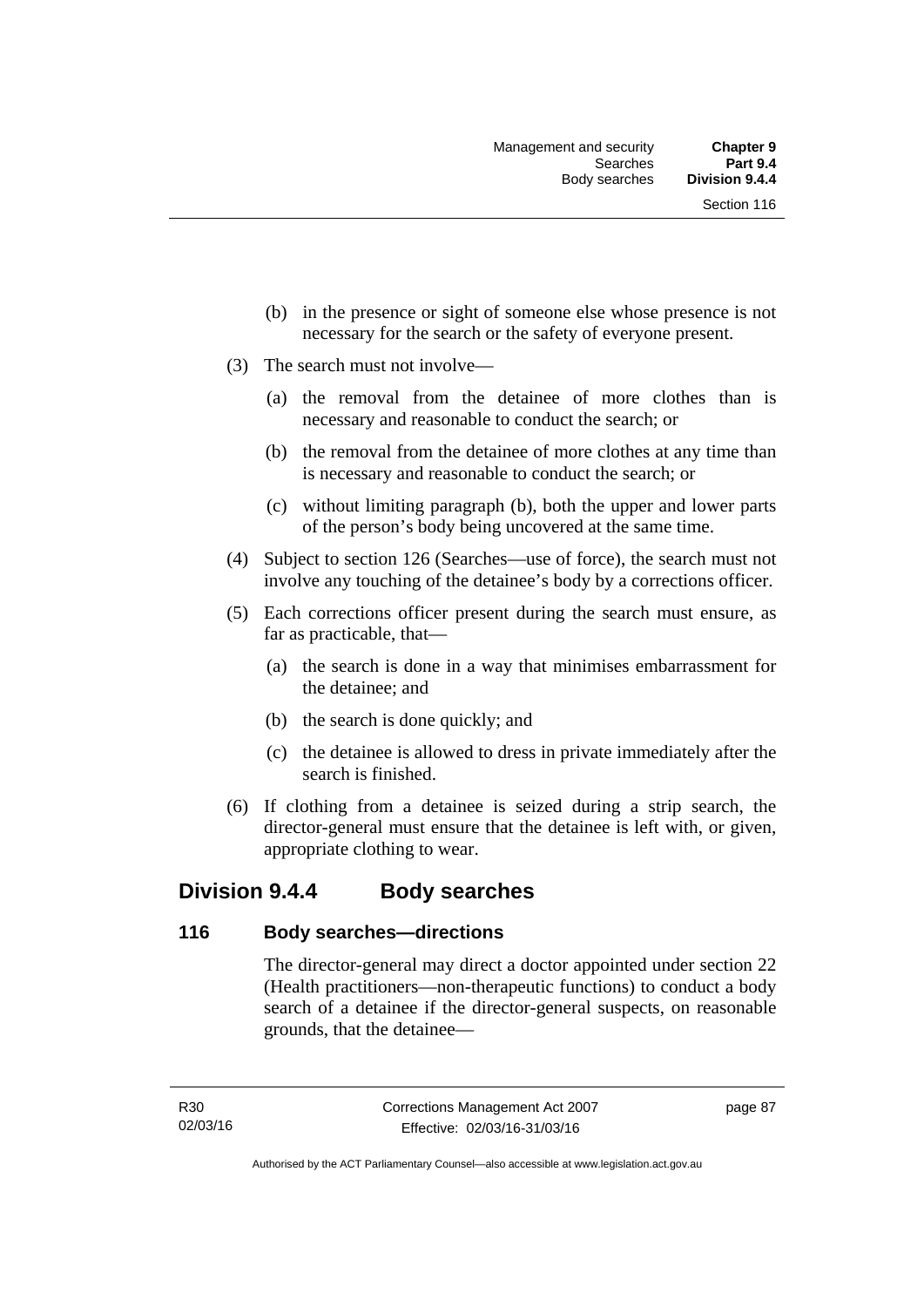- (a) has ingested or inserted something in the detainee's body that may jeopardise the detainee's health or wellbeing; or
- (b) has a prohibited thing concealed in or on the detainee's body that may be used in a way that may pose a risk to the security or good order at a correctional centre; or
- (c) has evidence of the commission of an offence or disciplinary breach concealed in or on the detainee.

## **117 Body searches—presence of nurse and corrections officers**

- (1) A nurse appointed under section 22 (Health practitioners non-therapeutic functions) must be present during the body search of a detainee.
- (2) If the doctor conducting the body search is not of the same sex as the detainee, the nurse must be of the same sex as the detainee.
- (3) The director-general may direct 1 or more corrections officers to be present during the search, each of whom must be of the same sex as the detainee.
- (4) However, the number of corrections officers present during the search must be no more than is necessary and reasonable to ensure the search is carried out as safely and effectively as possible.
- (5) A body search must be conducted in a private area or an area that provides reasonable privacy for the detainee being searched.

## **118 Body searches—assistance from corrections officer**

- (1) This section applies if the doctor conducting a body search of a detainee asks the director-general for assistance that the doctor believes, on reasonable grounds, is necessary and reasonable for the search.
- (2) The director-general may direct a corrections officer (the *assistant*) to assist in the conduct of the search.

Authorised by the ACT Parliamentary Counsel—also accessible at www.legislation.act.gov.au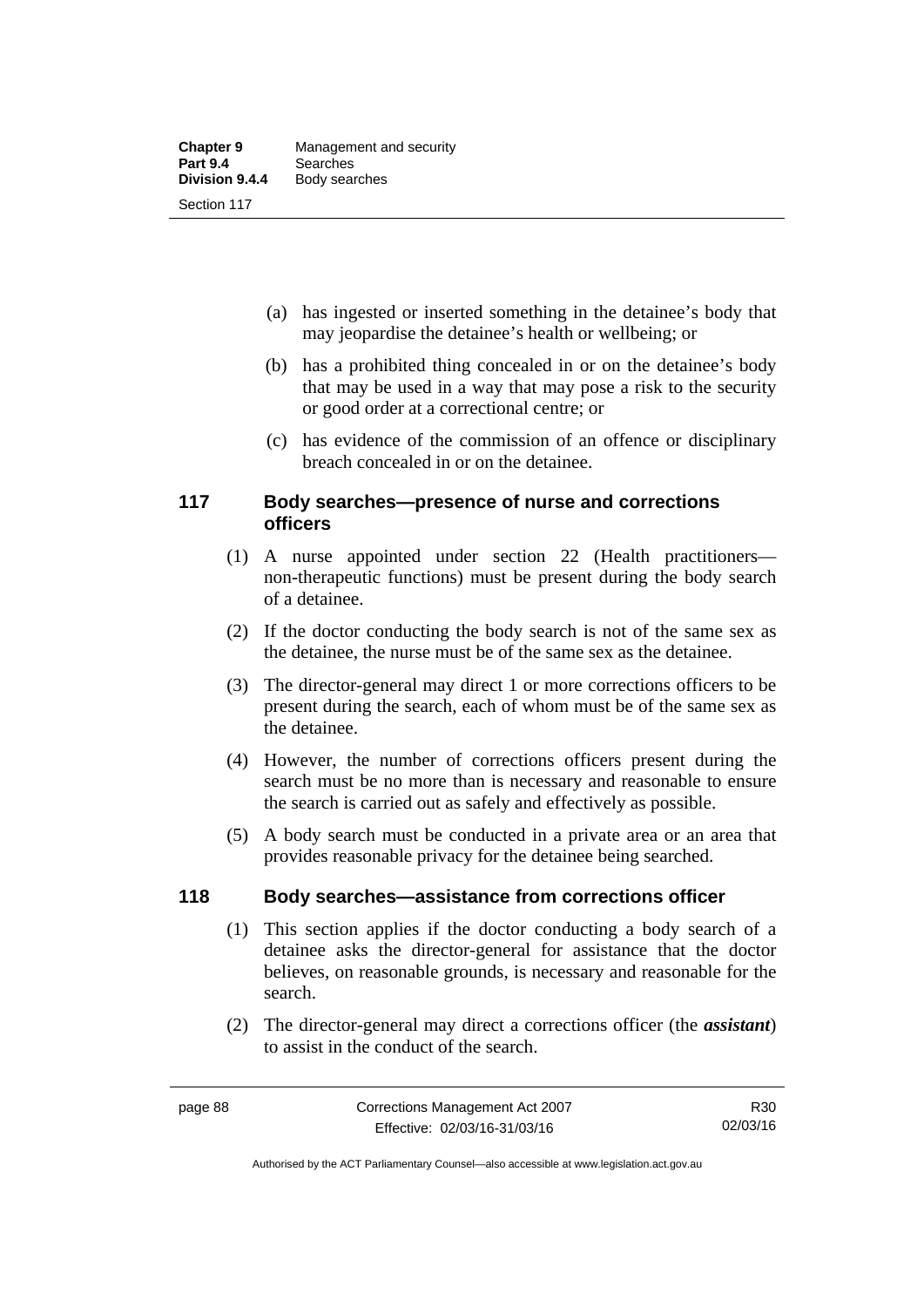(3) However, the assistant must be of the same sex as the detainee.

*Note* Section 126 provides for the use of force to assist at a body search.

## **119 Body searches—rules about detainee's clothing**

- (1) A body search of a detainee must not involve—
	- (a) the removal of more clothes than is necessary and reasonable to conduct the search; or
	- (b) the removal of more clothes at any time than is necessary and reasonable to conduct the search; or
	- (c) without limiting paragraph (b), both the upper and lower parts of the person's body being uncovered at the same time.
- (2) A detainee who has been body searched must be allowed to dress in private immediately after the search is finished.
- (3) If clothing from a detainee is seized during a body search, the director-general must ensure that the detainee is left with, or given, appropriate clothing to wear.

## **120 Body searches—rules about touching detainee**

The doctor conducting the body search of a detainee, and the nurse present at the search, may, for the search, touch the detainee and examine the detainee's orifices and cavities, but only if the doctor or nurse is of the same sex as the detainee.

## **121 Body searches—seizing things**

- (1) The doctor conducting a body search of a detainee may seize anything discovered during the search if—
	- (a) seizing the thing would not be likely to cause injury to the detainee; and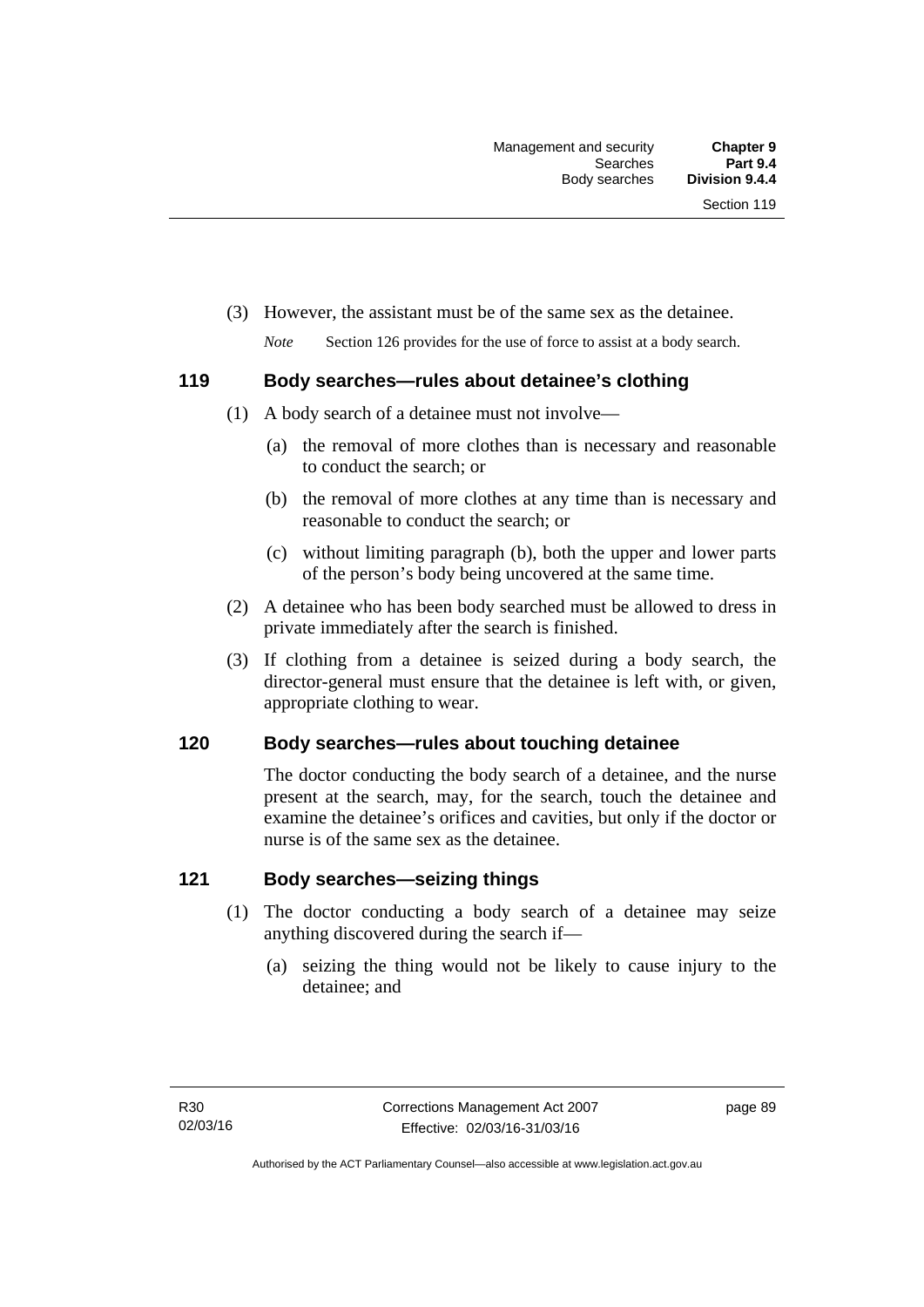- (b) the doctor believes, on reasonable grounds, that the thing may be evidence of the commission of an offence or disciplinary breach by the detainee.
- (2) The doctor must give the thing seized to a corrections officer as soon as practicable.

## **Division 9.4.5 Searches of premises and property**

## **122 Searches—premises and property**

- (1) The director-general may, at any time, direct a corrections officer to search—
	- (a) any part of a correctional centre; or
	- (b) anything at a correctional centre, including anything in the possession of anyone at a correctional centre; or
	- (c) any vehicle used for transporting a detainee.

### **Examples of searches under this section**

a search of any of the following for a prohibited thing:

- any area or building or part of a building (including a cell) at a correctional centre
- any storage area, including an area used by detainees or corrections officers, at a correctional centre
- any vehicle, machinery or equipment at a correctional centre
- *Note* An example is part of the Act, is not exhaustive and may extend, but does not limit, the meaning of the provision in which it appears (see [Legislation Act,](http://www.legislation.act.gov.au/a/2001-14) s 126 and s 132).
- (2) However, this section does not authorise—
	- (a) a search of anyone at a correctional centre; or
	- (b) any clothing being worn by anyone at a correctional centre at the time of the search.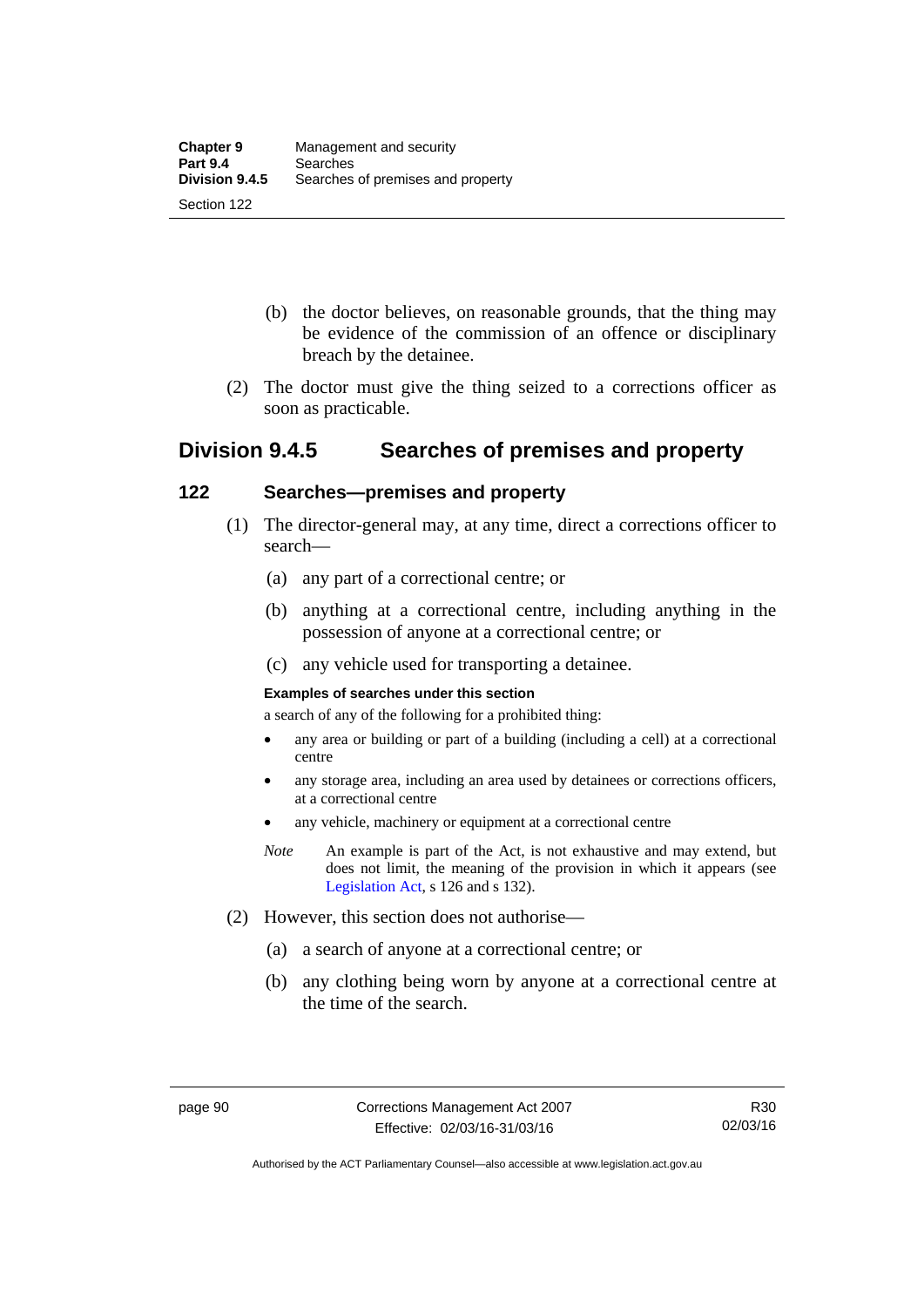(3) In this section:

*search* includes search—

- (a) with any device using electronic or other technology; and
- (b) by physical means; and
- (c) with the assistance of a corrections dog.

## **123 Searches of detainee cells—legally privileged material**

- (1) This section applies if a detainee has legally privileged material at a correctional centre.
- (2) A corrections officer may search the detainee's cell under section 122 in the absence of the detainee if—
	- (a) the detainee removes the legally privileged material from the cell; or
	- (b) the legally privileged material is stored in accordance with a corrections policy or operating procedure made for subsection (3).
- (3) Without limiting section 14 (Corrections policies and operating procedures), a corrections policy or operating procedure may include provision for the secure storage at a correctional centre of legally privileged material for detainees.

## **124 Searches of detainee cells—suspected legally privileged material**

- (1) If a corrections officer suspects, on reasonable grounds, that a detainee's cell contains legally privileged material, the officer may search the cell only if the detainee is present.
- (2) A search under subsection (1) may include an examination of any legally privileged material, and anything containing the material, found in the cell.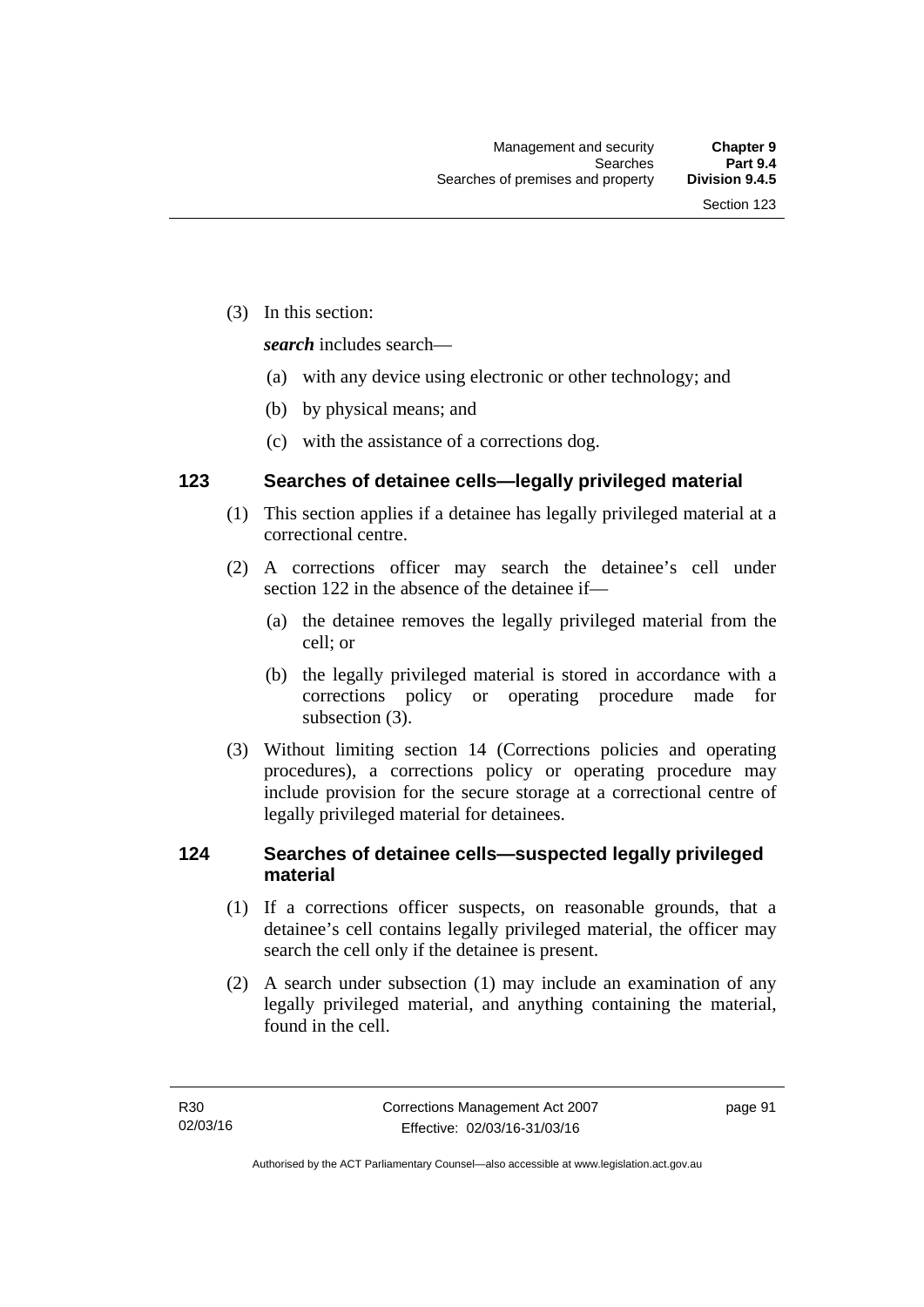- (3) However, the officer may not read any legally privileged material found in the cell unless the detainee is present and—
	- (a) the detainee consents to the officer reading the material; or
	- (b) the officer suspects, on reasonable grounds, that the material contains information that—
		- (i) may threaten security or good order at a correctional centre; or
		- (ii) relates to an offence or disciplinary breach.
- (4) The officer need not comply with subsection (1) or (3) if the officer believes, on reasonable grounds, that urgent circumstances exist and that complying with the subsection would create a risk of injury to the officer, the detainee or anyone else.
- (5) The director-general must ensure that a record of action under subsection (4) is made and entered in the register of detainees.

## **Division 9.4.6 Searches—miscellaneous**

## **125 Searches—use of corrections dogs**

- (1) The director-general may direct a corrections officer to use a corrections dog to assist the officer in conducting a search under this part.
- (2) Without limiting subsection (1), the director-general may give the direction if the director-general believes, on reasonable grounds, that the assistance of the dog would minimise the intrusiveness of the search of a detainee by the officer.
- (3) The corrections officer and corrections dog may enter, and remain at any place, to assist in the conduct of a search under this part.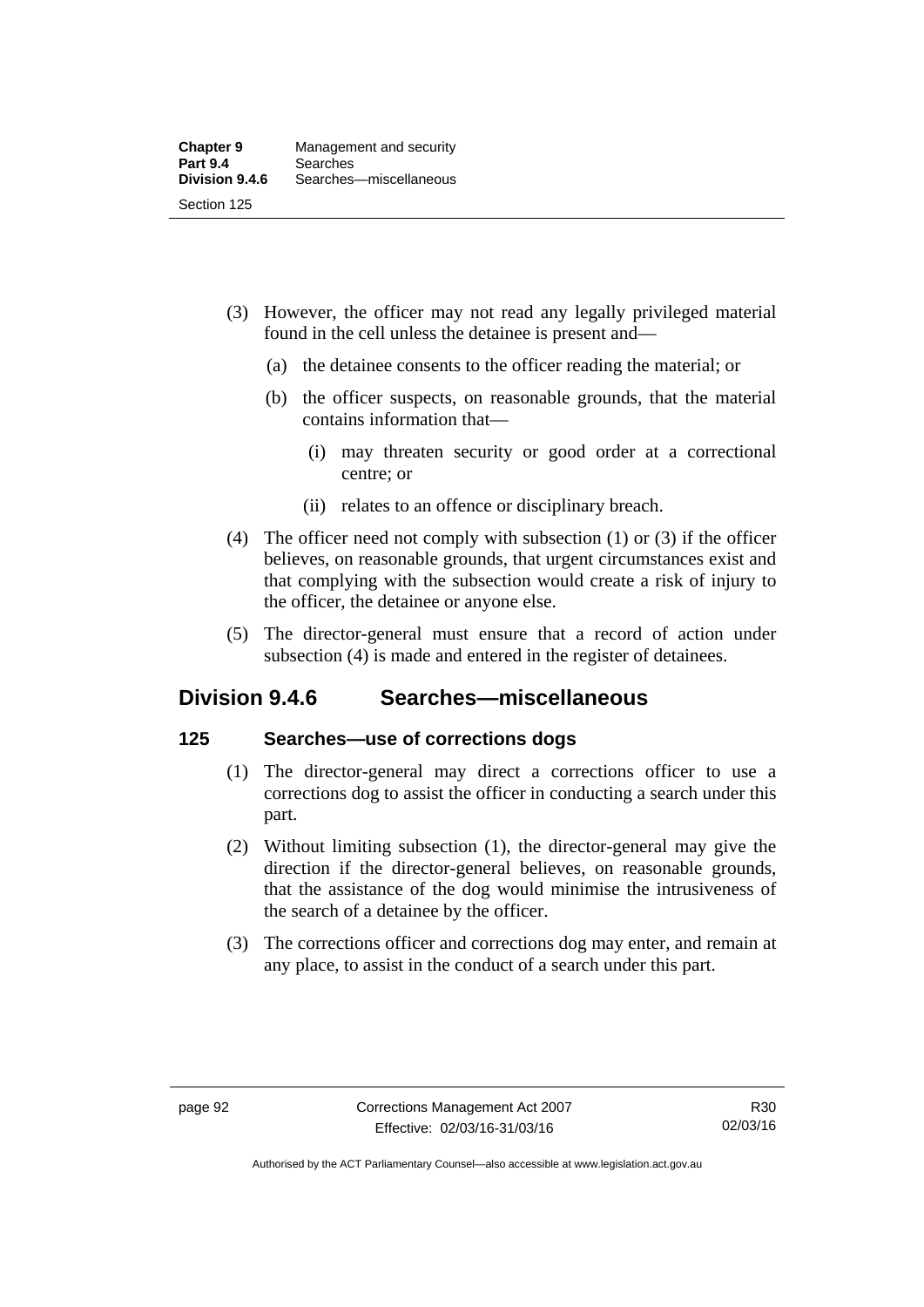## **126 Searches—use of force**

- (1) A corrections officer may use force—
	- (a) to carry out a search under this part; or
	- (b) to assist at a body search under section 118 (Body searches assistance from corrections officer); or
	- (c) to prevent the loss, destruction or contamination of anything seized, or that may be seized, during the search.
- (2) However, the corrections officer may use force only in accordance with part 9.7 (Use of force).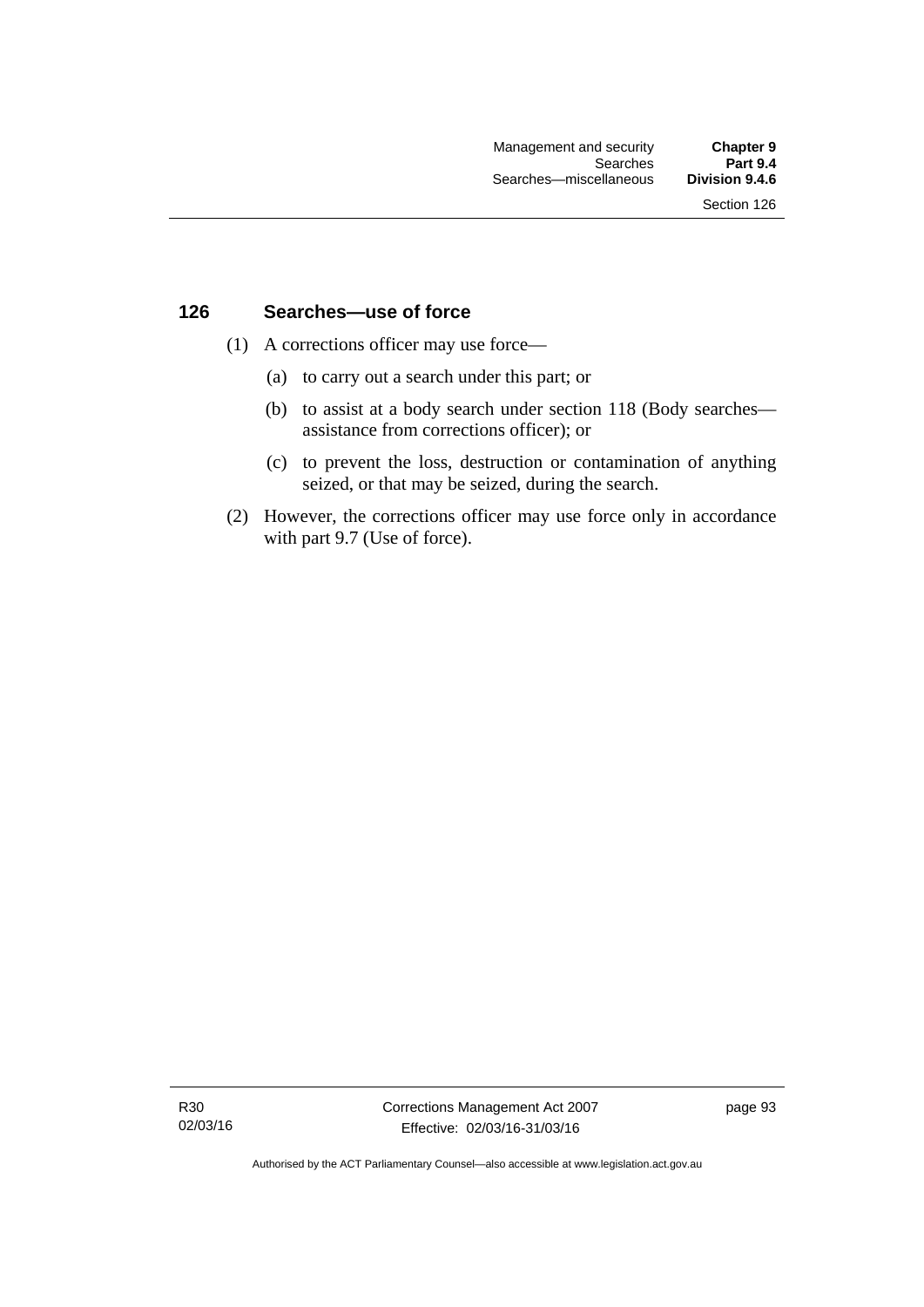**Chapter 9 Management and security**<br>**Part 9.5 Conserved Seizing property Seizing property** 

Section 127

# **Part 9.5 Seizing property**

## **127 Seizing mail etc**

- (1) The director-general may seize anything in a detainee's protected mail if the director-general believes, on reasonable grounds, that the thing—
	- (a) may physically harm the addressee or anyone else; or
	- (b) is a prohibited thing.
- (2) The director-general may seize other mail of a detainee, or anything in the mail, if the director-general suspects, on reasonable grounds, that the seizure is necessary to stop—
	- (a) any of the following entering or leaving a correctional centre:
		- (i) a prohibited thing;
		- (ii) anything that may pose a risk to security or good order at a correctional centre;
		- (iii) anything that appears is being used, or is intended, for the commission of an offence or disciplinary breach; or
	- (b) threatening or otherwise inappropriate correspondence leaving a correctional centre; or
	- (c) a detainee obtaining or buying goods without the director-general's approval.

#### **Example of inappropriate correspondence—par (b)**

mail addressed to a person by someone convicted of a sexual offence against the person

*Note* An example is part of the Act, is not exhaustive and may extend, but does not limit, the meaning of the provision in which it appears (see [Legislation Act,](http://www.legislation.act.gov.au/a/2001-14) s 126 and s 132).

Authorised by the ACT Parliamentary Counsel—also accessible at www.legislation.act.gov.au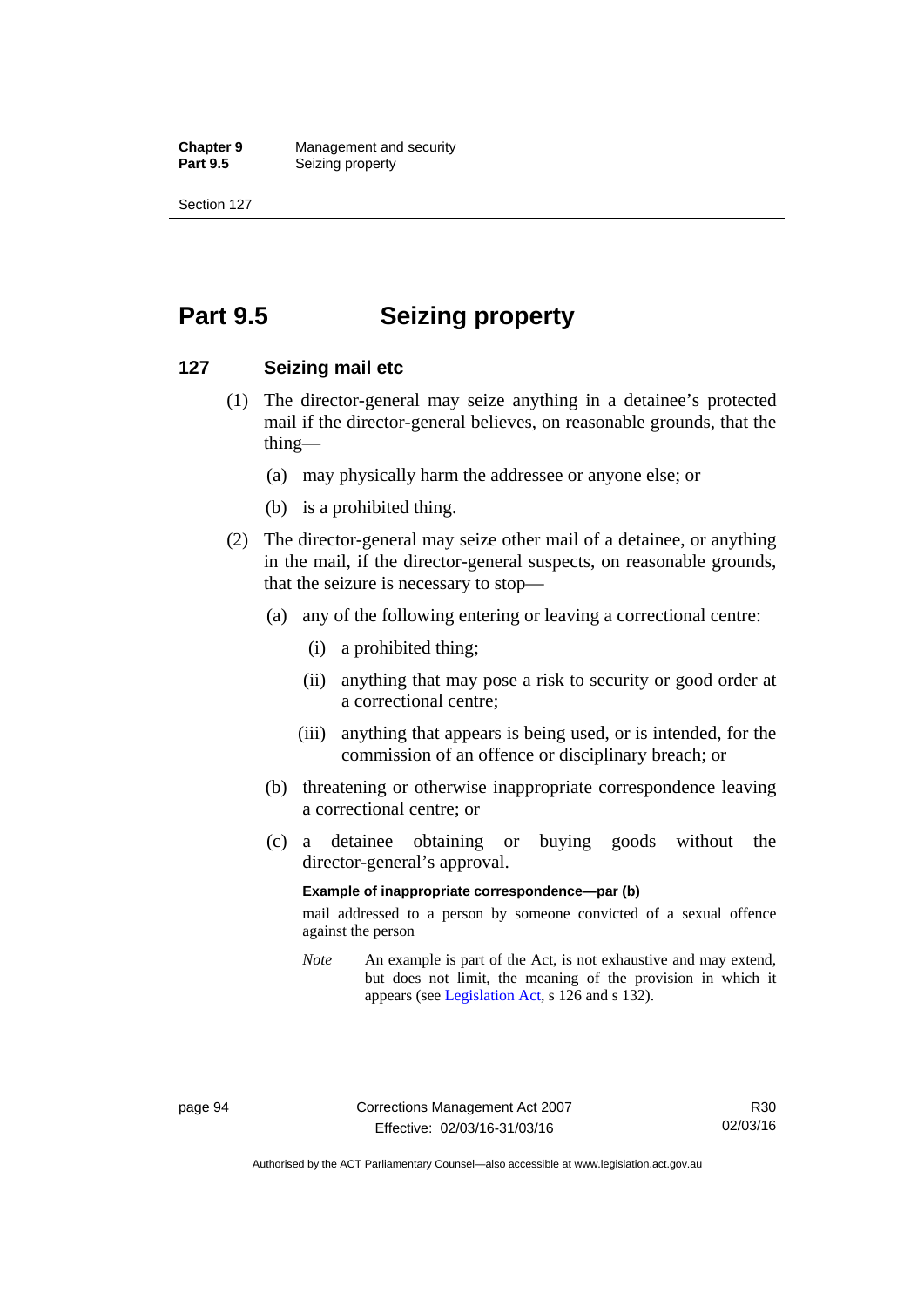(3) The director-general may seize a document only if the director-general believes, on reasonable grounds, that the document is not legally privileged.

### **128 Seizing property—general**

- (1) The director-general may seize—
	- (a) anything found at a correctional centre, whether or not in a person's custody or possession, that the director-general suspects, on reasonable grounds, jeopardises or is likely to jeopardise—
		- (i) security or good order at a correctional centre; or
		- (ii) the safety of anyone at a correctional centre; or
	- (b) anything found at a correctional centre, whether or not in a person's possession, that the director-general suspects, on reasonable grounds, is being used, or is intended, for the commission of an offence or a disciplinary breach; or
	- (c) a prohibited thing found on a detainee or in a detainee's custody or possession, unless the detainee has the written approval of the director-general to possess the thing.
- (2) To remove any doubt, this section extends to anything found in a search under part 9.4 (Searches).
- (3) The director-general may seize a document only if the director-general believes, on reasonable grounds, that the document is not legally privileged.

#### **129 Receipt for seizure**

(1) The director-general must prepare a written receipt for a seizure under section 127 or section 128.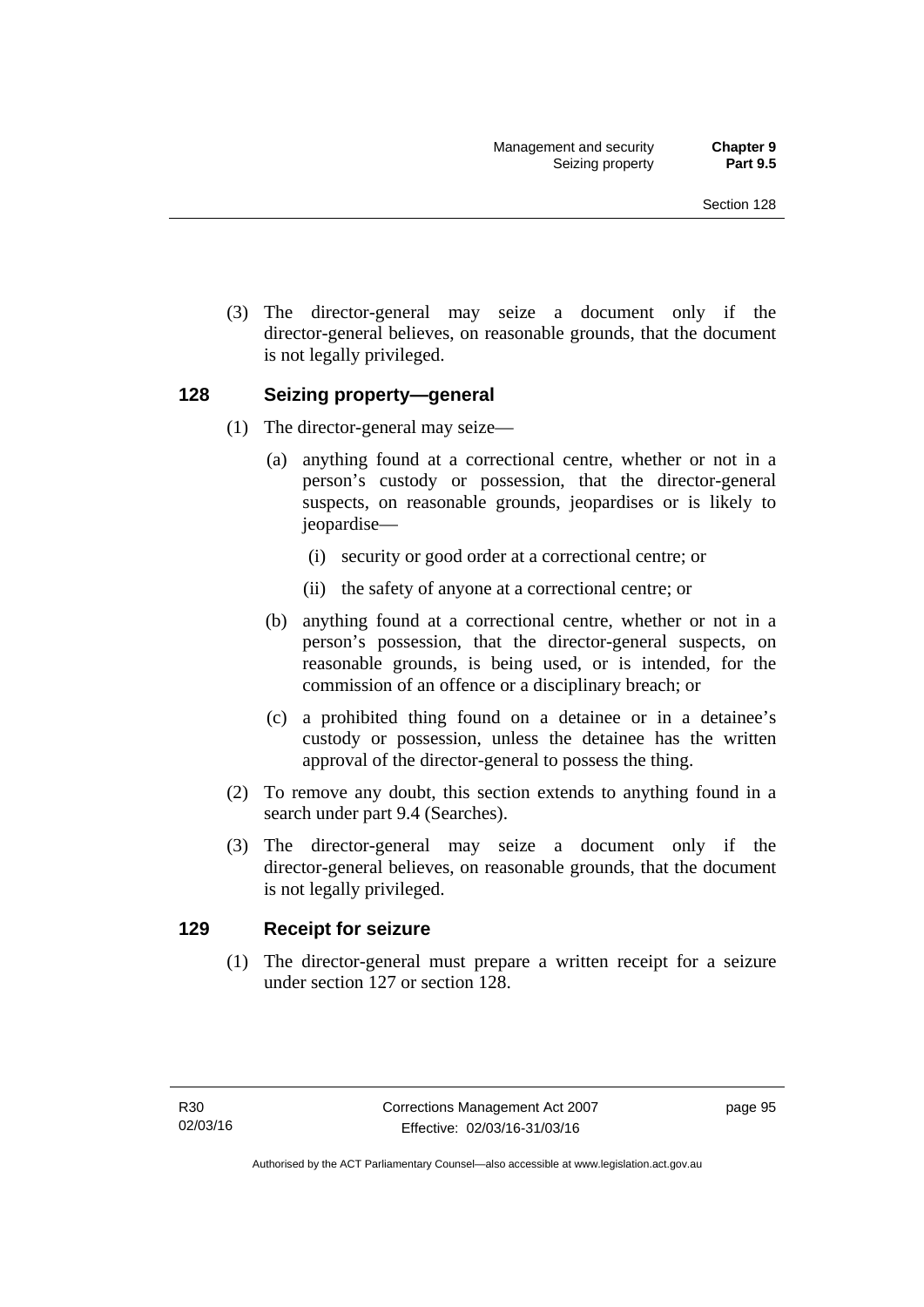#### **Chapter 9** Management and security<br>**Part 9.5** Seizing property **Seizing property**

Section 130

- (2) As soon as practicable after the seizure (but no later than 7 days after the day of the seizure), the director-general must give a copy of the receipt to—
	- (a) the owner of the thing seized; or
	- (b) if the owner cannot be identified after reasonable inquiries (given the thing's apparent value)—the person from whom the thing was seized.
- (3) The receipt must—
	- (a) identify the thing seized; and
	- (b) outline the grounds for the seizure; and
	- (c) include a statement about the effect of section 130; and
	- (d) include anything else prescribed by regulation.
- (4) In this section:

*owner*, of a thing, includes a person entitled to possession of the thing.

#### **130 Forfeiture of things seized**

- (1) A thing seized under section 127 or section 128 is forfeited to the Territory if the director-general decides, on reasonable grounds—
	- (a) that—
		- (i) after making reasonable inquiries (given the thing's apparent value), the owner of the thing cannot be found; or
		- (ii) after making reasonable efforts (given the thing's apparent value), the thing cannot be returned to the owner; or

Authorised by the ACT Parliamentary Counsel—also accessible at www.legislation.act.gov.au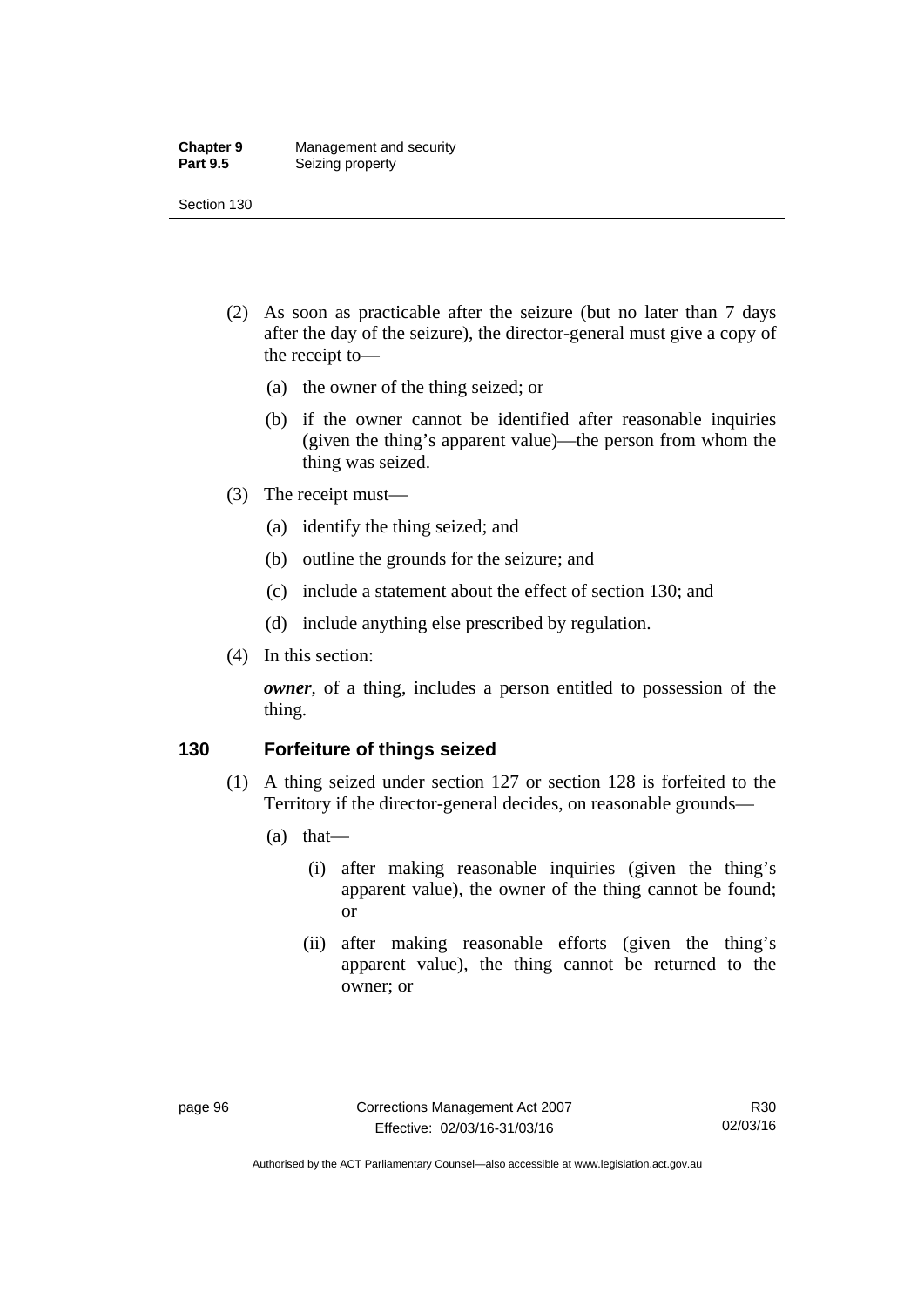- (b) that—
	- (i) possession of the thing by a detainee is an offence or disciplinary breach; or
	- (ii) it is necessary to keep the thing to stop it being used for the commission of an offence or disciplinary breach; or
	- (iii) the thing is inherently unsafe.
- (2) The director-general may deal with a thing forfeited to the Territory under this section, or dispose of it, as the director-general considers, on reasonable grounds, to be appropriate.
- (3) However, subsection (2) is subject to any order under the *[Crimes](http://www.legislation.act.gov.au/a/1900-40)  [Act 1900](http://www.legislation.act.gov.au/a/1900-40),* section 249 (Seizure of forfeited articles).

#### **Examples—s (2)**

- 1 giving a forfeited weapon to a police officer
- 2 keeping a forfeited electrical appliance and using it for the benefit of detainees generally
- 3 dumping a forfeited thing of little value
- *Note 1* An example is part of the Act, is not exhaustive and may extend, but does not limit, the meaning of the provision in which it appears (see [Legislation Act,](http://www.legislation.act.gov.au/a/2001-14) s 126 and s 132).
- *Note 2* The *[Crimes Act 1900](http://www.legislation.act.gov.au/a/1900-40)* also provides for articles forfeited under any law in force in the ACT to be seized by a member of the police force, taken before the Magistrates Court and for the court to order disposal of the article by the public trustee (see that Act, s 249 and s 250).
- *Note 3* The *[Uncollected Goods Act 1996](http://www.legislation.act.gov.au/a/1996-86)* provides generally for the disposal of uncollected goods, including goods abandoned on premises controlled by the Territory.

#### **131 Return of things seized but not forfeited**

- (1) If a thing seized under section 127 or section 128 is not forfeited, the director-general must return it to its owner—
	- (a) no later than the end of 6 months after the day it was seized; or

page 97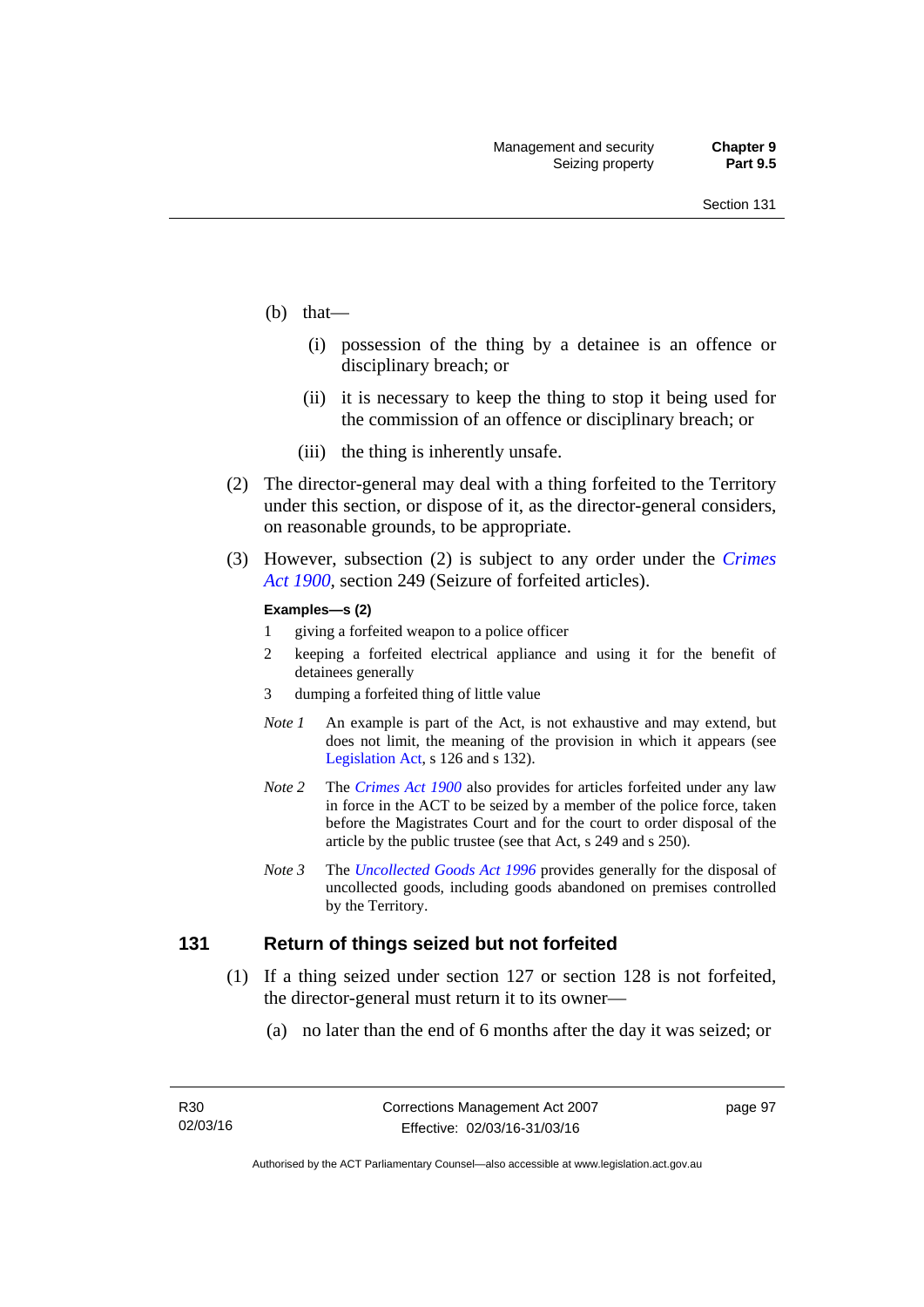| <b>Chapter 9</b> | Management and security |
|------------------|-------------------------|
| <b>Part 9.5</b>  | Seizing property        |

Section 131

- (b) if a proceeding for an offence or disciplinary breach involving the thing is started within the 6-month period—at the end of the proceeding and any appeal from, or the review of, the proceeding.
- (2) However, if the thing was being retained as evidence of an offence or disciplinary breach and the director-general believes, on reasonable grounds, that its retention as evidence is no longer necessary, the director-general must return it immediately.
- (3) In this section:

*owner*—see section 129 (4).

page 98 Corrections Management Act 2007 Effective: 02/03/16-31/03/16

R30 02/03/16

Authorised by the ACT Parliamentary Counsel—also accessible at www.legislation.act.gov.au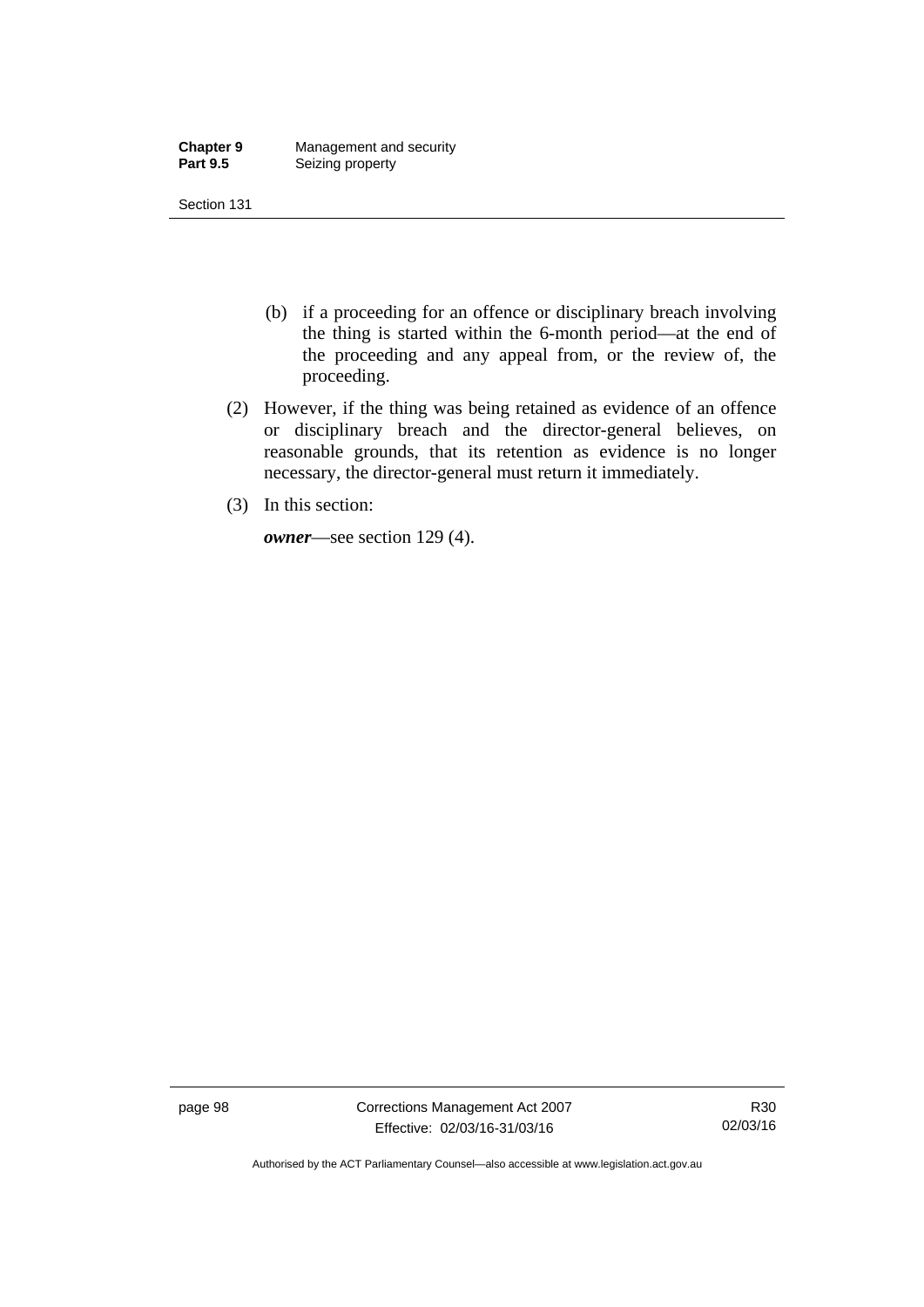# **Part 9.6 Alcohol and drug testing**

## **Division 9.6.1 General**

## **132 Definitions—***drug* **and** *test sample*

In this Act:

#### *drug*—

- (a) means—
	- (i) a controlled drug under the [Criminal Code](http://www.legislation.act.gov.au/a/2002-51), section 600; or
	- (ii) a substance prescribed by regulation for this definition; but
- (b) does not include any of the following:
	- (i) a drug lawfully supplied, and taken as prescribed or directed, by a health practitioner;
	- (ii) a drug lawfully supplied and self-administered;
	- (iii) a drug exempted under section 133.

*test sample* means a sample of breath, saliva, urine, hair, blood, or anything else prescribed by regulation.

### **133 When test sample** *positive*

- (1) A person is taken to provide a *positive* test sample for alcohol or a drug if, when directed under this Act or the *[Crimes \(Sentence](http://www.legislation.act.gov.au/a/2005-59)  [Administration\) Act 2005](http://www.legislation.act.gov.au/a/2005-59)*, to provide a test sample—
	- (a) the person fails to provide a test sample in accordance with the direction; or
		- *Note Fail* includes refuse, see the [Legislation Act,](http://www.legislation.act.gov.au/a/2001-14) dict, pt 1.
	- (b) the person provides an invalid test sample; or

page 99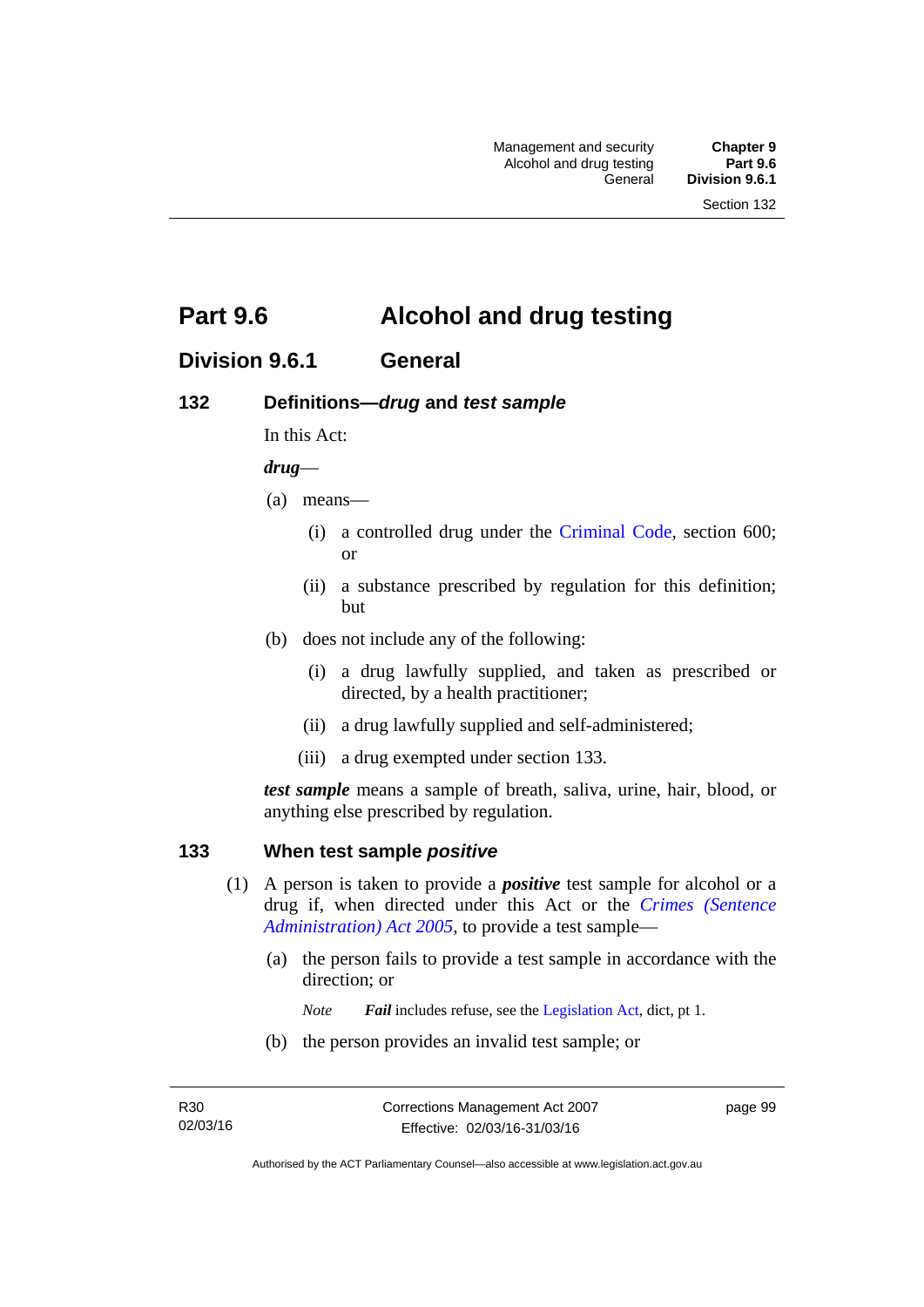- (c) for a full-time detainee—the detainee provides a test sample that shows the detainee has taken alcohol or a drug; or
- (d) for a person serving a term of imprisonment by intensive correction—the person provides a test sample that shows the person—
	- (i) either—
		- (A) if the person is under a condition or a direction that the person not take alcohol—has taken alcohol; or
		- (B) in any other case—has a blood alcohol concentration of the prescribed concentration or more; or
	- (ii) has taken a drug.
- (2) However, subsection (1) (a) does not apply if the person has a reasonable excuse for failing to provide the test sample within a reasonable time of the direction being given.

#### **Examples of reasonable excuse**

- 1 a medical condition that prevents the person from providing a test sample as directed
- 2 prescribed medication that may affect test results
- *Note* An example is part of the Act, is not exhaustive and may extend, but does not limit, the meaning of the provision in which it appears (see [Legislation Act,](http://www.legislation.act.gov.au/a/2001-14) s 126 and s 132).
- (3) The director-general may exempt a drug from the application of this part.
- (4) An exemption is a notifiable instrument.

*Note* A notifiable instrument must be notified under the [Legislation Act](http://www.legislation.act.gov.au/a/2001-14).

(5) In this section:

*invalid*—a test sample provided by a person is *invalid* if—

 (a) the person tampers, or attempts to tamper, with the test sample; or

Authorised by the ACT Parliamentary Counsel—also accessible at www.legislation.act.gov.au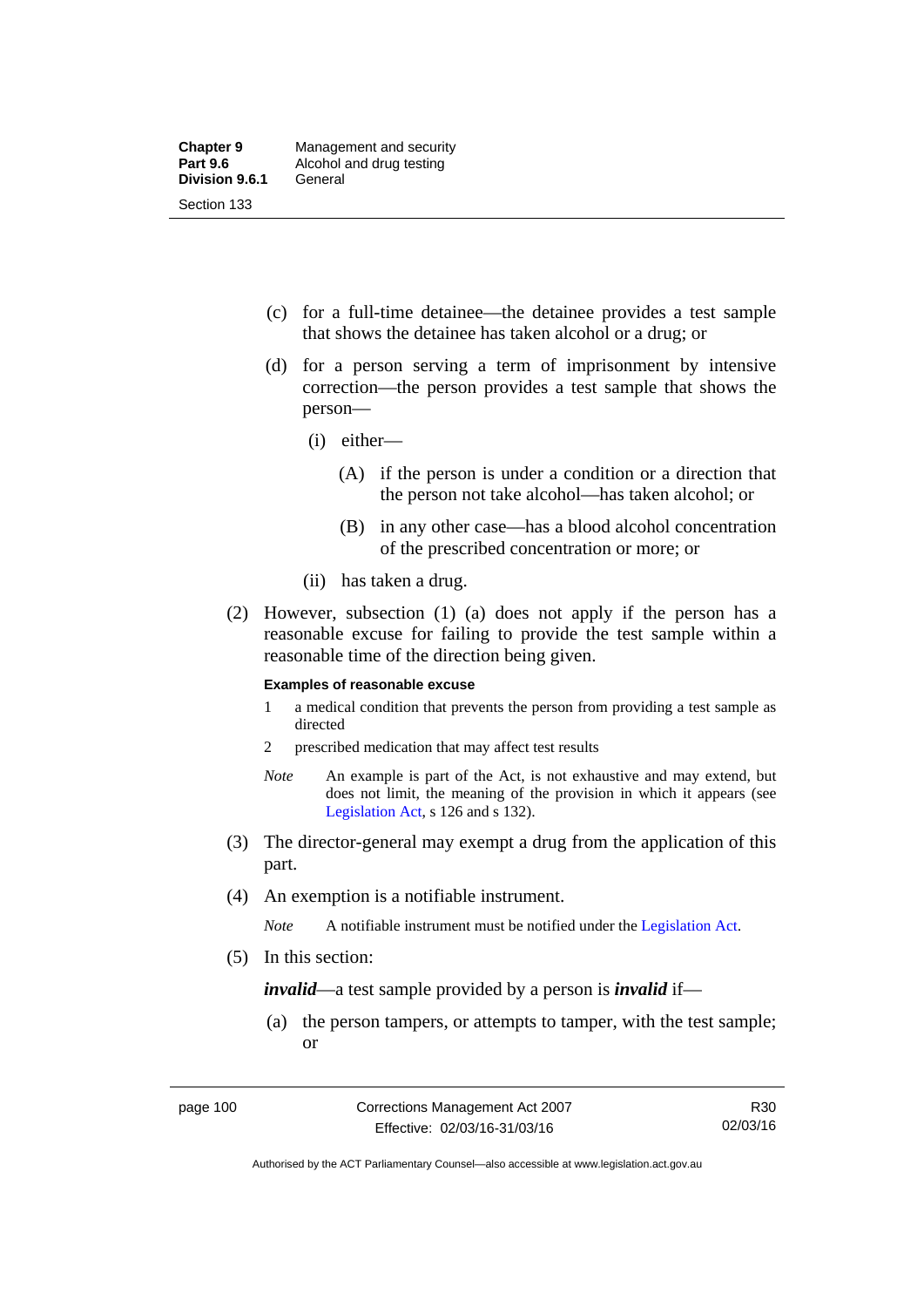(b) the person otherwise changes, or attempts to change, the results of the test sample.

#### *prescribed concentration*, of alcohol, means—

- (a) 0.02g of alcohol per 100mL of blood; or
- (b) if a regulation prescribes another concentration—the prescribed concentration.

## **Division 9.6.2 Alcohol and drug testing—detainees**

## **134 Alcohol and drug testing of detainees**

- (1) The director-general may direct the following to provide a stated kind of test sample:
	- (a) a detainee;
	- (b) a number of randomly selected detainees at a correctional centre.
- (2) The director-general, or a doctor, or nurse, appointed under section 22 (Health practitioners—non-therapeutic functions), may give a detainee a direction about the way a detainee must provide the test sample.
- (3) However—
	- (a) a direction under this section must be consistent with any requirement prescribed by an operating procedure for this section; and
	- (b) only a doctor, or nurse, appointed under section 22 (Health practitioners—non-therapeutic functions) may take a blood sample.
- (4) A doctor or nurse who takes a test sample from a detainee must give the sample to a corrections officer.

page 101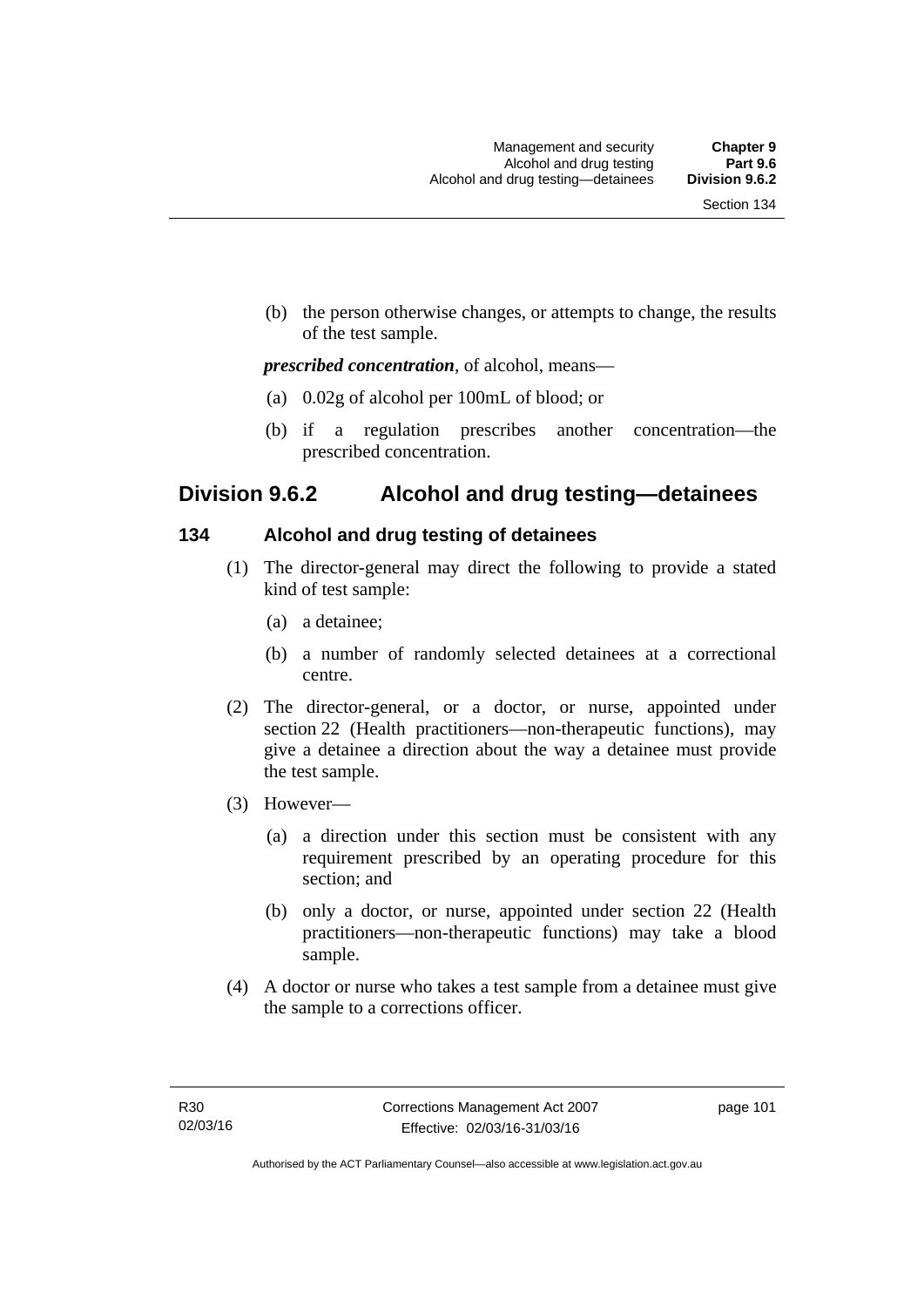- (5) The director-general must give the detainee notice of the results of any test conducted on the test sample as soon as practicable after the director-general receives them.
- (6) In this section:

*randomly selected* means chosen by a computer programmed to choose names randomly from the register of detainees.

#### **135 Effect of positive test sample from detainee**

- (1) This section applies if—
	- (a) a detainee is directed under this Act or the *[Crimes \(Sentence](http://www.legislation.act.gov.au/a/2005-59)  [Administration\) Act 2005](http://www.legislation.act.gov.au/a/2005-59)* to provide a test sample; and
	- (b) the test sample provided by the detainee is positive.
- (2) The director-general may have regard to the positive test sample in making any decision in relation to the management of the detainee under this Act.

#### **Examples of decisions**

- 1 decisions under section 78 (Case management plans—scope etc) or section 80 (Security classification—basis etc)
- 2 decisions under chapter 10 (Discipline)
- *Note 1* An example is part of the Act, is not exhaustive and may extend, but does not limit, the meaning of the provision in which it appears (see [Legislation Act,](http://www.legislation.act.gov.au/a/2001-14) s 126 and s 132).
- *Note* 2 The taking (in any way) of alcohol or a drug into the body is a disciplinary breach (see s 152 (Meaning of *disciplinary breach*)). The results of the analysis of a substance under this Act, signed by an analyst, is evidence of the facts stated in the certificate (see s 226 (Evidentiary certificates)).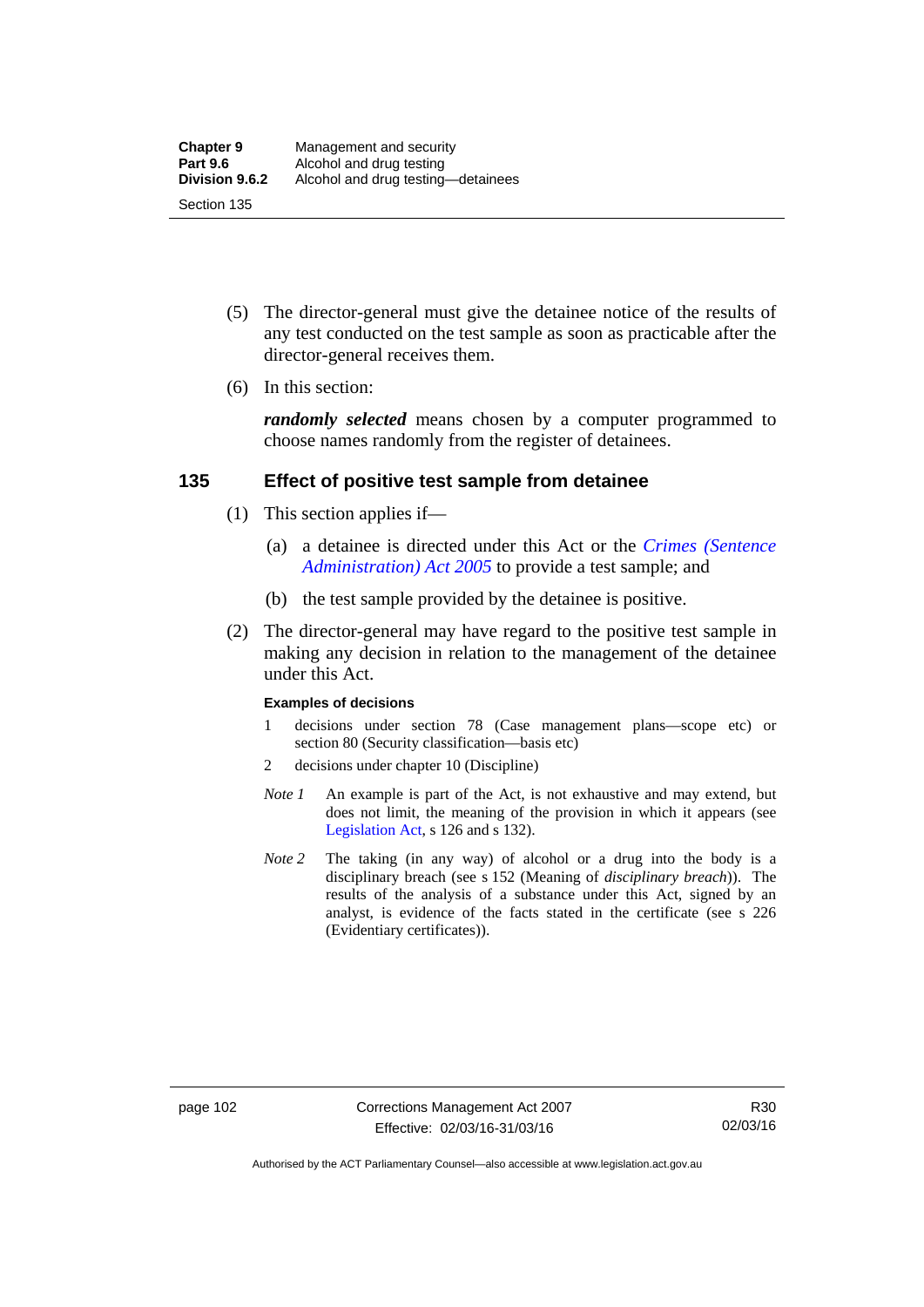# **Division 9.6.3 Alcohol and drug testing—corrections officers etc**

#### **136 Alcohol and drug testing of corrections officers etc**

- (1) A regulation may make provision in relation to alcohol and drug testing of—
	- (a) corrections officers; and
	- (b) public servants and other people who work at or visit correctional centres, whether as employees, contractors, volunteers or otherwise.
- (2) In particular, a regulation may make provision in relation to any of the following:
	- (a) the circumstances for testing, including when and where tests may be conducted;
	- (b) the conduct of the tests.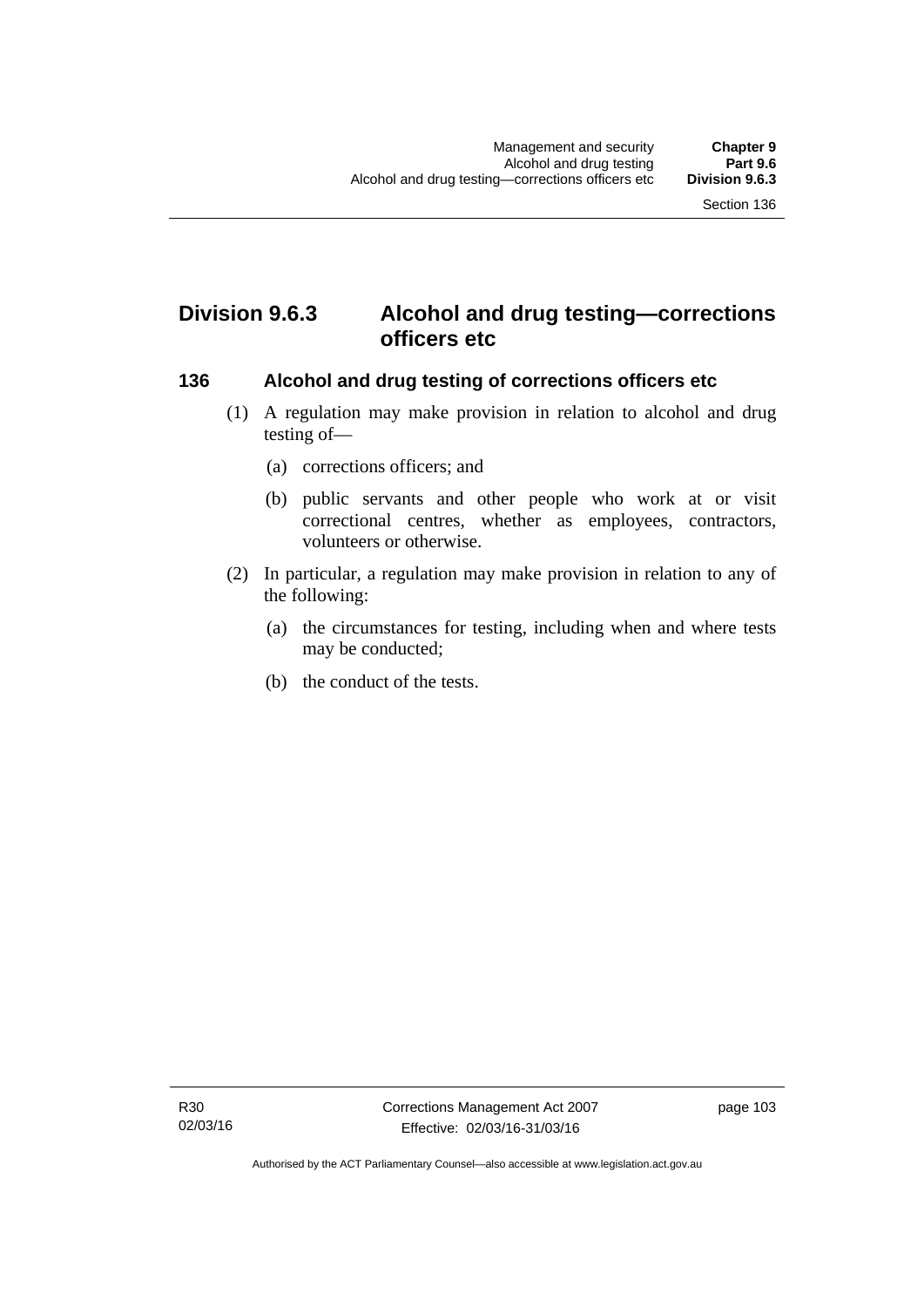**Chapter 9** Management and security<br>**Part 9.7** Use of force **Use of force** 

Section 137

# **Part 9.7 Use of force**

#### **137 Managing use of force**

- (1) The director-general must ensure, as far as practicable, that the use of force in relation to the management of detainees is always—
	- (a) a last resort; and
	- (b) in accordance with this part.
- (2) Without limiting section 14 (Corrections policies and operating procedures), the director-general must make a corrections policy or operating procedure in relation to the use of force, including provision in relation to the following:
	- (a) the circumstances, and by whom, force may be used;
	- (b) the kinds of force that may be used.
	- *Note* The power to make a corrections policy or operating procedure includes power to make different provisions in relation to different matters or different classes of matters, and provisions that apply differently by reference to stated exceptions or factors (see [Legislation Act](http://www.legislation.act.gov.au/a/2001-14), s 48).

#### **138 Authorised use of force**

- (1) A corrections officer may use force that is necessary and reasonable for this Act, including for any of the following:
	- (a) to compel compliance with a direction given in relation to a detainee by the director-general;
	- (b) to act under section 126 (Searches—use of force);
	- (c) to prevent or stop the commission of an offence or disciplinary breach;
	- (d) to prevent the escape of a detainee;
	- (e) to prevent unlawful damage, destruction or interference with property;

R30 02/03/16

Authorised by the ACT Parliamentary Counsel—also accessible at www.legislation.act.gov.au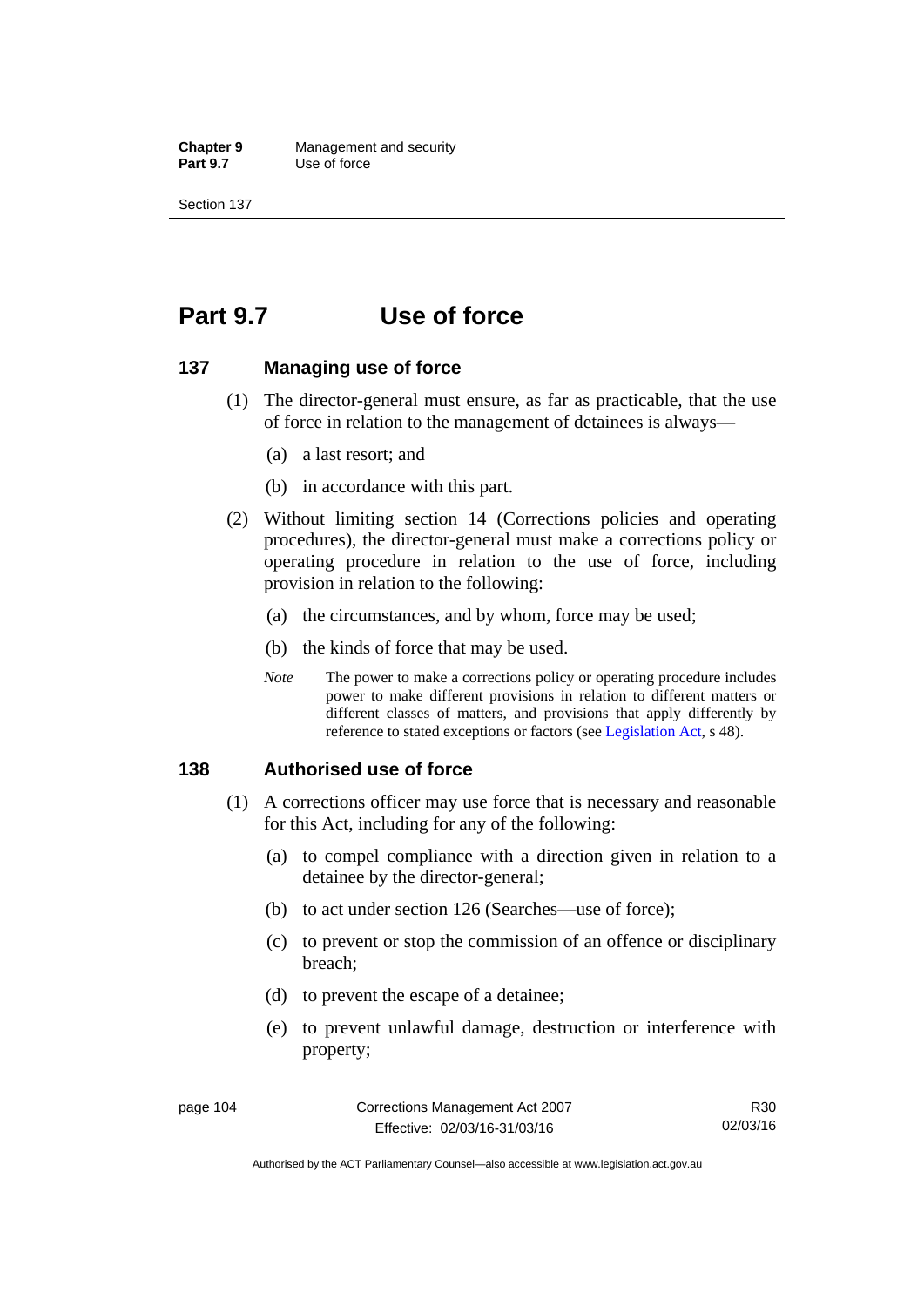- (f) to defend the officer or someone else;
- (g) to prevent a detainee from inflicting self-harm;
- (h) anything else prescribed by regulation.
- (2) However, a corrections officer may use force only if the officer believes, on reasonable grounds, that the purpose for which force may be used cannot be achieved in another way.

### **139 Application of force**

- (1) A corrections officer may use force under this part only if the officer—
	- (a) gives a clear warning of the intended use of force; and
	- (b) allows enough time for the warning to be observed; and
	- (c) uses no more force than is necessary and reasonable in the circumstances; and
	- (d) uses force, as far as practicable, in a way that reduces the risk of causing death or grievous bodily harm.
- (2) However, the corrections officer need not comply with subsection  $(1)$   $(a)$  or  $(b)$  if, in urgent circumstances, the officer believes, on reasonable grounds, that doing so would create a risk of injury to the officer, the detainee or anyone else.

#### **Example of urgent circumstances**

the detainee is assaulting someone or engaging in self-harm

*Note* An example is part of the Act, is not exhaustive and may extend, but does not limit, the meaning of the provision in which it appears (see [Legislation Act,](http://www.legislation.act.gov.au/a/2001-14) s 126 and s 132).

#### **140 Use of restraints or weapons**

 (1) The use of force under this part includes the use of restraints and weapons.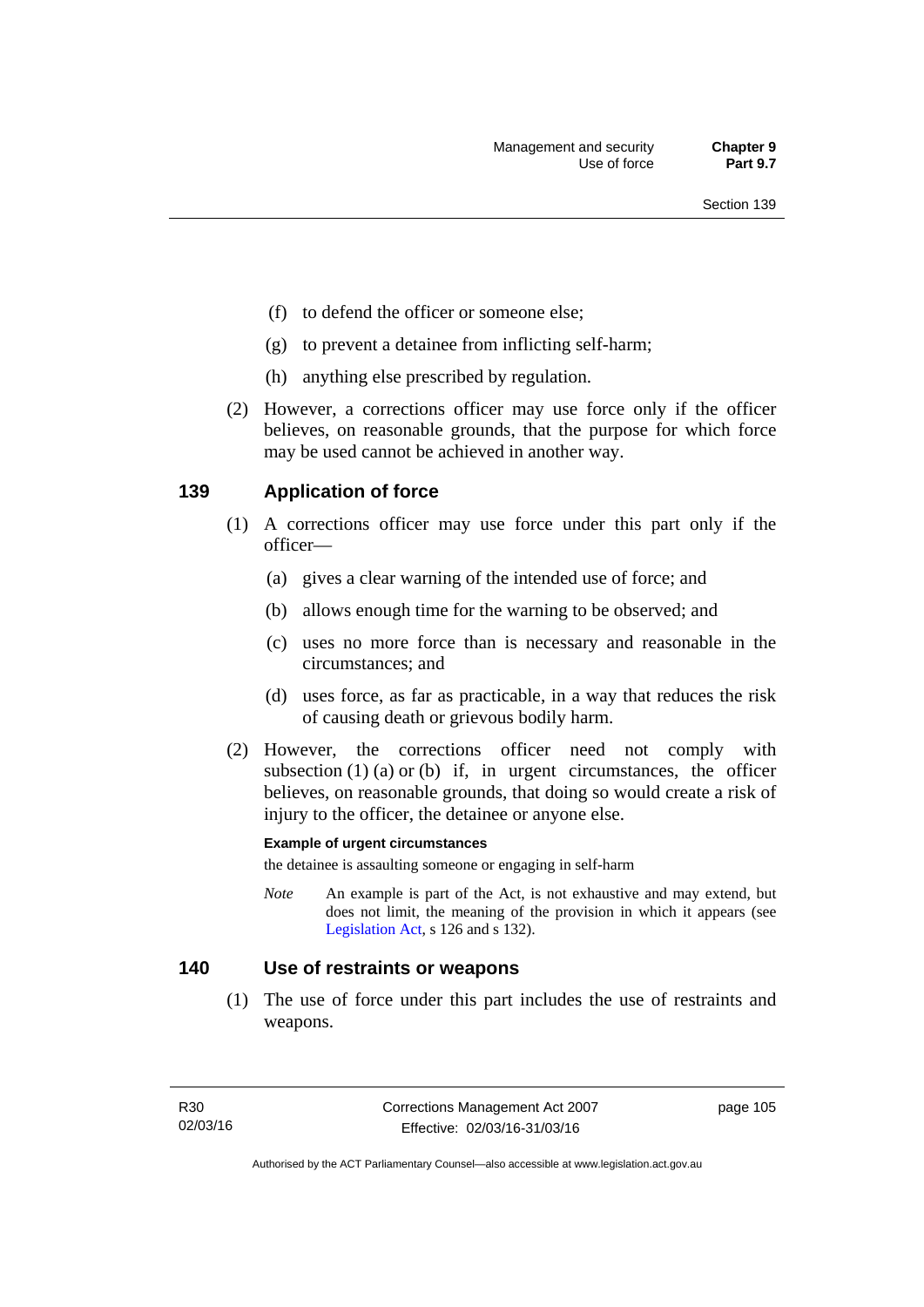#### **Chapter 9** Management and security<br>**Part 9.7** Use of force **Use of force**

Section 140

- (2) The director-general must ensure, as far as practicable, that the use of force involving a restraint or weapon is proportionate to the circumstances, and in particular that—
	- (a) the circumstances are sufficiently serious to justify the use; and
	- (b) the kind of restraint or weapon is appropriate in the circumstances; and
	- (c) the restraint or weapon is used appropriately in the circumstances.
- (3) The director-general must also ensure that restraints and weapons are only used under this part—
	- (a) by corrections officers trained to use them; and
	- (b) in accordance with a corrections policy or operating procedure that applies to their use.
- (4) A health practitioner appointed under section 22 (Health practitioners—non-therapeutic functions) may administer a drug as a restraint, or direct the use of another form of restraint, if the health practitioner believes, on reasonable grounds, that is necessary and reasonable—
	- (a) to treat a detainee, particularly where the detainee's behaviour cannot be controlled otherwise; or
	- (b) to prevent a detainee inflicting self-harm, or harming someone else, particularly where other forms of restraint are unlikely to be effective; or
	- (c) to prevent the escape of a detainee, particularly while being transferred to or from a correctional centre or other place.
- (5) The director-general must ensure that firearms are not used under this part unless someone's life is under threat or a detainee or other person offers armed resistance to a corrections officer or police officer exercising a function under this Act or another Act.

Authorised by the ACT Parliamentary Counsel—also accessible at www.legislation.act.gov.au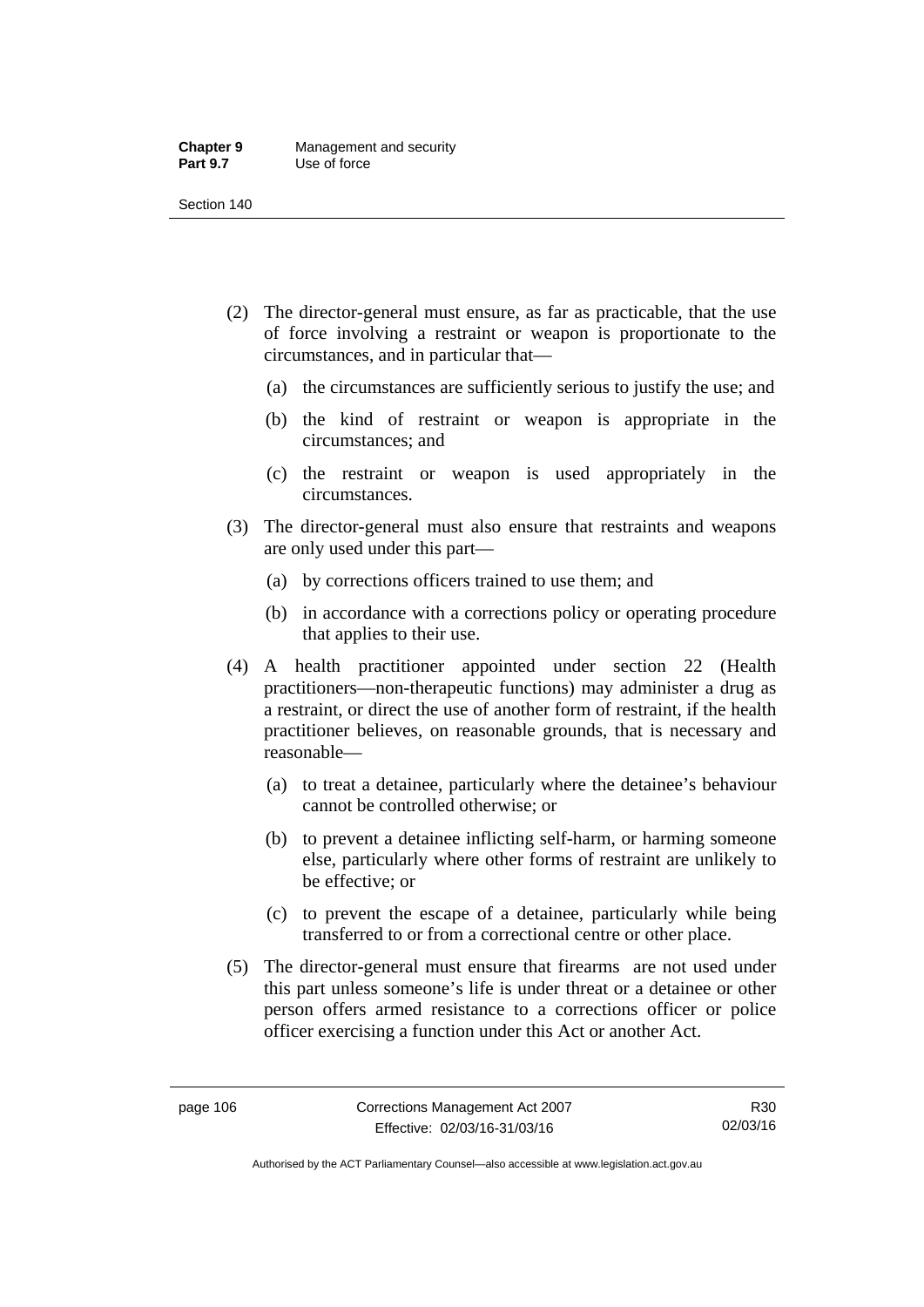- (6) In applying force under this part, a corrections officer may use a restraint or weapon, including any of the following:
	- (a) body contact;
	- (b) handcuffs, restraint jackets and other restraining devices;
	- (c) riot control equipment;
	- (d) a chemical agent;
	- (e) a gas gun;
	- (f) a firearm;
	- (g) anything else prescribed by regulation.

#### **141 Medical examination after use of force**

The director-general must ensure that a doctor appointed under section 21 (Doctors—health service appointments) examines a detainee injured by the use of force under this part as soon as practicable and that appropriate health care is available to the detainee.

## **142 Reporting use of force**

- (1) The director-general must keep a record of any incident involving the use of force under this part that causes injury or death to anyone.
- (2) The record must—
	- (a) include details of the incident, including the circumstances, the decision to use force and the force used; and
	- (b) be available for inspection under chapter 7 (Inspection of correctional centres).
- (3) The director-general must give a copy of the record to an official visitor.

page 107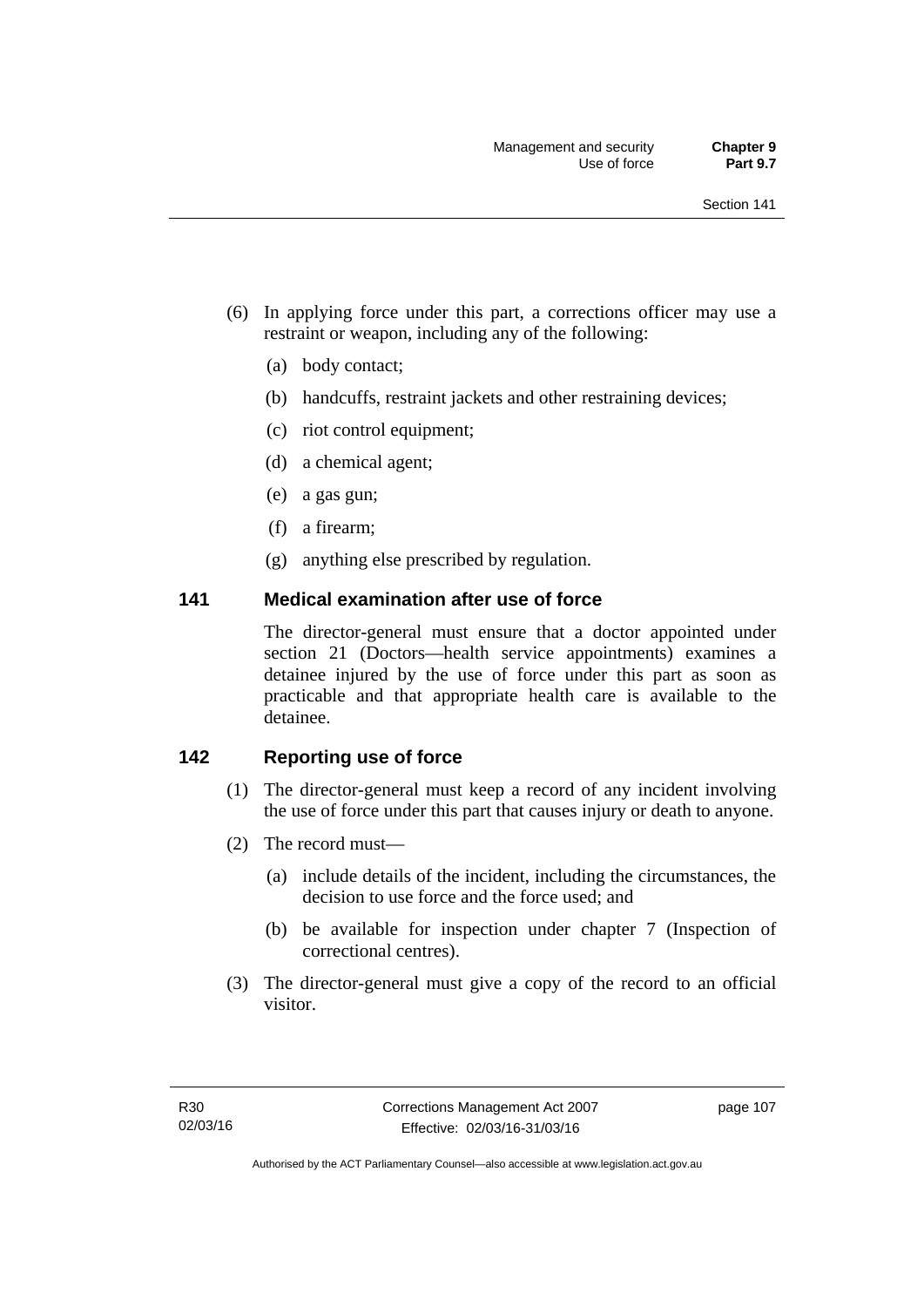**Chapter 9** Management and security<br>**Part 9.8** Access to correctional cen Access to correctional centres

Section 143

# **Part 9.8 Access to correctional centres**

#### **143 Visiting conditions**

 (1) The director-general may declare conditions that apply in relation to visits to a correctional centre.

#### **Examples of conditions declared**

- 1 the times and duration of visits
- 2 the number of visitors allowed
- 3 the conditions for conjugal, contact and non-contact visits
- 4 the circumstances in which visitors may be monitored
- 5 a prohibition on smoking in nonsmoking areas
- *Note* An example is part of the Act, is not exhaustive and may extend, but does not limit, the meaning of the provision in which it appears (see [Legislation Act,](http://www.legislation.act.gov.au/a/2001-14) s 126 and s 132).
- (2) A declaration is a disallowable instrument.
	- *Note I* The power to make an instrument includes power to make different provisions in relation to different matters or different classes of matters, and provisions that apply differently by reference to stated exceptions or factors (see [Legislation Act](http://www.legislation.act.gov.au/a/2001-14), s 48).
	- *Note 2* A disallowable instrument must be notified, and presented to the Legislative Assembly, under the [Legislation Act.](http://www.legislation.act.gov.au/a/2001-14)

#### **144 Notice of visiting conditions**

- (1) The director-general must take reasonable steps to bring the visiting conditions to the attention of visitors at a correctional centre.
- (2) Without limiting subsection (1), the director-general must ensure that—
	- (a) a notice is prominently displayed at each entrance to the centre open to visitors to the effect that visiting conditions apply at the centre; and
	- (b) a copy of the visiting conditions is available for inspection on request by visitors at the centre.

R30 02/03/16

Authorised by the ACT Parliamentary Counsel—also accessible at www.legislation.act.gov.au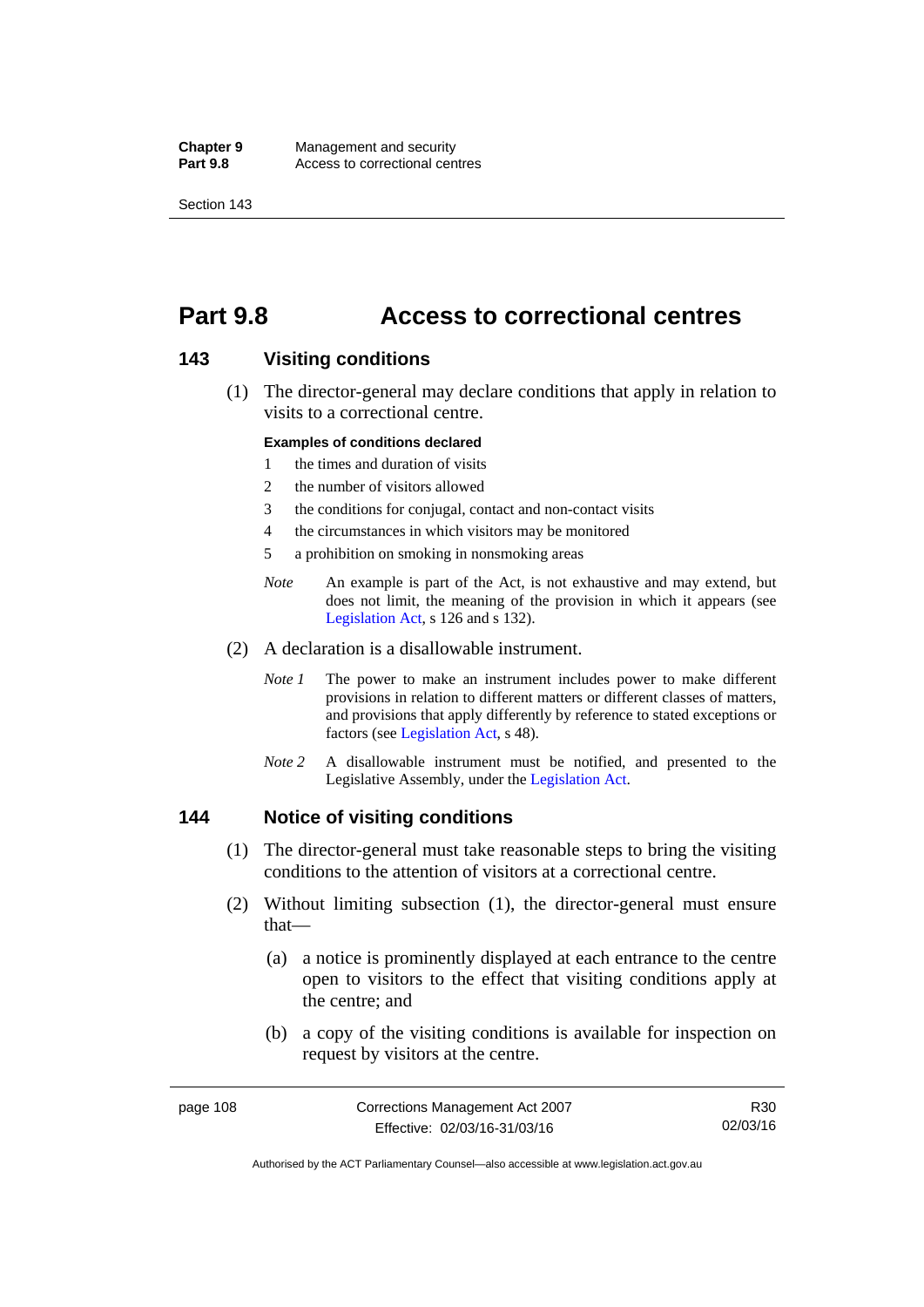#### **145 Taking prohibited things etc into correctional centre**

- (1) A person commits an offence if the person—
	- (a) takes a prohibited thing into a correctional centre; or
	- (b) gives a prohibited thing to a detainee; or
	- (c) removes a prohibited thing from a correctional centre.

Maximum penalty: 100 penalty units, imprisonment for 1 year or both.

- (2) Subsection (1) does not apply to any action approved by the director-general.
- (3) In this section:

*give* includes send.

*prohibited thing* includes something the person intends a detainee to use for making a prohibited thing or use otherwise in relation to a prohibited thing.

### **146 Directions to visitors**

- (1) The director-general may, orally or in writing, give a direction to a visitor at a correctional centre to do, or not do, something if the director-general believes, on reasonable grounds, that the direction is necessary and reasonable—
	- (a) to ensure compliance with the visiting conditions; or
	- (b) for security or good order at a correctional centre.
- (2) A person commits an offence if the person fails to comply with a direction given to the person under this section.

Maximum penalty: 50 penalty units, imprisonment for 6 months or both.

(3) An offence against this section is a strict liability offence.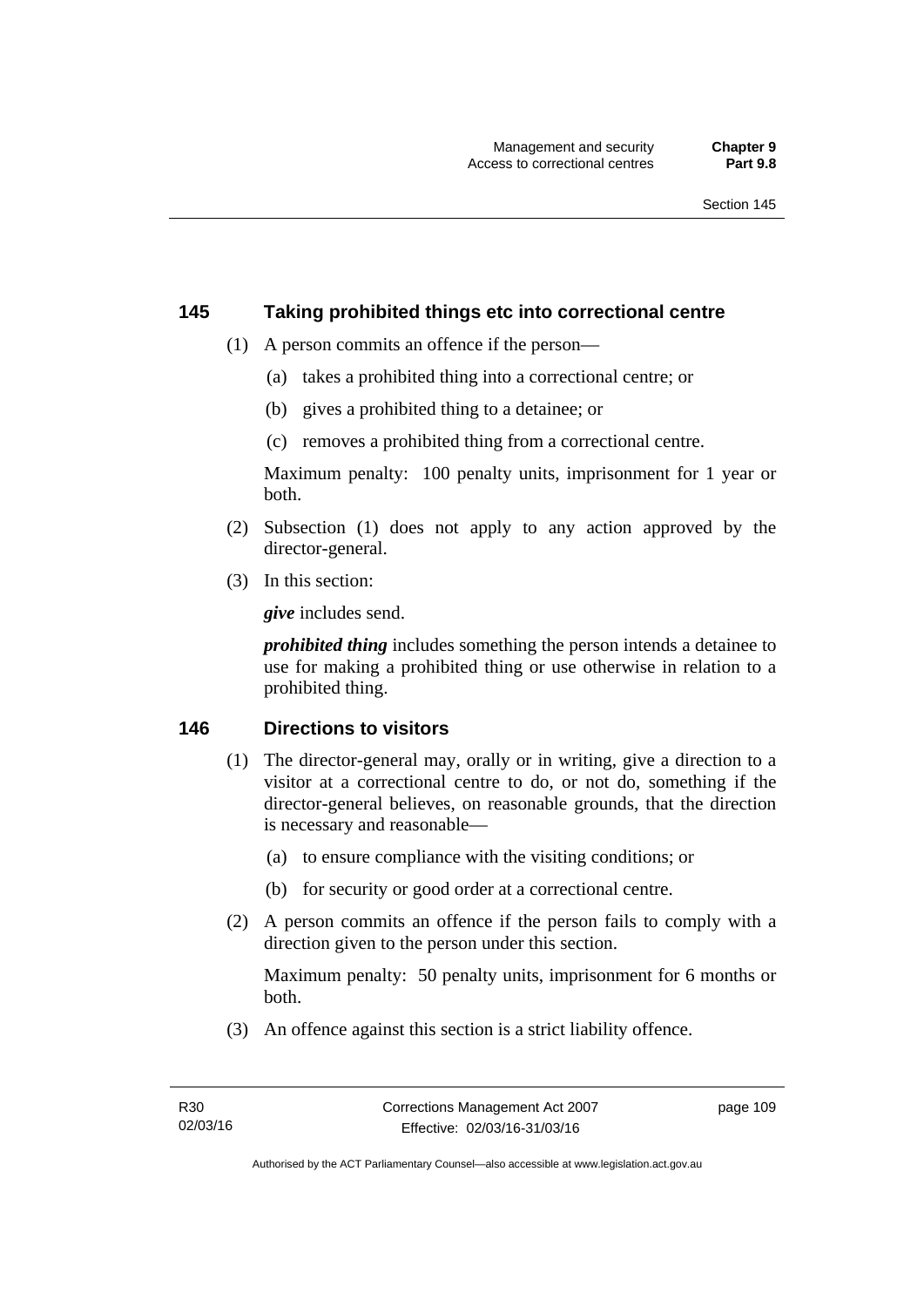Section 147

 (4) Subsection (2) does not apply if the person takes reasonable steps to comply with the direction.

### **147 Searches of visitors**

- (1) The director-general may direct a corrections officer to conduct a scanning search, frisk search or ordinary search of a visitor at a correctional centre if the director-general suspects, on reasonable grounds, that the visitor is carrying—
	- (a) a prohibited thing; or
	- (b) anything else that creates, or is likely to create, a risk to—
		- (i) the personal safety of anyone else; or
		- (ii) security or good order at a correctional centre.
- (2) Part 9.4 (Searches) and part 9.5 (Seizing property) apply as if a direction under this section, any scanning search, frisk search or ordinary search conducted under the direction, and anything found in the search, occurred under the relevant part in relation to a detainee at a correctional centre.
- (3) However, section 126 (Searches—use of force) does not apply in relation to a search of a visitor at a correctional centre.

#### **148 Directions to leave correctional centre etc**

- (1) The director-general may direct a person at a correctional centre—
	- (a) not to enter the centre; or
	- (b) if the person is already in the centre—to leave the centre.
- (2) The director-general may give the direction only if—
	- (a) the director-general suspects, on reasonable grounds, that—
		- (i) the person is intoxicated; or
		- (ii) the person has possession of a prohibited thing; or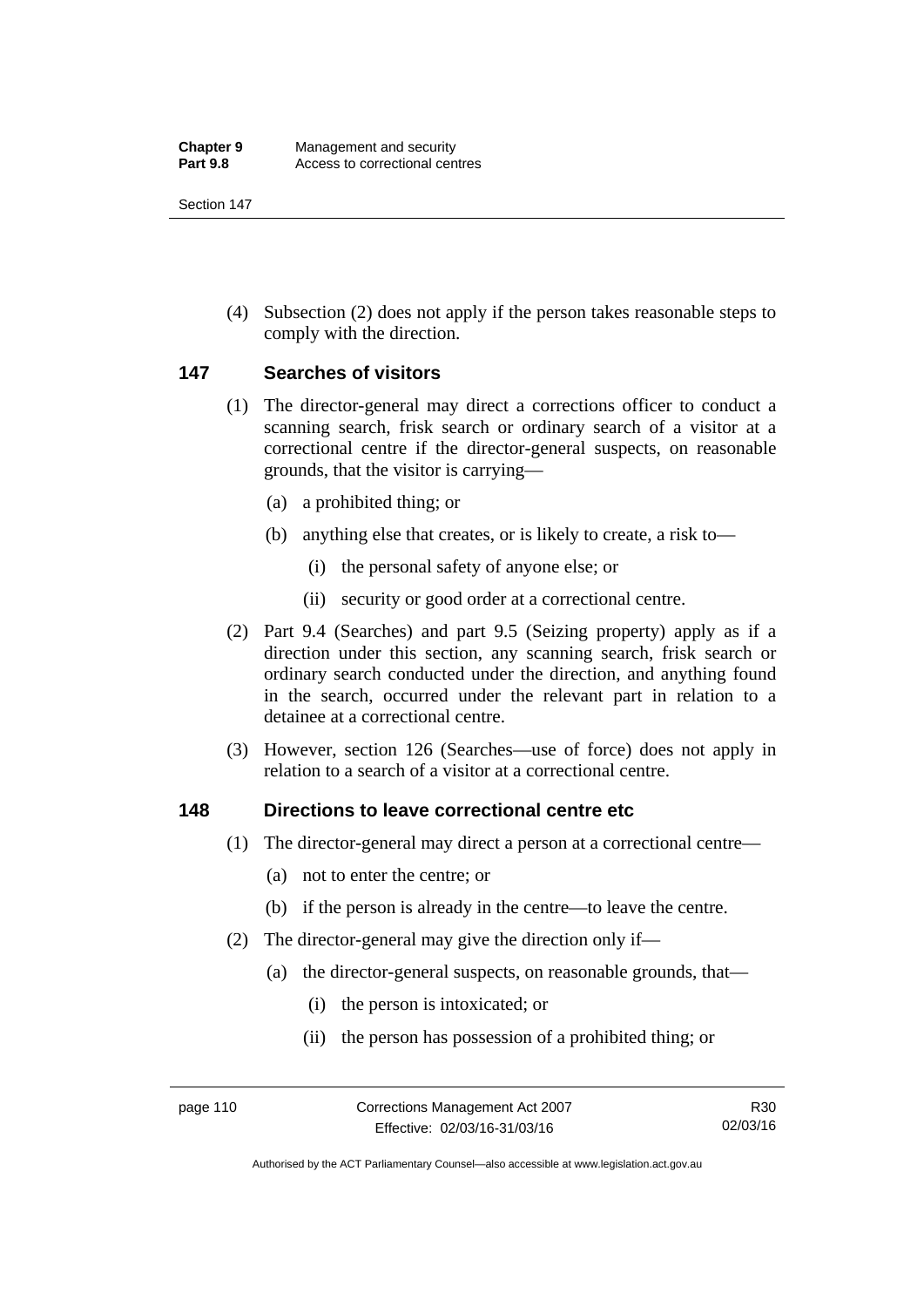- (iii) the direction is necessary and reasonable for security or good order at a correctional centre; or
- (b) the person contravenes a direction given to the person under section 146.
- (3) A person commits an offence if the person fails to comply with a direction given to the person under this section.

Maximum penalty: 50 penalty units, imprisonment for 6 months or both.

- (4) An offence against this section is a strict liability offence.
- (5) Subsection (3) does not apply if the person takes reasonable steps to comply with the direction.
- (6) In this section:

*intoxicated* means under the influence of alcohol, a drug or another substance, or a combination of alcohol, drugs or substances.

#### **Examples of substances**

- 1 glue
- 2 petrol
- 3 another solvent
- *Note* An example is part of the Act, is not exhaustive and may extend, but does not limit, the meaning of the provision in which it appears (see [Legislation Act,](http://www.legislation.act.gov.au/a/2001-14) s 126 and s 132).

*prohibited thing*—see section 145 (3).

#### **149 Removing people from correctional centre**

- (1) The director-general may direct a corrections officer to enforce a direction under section 148 if the person given the direction contravenes the direction.
- (2) The corrections officer may use force that is necessary and reasonable to enforce the direction.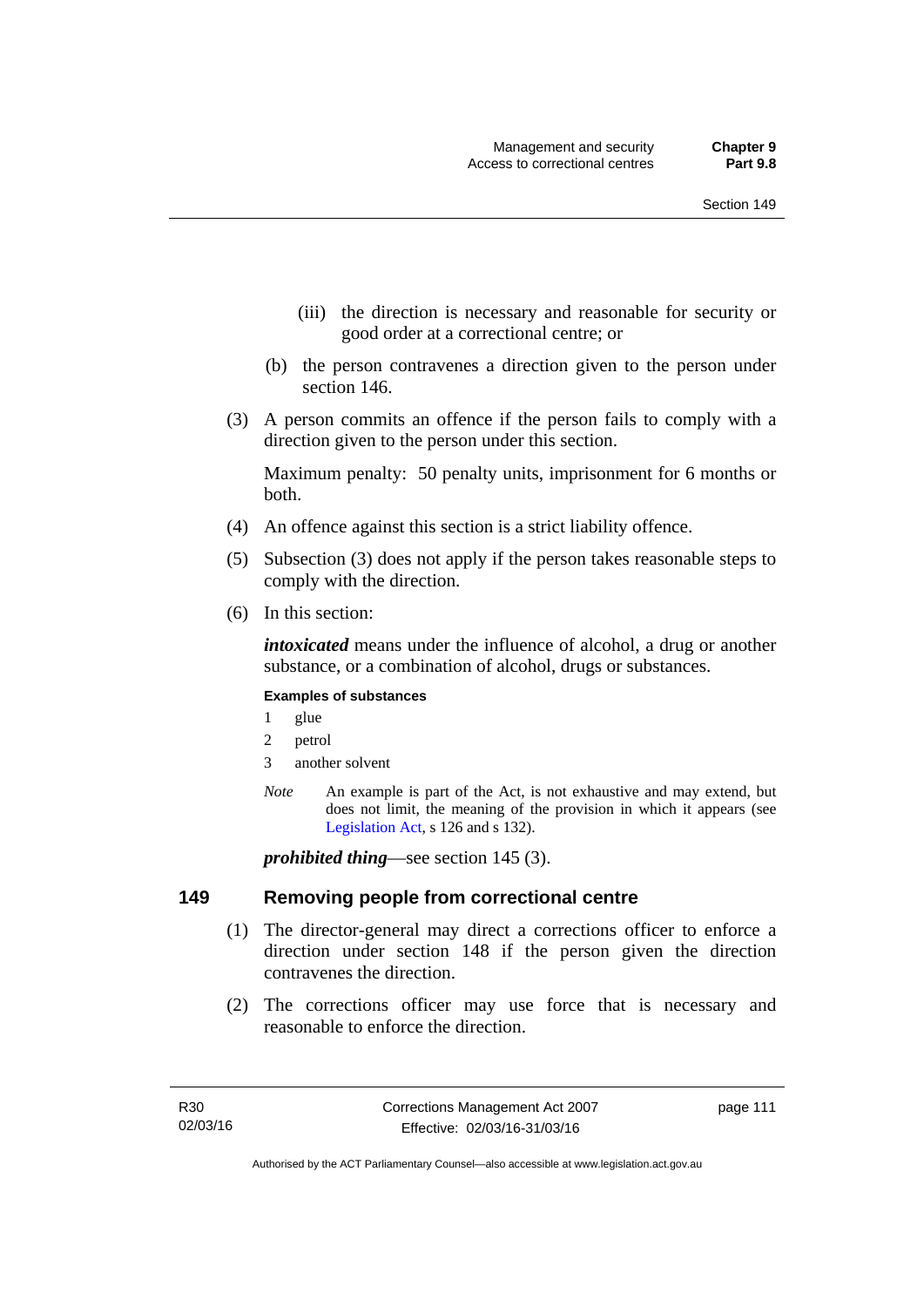**Chapter 10** Discipline<br>**Part 10.1** General **Part 10.1** 

Section 150

# **Chapter 10 Discipline**

# **Part 10.1 General**

## **150 Application—ch 10**

This chapter applies in relation to a disciplinary breach committed, or allegedly committed, by a detainee.

## **151 Definitions—discipline**

In this Act:

*accused* means a detainee charged with a disciplinary breach.

*administrative penalty*—see section 184.

*charge* means a disciplinary charge.

*charge notice*—see section 159.

*disciplinary action*—see section 183.

*disciplinary breach*—see section 152.

*disciplinary charge* means a charge under section 159.

*hearing*, for an inquiry, means a hearing under part 11.3 (Disciplinary hearing procedures).

*initial report*—see section 156 (2) (e).

*inquiry* means an inquiry to which chapter 11 (Disciplinary inquiries) applies.

*investigative segregation* means segregation directed under any of the following:

- (a) section 156 (Report etc by corrections officer);
- (b) section 158 (Action by presiding officer);

Authorised by the ACT Parliamentary Counsel—also accessible at www.legislation.act.gov.au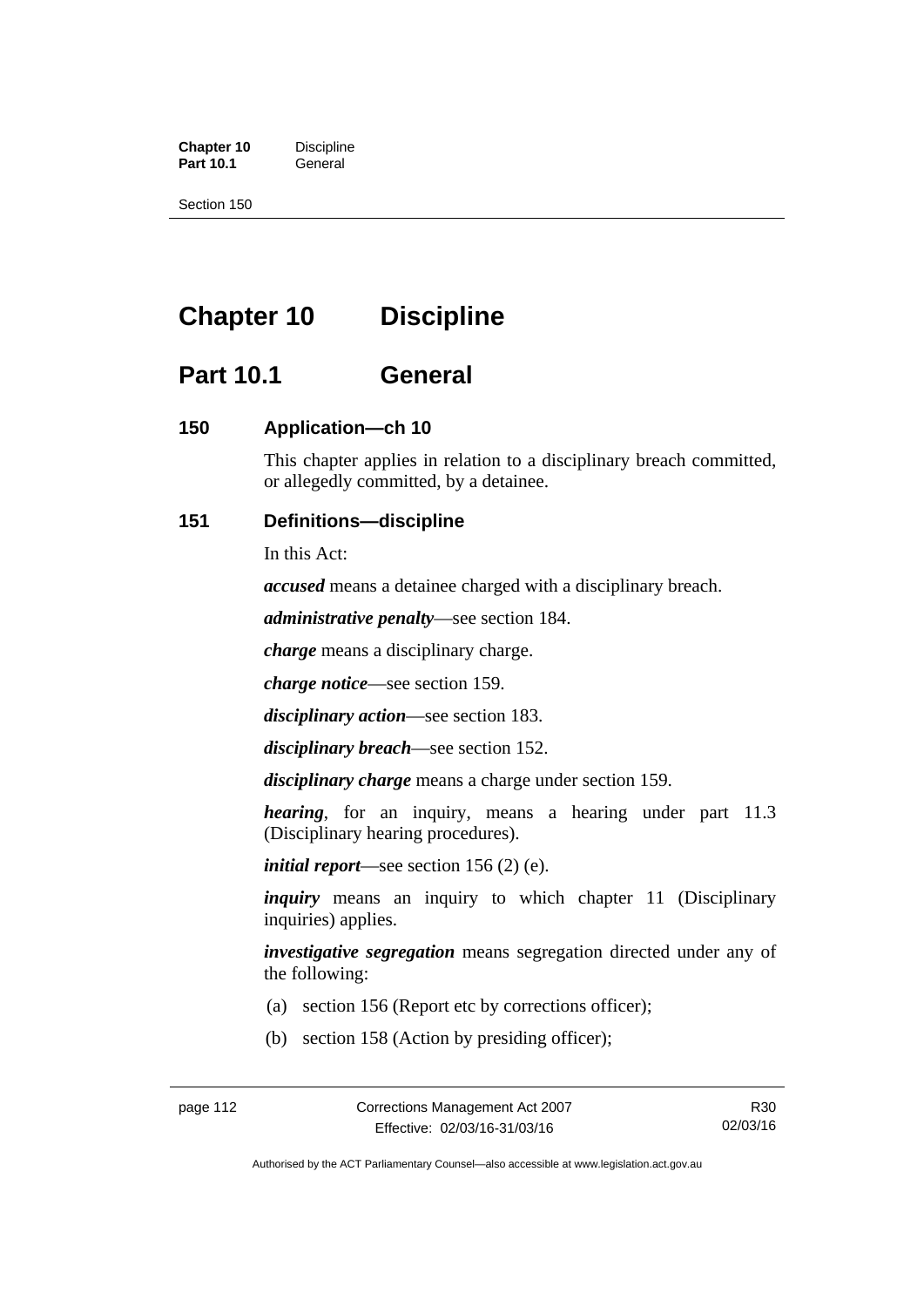(c) section 160 (Director-general directions—investigative segregation).

*investigator*—see section 153.

*investigator's report*—see section 157 (2) (b).

*presiding officer* means a corrections officer to whom the director-general has given functions of a presiding officer under this Act.

*privilege*, in relation to a detainee—see section 154.

*separate confinement*, of a detainee, means confinement of the detainee in a cell, away from other detainees.

#### **152 Meaning of** *disciplinary breach*

For a detainee, each of the following is a *disciplinary breach*:

- (a) contravening a direction given to the detainee by the director-general or a corrections officer under this Act or the *[Crimes \(Sentence Administration\) Act 2005](http://www.legislation.act.gov.au/a/2005-59)*;
	- *Note* A reference to an Act includes a reference to the statutory instruments made or in force under the Act, including any regulation (see [Legislation Act,](http://www.legislation.act.gov.au/a/2001-14) s 104).
- (b) being in a prohibited area, without the director-general's approval;
- (c) smoking in a nonsmoking area at a correctional centre;
- (d) taking (in any way) alcohol or a drug into the detainee's body;
- (e) providing a positive test sample for alcohol or a drug when directed, under this Act or the *[Crimes \(Sentence](http://www.legislation.act.gov.au/a/2005-59)  [Administration\) Act 2005](http://www.legislation.act.gov.au/a/2005-59)*, to provide a test sample;
- (f) making, possessing, concealing, knowingly consuming or dealing with a prohibited thing, without the director-general's approval;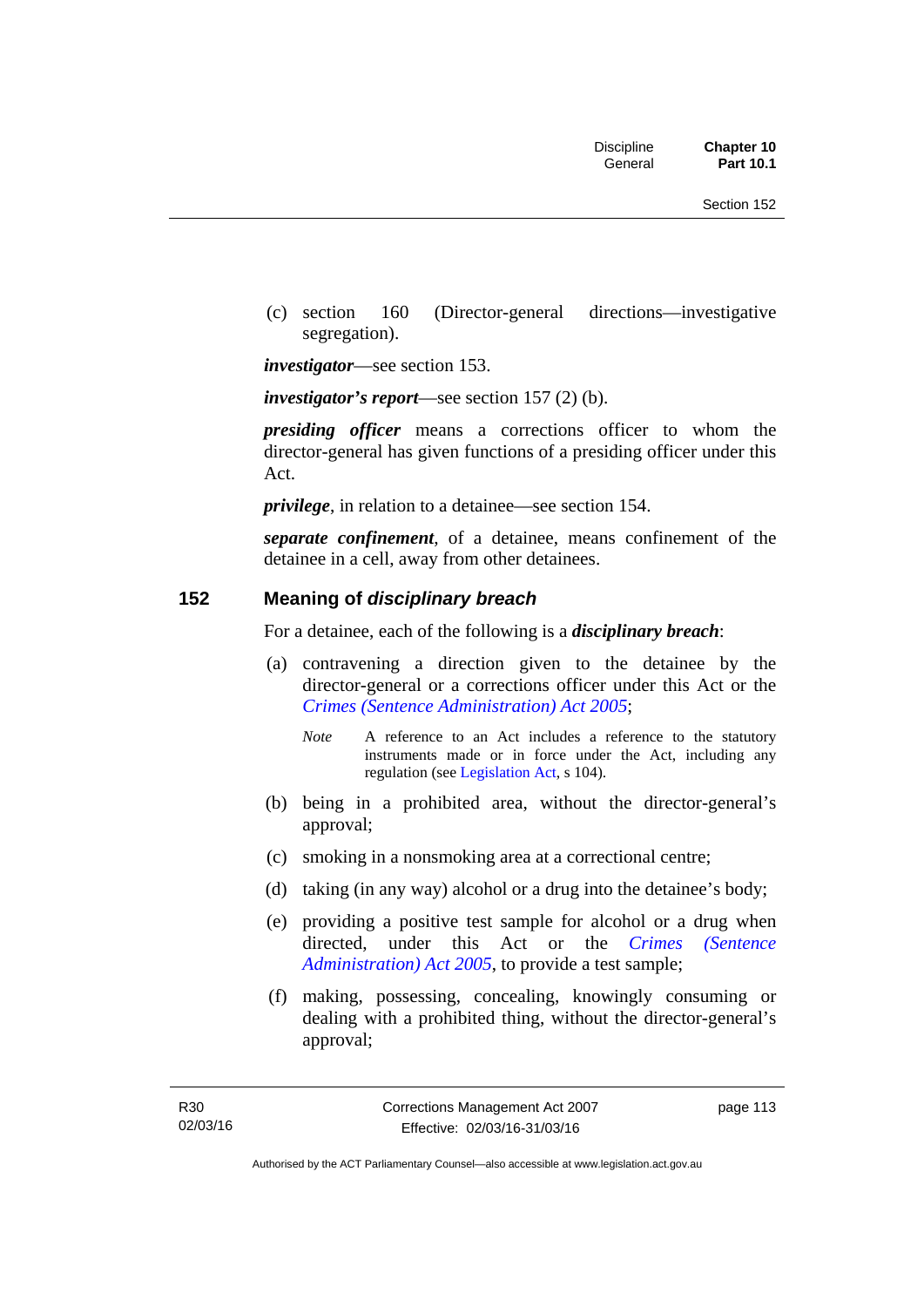Section 152

- (g) gambling;
- (h) being disrespectful or abusive towards a corrections officer in a way that undermines the officer's authority;
- (i) being disrespectful or abusive towards someone in a way that is likely to provoke a person to be violent;
- (j) intentionally or recklessly engaging in conduct that endangers, or may endanger, the health or safety of the detainee or anyone else;
- (k) fighting;
- (l) assaulting someone else;
- (m) theft;
- (n) possessing stolen property;
- (o) possessing or dealing in things without the director-general's approval;
- (p) intentionally or recklessly damaging or destroying property belonging to someone else;
- (q) interfering with property belonging to someone else, without approval by the owner of the property;
- (r) interfering with anyone's personal monitoring device without the director-general's approval;
- (s) creating or participating in a disturbance, or other activity, likely to endanger security or good order at a correctional centre;
- (t) contravening a condition of any of the following:
	- (i) a direction under section 204 (Local leave directions);
	- (ii) a local leave permit;
	- (iii) an interstate leave permit;

Authorised by the ACT Parliamentary Counsel—also accessible at www.legislation.act.gov.au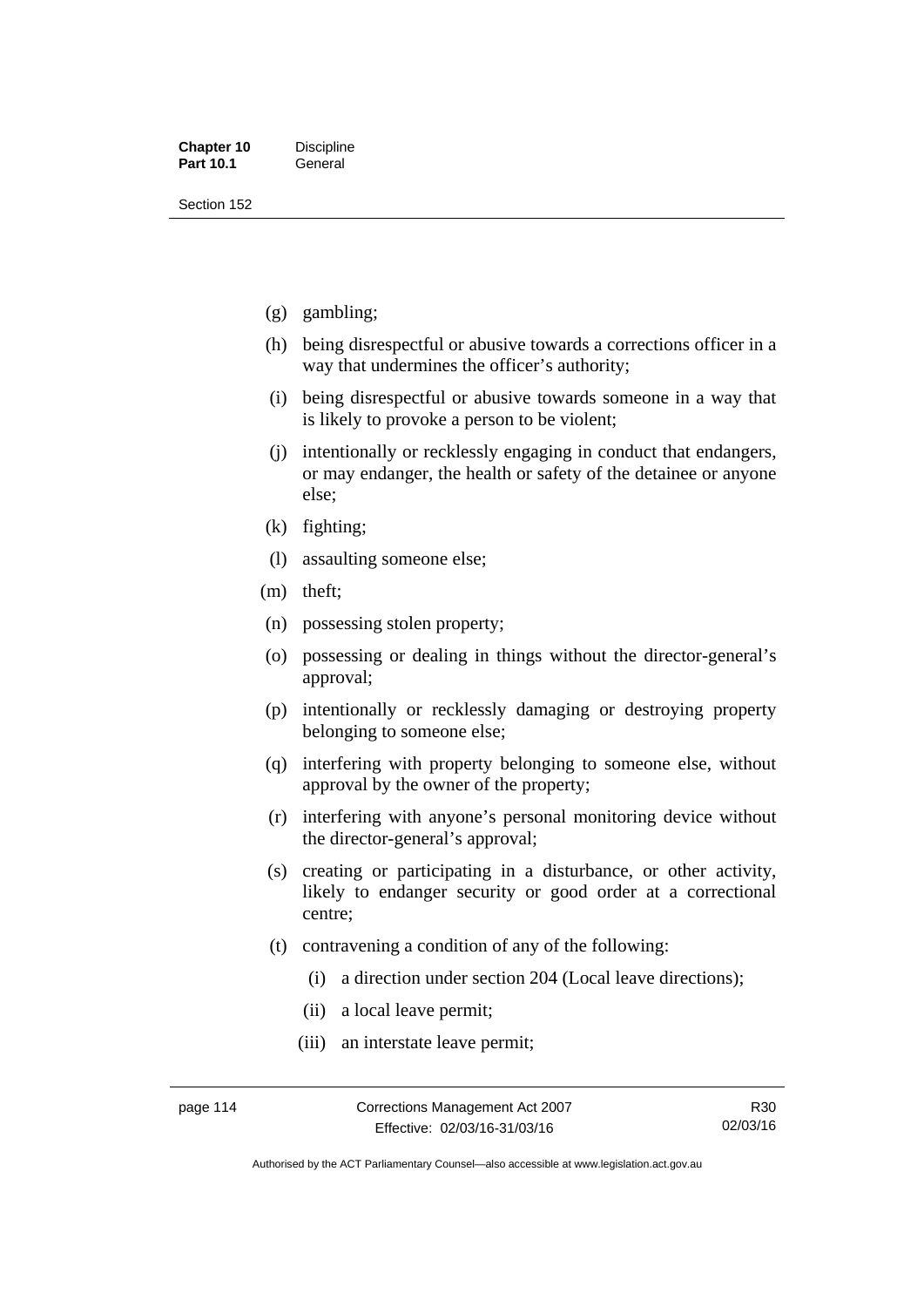- (u) doing anything for the purpose of escaping, or assisting a detainee to escape, from detention;
- (v) offering, giving or taking a bribe;
- (w) attempting, or assisting anyone else attempting, to commit another disciplinary breach;
- $(x)$  threatening to do anything mentioned in paragraphs  $(i)$ ,  $(k)$ ,  $(l)$ , (p) or (s);
- (y) anything else prescribed by regulation.

#### **Examples of contravening director-general directions—par (a)**

failing to comply with a direction by the director-general to provide a test sample or submit to a search under this Act

*Note* An example is part of the Act, is not exhaustive and may extend, but does not limit, the meaning of the provision in which it appears (see [Legislation Act,](http://www.legislation.act.gov.au/a/2001-14) s 126 and s 132).

## **153 Meaning of** *investigator*

- (1) An *investigator* is—
	- (a) a corrections officer to whom the director-general has given functions of an investigator; or
	- (b) a person engaged under subsection (2).
- (2) The director-general may, on behalf of the Territory, engage a person (other than a corrections officer) to exercise the functions of an investigator.
- (3) The director-general may engage a person under subsection (2) only if satisfied the person has appropriate qualifications or experience to exercise the functions of an investigator.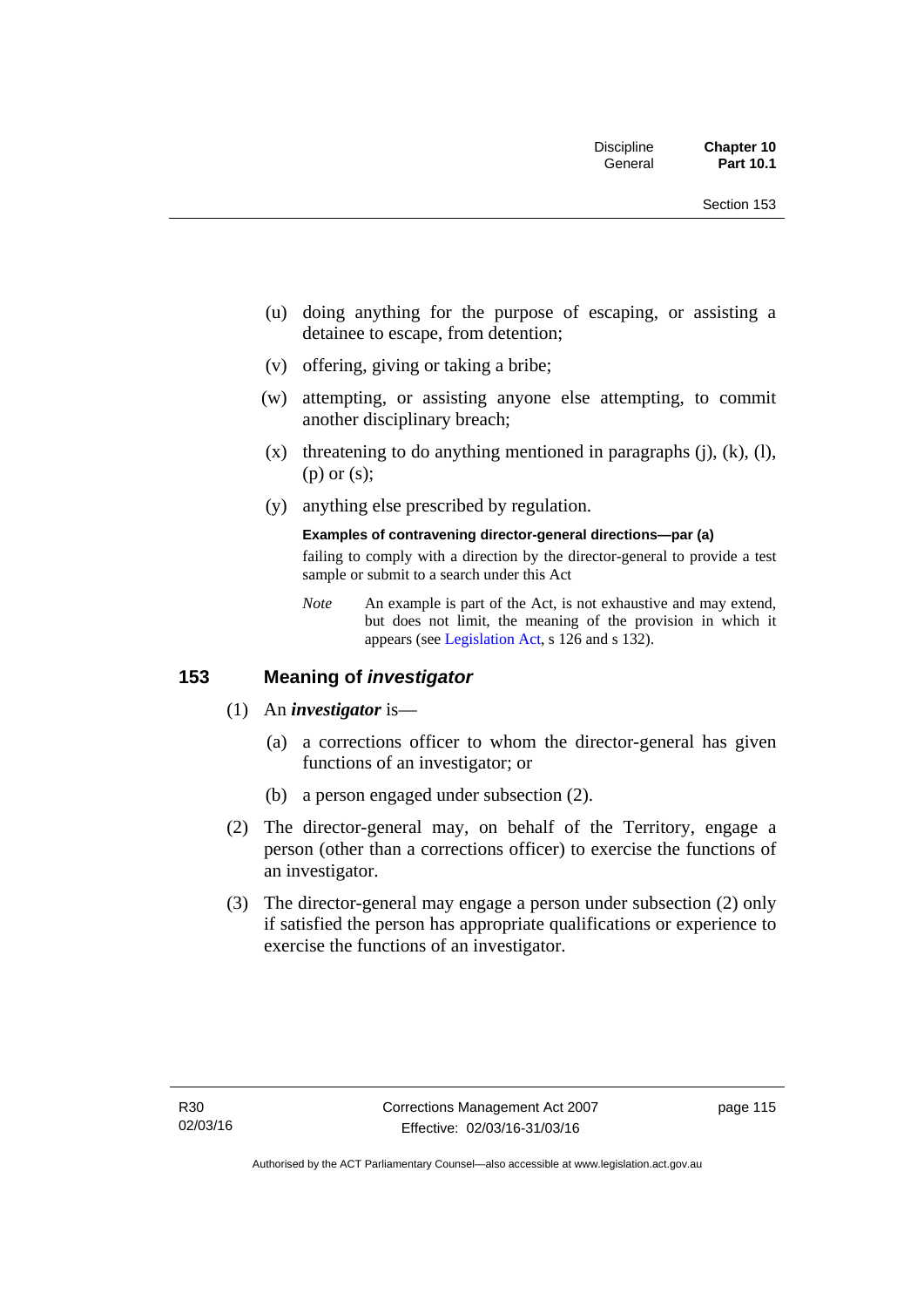## **154 Meaning of** *privilege*

A *privilege*, in relation to a detainee*—*

- (a) is any amenity, facility or opportunity the detainee may have the benefit of in detention; but
- (b) does not include anything that is, for this chapter, an entitlement for the detainee.

#### **Examples of privileges**

- 1 using common areas at a correctional centre for mixing with other detainees
- 2 participating in activities other than those forming part of a detainee's case management plan
- 3 using phones, email or the internet other than for entitled usage
- 4 buying non-essential goods from money held in trust for a detainee
- 5 using a radio, television, CD or DVD player or other electronic equipment for recreational purposes
- 6 pursuing hobbies and crafts
- 7 keeping personal property in a cell

#### **Examples of entitlements**

things expressed in chapter 6 (Living conditions at correctional centres) to be entitlements for detainees

*Note* An example is part of the Act, is not exhaustive and may extend, but does not limit, the meaning of the provision in which it appears (see [Legislation Act,](http://www.legislation.act.gov.au/a/2001-14) s 126 and s 132).

## **155 Overlapping disciplinary breaches and criminal offences**

- (1) This section applies if a detainee engages, or is alleged to have engaged, in conduct that is both—
	- (a) a disciplinary breach; and
	- (b) an offence (a *criminal offence*) against a territory law, including this Act.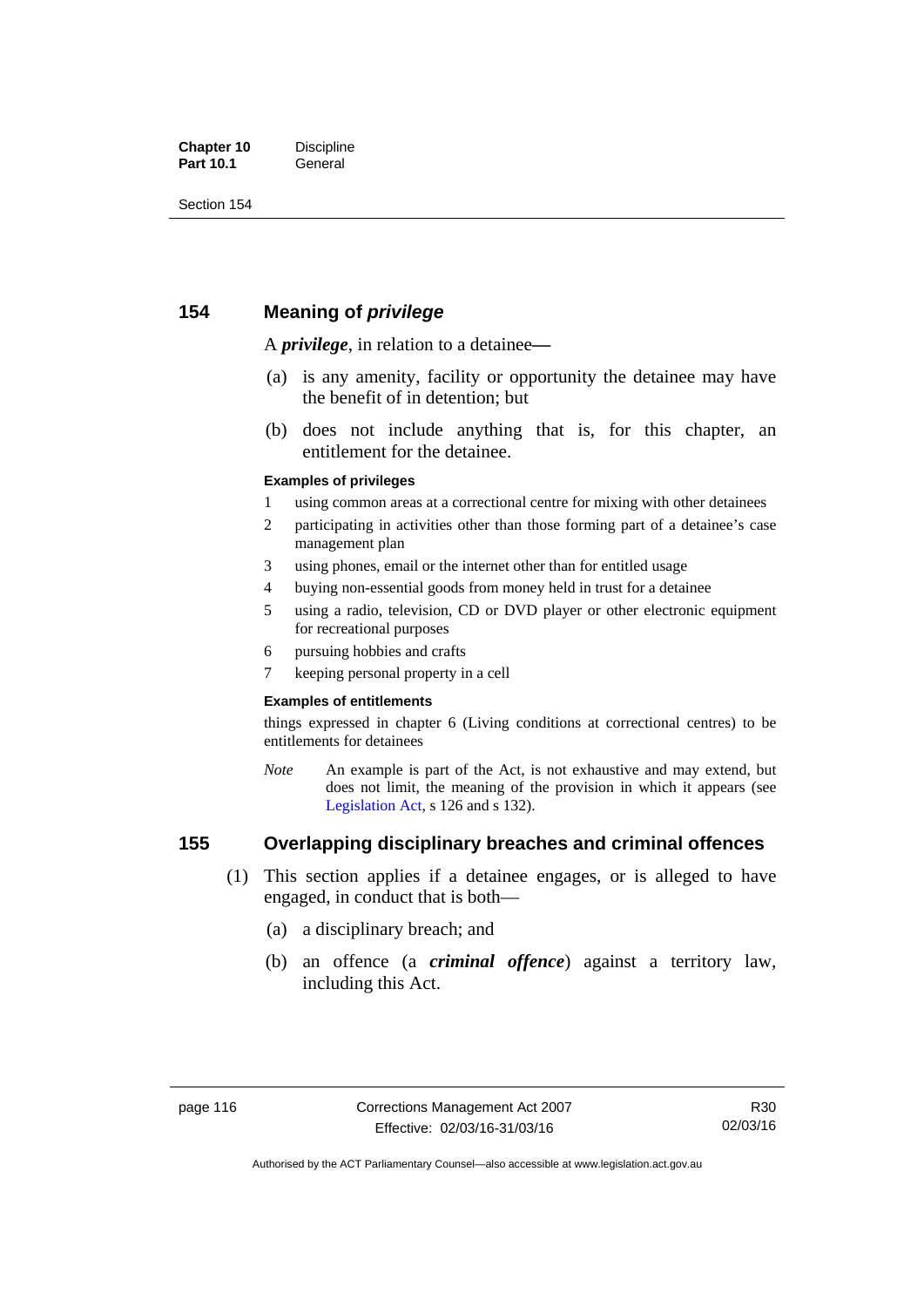| <b>Discipline</b><br>General | Chapter 10<br>Part 10.1 |
|------------------------------|-------------------------|
|                              | Section 155             |

- (2) The detainee must not be prosecuted for the criminal offence if an administrative penalty has been imposed on the detainee because of the disciplinary breach.
- (3) A disciplinary charge for the disciplinary breach must not be started, or further dealt with, under this chapter if a prosecution for the criminal offence has been started in a court.
- (4) Disciplinary action for the disciplinary breach must not be taken against the detainee if the detainee has been convicted or found guilty of the criminal offence by a court.

*Note* For the kinds of disciplinary action that may be taken, see s 183.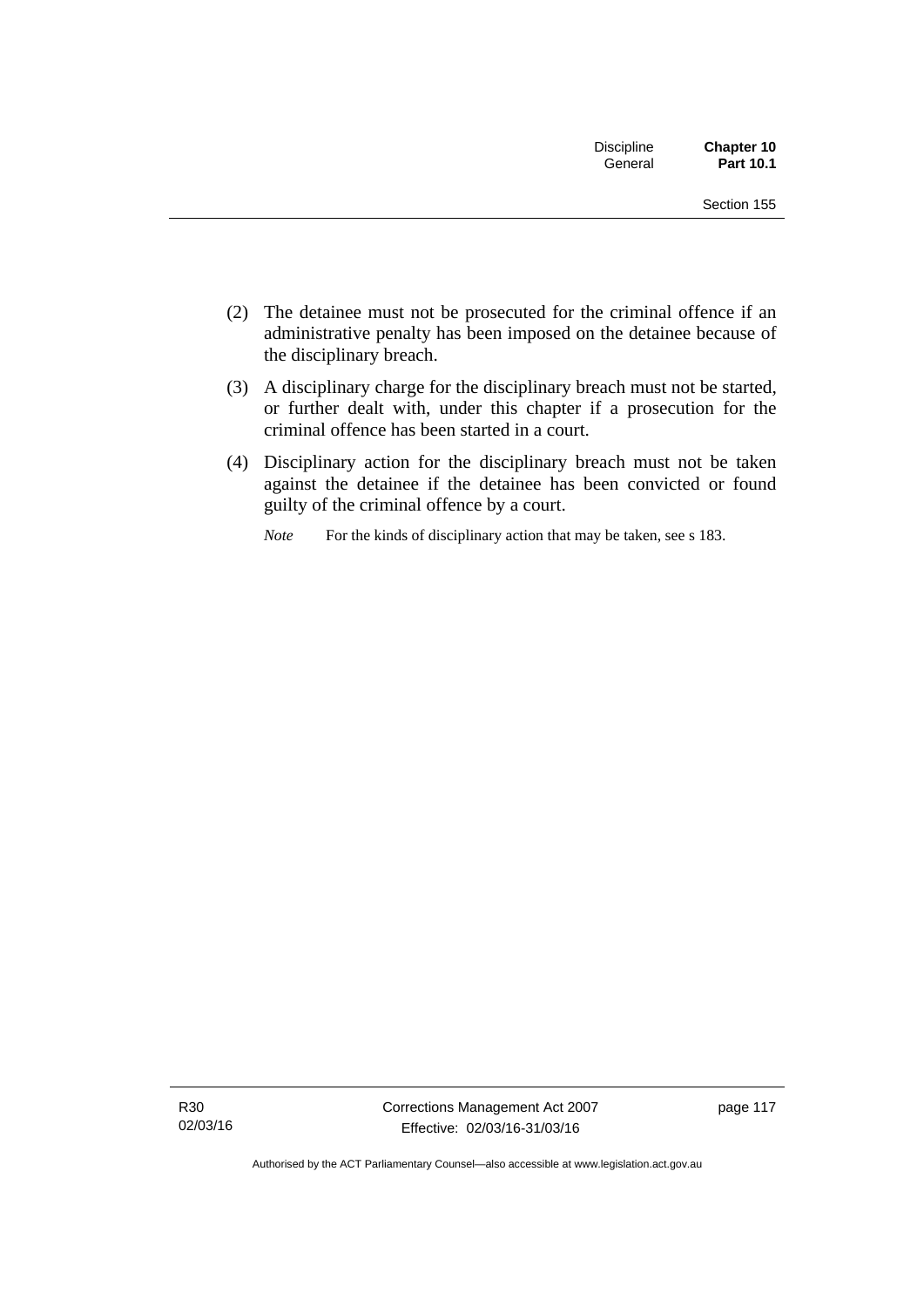Section 156

# **Part 10.2 Disciplinary investigations**

## **Division 10.2.1 Investigation of disciplinary breaches**

## **156 Report etc by corrections officer**

- (1) This section applies if a corrections officer believes, on reasonable grounds, that a detainee has committed a disciplinary breach.
- (2) The corrections officer may do 1 or more of the following if the officer believes, on reasonable grounds, that it is appropriate in the circumstances:
	- (a) counsel the detainee;
	- (b) warn the detainee about committing a disciplinary breach;
	- (c) reprimand the detainee;
	- (d) subject to section 161 (Grounds for investigative segregation), direct that the detainee be segregated from other detainees for the purposes of this part;
	- (e) give a presiding officer a report (an *initial report*) about the alleged disciplinary breach.
- (3) A report under subsection (2) (e) must be given to the presiding officer as soon as possible, and must set out the following:
	- (a) details of the alleged disciplinary breach;
	- (b) the officer's reasons for believing the detainee has committed the disciplinary breach;
	- (c) if subsection  $(2)$  (d) applies—
		- (i) details of the segregation directed; and
		- (ii) the officer's reasons for the direction; and
		- (iii) a recommendation about the detainee's segregation;

Authorised by the ACT Parliamentary Counsel—also accessible at www.legislation.act.gov.au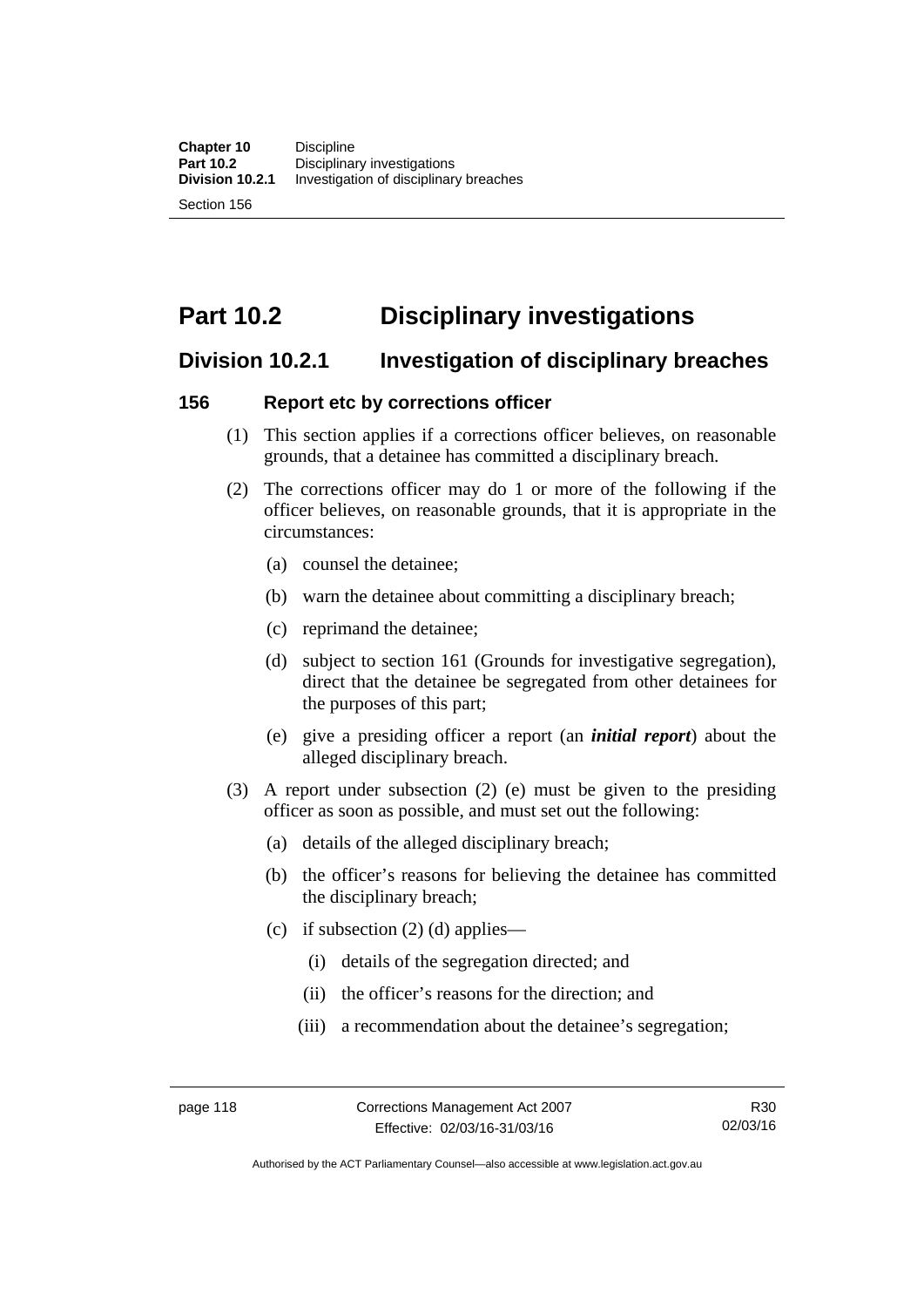(d) anything else prescribed by regulation.

## **157 Investigation by investigator**

- (1) After being given an initial report about an alleged disciplinary breach by a detainee, the presiding officer may, if the presiding officer believes on reasonable grounds it is appropriate, refer the report to an investigator.
- (2) The investigator must—
	- (a) consider the initial report and investigate the alleged disciplinary breach by the detainee; and
	- (b) give the presiding officer a report (an *investigator's report*) about the alleged disciplinary breach.
- (3) The report must include the following:
	- (a) a copy of the initial report;
	- (b) a recommendation for any action by the presiding officer under section 158 (2):
	- (c) the investigator's reasons for the recommendation;
	- (d) anything else prescribed by regulation.
- (4) The report may include any other information the investigator considers is relevant in relation to the alleged disciplinary breach.
- (5) The corrections officer who made the initial report about the alleged disciplinary breach by the detainee must not exercise any function of an investigator in relation to the breach.

### **158 Action by presiding officer**

- (1) This section applies if a presiding officer is given—
	- (a) an initial report about an alleged disciplinary breach by a detainee; or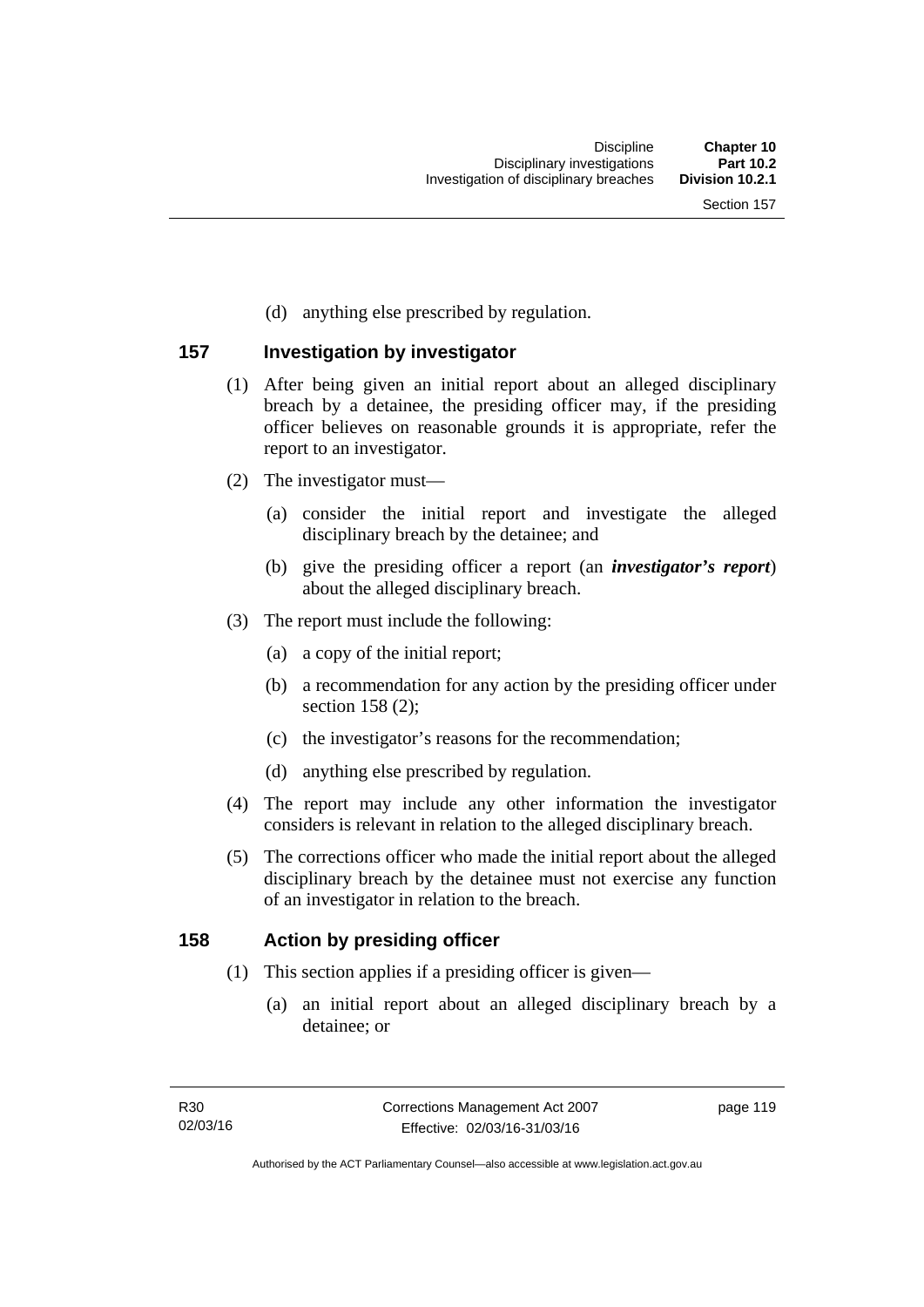- (b) an investigator's report about an alleged disciplinary breach by a detainee.
- (2) After considering the report and making any further investigation the presiding officer considers appropriate, the presiding officer may, if the presiding officer believes on reasonable grounds it is appropriate, do 1 or more of the following:
	- (a) take no further action in relation to the initial report;
	- (b) counsel the detainee;
	- (c) warn the detainee about committing a disciplinary breach;
	- (d) reprimand the detainee;
	- (e) refer the allegation to—
		- (i) the chief police officer; or
		- (ii) the director of public prosecutions;
	- (f) charge the detainee under section 159 (Disciplinary charge);
	- (g) subject to section 161 (Grounds for investigative segregation), direct that the detainee be segregated from other detainees for this part;
	- (h) anything else prescribed by regulation.
- (3) A referral under subsection (2) (e) must be in writing and be accompanied by a report by the presiding officer.
- (4) The corrections officer who made the initial report or investigator's report about the alleged disciplinary breach by the detainee must not exercise any function of a presiding officer under this division in relation to the breach.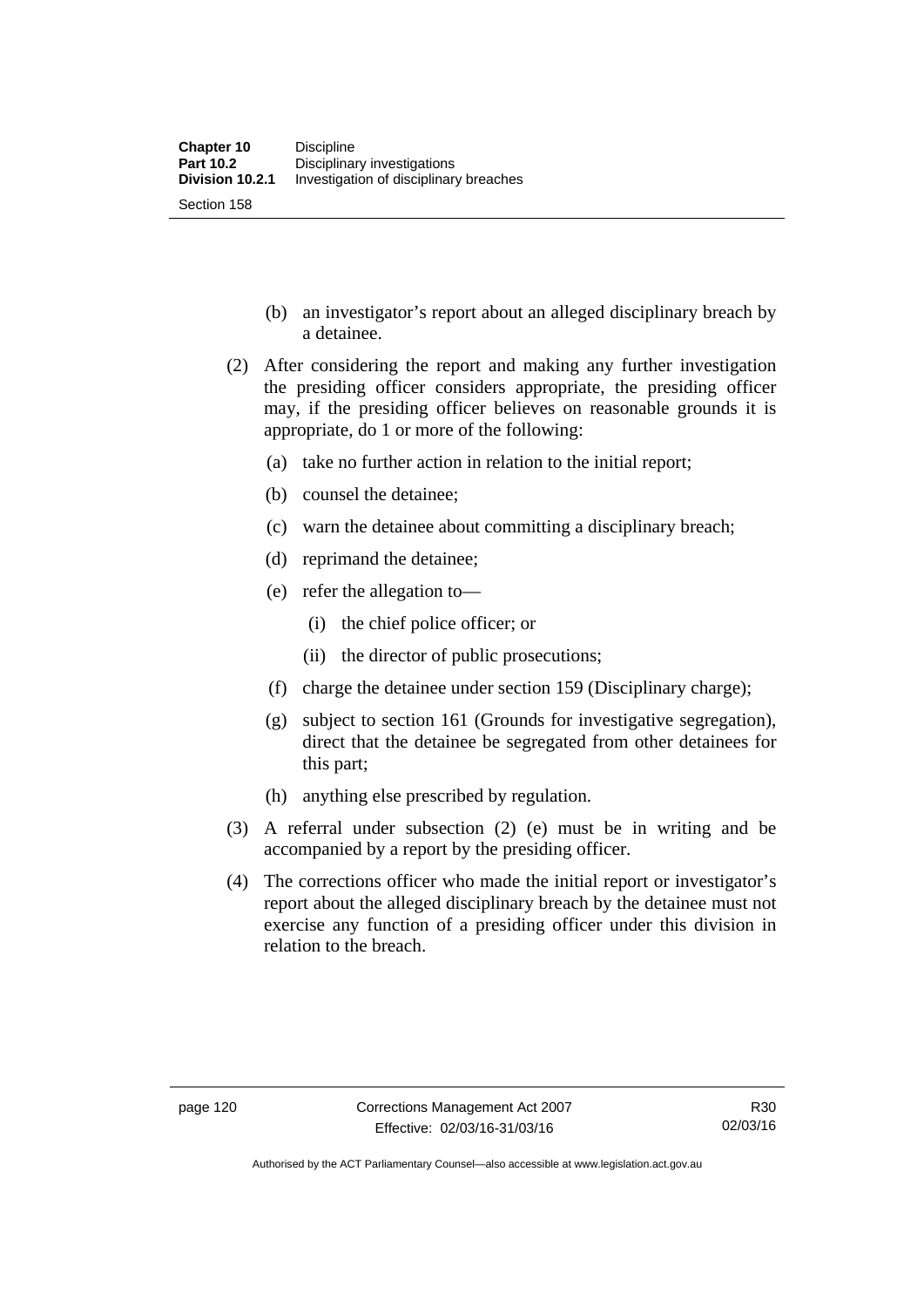## **159 Disciplinary charge**

To charge a detainee with a disciplinary breach, the presiding officer must give the detainee written notice of the charge (a *charge notice*), including details of the following:

- (a) the disciplinary breach charged;
- (b) a brief statement of the conduct to which the charge applies and when, or the period during which, it happened or is alleged to have happened;
- (c) the option of having the charge dealt with by consent under division 10.3.1 (Disciplinary action—with accused's consent);
- (d) the election available under section 167 (Disciplinary breach admitted by accused) to accept the disciplinary action proposed by the presiding officer;
- (e) the disciplinary action the presiding officer believes, on reasonable grounds, would be appropriate if the charge were dealt with under section 168 (Presiding officer's powers breach admitted by accused).
- *Note* If a form is approved under s 228 for a disciplinary charge, the form must be used.

## **Division 10.2.2 Investigative segregation**

### **160 Director-general directions—investigative segregation**

- (1) Subject to section 161, the director-general may direct that a detainee be segregated from other detainees for the purposes of this part.
- (2) To remove any doubt, this section is additional to, and does not limit, the power to direct that a detainee be segregated from other detainees under either of the following:
	- (a) section 156 (Report etc by corrections officer);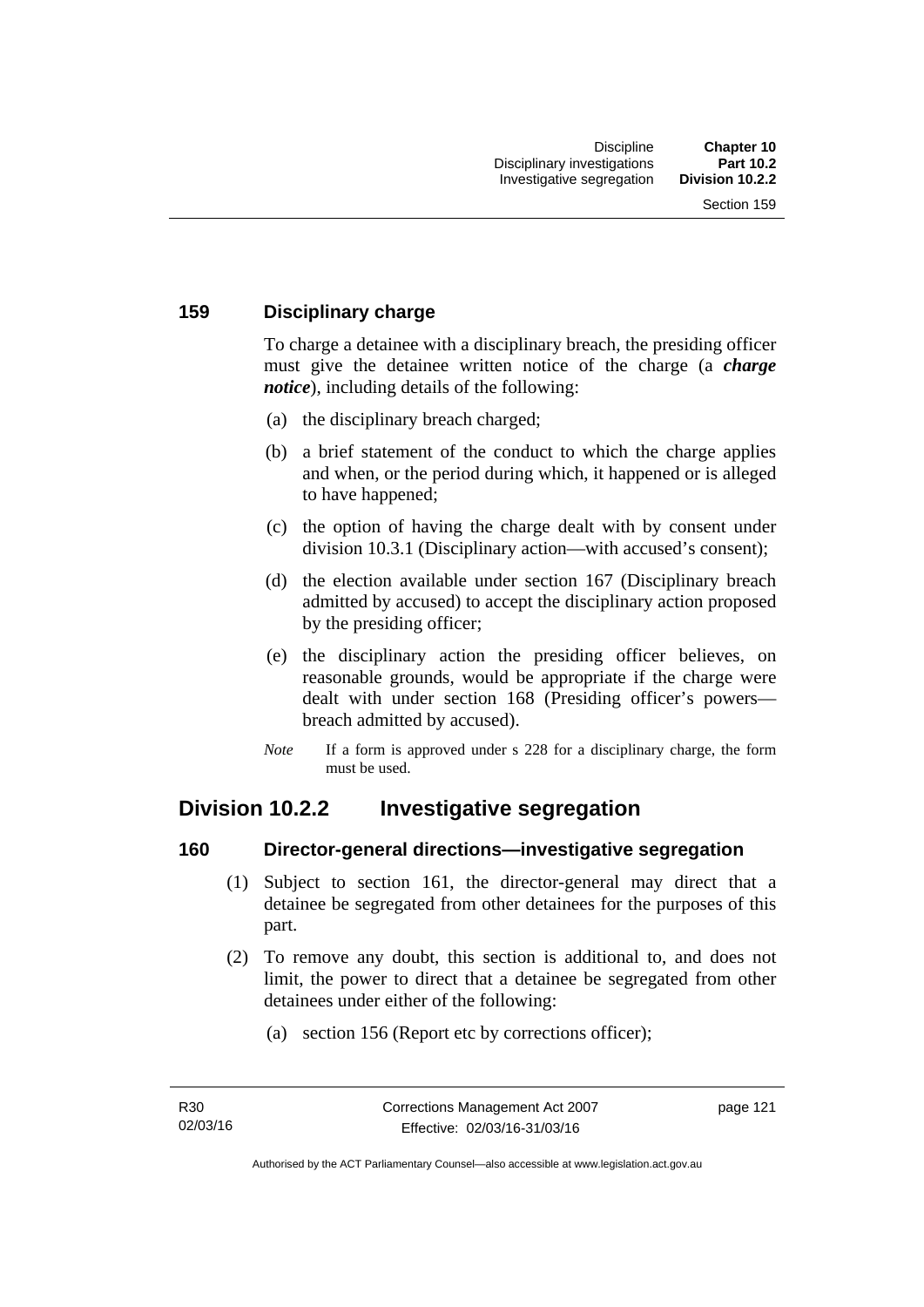(b) section 158 (Action by presiding officer).

### **161 Grounds for investigative segregation**

- (1) This section applies to a direction for investigative segregation.
- (2) The direction may be given only if the person giving the direction believes, on reasonable grounds, that segregation of the detainee is necessary or prudent for the purposes of this part.
- (3) Without limiting subsection (2), the direction may be given if the person giving the direction believes, on reasonable grounds, that the opportunity for the detainee to associate with anyone else creates, or is likely to create, a risk of—
	- (a) harm, or threatened harm, to the detainee or anyone else; or
	- (b) the perverting, or attempted perverting, of an investigation, under this part; or
	- (c) undermining security or good order at a correctional centre.

### **162 Notice of investigative segregation**

The person giving a direction for investigative segregation of a detainee must give the detainee prompt notice of the direction, why it was given, when it takes effect and the provisions for its duration and review under this part.

### **163 Duration of investigative segregation**

- (1) The director-general must revoke a direction for investigative segregation if the director-general believes, on reasonable grounds, that the direction is no longer necessary or prudent.
- (2) The director-general—
	- (a) may review a direction for investigative segregation of a detainee at any time on the director-general's own initiative or on request by the detainee; and

Authorised by the ACT Parliamentary Counsel—also accessible at www.legislation.act.gov.au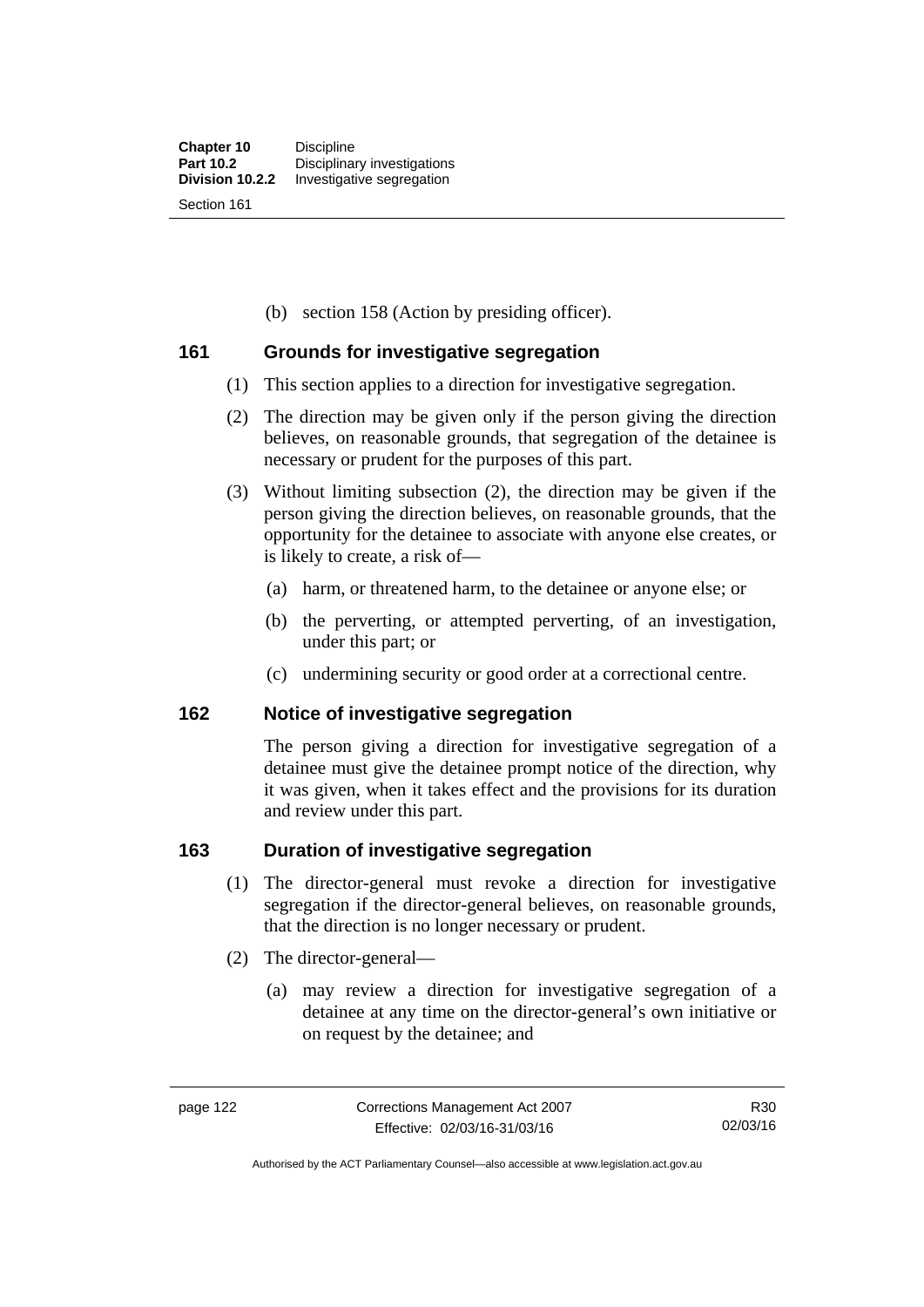- (b) if the detainee is to be transferred to another correctional centre for longer than 1 day—must review the direction before the transfer; and
- (c) must review the direction at least once every 7 days while it remains in force.
- (3) After reviewing a direction for investigative segregation, the director-general may—
	- (a) confirm the direction; or
	- (b) make a direction or further direction under section 160 (1); or
	- (c) revoke the direction under subsection (1).
- (4) To remove any doubt, the director-general may make more than 1 direction under section 160 (1) in relation to a detainee for the same investigation.
- (5) Subject to this section and section 94 (Segregated detainees removed to NSW), a direction, or further direction, for investigative segregation ends at the end of the earlier of the following days:
	- (a) the 7th day after the day the direction is given;
	- (b) the day a presiding officer makes a decision under section 158 (Action by presiding officer) in relation to the alleged disciplinary breach to which the direction applies (other than a decision to direct investigative segregation of the detainee).

## **164 Application for review of investigative segregation directions**

(1) A detainee may apply to an adjudicator for a review of a direction for investigative segregation of the detainee.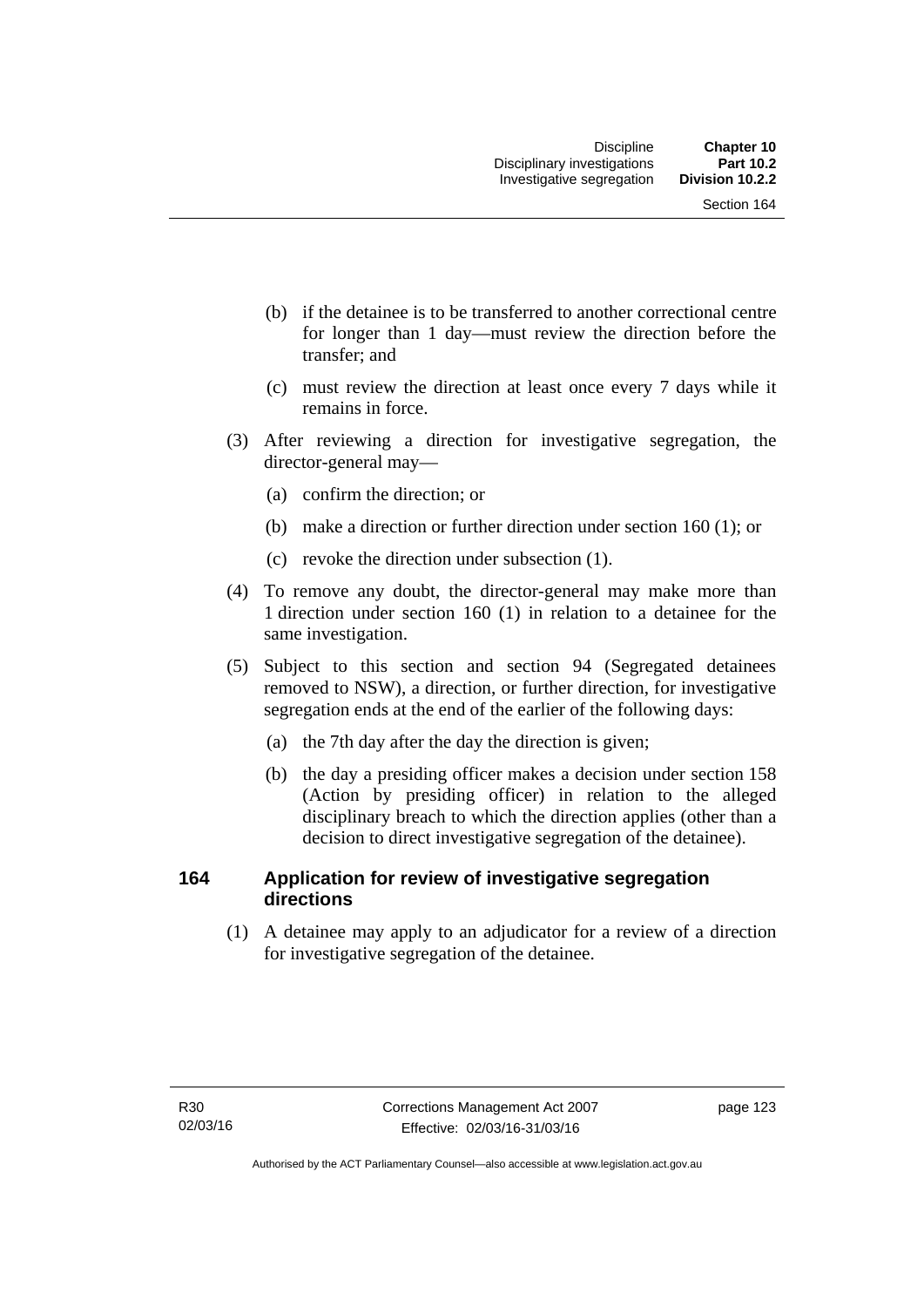- (2) The application must be made no later than 7 days after the day the person making the direction gives the detainee notice under section 162 of the direction.
	- *Note* If a form is approved under s 228 for an application under this section, the form must be used.
- (3) Subject to any decision by the adjudicator under section 165, the making of the application does not affect the segregation of the detainee under the direction.

### **165 Review of investigative segregation directions**

- (1) On application under section 164, an adjudicator may—
	- (a) conduct an inquiry to review the direction for investigative segregation of the detainee; or
	- (b) refuse to review the direction.
- (2) Chapter 11 (Disciplinary inquiries) applies to the inquiry, with any changes prescribed by regulation, as if it were an inquiry under that chapter.
- (3) After completing an inquiry under this section, the adjudicator may—
	- (a) confirm the direction under review; or
	- (b) amend the direction under review; or
	- (c) set aside the direction under review; or
	- (d) set aside the direction under review and make a substitute direction that the detainee be segregated from other detainees for the purposes of this part.
- (4) The adjudicator must give the detainee prompt written notice of the adjudicator's decision under this section.

Authorised by the ACT Parliamentary Counsel—also accessible at www.legislation.act.gov.au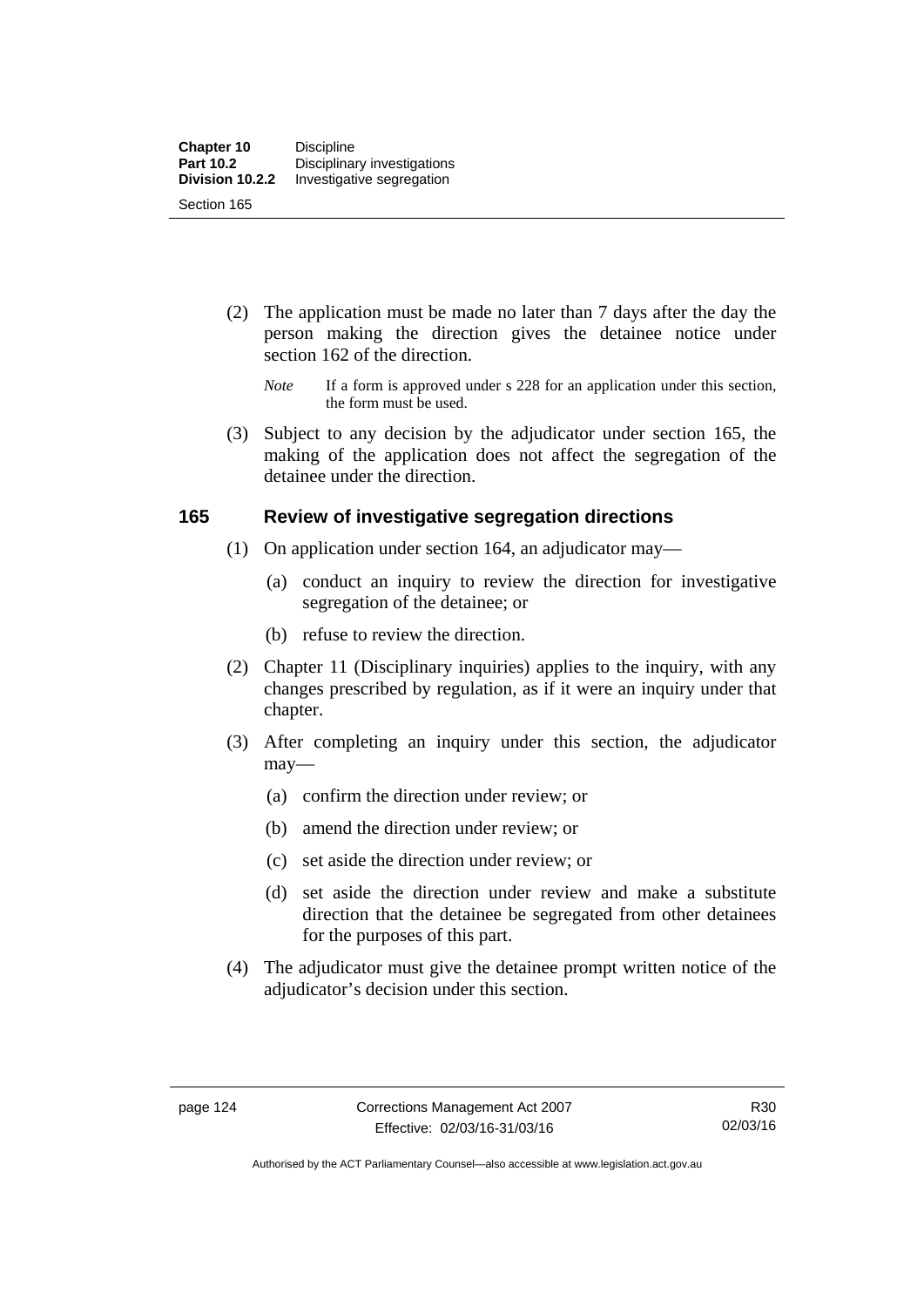- (5) If the adjudicator refuses to review the direction, the notice must include the reasons for the refusal.
	- *Note 1* Under the *[Administrative Decisions \(Judicial Review\) Act 1989](http://www.legislation.act.gov.au/a/alt_a1989-33co)*, a person aggrieved by an administrative decision made under an enactment may apply to the Supreme Court for a review of the decision. Subject to any order of the court, the making of the application does not affect the operation of the decision or prevent its implementation (see that Act, s 16).
	- *Note 2* For what must be included in a statement of reasons, see the Legislation [Act,](http://www.legislation.act.gov.au/a/2001-14) s 179.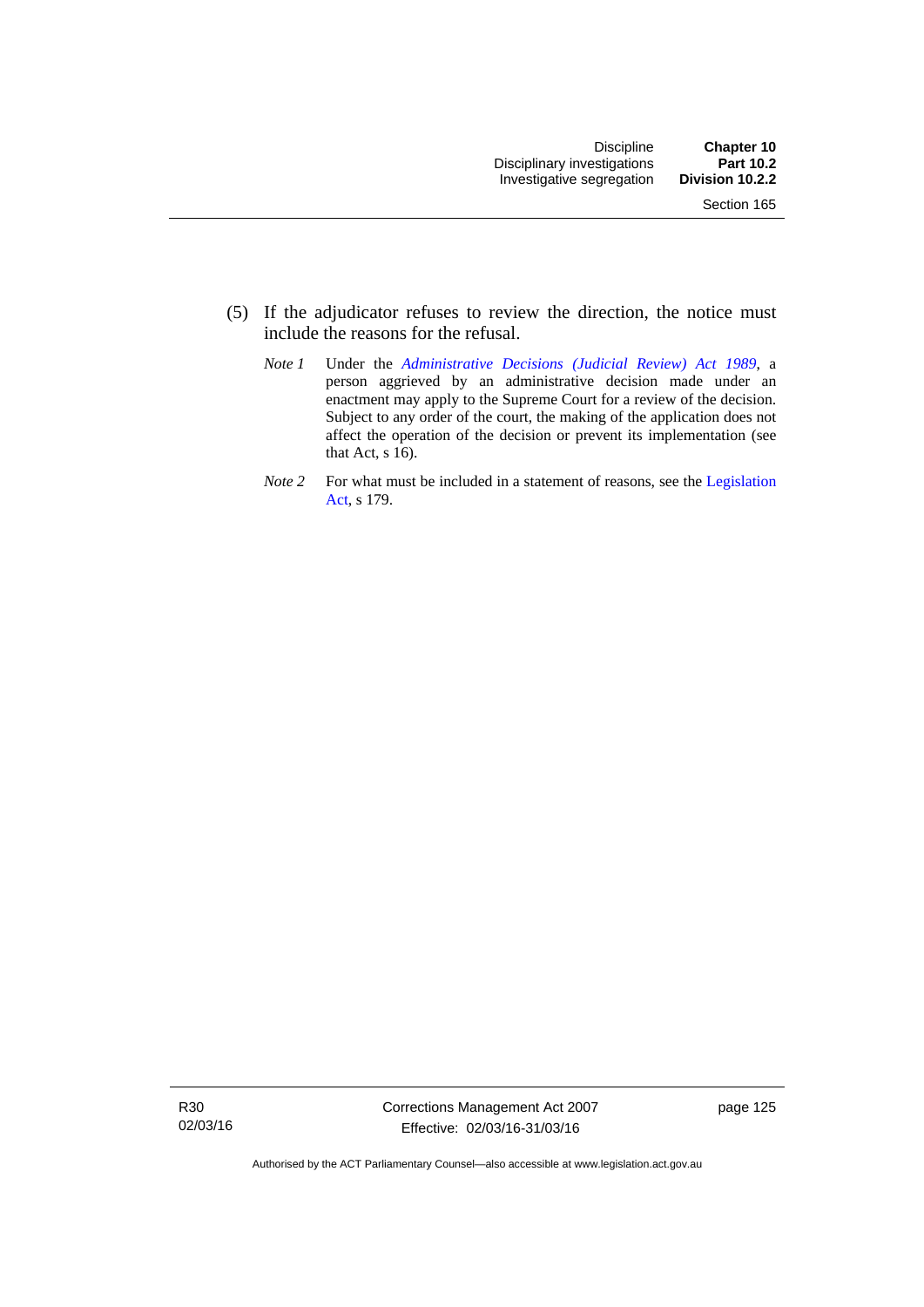Section 167

# **Part 10.3 Disciplinary action and review**

## **Division 10.3.1 Disciplinary action—with accused's consent**

### **167 Disciplinary breach admitted by accused**

- (1) An accused may elect to have a disciplinary charge against the detainee dealt with under this division by giving a presiding officer a written notice in which the accused-
	- (a) admits the disciplinary breach charged; and
	- (b) accepts the proposed disciplinary action stated in the charge notice.

#### **Example of election**

a signed admission and acceptance on the charge notice

- *Note 1* An example is part of the Act, is not exhaustive and may extend, but does not limit, the meaning of the provision in which it appears (see [Legislation Act,](http://www.legislation.act.gov.au/a/2001-14) s 126 and s 132).
- *Note* 2 If a form is approved under s 228 for an election under this section, the form must be used.
- (2) The election must be given to the presiding officer—
	- (a) no later than the day after the day the presiding officer gives the accused the charge notice; or
	- (b) within any extended period allowed under subsection (3).
- (3) For subsection (2) (b), the presiding officer may extend the period within which the election must be made if the presiding officer believes, on reasonable grounds, that is appropriate.
	- *Note* An extension of the time for making an election may be given even though the relevant time has ended (see [Legislation Act](http://www.legislation.act.gov.au/a/2001-14), s 151C (Power to extend time)).

Authorised by the ACT Parliamentary Counsel—also accessible at www.legislation.act.gov.au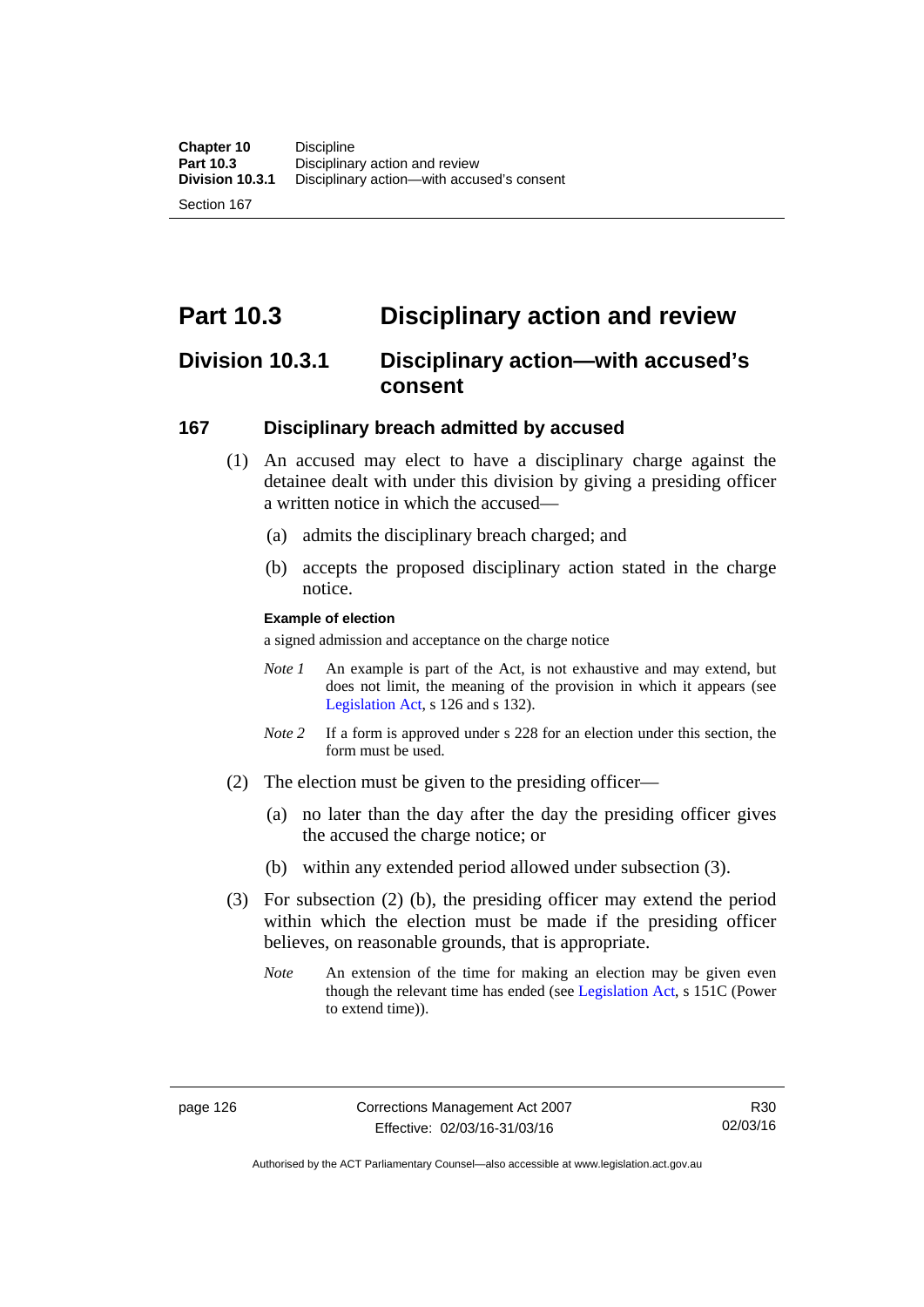(4) The presiding officer must give the accused written notice of a decision under subsection (3).

#### **168 Presiding officer's powers—breach admitted by accused**

- (1) This section applies if the accused elects under section 167 to have a disciplinary charge dealt with under this division.
- (2) A presiding officer may, without further investigation or inquiry, counsel the accused and take disciplinary action against the accused in accordance with division 10.3.5 (Disciplinary action).
- (3) However, the only disciplinary action the presiding officer may take under this section is the disciplinary action stated as the appropriate action in the charge notice.
- (4) The presiding officer must give the accused written notice of a decision made under this section.

## **Division 10.3.2 Internal disciplinary inquiry**

## **170 Disciplinary inquiry into charge**

- (1) This section applies if an accused—
	- (a) is given a charge notice; and
	- (b) does not elect under section 167 to have the charge dealt with under division 10.3.1 (Disciplinary action—with accused's consent).
- (2) A presiding officer must conduct an inquiry into the disciplinary breach charged.
- (3) A corrections officer must not exercise any function of a presiding officer under this division in relation to the disciplinary charge if the officer—
	- (a) made a report under either of the following sections in relation to the alleged disciplinary breach to which the charge relates: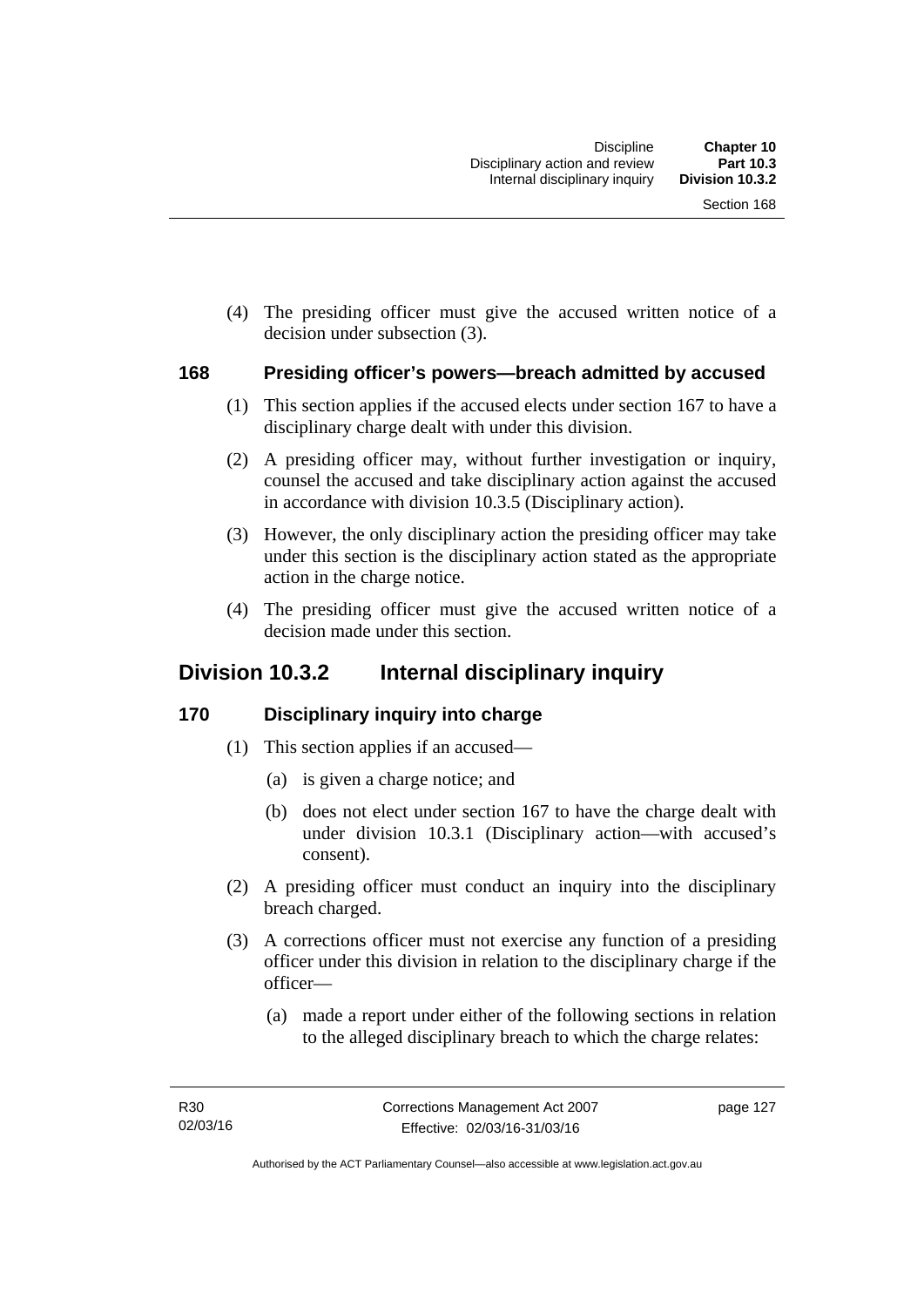Section 171

(i) section 156 (Report etc by corrections officer);

- (ii) section 157 (Investigation by investigator); or
- (b) made the charge under section 158 (Action by presiding officer).
- *Note* Ch 11 (Disciplinary inquiries) applies in relation to an inquiry under this division (see s 190).

### **171 Presiding officer's powers after internal inquiry**

- (1) This section applies if a presiding officer has completed an inquiry under section 170.
- (2) If the presiding officer is satisfied, on the balance of probabilities, that a disciplinary breach charged has been proven, the presiding officer may take disciplinary action against the accused in accordance with division 10.3.5 (Disciplinary action).
- (3) The presiding officer must dismiss the charge—
	- (a) if not satisfied, on the balance of probabilities, that the disciplinary breach charged has been proven; or
	- (b) if satisfied, on reasonable grounds, that it would otherwise be appropriate to do so.
- (4) If the presiding officer believes, on reasonable grounds, that it is necessary or desirable to do so, the presiding officer may refer the charge to—
	- (a) the chief police officer; or
	- (b) the director of public prosecutions.
- (5) The presiding officer must give the accused prompt written notice of the presiding officer's decision under this section, including—
	- (a) a statement of the reasons for the decision; and

Authorised by the ACT Parliamentary Counsel—also accessible at www.legislation.act.gov.au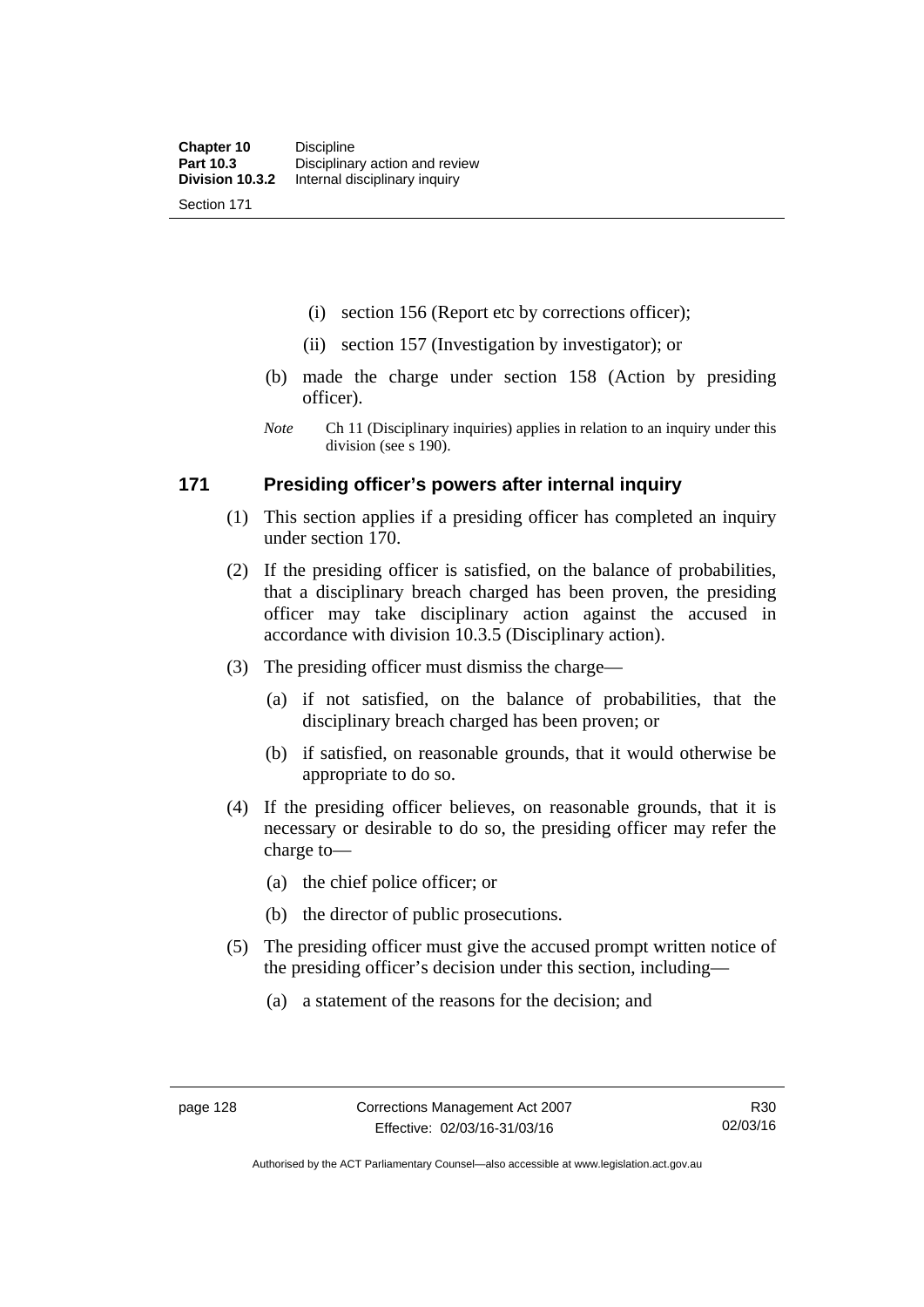- (b) a statement about the effect of division 10.3.3.
- *Note 1* If a form is approved under s 228 for the notice, the form must be used.
- *Note 2* For what must be included in a statement of reasons, see the Legislation [Act,](http://www.legislation.act.gov.au/a/2001-14) s 179.
- (6) The presiding officer must give the director-general a copy of the notice under subsection (5).
- (7) A referral under subsection (4) must be in writing and be accompanied by a report by the presiding officer.

## **Division 10.3.3 Internal review of inquiry decision**

#### **173 Application for review of inquiry decision**

 (1) An accused may apply to the director-general for a review of a decision by a presiding officer under section 171 in relation to the accused.

#### **Example of application for review**

a signed application on the presiding officer's notice under section 171

- *Note 1* An example is part of the Act, is not exhaustive and may extend, but does not limit, the meaning of the provision in which it appears (see [Legislation Act,](http://www.legislation.act.gov.au/a/2001-14) s 126 and s 132).
- *Note 2* If a form is approved under s 228 for an application under this section, the form must be used.
- (2) The application must be made no later than 7 days after the day the accused is given notice of the decision under section 171.
- (3) Subject to any decision by the director-general under section 176, the making of the application does not affect the taking of disciplinary action under the decision under review.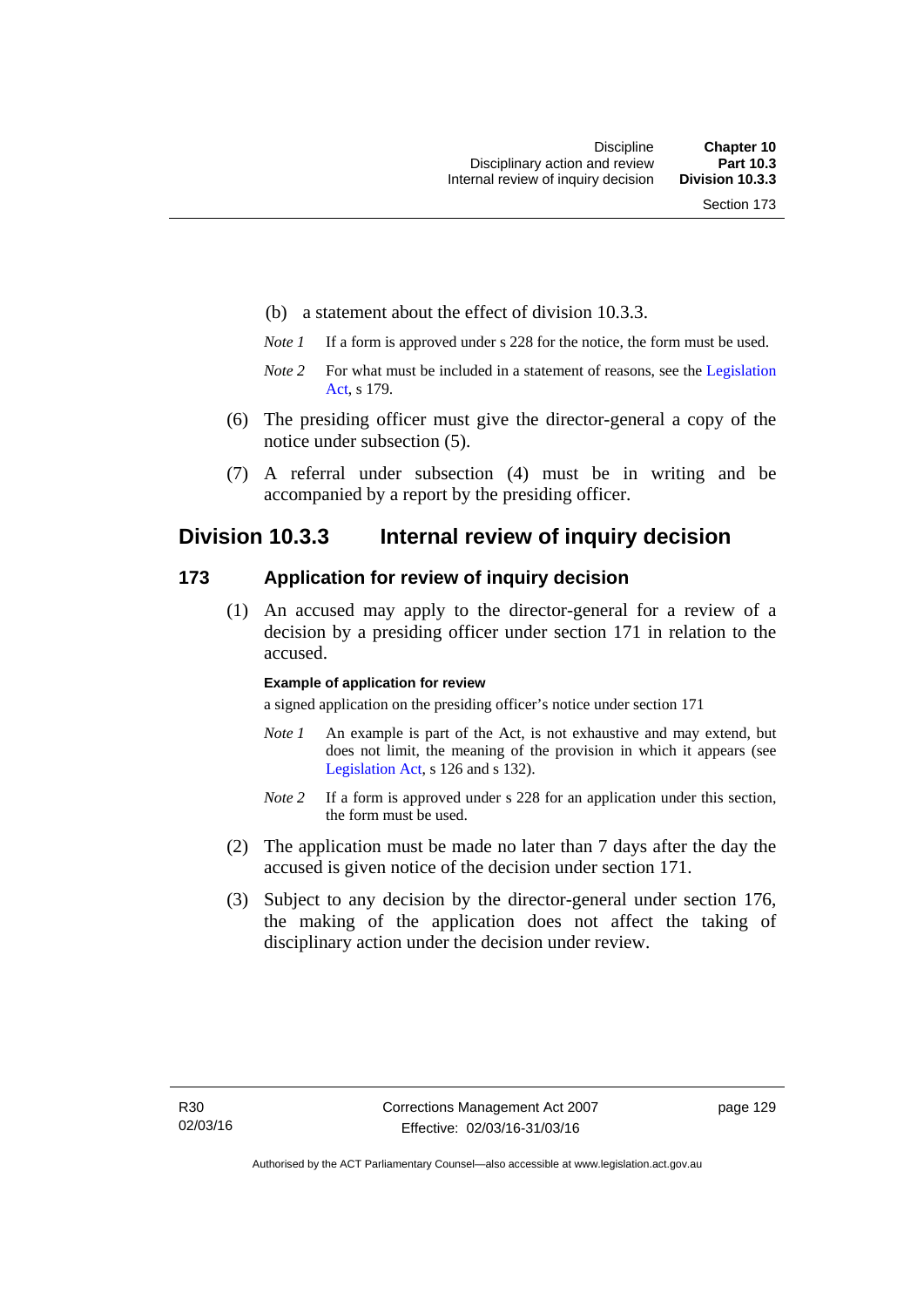## **175 Review of inquiry decision**

- (1) On application under section 173, the director-general must conduct a further inquiry to review the decision to which the application relates.
- (2) The director-general may, on the director-general's own initiative, conduct a further inquiry to review the decision to which the notice under section 171 (5) relates.
	- *Note* Ch 11 (Disciplinary inquiries) applies in relation to an inquiry under this division (see s 190).

#### **176 Director-general's powers after further inquiry**

- (1) After completing a review under section 175, the director-general may—
	- (a) confirm the decision under review; or
	- (b) exercise any function of a presiding officer under section 171 in relation to the accused, either by—
		- (i) amending the decision under review; or
		- (ii) setting aside the decision under review and making a decision in substitution for the decision set aside.
- (2) The director-general must give the accused prompt written notice of the director-general's decision under this section, including—
	- (a) a statement of the reasons for the decision; and
	- (b) a statement about the effect of division 10.3.4.
	- *Note 1* If a form is approved under s 228 for the notice, the form must be used.
	- *Note* 2 For what must be included in a statement of reasons, see the Legislation [Act,](http://www.legislation.act.gov.au/a/2001-14) s 179.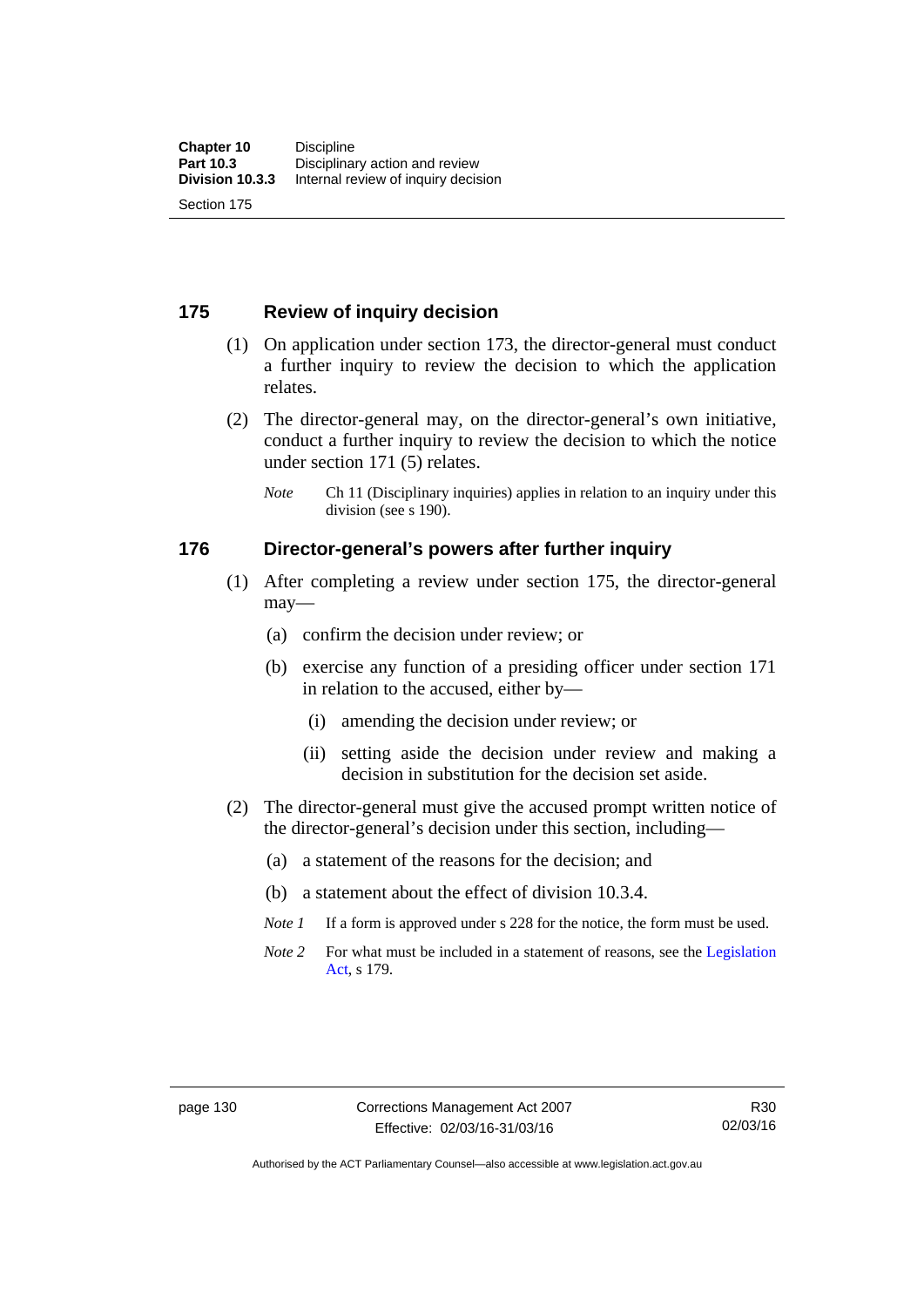### **Division 10.3.4 External review of inquiry decisions**

### **177 Appointment of adjudicator**

- (1) The Minister may appoint at least 1 adjudicator.
	- *Note* For the making of appointments (including acting appointments), see the [Legislation Act,](http://www.legislation.act.gov.au/a/2001-14) pt 19.3.
- (2) A person may be appointed as an adjudicator only if the person is judicially qualified and consents, in writing, to be appointed as an adjudicator.
	- *Note* The appointment of a magistrate to another position under a law of the Territory requires consultation between the Attorney-General and the Chief Magistrate (see the *[Magistrates Court Act 1930](http://www.legislation.act.gov.au/a/1930-21)*, s 7G (Magistrates not to do other work)).
- (3) The [Legislation Act,](http://www.legislation.act.gov.au/a/2001-14) division 19.3.3 (Appointments—Assembly consultation) does not apply to an appointment of an adjudicator under subsection (1).
- (4) For this section, each of the following are *judicially qualified*:
	- (a) a judge or retired judge;
	- (b) a magistrate or retired magistrate;
	- (c) a person who has been a legal practitioner for not less than 5 years.

### **178 Application for review by adjudicator**

 (1) An accused may apply to an adjudicator for a review of a decision under section 176 (Director-general's powers after further inquiry) in relation to the accused.

#### **Example of application for review**

a signed application on the review officer's notice under section 176

*Note* An example is part of the Act, is not exhaustive and may extend, but does not limit, the meaning of the provision in which it appears (see [Legislation Act,](http://www.legislation.act.gov.au/a/2001-14) s 126 and s 132).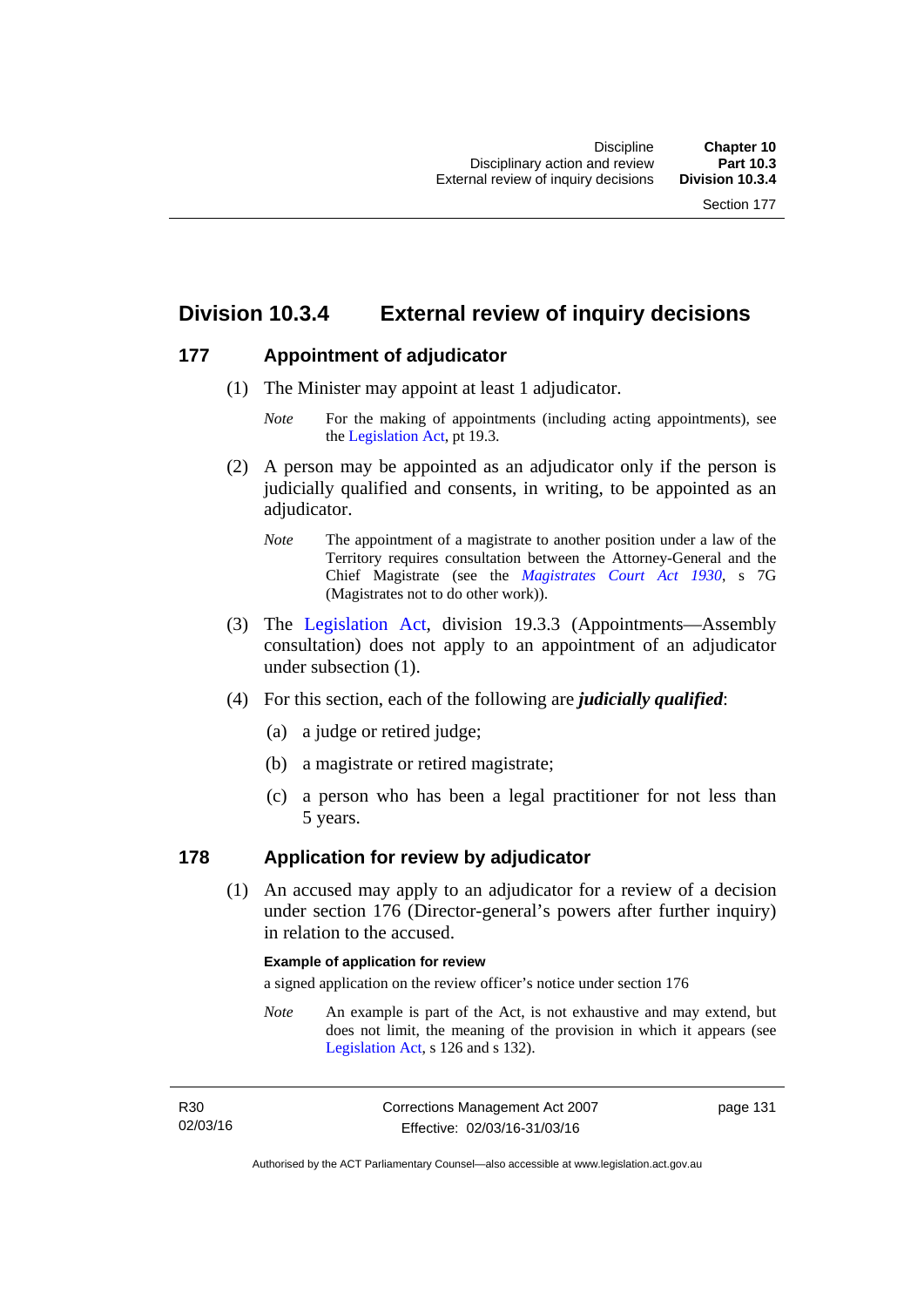- (2) The application must be made no later than 7 days after the day the accused is given notice of the director-general's decision under section 176.
- (3) Subject to any decision by the adjudicator under section 180, the making of the application does not affect the taking of disciplinary action under the decision under review.

### **179 Review by adjudicator**

- (1) On application under section 178, an adjudicator may—
	- (a) conduct an inquiry to review the director-general's decision; or
	- (b) refuse to review the director-general's decision.
	- *Note* Ch 11 (Disciplinary inquiries) applies in relation to an inquiry under this division (see s 190).
- (2) If the adjudicator refuses to review the director-general's decision, the adjudicator must give the accused prompt written notice of the refusal, including—
	- (a) a statement of the reasons for the refusal; and
	- (b) notice that a person aggrieved by the decision may apply for a review of the decision under the *[Administrative Decisions](http://www.legislation.act.gov.au/a/alt_a1989-33co)  [\(Judicial Review\) Act 1989](http://www.legislation.act.gov.au/a/alt_a1989-33co)*.
	- *Note 1* If a form is approved under s 228 for the notice, the form must be used.
	- *Note 2* For what must be included in a statement of reasons, see the Legislation [Act,](http://www.legislation.act.gov.au/a/2001-14) s 179.
	- *Note 3* Under the *[Administrative Decisions \(Judicial Review\) Act 1989](http://www.legislation.act.gov.au/a/alt_a1989-33co)*, a person aggrieved by an administrative decision made under an enactment may apply to the Supreme Court for a review of the decision. Subject to any order of the Court, the making of the application does not affect the operation of the decision or prevent its implementation (see that Act, s 16).

Authorised by the ACT Parliamentary Counsel—also accessible at www.legislation.act.gov.au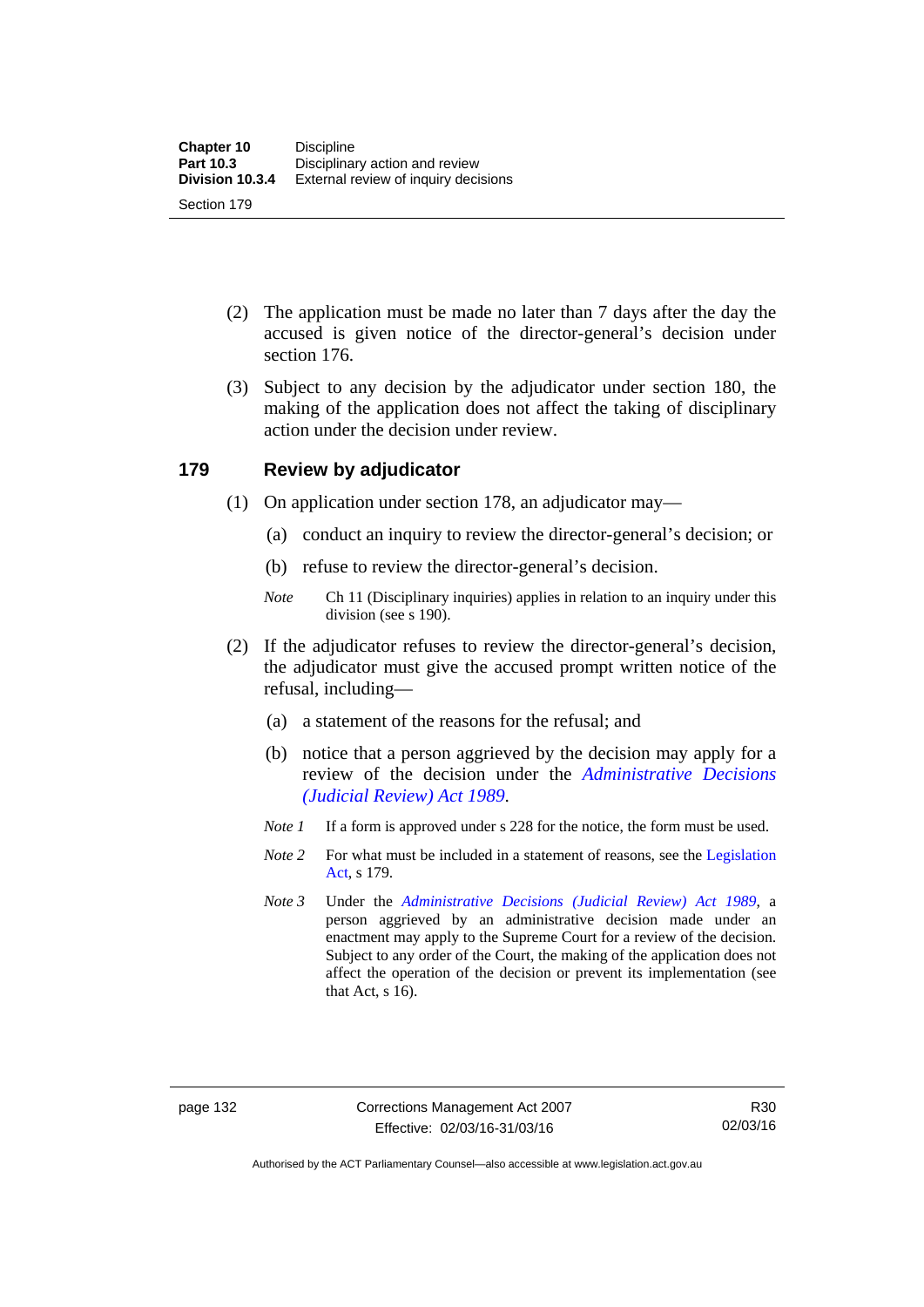### **180 Adjudicator's powers after review**

- (1) After completing a review under section 179, the adjudicator may—
	- (a) confirm the decision under review; or
	- (b) exercise any function of the director-general under section 176 in relation to the accused, either by—
		- (i) amending the decision under review; or
		- (ii) setting aside the decision under review and making a decision in substitution for the decision set aside.
- (2) The adjudicator must give the accused prompt written notice of the adjudicator's decision under this section, including—
	- (a) a statement of the reasons for the decision; and
	- (b) notice that a person aggrieved by the decision may apply for a review of the decision under the *[Administrative Decisions](http://www.legislation.act.gov.au/a/alt_a1989-33co)  [\(Judicial Review\) Act 1989](http://www.legislation.act.gov.au/a/alt_a1989-33co)*.
	- *Note 1* If a form is approved under s 228 for the notice, the form must be used.
	- *Note* 2 For what must be included in a statement of reasons, see the Legislation [Act,](http://www.legislation.act.gov.au/a/2001-14) s 179.
	- *Note 3* Under the *[Administrative Decisions \(Judicial Review\) Act 1989](http://www.legislation.act.gov.au/a/alt_a1989-33co)*, a person aggrieved by an administrative decision made under an enactment may apply to the Supreme Court for a review of the decision. Subject to any order of the Court, the making of the application does not affect the operation of the decision or prevent its implementation (see that Act, s 16).

### **Division 10.3.5 Disciplinary action**

### **181 Application—div 10.3.5**

This division applies to a detainee against whom disciplinary action may be taken under this chapter.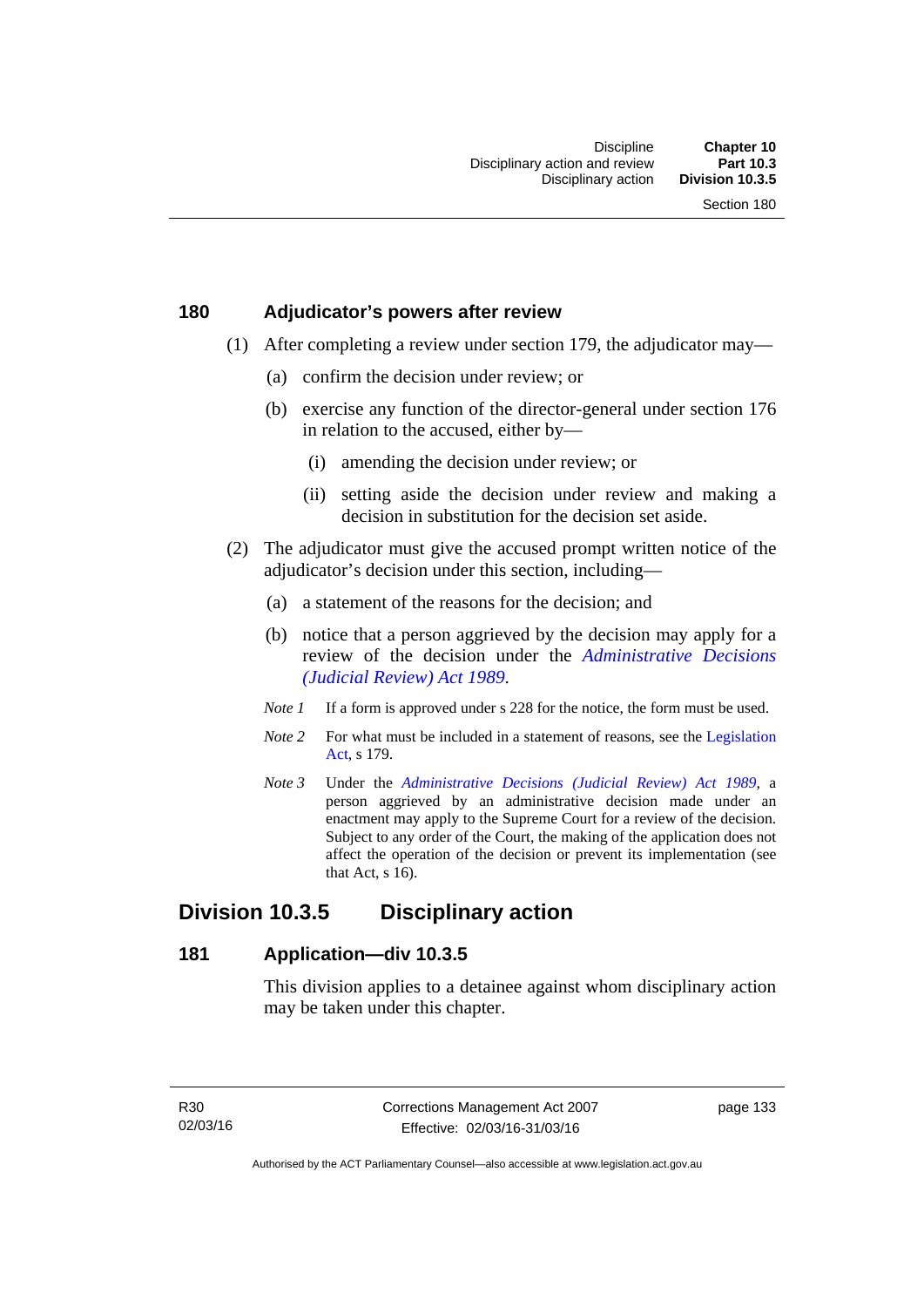**182 Meaning of** *relevant presiding officer***—div 10.3.5**

In this division:

*relevant presiding officer* means any of the following:

- (a) a presiding officer under division 10.3.1 (Disciplinary action with accused's consent);
- (b) a presiding officer under division 10.3.2 (Internal disciplinary inquiry);
- (c) the director-general under division 10.3.3 (Internal review of inquiry decision):
- (d) an adjudicator under division 10.3.4 (External review of inquiry decisions).

### **183 Disciplinary action by relevant presiding officer**

- (1) As disciplinary action against a detainee, a relevant presiding officer may do 1 or more of the following (each of which is *disciplinary action*):
	- (a) warn the detainee about committing a disciplinary breach;
	- (b) reprimand the detainee;
	- (c) impose an administrative penalty, or a combination of administrative penalties, on the detainee;
	- (d) give the detainee a direction under section 185 (Reparation).
- (2) The relevant presiding officer must ensure that the disciplinary action against a detainee for a disciplinary breach is proportionate to the breach.
- (3) Without limiting section 14 (Corrections policies and operating procedures), the director-general must make a corrections policy and operating procedure providing for matters to be considered when deciding whether disciplinary action is proportionate to a disciplinary breach.

R30 02/03/16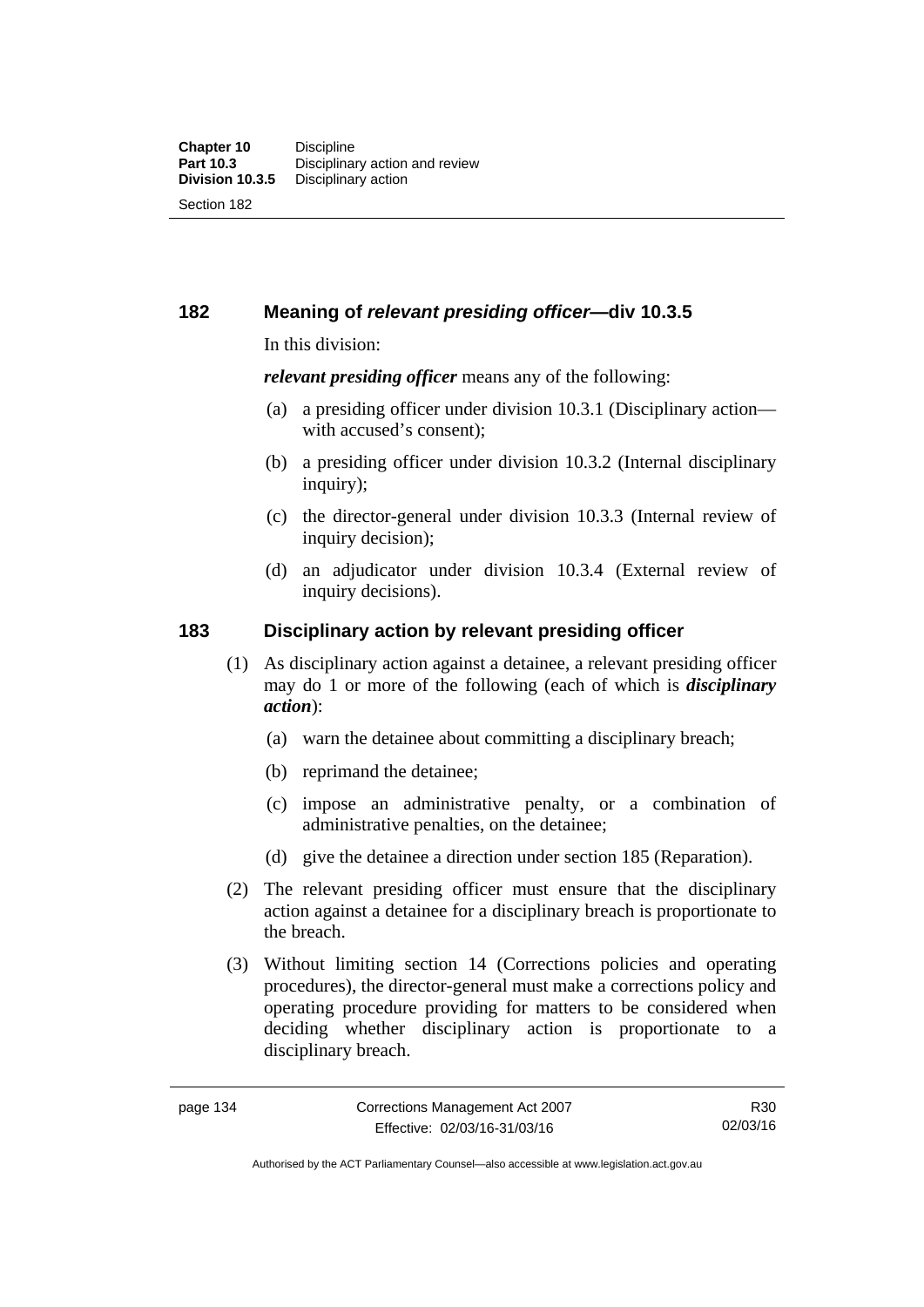### **184 Administrative penalties**

Each of the following is an *administrative penalty*:

- (a) a financial penalty not exceeding \$500;
- (b) a withdrawal of privileges for not longer than 180 days;
- (c) a requirement to perform extra work;
- (d) separate confinement for 1 of the following:
	- (i) 3 days;
	- $(ii)$  7 days;
	- (iii) 28 days:
- (e) anything declared by regulation to be an administrative penalty.

### **185 Reparation**

- (1) This section applies if a relevant presiding officer finds that—
	- (a) a charge for a disciplinary breach by a detainee is proven; and
	- (b) a person (the *injured person*) suffered loss as a direct result of the breach.
- (2) The relevant presiding officer may direct the detainee to make reparation for the injured person's loss by payment of an amount or otherwise.
- (3) An amount directed to be paid must not exceed—
	- (a) \$100; or
	- (b) if a higher amount is prescribed by regulation—the prescribed amount.
- (4) An amount payable under a direction is payable out of any money held by the director-general for the detainee.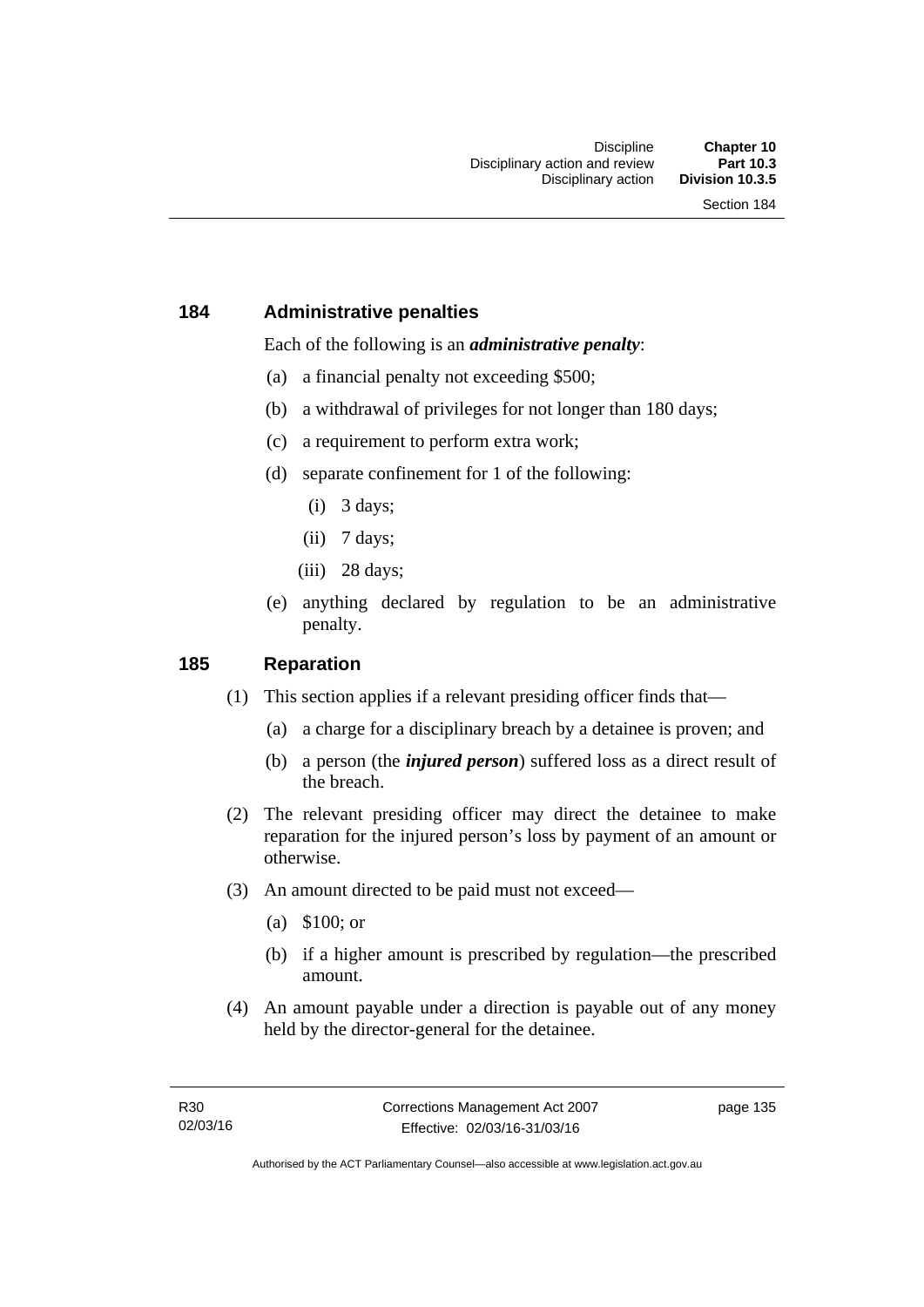(5) In this section:

*loss*—

- (a) see the [Criminal Code](http://www.legislation.act.gov.au/a/2002-51), section 300; and
- (b) includes out-of-pocket or other expense incurred.

### **186 Maximum administrative penalties**

- (1) This section applies if—
	- (a) a detainee is charged with 2 or more disciplinary breaches; and
	- (b) the charges arise out of the same conduct.
- (2) The total of the administrative penalties imposed for the breaches must not, for any particular kind of penalty, be more than the maximum penalty that may be imposed for any 1 of those breaches.

### **187 Separate confinement conditions**

- (1) This section applies if separate confinement is imposed on a detainee as an administrative penalty for a disciplinary breach.
- (2) The director-general must ensure that—
	- (a) a doctor appointed under section 21 (Doctors—health service appointments) examines the detainee as soon as practicable after the separate confinement starts and ends; and
	- (b) a corrections officer monitors the detainee's condition in separate confinement at least daily.

### **188 Privileges and entitlements—impact of discipline**

To remove any doubt—

 (a) anything expressed in chapter 6 (Living conditions at correctional centres) to be an entitlement for this chapter is not affected by anything that happens under this chapter, including—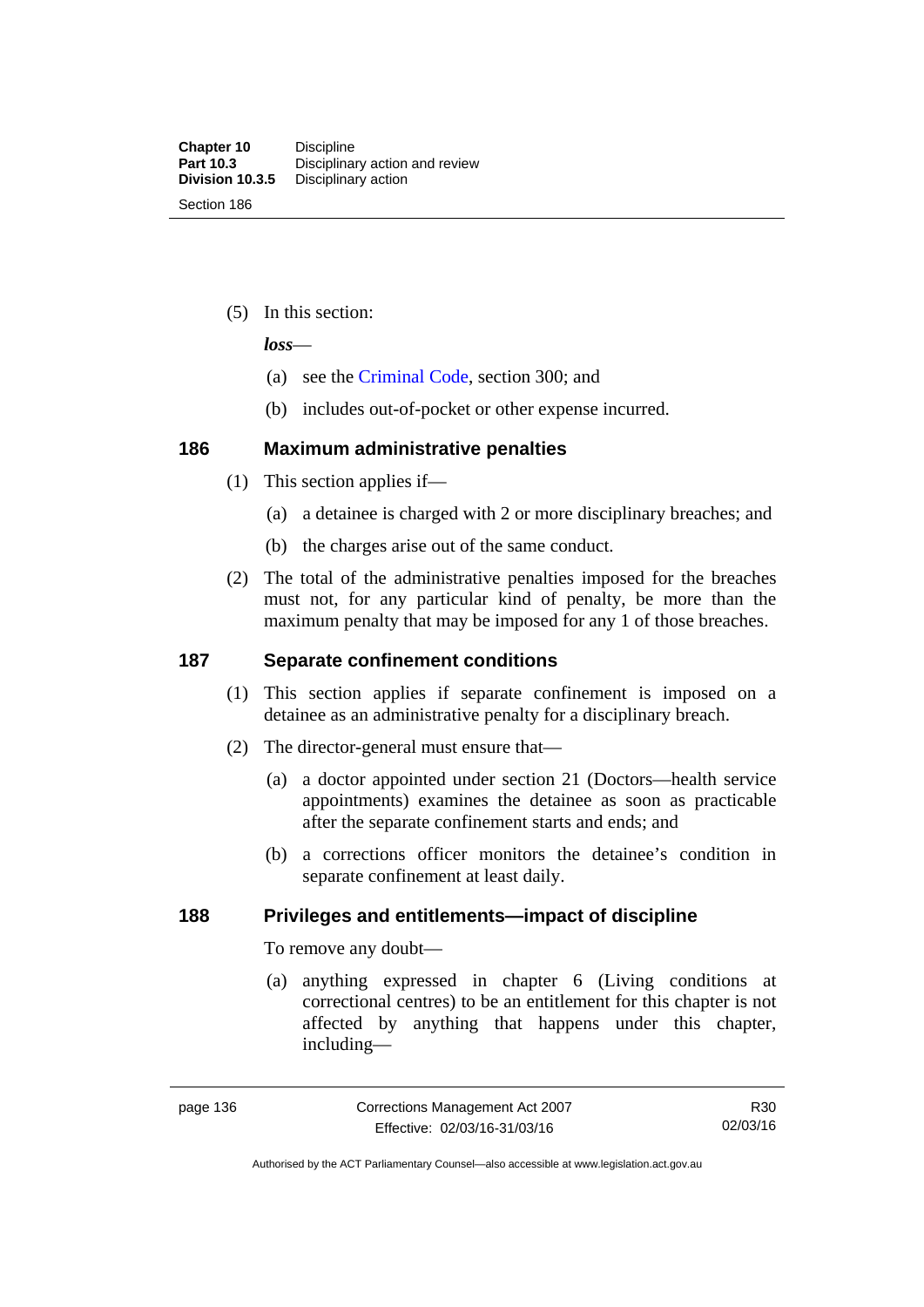- (i) investigative segregation; and
- (ii) disciplinary action; and
- (b) anything else mentioned in chapter 6 is, for this chapter, a privilege.

### **189 Record of disciplinary action**

- (1) The director-general must keep a record of any disciplinary action taken against a detainee.
- (2) The record must include details of the following:
	- (a) the detainee's name;
	- (b) the disciplinary breach;
	- (c) a brief statement of the conduct to which the disciplinary breach applies and when, or the period during which, it happened;
	- (d) the disciplinary action taken against the detainee;
	- (e) anything else prescribed by regulation.
- (3) The record must also include details of any finding by a relevant presiding officer that a disciplinary breach is proven against the detainee if the relevant presiding officer decides not to take disciplinary action against the detainee.
- (4) The record must be available for inspection under chapter 7 (Inspection of correctional centres).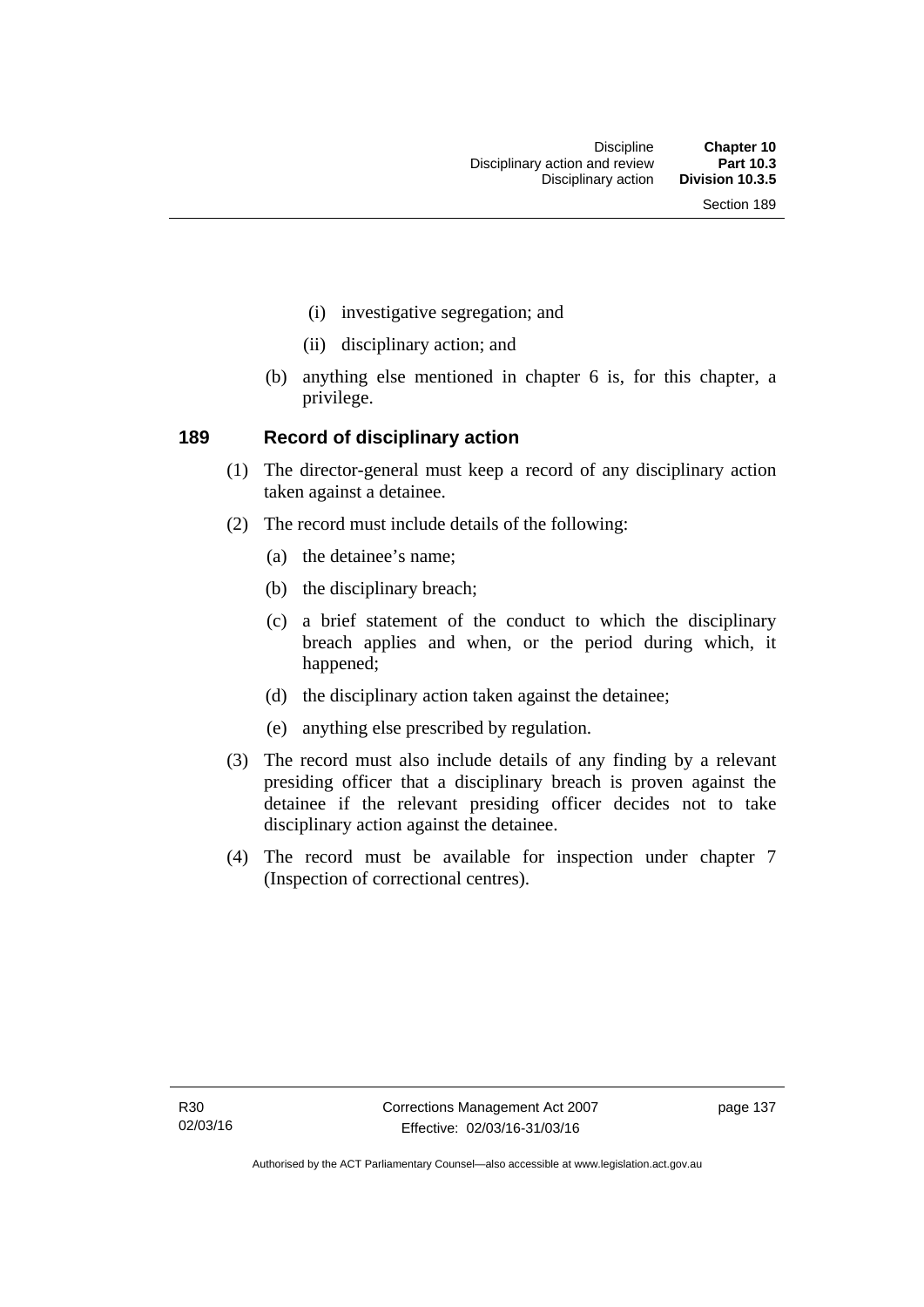Section 190

# **Chapter 11 Disciplinary inquiries**

# **Part 11.1 Conduct of disciplinary inquiries—general**

### **190 Application—ch 11**

This chapter applies to an inquiry under any of the following:

- (a) division 10.3.2 (Internal disciplinary inquiry);
- (b) division 10.3.3 (Internal review of inquiry decision);
- (c) division 10.3.4 (External review of inquiry decisions).

### **191 Meaning of** *presiding officer—***ch 11**

In this chapter:

*presiding officer*, for an inquiry, means the relevant presiding officer under division 10.3.5 (Disciplinary action) for the inquiry.

Authorised by the ACT Parliamentary Counsel—also accessible at www.legislation.act.gov.au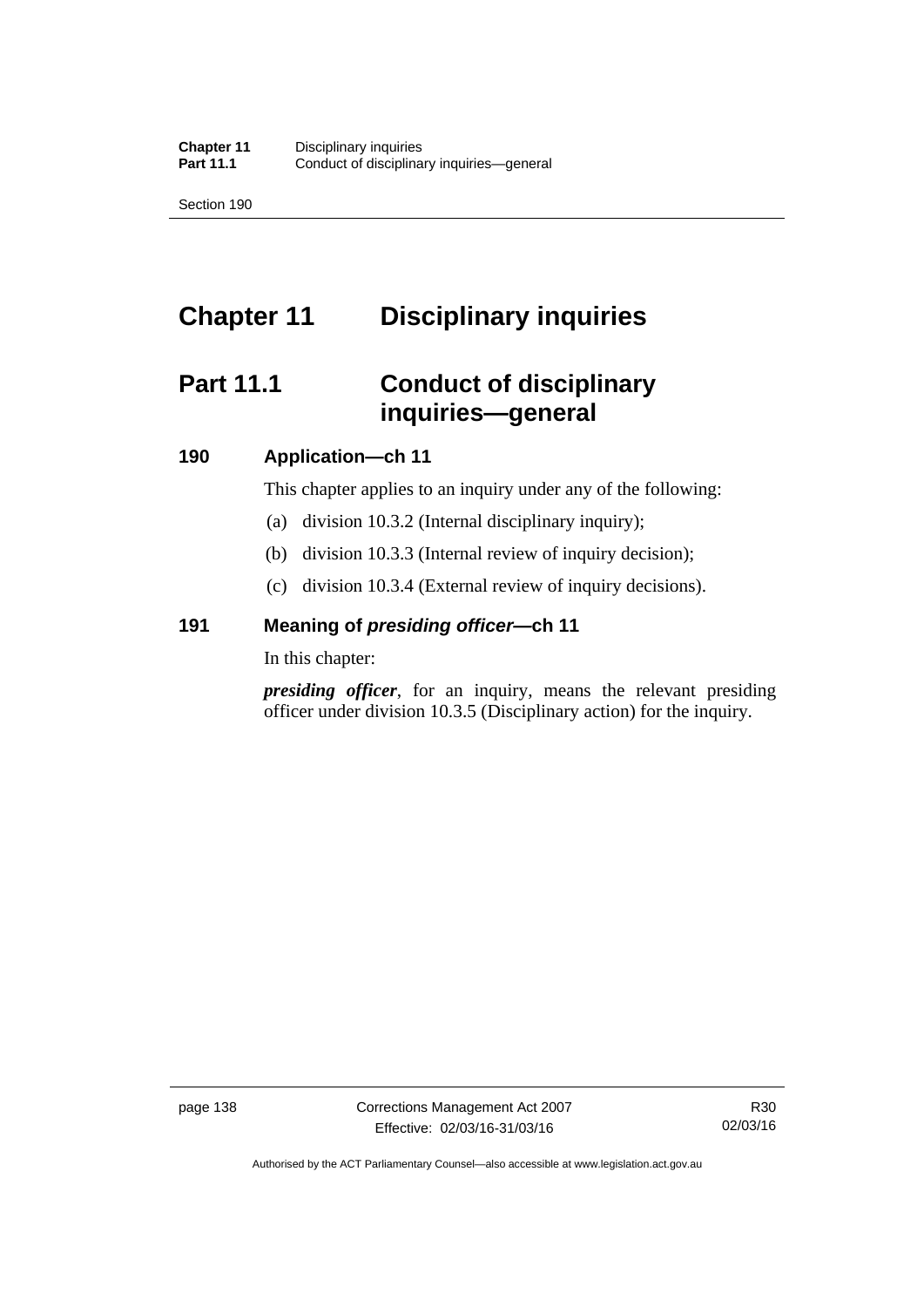# **Part 11.2 Disciplinary inquiry procedures**

### **192 Nature of disciplinary inquiries**

- (1) To remove any doubt, an inquiry is an administrative process.
- (2) At an inquiry—
	- (a) the rules of natural justice apply; and
	- (b) the laws of evidence do not apply; and
	- (c) evidence must not be given on oath or by affidavit; and
	- (d) the question whether a detainee has committed a disciplinary breach must be decided on the balance of probabilities.

### **193 Application of Criminal Code, ch 7**

To remove any doubt, an inquiry is not a legal proceeding for the [Criminal Code](http://www.legislation.act.gov.au/a/2002-51), chapter 7 (Administration of justice offences).

*Note* That chapter includes offences (eg perjury, falsifying evidence, failing to attend and refusing to be sworn) applying in relation to an inquiry.

### **194 Notice of disciplinary inquiry etc**

- (1) The presiding officer for an inquiry in relation to an accused must give the accused written notice of the inquiry.
- (2) The notice must include the following:
	- (a) a statement about where and when the inquiry is to start;
	- (b) details of the disciplinary charge or disciplinary action to which the inquiry relates:
	- (c) the closing date for the accused to give the presiding officer submissions to the inquiry;
	- (d) a statement about the effect of section 192 (Nature of disciplinary inquiries);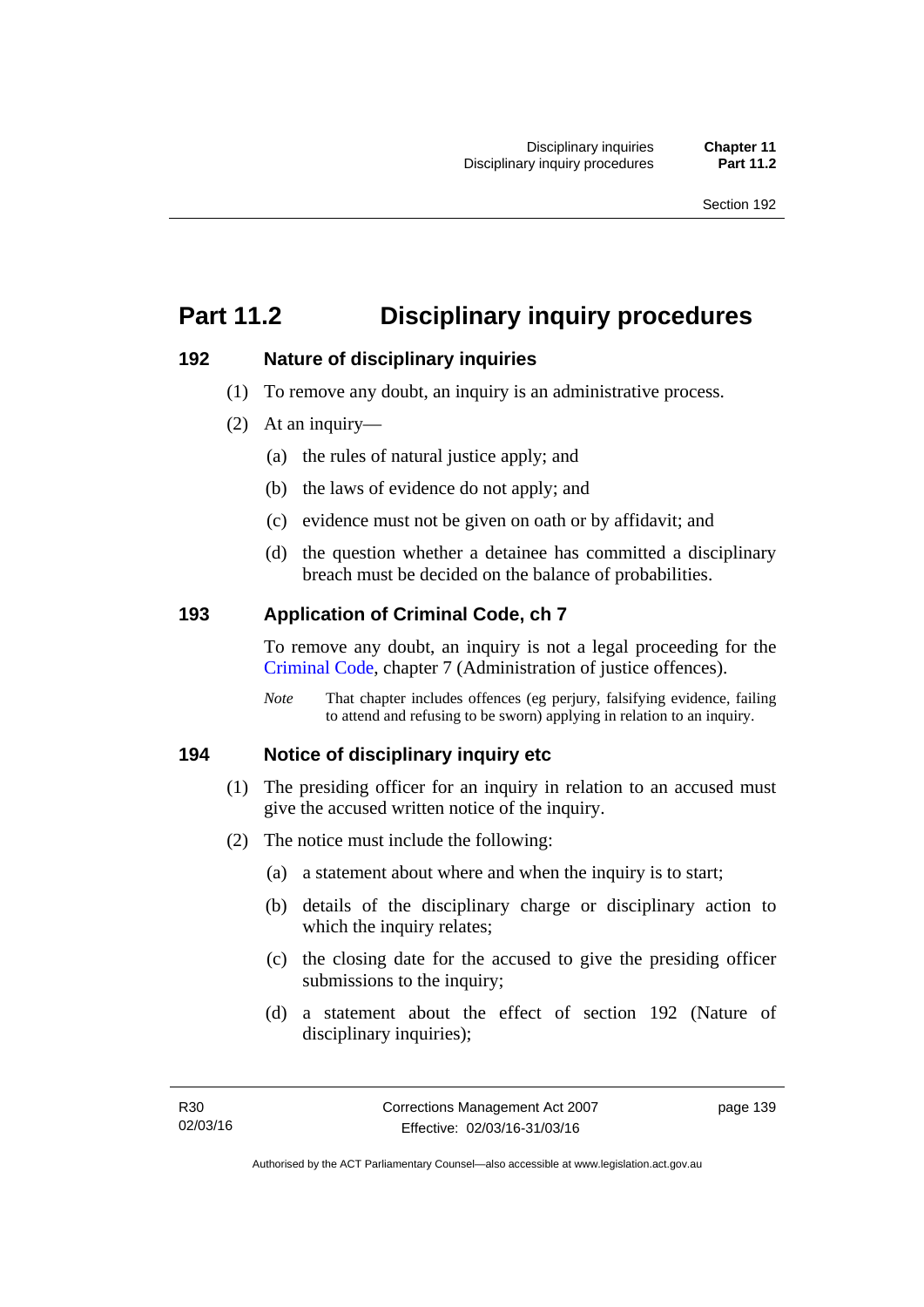Section 195

- (e) a statement about the effect of subsections (3) and (4);
- (f) a statement to the effect that the presiding officer may hold a hearing for the inquiry in accordance with part 11.3 (Disciplinary hearing procedures).
- (3) The accused may make submissions to the presiding officer for the inquiry in any form acceptable to the presiding officer.

#### **Example of acceptable form**

an audio recording or a document written for a detainee

- *Note* An example is part of the Act, is not exhaustive and may extend, but does not limit, the meaning of the provision in which it appears (see [Legislation Act,](http://www.legislation.act.gov.au/a/2001-14) s 126 and s 132).
- (4) The presiding officer must consider any submission given to the presiding officer by the accused before the closing date for submissions stated in the notice of the inquiry given to the accused.

### **195 Conduct of disciplinary inquiries**

- (1) An inquiry must be conducted with as little formality and technicality, and as quickly as the requirements of this Act and a proper consideration of the charge allow.
- (2) The presiding officer at an inquiry may hold a hearing for the inquiry.
- (3) A hearing for an inquiry must be held in accordance with part 11.3.
- (4) Proceedings at an inquiry are not open to the public, unless the presiding officer decides otherwise in a particular case.
- (5) A decision of the presiding officer at an inquiry is not invalid only because of any informality or lack of form.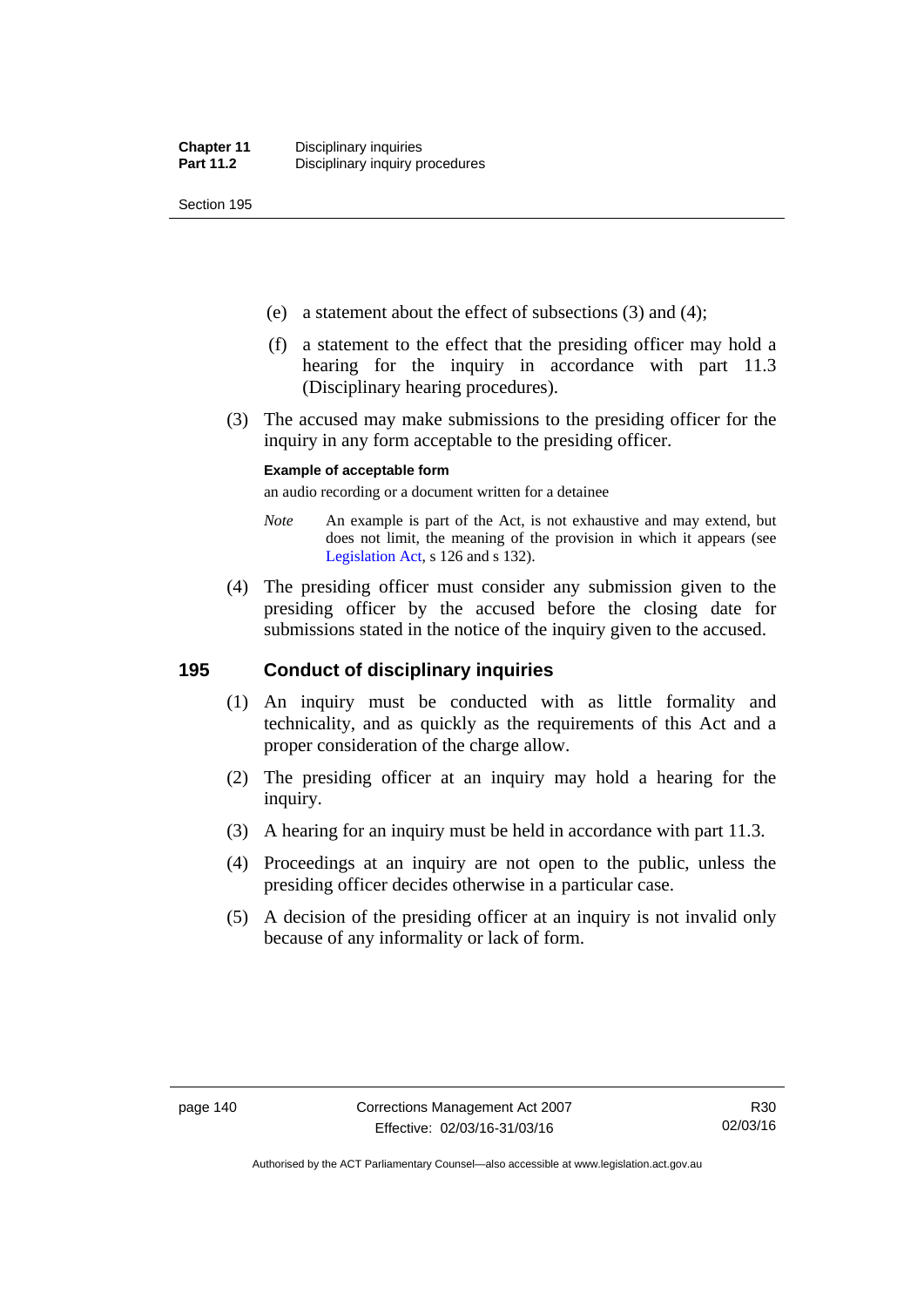### **196 Presiding officer may require official reports**

- (1) For an inquiry, the presiding officer may, by written notice given to any of the following, require the person to give the presiding officer a written report about the accused:
	- (a) the director-general;
	- (b) if the accused has been detained at a NSW correctional centre—the commissioner of corrective services under the *[Crimes \(Administration of Sentences\) Act 1999](http://www.legislation.nsw.gov.au/maintop/view/inforce/act+93+1999+cd+0+N)* (NSW);
	- (c) the director of public prosecutions;
	- (d) a corrections officer;
	- (e) a public servant.
- (2) The person given the notice must comply with it.

### **197 Presiding officer may require information and documents**

- (1) For an inquiry, the presiding officer may, by written notice given to a person, require the person—
	- (a) to provide stated information to the presiding officer relevant to the inquiry; or
	- (b) to produce to the presiding officer a stated document or thing relevant to the inquiry.
- (2) This section does not require a person to give information, or produce a document or other thing, to the presiding officer if the Minister certifies in writing that giving the information, or producing the document or other thing—
	- (a) may endanger a detainee or anyone else; or
	- (b) is contrary to the public interest.
	- *Note* The [Legislation Act,](http://www.legislation.act.gov.au/a/2001-14) s 170 and s 171 deal with the application of the privilege against self-incrimination and client legal privilege.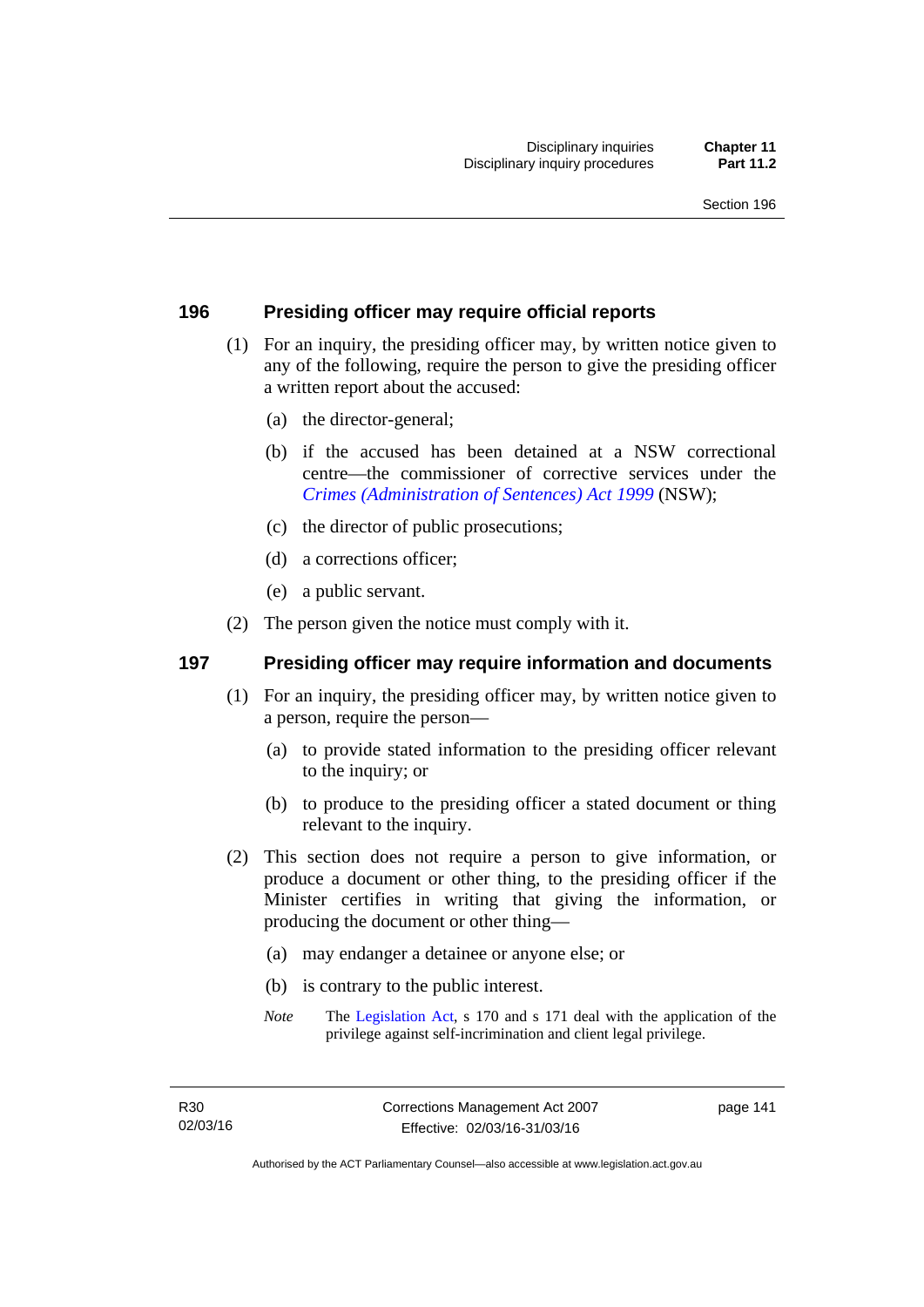| <b>Chapter 11</b> | Disciplinary inquiries          |
|-------------------|---------------------------------|
| <b>Part 11.2</b>  | Disciplinary inquiry procedures |

Section 198

### **198 Possession of inquiry documents etc**

The presiding officer may have possession of a document or other thing produced to the presiding officer for an inquiry for as long as the presiding officer considers necessary for the inquiry.

### **199 Record of inquiry**

The presiding officer for an inquiry must keep a written record of proceedings at the inquiry.

page 142 Corrections Management Act 2007 Effective: 02/03/16-31/03/16

R30 02/03/16

Authorised by the ACT Parliamentary Counsel—also accessible at www.legislation.act.gov.au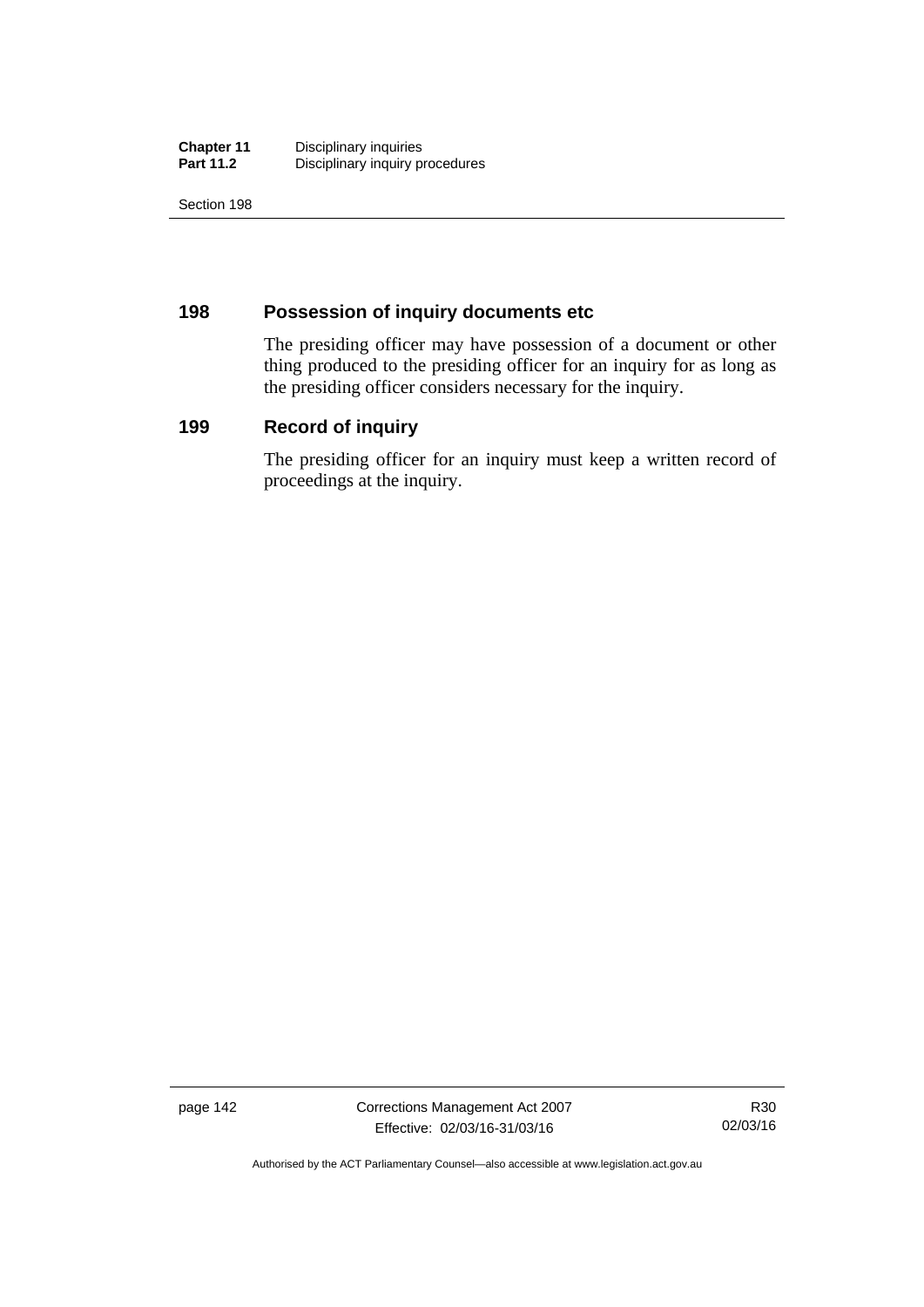# **Part 11.3 Disciplinary hearing procedures**

### **200 Notice of disciplinary hearing**

- (1) The presiding officer for an inquiry must give written notice of a hearing for the inquiry to each of the following:
	- (a) the accused to whom the inquiry relates;
	- (b) the director-general.
- (2) The notice must include the following:
	- (a) a statement about where and when the hearing is to be held;
	- (b) a statement about the accused's entitlements under section 201 and section 202.
- (3) To remove any doubt, the hearing may be held at the correctional centre where the accused is detained.

### **201 Appearance at disciplinary hearing**

- (1) The accused is entitled to be present at a hearing for an inquiry in relation to the accused.
- (2) For the hearing, the presiding officer may, by written notice given to the accused or anyone else, require the person to appear before the presiding officer, at a stated time and place, to do either or both of the following:
	- (a) answer questions;
	- (b) produce a stated document or other thing relevant to the inquiry.
- (3) A person is taken to have complied with a notice under subsection (2) (b) if the person gives the document or thing to the presiding officer before the time stated in the notice for its production.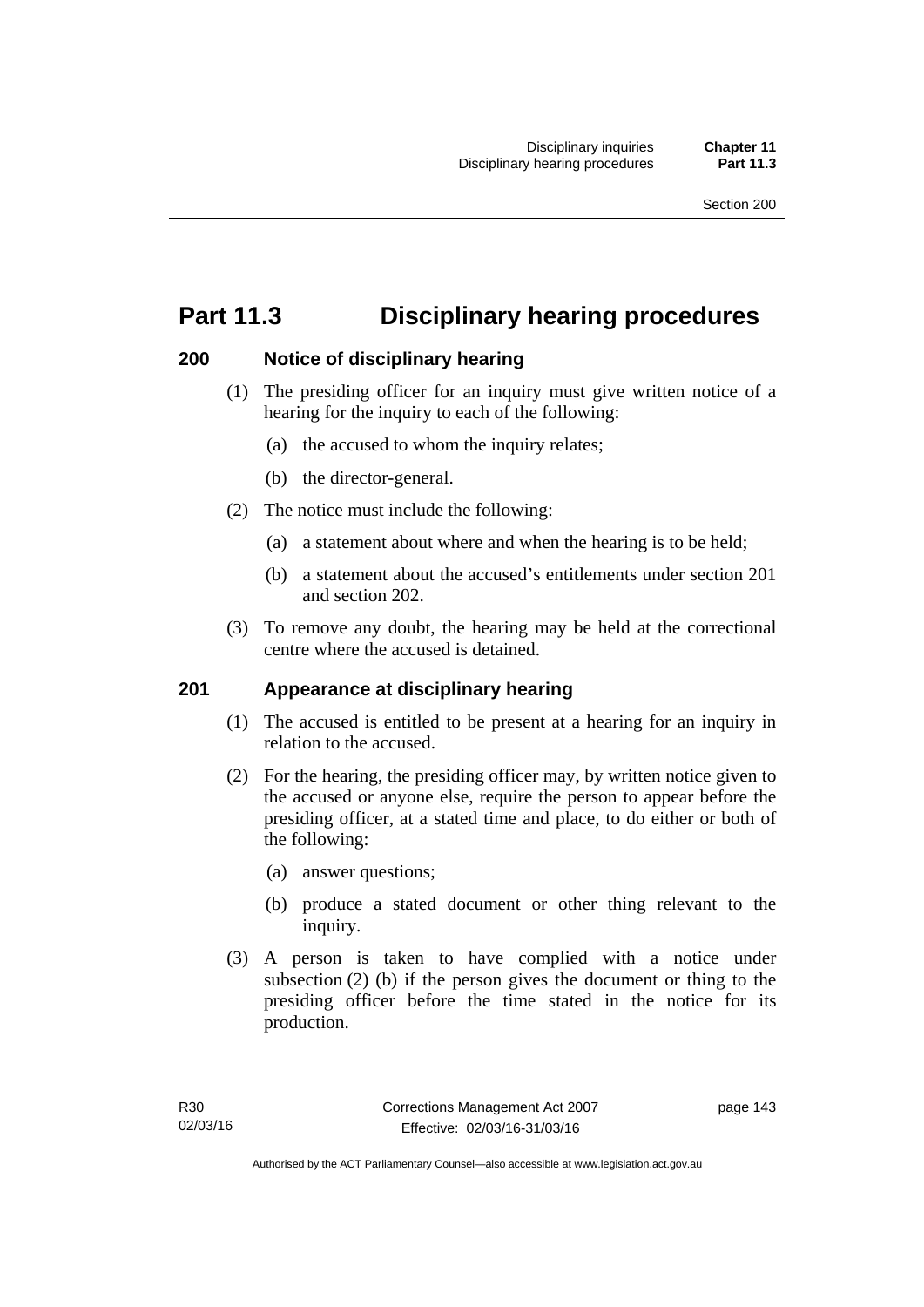Section 202

- (4) The presiding officer at a hearing for an inquiry may require the accused, or a witness, appearing before the presiding officer to do 1 or more of the following:
	- (a) answer a question relevant to the inquiry;
	- (b) produce a document or other thing relevant to the inquiry.
- (5) The presiding officer at the hearing may disallow a question put to a person if the presiding member considers the question—
	- (a) is unfair, unduly prejudicial or vexatious; or
	- (b) involves an abuse of the inquiry process.
	- *Note* The [Legislation Act,](http://www.legislation.act.gov.au/a/2001-14) s 170 and s 171 deal with the application of the privilege against self-incrimination and client legal privilege.
- (6) The presiding officer may allow a corrections officer or anyone else to be present, and to be heard, at a disciplinary hearing.

### **202 Rights of accused at disciplinary hearing**

- (1) An accused who appears at a hearing for an inquiry in relation to the accused—
	- (a) is entitled to be heard, to examine and cross-examine witnesses, and to make submissions for the inquiry; and
	- (b) is not entitled to be represented by a lawyer or anyone else, without the presiding officer's consent.
- (2) In deciding whether to grant leave for legal representation, the presiding officer must have regard to the following:
	- (a) the seriousness of the disciplinary breach charged;
	- (b) the administrative penalty likely to be imposed for the disciplinary breach charged;
	- (c) the likely procedural complexities;
	- (d) the accused's capacity for selfrepresentation;

Authorised by the ACT Parliamentary Counsel—also accessible at www.legislation.act.gov.au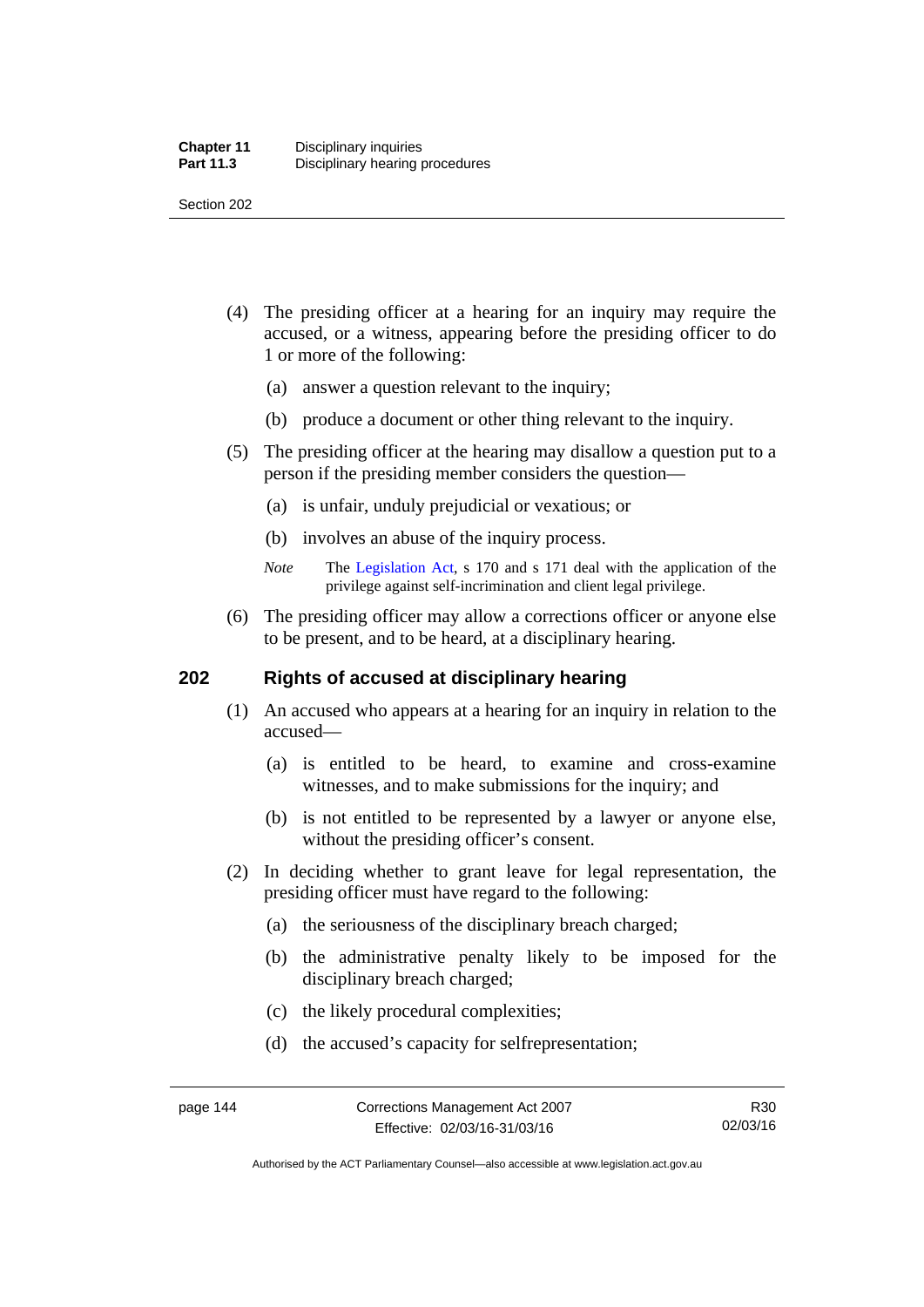(e) the need for a fair and prompt resolution of the charge.

#### **Example—par (c)**

the extent of cross-examination that might be required

- *Note* An example is part of the Act, is not exhaustive and may extend, but does not limit, the meaning of the provision in which it appears (see [Legislation Act,](http://www.legislation.act.gov.au/a/2001-14) s 126 and s 132).
- (3) However, the presiding officer may, by written order, exclude the accused from a hearing for the inquiry if the accused—
	- (a) unreasonably interrupts, interferes with or obstructs the hearing; or
	- (b) contravenes a reasonable direction by the presiding officer about the conduct of the hearing.
- (4) If the accused fails to attend a hearing for the inquiry, the presiding officer may conduct the hearing, and make a decision on the charge, in the accused's absence.

### **203 Appearance at disciplinary hearing—audiovisual or audio link**

- (1) This section applies if, in relation to a hearing for an inquiry, or part of the hearing, the presiding officer has given a direction under either of the following sections of the *[Evidence \(Miscellaneous](http://www.legislation.act.gov.au/a/1991-34)  [Provisions\) Act 1991](http://www.legislation.act.gov.au/a/1991-34)*:
	- (a) section 20 (1) (Territory courts may take evidence and submissions from participating States);
	- (b) section 32 (1) (Territory courts may take evidence and submissions from place other than participating State).
- (2) A person may appear and take part in the hearing in accordance with the direction, if the person—
	- (a) is required or entitled to appear personally, whether as the accused or as a witness; or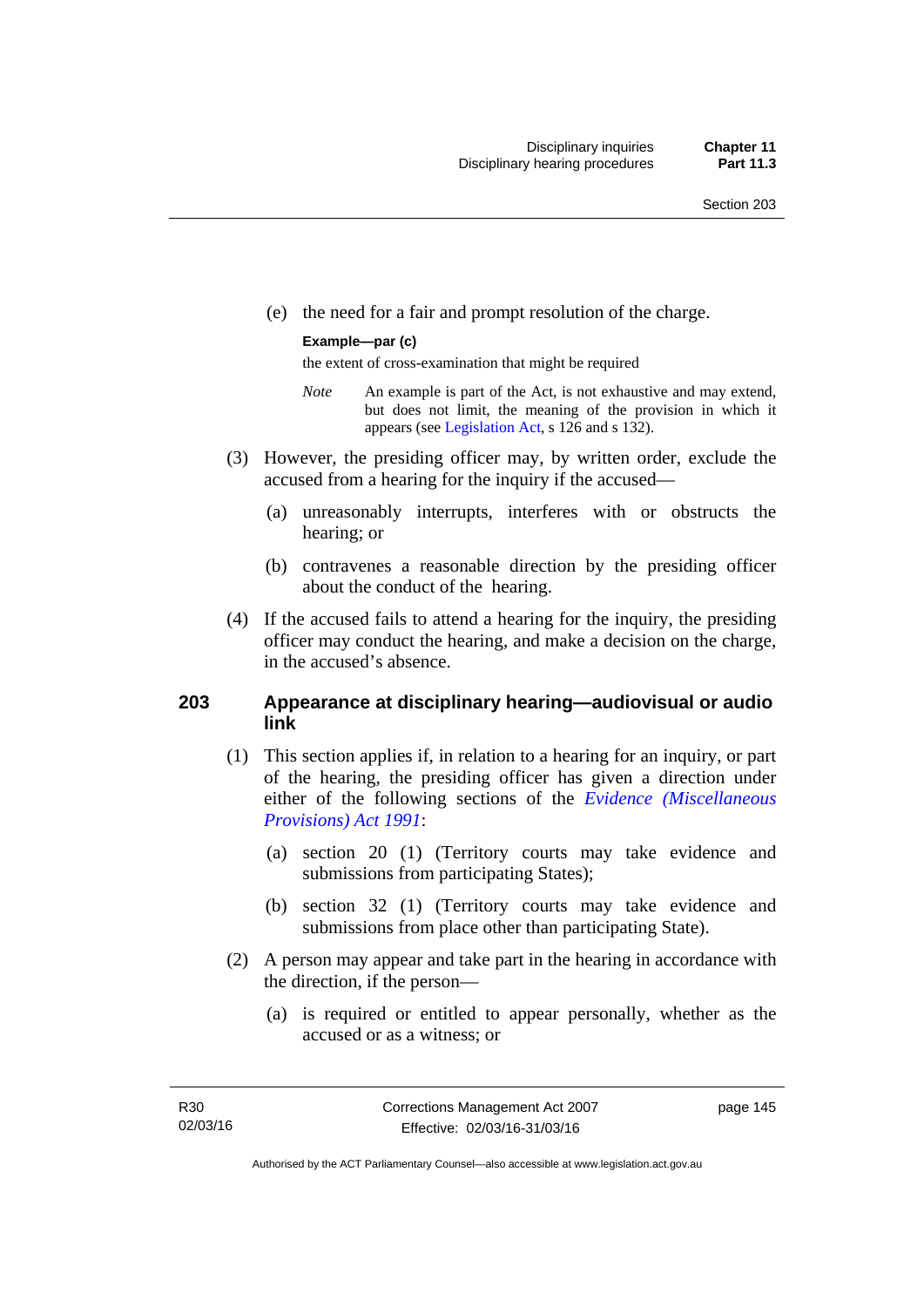| <b>Chapter 11</b> | Disciplinary inquiries          |
|-------------------|---------------------------------|
| <b>Part 11.3</b>  | Disciplinary hearing procedures |

Section 203

- (b) is entitled to appear for someone else.
- (3) A person who appears at the hearing under this section is taken to be before the presiding officer.

page 146 Corrections Management Act 2007 Effective: 02/03/16-31/03/16

R30 02/03/16

Authorised by the ACT Parliamentary Counsel—also accessible at www.legislation.act.gov.au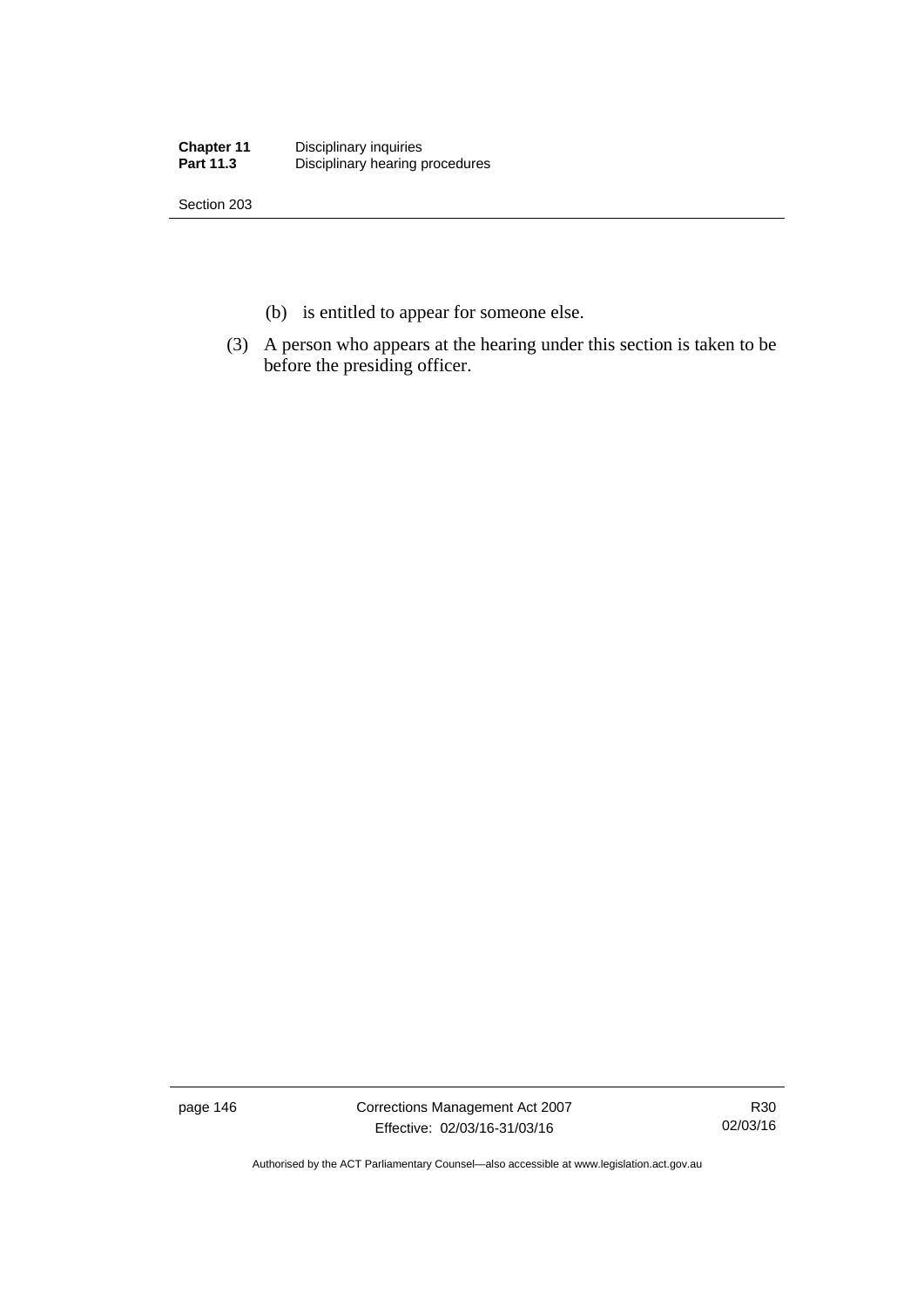# **Chapter 12 Full-time detainees—leave**

## **Part 12.1 Local leave**

### **204 Local leave directions**

 (1) The director-general may direct that a full-time detainee be taken from a correctional centre to any place in the ACT for any purpose the director-general considers appropriate.

#### **Example**

a direction that a detainee be taken to a place to assist police or a criminal justice entity in relation to the administration of justice

- *Note 1* An example is part of the Act, is not exhaustive and may extend, but does not limit, the meaning of the provision in which it appears (see [Legislation Act,](http://www.legislation.act.gov.au/a/2001-14) s 126 and s 132).
- *Note 2* Power given under an Act to make a statutory instrument (including a direction) includes power to amend or revoke the instrument (see [Legislation Act,](http://www.legislation.act.gov.au/a/2001-14) s 46 (1)).
- (2) The direction is subject to the following conditions:
	- (a) any condition prescribed by regulation;
	- (b) any other condition, consistent with the conditions (if any) prescribed by regulation, that—
		- (i) the director-general believes, on reasonable grounds, is necessary and reasonable; and
		- (ii) is stated in the permit.

#### **Example of condition stated in direction**

a condition that an escort officer escorts the detainee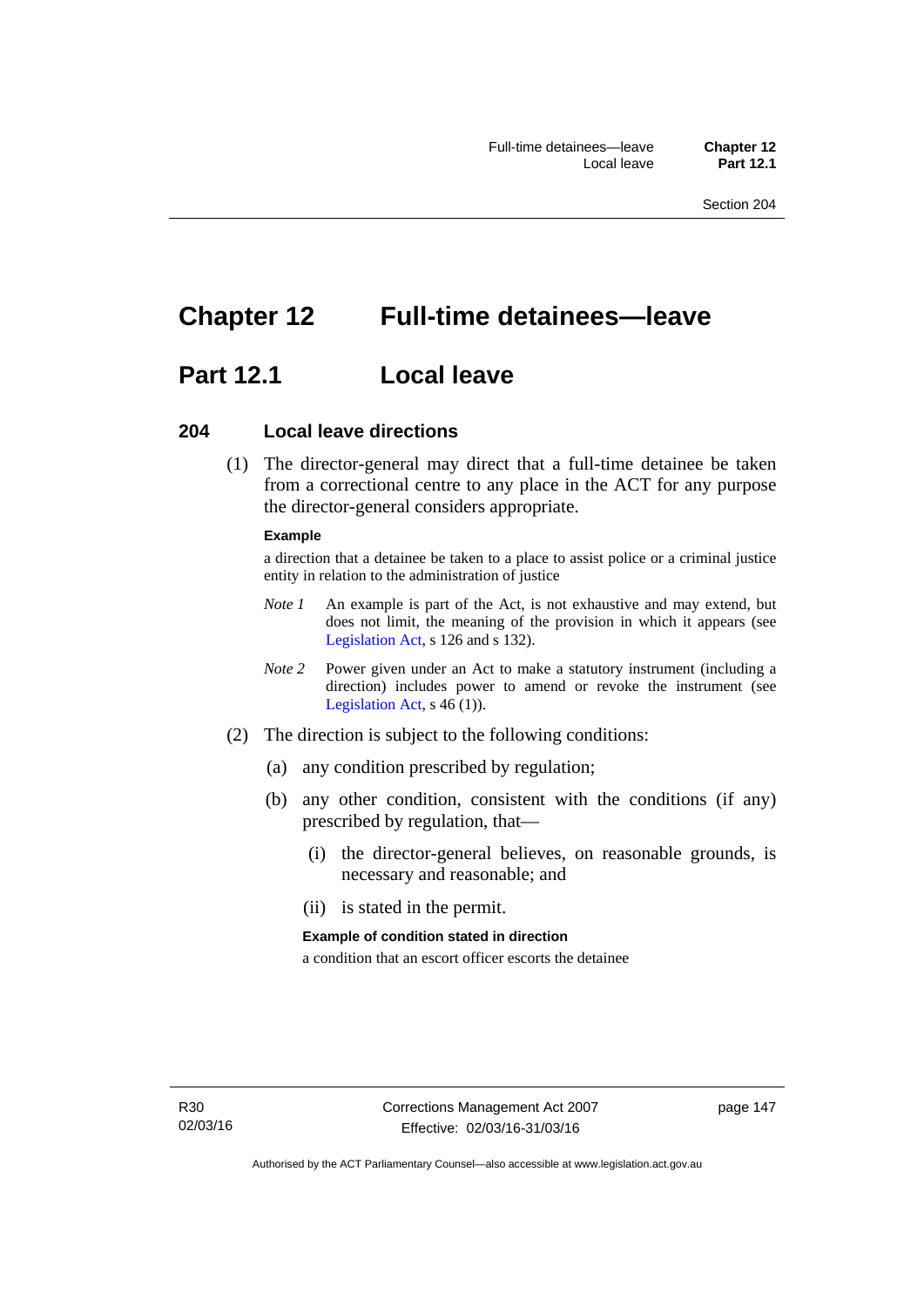#### **Chapter 12** Full-time detainees—leave<br>**Part 12.1** Local leave **Local leave**

Section 205

### **205 Local leave permits**

 (1) The director-general may give a full-time detainee a written permit (a *local leave permit*) to be absent from a correctional centre for any purpose the director-general considers appropriate.

#### **Examples of purposes**

- 1 to attend a health or rehabilitation service
- 2 to take part in work or work-related activities
- 3 for compassionate reasons
- *Note 1* An example is part of the Act, is not exhaustive and may extend, but does not limit, the meaning of the provision in which it appears (see [Legislation Act,](http://www.legislation.act.gov.au/a/2001-14) s 126 and s 132).
- *Note* 2 If a form is approved under s 228 for this provision, the form must be used.
- *Note 3* Power given under an Act to make a statutory instrument (including a direction) includes power to amend or revoke the instrument (see [Legislation Act,](http://www.legislation.act.gov.au/a/2001-14)  $s$  46 (1)).
- (2) The permit must include the following:
	- (a) the purpose for which the leave is granted;
	- (b) the period, not longer than 7 days, for which leave is granted.
- (3) The permit is subject to the following conditions:
	- (a) any condition prescribed by regulation;
	- (b) any other condition, consistent with the conditions (if any) prescribed by regulation, that—
		- (i) the director-general believes, on reasonable grounds, is necessary and reasonable; and
		- (ii) is stated in the permit.

#### **Example of condition stated in permit**

a condition prohibiting association with a particular person or being near a particular place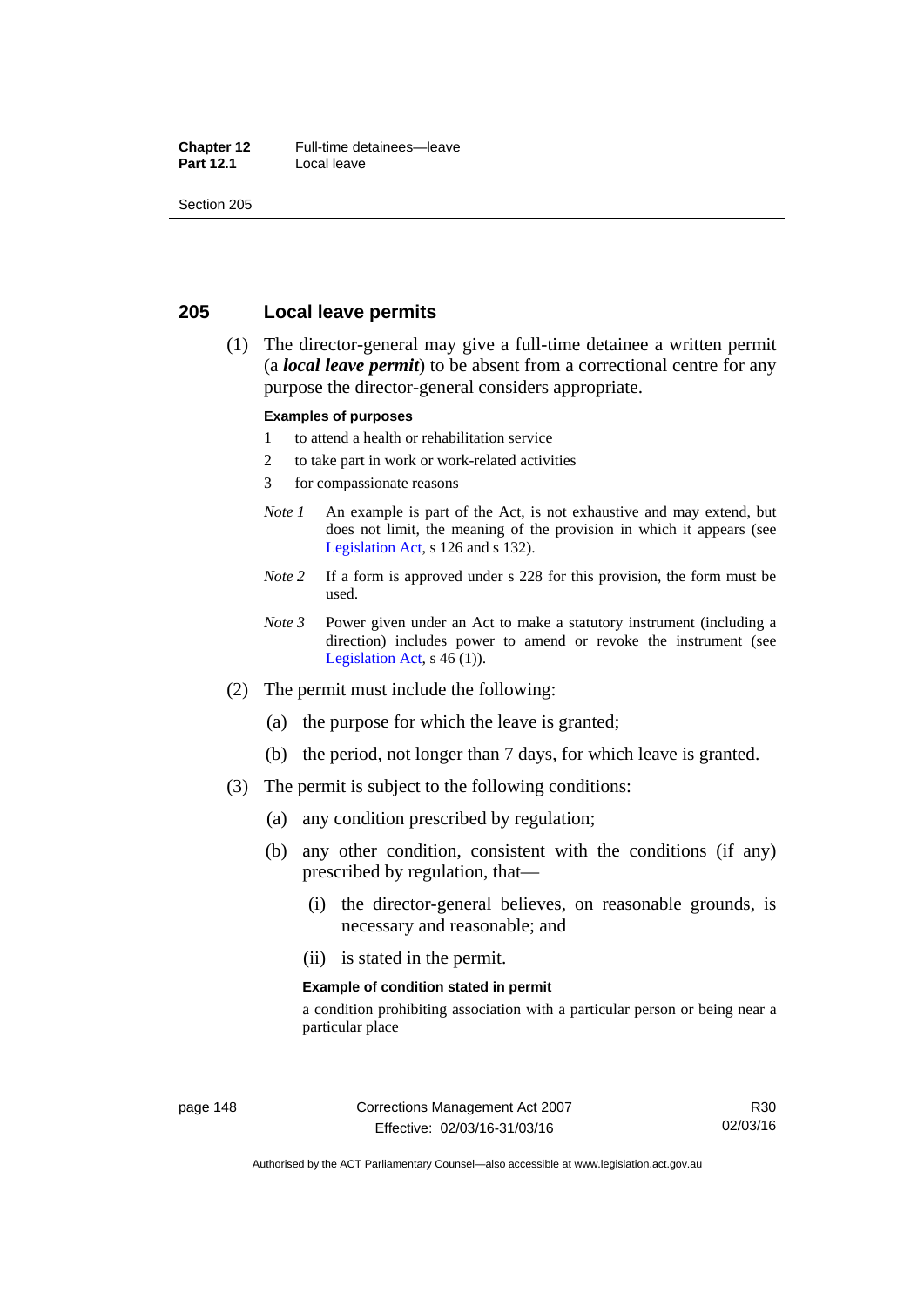## **Part 12.2 Interstate leave**

### **Division 12.2.1 General**

### **206 Definitions—pt 12.2**

In this part:

*corresponding director-general*, of a participating State, means the person responsible for the administration of correctional centres (however described) for full-time detention in the participating State.

*corresponding leave law* means a law of a State or another Territory declared to be a corresponding leave law under section 207.

*escape*, in relation to an interstate detainee, includes fail to return to lawful custody at the end of the period to which the detainee's interstate leave permit applies.

*interstate detainee* means a person to whom an interstate leave permit under a corresponding leave law applies.

*participating State* means a State or another Territory where a corresponding leave law is in force.

### **207 Declaration of corresponding leave laws**

- (1) The Minister may declare that a law of a State or another Territory is a corresponding leave law.
- (2) The Minister may make the declaration only if satisfied that the law substantially corresponds to this part.
- (3) A declaration under this section is a notifiable instrument.

*Note* A notifiable instrument must be notified under the [Legislation Act](http://www.legislation.act.gov.au/a/2001-14).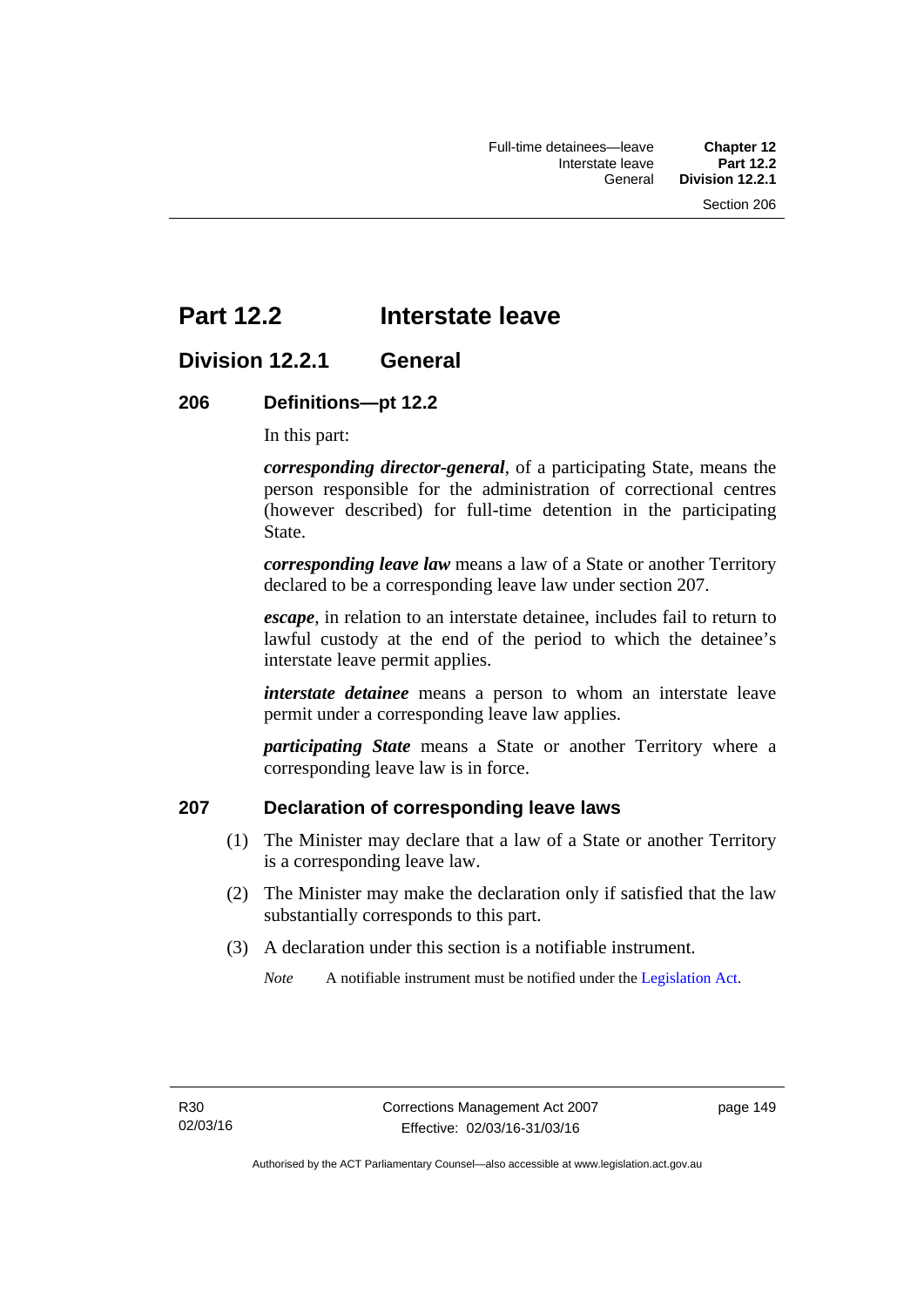### **Division 12.2.2 ACT permits for interstate leave**

### **208 Interstate leave permits**

- (1) The director-general may, by written notice (an *interstate leave permit*) given to a full-time detainee, give the detainee leave to travel to and from, and remain in, a participating State.
- (2) An interstate leave permit must include the following details:
	- (a) the State or Territory to which the permit applies;
	- (b) the purpose for which the leave is granted;
	- (c) the period, not longer than 7 days, for which leave is granted.
	- *Note 1* If a form is approved under s 228 for this provision, the form must be used.
	- *Note 2* Power given under an Act to make a statutory instrument (including an interstate leave permit) includes power to amend or revoke the instrument (see [Legislation Act,](http://www.legislation.act.gov.au/a/2001-14) s 46 (1)).
- (3) For subsection (2) (c), the director-general may, before the permit ends (a *current permit*), decide to extend the current permit for an additional period (an *extension period*) if—
	- (a) the date the extension period ends is within 7 days after the day the current permit ends; and
	- (b) the director-general is satisfied that—
		- (i) an extension of the current permit is for a purpose for which an interstate leave permit may be granted under this section; and
		- (ii) appropriate measures are in place to allow the detainee to remain at a particular place in the State to which the permit applies.
- (4) The director-general may make a decision under subsection (3) more than once.

R30 02/03/16

Authorised by the ACT Parliamentary Counsel—also accessible at www.legislation.act.gov.au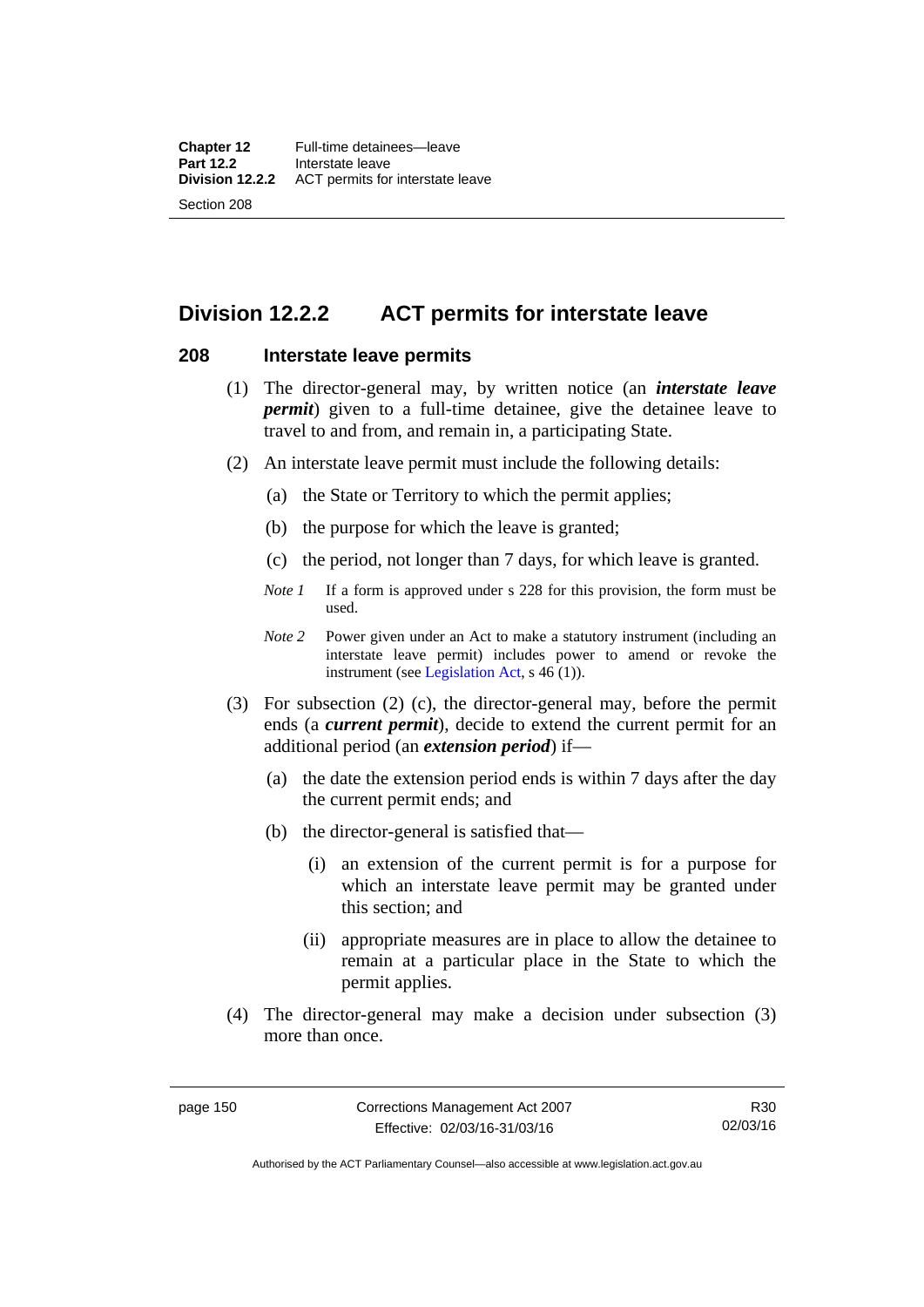- *Note* The director-general may also direct a full-time detainee to be removed to a NSW correctional centre under the *[Crimes \(Sentence](http://www.legislation.act.gov.au/a/2005-59)  [Administration\) Act 2005](http://www.legislation.act.gov.au/a/2005-59)*, s 26 (Full-time detention in ACT or NSW).
- (5) If the director-general delegates the function mentioned in subsection (3), a delegate who extends a permit that has previously been extended at least 3 times must tell the director-general about the delegate's decision.
	- *Note* For the making of delegations and the exercise of delegated functions, see the [Legislation Act,](http://www.legislation.act.gov.au/a/2001-14) pt 19.4.
- (6) An interstate leave permit may be issued—
	- (a) for a full-time detainee with a high security classification only if the leave is to enable the detainee to receive a health service or for a compassionate reason; or
	- (b) in any other case—for any purpose the director-general believes, on reasonable grounds, is appropriate.
- (7) An interstate leave permit is subject to the following conditions:
	- (a) any condition prescribed by regulation;
	- (b) any other condition, consistent with the conditions (if any) prescribed by regulation, that—
		- (i) the director-general believes, on reasonable grounds, is necessary and reasonable; and
		- (ii) is stated in the permit.

#### **Examples of conditions stated in interstate leave permits**

- 1 a condition that an escort officer stated in the permit escort the detainee
- 2 a condition prohibiting association with a particular person or being near a particular place
- 3 a condition that an indigenous detainee travelling interstate to mark the birth or death of a relative be escorted by an indigenous elder or relative

page 151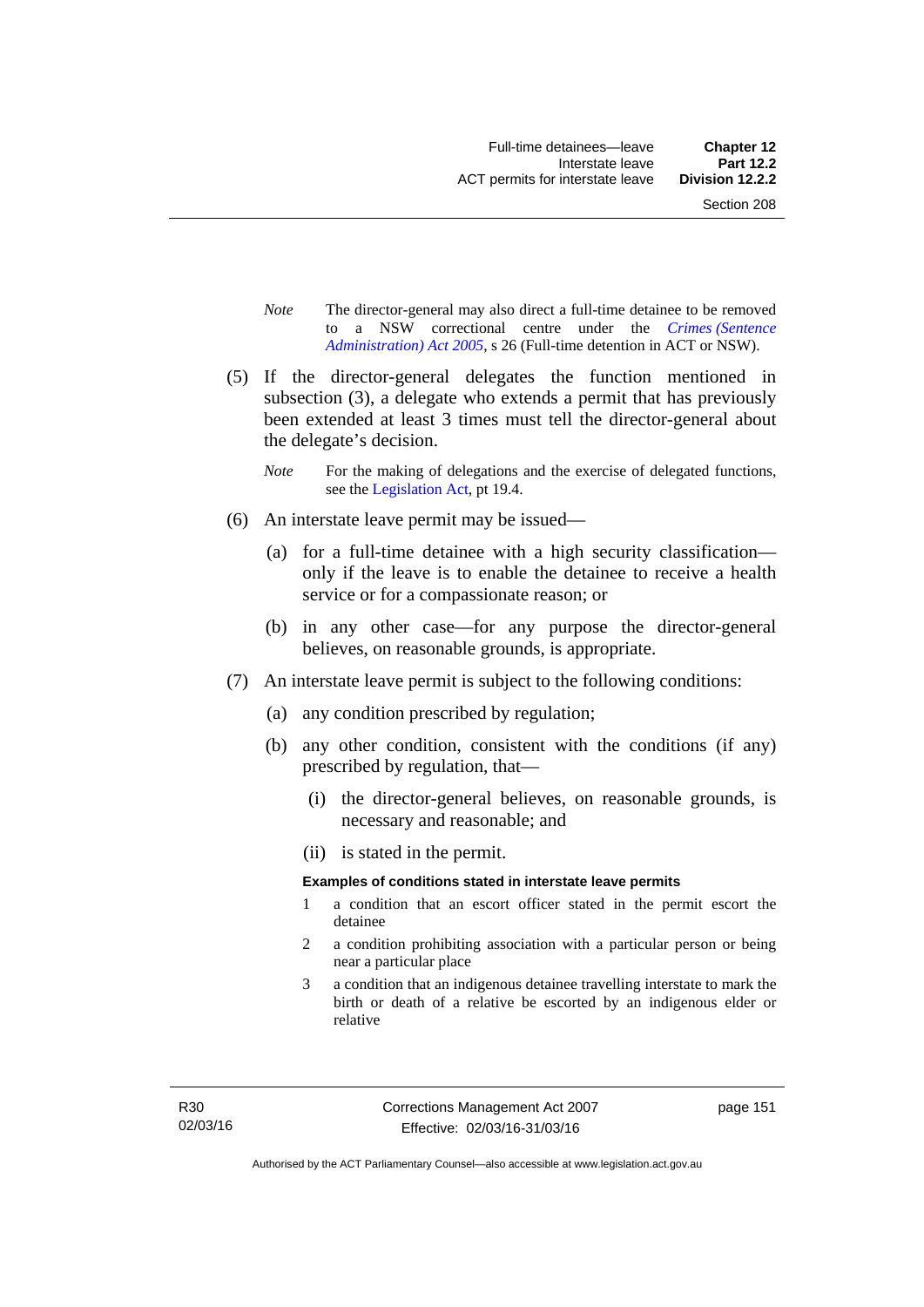*Note* An example is part of the Act, is not exhaustive and may extend, but does not limit, the meaning of the provision in which it appears (see [Legislation Act,](http://www.legislation.act.gov.au/a/2001-14) s 126 and s 132).

### **209 Effect of ACT permit for interstate leave**

- (1) An interstate leave permit for a full-time detainee authorises the detainee to be absent from a correctional centre in accordance with the permit—
	- (a) unescorted; or
	- (b) if the permit is subject to a condition that an escort officer must escort the detainee—while under escort by the escort officer.
- (2) If an interstate leave permit is subject to a condition that the full-time detainee be escorted by an escort officer, the permit authorises the escort officer to escort the detainee in accordance with the permit—
	- (a) to and within the participating State stated in the permit (whether or not through any other jurisdiction); and
	- (b) back to the correctional centre.

### **210 Notice to participating States**

The director-general must give written notice of an interstate leave permit given to a full-time detainee, and the period of the permit, to each of the following:

- (a) the corresponding director-general of the participating State to which the permit applies;
- (b) the chief of police (however described) of the participating State to which the permit applies;
- (c) the chief of police (however described) of any other State or Territory through which the detainee may travel under the permit.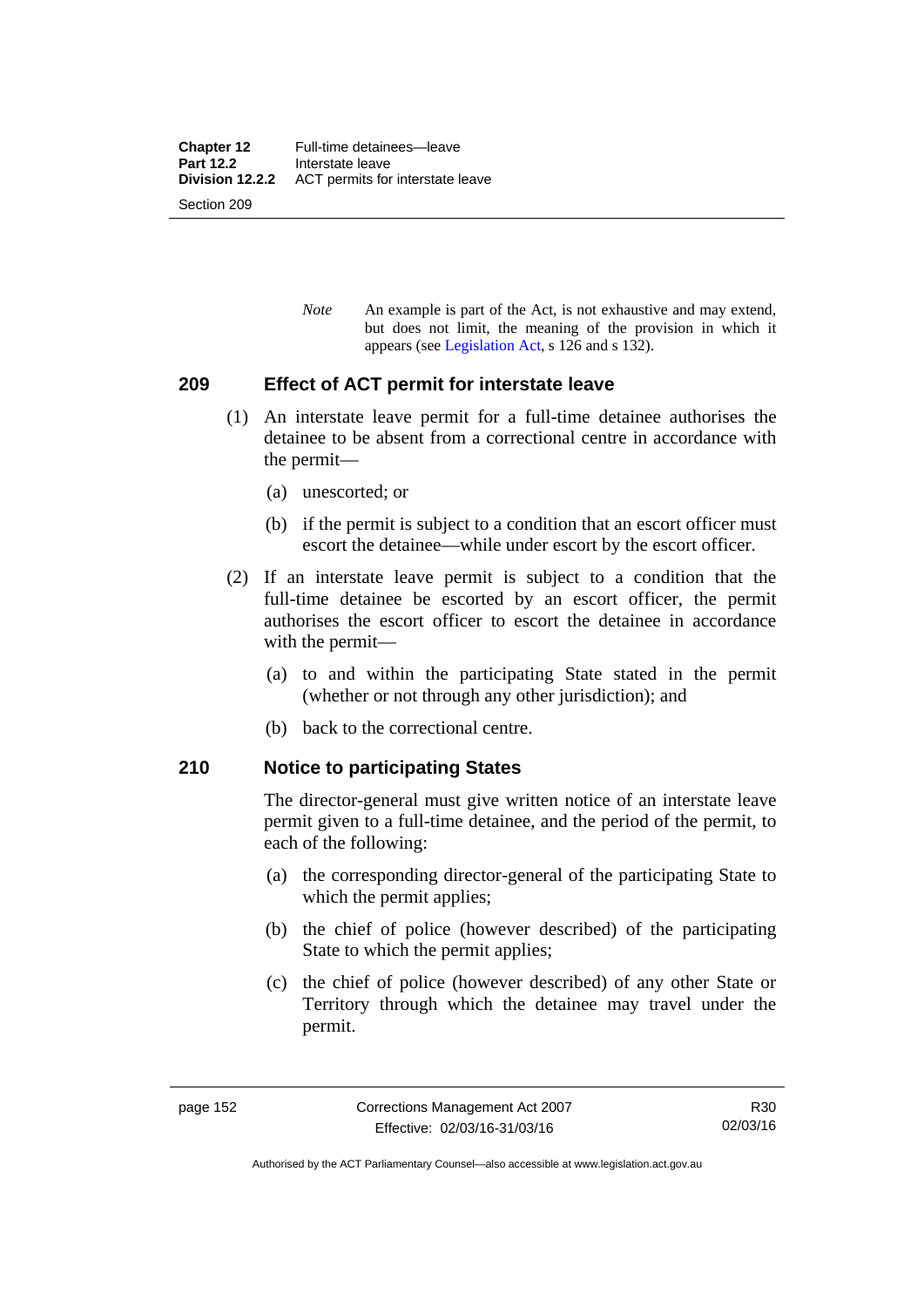### **211 Powers of escort officers**

- (1) An escort officer escorting a full-time detainee under an interstate leave permit may, to keep custody of the detainee under the permit or to arrest the detainee if the detainee has escaped—
	- (a) give the detainee any direction that the officer believes, on reasonable grounds, is necessary and reasonable; and
	- (b) use force in accordance with part 9.7 (Use of force).
- (2) An escort officer escorting a full-time detainee under an interstate leave permit may conduct a scanning search, frisk search or ordinary search of the detainee if the officer suspects, on reasonable grounds, the detainee may be carrying a prohibited thing.
- (3) Part 9.4 (Searches) and part 9.5 (Seizing property) apply, with any necessary changes and any changes prescribed by regulation, in relation to a search under this section.

### **212 Liability for damage etc**

- (1) The Territory is liable for any damage or loss sustained by anyone in a participating State that is caused by the conduct of a full-time detainee or an escort officer while in the participating State under an interstate leave permit.
- (2) This section does not affect any right the Territory may have against the detainee or escort officer for the damage or loss.

### **Division 12.2.3 Interstate leave under corresponding leave laws**

### **213 Effect in ACT of interstate leave permit under corresponding leave law**

 (1) This section applies to a person (an *interstate escort officer*) who is authorised under an interstate leave permit issued under a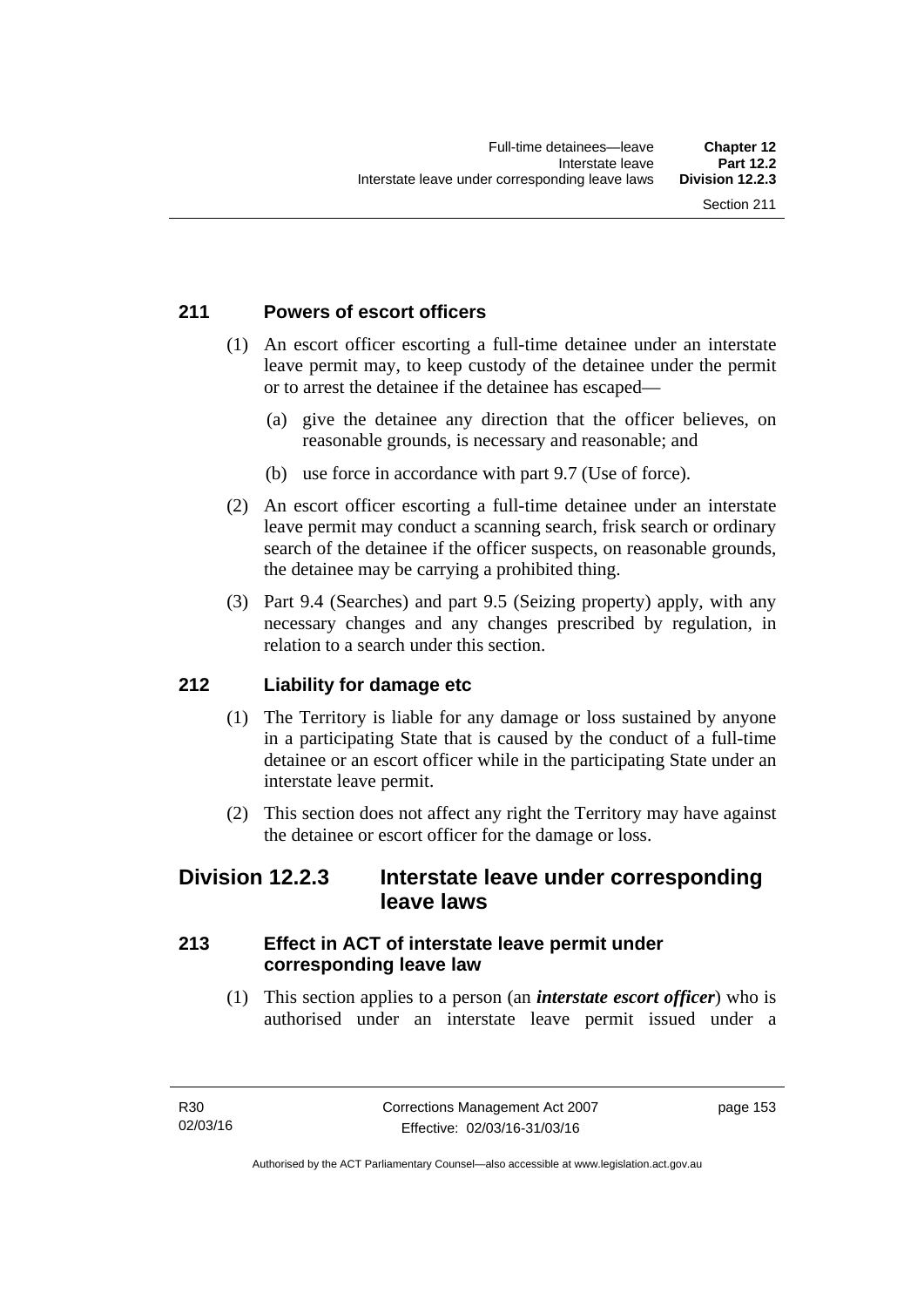corresponding leave law to escort an interstate detainee to or from, or in, the ACT.

 (2) The interstate escort officer is authorised, in the ACT, to escort the interstate detainee in accordance with the interstate leave permit.

### **214 Powers of interstate escort officers**

- (1) This section applies if an interstate escort officer uses force, a weapon, or a means of restraint, in the ACT for—
	- (a) keeping custody of an interstate detainee under an interstate leave permit; or
	- (b) arresting an interstate detainee who has escaped.
- (2) The use of force, weapon or means of restraint is lawful in the ACT if it would have been lawful in the participating State where the interstate permit was issued.

### **215 Escape of interstate detainee**

- (1) This section applies to an interstate detainee in the ACT under an interstate leave permit issued under a corresponding leave law.
- (2) If the interstate detainee escapes from lawful custody, the detainee may be arrested without warrant by—
	- (a) an interstate escort officer for the detainee; or
	- (b) a police officer.
- (3) A police officer who arrests the detainee may return the detainee to an interstate escort officer for the detainee.
	- *Note* A police officer may also arrest without a warrant a person who has escaped from lawful custody or who is unlawfully at large (see *[Crimes](http://www.legislation.act.gov.au/a/1900-40)  [Act 1900](http://www.legislation.act.gov.au/a/1900-40)*, s 212 and s 214).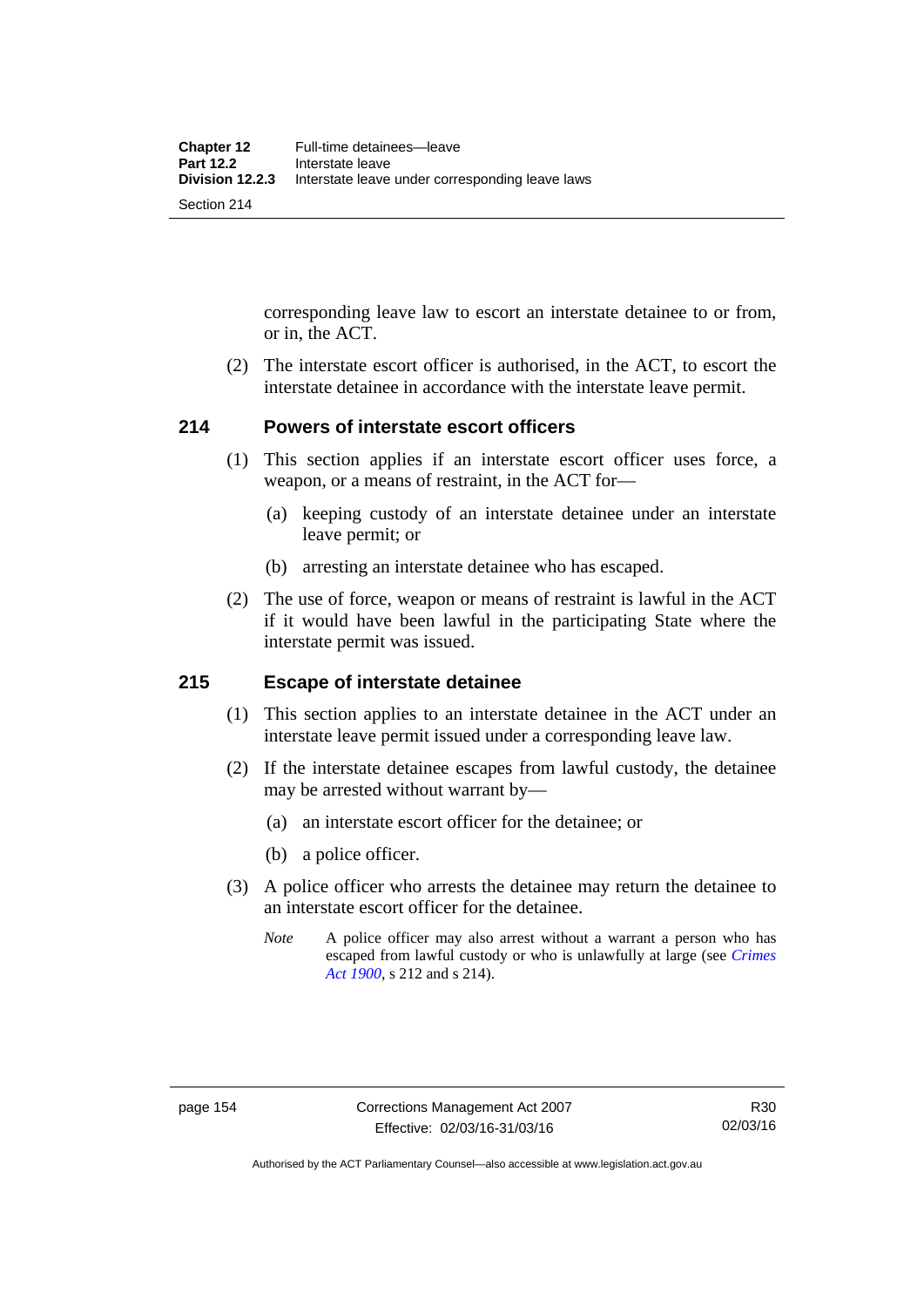### **216 Return of escaped interstate detainee**

- (1) This section applies if, in the ACT, an interstate detainee attempts to escape or is arrested after an escape.
- (2) The interstate detainee may be taken before a magistrate.
- (3) Despite the terms of the interstate detainee's interstate leave permit, the magistrate may by warrant (a *return warrant*)—
	- (a) order the return of the detainee to the participating State where the permit was issued; and
	- (b) order the interstate detainee to be delivered into the custody of a police officer or interstate escort officer for that purpose.
- (4) If a return warrant is issued for the interstate detainee, the detainee may be kept in detention until the earlier of the following events:
	- (a) the detainee is delivered into the custody of a police officer or interstate escort officer in accordance with the warrant;
	- (b) the end of 14 days after the day the warrant was issued.
- (5) The return warrant ends if the interstate detainee is not delivered into the custody of a police officer or interstate escort officer, in accordance with the warrant, before the end of 14 days after the day the warrant is issued.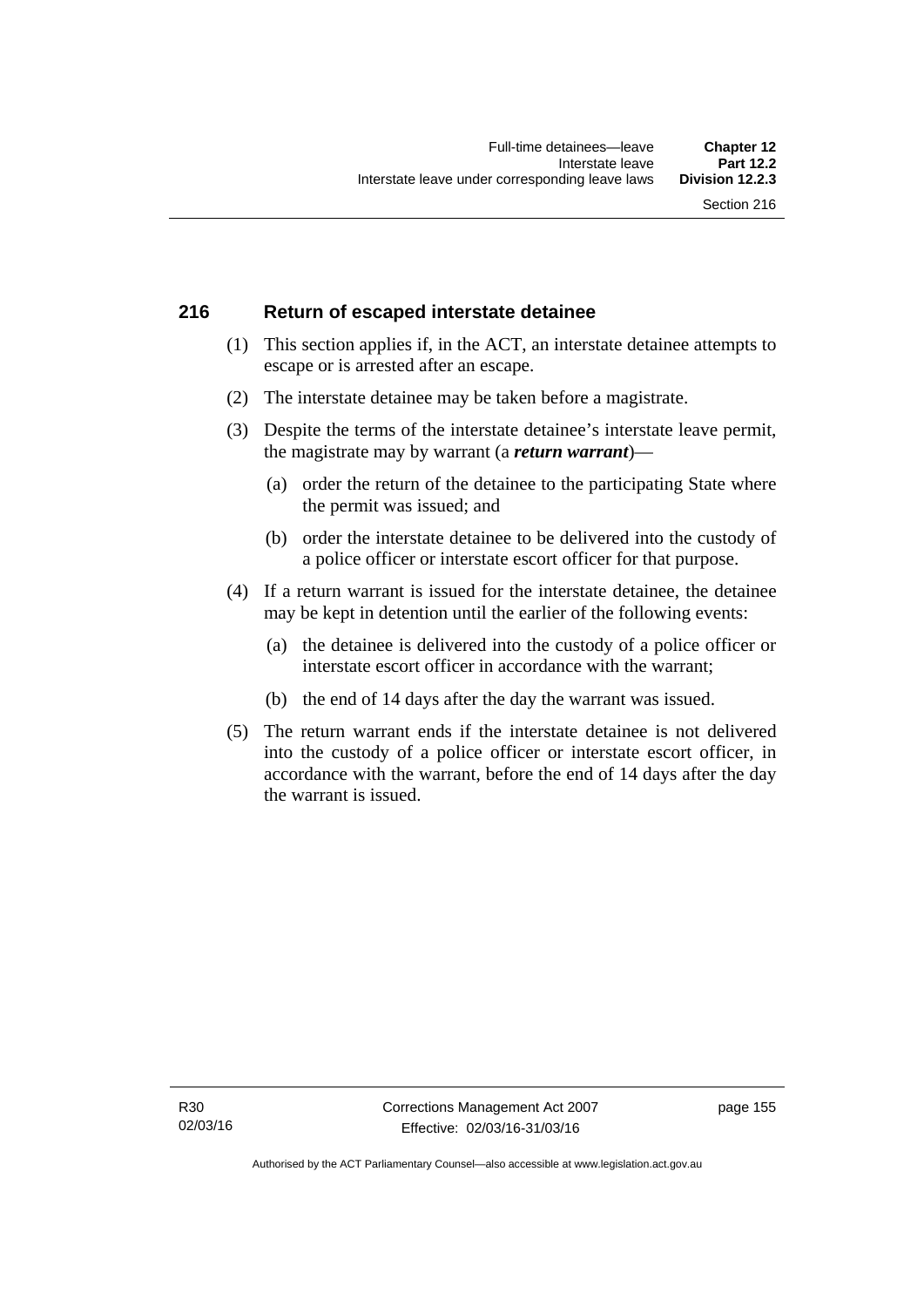#### **Chapter 13** Miscellaneous

Section 217

## **Chapter 13 Miscellaneous**

### **217 Lawful temporary absence from correctional centre**

- (1) This section applies to a detainee who is absent from a correctional centre under any of the following:
	- (a) a direction by the director-general, including a direction under—
		- (i) section 54 (Transfers to health facilities);
		- (ii) section 204 (Local leave directions);
	- (b) a local leave permit;
	- (c) an interstate leave permit;
	- (d) any other authority (however described) prescribed by regulation.
- (2) To remove any doubt, the detainee is—
	- (a) taken to be in the director-general's custody; and
	- (b) if under escort by an escort officer—also taken to be in the escort officer's custody.

### **217A Power of court to bring detainee before it—civil proceeding**

- (1) For a civil proceeding, a court may order the director-general to bring a person lawfully detained in a correctional centre or other place before the court, if the person consents, and to return the person to the centre or other place in accordance with the order.
- (2) In this section:

*civil proceeding*—see the *[Evidence Act 2011](http://www.legislation.act.gov.au/a/2011-12)*, dictionary.

*court* includes the ACAT.

Authorised by the ACT Parliamentary Counsel—also accessible at www.legislation.act.gov.au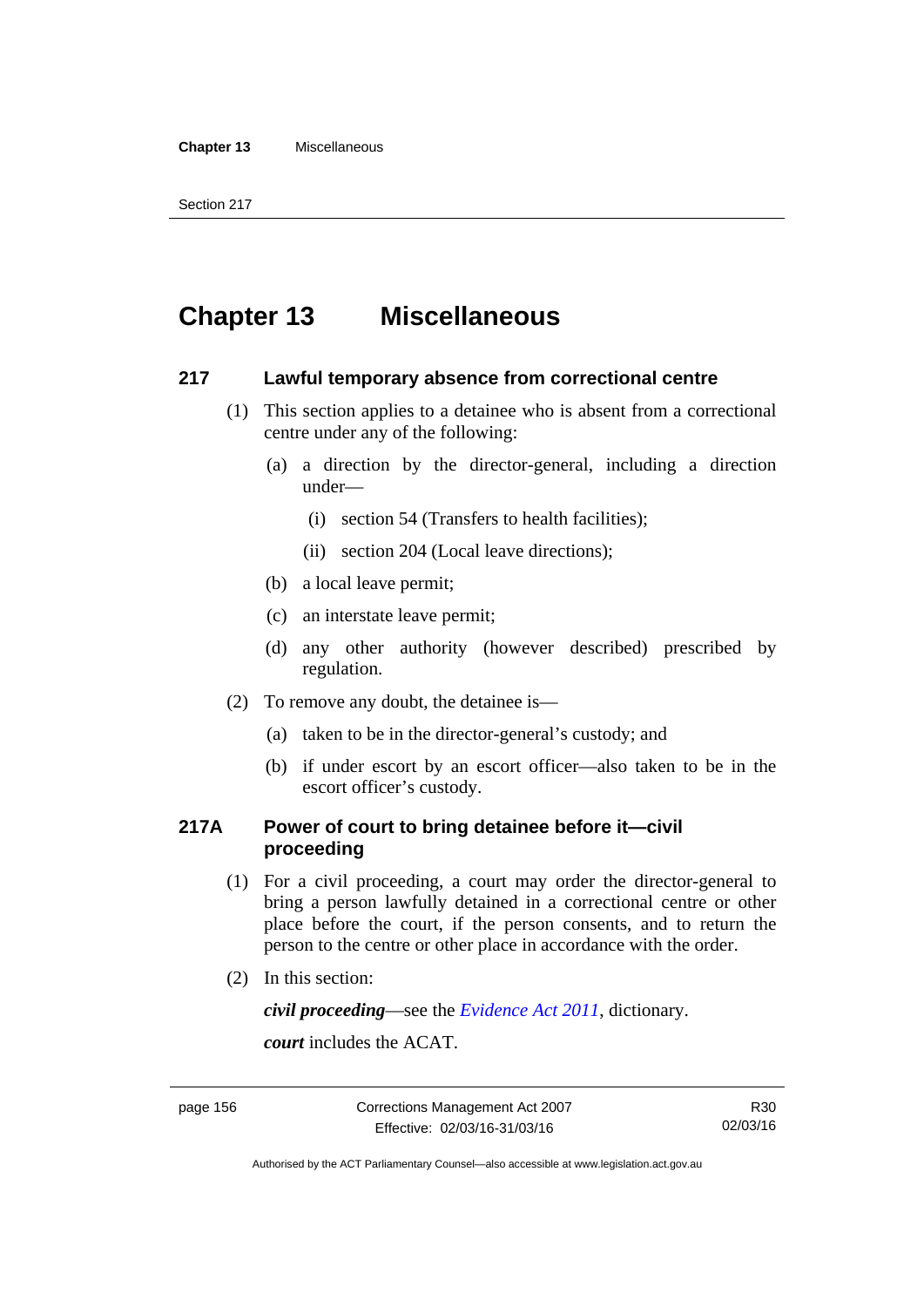### **218 Detainee's work—no employment contract etc**

- (1) To remove any doubt, any work by a detainee under this Act, whether at a correctional centre or elsewhere, is taken not to create a contract of employment or a contract for services.
- (2) In particular, a contract of employment is taken not to exist between the following in relation to work by a detainee:
	- (a) the detainee and the Territory;
	- (b) the detainee and a person involved in the work;
	- (c) the Territory and a person involved in the work.

### **219 Detainee's work—work health and safety**

- (1) The director-general must ensure, as far as practicable, that the conditions in relation to work by a detainee, whether at a correctional centre or elsewhere, comply with requirements under the *[Work Health and Safety Act 2011](http://www.legislation.act.gov.au/a/2011-35)* in relation to work by workers.
- (2) In particular, the director-general must ensure that arrangements in relation to a detainee's work take account, as far as practicable, of the need—
	- (a) to secure the health, safety and welfare of the detainee; and
	- (b) to protect people at or near the workplace from risks to health or safety arising out of the activities of the detainee.
- (3) A regulation may provide for the application of the *[Work Health](http://www.legislation.act.gov.au/a/2011-35)  [and Safety Act 2011](http://www.legislation.act.gov.au/a/2011-35)* in relation to work by a detainee, including for changes to that Act in its application in relation to the work.

### **220 Personal injury management—detainees etc**

- (1) This section applies if—
	- (a) a detainee suffers injury that arises out of, or in the course of, the detainee's detention; or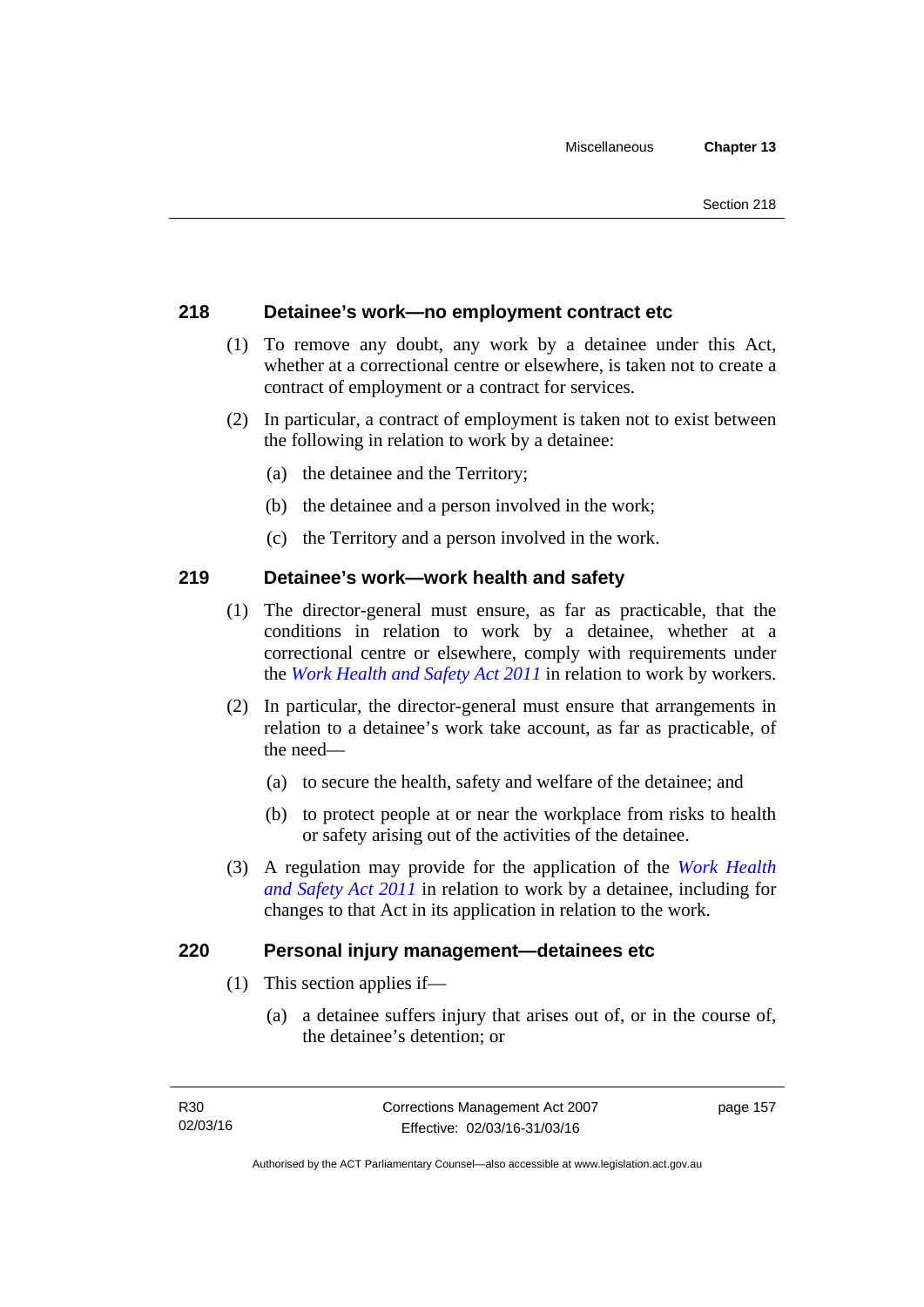- (b) an offender, who is directed to do community service work under the *[Crimes \(Sentence Administration\) Act 2005](http://www.legislation.act.gov.au/a/2005-59)*, section 91, suffers injury that arises out of, or in the course of, the work.
- (2) A regulation may make provision in relation to the injury, including provision in relation to the following:
	- (a) injury management;
	- (b) vocational rehabilitation;
	- (c) compensation for a permanent injury;
	- (d) death benefits.
- (3) In this section:

*injury* includes—

- (a) disease; and
- (b) aggravation, acceleration and recurrence of an injury or disease.

### **222 Confidentiality**

(1) In this section:

*corresponding corrections law* means a law of a State or another Territory declared to be a corresponding corrections law under section 225.

*court* includes a tribunal.

*Note* A *tribunal* includes any entity authorised to hear, receive and examine evidence (see [Legislation Act,](http://www.legislation.act.gov.au/a/2001-14) dict, pt 1).

*divulge* includes communicate.

*person to whom this section applies* means a person who—

(a) exercises, or has exercised, a function under this Act; or

Authorised by the ACT Parliamentary Counsel—also accessible at www.legislation.act.gov.au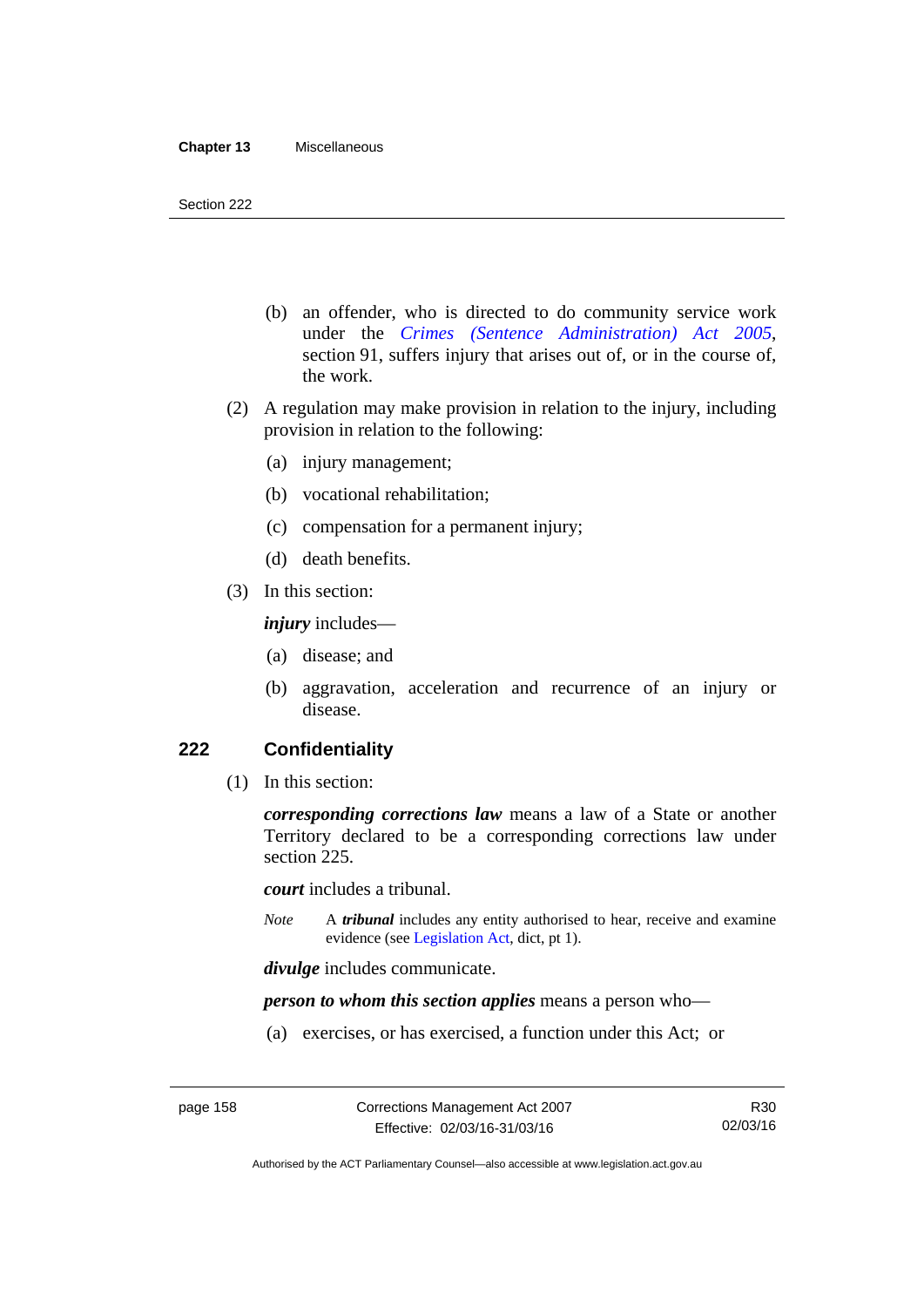(b) is, or has been, otherwise involved in the administration of this Act.

*produce* includes allow access to.

*protected information* means information about a person that is disclosed to, or obtained by, a person to whom this section applies because of—

- (a) the exercise of a function under this Act by the person or someone else; or
- (b) the involvement of the person, or someone else, in the administration of this Act.
- (2) A person to whom this section applies commits an offence—
	- (a) if the person—
		- (i) makes a record of protected information about someone else; and
		- (ii) is reckless about whether the information is protected information about someone else; or
	- (b) if the person does something that divulges protected information about someone else and is reckless about whether—
		- (i) the information is protected information about someone else; and
		- (ii) doing the thing would result in the information being divulged to someone else.

Maximum penalty: 50 penalty units, imprisonment for 6 months or both.

- (3) Subsection (2) does not apply if the record is made, or the information is divulged, by the person as follows:
	- (a) under this Act or another territory law;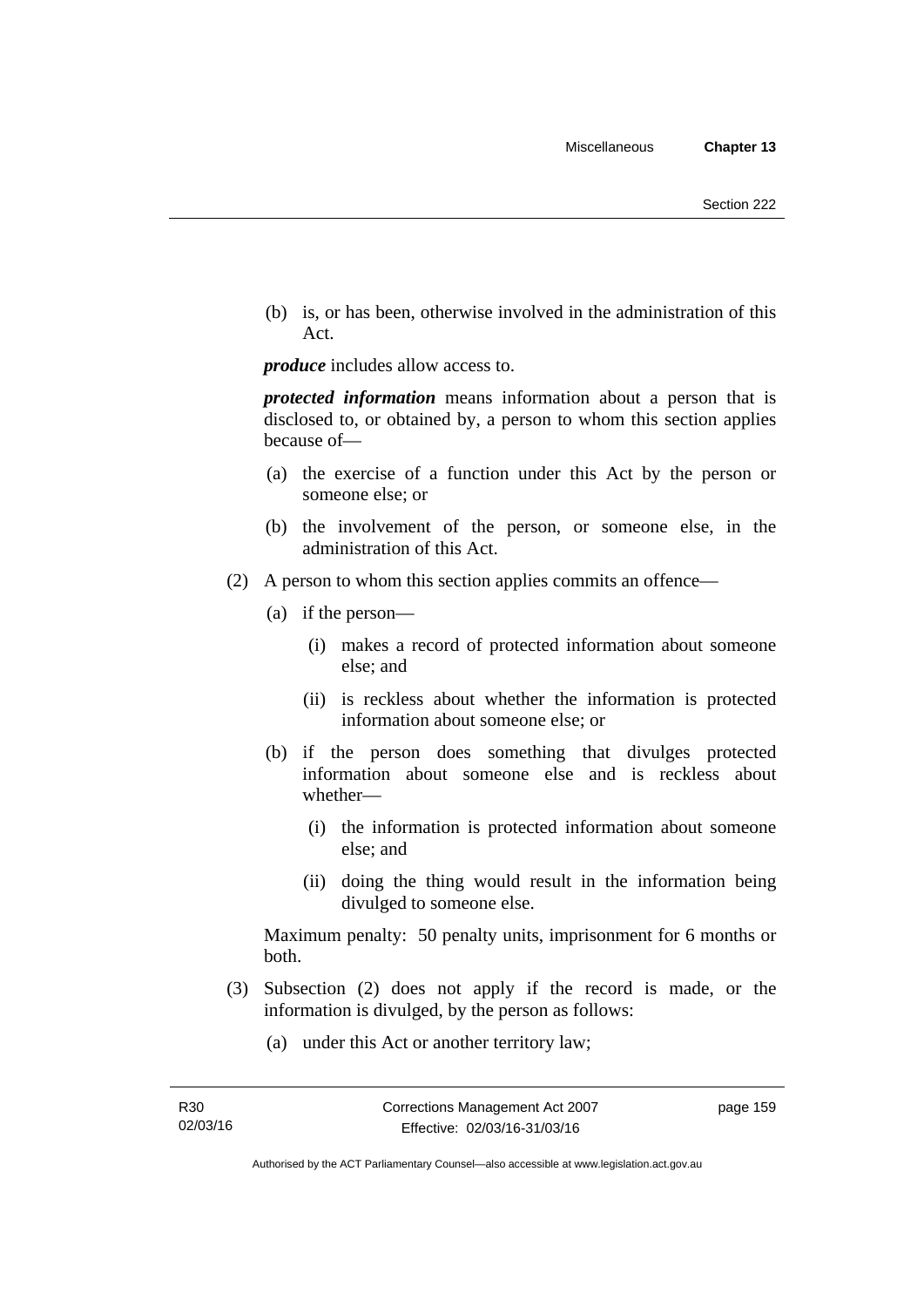- (b) in relation to the exercise of a function under this Act or another territory law;
- (c) for the *[Crimes \(Sentencing\) Act 2005](http://www.legislation.act.gov.au/a/2005-58)*, section 136 (Information exchanges between criminal justice entities);
- (d) to a person exercising a function under, or otherwise involved in the administration of, a corresponding corrections law;
- (e) to a law enforcement agency;

*Note Law enforcement agency* is defined in the dictionary.

- (f) to an entity prescribed by regulation;
- (g) otherwise in relation to the administration of this Act or another territory law.
- (4) Subsection (2) does not apply to the divulging of protected information about someone—
	- (a) with the person's consent; or
	- (b) if authorised by the director-general under subsection (5); or
	- (c) if the information only tells someone of the place where a detainee is held in detention; or
	- (d) if the information is disclosed under a regulation.
- (5) The director-general may, in writing, authorise the divulging of protected information about a person if the director-general believes, on reasonable grounds, that divulging the information is—
	- (a) necessary to protect someone whose life or safety is in danger; or
	- (b) otherwise in the public interest.

### **223 Protection from liability**

(1) This section applies to a person who—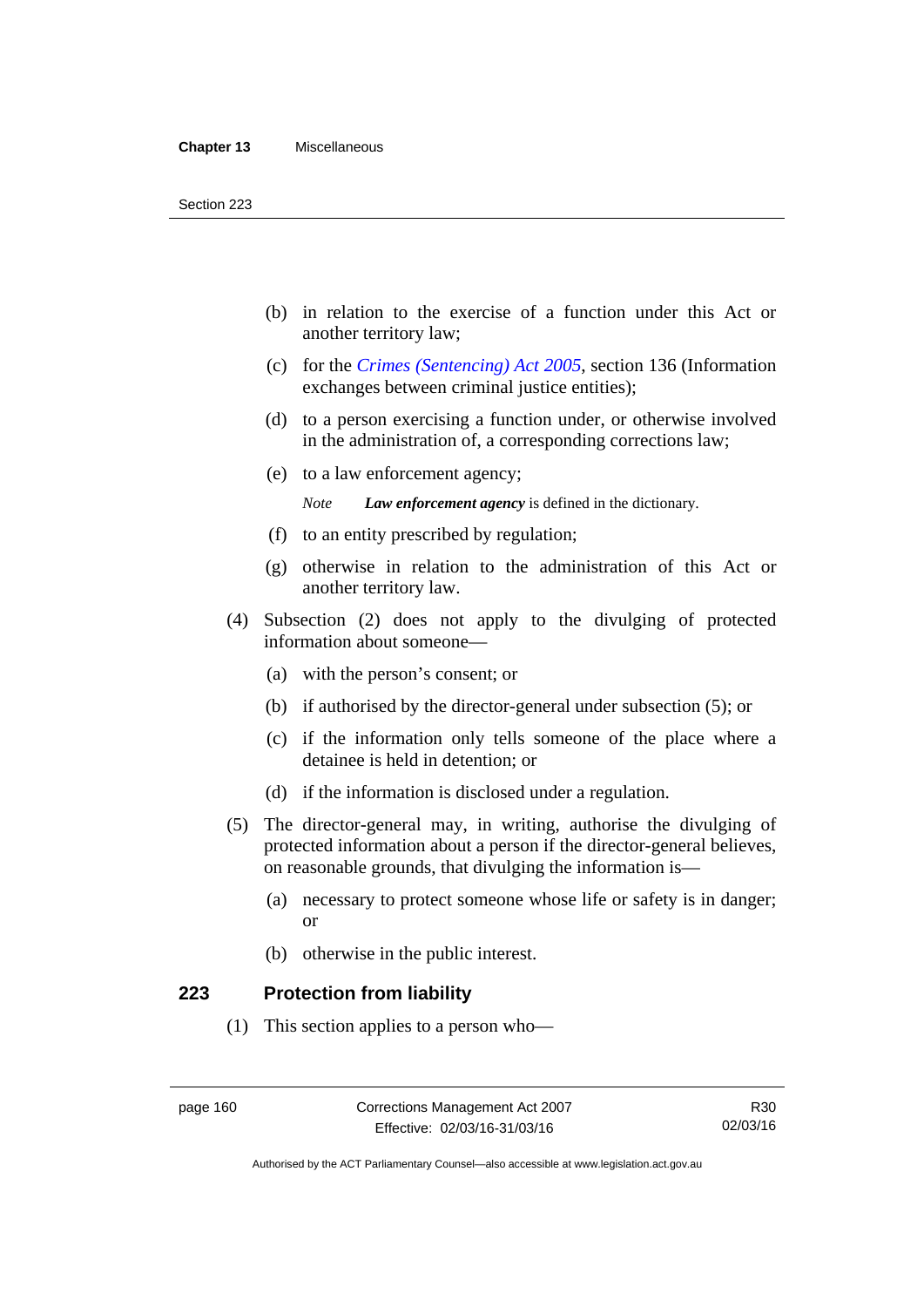- (a) exercises, or has exercised, a function under this Act; or
- (b) is, or has been, otherwise involved in the administration of this Act.
- (2) The person does not incur civil liability for an act or omission done honestly and without recklessness for this Act.
	- *Note* A reference to an Act includes a reference to the statutory instruments made or in force under the Act, including regulations and the corrections rules (see [Legislation Act,](http://www.legislation.act.gov.au/a/2001-14) s 104).
- (3) Any civil liability that would, apart from this section, attach to the person attaches instead to the Territory.

### **224 Corrections dogs**

A regulation may make provision in relation to the use of corrections dogs.

#### **Examples of provision made by regulation**

- 1 the training and approval of dogs for exercising functions under this Act
- 2 approvals for corrections officers to use corrections dogs
- *Note* An example is part of the Act, is not exhaustive and may extend, but does not limit, the meaning of the provision in which it appears (see [Legislation Act,](http://www.legislation.act.gov.au/a/2001-14) s 126 and s 132).

### **225 Declaration of corresponding corrections law**

- (1) The Minister may declare that a law of a State or another Territory is a corresponding corrections law.
- (2) The Minister may make the declaration only if satisfied that the law substantially corresponds to this Act or a part of this Act.
- (3) A declaration is a notifiable instrument.

*Note* A notifiable instrument must be notified under the [Legislation Act](http://www.legislation.act.gov.au/a/2001-14).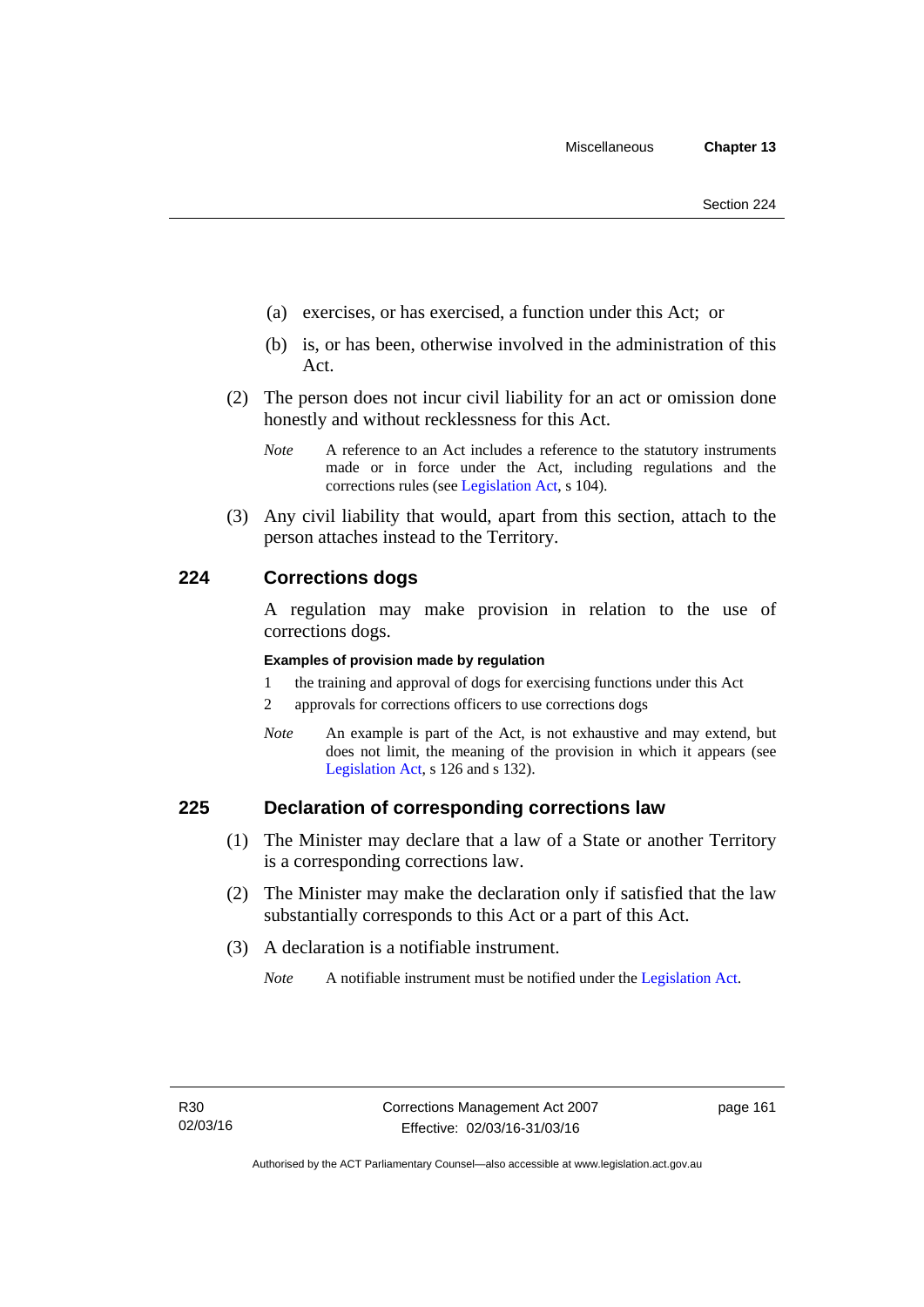#### **Chapter 13** Miscellaneous

### **226 Evidentiary certificates**

- (1) A certificate that appears to be signed by or for the director-general, and states any matter relevant to anything done or not done under this Act in relation to a detainee, is evidence of the matter.
- (2) Without limiting subsection (1), a certificate under subsection (1) may state any of the following:
	- (a) that a stated person did, or did not, occupy a position under this Act;
	- (b) that a stated person was, or was not, a detainee;
	- (c) that a stated instrument under this Act was, or was not, in force;
	- (d) that a stated disciplinary breach by a stated detainee was, or was not, admitted by the detainee or found proven at an inquiry for chapter 10 (Discipline);
	- (e) that a stated instrument is a copy of an instrument made, given, issued or received under this Act.
- (3) A certificate that appears to be signed by or for the director-general, and states any matter prescribed by regulation for this section, is evidence of the stated matter.
- (4) A certificate mentioned in subsection (1) or (2) may state a matter by reference to a date or period.
- (5) A certificate of the results of the analysis of a substance under this Act, signed by an analyst appointed under subsection (8), is evidence of the facts stated in the certificate.
- (6) A court must accept a certificate or other document mentioned in this section as proof of the matters stated in it if there is no evidence to the contrary.
- (7) However, an instrument mentioned in subsection (2) (c), or certificate mentioned in subsection (5), must not be admitted in

Authorised by the ACT Parliamentary Counsel—also accessible at www.legislation.act.gov.au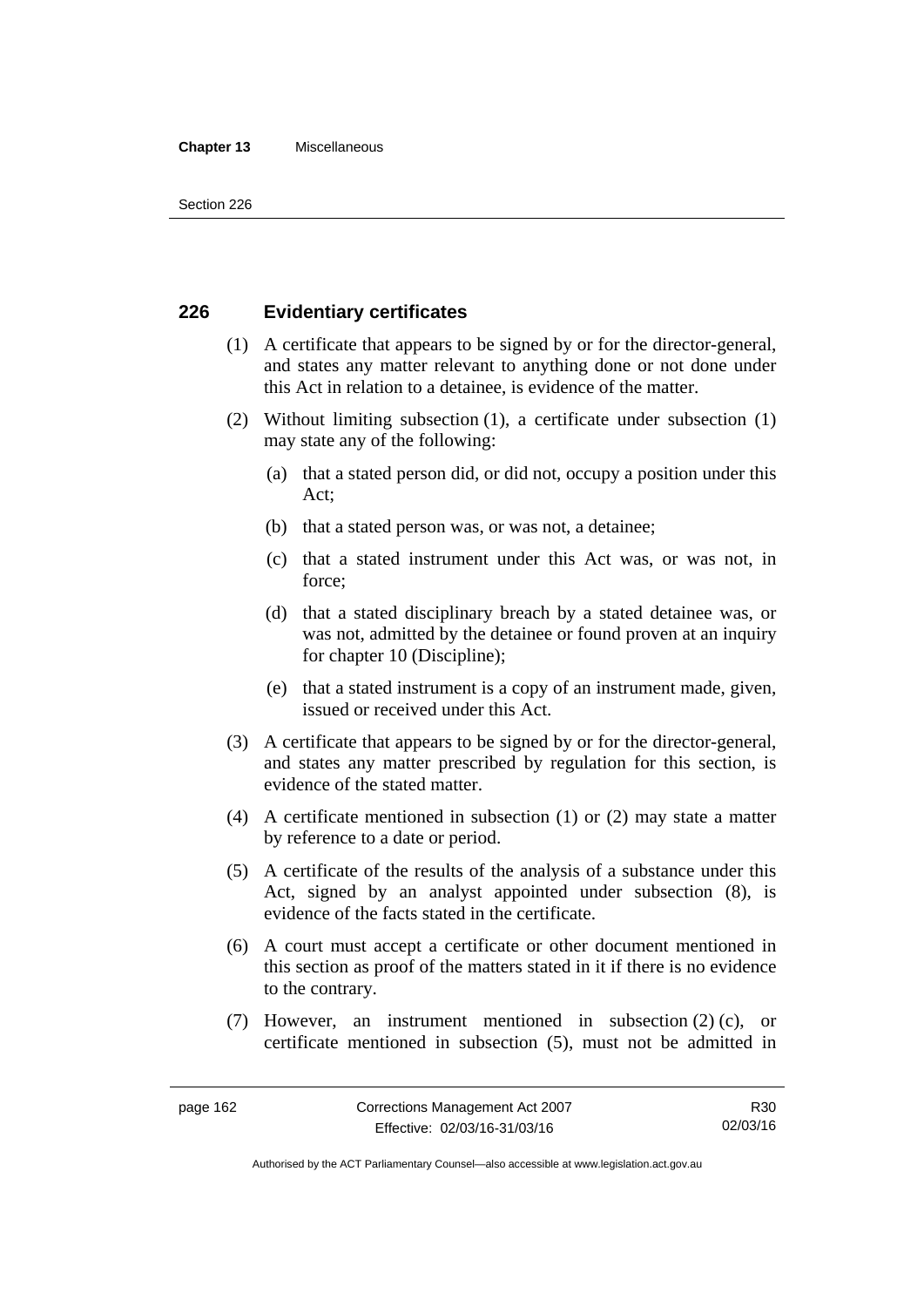evidence by a court unless the court is satisfied that reasonable efforts have been made to serve a copy of the instrument or certificate on the person concerned.

- (8) The director-general may appoint analysts for this Act.
	- *Note 1* For the making of appointments (including acting appointments), see the [Legislation Act,](http://www.legislation.act.gov.au/a/2001-14) pt 19.3.
	- *Note 2* In particular, a person may be appointed for a particular provision of a law (see [Legislation Act,](http://www.legislation.act.gov.au/a/2001-14) s 7 (3)) and an appointment may be made by naming a person or nominating the occupant of a position (see s 207).
- (9) An appointment under subsection (8) is a notifiable instrument.
	- *Note* A notifiable instrument must be notified under the [Legislation Act](http://www.legislation.act.gov.au/a/2001-14).

### **227 Determination of fees**

- (1) The Minister may determine fees for this Act.
	- *Note* The [Legislation Act](http://www.legislation.act.gov.au/a/2001-14) contains provisions about the making of determinations and regulations relating to fees (see pt 6.3).
- (2) A determination is a disallowable instrument.
	- *Note* A disallowable instrument must be notified, and presented to the Legislative Assembly, under the [Legislation Act.](http://www.legislation.act.gov.au/a/2001-14)

### **228 Approved forms**

- (1) The Minister may approve forms for this Act (other than forms for use in or in relation to a court).
- (2) If the Minister approves a form for a particular purpose, the approved form must be used for that purpose.

*Note* For other provisions about forms, see the [Legislation Act,](http://www.legislation.act.gov.au/a/2001-14) s 255.

(3) An approved form is a notifiable instrument.

*Note* A notifiable instrument must be notified under the [Legislation Act](http://www.legislation.act.gov.au/a/2001-14).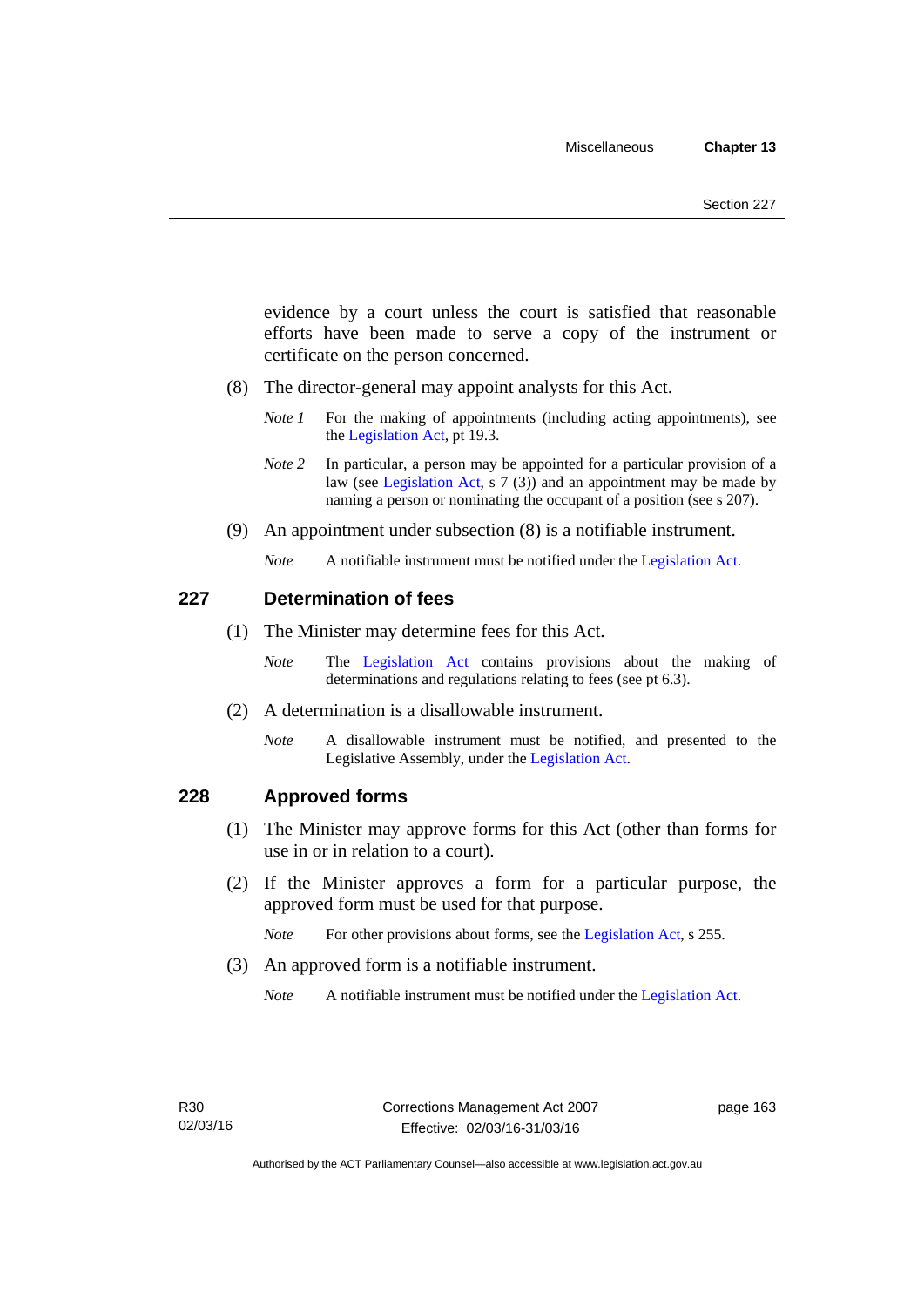#### **Chapter 13** Miscellaneous

Section 229

### **229 Regulation-making power**

- (1) The Executive may make regulations for this Act.
- (2) In particular, a regulation may deal with any of the following:
	- (a) the administration of correctional centres;
	- (b) the detention of people in police and court cells;
	- (c) the escorting of detainees;
	- (d) living conditions at correctional centres, including the treatment of detainees;
	- (e) the inspection of correctional centres and investigation of complaints by detainees;
	- (f) the admission of detainees to correctional centres;
	- (g) the management and security of correctional centres, particularly in relation to any of the following:
		- (i) the assessment of risks and measures to contain risks;
		- (ii) the classification and management of detainees;
		- (iii) work or activities by detainees;
		- (iv) correctional centre routine;
		- (v) detainees' money or property;
		- (vi) communications by detainees with other people, whether by phone or mail or any other means;
		- (vii) the movement or segregation of detainees;
		- (viii) requirements for the wearing of uniforms by detainees;
		- (ix) searches of people or property and the seizure of property;
		- (x) alcohol or drug testing;
		- (xi) the use of force;

Authorised by the ACT Parliamentary Counsel—also accessible at www.legislation.act.gov.au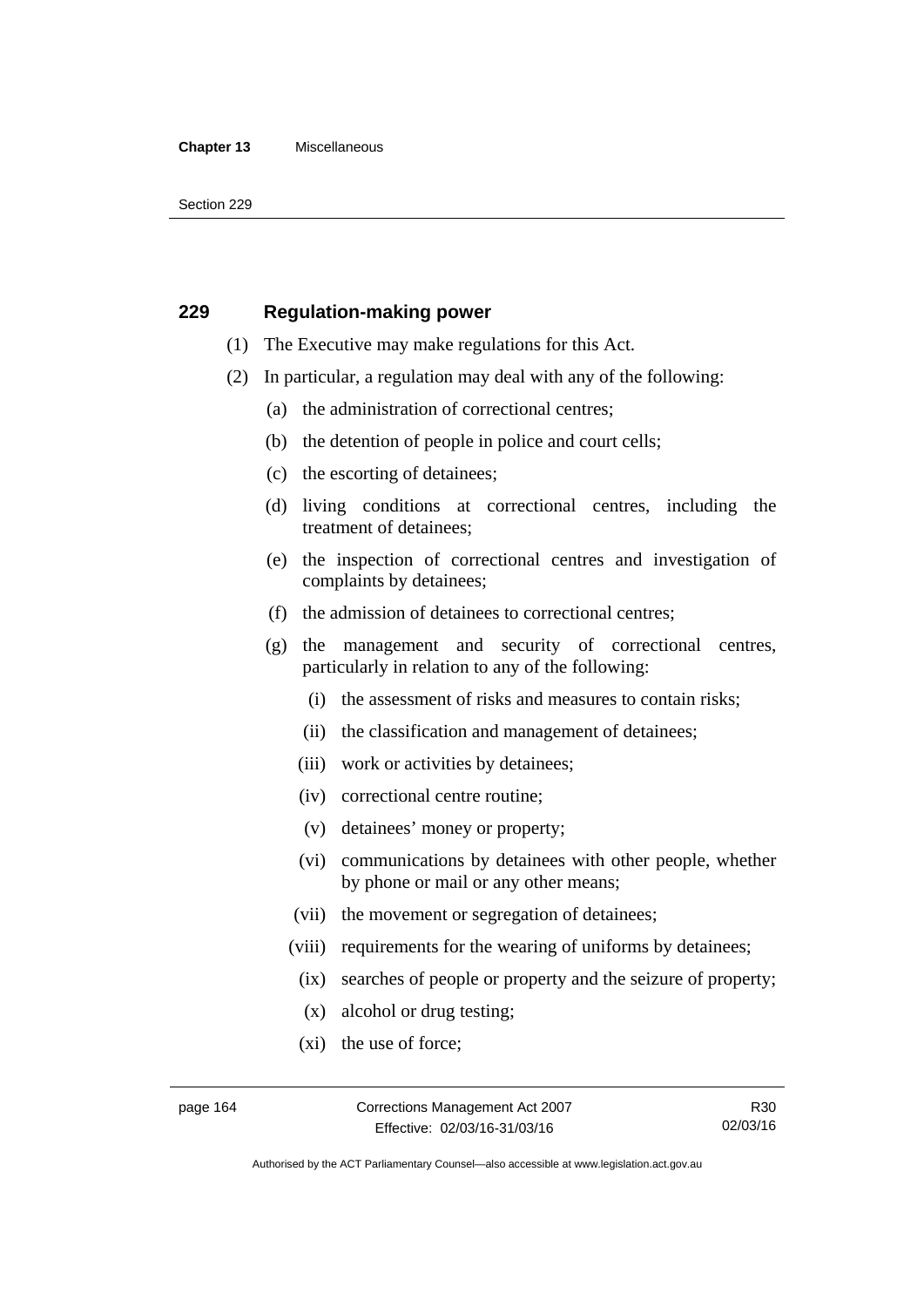- (xii) the analysis of things seized under this Act;
- (xiii) access to correctional centres;
- (xiv) good order and discipline;
- (xv) release procedures;
- (h) leave for detainees to be absent from correctional centres.
- (3) For chapter 10 (Discipline), a detainee's entitlements in relation to chapter 6 (Living conditions at correctional centres) include anything expressed to be an entitlement in a regulation made for a provision of chapter 6.
- (4) A regulation is taken to be consistent with this Act to the extent that it is capable of operating concurrently with this Act.
- (5) A regulation may apply, adopt or incorporate a law of another jurisdiction or an instrument, or a provision of a law of another jurisdiction or instrument, as in force from time to time.
	- *Note 1* The text of an applied, adopted or incorporated law or instrument, whether applied as in force from time to time or at a particular time, is taken to be a notifiable instrument if the operation of the [Legislation](http://www.legislation.act.gov.au/a/2001-14)  [Act,](http://www.legislation.act.gov.au/a/2001-14) s 47 (5) or (6) is not disapplied (see s  $47(7)$ ).
	- *Note 2* A notifiable instrument must be notified under the [Legislation Act](http://www.legislation.act.gov.au/a/2001-14).
- (6) A regulation may create offences and fix maximum penalties of not more than 20 penalty units for the offences.
	- *Note* Regulations must be notified, and presented to the Legislative Assembly, under the [Legislation Act](http://www.legislation.act.gov.au/a/2001-14).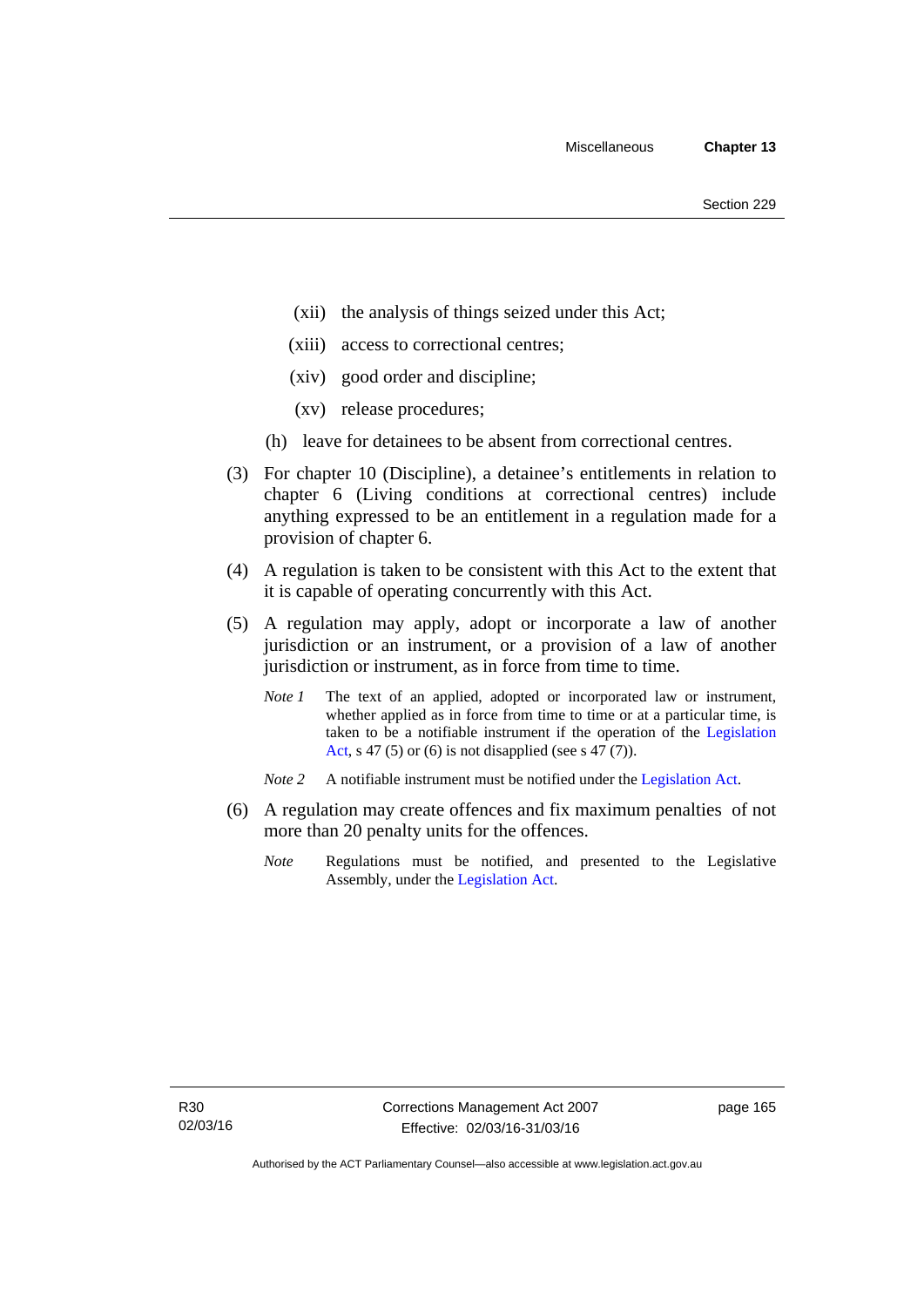**Dictionary** 

# **Dictionary**

(see s 3)

*Note 1* The [Legislation Act](http://www.legislation.act.gov.au/a/2001-14) contains definitions and other provisions relevant to this Act.

*Note 2* For example, the [Legislation Act,](http://www.legislation.act.gov.au/a/2001-14) dict, pt 1, defines the following terms:

- chief police officer
- civil partnership
- civil union
- director-general (see s 163)
- doctor
- domestic partner (see s 169 (1))
- found guilty
- Governor
- health practitioner
- human rights commissioner
- in relation to
- intersex person (see s 169B)
- judge
- Legislative Assembly
- magistrate
- NSW correctional centre
- nurse
- ombudsman
- police officer
- public advocate
- public servant
- sentence administration board
- transgender person (see s 169A (1) and (2))
- tribunal.

page 166 Corrections Management Act 2007 Effective: 02/03/16-31/03/16

R30 02/03/16

Authorised by the ACT Parliamentary Counsel—also accessible at www.legislation.act.gov.au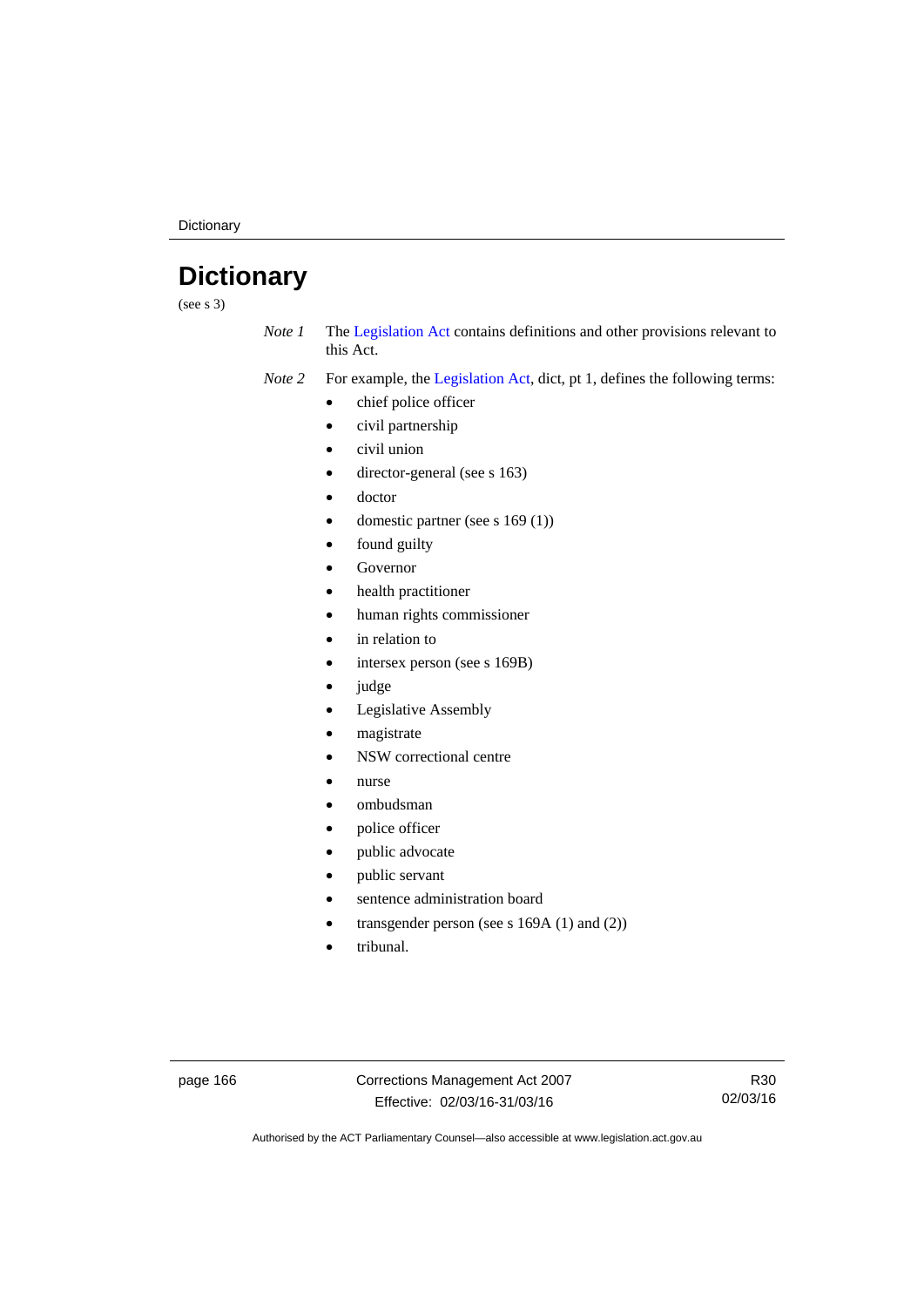*accredited person*, in relation to a detainee, means each of the following:

- (a) if the detainee is a sentenced offender—anyone involved in relation to the administration of the sentence;
- (b) a lawyer representing the detainee;
- (c) an official visitor;
- (d) the human rights commissioner;
- (e) the public advocate;
- (f) the ombudsman;
- (g) a person prescribed by regulation.
- *Note* Territory laws apply to a delegate of a person in the exercise of a delegation as if the delegate were the person who appointed the delegate (see [Legislation Act,](http://www.legislation.act.gov.au/a/2001-14) s 239 (2)).

*accused*—see section 151.

*activity*—see the *[Crimes \(Sentence Administration\) Act 2005](http://www.legislation.act.gov.au/a/2005-59)*, dictionary.

*adjudicator* means a person who is appointed as an adjudicator under section 177.

*administrative penalty*—see section 184.

*admission*, of a detainee to a correctional centre—see section 63.

*body search*, of a detainee—see section 107.

*case management plan*, for a detainee, means the detainee's case management plan maintained under section 78.

*charge*—see section 151.

*charge notice*—see section 159.

*conduct* means an act or omission.

R30 02/03/16 Corrections Management Act 2007 Effective: 02/03/16-31/03/16

page 167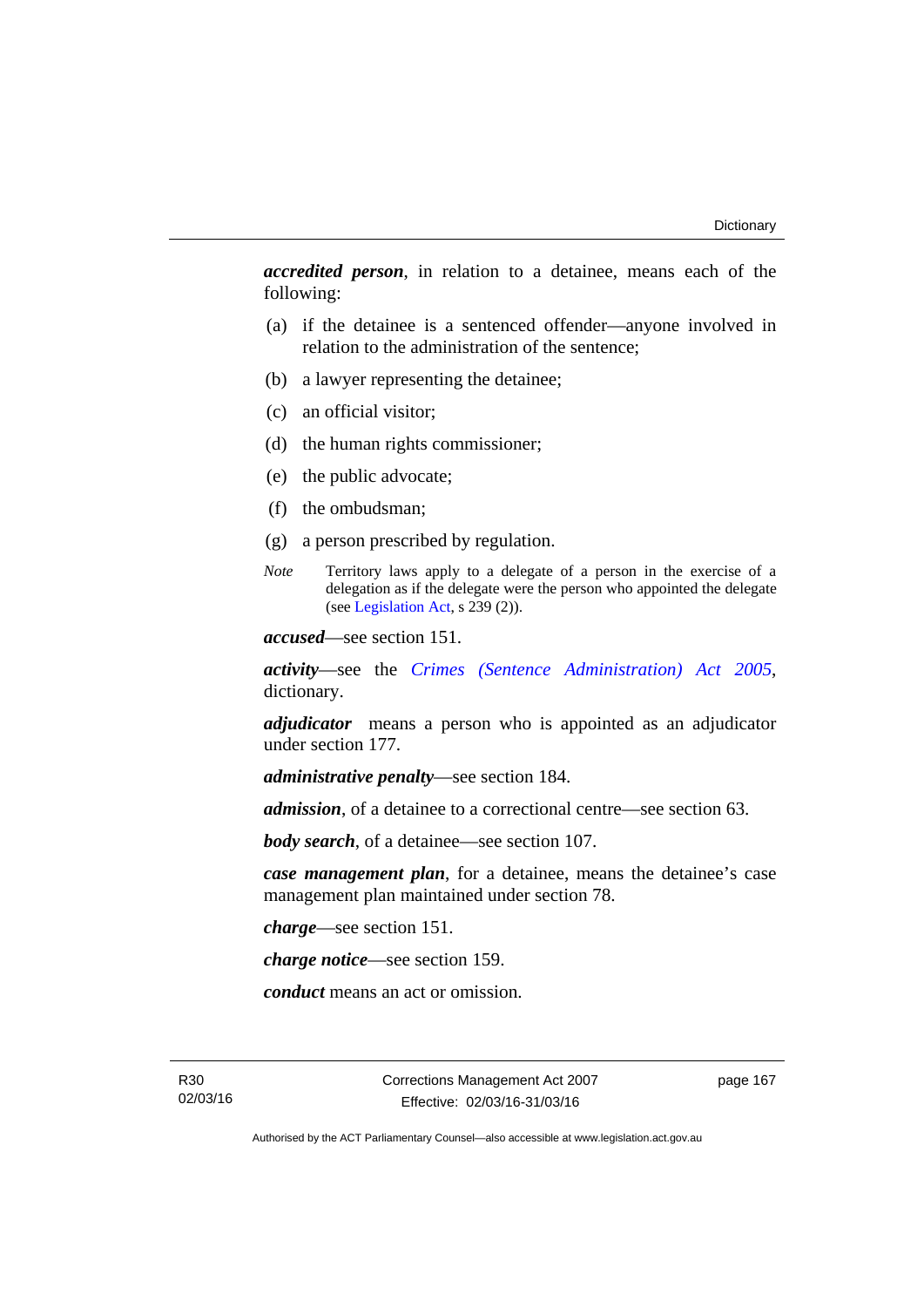*correctional centre* means a place declared to be a correctional centre under section 24.

*corrections dog* means a dog approved under the regulations to exercise functions as a corrections dog under this Act.

*corrections officer* means a person who is appointed as a corrections officer under section 19.

*corrections policy* means a corrections policy under section 14.

*corresponding director-general*, for part 12.2 (Interstate leave) see section 206.

*corresponding leave law*, for part 12.2 (Interstate leave)—see section 206.

*court cell*, for chapter 4 (Detention in police and court cells etc) see section 29.

*detainee*—see section 6.

*director-general*, for chapter 4 (Detention in police and court cells etc)—see section 29.

*disciplinary action*—see section 183.

*disciplinary breach*—see section 152.

*disciplinary charge*—see section 151.

*drug*—see section 132.

*engage in conduct* means—

(a) do an act; or

(b) omit to do an act.

*entitled person*—see section 57.

*escape*, for part 12.2 (Interstate leave)—see section 206.

*escort officer*, in relation to a person, means—

(a) a police officer; or

page 168 Corrections Management Act 2007 Effective: 02/03/16-31/03/16

R30 02/03/16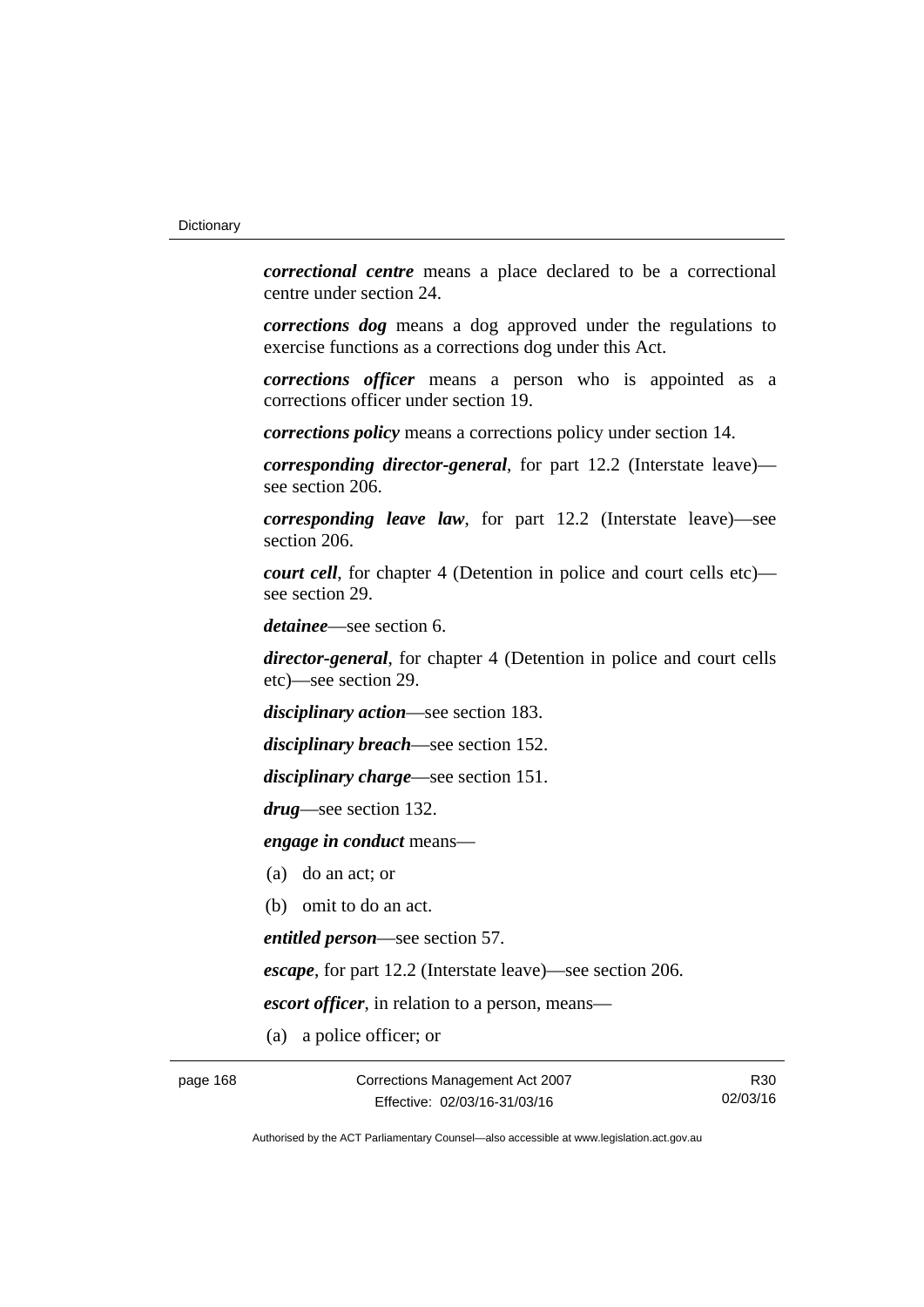(b) a corrections officer whose functions include escorting the person.

*family member*, of a detainee, means any of the following:

- (a) the detainee's domestic partner;
- (b) a parent, step-parent or grandparent of the detainee;
- (c) a child, step-child or grandchild of the detainee;
- (d) a brother, sister, step-brother or step-sister of the detainee;
- (e) a guardian or carer of the detainee.

*frisk search*—see section 107.

*full-time detainee*—see the *[Crimes \(Sentence Administration\)](http://www.legislation.act.gov.au/a/2005-59)  [Act 2005](http://www.legislation.act.gov.au/a/2005-59)*, section 22 (1).

*health facility* means a hospital or other facility where health services are provided.

### *health service*—

- (a) means a service provided to someone (the *service user*) for any of the following purposes:
	- (i) assessing, recording, maintaining or improving the physical, mental or emotional health, comfort or wellbeing of the service user;
	- (ii) diagnosing or treating an illness, disability, disorder or condition of the service user; and
- (b) includes a service provided by a health practitioner in the practitioner's capacity as a health practitioner.

*hearing*, for an inquiry—see section 151.

*initial report*—see section 156 (2) (e).

*inquiry*—see section 151.

*interstate detainee*, for part 12.2 (Interstate leave)—see section 206.

page 169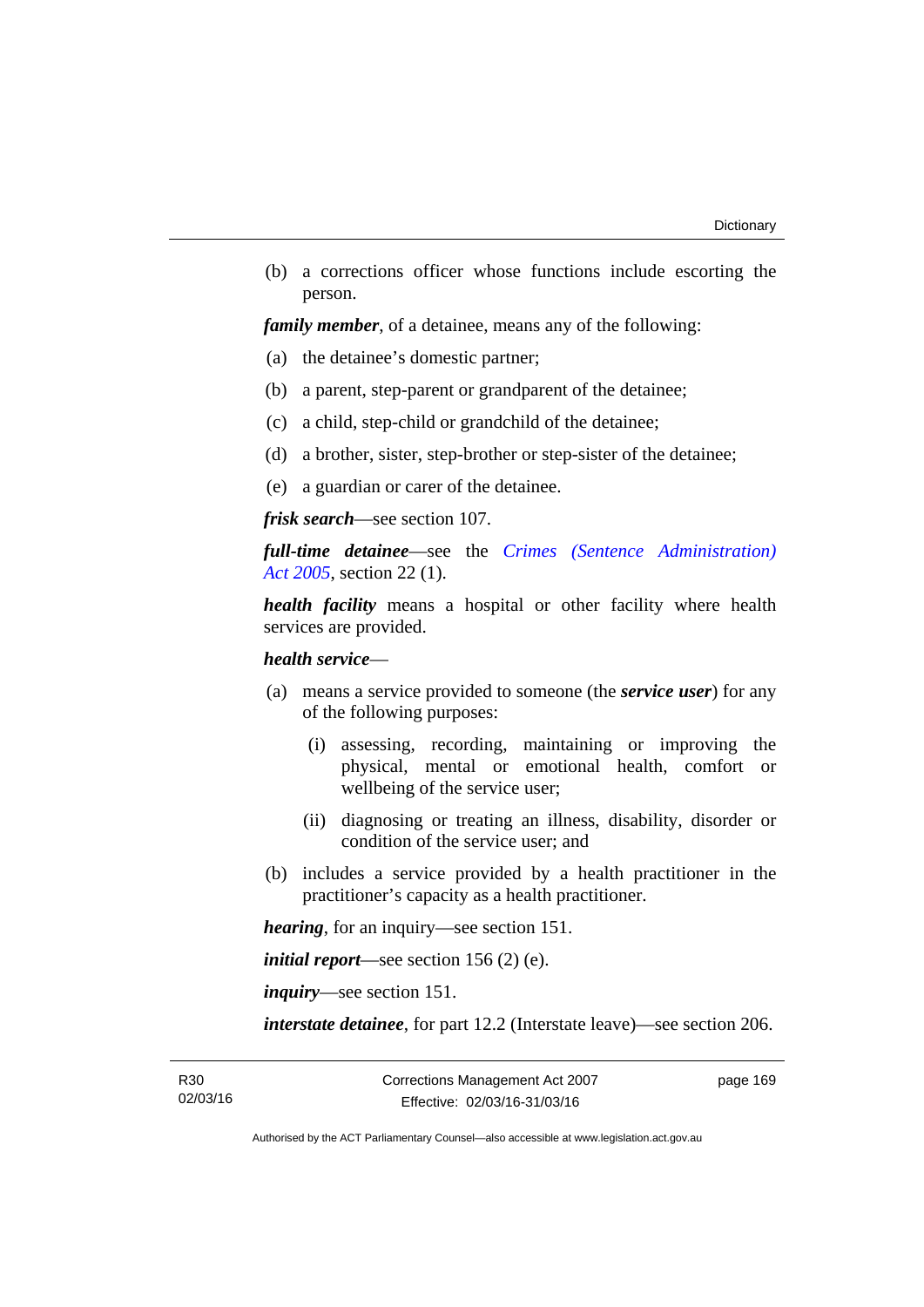page 170 Corrections Management Act 2007 *interstate escort officer*—see section 213. *interstate leave permit*—see section 208. *investigative segregation*—see section 151. *investigator*—see section 153. *investigator's report*—see section 157 (2) (b). *law enforcement agency*—see the *[Spent Convictions Act 2000](http://www.legislation.act.gov.au/a/2000-48)*, dictionary. *legally privileged—*a thing is *legally privileged* if client legal privilege attaches to the thing. *local leave permit—*see section 205. *mail* means postal mail. *nonsmoking area*, at a correctional centre—see section 86. *offender*—see the *[Crimes \(Sentence Administration\) Act 2005](http://www.legislation.act.gov.au/a/2005-59)*, dictionary. *official visitor* means an official visitor for this Act appointed under the *[Official Visitor Act 2012](http://www.legislation.act.gov.au/a/2012-33)*, section 10. *operating procedure* means an operating procedure under section 14. *ordinary search*—see section 107. *participating State*, for part 12.2 (Interstate leave)—see section 206. *personal monitoring device*—see section 101. *police cell*, for Chapter 4 (Detention in police and court cells etc) see section 29. *positive*, for a test sample for alcohol or a drug—see section 133. *possession*, of a thing, includes the following: (a) receiving or obtaining possession of the thing;

Effective: 02/03/16-31/03/16

R30 02/03/16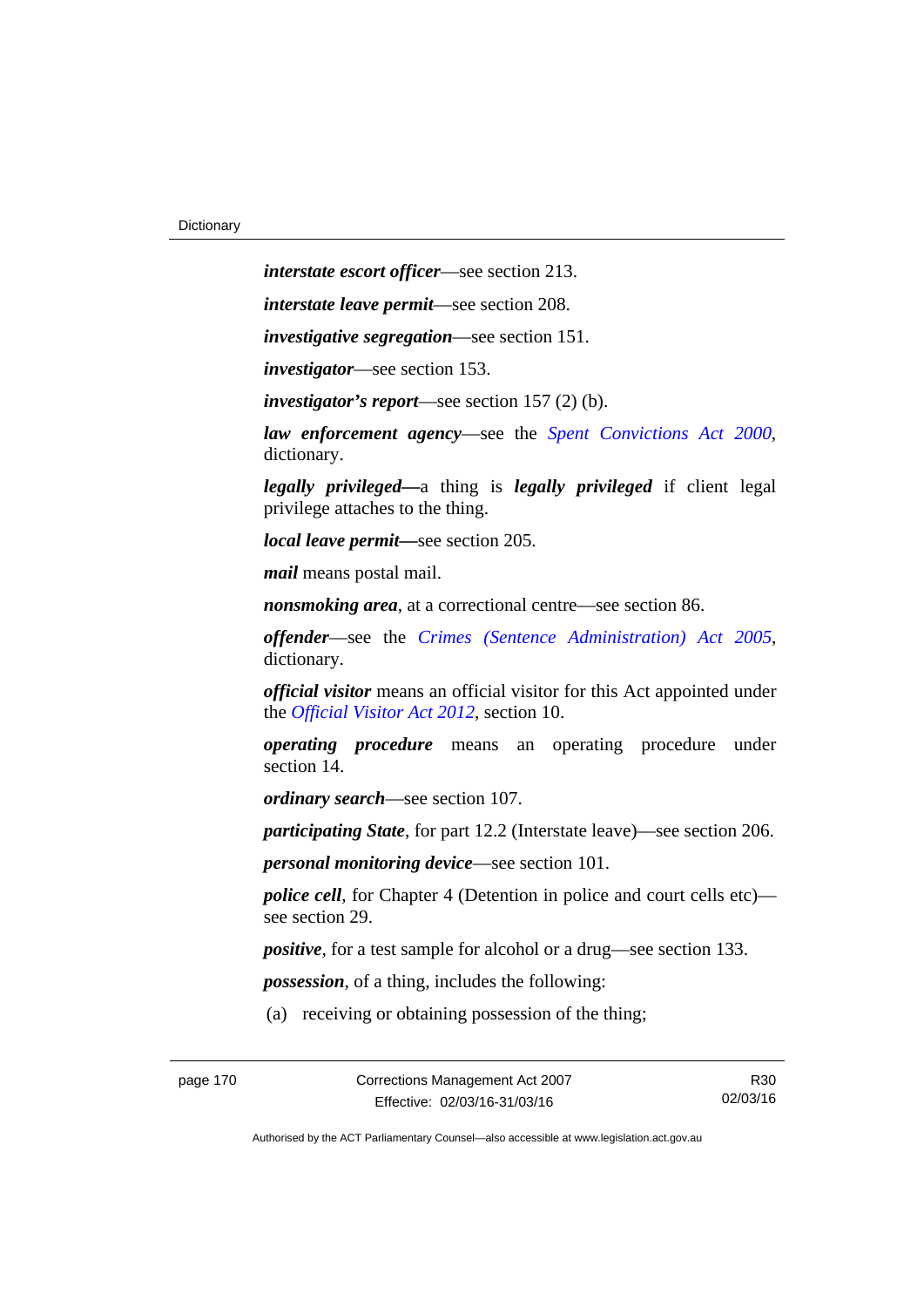- (b) having control over the disposition of the thing (whether or not having custody of the thing);
- (c) having joint possession of the thing.

### *presiding officer*—

- (a) for this Act generally—see section 151; and
- (b) for chapter 11 (Disciplinary inquiries)—see section 191.

*privilege*, in relation to a detainee—see section 154.

*prohibited area*, at a correctional centre—see section 85.

*prohibited thing* means a thing declared to be a prohibited thing under section 81.

*protected mail*—see section 104 (4).

*register of detainees* means the register kept under section 76.

*relevant presiding officer*, for division 10.3.5 (Disciplinary action)—see section 182.

*remandee*—see the *[Crimes \(Sentence Administration\) Act 2005](http://www.legislation.act.gov.au/a/2005-59)*, dictionary.

*scanning search*—see section 107.

*security classification*, for a detainee, means the detainee's security classification under section 80.

*segregation*, of a detainee—see section 88.

*seizeable item*, for division 9.4.3 (Strip searches)—see section 113.

*sentence—*see the *[Crimes \(Sentence Administration\) Act 2005](http://www.legislation.act.gov.au/a/2005-59)*, dictionary.

*separate confinement*, of a detainee—see section 151.

*strip search*, of a detainee—see section 107.

*test sample*—see section 132.

R30 02/03/16 page 171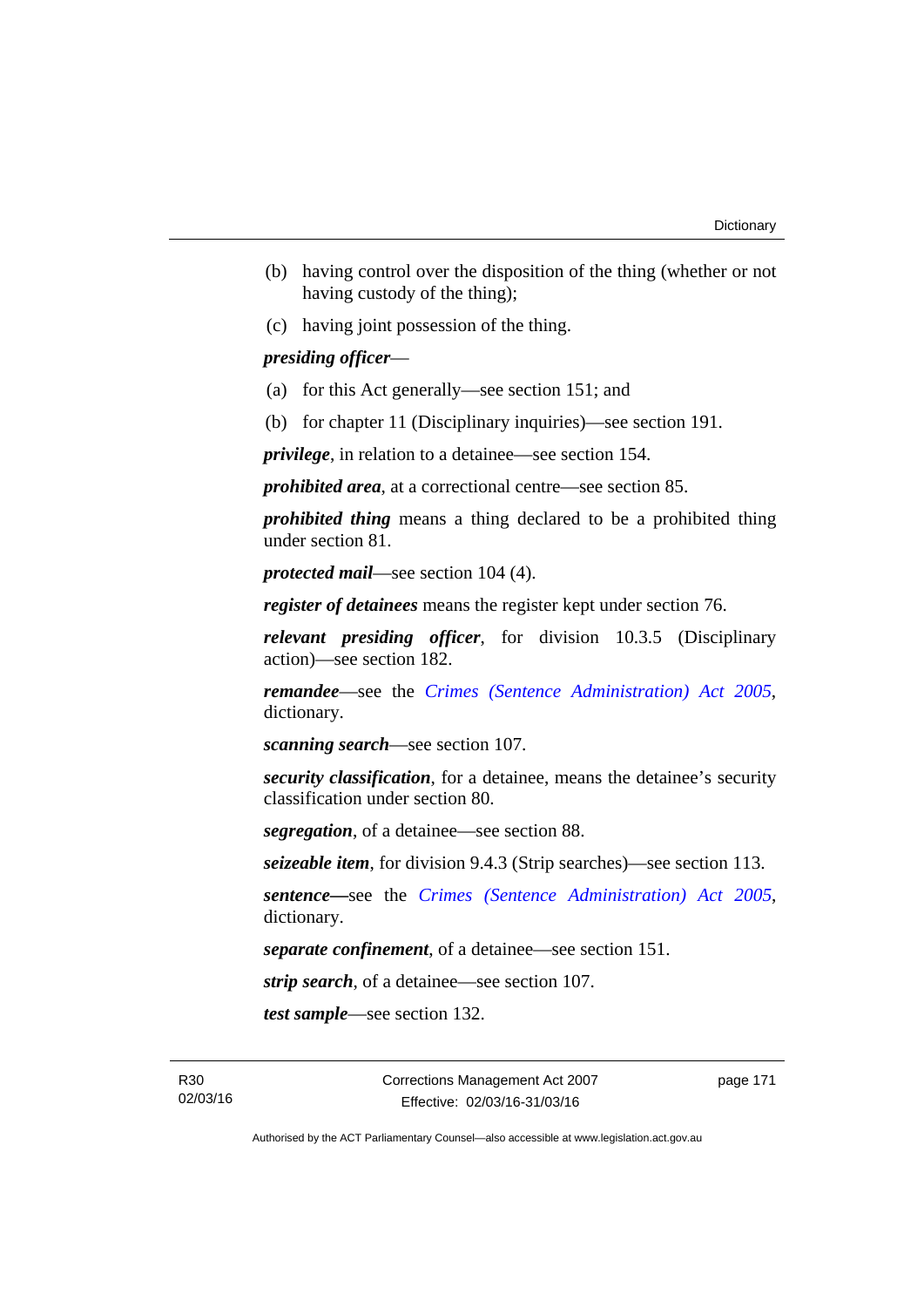*visitable place*—see section 57.

*visiting conditions*, at a correctional centre, means conditions declared under section 143 (Visiting conditions) in relation to the centre.

*visitor*, in relation to a correctional centre, includes a person wishing to enter the centre as a visitor.

*young detainee*, for chapter 4 (Detention in police and court cells etc)—see the *[Children and Young People Act 2008](http://www.legislation.act.gov.au/a/2008-19)*, section 95.

page 172 Corrections Management Act 2007 Effective: 02/03/16-31/03/16

R30 02/03/16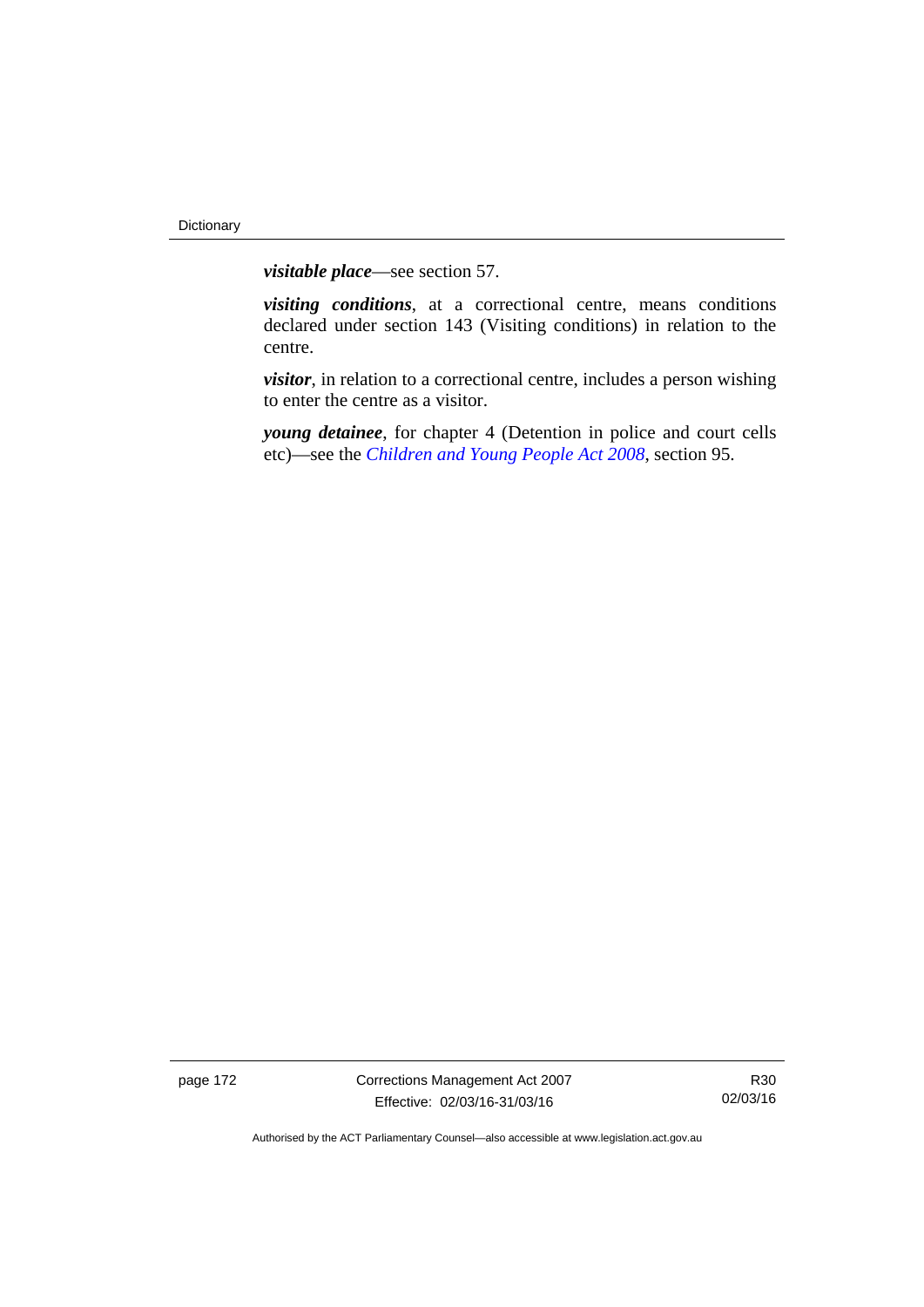# **Endnotes**

### **1 About the endnotes**

Amending and modifying laws are annotated in the legislation history and the amendment history. Current modifications are not included in the republished law but are set out in the endnotes.

Not all editorial amendments made under the *[Legislation Act 2001](http://www.legislation.act.gov.au/a/2001-14)*, part 11.3 are annotated in the amendment history. Full details of any amendments can be obtained from the Parliamentary Counsel's Office.

Uncommenced amending laws are not included in the republished law. The details of these laws are underlined in the legislation history. Uncommenced expiries are underlined in the legislation history and amendment history.

If all the provisions of the law have been renumbered, a table of renumbered provisions gives details of previous and current numbering.

The endnotes also include a table of earlier republications.

| $A = Act$<br>$AF =$ Approved form<br>$am = amended$<br>$amdt = amendment$<br>$AR = Assembly resolution$<br>$ch = chapter$<br>$CN =$ Commencement notice<br>$def = definition$<br>$DI = Disallowable instrument$<br>$dict = dictionary$<br>$disallowed = disallowed by the Legislative$<br>Assembly<br>$div = division$<br>$exp = expires/expired$<br>$Gaz = gazette$<br>$hdg =$ heading<br>$IA = Interpretation Act 1967$<br>$ins = inserted/added$<br>$LA =$ Legislation Act 2001<br>$LR =$ legislation register<br>$LRA =$ Legislation (Republication) Act 1996 | $NI = Notifiable$ instrument<br>$o = order$<br>$om = omitted/repealed$<br>$ord = ordinance$<br>$orig = original$<br>par = paragraph/subparagraph<br>$pres = present$<br>$prev = previous$<br>$(\text{prev}) = \text{previously}$<br>$pt = part$<br>$r = rule/subrule$<br>$reloc = relocated$<br>$renum = renumbered$<br>$R[X]$ = Republication No<br>$RI = reissue$<br>$s = section/subsection$<br>$sch = schedule$<br>$sdiv = subdivision$<br>$SL = Subordinate$ law<br>$sub =$ substituted<br>$underlining = whole or part not commenced$ |
|-------------------------------------------------------------------------------------------------------------------------------------------------------------------------------------------------------------------------------------------------------------------------------------------------------------------------------------------------------------------------------------------------------------------------------------------------------------------------------------------------------------------------------------------------------------------|---------------------------------------------------------------------------------------------------------------------------------------------------------------------------------------------------------------------------------------------------------------------------------------------------------------------------------------------------------------------------------------------------------------------------------------------------------------------------------------------------------------------------------------------|
| $mod = modified/modification$                                                                                                                                                                                                                                                                                                                                                                                                                                                                                                                                     | or to be expired                                                                                                                                                                                                                                                                                                                                                                                                                                                                                                                            |
|                                                                                                                                                                                                                                                                                                                                                                                                                                                                                                                                                                   |                                                                                                                                                                                                                                                                                                                                                                                                                                                                                                                                             |

### **2 Abbreviation key**

R30 02/03/16 Corrections Management Act 2007 Effective: 02/03/16-31/03/16

page 173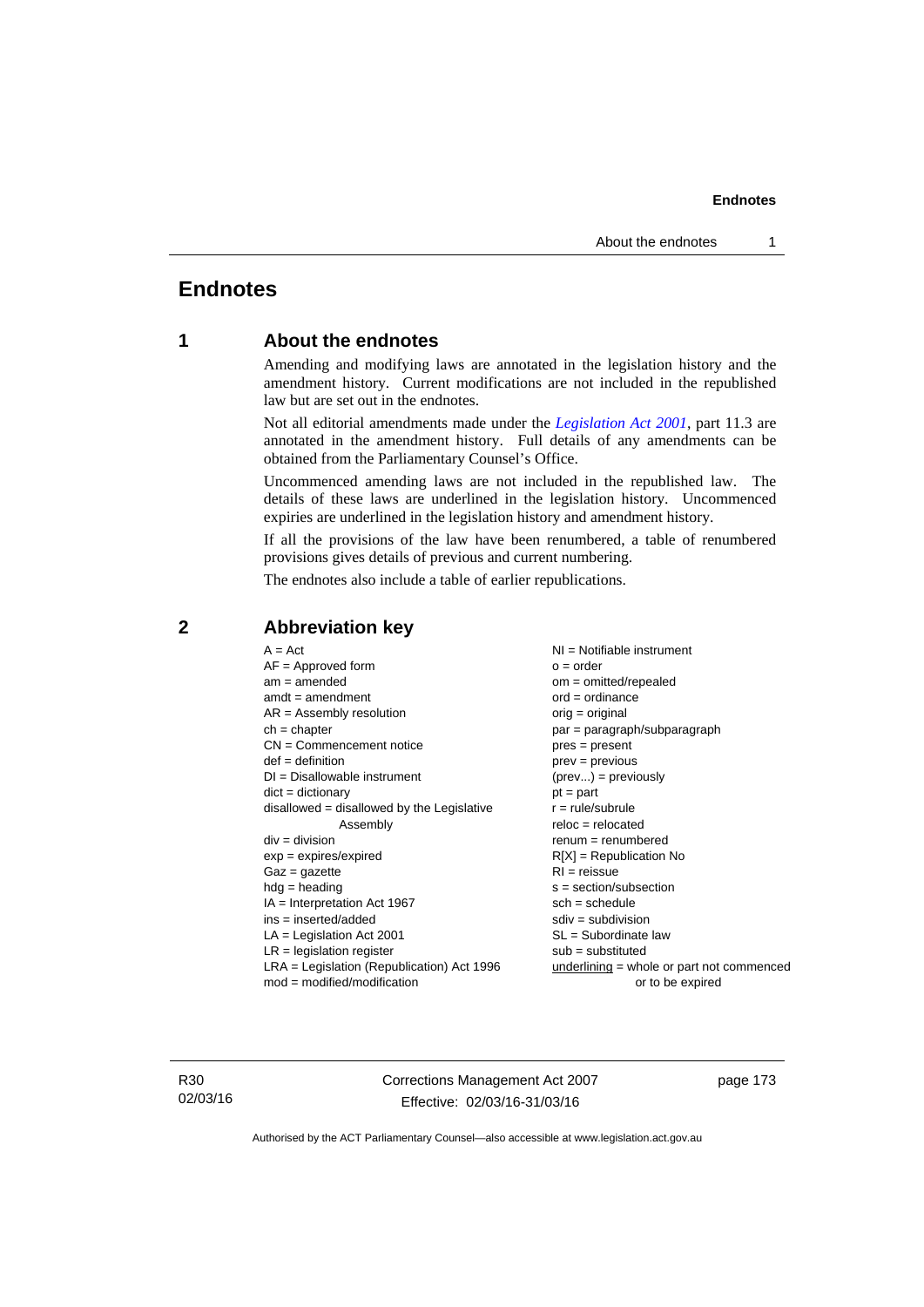3 Legislation history

### **3 Legislation history**

# **Corrections Management Act 2007 A2007-15**

notified LR 18 June 2007

s 1, s 2 commenced 18 June 2007 (LA s 75 (1)) s 230 commenced 1 August 2007 (LA s 75AA) sch 1 pt 1.2, pt 1.3 commenced 1 August 2007 (s 2 and [CN2007-6](http://www.legislation.act.gov.au/cn/2007-6/default.asp)) remainder commenced 18 December 2007 (s 2 and LA s 79)

as amended by

#### **[Civil Partnerships Act 2008](http://www.legislation.act.gov.au/a/2008-14) A2008-14 sch 1 pt 1.6**

notified LR 15 May 2008

s 1, s 2 commenced 15 May 2008 (LA s 75 (1))

sch 1 pt 1.6 commenced 19 May 2008 (s 2 and [CN2008-8\)](http://www.legislation.act.gov.au/cn/2008-8/default.asp)

### **[Children and Young People Act 2008](http://www.legislation.act.gov.au/a/2008-19) A2008-19 sch 1 pt 1.1**

notified LR 17 July 2008 s 1, s 2 commenced 17 July 2008 (LA s 75 (1)) sch 1 pt 1.1 commenced 9 September 2008 (s 2 and [CN2008-13\)](http://www.legislation.act.gov.au/cn/2008-13/default.asp)

### **[Children and Young People \(Consequential Amendments\) Act 2008](http://www.legislation.act.gov.au/a/2008-20) A2008-20 sch 2 pt 2.4**

notified LR 17 July 2008 s 1, s 2 commenced 17 July 2008 (LA s 75 (1)) s 3 commenced 18 July 2008 (s 2 (1)) sch 2 pt 2.4 commenced 9 September 2008 (s 2 (3) and see Children [and Young People Act 2008](http://www.legislation.act.gov.au/a/2008-19) A2008-19, s 2 and [CN2008-13](http://www.legislation.act.gov.au/cn/2008-13/default.asp))

#### **[Crimes Legislation Amendment Act 2008](http://www.legislation.act.gov.au/a/2008-44) A2008-44 sch 1 pt 1.2**

notified LR 9 September 2008 s 1, s 2 commenced 9 September 2008 (LA s 75 (1)) sch 1 pt 1.2 commenced 30 May 2009 (s 2 and [CN2009-4\)](http://www.legislation.act.gov.au/cn/2009-4/default.asp)

### **[Corrections Management Amendment Act 2008](http://www.legislation.act.gov.au/a/2008-49) A2008-49**

notified LR 15 September 2008 s 1, s 2 commenced 15 September (LA s 75 (1)) remainder commenced 16 September 2008 (s 2)

page 174 Corrections Management Act 2007 Effective: 02/03/16-31/03/16

R30 02/03/16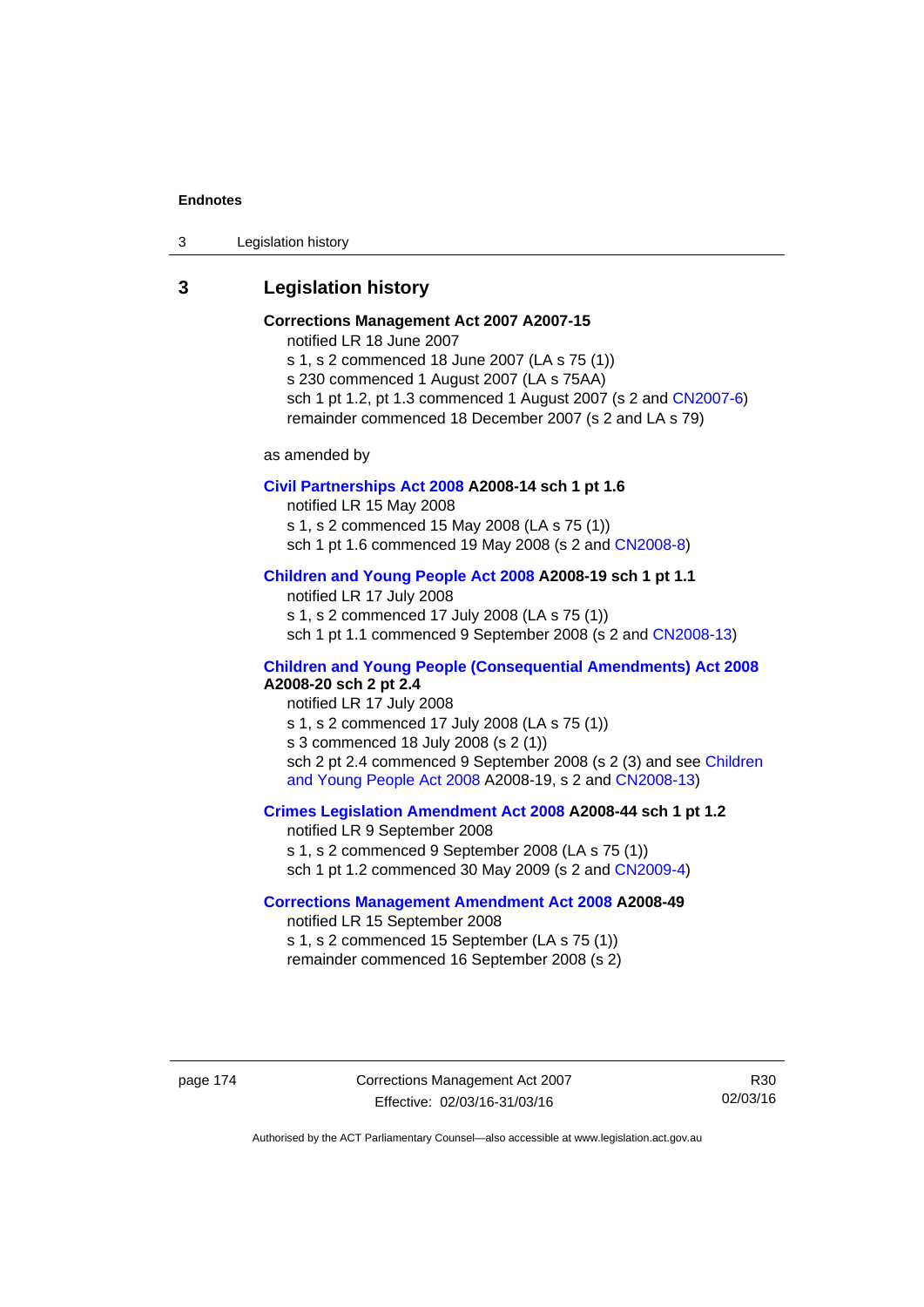# **[Work Safety Legislation Amendment Act 2009](http://www.legislation.act.gov.au/a/2009-28) A2009-28 sch 2 pt 2.2**

notified LR 9 September 2009

s 1, s 2 commenced 9 September 2009 (LA s 75 (1))

sch 2 pt 2.2 commenced 1 October 2009 (s 2 and see [Work Safety Act](http://www.legislation.act.gov.au/a/2008-51)  [2008](http://www.legislation.act.gov.au/a/2008-51) A2008-51, s 2 (1) (b) and [CN2009-11\)](http://www.legislation.act.gov.au/cn/2009-11/default.asp)

### **[Smoking \(Prohibition in Enclosed Public Places\) Amendment](http://www.legislation.act.gov.au/a/2009-51)  [Act 2009](http://www.legislation.act.gov.au/a/2009-51) A2009-51 sch 1 pt 1.1**

notified LR 18 December 2009

s 1, s 2 commenced 18 December 2009 (LA s 75 (1))

sch 1 pt 1.1 commenced 9 December 2010 (s 2 (1) (b) and [CN2010-4\)](http://www.legislation.act.gov.au/cn/2010-4/default.asp)

### **[Health Practitioner Regulation National Law \(ACT\) Act 2010](http://www.legislation.act.gov.au/a/2010-10) A2010-10 sch 2 pt 2.4**

notified LR 31 March 2010 s 1, s 2 commenced 31 March 2010 (LA s 75 (1)) sch 2 pt 2.4 commenced 1 July 2010 (s 2 (1) (a))

#### **[Justice and Community Safety Legislation Amendment Act 2010](http://www.legislation.act.gov.au/a/2010-30)**

# **[\(No 2\)](http://www.legislation.act.gov.au/a/2010-30) A2010-30 sch 1 pt 1.5**

notified LR 31 August 2010 s 1, s 2 commenced 31 August 2010 (LA s 75 (1)) s 3 commenced 1 September 2010 (s 2 (1)) sch 1 pt 1.5 commenced 28 September 2010 (s 2 (2))

#### **[Justice and Community Safety Legislation Amendment Act 2010](http://www.legislation.act.gov.au/a/2010-40)  [\(No 3\)](http://www.legislation.act.gov.au/a/2010-40) A2010-40 sch 2 pt 2.4**

notified LR 5 October 2010

s 1, s 2 commenced 5 October 2010 (LA s 75 (1))

s 3 commenced 6 October 2010 (s 2 (1))

sch 2 pt 2.4 commenced 2 November 2010 (s 2 (2))

### **[Administrative \(One ACT Public Service Miscellaneous Amendments\)](http://www.legislation.act.gov.au/a/2011-22)  [Act 2011](http://www.legislation.act.gov.au/a/2011-22) A2011-22 sch 1 pt 1.37**

notified LR 30 June 2011

s 1, s 2 commenced 30 June 2011 (LA s 75 (1)) sch 1 pt 1.37 commenced 1 July 2011 (s 2 (1))

R30 02/03/16 Corrections Management Act 2007 Effective: 02/03/16-31/03/16

page 175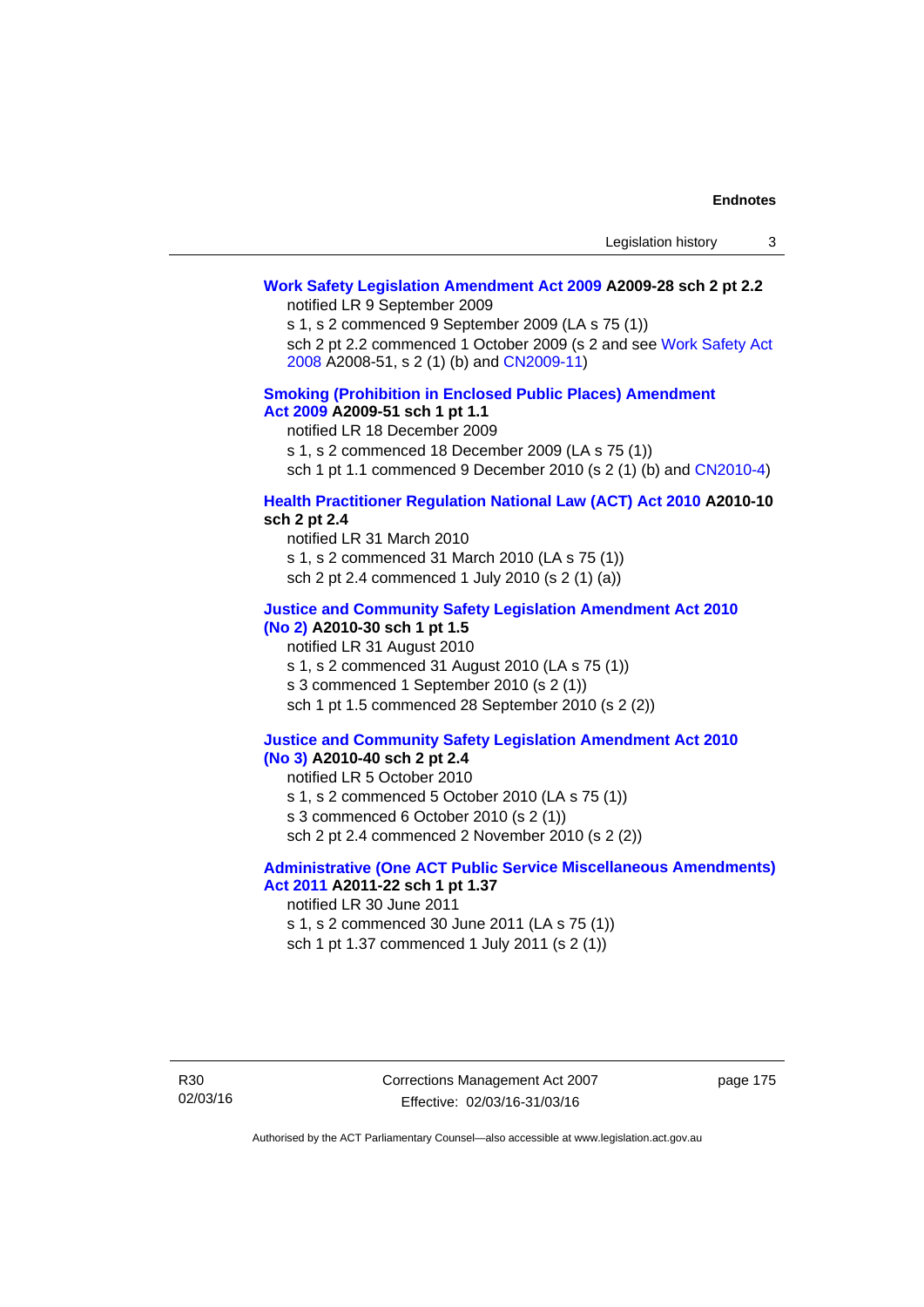| -3 | Legislation history |  |
|----|---------------------|--|
|----|---------------------|--|

### **[Statute Law Amendment Act 2011 \(No 3\)](http://www.legislation.act.gov.au/a/2011-52) A2011-52 sch 3 pt 3.13**

notified LR 28 November 2011

s 1, s 2 commenced 28 November 2011 (LA s 75 (1)) sch 3 pt 3.13 commenced 12 December 2011 (s 2)

#### **[Work Health and Safety \(Consequential Amendments\) Act 2011](http://www.legislation.act.gov.au/a/2011-55) A2011-55 sch 1 pt 1.3**

notified LR 14 December 2011

s 1, s 2 commenced 14 December 2011 (LA s 75 (1))

sch 1 pt 1.3 commenced 1 January 2012 (s 2 and see Work Health [and Safety Act 2011](http://www.legislation.act.gov.au/a/2011-35) A2011-35, s 2 and [CN2011-12\)](http://www.legislation.act.gov.au/cn/2011-12/default.asp)

#### **[Corrections and Sentencing Legislation Amendment Act 2011](http://www.legislation.act.gov.au/a/2011-57) A2011-57 pt 2**

notified LR 14 December 2011 s 1, s 2 commenced 14 December 2011 (LA s 75 (1)) pt 2 commenced 15 December 2011 (s 2)

#### **[Official Visitor Act 2012](http://www.legislation.act.gov.au/a/2012-33) A2012-33 sch 1 pt 1.2**

notified LR 15 June 2012 s 1, s 2 commenced 15 June 2012 (LA s 75 (1)) sch 1 pt 1.2 commenced 1 September 2013 (s 2 as amended by [A2013-22](http://www.legislation.act.gov.au/a/2013-22) s 4)

### **[Corrections and Sentencing Legislation Amendment Act 2012](http://www.legislation.act.gov.au/a/2012-34) A2012-34 pt 2**

notified LR 15 June 2012 s 1, s 2 commenced 15 June 2012 (LA s 75 (1)) pt 2 commenced 15 December 2012 (s 2 (2))

### **[Civil Unions Act 2012](http://www.legislation.act.gov.au/a/2012-40) A2012-40 sch 3 pt 3.7**

notified LR 4 September 2012 s 1, s 2 commenced 4 September 2012 (LA s 75 (1)) sch 3 pt 3.7 commenced 11 September 2012 (s 2)

#### **[Statute Law Amendment Act 2013](http://www.legislation.act.gov.au/a/2013-19) A2013-19 sch 3 pt 3.7**

notified LR 24 May 2013 s 1, s 2 commenced 24 May 2013 (LA s 75 (1)) sch 3 pt 3.7 commenced 14 June 2013 (s 2)

page 176 Corrections Management Act 2007 Effective: 02/03/16-31/03/16

R30 02/03/16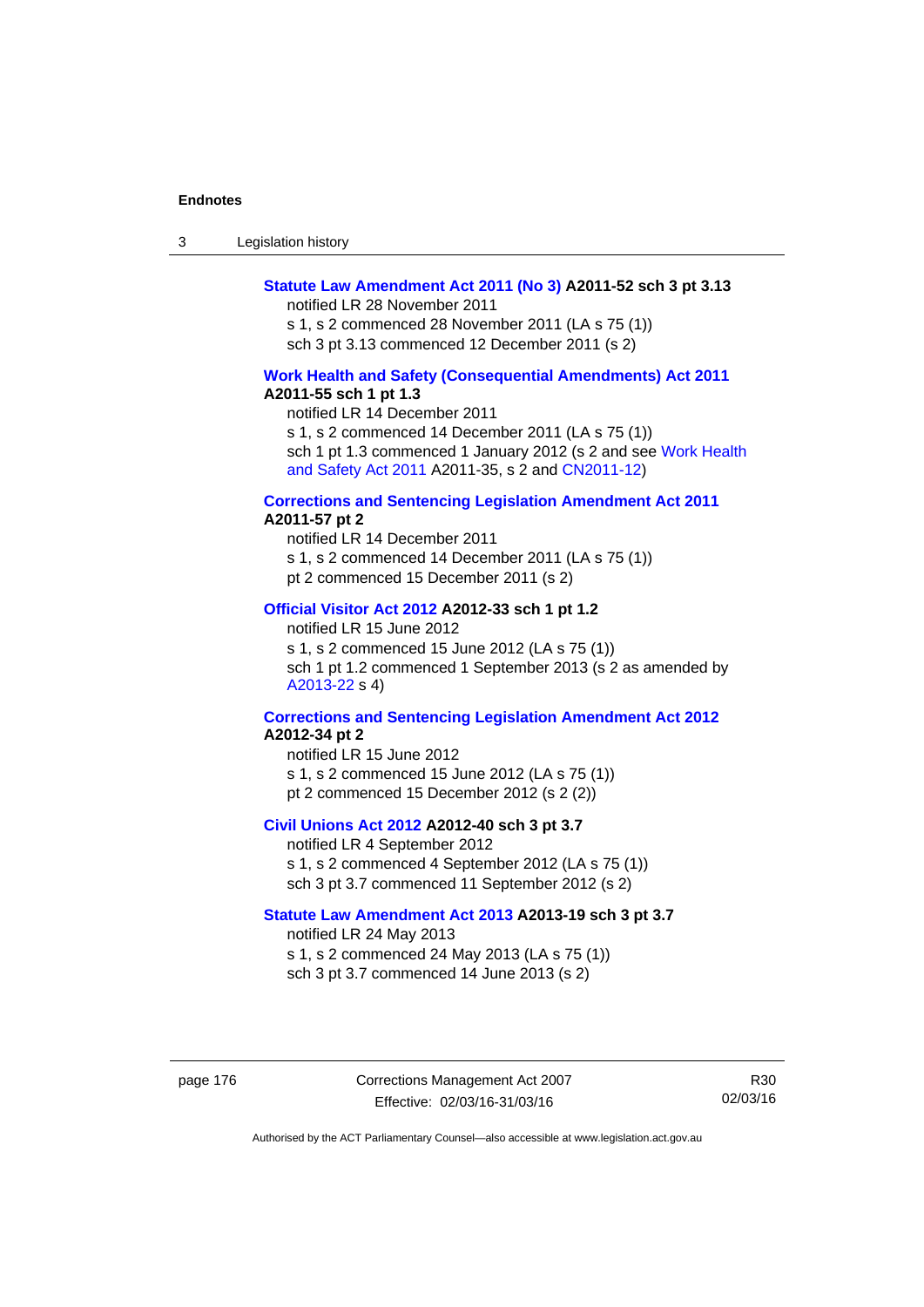| Legislation history |  |
|---------------------|--|
|                     |  |

### **[Official Visitor Amendment Act 2013](http://www.legislation.act.gov.au/a/2013-22) A2013-22 sch 1 pt 1.2**

notified LR 17 June 2013

s 1, s 2 commenced 17 June 2013 (LA s 75 (1)) sch 1 pt 1.2 commenced 1 September 2013 (s 2 and see Official [Visitor Act 2012](http://www.legislation.act.gov.au/a/2012-33) A2012-33 s 2 as amended by this Act)

### **[Marriage Equality \(Same Sex\) Act 2013](http://www.legislation.act.gov.au/a/2013-39) A2013-39 sch 2 pt 2.6**

notified LR 4 November 2013

s 1, s 2 commenced 4 November 2013 (LA s 75 (1))

sch 2 pt 2.6 commenced 7 November 2013 (s 2 and [CN2013-11](http://www.legislation.act.gov.au/cn/2013-11))

*Note* The High Court held this Act to be of no effect (see *Commonwealth v Australian Capital Territory* [2013] HCA 55)

#### **[Corrections and Sentencing Legislation Amendment Act 2014](http://www.legislation.act.gov.au/a/2014-6) A2014-6 pt 3**

notified LR 27 March 2014 s 1, s 2 commenced 27 March 2014 (LA s 75 (1)) pt 3 commenced 28 March 2014 (s 2)

### **[Statute Law Amendment Act 2014](http://www.legislation.act.gov.au/a/2014-18) A2014-18 sch 1 pt 1.1, sch 3 pt 3.5**  notified LR 20 May 2014

s 1, s 2 commenced 20 May 2014 (LA s 75 (1)) sch 1 pt 1.1, sch 3 pt 3.5 commenced 10 June 2014 (s 2 (1))

#### **[Mental Health \(Treatment and Care\) Amendment Act 2014](http://www.legislation.act.gov.au/a/2014-51/default.asp) A2014-51 sch 1 pt 1.2 (as am by [A2015-38](http://www.legislation.act.gov.au/a/2015-38) amdt 2.54)**

notified LR 12 November 2014

s 1, s 2 commenced 12 November 2014 (LA s 75 (1)) sch 1 pt 1.2 commenced 1 March 2016 (s 2 (as am by [A2015-38](http://www.legislation.act.gov.au/a/2015-38) amdt 2.54))

### **[Corrections Management Amendment Act 2015](http://www.legislation.act.gov.au/a/2015-37) A2015-37**

notified LR 1 October 2015

s 1, s 2 commenced 1 October 2015 (LA s 75 (1))

s 3 commenced 2 October 2015 (LA s 75AA)

s 6 commenced 2 October 2015 (s 2 (1))

remainder commenced 12 November 2015 (s 2 (2))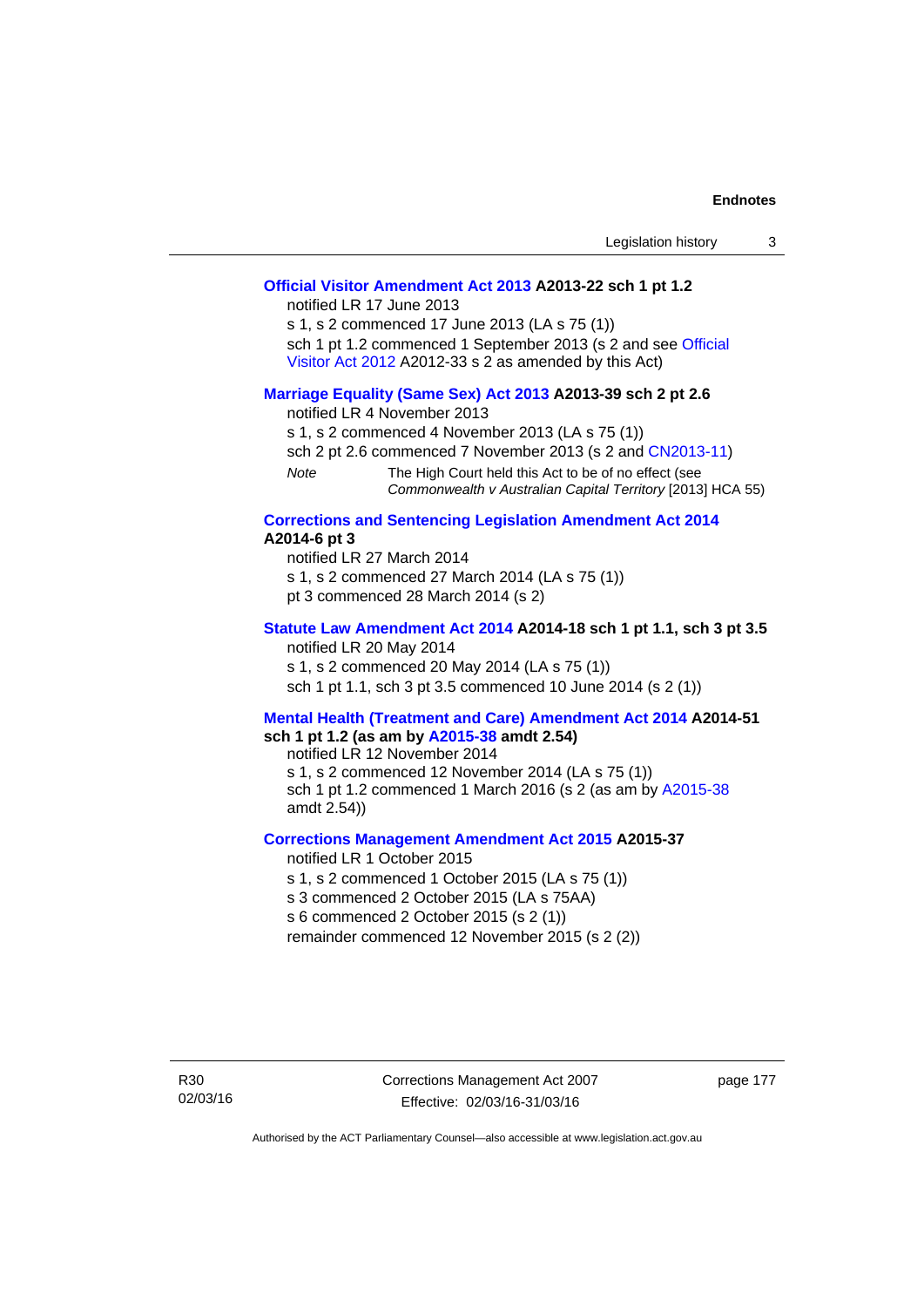3 Legislation history

### **[Mental Health Act 2015](http://www.legislation.act.gov.au/a/2015-38) A2015-38 sch 2 pt 2.2, sch 2 pt 2.4 div 2.4.4**

notified LR 7 October 2015

s 1, s 2 commenced 7 October 2015 (LA s 75 (1)) sch 2 pt 2.2 (amdt 2.54) commenced 8 October 2015 (s 2 (2)) sch 2 pt 2.4 div 2.4.4 commenced 1 March 2016 (s 2 (1) and see Mental Health (Treatment and Care) Amendment Act 2014 [A2014-51,](http://www.legislation.act.gov.au/a/2014-51/default.asp) s 2 (as am by [A2015-38](http://www.legislation.act.gov.au/a/2015-38) amdt 2.54)) *Note* Sch 2 pt 2.2 (amdt 2.54) only amends the [Mental Health](http://www.legislation.act.gov.au/a/2014-51/default.asp)  [\(Treatment and Care\) Amendment Act 2014](http://www.legislation.act.gov.au/a/2014-51/default.asp) A2014-51

### **[Statute Law Amendment Act 2015 \(No 2\)](http://www.legislation.act.gov.au/a/2015-50) A2015-50 sch 3 pt 3.8**

notified LR 25 November 2015

s 1, s 2 commenced 25 November 2015 (LA s 75 (1)) sch 3 pt 3.8 commenced 9 December 2015 (s 2)

# **[Crimes \(Sentencing and Restorative Justice\) Amendment Act 2016](http://www.legislation.act.gov.au/a/2016-4/default.asp)**

## **A2016-4 sch 1 pt 1.5**

notified LR 24 February 2016 s 1, s 2 commenced 24 February 2016 (LA s 75 (1)) sch 1 pt 1.5 commenced 2 March 2016 (s 2 (1))

page 178 Corrections Management Act 2007 Effective: 02/03/16-31/03/16

R30 02/03/16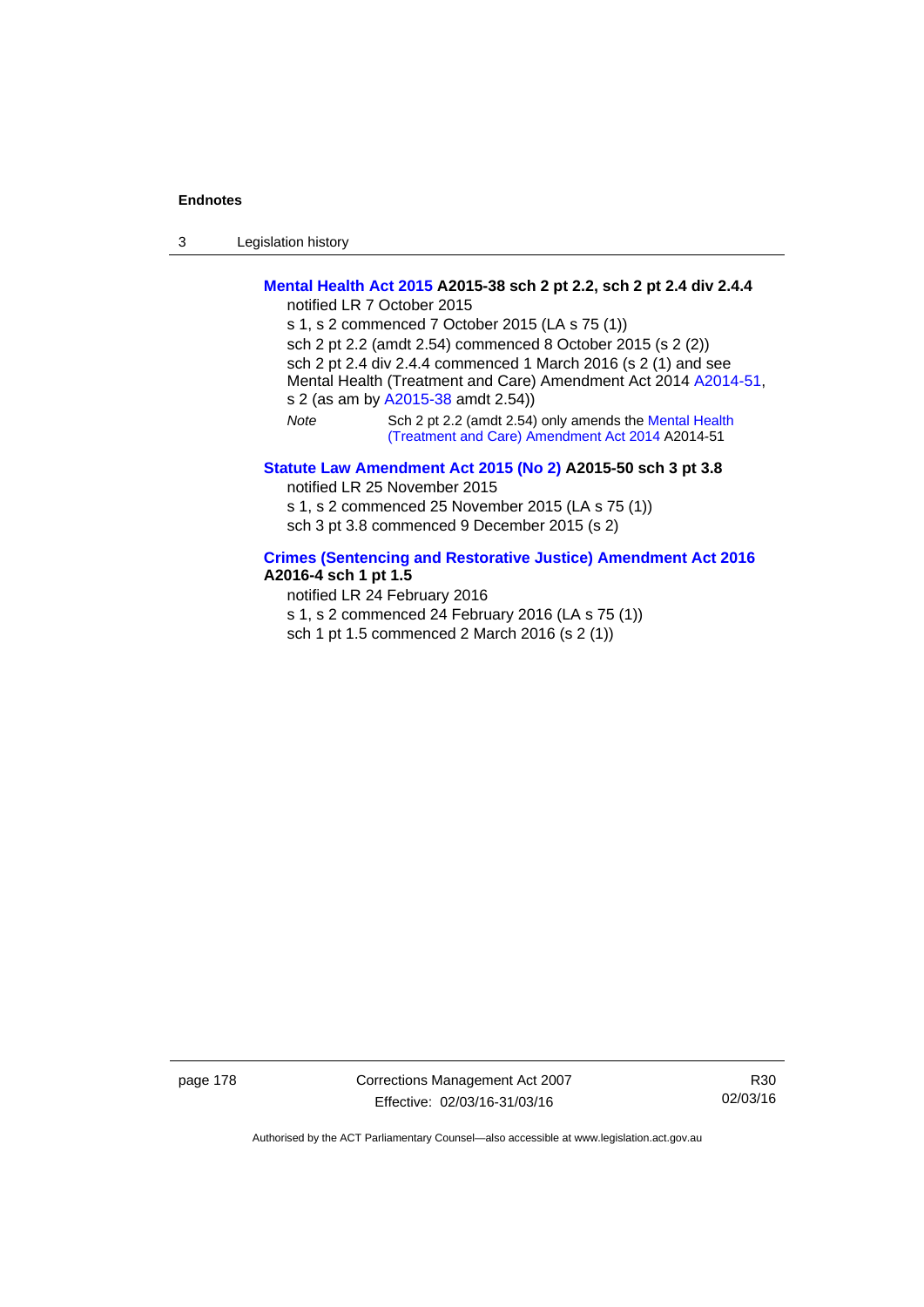### **4 Amendment history Commencement**  s 2 om LA s 89 (4) **Application of Act—***detainees* s 6 am [A2008-19](http://www.legislation.act.gov.au/a/2008-19) amdt 1.1 (1) note 2 exp 2 June 2011 (s 501 (2), (4) (LA s 88 declaration applies)) am [A2016-4](http://www.legislation.act.gov.au/a/2016-4/default.asp) amdt 1.9

**Correctional centres—minimum living conditions**  s 12 am [A2011-22](http://www.legislation.act.gov.au/a/2011-22) amdt 1.113 **Ministerial directions to director-general**  s 13 hdg am [A2011-22](http://www.legislation.act.gov.au/a/2011-22) amdt 1.113 s 13 am [A2011-22](http://www.legislation.act.gov.au/a/2011-22) amdt 1.113 **Corrections policies and operating procedures**  s 14 am [A2011-22](http://www.legislation.act.gov.au/a/2011-22) amdt 1.113 **Exclusions from notified corrections policies and operating procedures**  s 15 am [A2011-22](http://www.legislation.act.gov.au/a/2011-22) amdt 1.113 **Director-general directions**  s 16 hdg am [A2011-22](http://www.legislation.act.gov.au/a/2011-22) amdt 1.113 s 16 am [A2011-22](http://www.legislation.act.gov.au/a/2011-22) amdt 1.113 **Director-general directions**<br>s 17 hdg am A201 am [A2011-22](http://www.legislation.act.gov.au/a/2011-22) amdt 1.113 s 17 am [A2011-22](http://www.legislation.act.gov.au/a/2011-22) amdt 1.113, amdt 1.114; [A2014-18](http://www.legislation.act.gov.au/a/2014-18) amdt 3.18 **Corrections officers—appointment**  s 19 am [A2011-22](http://www.legislation.act.gov.au/a/2011-22) amdt 1.113 **Corrections officers—functions**  s 20 am [A2011-22](http://www.legislation.act.gov.au/a/2011-22) amdt 1.113 **Doctors—health service appointments**  s 21 am [A2011-22](http://www.legislation.act.gov.au/a/2011-22) amdt 1.113 **Health practitioners—non-therapeutic functions**  s 22 hdg sub [A2010-10](http://www.legislation.act.gov.au/a/2010-10) amdt 2.15 s 22 am [A2010-10](http://www.legislation.act.gov.au/a/2010-10) amdt 2.15; [A2011-22](http://www.legislation.act.gov.au/a/2011-22) amdt 1.113 **Identity cards**  s 23 am [A2010-10](http://www.legislation.act.gov.au/a/2010-10) amdt 2.20; [A2011-22](http://www.legislation.act.gov.au/a/2011-22) amdt 1.113 **Declaration of emergency**  s 26 am [A2011-22](http://www.legislation.act.gov.au/a/2011-22) amdt 1.113 **Emergency powers**  s 27 am [A2011-22](http://www.legislation.act.gov.au/a/2011-22) amdt 1.113

R30 02/03/16 Corrections Management Act 2007 Effective: 02/03/16-31/03/16

page 179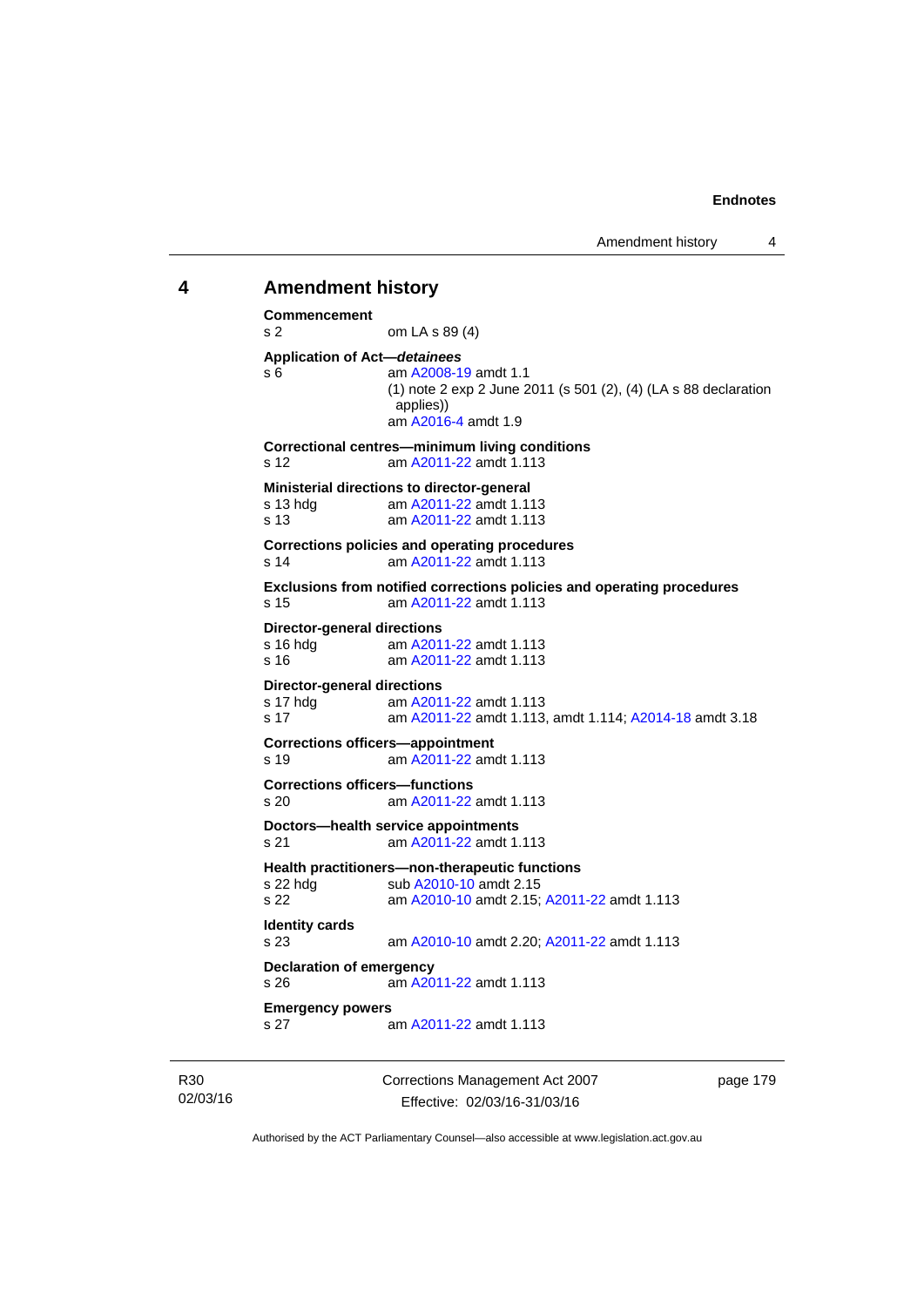4 Amendment history

```
Arrangements with police 
s 28 am A2011-22 amdt 1.113
Definitions—ch 4 
s 29 am A2008-19 amdt 1.3
                def chief executive ins A2008-19 amdt 1.2 
                    om A2011-22 amdt 1.109
                 def director-general ins A2011-22 amdt 1.110 
                 def young detainee ins A2008-19 amdt 1.2 
Detention in police cells 
s 30 am A2008-19 amdt 1.4, amdt 1.5; A2011-22 amdt 1.113
Detention in police cells—search powers etc 
s 31 am A2008-19 amdt 1.6, amdt 1.7 
Detention in police cells—additional provisions for young detainees 
s 31A ins A2008-19 amdt 1.8 
                am A2008-44 amdt 1.14
Detention in court cells 
s 33 am A2008-19 amdts 1.9-1.12; A2011-22 amdt 1.113, 
                amdt 1.114 
Detention in court cells—additional provisions for young detainees 
s 33A ins A2008-19 amdt 1.13 
                 am A2011-22 amdt 1.113
Detainees accommodated away from correctional centre 
s 34 am A2008-19 amdt 1.14; A2011-22 amdt 1.113 
Escort officer functions etc 
s 35 am A2011-22 amdt 1.113, amdt 1.114 
Executing warrants of imprisonment or remand etc 
s 38 am A2011-22 amdt 1.113
Food and drink 
s 40 am A2010-10 amdt 2.20; A2011-22 amdt 1.113 
Clothing 
s 41 A2011-22 amdt 1.113
Personal hygiene 
s 42  A2011-22 amdt 1.113
Sleeping areas 
s 43  A2011-22 amdt 1.113
Treatment of convicted and non-convicted detainees 
s 44 am A2011-22 amdt 1.113
Access to open air and exercise 
s 45 am A2011-22 amdt 1.113
```
page 180 Corrections Management Act 2007 Effective: 02/03/16-31/03/16

R30 02/03/16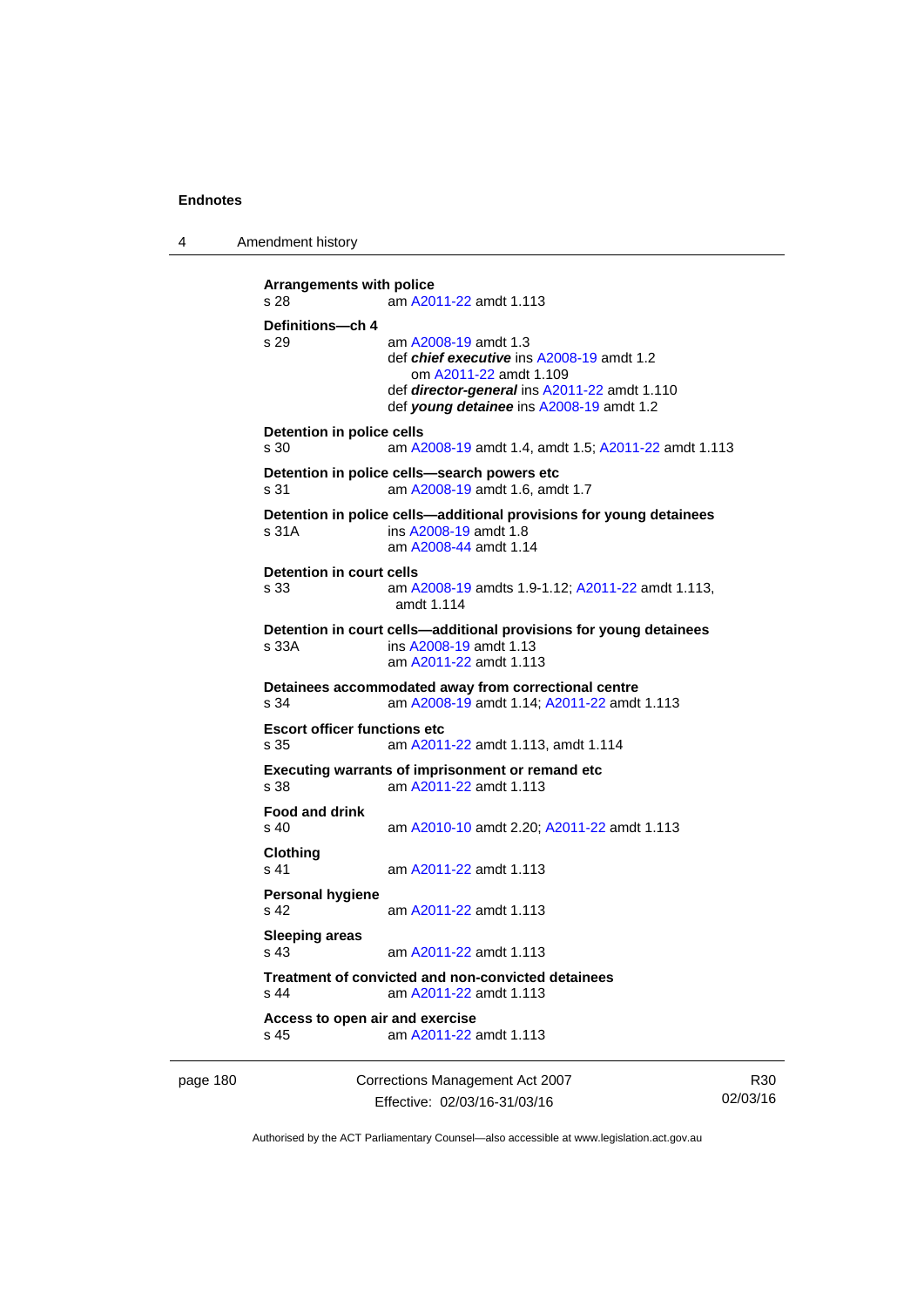**Communication with family and others**<br>s 46 **am A2011-22** amdt 1. am [A2011-22](http://www.legislation.act.gov.au/a/2011-22) amdt 1.113 **Telephone calls**  s 47 am [A2011-22](http://www.legislation.act.gov.au/a/2011-22) amdt 1.113 **Mail**  am [A2011-22](http://www.legislation.act.gov.au/a/2011-22) amdt 1.113 **Visits by family members etc**  s 49 am [A2011-22](http://www.legislation.act.gov.au/a/2011-22) amdt 1.113 **Contact with accredited people**  s 50 am [A2011-22](http://www.legislation.act.gov.au/a/2011-22) amdt 1.113 **Visits—protected communications**  s 51 am [A2011-22](http://www.legislation.act.gov.au/a/2011-22) amdt 1.113 **News and educational services**  s 52 am [A2011-22](http://www.legislation.act.gov.au/a/2011-22) amdt 1.113 **Health care**  s 53 am [A2010-10](http://www.legislation.act.gov.au/a/2010-10) amdt 2.20; [A2011-22](http://www.legislation.act.gov.au/a/2011-22) amdt 1.113 **Transfers to health facilities**  s 54 am [A2010-10](http://www.legislation.act.gov.au/a/2010-10) amdt 2.20; [A2011-22](http://www.legislation.act.gov.au/a/2011-22) amdt 1.113 **Transfer to mental health facility—transfer direction**  s 54A ins [A2014-51](http://www.legislation.act.gov.au/a/2014-51/default.asp) amdt 1.5 am [A2015-38](http://www.legislation.act.gov.au/a/2015-38) amdt 2.68 **Religious, spiritual and cultural needs**  s 55 am [A2011-22](http://www.legislation.act.gov.au/a/2011-22) amdt 1.113 **Official visitors—meaning of** *entitled person* **and** *visitable place*  s 57 sub [A2012-33](http://www.legislation.act.gov.au/a/2012-33) amdt 1.16 am [A2013-22](http://www.legislation.act.gov.au/a/2013-22) amdt 1.6, amdt 1.7 **Frequency of visits by official visitors** s 58 sub [A2012-33](http://www.legislation.act.gov.au/a/2012-33) amdt 1.16 om [A2013-22](http://www.legislation.act.gov.au/a/2013-22) amdt 1.8 **Complaints to official visitors**  s 59 **am [A2011-22](http://www.legislation.act.gov.au/a/2011-22) amdt 1.113**  om [A2012-33](http://www.legislation.act.gov.au/a/2012-33) amdt 1.16 **Investigation etc by official visitors**  s 60 am [A2011-22](http://www.legislation.act.gov.au/a/2011-22) amdt 1.113 om [A2012-33](http://www.legislation.act.gov.au/a/2012-33) amdt 1.16 **Official visitors—ending appointments**  s 61 am [A2010-30](http://www.legislation.act.gov.au/a/2010-30) amdt 1.19 om [A2012-33](http://www.legislation.act.gov.au/a/2012-33) amdt 1.16

R30 02/03/16 Corrections Management Act 2007 Effective: 02/03/16-31/03/16

page 181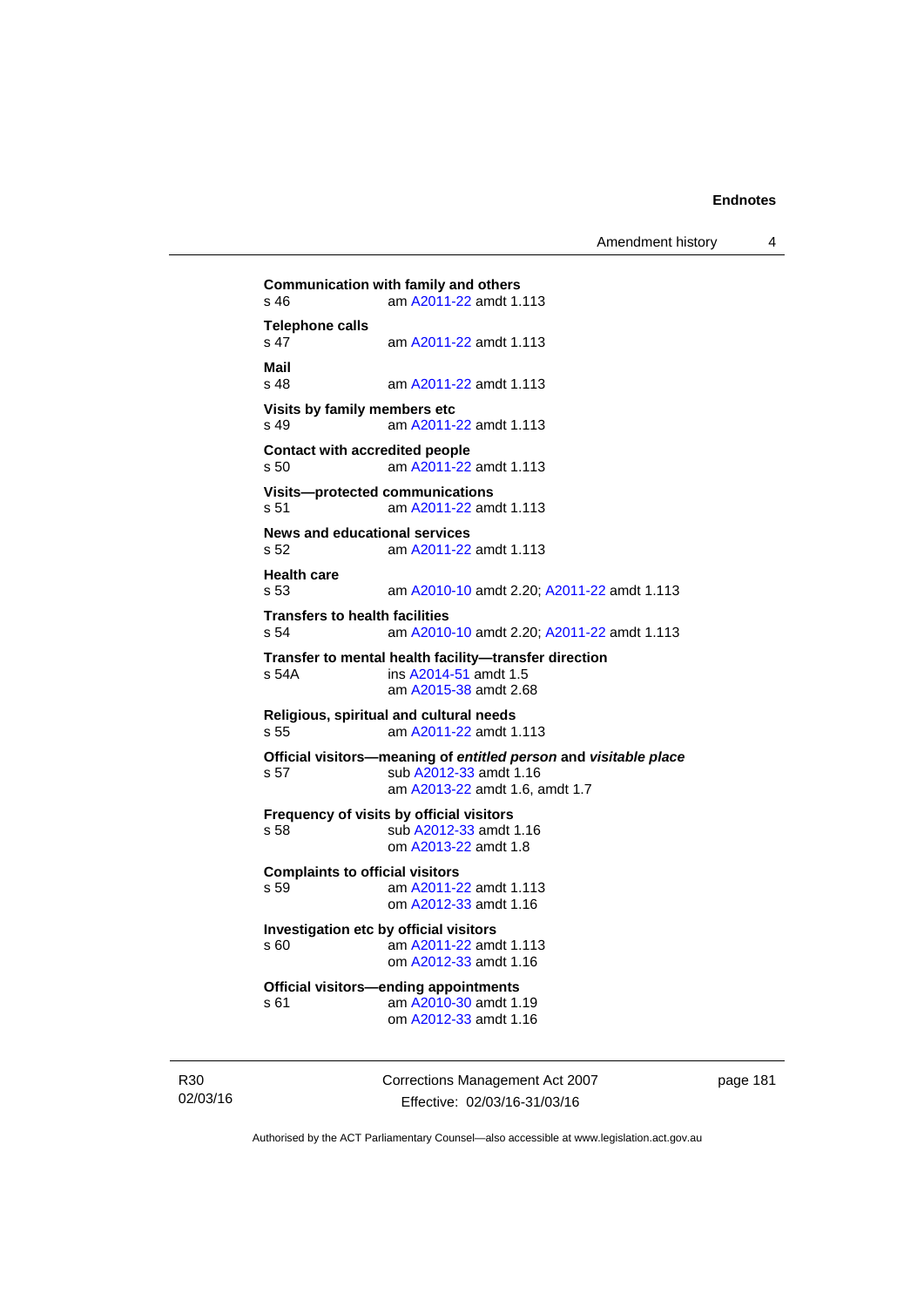| 4 | Amendment history |
|---|-------------------|
|---|-------------------|

```
Relationship with other inspection laws 
s 62 am A2011-22 amdt 1.113
Meaning of admission to correctional centre 
s 63 am A2016-4 amdt 1.10 
Authority for detention 
s 64 am A2011-22 amdt 1.113
Identification of detainees 
s 65 am A2010-10 amdt 2.16; A2011-22 amdt 1.113; A2013-19
                amdt 3.41
Information about entitlements and obligations 
s 66 am A2011-22 amdt 1.113, amdt 1.114 
Initial assessment 
s 67 am A2011-22 amdt 1.113
Health assessment 
s 68 am A2015-38 amdt 2.68
Alcohol and drug tests on admission 
s 69 am A2011-22 amdt 1.113
Strip search on admission 
s 70 am A2011-22 amdt 1.113
Property of detainees 
 A2011-22 amdt 1.113
Security classification 
s 72 am A2011-22 amdt 1.113
Case management plan 
s 73 am A2011-22 amdt 1.113
Entries in register of detainees 
s 74 am A2011-22 amdt 1.113
Compliance with director-general's directions<br>s 75 hdg am A2011-22 amdt 1.114
                A2011-22 amdt 1.114
s 75 am A2011-22 amdt 1.113, amdt 1.114 
Register of detainees 
s 76 am A2011-22 amdt 1.113; A2016-4 amdt 1.11 
Health reports 
s 77 am A2008-20 amdt 2.14; A2011-22 amdt 1.113, amdt 1.114; 
                A2015-38 amdt 2.68 
Case management plans—scope etc 
s 78 am A2011-22 amdt 1.113
```
page 182 Corrections Management Act 2007 Effective: 02/03/16-31/03/16

R30 02/03/16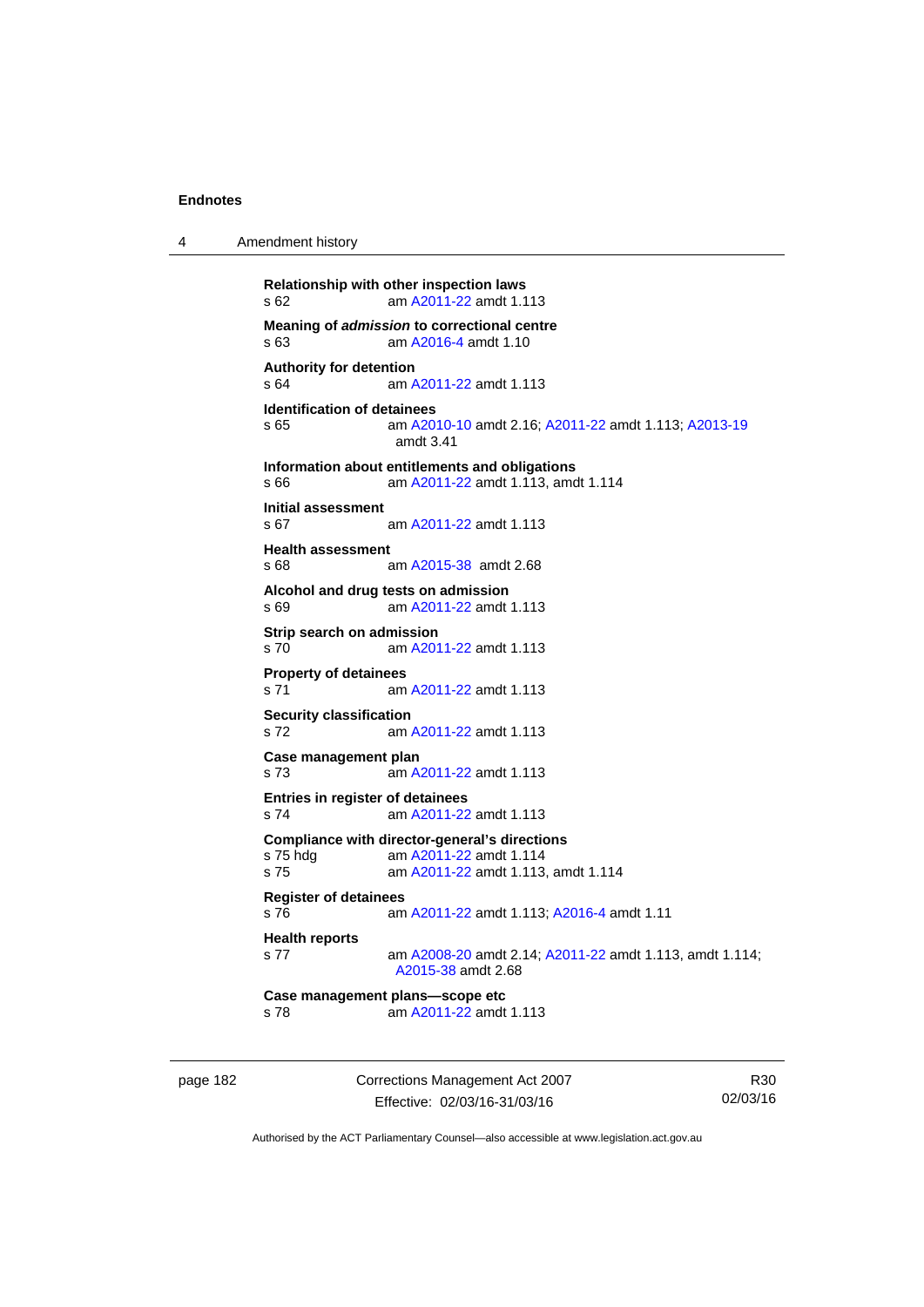Amendment history 4

**Transgender and intersex detainees—sexual identity**  s 79 am [A2010-10](http://www.legislation.act.gov.au/a/2010-10) amdt 2.20; [A2011-22](http://www.legislation.act.gov.au/a/2011-22) amdt 1.113 **Security classification—basis etc**  s 80 am [A2011-22](http://www.legislation.act.gov.au/a/2011-22) amdt 1.113 **Prohibited things**  s 81 am [A2011-22](http://www.legislation.act.gov.au/a/2011-22) amdt 1.113 **Possession of prohibited things**  s 82 am [A2011-22](http://www.legislation.act.gov.au/a/2011-22) amdt 1.113 **Trust accounts for detainees**  am [A2011-22](http://www.legislation.act.gov.au/a/2011-22) amdt 1.113 **Prohibited areas**  s 85 am [A2011-22](http://www.legislation.act.gov.au/a/2011-22) amdt 1.113 **Nonsmoking areas**  s 86 am [A2009-51](http://www.legislation.act.gov.au/a/2009-51) amdt 1.1; [A2011-22](http://www.legislation.act.gov.au/a/2011-22) amdt 1.113 **Management and security—corrections policies and operating procedures**  s 87 am [A2008-14](http://www.legislation.act.gov.au/a/2008-14) amdt 1.17; [A2011-22](http://www.legislation.act.gov.au/a/2011-22) amdt 1.113; [A2012-40](http://www.legislation.act.gov.au/a/2012-40) amdt 3.25; [A2013-39](http://www.legislation.act.gov.au/a/2013-39) amdt 2.11 [\(A2013-39](http://www.legislation.act.gov.au/a/2013-39) never effective (see *Commonwealth v Australian Capital Territory* [2013] HCA 55)) **Segregation—safety and security**  s 90 am [A2011-22](http://www.legislation.act.gov.au/a/2011-22) amdt 1.113, amdt 1.114; [A2011-57](http://www.legislation.act.gov.au/a/2011-57) s 4 **Segregation—protective custody**  s 91 am [A2011-22](http://www.legislation.act.gov.au/a/2011-22) amdt 1.113, amdt 1.114; [A2011-57](http://www.legislation.act.gov.au/a/2011-57) s 5 **Segregation—health**  s 92 am [A2011-22](http://www.legislation.act.gov.au/a/2011-22) amdt 1.113, amdt 1.114; [A2011-57](http://www.legislation.act.gov.au/a/2011-57) s 6 **Application for review of segregation directions**  s 96 am [A2011-22](http://www.legislation.act.gov.au/a/2011-22) amdt 1.113, amdt 1.114 **Review of segregation directions**  s 97 am [A2011-22](http://www.legislation.act.gov.au/a/2011-22) amdt 1.113, amdt 1.114; [A2015-50](http://www.legislation.act.gov.au/a/2015-50) amdt 3.56 **Other separation of detainees**  s 98 am [A2011-22](http://www.legislation.act.gov.au/a/2011-22) amdt 1.113 **Monitoring—general considerations**  s 99 am [A2011-22](http://www.legislation.act.gov.au/a/2011-22) amdt 1.113 **Monitoring at correctional centres**  s 100 am [A2011-22](http://www.legislation.act.gov.au/a/2011-22) amdt 1.113 **Personal monitoring devices**  s 101 am [A2011-22](http://www.legislation.act.gov.au/a/2011-22) amdt 1.113

R30 02/03/16 Corrections Management Act 2007 Effective: 02/03/16-31/03/16

page 183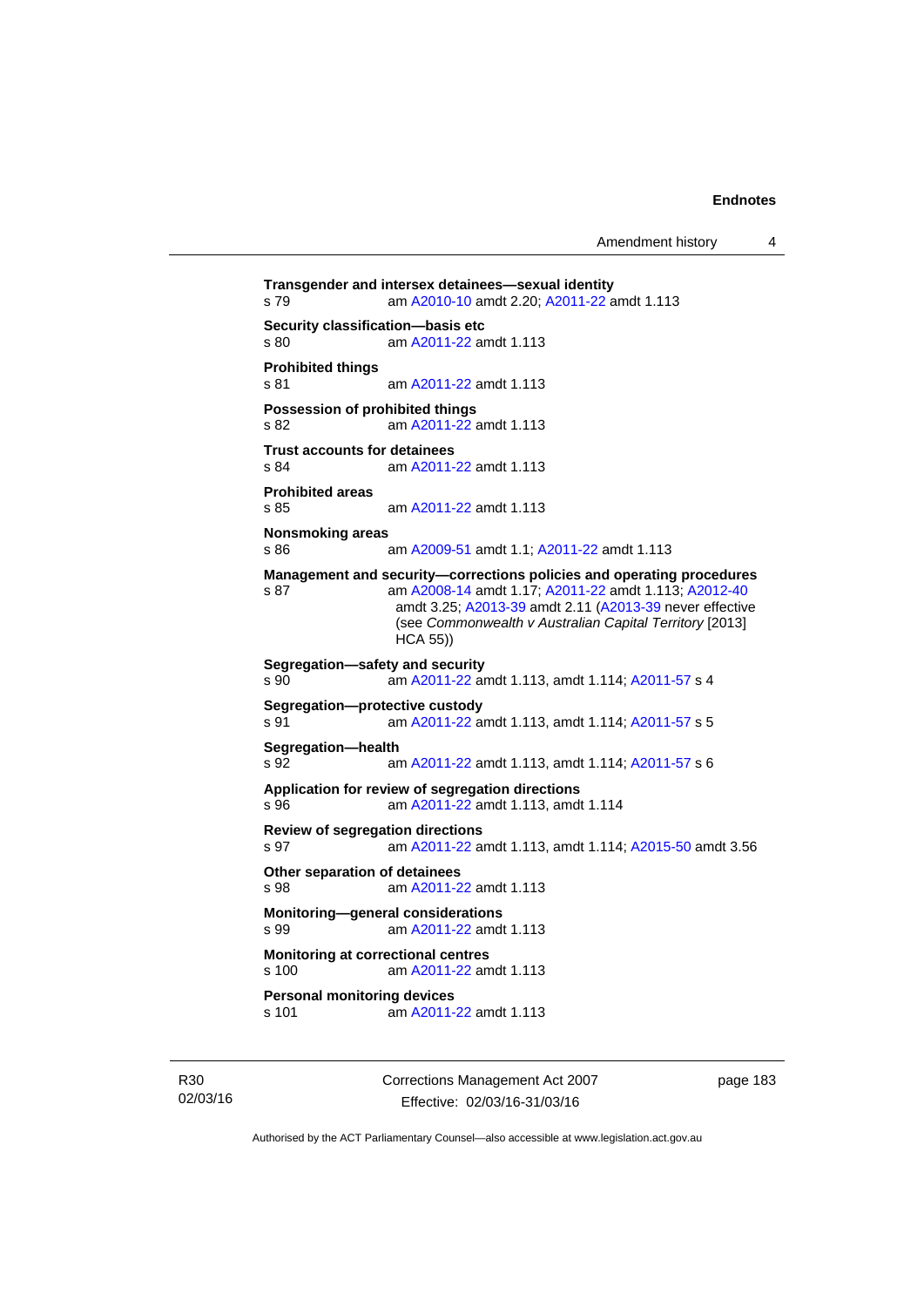4 Amendment history

```
Interfering with personal monitoring devices 
s 102 am A2011-22 amdt 1.113
Monitoring telephone calls etc 
s 103 am A2011-22 amdt 1.113
Monitoring ordinary mail 
s 104 am A2011-22 amdt 1.113
Monitoring protected mail 
s 105 am A2011-22 amdt 1.113
Mail searches—consequences 
s 106 am A2011-22 amdt 1.113
Register of strip and body searches 
s 110 am A2011-22 amdt 1.113
Scanning, frisk and ordinary searches—directions 
s 111 am A2011-22 amdt 1.113
Meaning of seizeable item—div 9.4.3 
s 113 sub A2008-49 s 4 
Strip searches—when may be conducted 
s 113A ins A2008-49 s 4
                am A2011-22 amdt 1.113
Strip searches—on suspicion<br>s 113B ins A2008-4
                A2008-49 s 4
                am A2011-22 amdt 1.113
Strip searches—where prudent 
s 113C ins A2008-49 s 4
                am A2011-22 amdt 1.113
Strip searches—general rules 
s 115 am A2011-22 amdt 1.113
Body searches—directions 
s 116 am A2010-10 amdt 2.20; A2011-22 amdt 1.113 
Body searches—presence of nurse and corrections officers 
s 117 am A2010-10 amdt 2.20; A2011-22 amdt 1.113 
Body searches—assistance from corrections officer 
s 118 am A2011-22 amdt 1.113
Body searches—rules about detainee's clothing 
s 119 am A2011-22 amdt 1.113
Searches—premises and property 
s 122 am A2011-22 amdt 1.113
```
page 184 Corrections Management Act 2007 Effective: 02/03/16-31/03/16

R30 02/03/16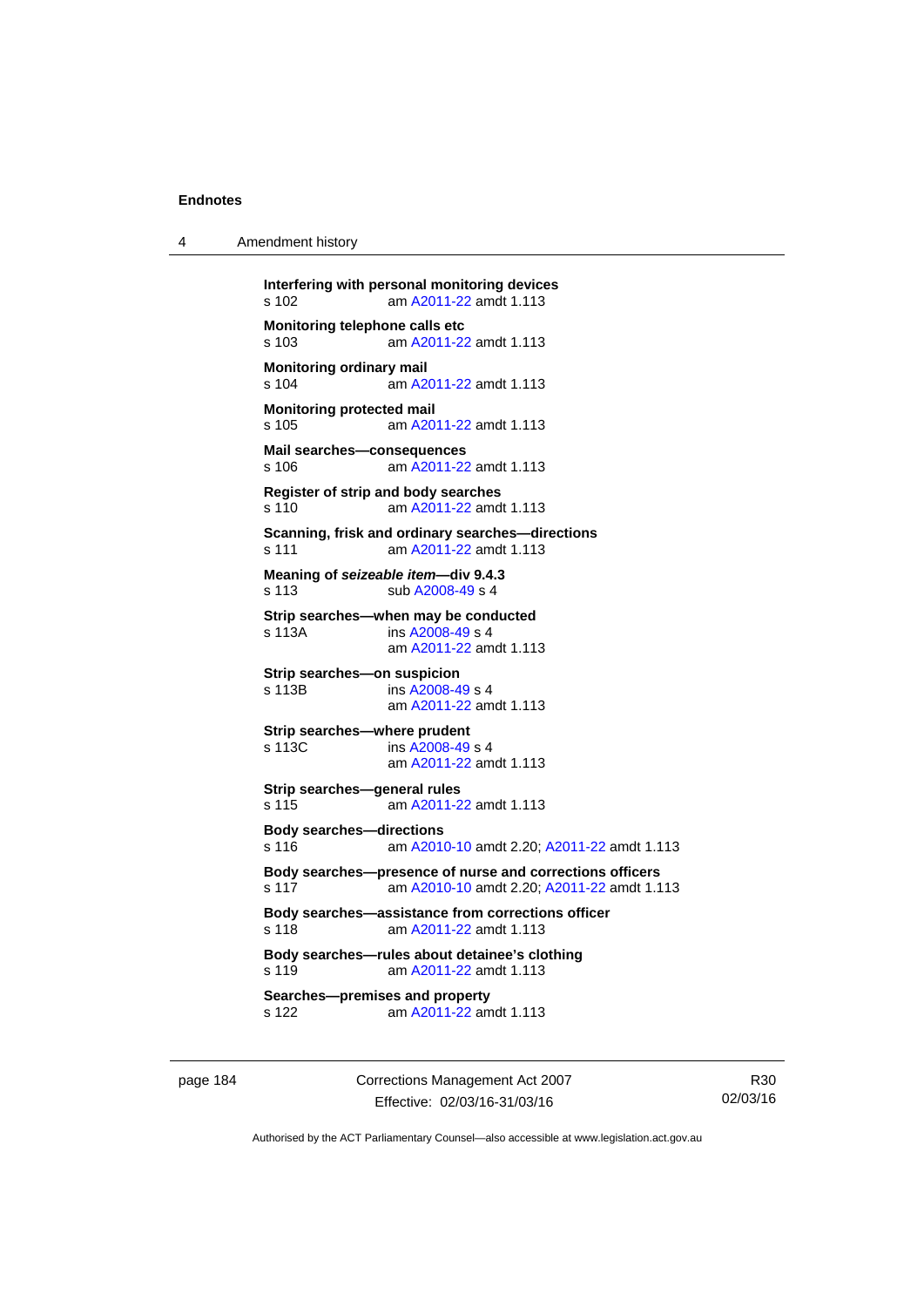Amendment history 4

```
Searches of detainee cells—suspected legally privileged material 
s 124 am A2011-22 amdt 1.113
Searches—use of corrections dogs 
s 125 am A2011-22 amdt 1.113
Seizing mail etc 
s 127 am A2011-22 amdt 1.113, amdt 1.114 
Seizing property—general 
s 128 am A2011-22 amdt 1.113
Receipt for seizure 
s 129  A2011-22 amdt 1.113
Forfeiture of things seized 
s 130 am A2011-22 amdt 1.113
Return of things seized but not forfeited 
s 131 am A2011-22 amdt 1.113
Definitions—drug and test sample
s 132 am A2010-10 amdt 2.20
When test sample positive
s 133 am A2011-22 amdt 1.113; A2016-4 amdt 1.12 
Alcohol and drug testing of detainees 
s 134 am A2010-10 amdt 2.20; A2011-22 amdt 1.113; A2015-37 s 4, 
                s 5 
Effect of positive test sample from detainee 
s 135 am A2011-22 amdt 1.113
Managing use of force 
 A2011-22 amdt 1.113
Authorised use of force 
s 138 am A2011-22 amdt 1.113
Use of restraints or weapons 
s 140 am A2010-10 amdt 2.17; A2011-22 amdt 1.113 
Medical examination after use of force 
s 141 am A2011-22 amdt 1.113
Reporting use of force 
s 142 am A2011-22 amdt 1.113
Visiting conditions 
s 143 am A2011-22 amdt 1.113
Notice of visiting conditions 
s 144 am A2011-22 amdt 1.113
```
R30 02/03/16 Corrections Management Act 2007 Effective: 02/03/16-31/03/16

page 185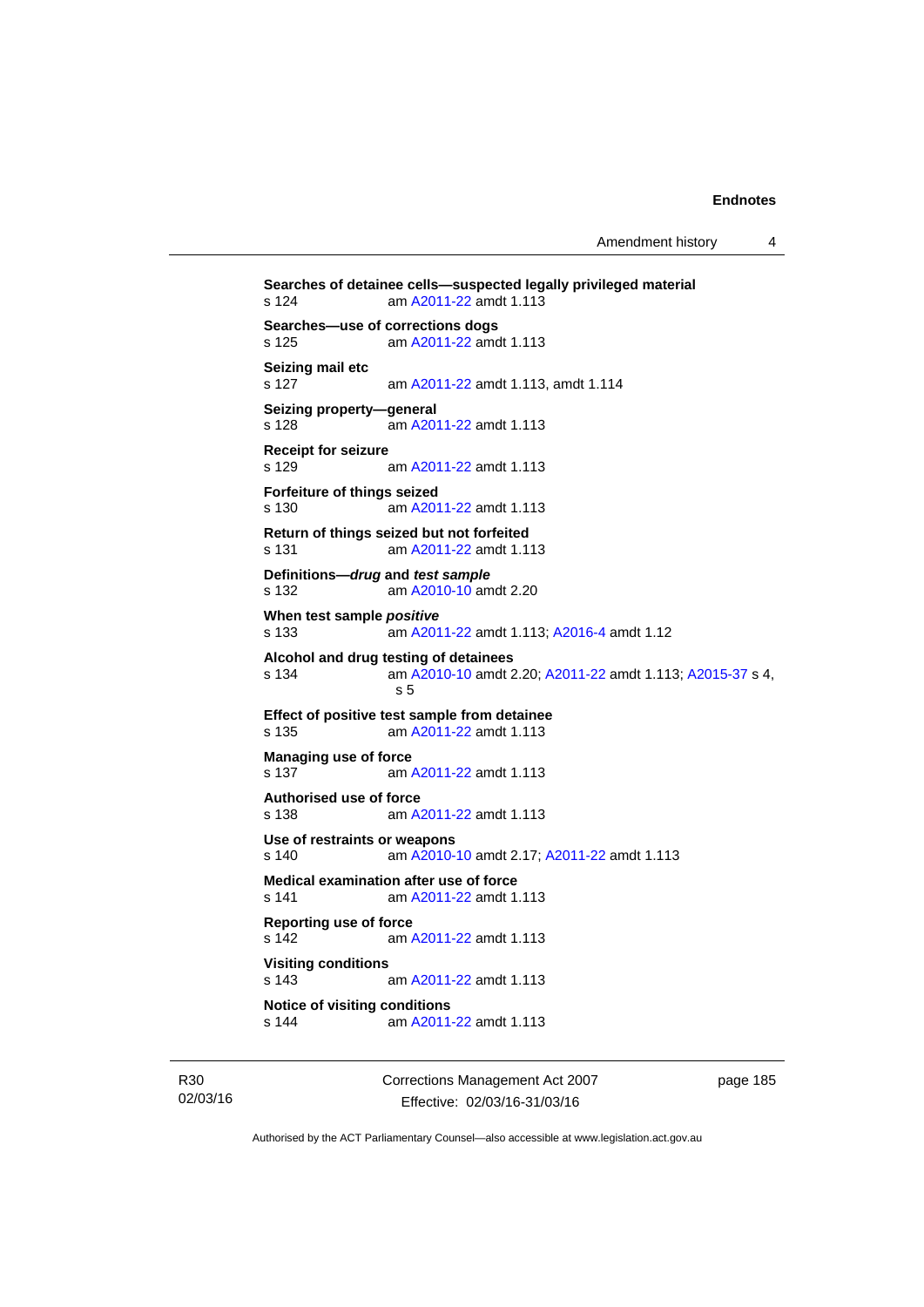4 Amendment history

```
Taking prohibited things etc into correctional centre 
A2011-22 amdt 1.113
Directions to visitors 
                 A2011-22 amdt 1.113
Searches of visitors<br>s 147 a
                  A2011-22 amdt 1.113
Directions to leave correctional centre etc 
s 148 am A2011-22 amdt 1.113
Removing people from correctional centre 
s 149  A2011-22 amdt 1.113
Definitions—discipline 
s 151 def administrator am A2011-22 amdt 1.113 
                     om A2012-34 s 4 
                  def initial report ins A2012-34 s 5 
                  def investigative segregation am A2011-22 amdt 1.113 
                     sub A2012-34 s 6 
                  def investigator's report sub A2012-34 s 6 
                  def presiding officer ins A2012-34 s 7 
Meaning of disciplinary breach
s 152 am A2011-22 amdt 1.113, amdt 1.114 
Meaning of investigator
s 153 am A2011-22 amdt 1.113
Report etc by corrections officer 
s 156 am A2012-34 s 8, s 9 
Investigation by investigator 
A2012-34 s 10
Action by presiding officer 
A2012-34 s 10
Disciplinary charge 
s 159 am A2012-34 s 11 
Director-general directions—investigative segregation<br>s 160 hdg am A2011-22 amdt 1.113
 A2011-22 amdt 1.113<br>s 160 am A2011-22 amdt 1.113:
                  A2011-22A2012-34 s 12, s 13
Duration of investigative segregation 
s 163 am A2011-22 amdt 1.113, amdt 1.114; A2011-57 s 7; 
                  A2012-34 s 14 
Review of investigative segregation directions 
s 165 am A2015-50 amdt 3.56
```
page 186 Corrections Management Act 2007 Effective: 02/03/16-31/03/16

R30 02/03/16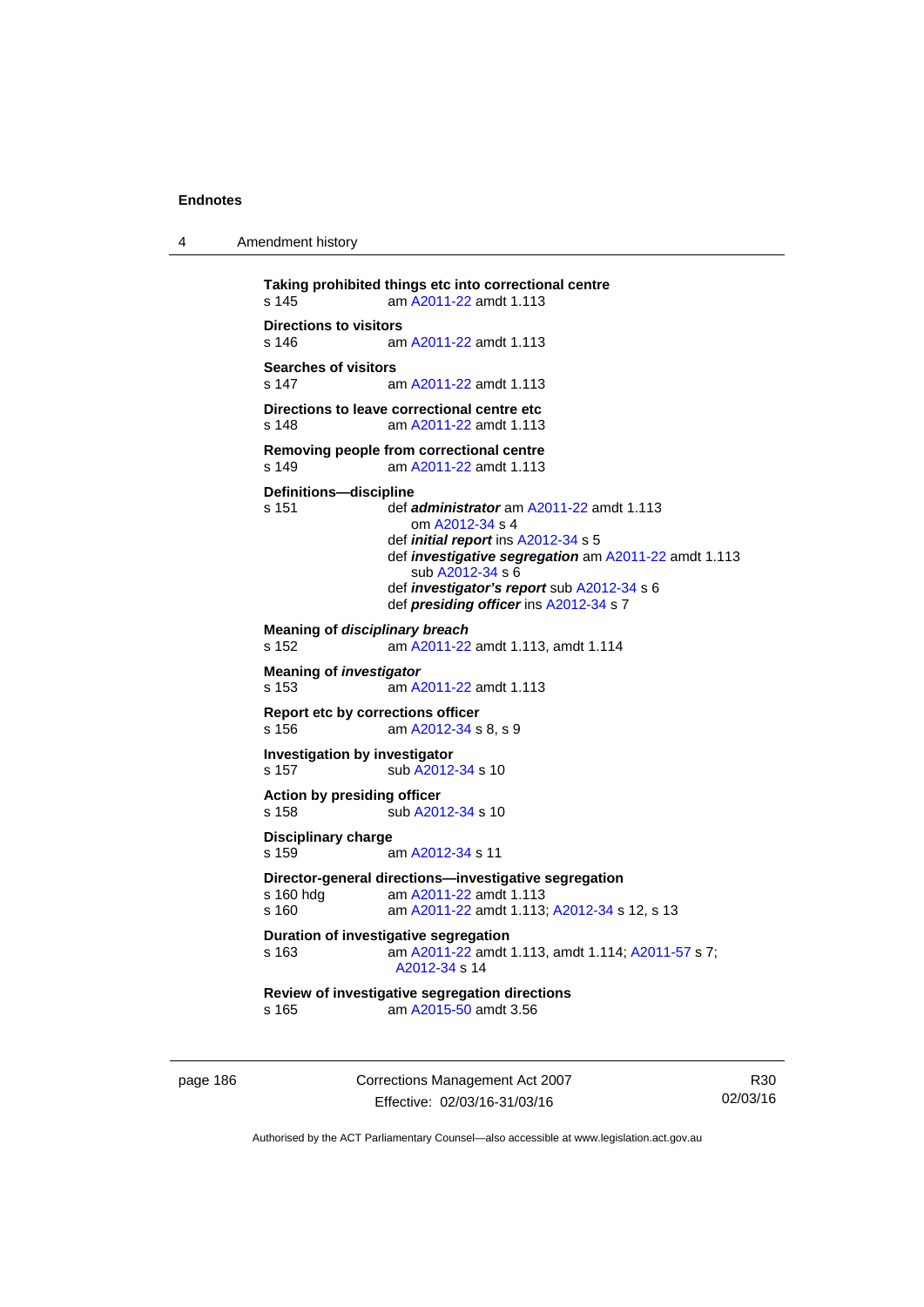Amendment history 4

**Meaning of** *presiding officer***—div 10.3.1**  s 166 **am [A2011-22](http://www.legislation.act.gov.au/a/2011-22) amdt 1.113**  om [A2012-34](http://www.legislation.act.gov.au/a/2012-34) s 15 **Disciplinary breach admitted by accused**  s 167 **am [A2012-34](http://www.legislation.act.gov.au/a/2012-34) s 16, s 17 Meaning of** *presiding officer***—div 10.3.2**  s 169 am [A2011-22](http://www.legislation.act.gov.au/a/2011-22) amdt 1.113 om [A2012-34](http://www.legislation.act.gov.au/a/2012-34) s 18 **Disciplinary inquiry into charge**  s 170 am [A2012-34](http://www.legislation.act.gov.au/a/2012-34) s 19 **Presiding officer's powers after internal inquiry**  s 171 am [A2012-34](http://www.legislation.act.gov.au/a/2012-34) s 20; ss renum R18 LA; [A2015-50](http://www.legislation.act.gov.au/a/2015-50) amdt 3.57 **Meaning of** *review officer***—div 10.3.3**  s 172 am [A2011-22](http://www.legislation.act.gov.au/a/2011-22) amdt 1.113 om [A2012-34](http://www.legislation.act.gov.au/a/2012-34) s 21 **Application for review of inquiry decision**  s 173 am [A2011-22](http://www.legislation.act.gov.au/a/2011-22) amdt 1.113; [A2012-34](http://www.legislation.act.gov.au/a/2012-34) s 22 **Director-general to assign review officer**  s 174 hdg am [A2011-22](http://www.legislation.act.gov.au/a/2011-22) amdt 1.113<br>s 174 am A2011-22 amdt 1.113 am [A2011-22](http://www.legislation.act.gov.au/a/2011-22) amdt 1.113 om [A2012-34](http://www.legislation.act.gov.au/a/2012-34) s 23 **Review of inquiry decision**  s 175 sub [A2012-34](http://www.legislation.act.gov.au/a/2012-34) s 23 **Director-general's powers after further inquiry**   $\frac{1}{2}$ am [A2012-34](http://www.legislation.act.gov.au/a/2012-34) s 24 s 176 am [A2012-34](http://www.legislation.act.gov.au/a/2012-34) s 25, s 26; [A2015-50](http://www.legislation.act.gov.au/a/2015-50) amdt 3.57 **Appointment of adjudicator**  s 177 am [A2014-18](http://www.legislation.act.gov.au/a/2014-18) amdt 1.1, amdt 1.2 **Application for review by adjudicator**  s 178 am [A2012-34](http://www.legislation.act.gov.au/a/2012-34) s 26 **Review by adjudicator**  s 179 am [A2012-34](http://www.legislation.act.gov.au/a/2012-34) s 26; [A2015-50](http://www.legislation.act.gov.au/a/2015-50) amdt 3.57 **Adjudicator's powers after review**  s 180 am [A2012-34](http://www.legislation.act.gov.au/a/2012-34) s 27; [A2015-50](http://www.legislation.act.gov.au/a/2015-50) amdt 3.57 **Meaning of** *relevant presiding officer***—div 10.3.5**  s 182 am [A2012-34](http://www.legislation.act.gov.au/a/2012-34) s 28 **Disciplinary action by relevant presiding officer**  s 183 am [A2011-22](http://www.legislation.act.gov.au/a/2011-22) amdt 1.113

R30 02/03/16 Corrections Management Act 2007 Effective: 02/03/16-31/03/16

page 187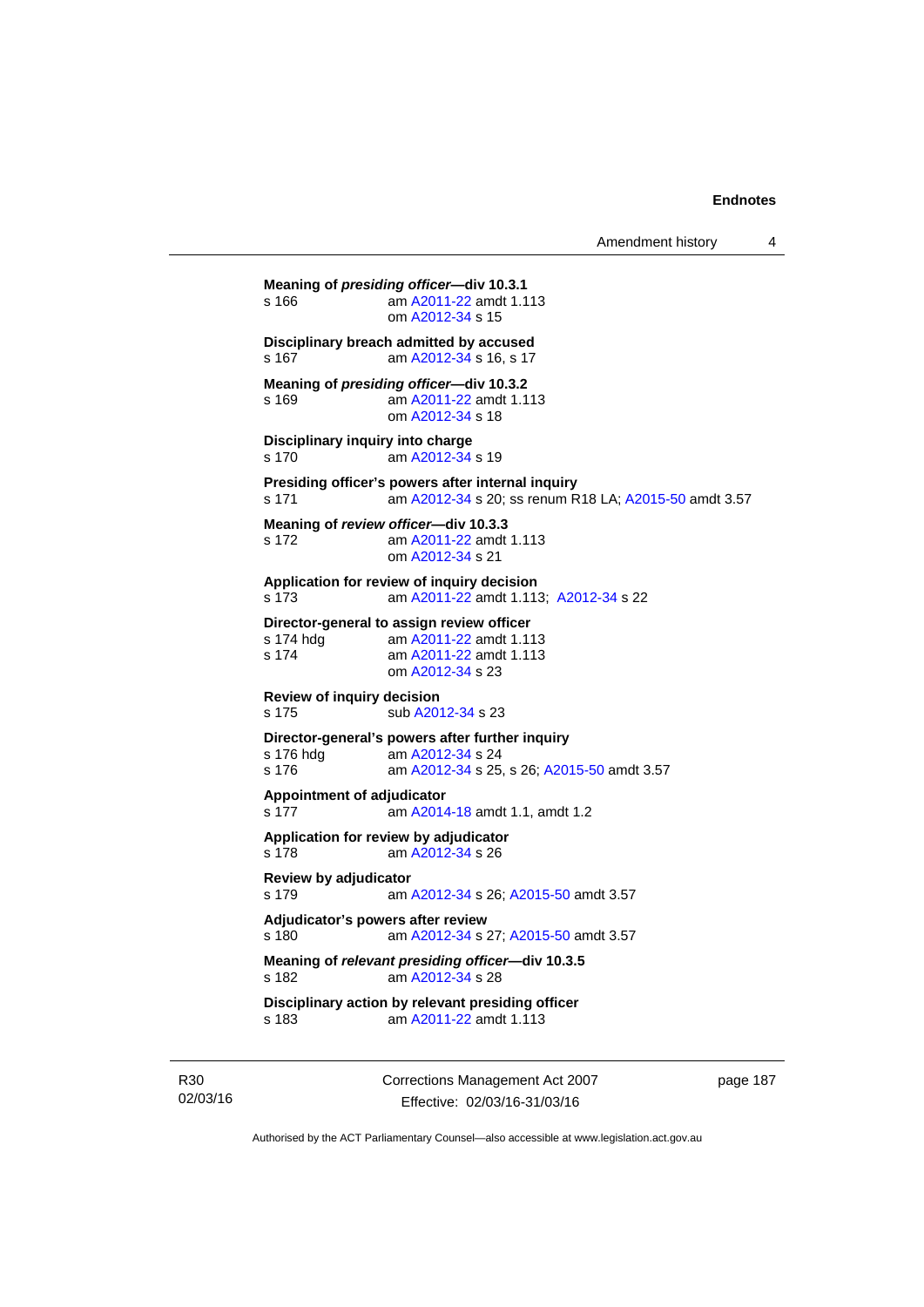4 Amendment history

```
Reparation 
               A2011-22 amdt 1.113
Separate confinement conditions 
s 187 am A2011-22 amdt 1.113
Record of disciplinary action 
s 189 am A2011-22 amdt 1.113
Presiding officer may require official reports 
s 196 am A2011-22 amdt 1.113
Notice of disciplinary hearing 
s 200 am A2011-22 amdt 1.113
Appearance at disciplinary hearing—audiovisual or audio link 
s 203 am A2010-40 amdt 2.4
Local leave directions 
s 204 am A2011-22 amdt 1.113
Local leave permits 
s 205 am A2011-22 amdt 1.113
Definitions—pt 12.2 
s 206 def corresponding chief executive om A2011-22 amdt 1.113 
                def corresponding director-general ins A2011-22
                amdt 1.113
Interstate leave permits 
               A2011-22A2015-37 s 6; ss renum R25 LA
Notice to participating States 
s 210 am A2011-22 amdt 1.113
Lawful temporary absence from correctional centre 
s 217 am A2011-22 amdt 1.113, amdt 1.114 
Power of court to bring detainee before it—civil proceeding 
s 217A ins A2014-6 s 9 
Detainee's work—work health and safety 
A2009-28A2011-55 amdt 1.4
s 219 am A2009-28 amdt 2.4, amdt 2.5; A2011-22 amdt 1.113; 
                A2011-55 amdt 1.5 
Random testing of detainees—statistical purposes 
s 221 am A2011-22 amdt 1.113
                om A2015-37 s 7 
Confidentiality 
s 222 am A2011-22 amdt 1.113
```
page 188 Corrections Management Act 2007 Effective: 02/03/16-31/03/16

R30 02/03/16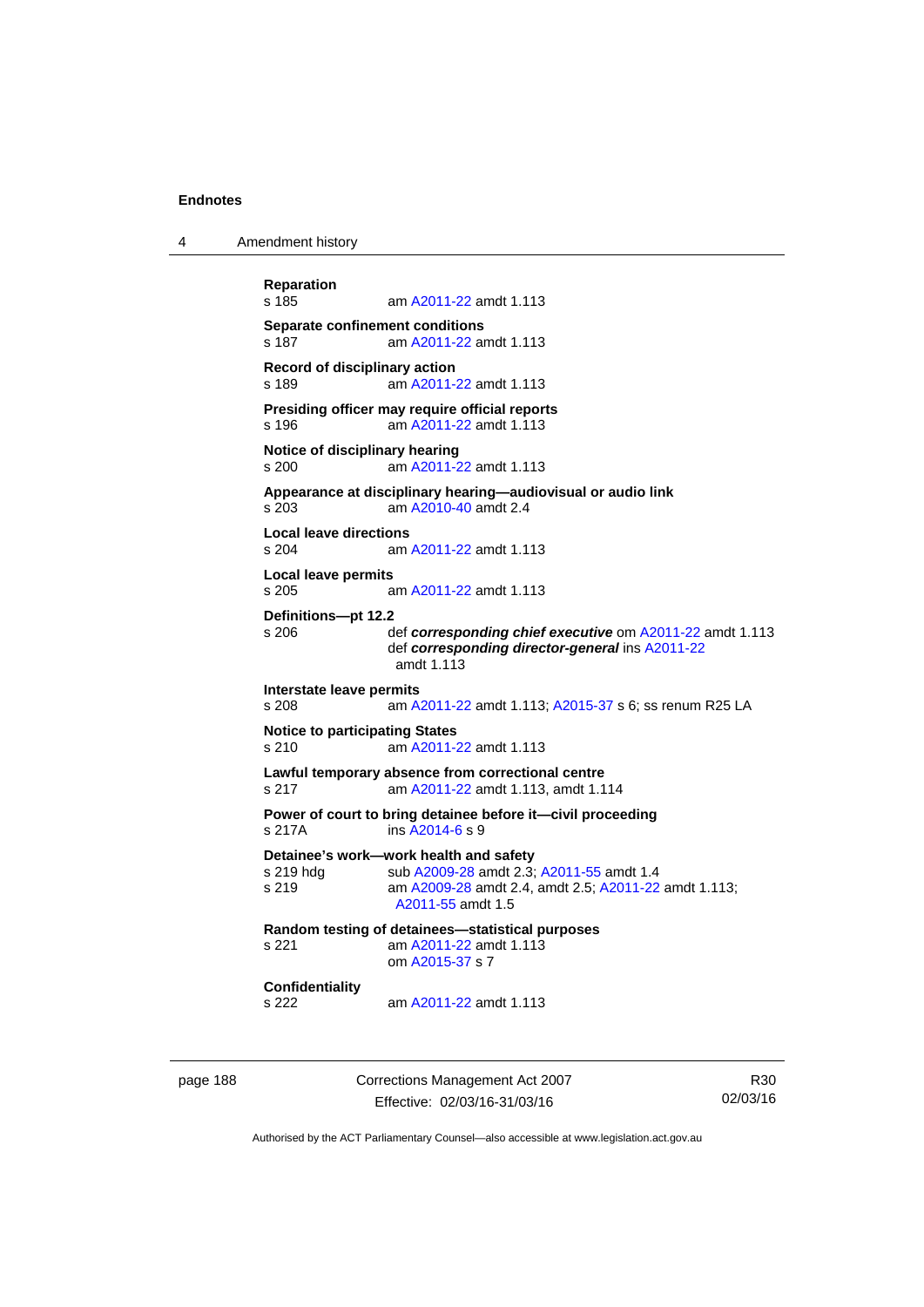**Evidentiary certificates**  s 226 am [A2011-22](http://www.legislation.act.gov.au/a/2011-22) amdt 1.113 **Legislation amended—sch 1**  s 230 om LA s 89 (3) **Transitional**  ch 50 hdg om [A2011-52](http://www.legislation.act.gov.au/a/2011-52) amdt 3.57 **Meaning of** *commencement day***—ch 50**  s 500 om [A2011-52](http://www.legislation.act.gov.au/a/2011-52) amdt 3.57 **Application of Act to transitional detainees**  s 501 exp 2 June 2011 (s 501 (4) (LA s 88 declaration applies)) **Application of Act to transitional interstate leave permits**  s 502 exp 2 June 2011 (s 502 (3) (LA s 88 declaration applies)) **Application of Act to certain transitional remandees**  s 503 exp 18 December 2009 (s 503 (6) (LA s 88 declaration applies)) **Transitional arrangements with NSW—Rehabilitation of Offenders (Interim) Act, s 94**  exp 18 December 2009 (s 504 (4) (LA s 88 declaration applies)) **Construction of outdated references**  s 505 om [A2011-52](http://www.legislation.act.gov.au/a/2011-52) amdt 3.57 **Crimes (Sentence Administration) Act 2005, ch 17 (Transitional—interim custody arrangements)—definition of** *Corrections Management Act 2007* s 506 exp 18 December 2009 (s 506 (4) (LA s 88 declaration applies)) **Transitional regulations**  s 507 exp 18 December 2009 (s 507 (4) (LA s 88 declaration applies)) **Transitional—Corrections and Sentencing Legislation Amendment Act 2012**  ch 51 hdg ins [A2012-34](http://www.legislation.act.gov.au/a/2012-34) s 29 exp 15 December 2013 (s 509) **Alleged disciplinary breaches not finally dealt with before commencement day**  ins [A2012-34](http://www.legislation.act.gov.au/a/2012-34) s 29 exp 15 December 2013 (s 509) **Expiry—ch 51**  s 509 ins [A2012-34](http://www.legislation.act.gov.au/a/2012-34) s 29 exp 15 December 2013 (s 509)

R30 02/03/16 Corrections Management Act 2007 Effective: 02/03/16-31/03/16

page 189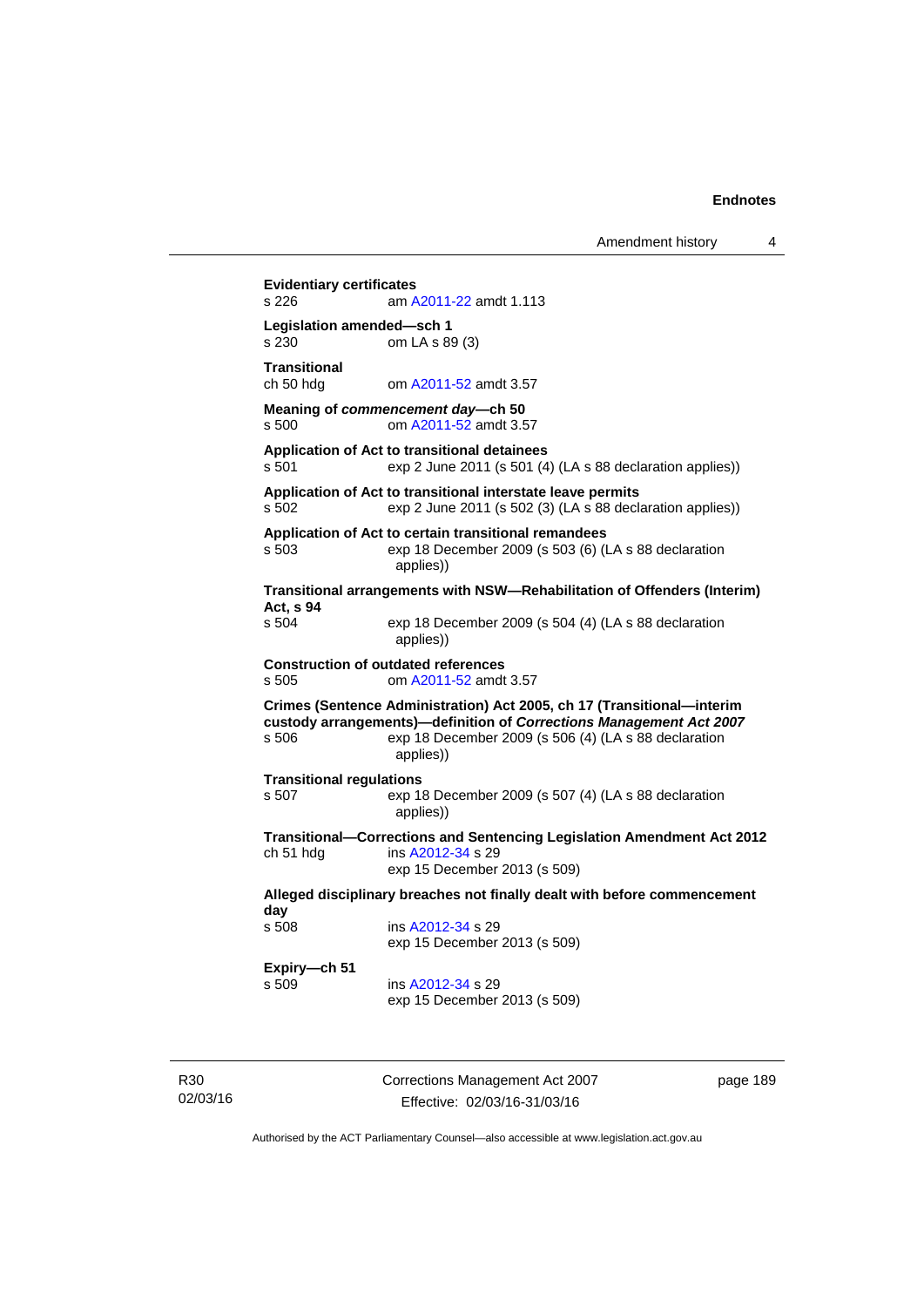4 Amendment history

| <b>Consequential amendments</b><br>sch 1 | om LA s 89 (3)                                                                                                                                                                                                                                                                                                                                                                                                                                                                                  |  |  |
|------------------------------------------|-------------------------------------------------------------------------------------------------------------------------------------------------------------------------------------------------------------------------------------------------------------------------------------------------------------------------------------------------------------------------------------------------------------------------------------------------------------------------------------------------|--|--|
|                                          |                                                                                                                                                                                                                                                                                                                                                                                                                                                                                                 |  |  |
| <b>Dictionary</b><br>dict                | am A2008-14 amdt 1.18; A2010-10 amdt 2.18; A2010-30<br>amdt 1.20; A2011-22 amdt 1.111, amdt 1.112; A2012-40<br>amdt 3.26; A2013-19 amdt 3.42; A2012-33 amdt 1.17;<br>A2013-22 amdt 1.9; A2013-39 amdt 2.12, amdt 2.13<br>(A2013-39 never effective (see Commonwealth v Australian<br>Capital Territory [2013] HCA 55)); A2014-18 amdt 3.19<br>def <i>administrator</i> om A2012-34 s 30<br>def <i>administrative penalty</i> sub A2013-19 amdt 3.43<br>def charge notice sub A2013-19 amdt 3.44 |  |  |
|                                          | def corresponding chief executive om A2011-22 amdt 1.113                                                                                                                                                                                                                                                                                                                                                                                                                                        |  |  |
|                                          | def corresponding corrections law om A2013-19 amdt 3.45                                                                                                                                                                                                                                                                                                                                                                                                                                         |  |  |
|                                          | def corresponding director-general ins A2011-22<br>amdt 1.113                                                                                                                                                                                                                                                                                                                                                                                                                                   |  |  |
|                                          | def <i>detention period</i> om A2016-4 amdt 1.13                                                                                                                                                                                                                                                                                                                                                                                                                                                |  |  |
|                                          | def disciplinary action sub A2013-19 amdt 3.46                                                                                                                                                                                                                                                                                                                                                                                                                                                  |  |  |
|                                          | def <i>disciplinary breach</i> sub A2013-19 amdt 3.46                                                                                                                                                                                                                                                                                                                                                                                                                                           |  |  |
|                                          | def <i>director-general</i> ins A2011-52 amdt 3.58                                                                                                                                                                                                                                                                                                                                                                                                                                              |  |  |
|                                          | def entitled person ins A2012-33 amdt 1.18                                                                                                                                                                                                                                                                                                                                                                                                                                                      |  |  |
|                                          | def health professional om A2010-10 amdt 2.19                                                                                                                                                                                                                                                                                                                                                                                                                                                   |  |  |
|                                          | def health service sub A2010-10 amdt 2.19                                                                                                                                                                                                                                                                                                                                                                                                                                                       |  |  |
|                                          | def <i>initial report</i> ins A2012-34 s 31                                                                                                                                                                                                                                                                                                                                                                                                                                                     |  |  |
|                                          | def <i>investigator</i> sub A2013-19 amdt 3.47                                                                                                                                                                                                                                                                                                                                                                                                                                                  |  |  |
|                                          | def <i>investigator's report</i> sub A2012-34 s 32                                                                                                                                                                                                                                                                                                                                                                                                                                              |  |  |
|                                          | def <b>official visitor</b> om A2012-33 amdt 1.19                                                                                                                                                                                                                                                                                                                                                                                                                                               |  |  |
|                                          | ins A2013-22 amdt 1.10                                                                                                                                                                                                                                                                                                                                                                                                                                                                          |  |  |
|                                          | def <i>periodic detention</i> om A2016-4 amdt 1.13                                                                                                                                                                                                                                                                                                                                                                                                                                              |  |  |
|                                          | def <b>presiding officer</b> sub A2012-34 s 33                                                                                                                                                                                                                                                                                                                                                                                                                                                  |  |  |
|                                          | def <i>privilege</i> sub A2013-19 amdt 3.48                                                                                                                                                                                                                                                                                                                                                                                                                                                     |  |  |
|                                          | def review officer om A2012-34 s 34                                                                                                                                                                                                                                                                                                                                                                                                                                                             |  |  |
|                                          | def seizable item ins A2008-49 s 5                                                                                                                                                                                                                                                                                                                                                                                                                                                              |  |  |
|                                          | def visitable place ins A2012-33 amdt 1.20                                                                                                                                                                                                                                                                                                                                                                                                                                                      |  |  |
|                                          | def young detainee ins A2011-52 amdt 3.58                                                                                                                                                                                                                                                                                                                                                                                                                                                       |  |  |

page 190 Corrections Management Act 2007 Effective: 02/03/16-31/03/16

R30 02/03/16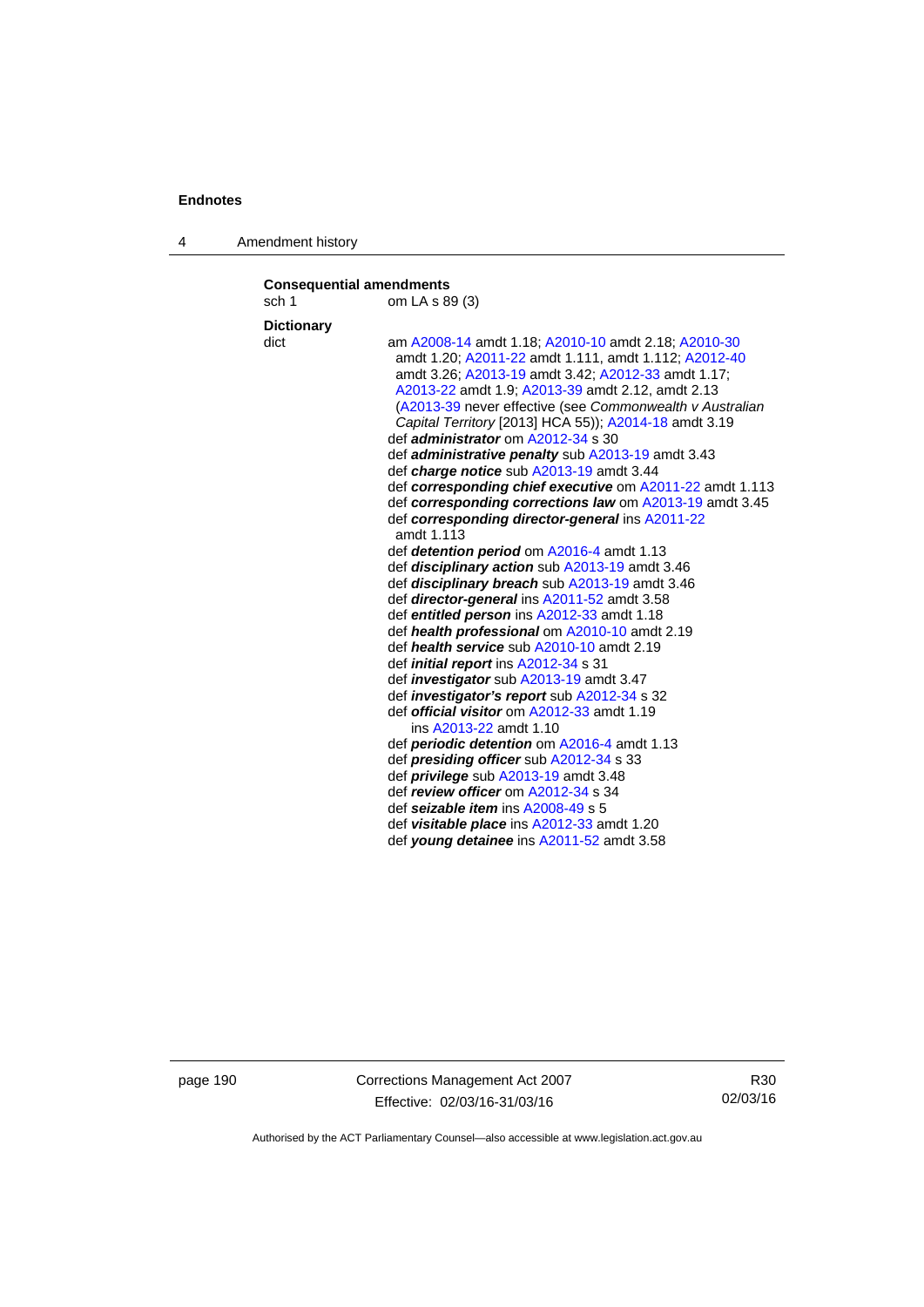## **5 Earlier republications**

Some earlier republications were not numbered. The number in column 1 refers to the publication order.

Since 12 September 2001 every authorised republication has been published in electronic pdf format on the ACT legislation register. A selection of authorised republications have also been published in printed format. These republications are marked with an asterisk (\*) in column 1. Electronic and printed versions of an authorised republication are identical.

| <b>Republication</b><br>No and date | <b>Effective</b>             | Last<br>amendment<br>made by | <b>Republication for</b>                  |
|-------------------------------------|------------------------------|------------------------------|-------------------------------------------|
| R1<br>18 Dec 2007                   | 18 Dec 2007-<br>18 May 2008  | not amended                  | new Act                                   |
| R <sub>2</sub>                      | 19 May 2008-                 | A2008-14                     | amendments by                             |
| 19 May 2008                         | 8 Sept 2008                  |                              | A2008-14                                  |
| R <sub>3</sub><br>9 Sept 2008       | 9 Sept 2008-<br>15 Sept 2008 | A2008-44                     | amendments by<br>A2008-19 and<br>A2008-20 |
| R4                                  | 16 Sept 2008-                | A2008-49                     | amendments by                             |
| 16 Sept 2008                        | 29 May 2009                  |                              | A2008-49                                  |
| R <sub>5</sub>                      | 30 May 2009-                 | A2008-49                     | amendments by                             |
| 30 May 2009                         | 30 Sept 2009                 |                              | A2008-44                                  |
| R <sub>6</sub>                      | 1 Oct 2009-                  | A2009-28                     | amendments by                             |
| 1 Oct 2009                          | 18 Dec 2009                  |                              | A2009-28                                  |
| R7<br>19 Dec 2009                   | 19 Dec 2009-<br>30 June 2010 | A2009-51                     | commenced expiry                          |
| R <sub>8</sub>                      | 1 July 2010-                 | A2010-10                     | amendments by                             |
| 1 July 2010                         | 27 Sept 2010                 |                              | A2010-10                                  |
| R9                                  | 28 Sept 2010-                | A2010-30                     | amendments by                             |
| 28 Sept 2010                        | 1 Nov 2010                   |                              | A2010-30                                  |
| R <sub>10</sub>                     | 2 Nov 2010-                  | A2010-40                     | amendments by                             |
| 2 Nov 2010                          | 8 Dec 2010                   |                              | A2010-40                                  |
| R <sub>11</sub>                     | 9 Dec 2010-                  | A2010-40                     | amendments by                             |
| 9 Dec 2010                          | 2 June 2011                  |                              | A2009-51                                  |

R30 02/03/16 Corrections Management Act 2007 Effective: 02/03/16-31/03/16

page 191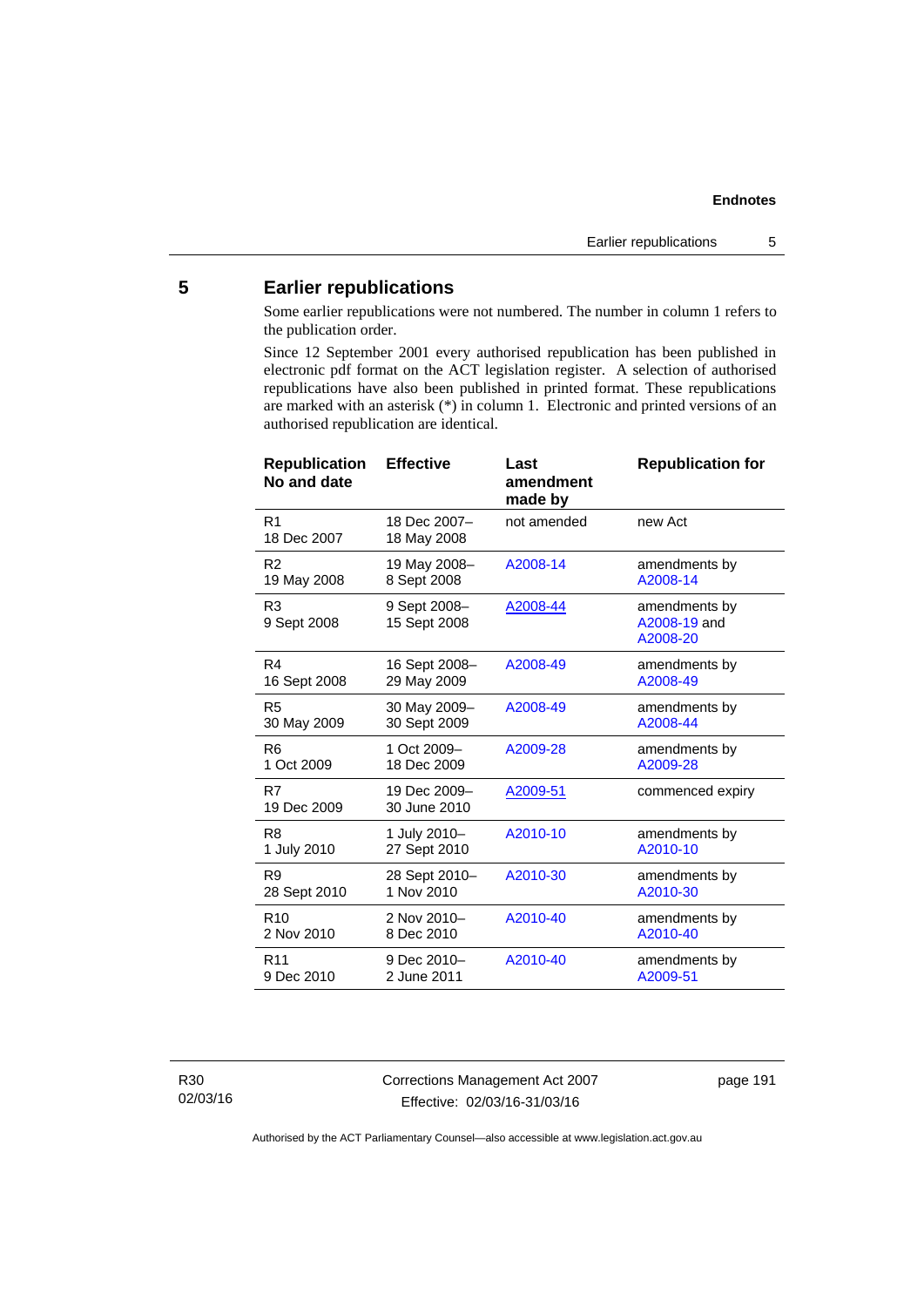| <b>Republication</b><br>No and date | <b>Effective</b>             | Last<br>amendment<br>made by  | <b>Republication for</b>                                                                                                 |
|-------------------------------------|------------------------------|-------------------------------|--------------------------------------------------------------------------------------------------------------------------|
| R <sub>12</sub><br>3 June 2011      | 3 June 2011-<br>30 June 2011 | A2010-40                      | expiry of transitional<br>provisions (s 501,<br>s 502)                                                                   |
| R <sub>13</sub>                     | 1 July 2011-                 | A2011-22                      | amendments by                                                                                                            |
| 1 July 2011                         | 11 Dec 2011                  |                               | A2011-22                                                                                                                 |
| R <sub>14</sub>                     | 12 Dec 2011-                 | A2011-52                      | amendments by                                                                                                            |
| 12 Dec 2011                         | 14 Dec 2011                  |                               | A2011-52                                                                                                                 |
| R <sub>15</sub>                     | 15 Dec 2011-                 | A2011-57                      | amendments by                                                                                                            |
| 15 Dec 2011                         | 31 Dec 2011                  |                               | A2011-57                                                                                                                 |
| R <sub>16</sub>                     | 1 Jan 2012-                  | A2011-57                      | amendments by                                                                                                            |
| 1 Jan 2012                          | 10 Sept 2012                 |                               | A2011-55                                                                                                                 |
| R <sub>17</sub>                     | 11 Sept 2012-                | A2012-40                      | amendments by                                                                                                            |
| 11 Sept 2012                        | 14 Dec 2012                  |                               | A2012-40                                                                                                                 |
| R <sub>18</sub>                     | 15 Dec 2012-                 | A2012-40                      | amendments by                                                                                                            |
| 15 Dec 2012                         | 13 June 2013                 |                               | A2012-34                                                                                                                 |
| R <sub>19</sub>                     | 14 June 2013-                | A2013-19                      | amendments by                                                                                                            |
| 14 June 2013                        | 31 Aug 2013                  |                               | A2013-19                                                                                                                 |
| R <sub>20</sub><br>1 Sept 2013      | 1 Sept 2013-<br>6 Nov 2013   | A2013-22                      | amendments by<br>A2012-33 and<br>A2013-22                                                                                |
| R <sub>21</sub>                     | never effective              | A2013-39 (never               | amendments by                                                                                                            |
| 7 Nov 2013                          |                              | effective)                    | A2013-39                                                                                                                 |
| R21 (RI)<br>24 Feb 2014             | 7 Nov 2013-<br>15 Dec 2013   | A2013-39 (never<br>effective) | reissue because of<br>High Court decision in<br>relation to A2013-39                                                     |
| R <sub>22</sub><br>16 Dec 2013      | never effective              | A2013-39 (never<br>effective) | removed from LR<br>because of High<br>Court decision in<br>relation to A2013-39                                          |
| R22 (RI)<br>24 Feb 2014             | 16 Dec 2013-<br>27 Mar 2014  | A2013-39 (never<br>effective) | expiry of transitional<br>provisions (ch 51) and<br>reissue because of<br>High Court decision in<br>relation to A2013-39 |

### 5 Earlier republications

page 192 Corrections Management Act 2007 Effective: 02/03/16-31/03/16

R30 02/03/16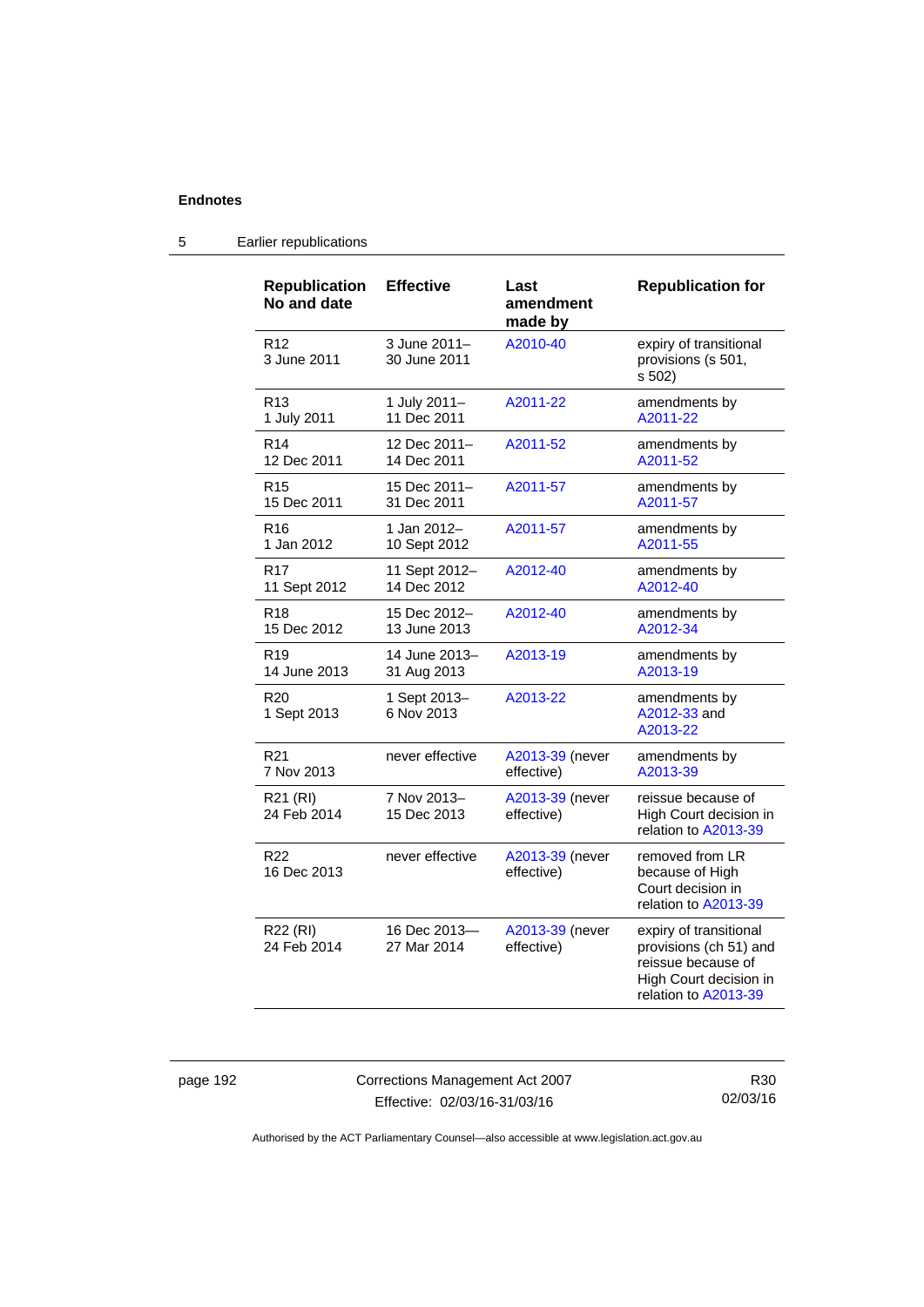Earlier republications 5

| <b>Republication</b><br>No and date | <b>Effective</b>           | Last<br>amendment<br>made by | <b>Republication for</b>                      |  |
|-------------------------------------|----------------------------|------------------------------|-----------------------------------------------|--|
| R <sub>23</sub>                     | 28 Mar 2014-               | A2014-6                      | amendments by                                 |  |
| 28 Mar 2014                         | 9 June 2014                |                              | A2014-6                                       |  |
| R <sub>24</sub>                     | 10 June 2014-              | A2014-18                     | amendments by                                 |  |
| 10 June 2014                        | 1 Oct 2015                 |                              | A2014-18                                      |  |
| R <sub>25</sub>                     | 2 Oct 2015-                | A2015-37                     | amendments by                                 |  |
| 2 Oct 2015                          | 7 Oct 2015                 |                              | A2015-37                                      |  |
| R <sub>26</sub><br>8 Oct 2015       | 8 Oct 2015-<br>11 Nov 2015 | A2015-37                     | updated endnotes as<br>amended by<br>A2015-38 |  |
| R <sub>27</sub>                     | 12 Nov 2015-               | A2015-38                     | amendments by                                 |  |
| 12 Nov 2015                         | 8 Dec 2015                 |                              | A2015-37                                      |  |
| R28                                 | 9 Dec 2015-                | A2015-50                     | amendments by                                 |  |
| 9 Dec 2015                          | 29 Feb 2016                |                              | A2015-50                                      |  |
| R <sub>29</sub><br>1 Mar 2016       | 1 Mar 2016-<br>1 Mar 2016  | A2015-50                     | amendments by<br>A2014-51 and<br>A2015-38     |  |

R30 02/03/16 Corrections Management Act 2007 Effective: 02/03/16-31/03/16

page 193